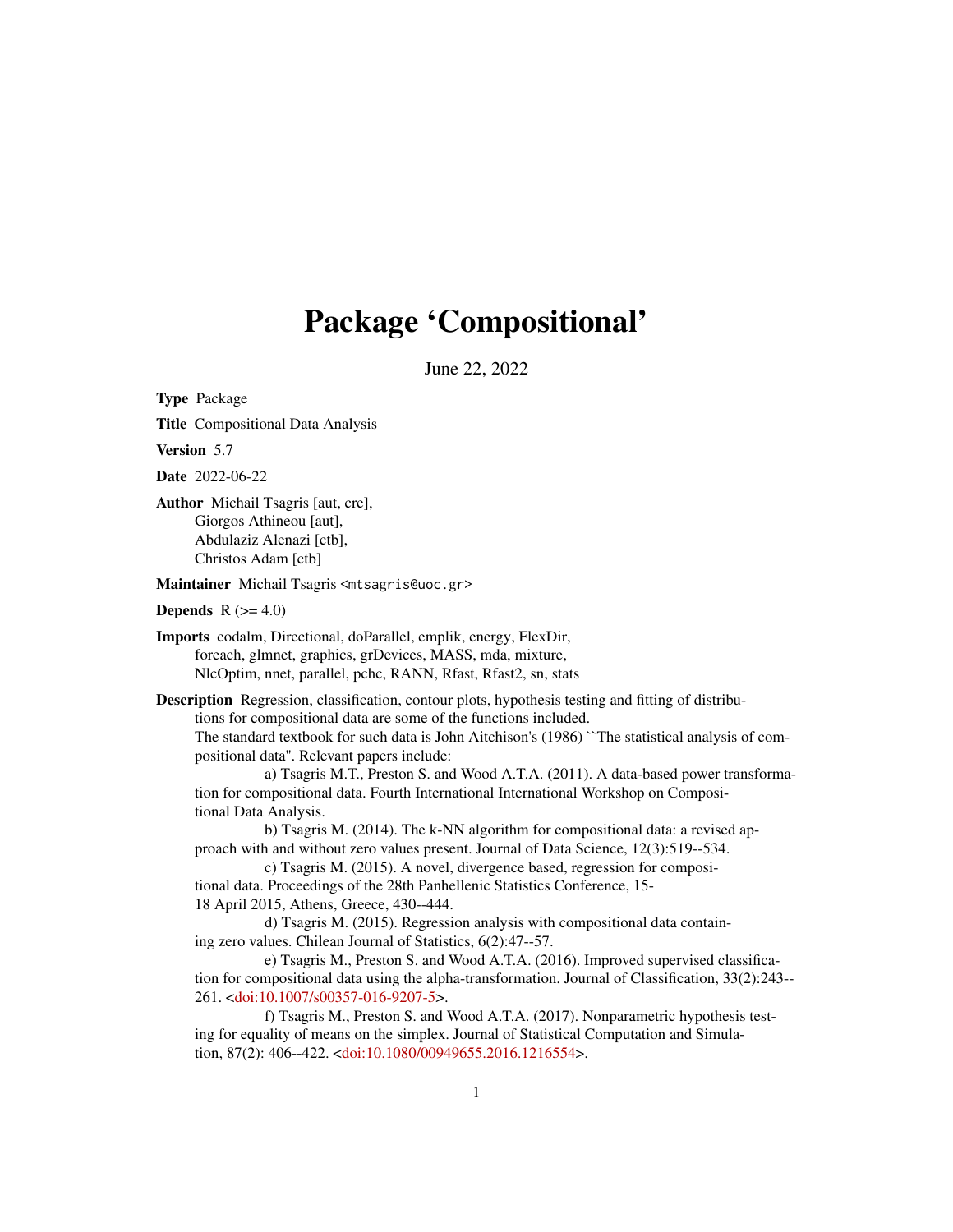g) Tsagris M. and Stewart C. (2018). A Dirichlet regression model for compositional data with zeros. Lobachevskii Journal of Mathematics, 39(3): 398-- 412. [<doi:10.1134/S1995080218030198>](https://doi.org/10.1134/S1995080218030198).

h) Alenazi A. (2019). Regression for compositional data with compositional data as predictor variables with or without zero values. Journal of Data Science, 17(1): 219--238. [<doi:10.6339/JDS.201901\\_17\(1\).0010>](https://doi.org/10.6339/JDS.201901_17(1).0010).

i) Tsagris M. and Stewart C. (2020). A folded model for compositional data analysis. Australian and New Zealand Journal of Statistics, 62(2):249--277. [<doi:10.1111/anzs.12289>](https://doi.org/10.1111/anzs.12289).

j) Tsagris M., Alenazi A. and Stewart C. (2021). Non-

parametric regression models for compositional data. [<arXiv:2002.05137>](https://arxiv.org/abs/2002.05137).

k) Alenazi A. (2021). Alenazi, A. (2021). A review of compositional data analysis and recent advances. Communications in Statistics-Theory and Methods (Accepted for publica-

tion). [<doi:10.1080/03610926.2021.2014890>](https://doi.org/10.1080/03610926.2021.2014890).

We further include functions for percentages (or proportions).

License GPL  $(>= 2)$ 

NeedsCompilation no

Repository CRAN

Date/Publication 2022-06-22 13:10:04 UTC

# R topics documented:

|                                                                                             | 6                         |
|---------------------------------------------------------------------------------------------|---------------------------|
| Aitchison's test for two mean vectors and/or covariance matrices                            | $\overline{7}$            |
|                                                                                             | $\overline{\phantom{0}}8$ |
| Alpha generalised correlations between two compositional datasets                           | 9                         |
| ANOVA for the log-contrast regression versus the uncostrained log-contrast regression.      | 10                        |
|                                                                                             | 11                        |
|                                                                                             | 13                        |
| Choose the number of principal components via reconstruction error                          | 15                        |
|                                                                                             |                           |
| Constrained linear least squares for compositional responses and predictors                 | -17                       |
|                                                                                             |                           |
|                                                                                             | 20                        |
|                                                                                             | 21                        |
|                                                                                             |                           |
|                                                                                             | 23                        |
|                                                                                             | 24                        |
|                                                                                             | <b>26</b>                 |
|                                                                                             | 27                        |
|                                                                                             |                           |
|                                                                                             | 29                        |
|                                                                                             | 30                        |
|                                                                                             | 31                        |
| Cross validation for the alpha-k-NN regression with compositional predictor variables       | 33                        |
| Cross validation for the alpha-k-NN regression with compositional response data $\dots$ .   | 34                        |
| Cross validation for the alpha-kernel regression with compositional response data $\dots$ . | 36                        |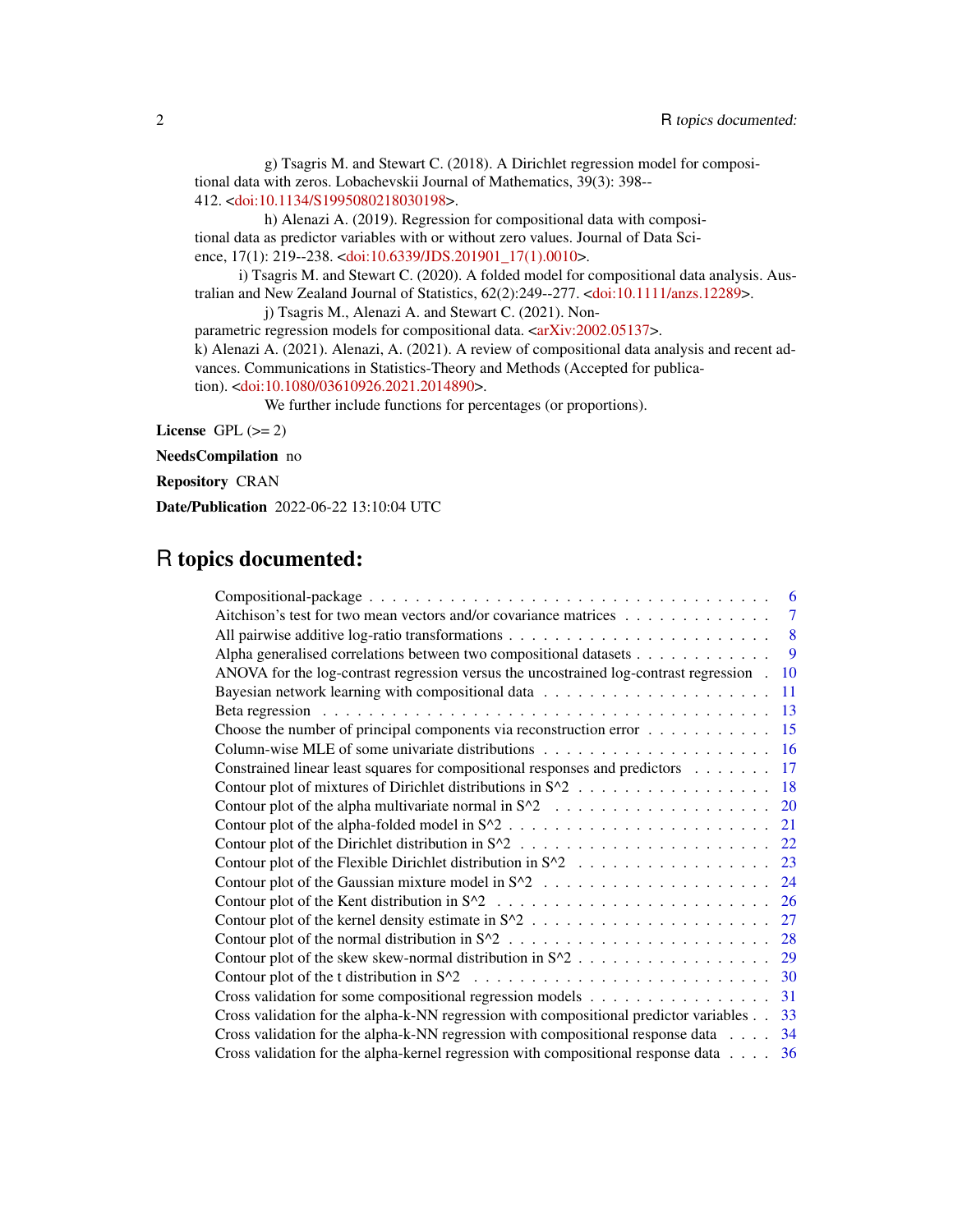| Cross validation for the kernel regression with Euclidean response data<br>37                  |    |  |
|------------------------------------------------------------------------------------------------|----|--|
| Cross validation for the regularised and flexible discriminant analysis with composi-          |    |  |
| tional data using the alpha-transformation $\ldots \ldots \ldots \ldots \ldots \ldots \ldots$  | 38 |  |
| 40                                                                                             |    |  |
| Cross validation for the ridge regression with compositional data as predictor using the       |    |  |
|                                                                                                | 42 |  |
| Cross validation for the transformation-free linear regression for compositional responses     |    |  |
|                                                                                                | 43 |  |
| Cross-validation for the constrained linear least squares for compositional responses and      |    |  |
|                                                                                                | 45 |  |
|                                                                                                | 46 |  |
| Cross-validation for the LASSO Kullback-Leibler divergence based regression                    | 47 |  |
| Cross-validation for the LASSO log-ratio regression with compositional response $\dots$        | 49 |  |
| Cross-validation for the naive Bayes classifiers for compositional data                        | 50 |  |
| Cross-validation for the naive Bayes classifiers for compositional data using the alpha-       |    |  |
|                                                                                                | 51 |  |
| Density of compositional data from Gaussian mixture models                                     |    |  |
|                                                                                                | 53 |  |
|                                                                                                | 54 |  |
|                                                                                                | 55 |  |
|                                                                                                | 56 |  |
|                                                                                                | 57 |  |
|                                                                                                | 58 |  |
|                                                                                                | 59 |  |
|                                                                                                | 60 |  |
|                                                                                                | 62 |  |
| 64                                                                                             |    |  |
| Divergence based regression for compositional data with compositional data in the co-          |    |  |
|                                                                                                | 66 |  |
|                                                                                                | 68 |  |
| Empirical likelihood for a one sample mean vector hypothesis testing $\dots \dots \dots$       | 69 |  |
| Empirical likelihood hypothesis testing for two mean vectors<br>70                             |    |  |
| Energy test of equality of distributions using the alpha-transformation $\ldots \ldots \ldots$ | 72 |  |
| Estimating location and scatter parameters for compositional data                              | 73 |  |
| Estimation of the probability left outside the simplex when using the alpha-transformation     | 74 |  |
| 76                                                                                             |    |  |
| Estimation of the value of alpha via the profile log-likelihood                                | 77 |  |
| Exponential empirical likelihood for a one sample mean vector hypothesis testing<br>78         |    |  |
| Exponential empirical likelihood hypothesis testing for two mean vectors                       | 79 |  |
| 81                                                                                             |    |  |
| 82                                                                                             |    |  |
| 84                                                                                             |    |  |
| Gaussian mixture models for compositional data using the alpha-transformation<br>86            |    |  |
| 88                                                                                             |    |  |
|                                                                                                |    |  |
| 89                                                                                             |    |  |
| 90                                                                                             |    |  |
| 91                                                                                             |    |  |
| Hotelling's multivariate version of the 1 sample t-test for Euclidean data<br>93               |    |  |
| Hotelling's multivariate version of the 2 sample t-test for Euclidean data                     | 94 |  |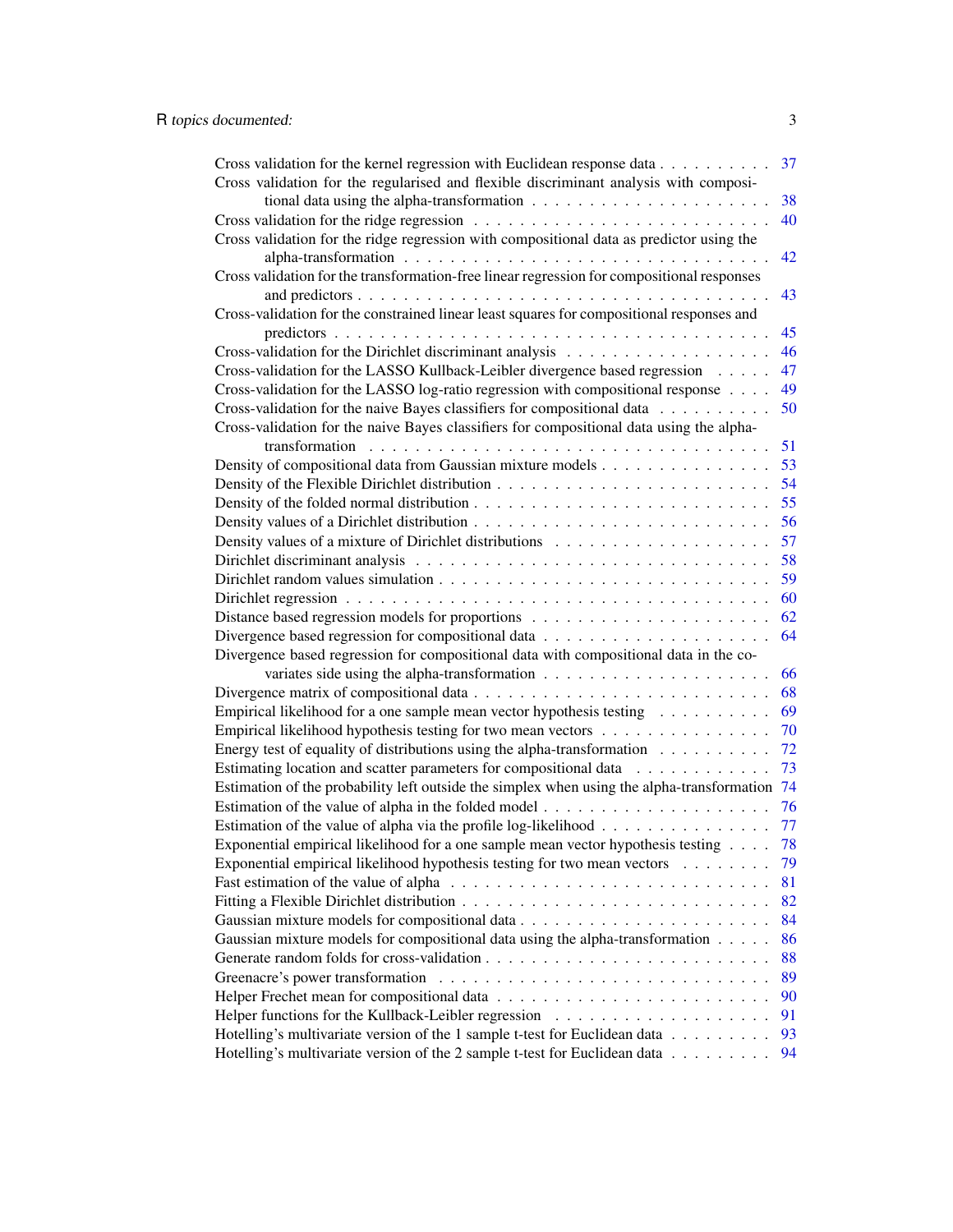| Hypothesis testing for two or more compositional mean vectors 95                                                                                   |  |  |
|----------------------------------------------------------------------------------------------------------------------------------------------------|--|--|
| ICE plot for projection pursuit regression with compositional predictor variables 97                                                               |  |  |
|                                                                                                                                                    |  |  |
|                                                                                                                                                    |  |  |
|                                                                                                                                                    |  |  |
| Kernel regression with a numerical response vector or matrix 102                                                                                   |  |  |
| Kullback-Leibler divergence and Bhattacharyya distance between two Dirichlet distri-                                                               |  |  |
|                                                                                                                                                    |  |  |
|                                                                                                                                                    |  |  |
| LASSO log-ratio regression with compositional response $\dots \dots \dots \dots \dots \dots \dots \dots \dots \dots \dots \dots \dots \dots \dots$ |  |  |
| Log-contrast logistic or Poisson regression with compositional predictor variables 108                                                             |  |  |
| Log-contrast regression with compositional predictor variables $\dots \dots \dots \dots \dots \dots \dots$                                         |  |  |
| Log-contrast regression with multiple compositional predictors 111                                                                                 |  |  |
|                                                                                                                                                    |  |  |
| Log-likelihood ratio test for a symmetric Dirichlet distribution 114                                                                               |  |  |
| Minimized Kullback-Leibler divergence between Dirichlet and logistic normal 115                                                                    |  |  |
|                                                                                                                                                    |  |  |
| Mixture model selection with the alpha-transformation using BIC 117                                                                                |  |  |
|                                                                                                                                                    |  |  |
| MLE of distributions defined in the $(0, 1)$ interval $\ldots \ldots \ldots \ldots \ldots \ldots \ldots \ldots 120$                                |  |  |
|                                                                                                                                                    |  |  |
|                                                                                                                                                    |  |  |
|                                                                                                                                                    |  |  |
|                                                                                                                                                    |  |  |
|                                                                                                                                                    |  |  |
|                                                                                                                                                    |  |  |
|                                                                                                                                                    |  |  |
| Multivariate kernel density estimation for compositional data 130                                                                                  |  |  |
|                                                                                                                                                    |  |  |
| Multivariate normal random values simulation on the simplex 132                                                                                    |  |  |
| Multivariate or univariate regression with compositional data in the covariates side using                                                         |  |  |
| the alpha-transformation $\ldots \ldots \ldots \ldots \ldots \ldots \ldots \ldots \ldots \ldots \ldots \ldots 134$                                 |  |  |
|                                                                                                                                                    |  |  |
| Multivariate skew normal random values simulation on the simplex 137                                                                               |  |  |
|                                                                                                                                                    |  |  |
|                                                                                                                                                    |  |  |
| Naive Bayes classifiers for compositional data using the alpha-transformation $\dots \dots 141$                                                    |  |  |
|                                                                                                                                                    |  |  |
|                                                                                                                                                    |  |  |
|                                                                                                                                                    |  |  |
|                                                                                                                                                    |  |  |
|                                                                                                                                                    |  |  |
|                                                                                                                                                    |  |  |
| Principal component analysis using the alpha-transformation 149                                                                                    |  |  |
|                                                                                                                                                    |  |  |
|                                                                                                                                                    |  |  |
| Principal coordinate analysis using the Jensen-Shannon divergence 153                                                                              |  |  |
|                                                                                                                                                    |  |  |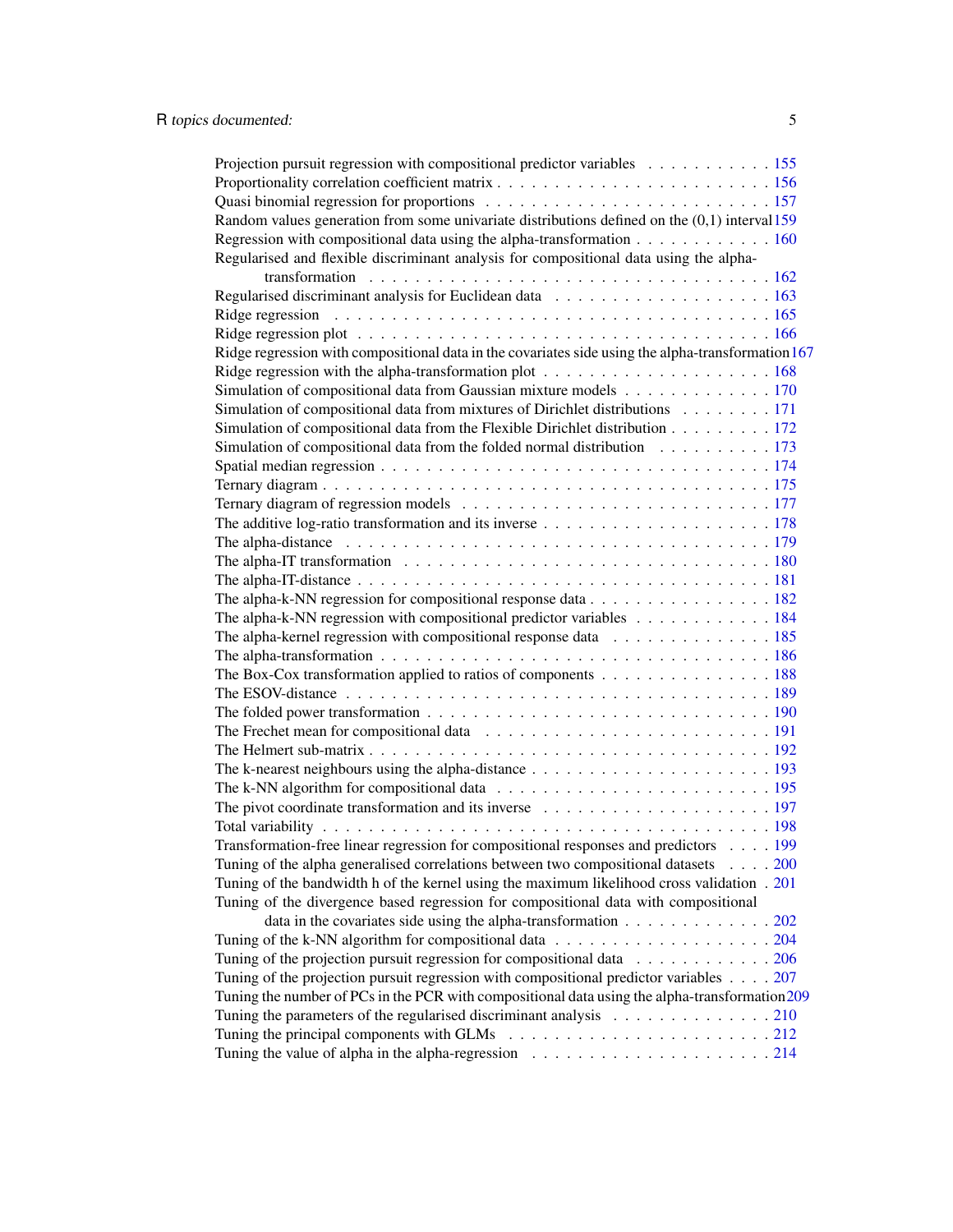<span id="page-5-0"></span>

|       | Two-sample test of high-dimensional means for compositional data 216                                 |
|-------|------------------------------------------------------------------------------------------------------|
|       | Unconstrained log-contrast logistic or Poisson regression with compositional predictor               |
|       |                                                                                                      |
|       | Unconstrained log-contrast regression with compositional predictor variables $\ldots \ldots$ . 218   |
|       | Unconstrained log-contrast regression with multiple compositional predictors $\dots \dots \dots$ 219 |
|       |                                                                                                      |
|       |                                                                                                      |
| Index | 225                                                                                                  |

Compositional-package *Compositional Data Analysis*

#### Description

A Collection of Functions for Compositional Data Analysis.

#### Details

| Package: | Compositional |
|----------|---------------|
| Type:    | Package       |
| Version: | 5.7           |
| Date:    | 2022-06-22    |
| License: | $GPL-2$       |

#### **Maintainers**

Michail Tsagris <mtsagris@uoc.gr>

# Note

#### Acknowledgments:

Michail Tsagris would like to express his acknowledgments to Professor Andy Wood and Dr Simon Preston from the university of Nottingham for being his supervisors during his PhD in compositional data analysis. We would also like to express our acknowledgments to Profesor Kurt Hornik (and also the rest of the R core team) for his help with this package. Manos Papadakis, undergraduate student in the department of computer science, university of Crete, is also acknowledged for his programming tips. Ermanno Affuso from the university of South Alabama suggested that I have a default value in the "mkde"" function. Van Thang Hoang from Hasselt university spotted a bug in the "js.compreg" function and is greatly acknowledged for that. Claudia Wehrhahn Cortes spotted a bug in the "diri.reg"" function and she is greatly acknowledged for that. Philipp Kynast from Bruker Daltonik GmbH found a mistake in the function "mkde" which is now fixed. Jasmine Heyse from the university of Ghent spotted a bug in the function "kl.compreg" which is now fixed. Magne Neby suggested to add names in the covariance matrix of the divergence based regression models. John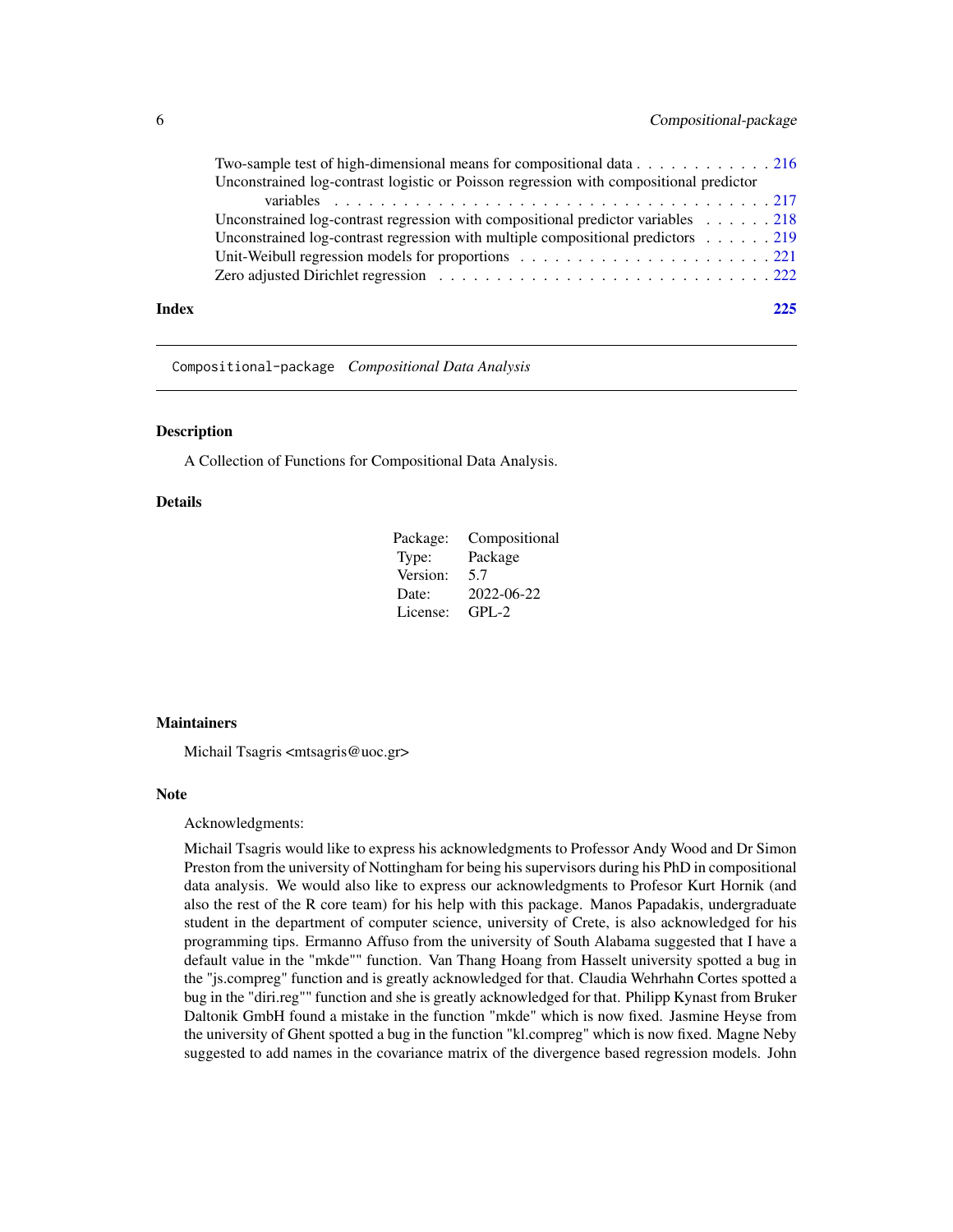<span id="page-6-0"></span>Barry from the Centre for Environment, Fisheries, and Aquaculture Science (UK) suggested that I should add more explanation in the "diri.est" function. I hope it is clearer now. Charlotte Fabri spotted a possible problem in the function "zadr" and she is greatly acknowledged for that.

## Author(s)

Michail Tsagris <mtsagris@uoc.gr>, Giorgos Athineou <gioathineou@gmail.com>, Abdulaziz Alenazi <a.alenazi@nbu.edu.sa> and Christos Adam <pada4m4@gmail.com>.

#### References

Aitchison J. (1986). The statistical analysis of compositional data. Chapman & Hall.

Aitchison's test for two mean vectors and/or covariance matrices *Aitchison's test for two mean vectors and/or covariance matrices*

# Description

Aitchison's test for two mean vectors and/or covariance matrices.

#### Usage

 $ait.test(x1, x2, type = 1, alpha = 0.05)$ 

### **Arguments**

| x1             | A matrix containing the compositional data of the first sample. Zeros are not<br>allowed.                                                                                                                                                                            |
|----------------|----------------------------------------------------------------------------------------------------------------------------------------------------------------------------------------------------------------------------------------------------------------------|
| x <sub>2</sub> | A matrix containing the compositional data of the second sample. Zeros are not<br>allowed.                                                                                                                                                                           |
| type           | The type of hypothesis test to perform. Type=1 refers to testing the equality<br>of the mean vectors and the covariance matrices. Type=2 refers to testing the<br>equality of the covariance matrices. Type=2 refers to testing the equality of the<br>mean vectors. |
| alpha          | The significance level, set to 0.05 by default.                                                                                                                                                                                                                      |

# Details

The test is described in Aitchison (2003). See the references for more information.

# Value

A vector with the test statistic, the p-value, the critical value and the degrees of freedom of the chi-square distribution.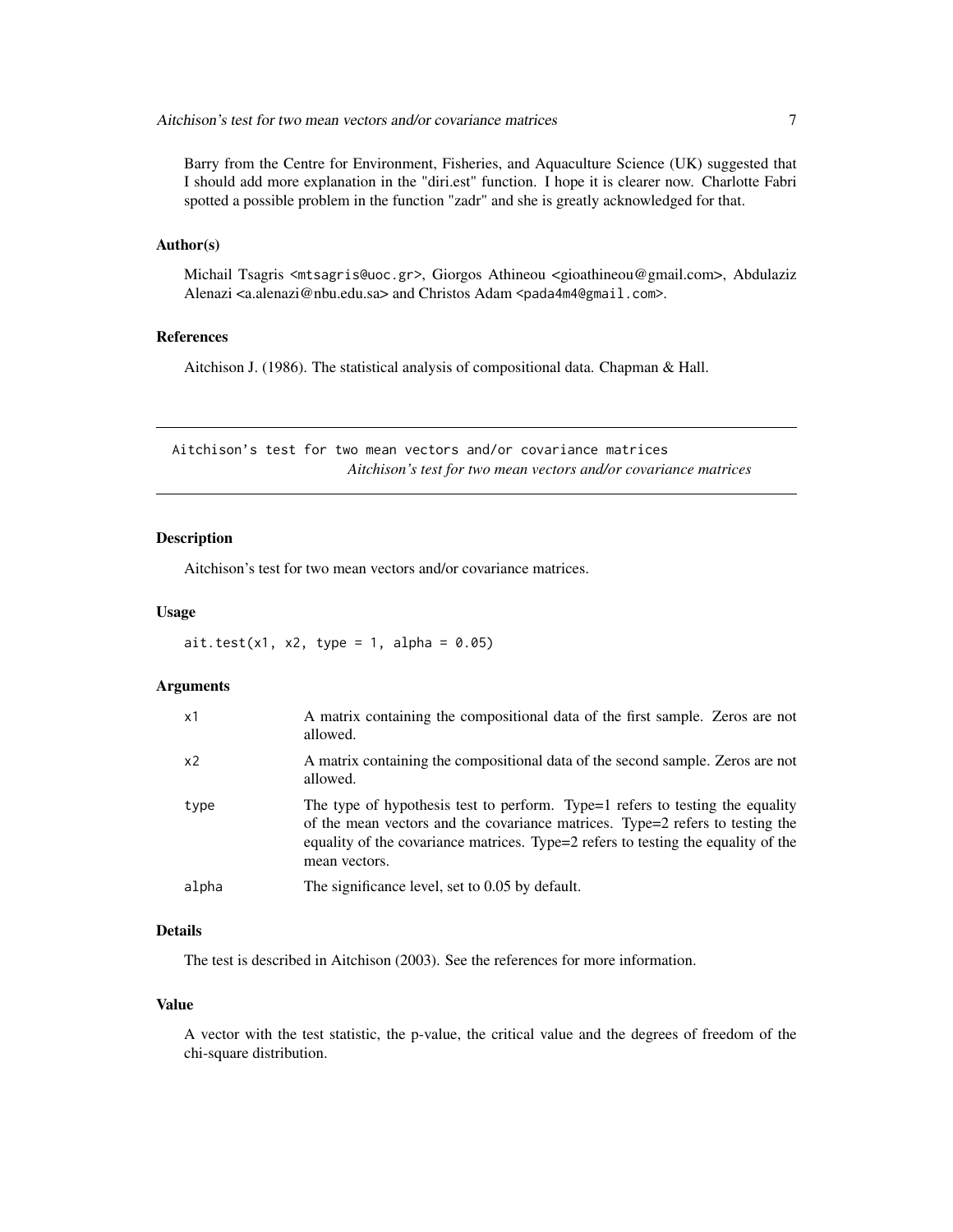### <span id="page-7-0"></span>Author(s)

Michail Tsagris.

R implementation and documentation: Michail Tsagris <mtsagris@uoc.gr>.

# References

John Aitchison (2003). The Statistical Analysis of Compositional Data, p. 153-157. Blackburn Press.

# See Also

[comp.test,](#page-94-1) [maovjames,](#page-127-1) [el.test2,](#page-69-1) [eel.test2,](#page-78-1)

# Examples

```
x1 <- as.matrix(iris[1:50, 1:4])
x1 \leftarrow x1 / \text{rowsums}(x1)x2 <- as.matrix(iris[51:100, 1:4])
x2 \leftarrow x2 / \text{rowsums}(x2)ait.test(x1, x2, type = 1)ait.test(x1, x2, type = 2)ait.test(x1, x2, type = 3)
```
All pairwise additive log-ratio transformations *All pairwise additive log-ratio transformations*

#### Description

All pairwise additive log-ratio transformations.

#### Usage

alr.all(x)

#### Arguments

x A numerical matrix with the compositional data.

# Details

The additive log-ratio transformation with the first component being the commn divisor is applied. Then all the other pairwise log-ratios are computed and added next to each column. For example, divide by the first component, then divide by the second component and so on. This means that no zeros are allowed.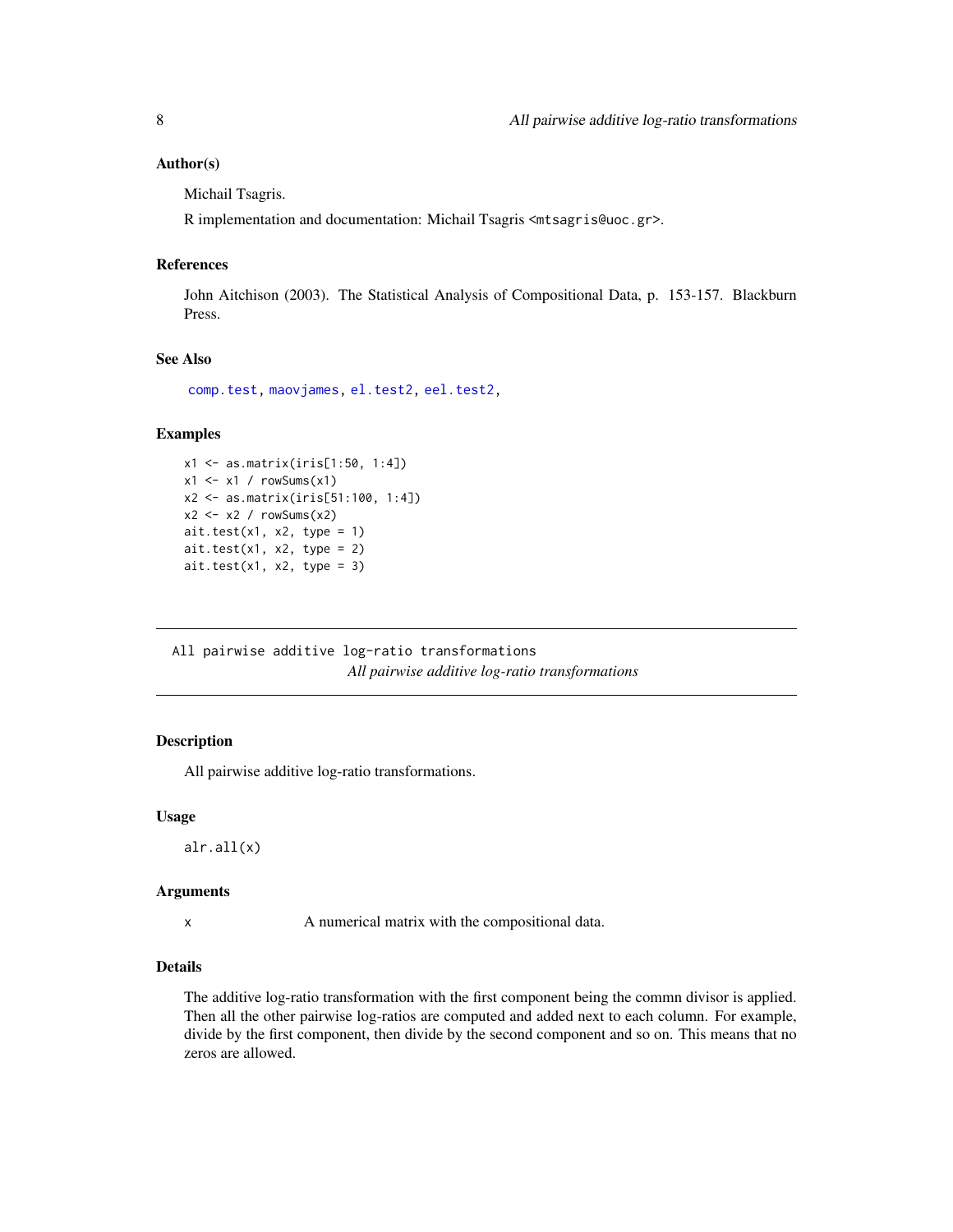# <span id="page-8-0"></span>Value

A matrix with all pairwise alr transformed data.

#### Author(s)

Michail Tsagris.

R implementation and documentation: Michail Tsagris <mtsagris@uoc.gr>.

# References

Aitchison J. (1986). The statistical analysis of compositional data. Chapman & Hall.

#### See Also

[alr,](#page-177-1) [alfa](#page-185-1)

# Examples

 $x \leftarrow$  as.matrix(iris[, 2:4])  $x \le -x / \text{rowsums}(x)$  $y \leftarrow \text{alr.all}(x)$ 

Alpha generalised correlations between two compositional datasets α *generalised correlations between two compositional datasets*

# <span id="page-8-1"></span>Description

 $\alpha$  generalised correlations between two compositional datasets.

# Usage

 $acor(y, x, a, type = "dcor")$ 

# Arguments

| y    | A matrix with the compositional data.                                                                                                                                                                                                                                                                             |
|------|-------------------------------------------------------------------------------------------------------------------------------------------------------------------------------------------------------------------------------------------------------------------------------------------------------------------|
| x    | A matrix with the compositional data.                                                                                                                                                                                                                                                                             |
| a    | The value of the power transformation, it has to be between -1 and 1. If zero<br>values are present it has to be greater than 0. If $\alpha = 0$ the isometric log-ratio<br>transformation is applied. If more than one values are supplied the distance or<br>canonical correlation are computed for all values. |
| type | The type of correlation to compute, the distance correlation ("edist"), the canon-<br>ical correlation ("cancor") or "both".                                                                                                                                                                                      |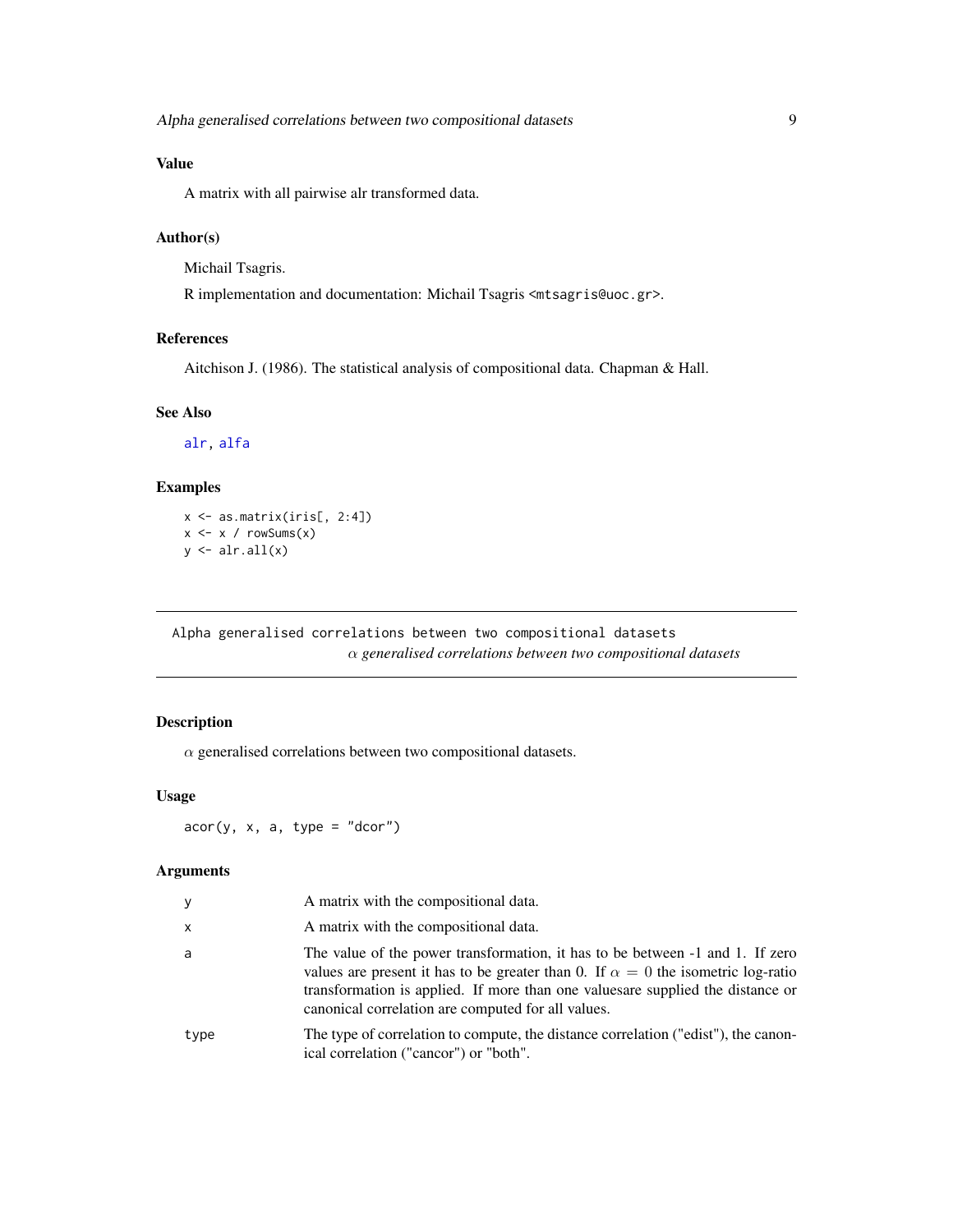# Details

The  $\alpha$ -transformation is applied to each composition and then the distance correlation or the canonical correlation is computed. If one value of  $\alpha$  is supplied the type="cancor" will return all eigenvalues. If more than one values of  $\alpha$  are provided then the first eigenvalue only will be returned.

# Value

A vector or a matrix depending on the length of the values of  $\alpha$  and the type of the correlation to be computed.

#### Author(s)

Michail Tsagris.

R implementation and documentation: Michail Tsagris <mtsagris@uoc.gr>.

#### References

G.J. Szekely, M.L. Rizzo and N. K. Bakirov (2007). Measuring and Testing Independence by Correlation of Distances. Annals of Statistics, 35(6): 2769-2794.

Tsagris M.T., Preston S. and Wood A.T.A. (2011). A data-based power transformation for compositional data. In Proceedings of the 4th Compositional Data Analysis Workshop, Girona, Spain. https://arxiv.org/pdf/1106.1451.pdf

#### See Also

[acor.tune,](#page-199-1) [aeqdist.etest,](#page-71-1) [alfa,](#page-185-1) [alfa.profile](#page-76-1)

#### Examples

y <- rdiri(30, runif(3) )  $x \leftarrow$  rdiri(30, runif(4))  $acor(y, x, a = 0.4)$ 

ANOVA for the log-contrast regression versus the uncostrained log-contrast regression *ANOVA for the log-contrast regression versus the uncostrained logcontrast regression*

# Description

ANOVA for the log-contrast regression versus the uncostrained log-contrast regression.

# Usage

lcreg.aov(mod0, mod1)

<span id="page-9-0"></span>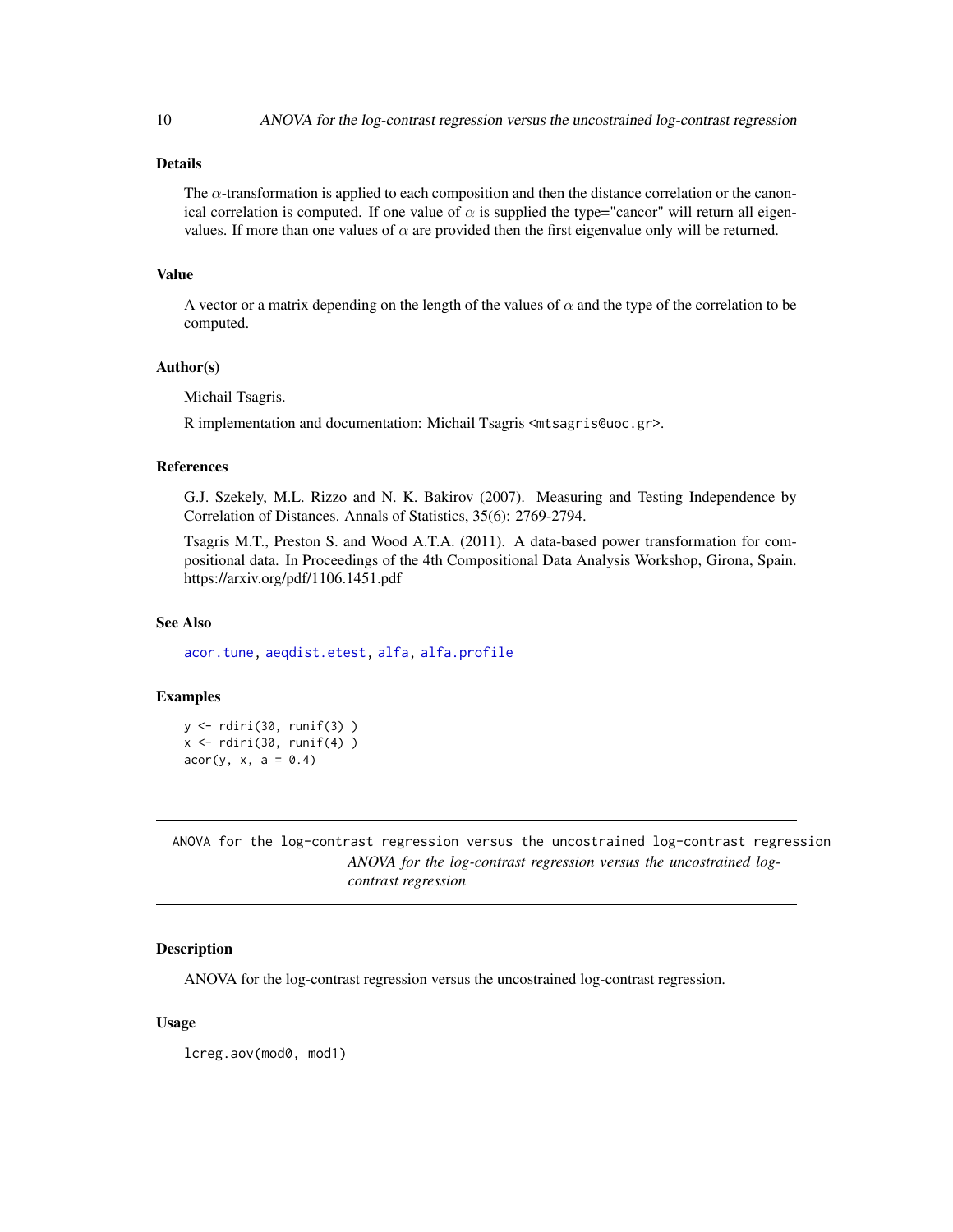# <span id="page-10-0"></span>Arguments

| mod0 | The log-contrast regression model. The object returned by 1c. reg.                |
|------|-----------------------------------------------------------------------------------|
| mod1 | The unconstrained log-contrast regression model. The object returned by ulc. reg. |

# Details

An F-test is performed to test the zero-to-sum constraints of the regression coefficients.

# Value

A vector with two vaues, the F-statistic and its associated p-value.

#### Author(s)

Michail Tsagris.

R implementation and documentation: Michail Tsagris <mtsagris@uoc.gr>.

# See Also

[lc.reg,](#page-108-1) [ulc.reg,](#page-217-1) [alfa.pcr,](#page-133-1) [alfa.knn.reg](#page-183-1)

#### Examples

```
y \leftarrow \text{iris}[, 1]x \leftarrow as.matrix(iris[, 2:4])x \leq x / \text{rowsums}(x)mod0 \leftarrow lc.read(y, x)mod1 <- ulc.reg(y, x)lcreg.aov(mod0, mod1)
```
Bayesian network learning with compositional data *Bayesian network learning with compositional data*

# Description

Bayesian network learning with compositional data.

#### Usage

```
comph(x, type = "fedhc", max_k = 3, alpha = 0.05, robust = FALSE,ini.stat = NULL, R = NULL, restart = 10, tabu = 10, score = "bic-g",blacklist = NULL, whitelist = NULL)
```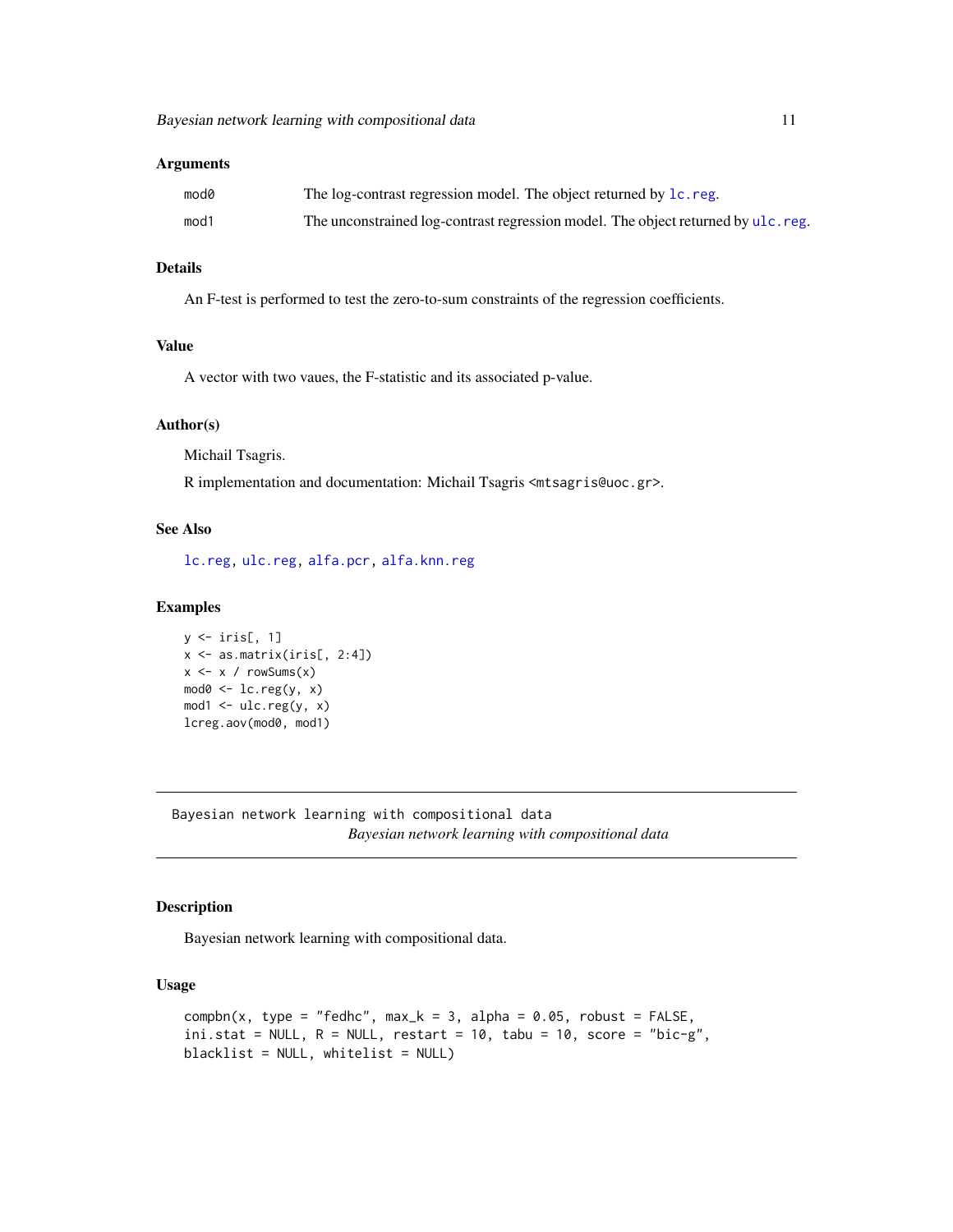#### **Arguments**

| X         | A numerical matrix with the compositional data. They can be either the logged<br>compositional or the centred log-ratio transformed compositional data. We leave<br>this open to the user.                                                                 |  |
|-----------|------------------------------------------------------------------------------------------------------------------------------------------------------------------------------------------------------------------------------------------------------------|--|
| type      | This can be either "fedhc", "pchc", "mmhc", "fedtabu", "pctabu" or "mmtabu".                                                                                                                                                                               |  |
| $max_k$   | The maximum conditioning set to use in the conditional indepedence test (see<br>Details). Integer, default value is 3                                                                                                                                      |  |
| alpha     | The significance level for assessing the p-values.                                                                                                                                                                                                         |  |
| robust    | Do you want outliers to be removed prior to applying the algorithms? If yes, set<br>this to TRUE to u tilise the MCD.                                                                                                                                      |  |
| ini.stat  | If the initial test statistics (univariate associations) are available, pass them through<br>this parameter.                                                                                                                                               |  |
| R         | If the correlation matrix is available, pass it here.                                                                                                                                                                                                      |  |
| restart   | An integer, the number of random restarts.                                                                                                                                                                                                                 |  |
| tabu      | An integer, the length of the tabu list used in the tabu function.                                                                                                                                                                                         |  |
| score     | A character string, the label of the network score to be used in the algorithm. If<br>none is specified, the default score is the Bayesian Information Criterion. Other<br>available scores are: "bic-g" (default), "loglik-g", "aic-g", "bic-g" or "bge". |  |
| blacklist | A data frame with two columns (optionally labeled "from" and "to"), containing<br>a set of arcs not to be included in the graph.                                                                                                                           |  |
| whitelist | A data frame with two columns (optionally labeled "from" and "to"), containing<br>a set of arcs to be included in the graph.                                                                                                                               |  |

#### Details

The FEDHC algorithm is implemented. The FBED algortihm (Borboudakis and Tsamardinos, 2019), without the backward phase, is implemented during the skeleton identification phase. Next, the Hill Climbing greedy search or the Tabu search is employed to score the network.

The PC algorithm as proposed by Spirtes et al. (2001) is first implemented followed by a scoring phase, such as hill climbing or tabu search. The PCHC was proposed by Tsagris (2021), while the PCTABU algorithm is the same but instead of the hill climbing scoring phase, the tabu search is employed.

The MMHC algorithm is implemented without performing the backward elimination during the skeleton identification phase. The MMHC as described in Tsamardinos et al. (2006) employs the MMPC algorithm during the skeleton construction phase and the Tabu search in the scoring phase. In this package, the mmhc function employs the Hill Climbing greedy search in the scoring phase while the mmtabu employs the Tabu search.

#### Value

A list including:

| ini | A list including the output of the mmhc. skel function.                       |
|-----|-------------------------------------------------------------------------------|
| dag | A "bn" class output. A list including the outcome of the Hill-Climbing or the |
|     | Tabu search phase. See the package "bnlearn" for more details.                |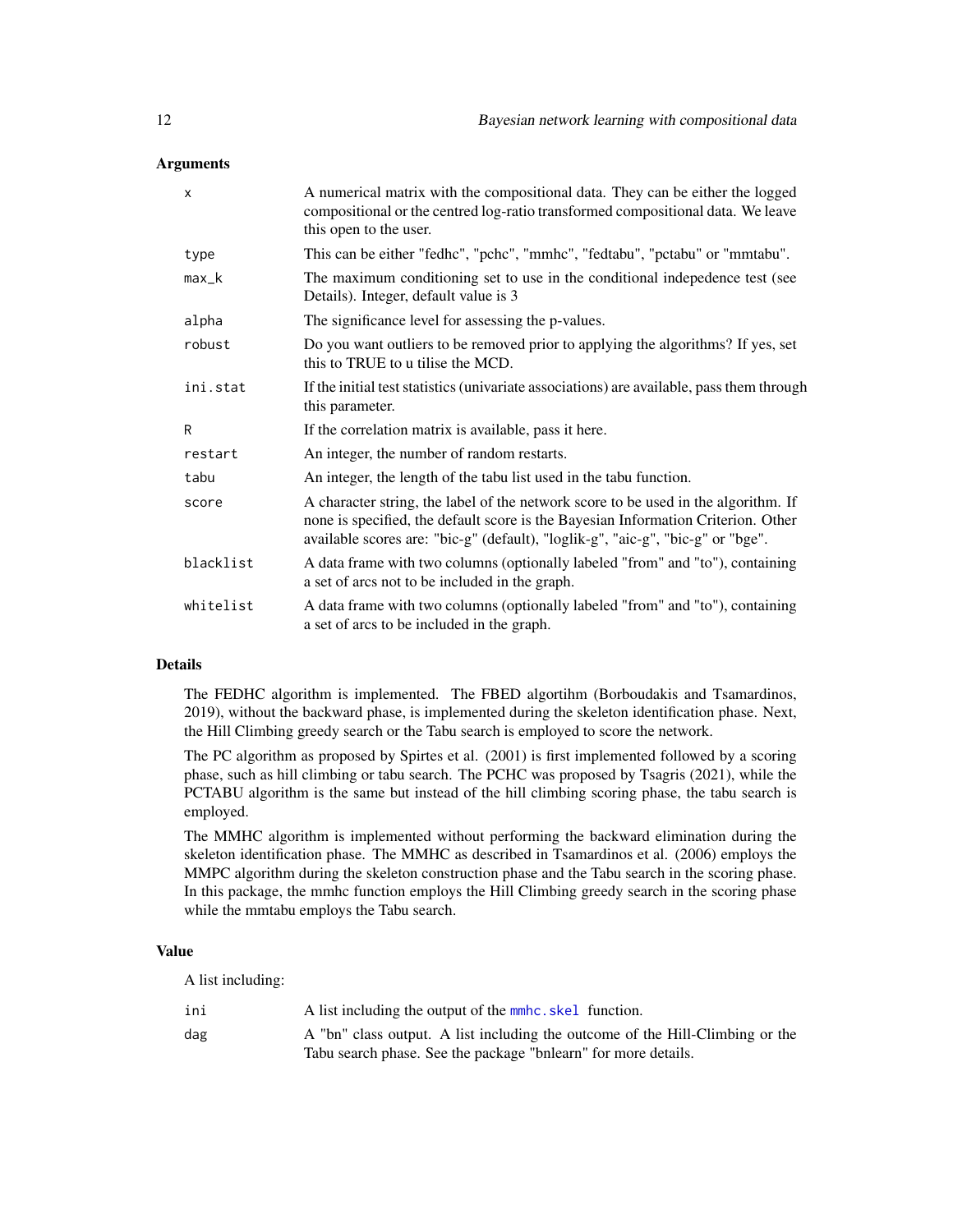# <span id="page-12-0"></span>Beta regression and the set of the set of the set of the set of the set of the set of the set of the set of the set of the set of the set of the set of the set of the set of the set of the set of the set of the set of the

| scoring | The score value.               |
|---------|--------------------------------|
| runtime | The duration of the algorithm. |

#### Author(s)

Michail Tsagris.

R implementation and documentation: Michail Tsagris <mtsagris@uoc.gr>.

# References

Tsagris M. (2021). A new scalable Bayesian network learning algorithm with applications to economics. Computational Economics, 57(1):341-367.

Tsagris M. (2021). The FEDHC Bayesian network learning algorithm. https://arxiv.org/pdf/2012.00113.pdf.

Borboudakis G. and Tsamardinos I. (2019). Forward-backward selection with early dropping. Journal of Machine Learning Research, 20(8): 1-39.

Tsamardinos I., Brown E.L. and Aliferis F.C. (2006). The max-min hill-climbing Bayesian network structure learning algorithm. Machine Learning, 65(1): 31-78.

Spirtes P., Glymour C. and Scheines R. (2001). Causation, Prediction, and Search. The MIT Press, Cambridge, MA, USA, 3nd edition.

# See Also

[acor,](#page-8-1) [alr,](#page-177-1) [alfa](#page-185-1)

# Examples

# simulate a dataset with continuous data  $x \leftarrow$  rdiri( 100, runif(20))  $a \leftarrow \text{comph}( \log(x) )$ 

Beta regression *Beta regression*

# **Description**

Beta regression.

#### Usage

 $beta.reg(y, x, xnew = NULL)$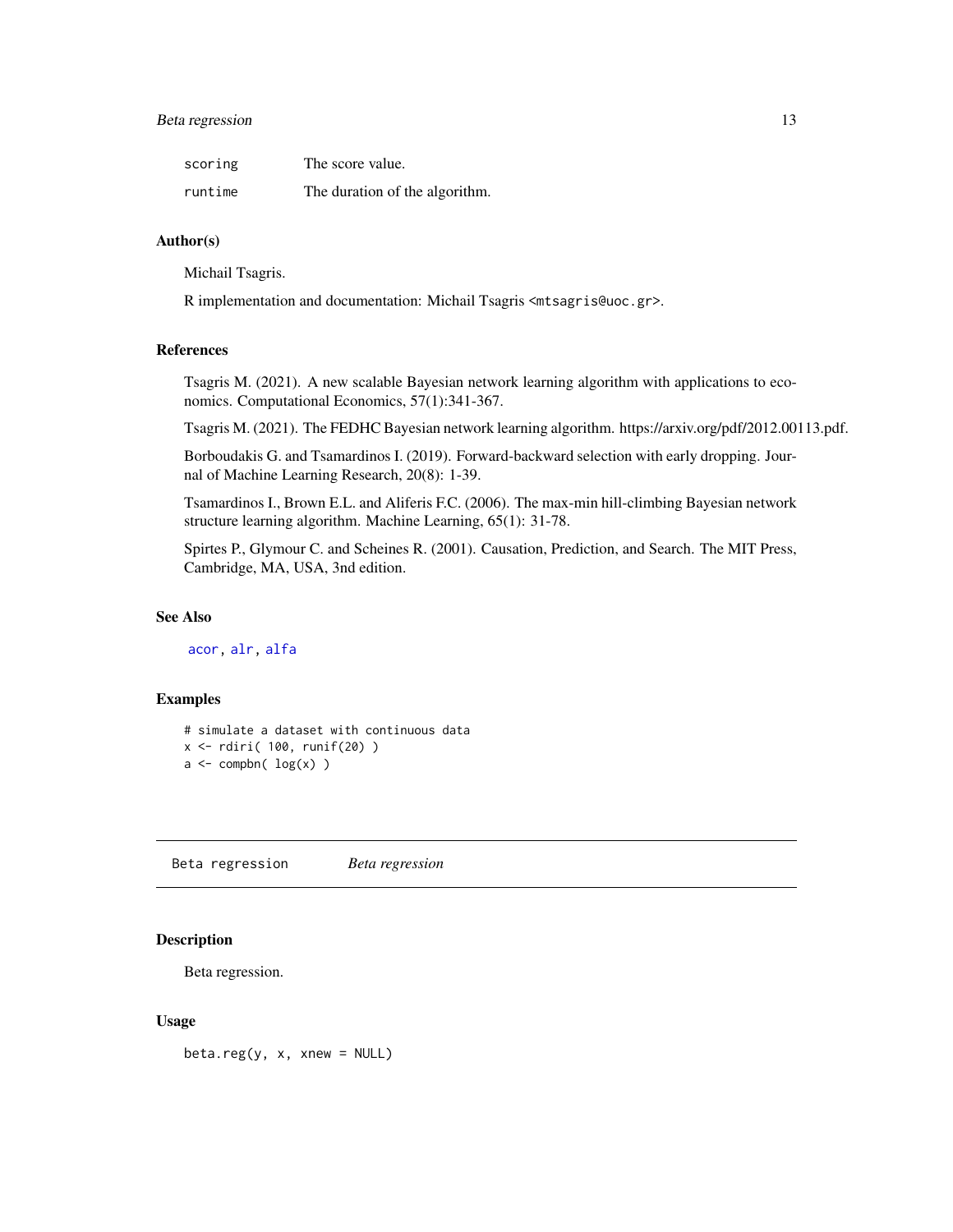# Arguments

| y            | The response variable. It must be a numerical vector with proportions excluding<br>$0$ and $1$ .                                                                    |
|--------------|---------------------------------------------------------------------------------------------------------------------------------------------------------------------|
| $\mathsf{X}$ | The indendent variable(s). It can be a vector, a matrix or a data frame with con-<br>tinuous only variables, a data frame with mixed or only categorical variables. |
| xnew         | If you have new values for the predictor variables (dataset) whose response val-<br>ues you want to predict insert them here.                                       |

# Details

Beta regression is fitted.

# Value

A list including:

| phi    | The estimated precision parameter.                                                                                    |
|--------|-----------------------------------------------------------------------------------------------------------------------|
| info   | A matrix with the estimated regression parameters, their standard errors, Wald<br>statistics and associated p-values. |
| loglik | The log-likelihood of the regression model.                                                                           |
| est    | The estimated values if xnew is not NULL.                                                                             |

#### Author(s)

Michail Tsagris.

R implementation and documentation: Michail Tsagris <mtsagris@uoc.gr>.

# References

Ferrari S.L.P. and Cribari-Neto F. (2004). Beta Regression for Modelling Rates and Proportions. Journal of Applied Statistics, 31(7): 799-815.

# See Also

[beta.est,](#page-119-1) [prop.reg,](#page-0-0) [diri.reg](#page-59-1)

# Examples

```
y <- rbeta(300, 3, 5)
x \le - matrix( rnorm(300 \star 2), ncol = 2)
beta.reg(y, x)
```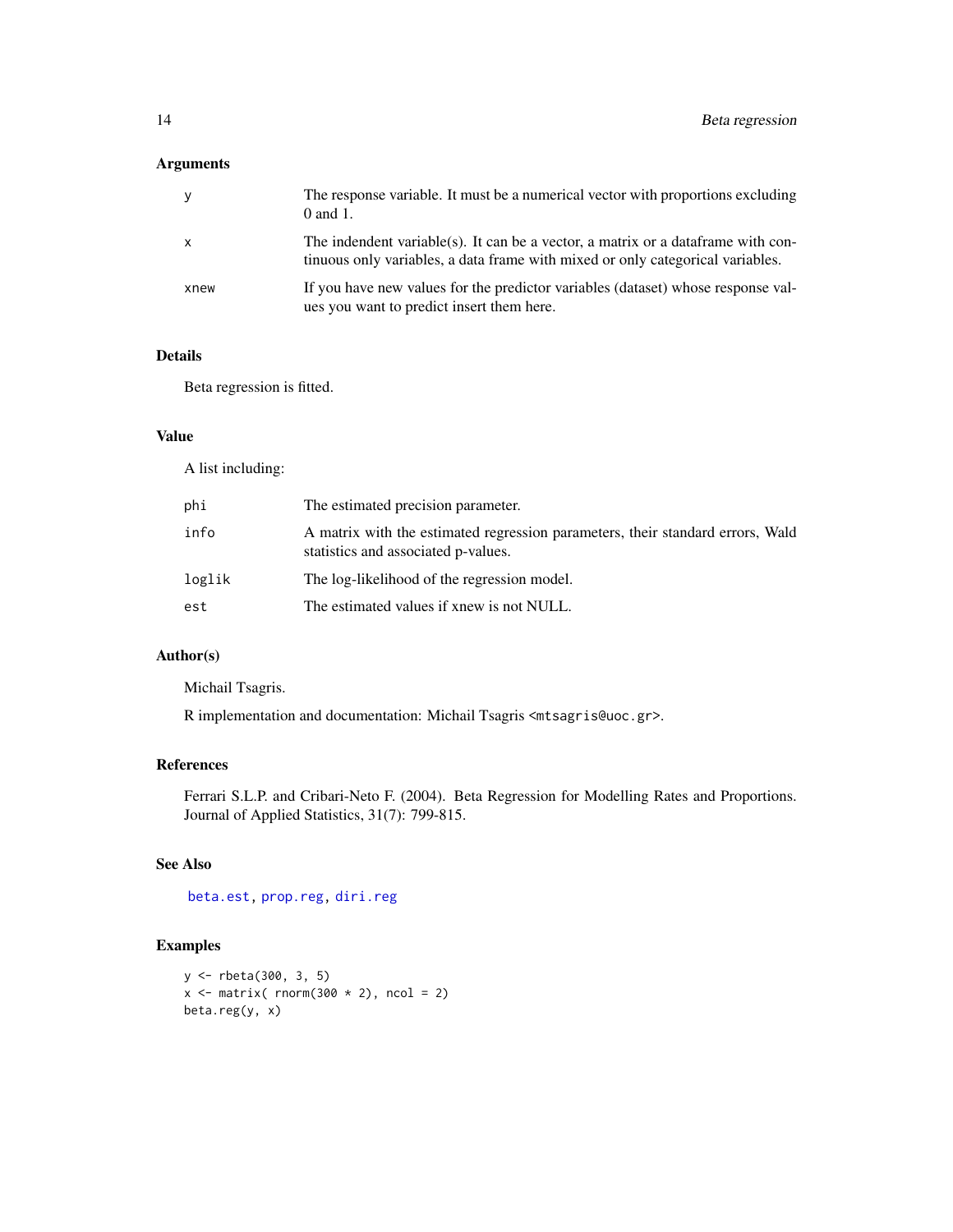<span id="page-14-0"></span>Choose the number of principal components via reconstruction error *Choose the number of principal components via reconstruction error*

# Description

Choose the number of principal components via reconstruction error.

#### Usage

 $choose.pc(x, graph = TRUE)$ 

# Arguments

|       | A numerical matrix with more rows than columns.                    |
|-------|--------------------------------------------------------------------|
| graph | Should the plot of the PRESS values appear? Default value is TRUE. |

# Details

The functions allows for selecting the number of eigenvectors via the reconstruction error which is computed for all eigenvectors based on SVD.

#### Value

A list including:

| values  | The eigenvalues of the covariance matrix.                                                              |
|---------|--------------------------------------------------------------------------------------------------------|
| cumprop | The cumulative proportion of the eigenvalues of the covariance matrix.                                 |
| per     | The differences in the cumulative proportion of the eigenvalues of the covariance<br>matrix.           |
| press   | The reconstruction error $\sqrt{\sum_{ij} (x_{ij} - \hat{x}_{ij})^2}$ for each number of eigenvectors. |
| runtime | The runtime of the algorithm.                                                                          |

#### Author(s)

Michail Tsagris.

R implementation and documentation: Michail Tsagris <mtsagris@uoc.gr>.

# References

Jolliffe I.T. (2002). Principal Component Analysis.

# See Also

[pcr,](#page-149-1) [alfa.pcr,](#page-133-1) [alfapcr.tune](#page-208-1)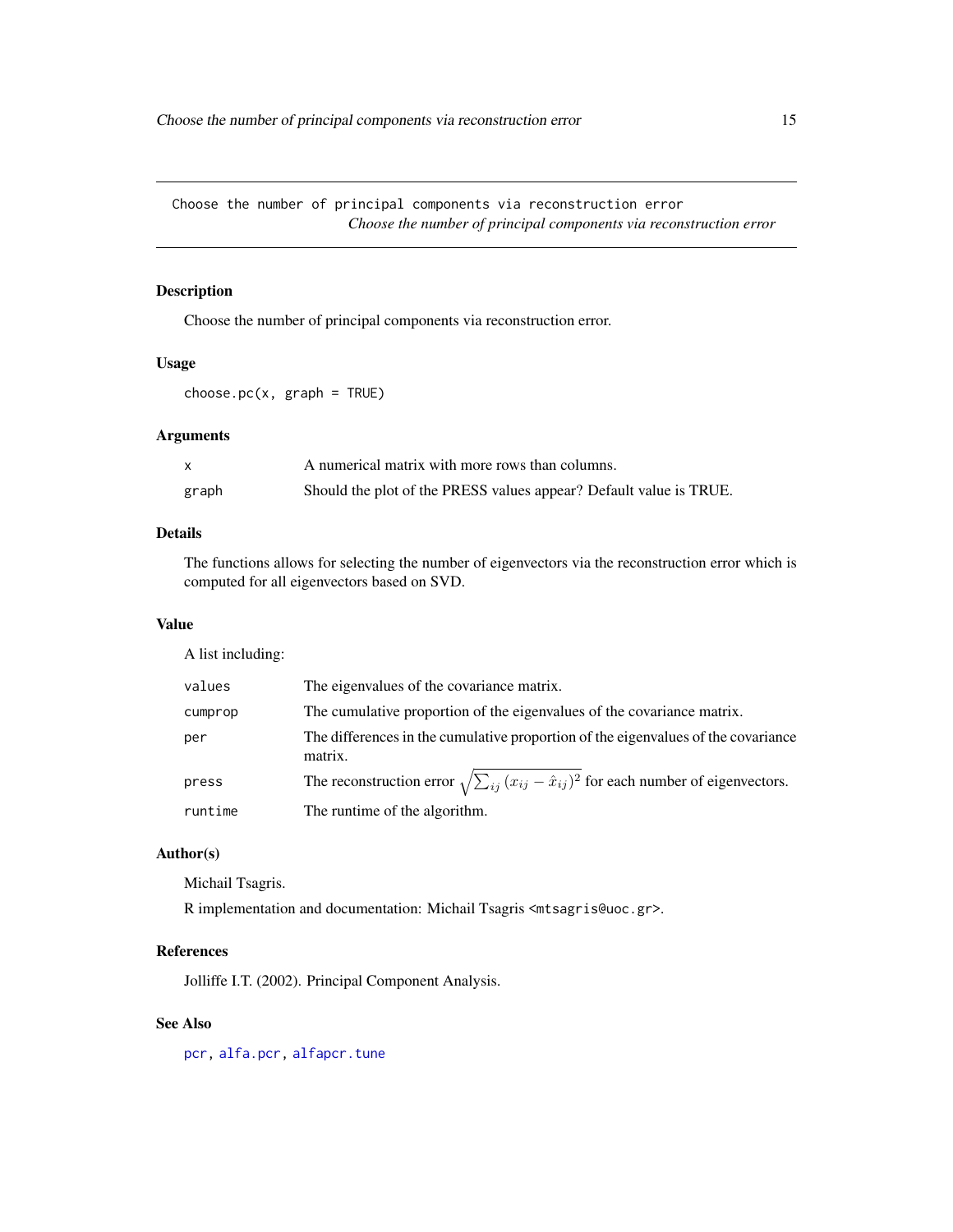## Examples

```
library(MASS)
x \leftarrow as.matrix(fgl[, 2:9])
a \leftarrow choose.pc(x, graph = FALSE)
```
Column-wise MLE of some univariate distributions *Column-wise MLE of some univariate distributions*

# Description

Column-wise MLE of some univariate distributions.

# Usage

```
\text{colbeta.est}(x, \text{tol} = 1e-07, \text{maxiters} = 100, \text{parallel} = \text{FALSE})collogitnorm.est(x)
colunitweibull.est(x, tol = 1e-07, maxiters = 100, parallel = FALSE)
colsimplex.est(x, tol = 1e-07)
```
### Arguments

| X        | A numerical matrix with data. Each column refers to a different vector of ob-<br>servations of the same distribution. The values must by percentages, exluding 0<br>and $1$ , |
|----------|-------------------------------------------------------------------------------------------------------------------------------------------------------------------------------|
| tol      | The tolerance value to terminate the Newton-Fisher algorithm.                                                                                                                 |
| maxiters | The maximum number of iterations to implement.                                                                                                                                |
| parallel | Do you want to calculations to take place in parallel? The default value is<br><b>FALSE</b>                                                                                   |

#### Details

For each column, the same distribution is fitted and its parameters and log-likelihood are computed.

### Value

A matrix with two or three columns. The first one or the first two contain the parameter(s) of the distribution and the second or third column the relevant log-likelihood.

# Author(s)

Michail Tsagris.

R implementation and documentation: Michail Tsagris <mtsagris@uoc.gr>.

<span id="page-15-0"></span>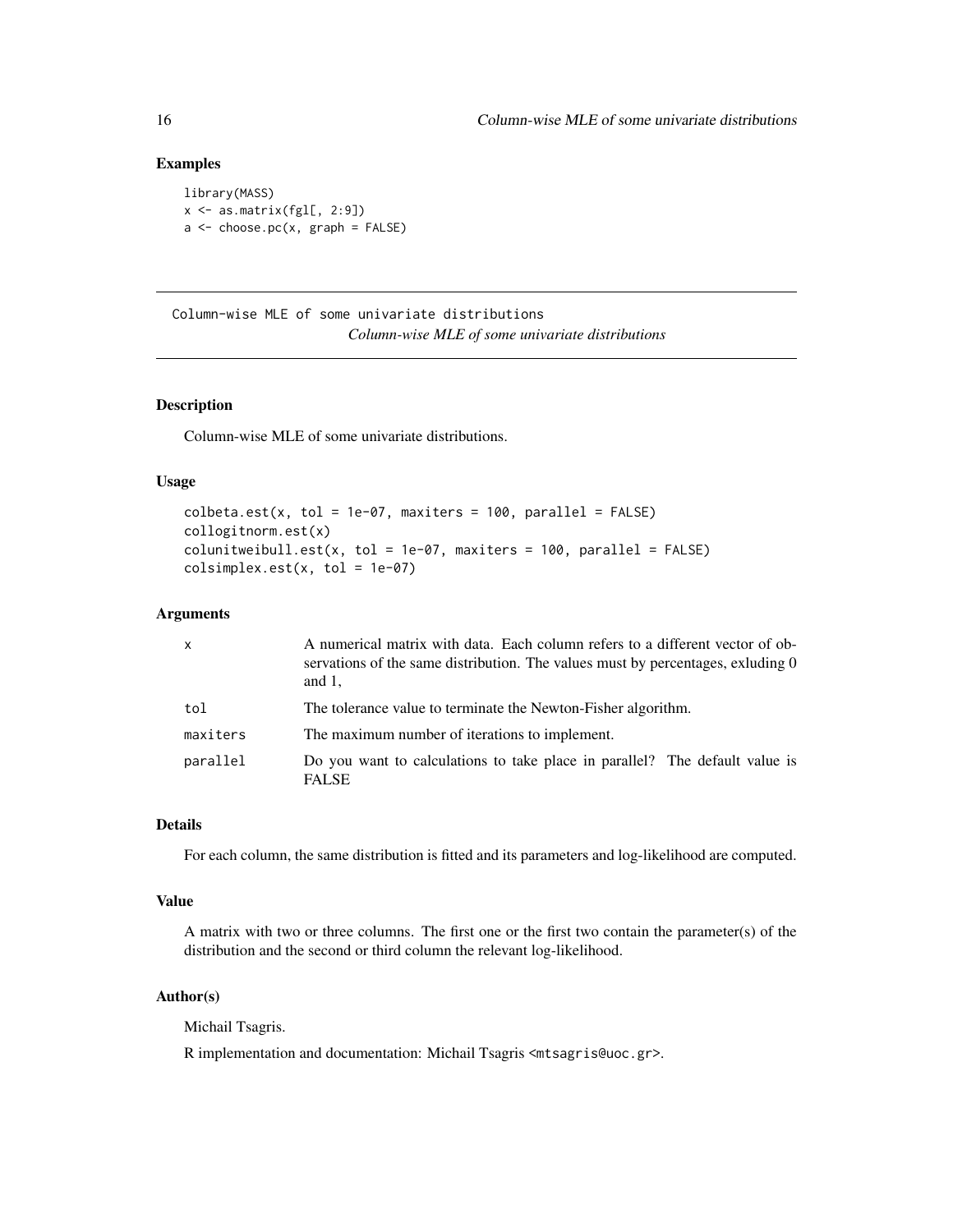#### <span id="page-16-0"></span>References

N.L. Johnson, S. Kotz & N. Balakrishnan (1994). Continuous Univariate Distributions, Volume 1 (2nd Edition).

N.L. Johnson, S. Kotz & N. Balakrishnan (1970). Distributions in statistics: continuous univariate distributions, Volume 2.

J. Mazucheli, A. F. B. Menezes, L. B. Fernandes, R. P. de Oliveira & M. E. Ghitany (2020). The unit-Weibull distribution as an alternative to the Kumaraswamy distribution for the modeling of quantiles conditional on covariates. Journal of Applied Statistics, DOI:10.1080/02664763.2019.1657813.

#### See Also

[censpois.mle,](#page-0-0) [gammapois.mle](#page-0-0)

#### Examples

```
x \le matrix( rbeta(200, 3, 4), ncol = 4)
a <- colbeta.est(x)
```
Constrained linear least squares for compositional responses and predictors *Constrained linear least squares for compositional responses and predictors*

# Description

Constrained linear least squares for compositional responses and predictors.

#### Usage

 $ols.compcomp(y, x, rs = 5, xnew = NULL)$ 

# Arguments

| <b>y</b>     | A matrix with the compositional data (dependent variable). Zero values are<br>allowed.                       |
|--------------|--------------------------------------------------------------------------------------------------------------|
| $\mathsf{x}$ | A matrix with the compositional predictors. Zero values are allowed.                                         |
| rs           | The number of times to run the constrained optimisation using different random<br>starting values each time. |
| xnew         | If you have new data use it, otherwise leave it NULL.                                                        |

# Details

The function performs least squares regression where the beta coefficients are constained to be positive and sum to 1. We were inspired by the transformation-free linear regression for compositional responses and predictors of Fiksel, Zeger and Datta (2020).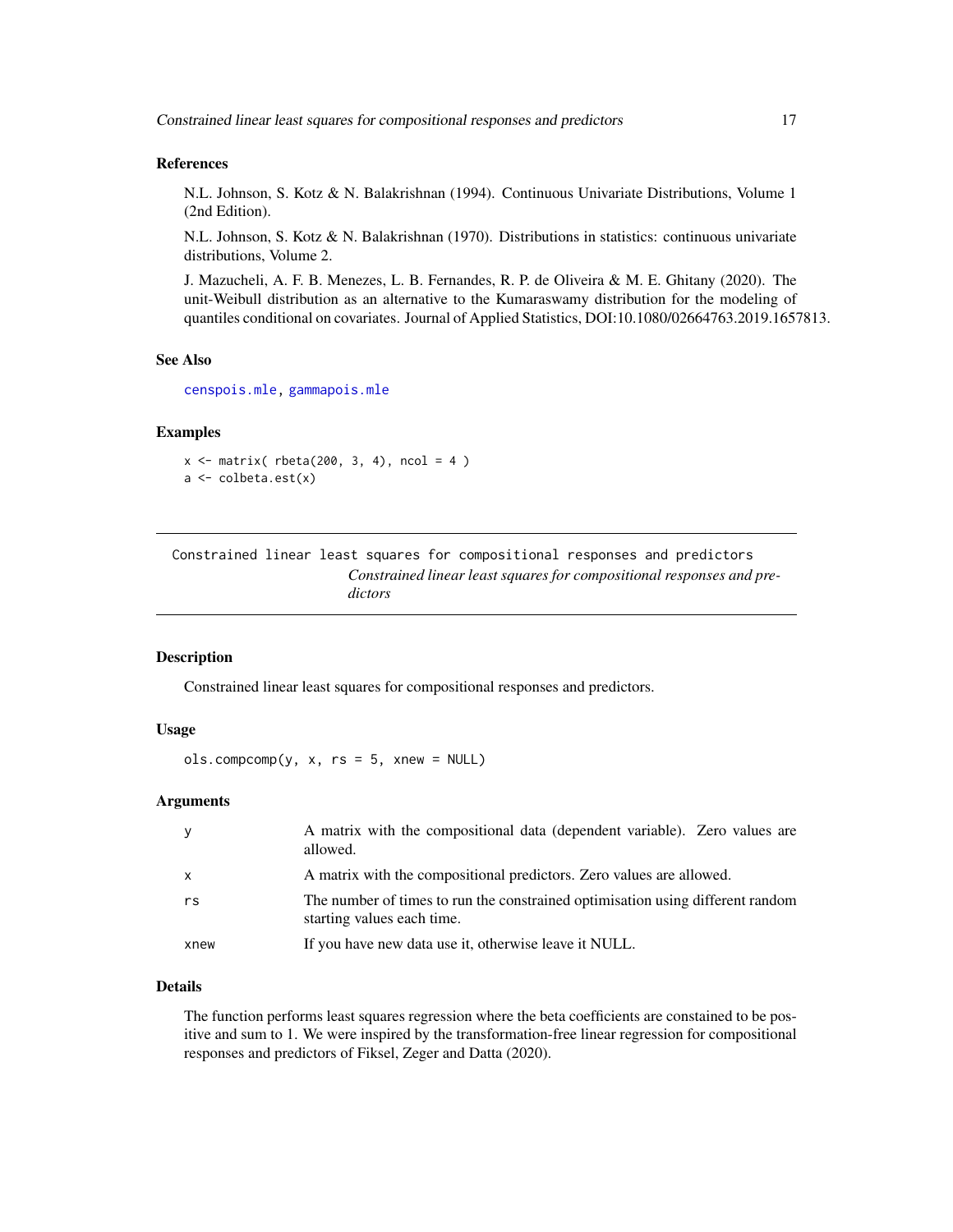# <span id="page-17-0"></span>Value

A list including:

| runtime | The time required by the regression.    |
|---------|-----------------------------------------|
| mse     | The mean squared errors.                |
| be      | The beta coefficients.                  |
| est     | The fitted of xnew if xnew is not NULL. |

# Author(s)

Michail Tsagris.

R implementation and documentation: Michail Tsagris <mtsagris@uoc.gr>.

#### References

Jacob Fiksel, Scott Zeger and Abhirup Datta (2020). A transformation-free linear regression for compositional outcomes and predictors. https://arxiv.org/pdf/2004.07881.pdf

# See Also

[cv.olscompcomp,](#page-44-1) [tflr,](#page-198-1) [kl.alfapcr](#page-65-1)

### Examples

```
library(MASS)
set.seed(1234)
y <- rdiri(214, runif(4, 1, 3))
x \leftarrow as_matrix(fgl[, 2:9])x \le -x / \text{rowsums}(x)mod \le - ols.compcomp(y, x, rs = 1)
mod
```
Contour plot of mixtures of Dirichlet distributions in S^2 *Contour plot of mixtures of Dirichlet distributions in* Sˆ2

# <span id="page-17-1"></span>Description

Contour plot of mixtures of Dirichlet distributions in  $S^2$ .

# Usage

```
mixdiri.contour(a, prob, n = 100, x = NULL, cont.line = FALSE)
```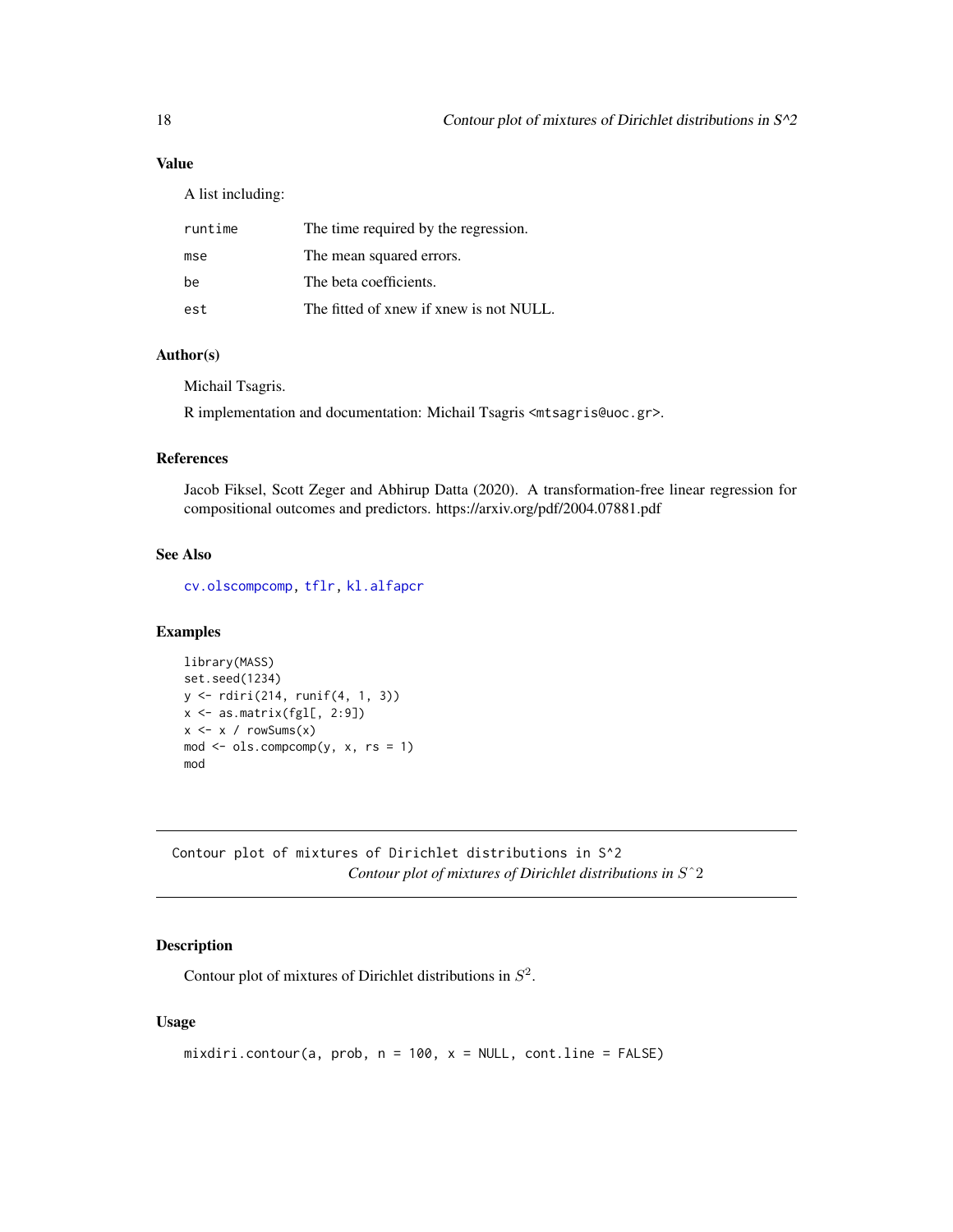#### **Arguments**

| a         | A matrix where each row contains the parameters of each Dirichlet disctribution.        |
|-----------|-----------------------------------------------------------------------------------------|
| prob      | A vector with the mixing probabilities.                                                 |
| n         | The number of grid points to consider over which the density is calculated.             |
| x         | This is either NULL (no data) or contains a 3 column matrix with compositional<br>data. |
| cont.line | Do you want the contour lines to appear? If yes, set this TRUE.                         |

#### Details

The user can plot only the contour lines of a Dirichlet with a given vector of parameters, or can also add the relevant data should he/she wish to.

#### Value

A ternary diagram with the points and the Dirichlet contour lines.

#### Author(s)

Michail Tsagris and Christos Adam.

R implementation and documentation: Michail Tsagris <mtsagris@uoc.gr> and Christos Adam <pada4m4@gmail.com>.

# References

Ng Kai Wang, Guo-Liang Tian and Man-Lai Tang (2011). Dirichlet and related distributions: Theory, methods and applications. John Wiley & Sons.

Aitchison J. (1986). The statistical analysis of compositional data. Chapman & Hall.

# See Also

[diri.contour,](#page-21-1) [compnorm.contour,](#page-27-1) [bivt.contour,](#page-29-1) [comp.kerncontour,](#page-26-1) [mix.compnorm.contour](#page-23-1)[,diri.nr,](#page-122-1) [dda](#page-57-1)

#### Examples

```
a \le matrix( c(12, 30, 45, 32, 50, 16), byrow = TRUE, ncol = 3)
prob \leq -c(0.5, 0.5)mixdiri.contour(a, prob)
```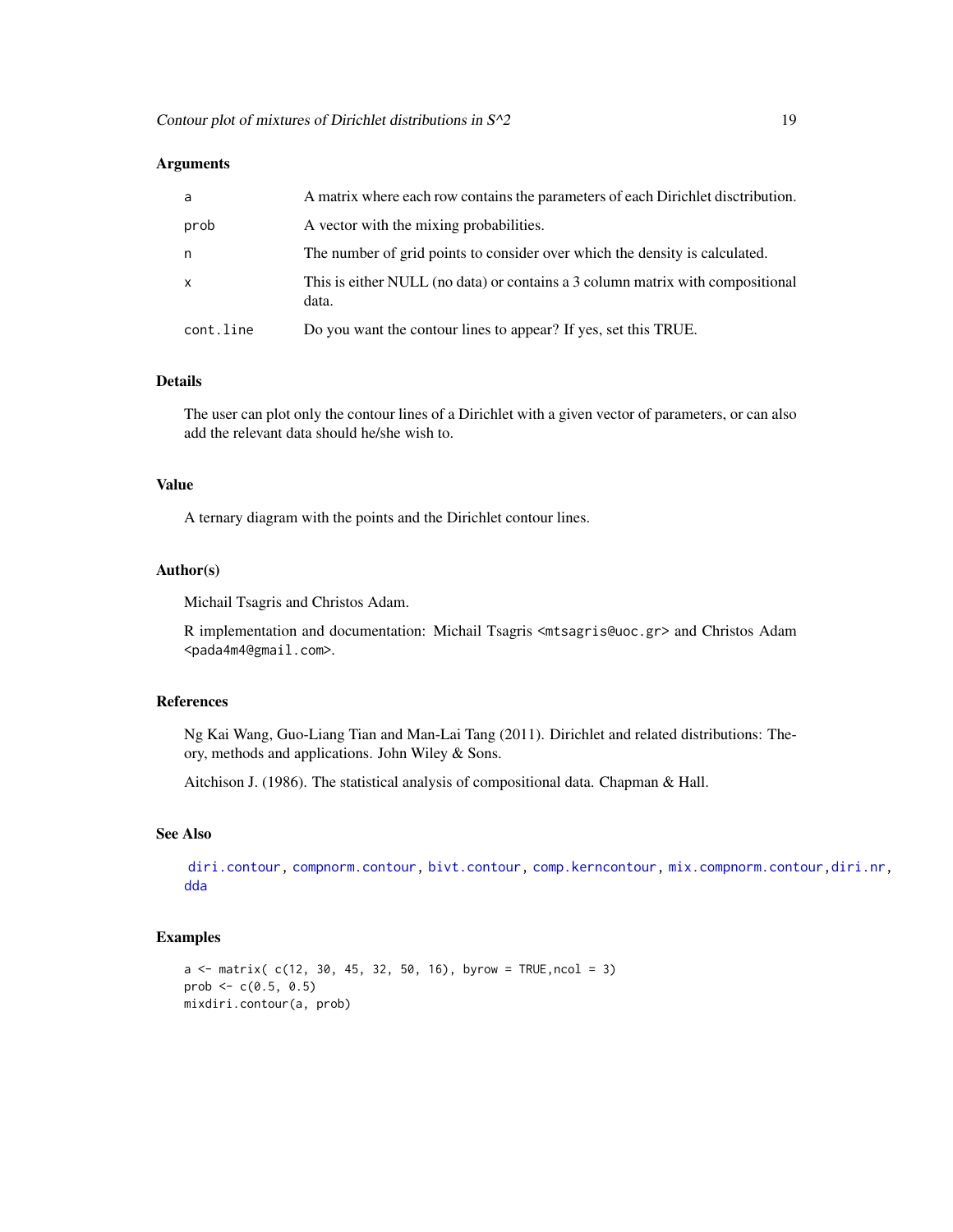<span id="page-19-0"></span>Contour plot of the alpha multivariate normal in S^2 *Contour plot of the*  $\alpha$  *multivariate normal in*  $S^2$ 

#### <span id="page-19-1"></span>Description

Contour plot of the  $\alpha$  multivariate normal in  $S^2$ .

#### Usage

```
alfa.contribur(m, s, a, n = 100, x = NULL, cont(line = FALSE)
```
# Arguments

| m            | The mean vector of the $\alpha$ multivariate normal model.                              |
|--------------|-----------------------------------------------------------------------------------------|
| <sub>S</sub> | The covariance matrix of the $\alpha$ multivariate normal model.                        |
| a            | The value of a for the $\alpha$ -transformation.                                        |
| n            | The number of grid points to consider over which the density is calculated.             |
| $\mathsf{x}$ | This is either NULL (no data) or contains a 3 column matrix with compositional<br>data. |
| cont.line    | Do you want the contour lines to appear? If yes, set this TRUE.                         |

# Details

The  $\alpha$ -transformation is applied to the compositional data and then for a grid of points within the 2-dimensional simplex, the density of the  $\alpha$  multivariate normal is calculated and the contours are plotted.

# Value

The contour plot of the  $\alpha$  multivariate normal appears.

# Author(s)

Michail Tsagris and Christos Adam.

R implementation and documentation: Michail Tsagris <mtsagris@uoc.gr> and Christos Adam <pada4m4@gmail.com>.

#### References

Tsagris M.T., Preston S. and Wood A.T.A. (2011). A data-based power transformation for compositional data. In Proceedings of the 4th Compositional Data Analysis Workshop, Girona, Spain. https://arxiv.org/pdf/1106.1451.pdf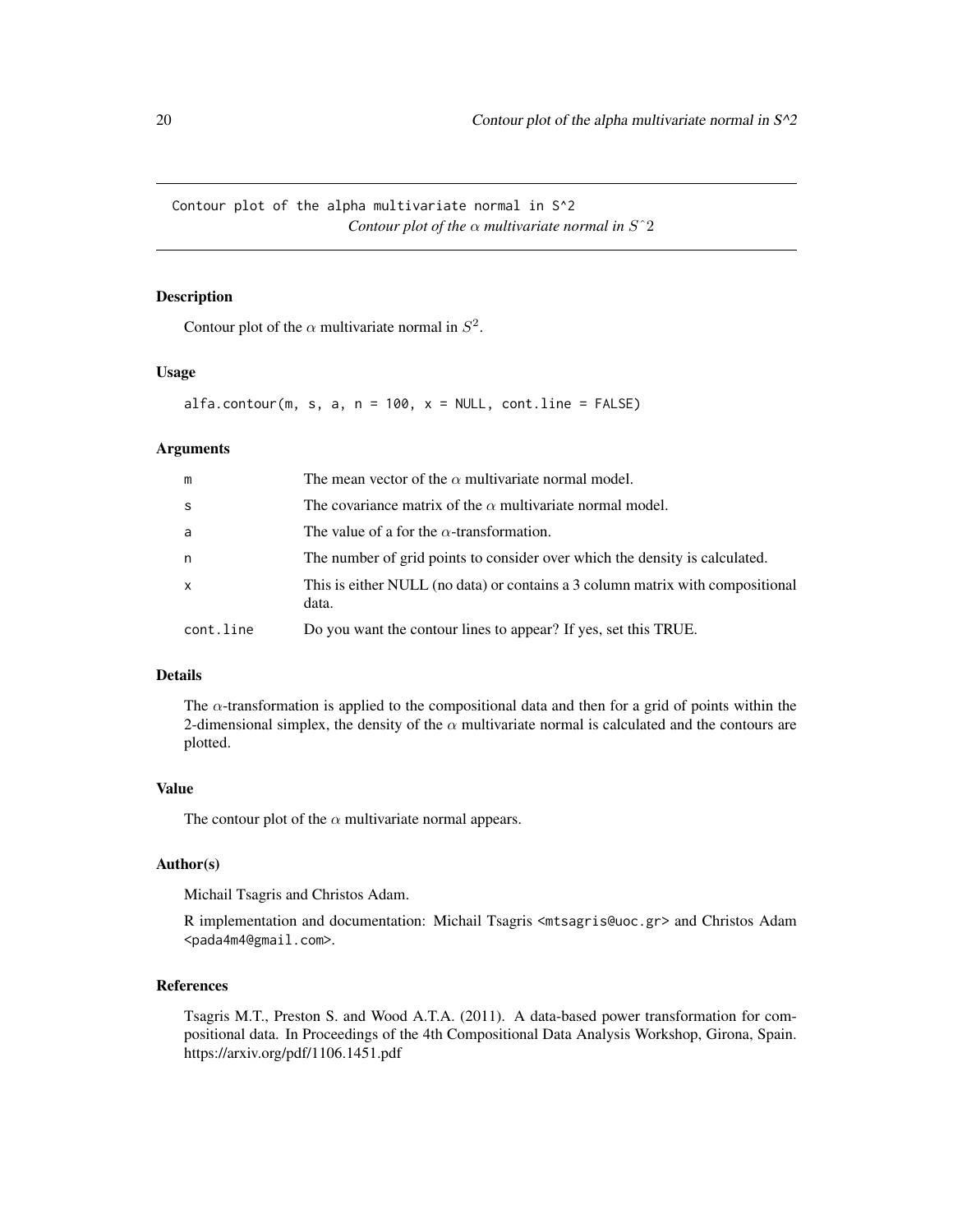# <span id="page-20-0"></span>See Also

[folded.contour,](#page-20-1) [compnorm.contour,](#page-27-1) [diri.contour,](#page-21-1) [mix.compnorm.contour,](#page-23-1) [bivt.contour,](#page-29-1) [skewnorm.contour](#page-28-1)

# Examples

x <- as.matrix(iris[, 1:3])  $x \leftarrow x / \text{rowsums}(x)$  $a \leftarrow a.get(x)$ \$best m <- colMeans(alfa(x, a)\$aff)  $s \leftarrow cov(alfa(x, a)$ \$aff) alfa.contour(m, s, a)

Contour plot of the alpha-folded model in S^2 *Contour plot of the* α*-folded model in* Sˆ2

# <span id="page-20-1"></span>Description

Contour plot of the  $\alpha$ -folded model in  $S^2$ .

#### Usage

```
folded.contour(mu, su, p, a, n = 100, x = NULL, cont.line = FALSE)
```
# Arguments

| mu        | The mean vector of the folded model.                                                    |
|-----------|-----------------------------------------------------------------------------------------|
| su        | The covariance matrix of the folded model.                                              |
| p         | The probability inside the simplex of the folded model.                                 |
| a         | The value of a for the $\alpha$ -transformation.                                        |
| n         | The number of grid points to consider over which the density is calculated.             |
| x         | This is either NULL (no data) or contains a 3 column matrix with compositional<br>data. |
| cont.line | Do you want the contour lines to appear? If yes, set this TRUE.                         |

# Details

The  $\alpha$ -transformation is applied to the compositional data and then for a grid of points within the 2-dimensional simplex the folded model's density is calculated and the contours are plotted.

#### Value

The contour plot of the folded model appears.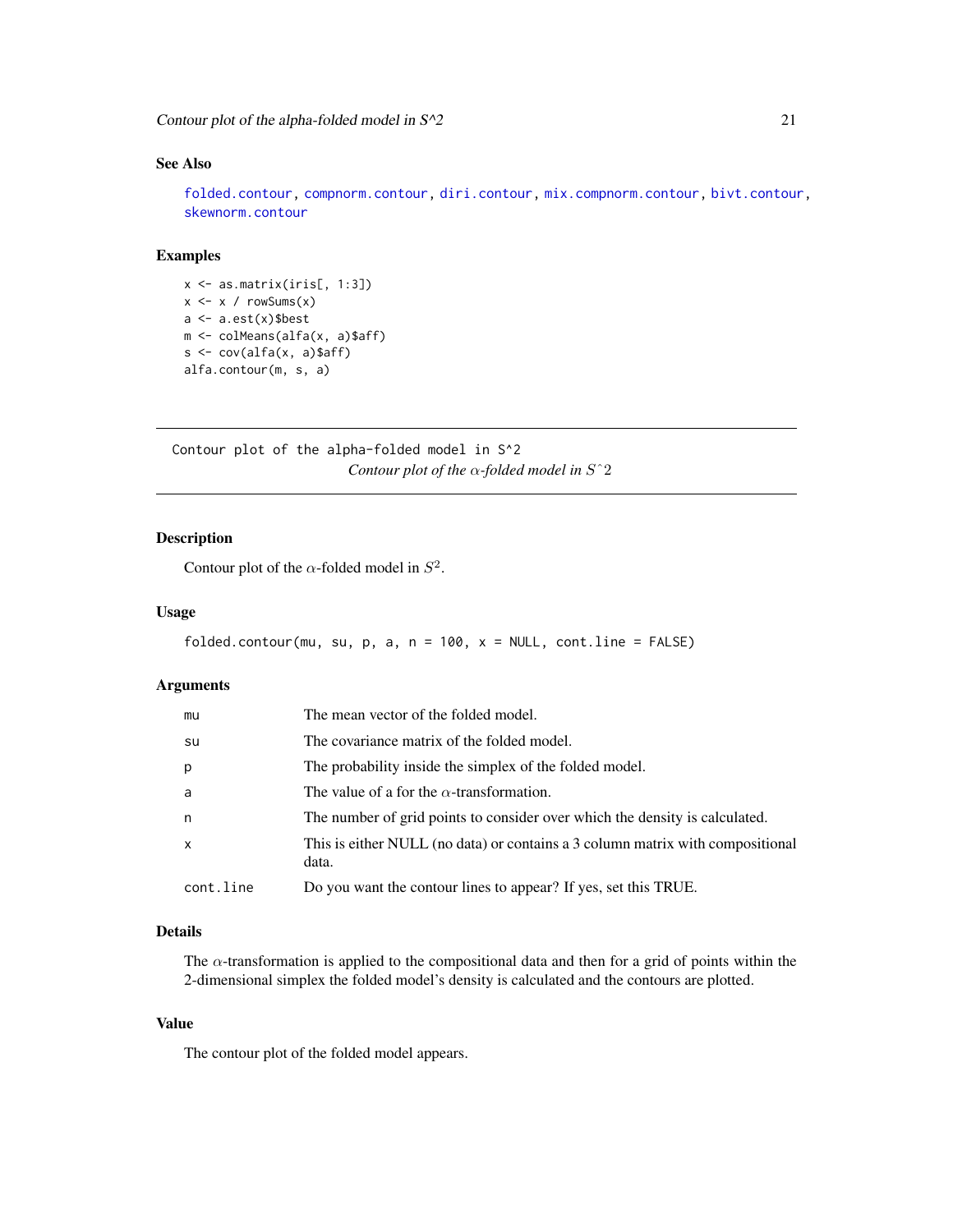## <span id="page-21-0"></span>Author(s)

Michail Tsagris and Christos Adam.

R implementation and documentation: Michail Tsagris <mtsagris@uoc.gr> and Christos Adam <pada4m4@gmail.com>.

#### References

Tsagris M. and Stewart C. (2020). A folded model for compositional data analysis. Australian and New Zealand Journal of Statistics, 62(2): 249-277. https://arxiv.org/pdf/1802.07330.pdf

# See Also

[alfa.contour,](#page-19-1) [compnorm.contour,](#page-27-1) [diri.contour,](#page-21-1) [mix.compnorm.contour,](#page-23-1)[bivt.contour,](#page-29-1) [skewnorm.contour](#page-28-1)

#### Examples

```
x \leftarrow as.matrix(iris[, 1:3])x \leftarrow x / rowsums(x)a <- a.est(x)$best
mod \leftarrow alpha.mle(x, a)folded.contour(mod$mu, mod$su, mod$p, a)
```
Contour plot of the Dirichlet distribution in S^2 *Contour plot of the Dirichlet distribution in* Sˆ2

#### <span id="page-21-1"></span>Description

Contour plot of the Dirichlet distribution in  $S^2$ .

# Usage

diri.contour(a,  $n = 100$ ,  $x = NULL$ , cont.line = FALSE)

# Arguments

| a            | A vector with three elements corresponding to the 3 (estimated) parameters.             |
|--------------|-----------------------------------------------------------------------------------------|
| n.           | The number of grid points to consider over which the density is calculated.             |
| $\mathsf{x}$ | This is either NULL (no data) or contains a 3 column matrix with compositional<br>data. |
| cont.line    | Do you want the contour lines to appear? If yes, set this TRUE.                         |

#### Details

The user can plot only the contour lines of a Dirichlet with a given vector of parameters, or can also add the relevant data should he/she wish to.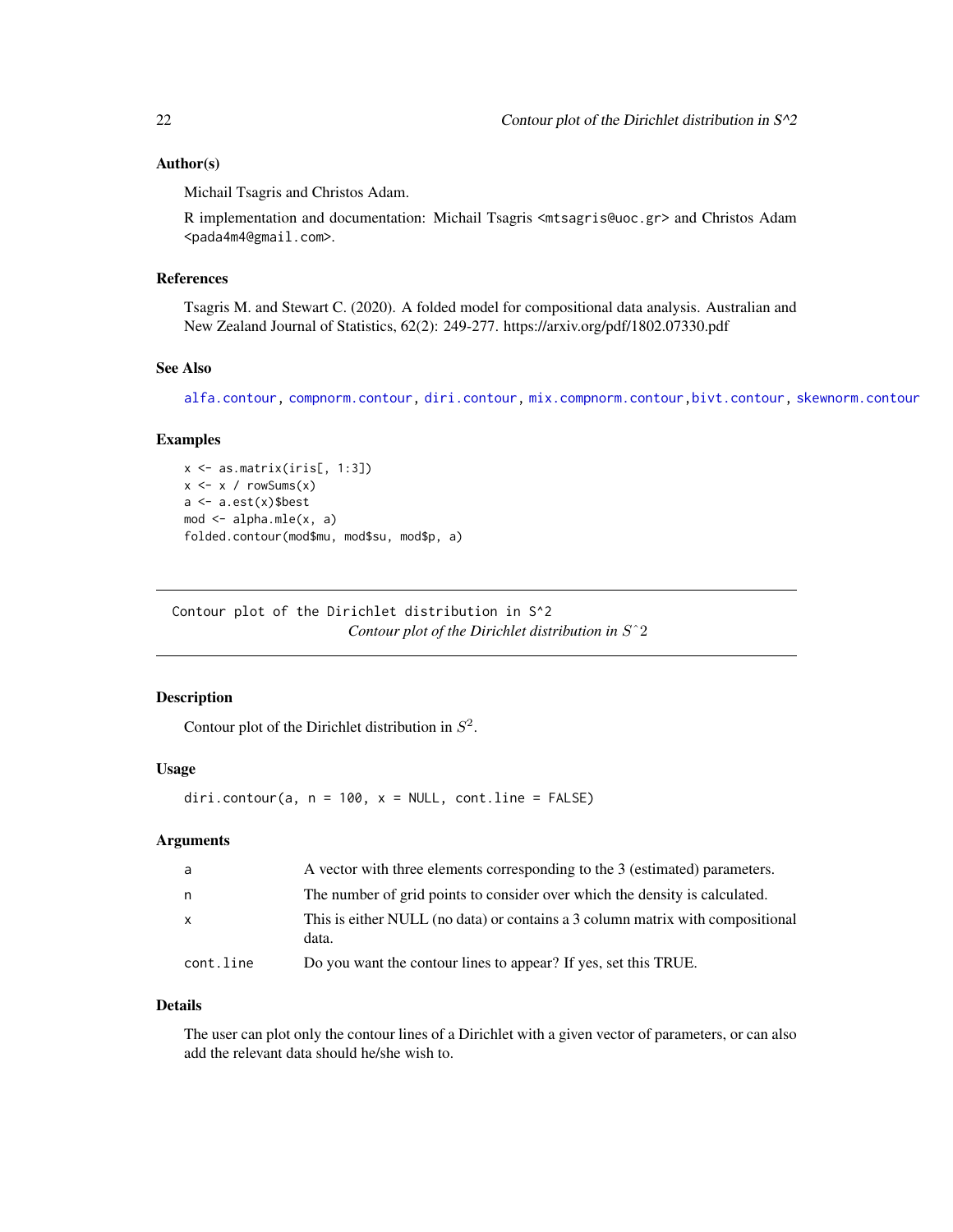# <span id="page-22-0"></span>Value

A ternary diagram with the points and the Dirichlet contour lines.

### Author(s)

Michail Tsagris and Christos Adam.

R implementation and documentation: Michail Tsagris <mtsagris@uoc.gr> and Christos Adam <pada4m4@gmail.com>.

# References

Ng Kai Wang, Guo-Liang Tian and Man-Lai Tang (2011). Dirichlet and related distributions: Theory, methods and applications. John Wiley & Sons.

Aitchison J. (1986). The statistical analysis of compositional data. Chapman & Hall.

### See Also

[mixdiri.contour,](#page-17-1) [compnorm.contour,](#page-27-1) [bivt.contour,](#page-29-1)[comp.kerncontour,](#page-26-1) [mix.compnorm.contour](#page-23-1)

# Examples

 $x \leftarrow as.matrix(ints[, 1:3])$  $x \le -x / \text{rowsums}(x)$ diri.contour(  $a = c(3, 4, 2)$  )

Contour plot of the Flexible Dirichlet distribution in S^2 *Contour plot of the Flexible Dirichlet distribution in* Sˆ2

# Description

Contour plot of the Flexible Dirichlet distribution in  $S^2$ .

#### Usage

```
fd.contour(alpha, prob, tau, n = 100, x = NULL, cont(line = FALSE)
```
#### Arguments

| alpha        | A vector of the non-negative $\alpha$ parameters.                                       |
|--------------|-----------------------------------------------------------------------------------------|
| prob         | A vector of the clusters' probabilities. It must sum to one.                            |
| tau          | The non-negative scalar tau parameter.                                                  |
| n            | The number of grid points to consider over which the density is calculated.             |
| $\mathsf{x}$ | This is either NULL (no data) or contains a 3 column matrix with compositional<br>data. |
| cont.line    | Do you want the contour lines to appear? If yes, set this TRUE.                         |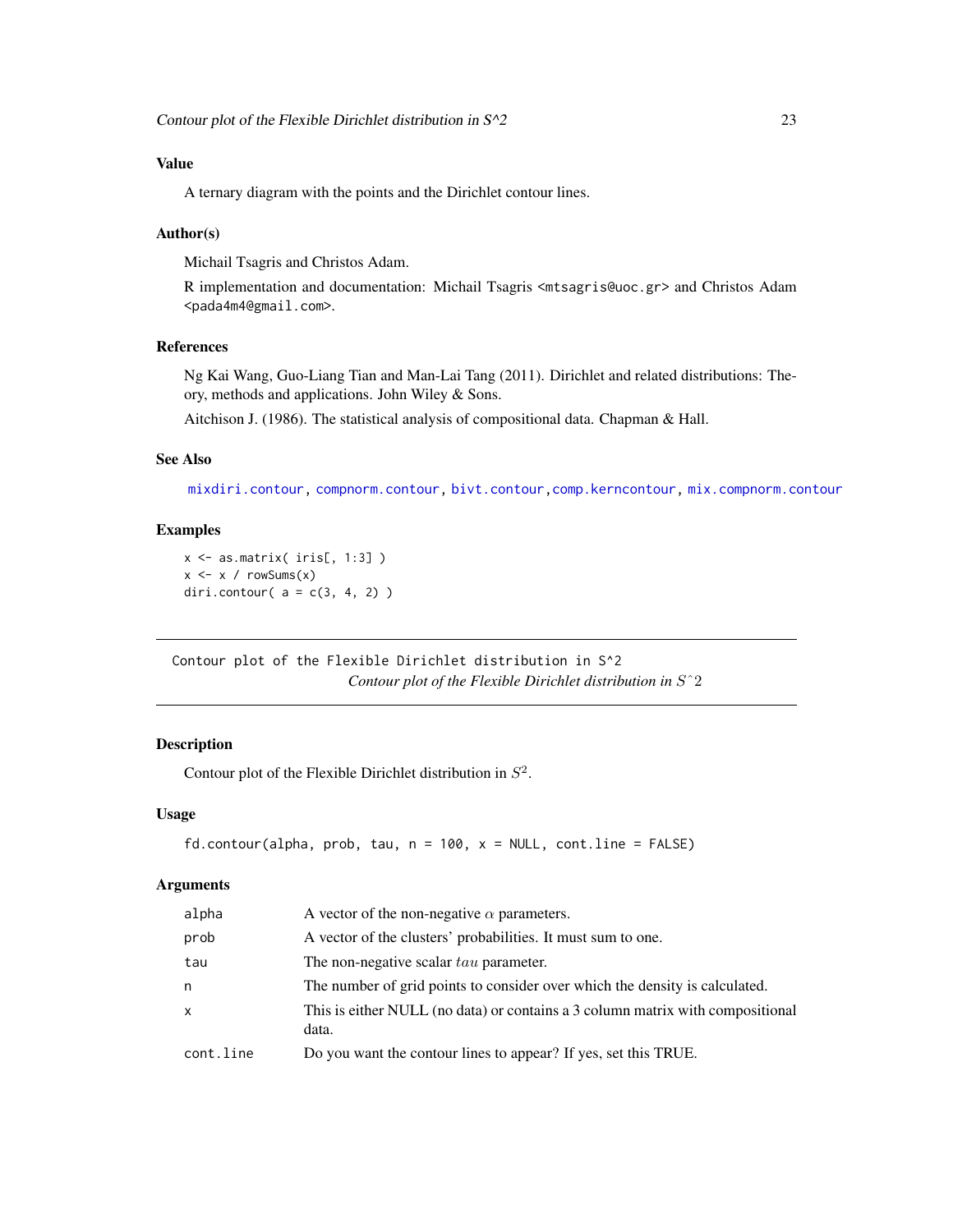# <span id="page-23-0"></span>Details

The user can plot only the contour lines of a Dirichlet with a given vector of parameters, or can also add the relevant data should they wish to.

# Value

A ternary diagram with the points and the Flexible Dirichlet contour lines.

#### Author(s)

Michail Tsagris and Christos Adam.

R implementation and documentation: Michail Tsagris <mtsagris@uoc.gr> and Christos Adam <pada4m4@gmail.com>.

#### References

Ongaro A. and Migliorati S. (2013). A generalization of the Dirichlet distribution. Journal of Multivariate Analysis, 114, 412–426.

Migliorati S., Ongaro A. and Monti G. S. (2017). A structured Dirichlet mixture model for compositional data: inferential and applicative issues. Statistics and Computing, 27, 963–983.

# See Also

[fd.est,](#page-81-1) [compnorm.contour,](#page-27-1) [folded.contour,](#page-20-1) [bivt.contour,](#page-29-1)[comp.kerncontour,](#page-26-1) [mix.compnorm.contour](#page-23-1)

### Examples

```
fd.contour(alpha = c(10, 11, 12), prob = c(0.25, 0.25, 0.5), tau = 4)
```
Contour plot of the Gaussian mixture model in S^2 *Contour plot of the Gaussian mixture model in* Sˆ2

#### <span id="page-23-1"></span>Description

Contour plot of the Gaussian mixture model in  $S^2$ .

#### Usage

 $mix.compnorm.com(mod, type = "alr", n = 100, x = NULL, cont(line = FALSE)$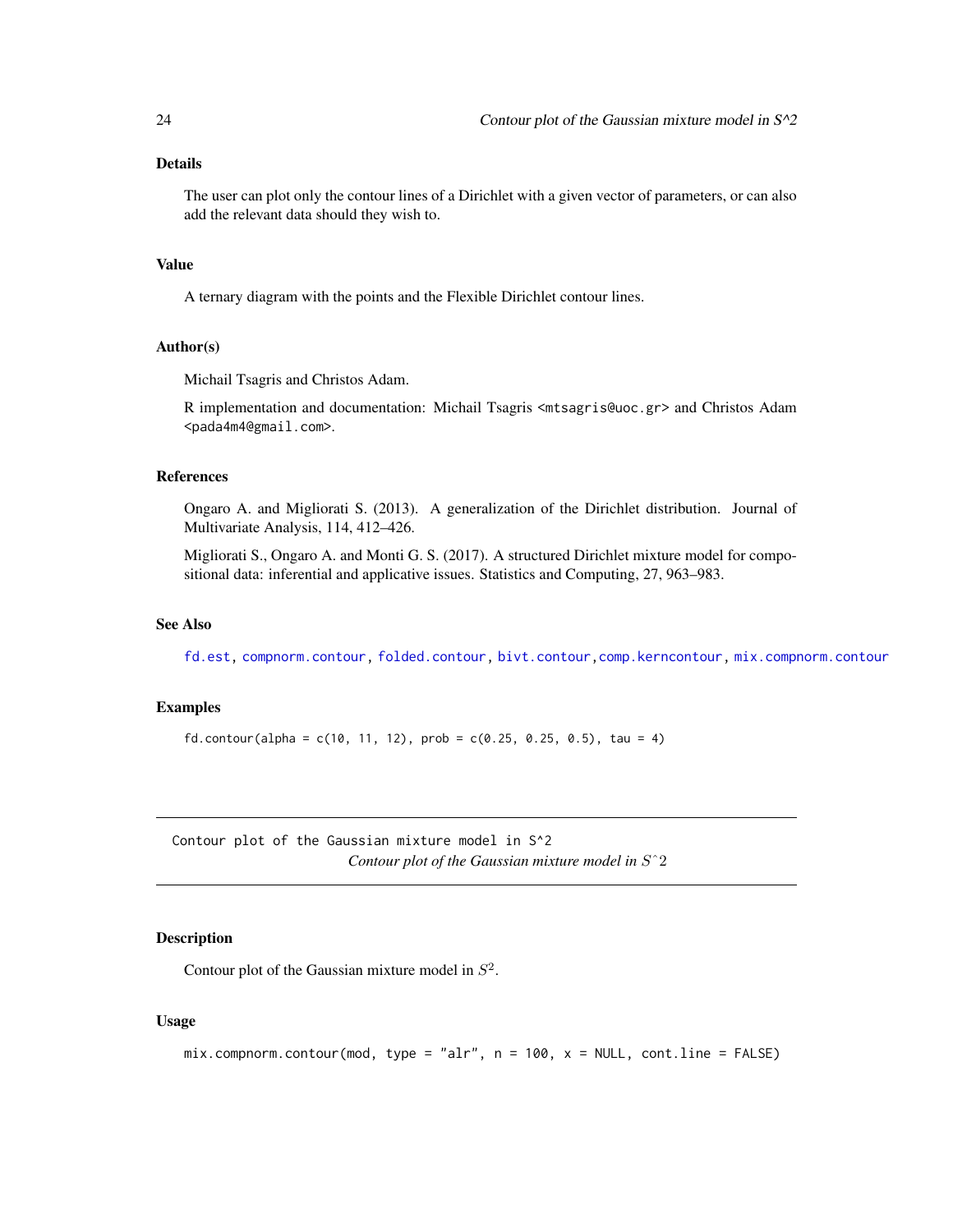# Arguments

| mod          | An object containing the output of a mix. compnorm model.                                                                                                   |
|--------------|-------------------------------------------------------------------------------------------------------------------------------------------------------------|
| type         | The type of trasformation used, either the additive log-ratio ("alr"), the isometric<br>log-ratio ("ilr") or the pivot coordinate ("pivot") transformation. |
| n            | The number of grid points to consider over which the density is calculated.                                                                                 |
| $\mathsf{x}$ | A matrix with the compositional data.                                                                                                                       |
| cont.line    | Do you want the contour lines to appear? If yes, set this TRUE.                                                                                             |

#### Details

The contour plot of a Gaussian mixture model is plotted. For this you need the (fitted) model.

# Value

A ternary plot with the data and the contour lines of the fitted Gaussian mixture model.

# Author(s)

Michail Tsagris and Christos Adam.

R implementation and documentation: Michail Tsagris <mtsagris@uoc.gr> and Christos Adam <pada4m4@gmail.com>.

# References

Ryan P. Browne, Aisha ElSherbiny and Paul D. McNicholas (2015). R package mixture: Mixture Models for Clustering and Classification

Aitchison J. (1986). The statistical analysis of compositional data. Chapman & Hall.

# See Also

[mix.compnorm,](#page-83-1) [bic.mixcompnorm,](#page-115-1) [diri.contour](#page-21-1)

# Examples

```
x \leftarrow as.matrix(iris[, 1:3])x \leq x / \text{rowsums}(x)mod <- mix.compnorm(x, 3, model = "EII")
mix.compnorm.contour(mod, "alr")
```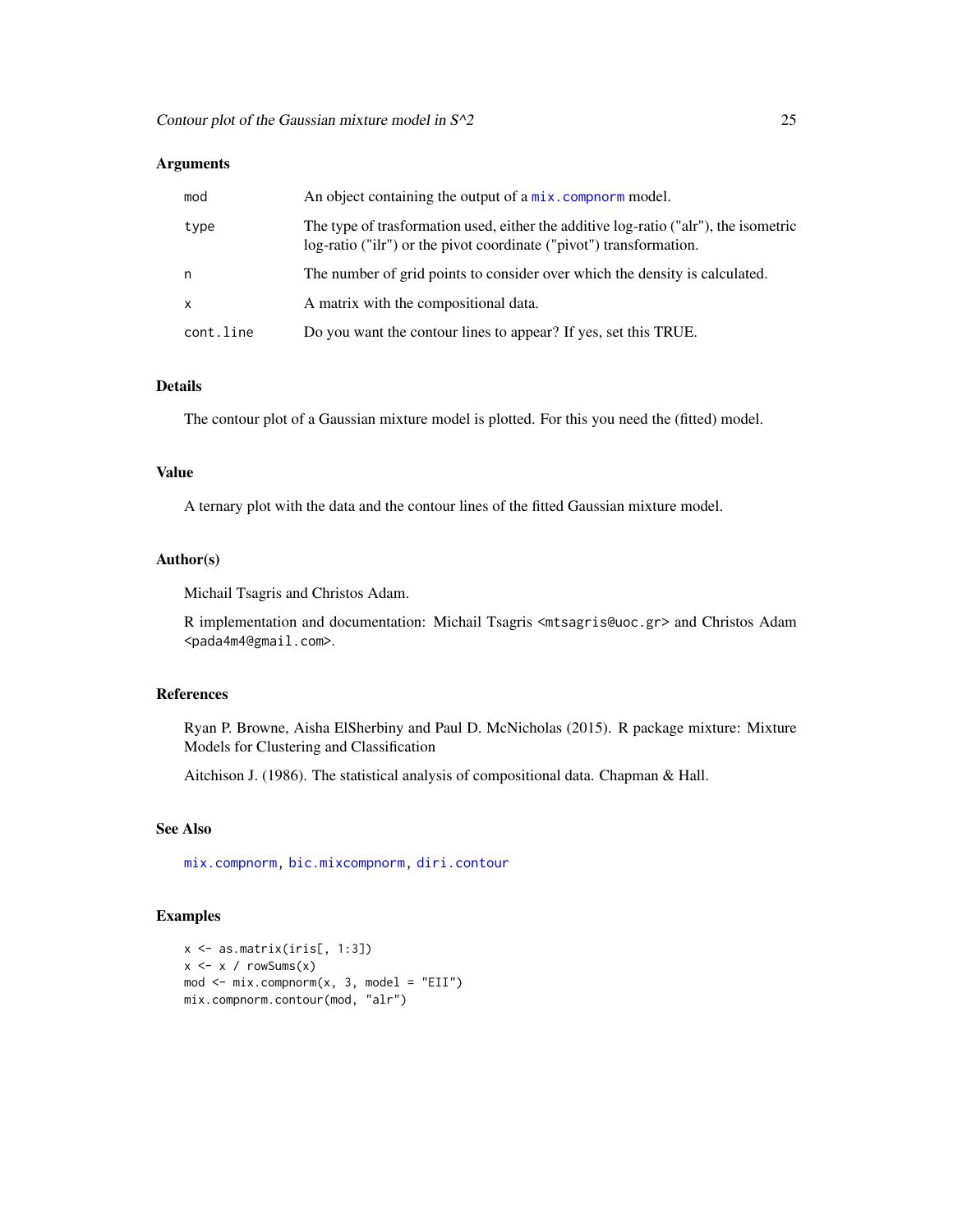<span id="page-25-0"></span>Contour plot of the Kent distribution in S^2 *Contour plot of the Kent distribution in* Sˆ2

### Description

Contour plot of the Kent distribution in  $S^2$ .

#### Usage

 $kent.contour(G, param, n = 100, x = NULL, cont(line = FALSE)$ 

#### Arguments

| G            | A 3 x 3 matrix whose first column is the mean direction. The second and third<br>columns are the major and minor axes respectively.             |
|--------------|-------------------------------------------------------------------------------------------------------------------------------------------------|
| param        | A vector with the concentration $\kappaappa$ and ovalness $\beta$ parameters (the $\psi$ param-<br>eter has been absorbed inside the matrix G). |
| n            | The number of grid points to consider over which the density is calculated.                                                                     |
| $\mathsf{x}$ | This is either NULL (no data) or contains a 3 column matrix with compositional<br>data.                                                         |
| cont.line    | Do you want the contour lines to appear? If yes, set this TRUE.                                                                                 |

# Details

The user can plot only the contour lines of a Dirichlet with a given vector of parameters, or can also add the relevant data should they wish to.

# Value

A ternary diagram with the points and the Dirichlet contour lines.

#### Author(s)

Michail Tsagris and Christos Adam.

R implementation and documentation: Michail Tsagris <mtsagris@uoc.gr> and Christos Adam <pada4m4@gmail.com>.

# References

Graf, M. (2020). Regression for compositions based on a generalization of the Dirichlet distribution. Statistical Methods & Applications, (to appear).

# See Also

[compnorm.contour,](#page-27-1) [bivt.contour,](#page-29-1) [comp.kerncontour,](#page-26-1) [mix.compnorm.contour](#page-23-1)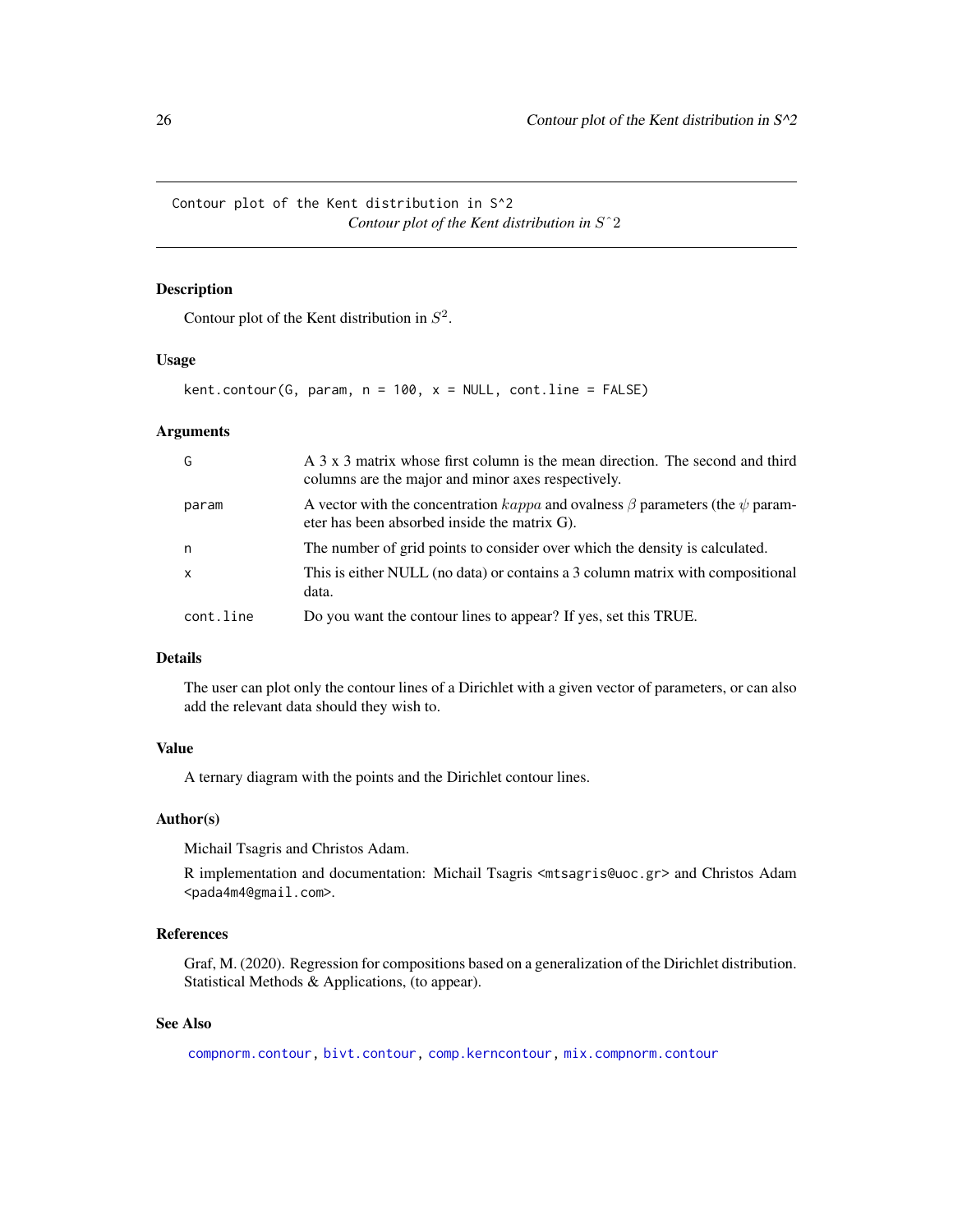#### <span id="page-26-0"></span>Examples

```
G <- matrix( c(0.05713382, 0.96029716, 0.27306608, -0.98809661,
0.01525976, 0.15307588, 0.1428314, -0.2785615, 0.9497382), ncol = 3)
param <- c(2361.8401338, 1171.3808172, 0.1435577)
kent.contour(G, param)
```
Contour plot of the kernel density estimate in S^2 *Contour plot of the kernel density estimate in* Sˆ2

#### <span id="page-26-1"></span>Description

Contour plot of the kernel density estimate in  $S^2$ .

#### Usage

```
comp.kerncontour(x, type = "alr", n = 50, cont(line = FALSE)
```
#### Arguments

| X         | A matrix with the compositional data. It has to be a 3 column matrix.                                                     |
|-----------|---------------------------------------------------------------------------------------------------------------------------|
| type      | This is either "alr" or "ilr", corresponding to the additive and the isometric log-<br>ratio transformation respectively. |
| n         | The number of grid points to consider, over which the density is calculated.                                              |
| cont.line | Do you want the contour lines to appear? If yes, set this TRUE.                                                           |

# Details

The alr or the ilr transformation are applied to the compositional data. Then, the optimal bandwidth using maximum likelihood cross-validation is chosen. The multivariate normal kernel density is calculated for a grid of points. Those points are the points on the 2-dimensional simplex. Finally the contours are plotted.

#### Value

A ternary diagram with the points and the kernel contour lines.

#### Author(s)

Michail Tsagris and Christos Adam.

R implementation and documentation: Michail Tsagris <mtsagris@uoc.gr> and Christos Adam <pada4m4@gmail.com>.

# References

M.P. Wand and M.C. Jones (1995). Kernel smoothing, CrC Press.

Aitchison J. (1986). The statistical analysis of compositional data. Chapman & Hall.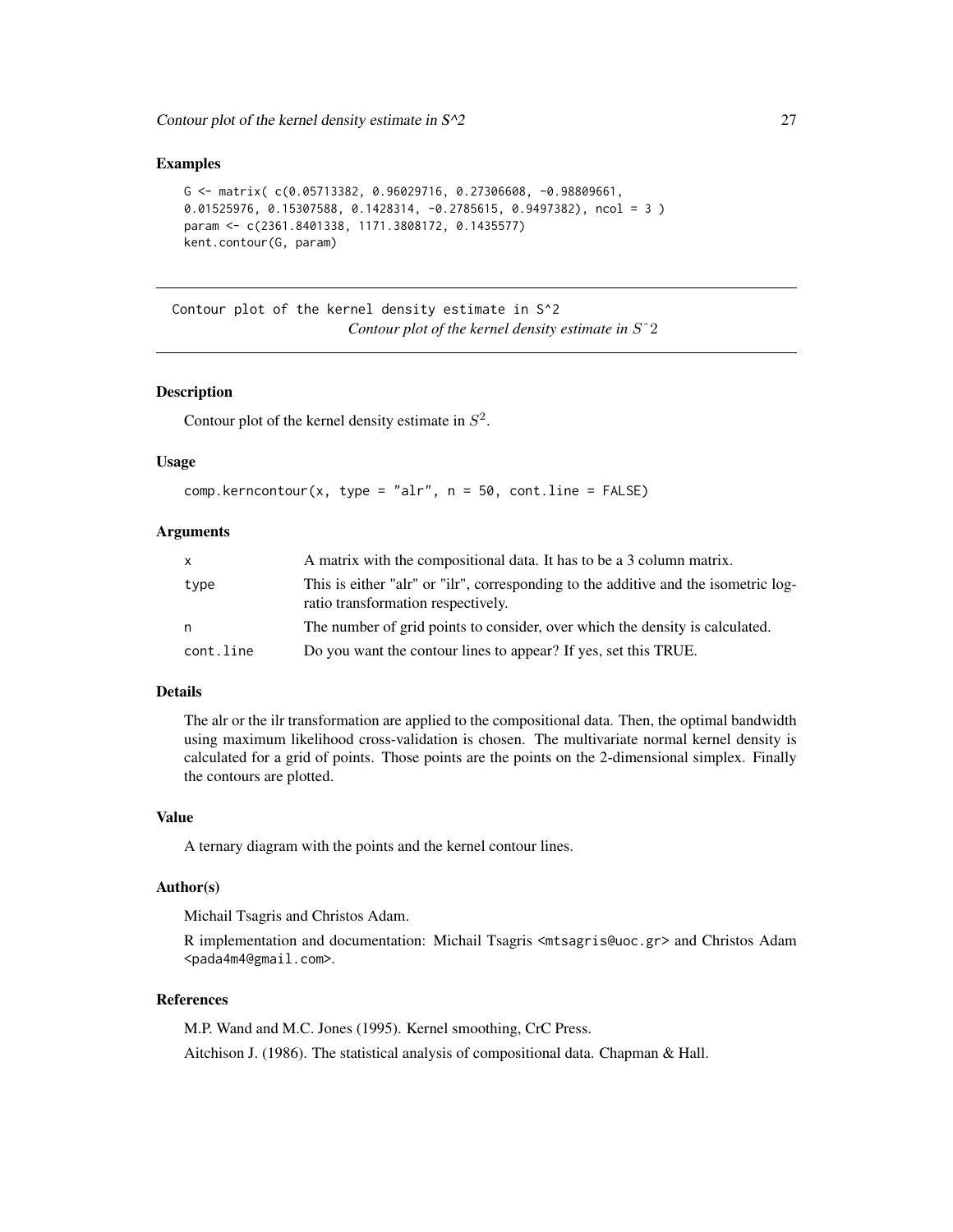# See Also

[diri.contour,](#page-21-1) [mix.compnorm.contour,](#page-23-1) [bivt.contour,](#page-29-1) [compnorm.contour](#page-27-1)

#### Examples

 $x \leftarrow as.matrix(iris[, 1:3])$  $x \le -x / \text{rowsums}(x)$ comp.kerncontour(x, type = "alr",  $n = 20$ ) comp.kerncontour(x, type = "ilr",  $n = 20$ )

Contour plot of the normal distribution in S^2 *Contour plot of the normal distribution in* Sˆ2

# <span id="page-27-1"></span>Description

Contour plot of the normal distribution in  $S^2$ .

#### Usage

```
compnorm.contour(m, s, type = "alr", n = 100, x = NULL, cont.line = FALSE)
```
# Arguments

| m            | The mean vector.                                                                                                                                            |
|--------------|-------------------------------------------------------------------------------------------------------------------------------------------------------------|
| -S           | The covariance matrix.                                                                                                                                      |
| type         | The type of trasformation used, either the additive log-ratio ("alr"), the isometric<br>log-ratio ("ilr") or the pivot coordinate ("pivot") transformation. |
| n            | The number of grid points to consider over which the density is calculated.                                                                                 |
| $\mathsf{x}$ | This is either NULL (no data) or contains a 3 column matrix with compositional<br>data.                                                                     |
| cont.line    | Do you want the contour lines to appear? If yes, set this TRUE.                                                                                             |

#### Details

The alr or the ilr transformation is applied to the compositional data at first. Then for a grid of points within the 2-dimensional simplex the bivariate normal density is calculated and the contours are plotted along with the points.

#### Value

A ternary diagram with the points (if appear = TRUE) and the bivariate normal contour lines.

<span id="page-27-0"></span>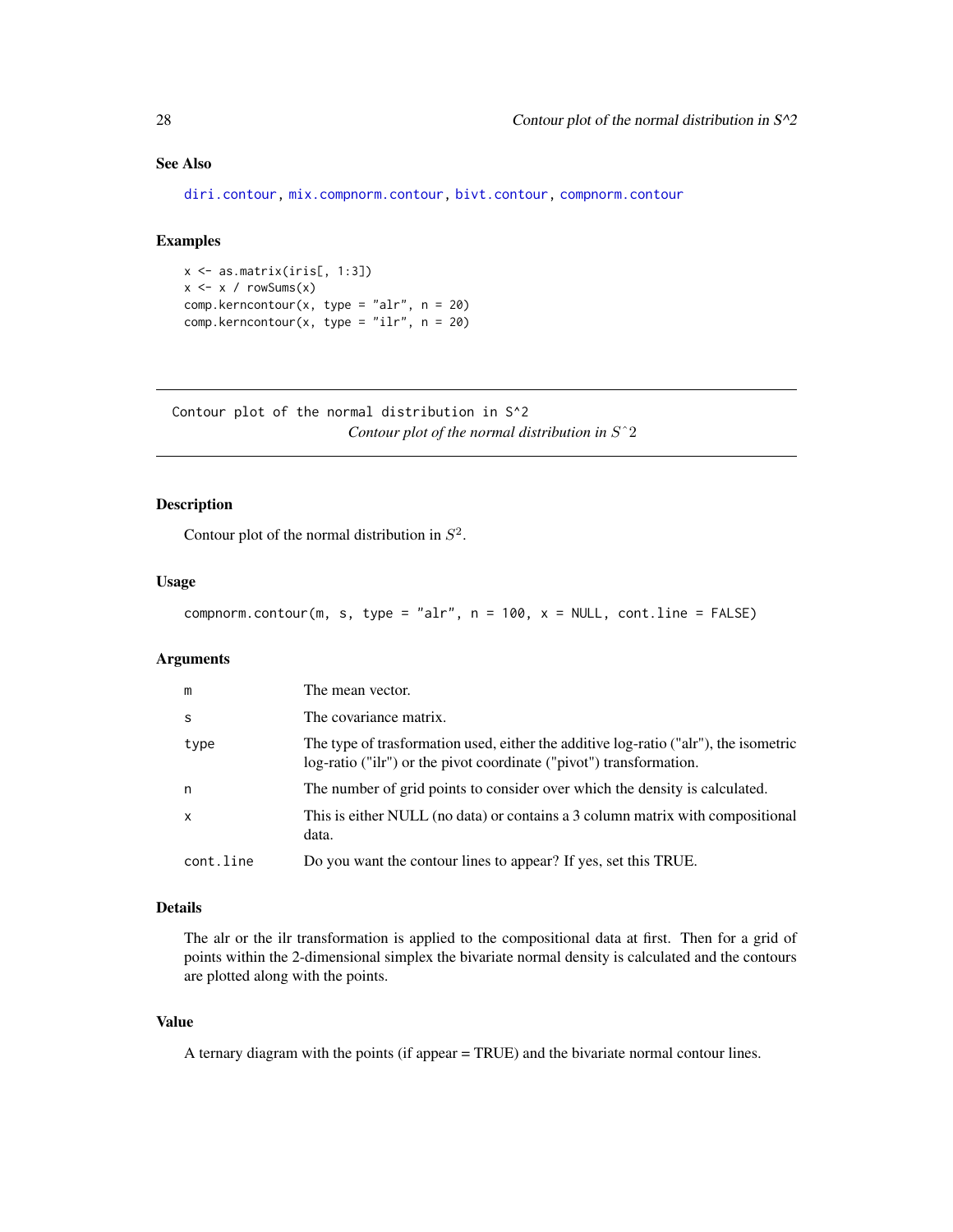### <span id="page-28-0"></span>Author(s)

Michail Tsagris and Christos Adam.

R implementation and documentation: Michail Tsagris <mtsagris@uoc.gr> and Christos Adam <pada4m4@gmail.com>.

# See Also

[diri.contour,](#page-21-1) [mix.compnorm.contour,](#page-23-1) [bivt.contour,](#page-29-1) [skewnorm.contour](#page-28-1)

#### Examples

```
x <- as.matrix(iris[, 1:3])
x \le -x / \text{rowsums}(x)y <- Compositional::alr(x)
m <- colMeans(y)
s \leftarrow cov(y)compnorm.contour(m, s)
```
Contour plot of the skew skew-normal distribution in S^2 *Contour plot of the skew skew-normal distribution in* Sˆ2

# <span id="page-28-1"></span>Description

Contour plot of the skew skew-normal distribution in  $S^2$ .

#### Usage

```
skewnorm.contour(x, type = "alr", n = 100, appear = TRUE, cont.line = FALSE)
```
## Arguments

| $\mathsf{x}$ | A matrix with the compositional data. It has to be a 3 column matrix.                                                     |
|--------------|---------------------------------------------------------------------------------------------------------------------------|
| type         | This is either "alr" or "ilr", corresponding to the additive and the isometric log-<br>ratio transformation respectively. |
| n            | The number of grid points to consider over which the density is calculated.                                               |
| appear       | Should the available data appear on the ternary plot (TRUE) or not (FALSE)?                                               |
| cont.line    | Do you want the contour lines to appear? If yes, set this TRUE.                                                           |

# Details

The alr or the ilr transformation is applied to the compositional data at first. Then for a grid of points within the 2-dimensional simplex the bivariate skew skew-normal density is calculated and the contours are plotted along with the points.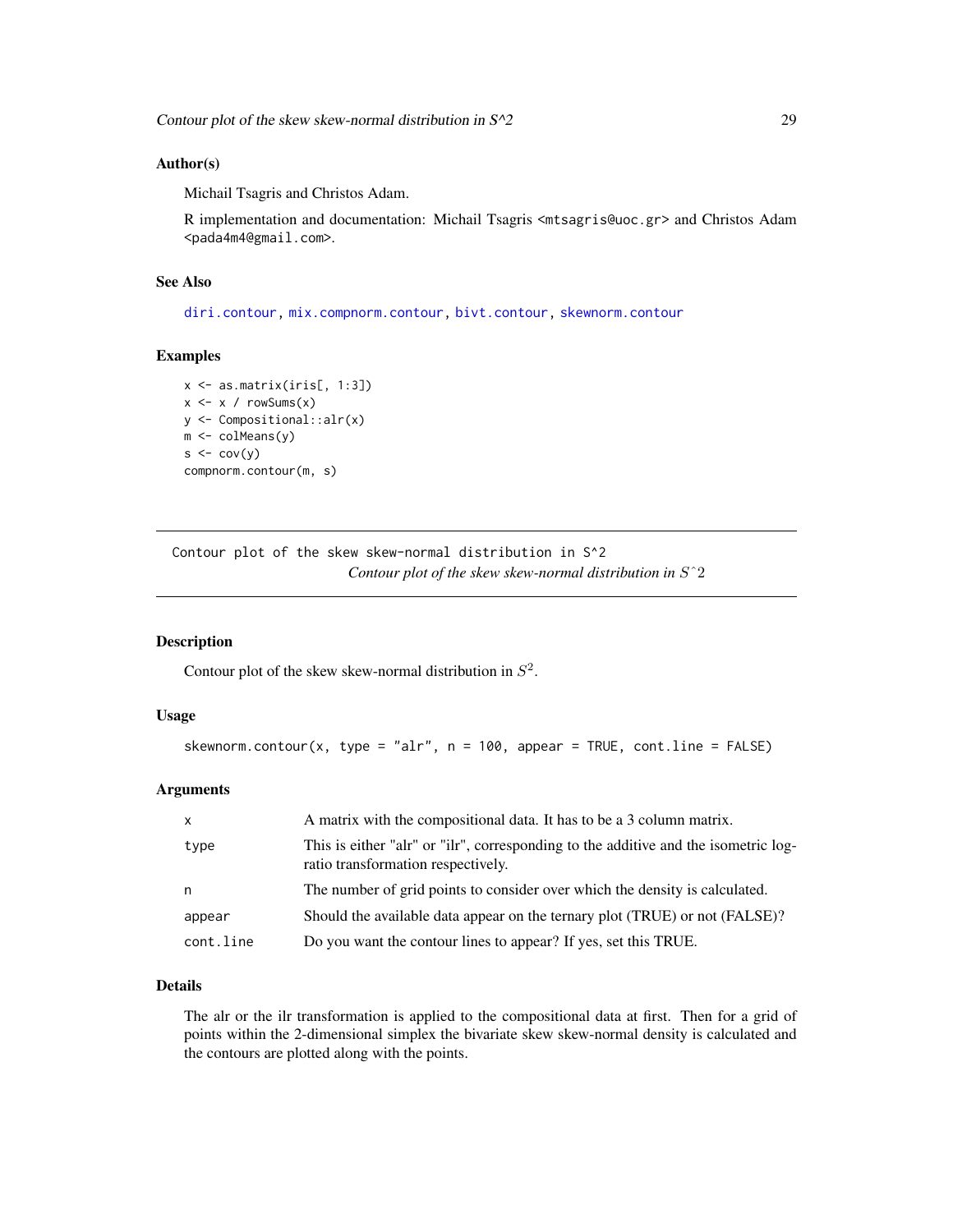# <span id="page-29-0"></span>Value

A ternary diagram with the points (if appear = TRUE) and the bivariate skew skew-normal contour lines.

# Author(s)

Michail Tsagris and Christos Adam.

R implementation and documentation: Michail Tsagris <mtsagris@uoc.gr> and Christos Adam <pada4m4@gmail.com>.

# References

Azzalini A. and Valle A. D. (1996). The multivariate skew-skewnormal distribution. Biometrika 83(4):715-726.

Aitchison J. (1986). The statistical analysis of compositional data. Chapman & Hall.

# See Also

[diri.contour,](#page-21-1) [mix.compnorm.contour,](#page-23-1) [bivt.contour,](#page-29-1) [compnorm.contour](#page-27-1)

# Examples

```
x <- as.matrix(iris[51:100, 1:3])
x \le -x / \text{rowsums}(x)skewnorm.contour(x)
```
Contour plot of the t distribution in S^2 *Contour plot of the t distribution in* Sˆ2

### <span id="page-29-1"></span>Description

Contour plot of the t distribution in  $S^2$ .

# Usage

```
bivt.contour(x, type = "alr", n = 100, appear = TRUE, cont.line = FALSE)
```
# Arguments

| $\mathsf{x}$ | A matrix with compositional data. It has to be a 3 column matrix.                                                         |
|--------------|---------------------------------------------------------------------------------------------------------------------------|
| type         | This is either "alr" or "ilr", corresponding to the additive and the isometric log-<br>ratio transformation respectively. |
| n            | The number of grid points to consider over which the density is calculated.                                               |
| appear       | Should the available data appear on the ternary plot (TRUE) or not (FALSE)?                                               |
| cont.line    | Do you want the contour lines to appear? If yes, set this TRUE.                                                           |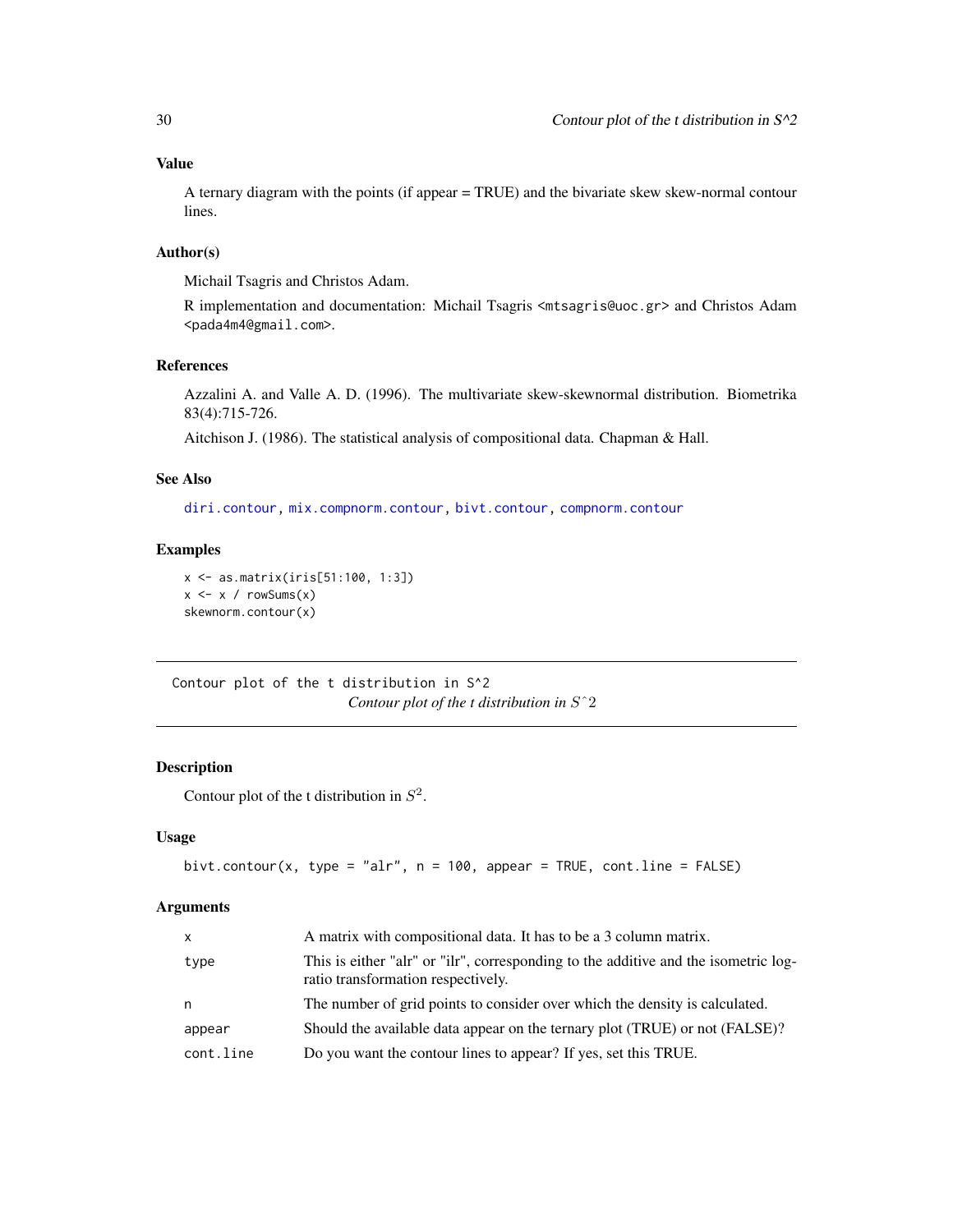# <span id="page-30-0"></span>Details

The alr or the ilr transformation is applied to the compositional data at first and the location, scatter and degrees of freedom of the bivariate t distribution are computed. Then for a grid of points within the 2-dimensional simplex the bivariate t density is calculated and the contours are plotted along with the points.

# Value

A ternary diagram with the points (if appear = TRUE) and the bivariate t contour lines.

#### Author(s)

Michail Tsagris and Christos Adam.

R implementation and documentation: Michail Tsagris <mtsagris@uoc.gr> and Christos Adam <pada4m4@gmail.com>.

# References

Aitchison J. (1986). The statistical analysis of compositional data. Chapman & Hall.

#### See Also

[diri.contour,](#page-21-1) [mix.compnorm.contour,](#page-23-1) [compnorm.contour,](#page-27-1) [skewnorm.contour](#page-28-1)

# Examples

```
x \leftarrow as.matrix(ints[, 1:3])x \le -x / \text{rowsums}(x)bivt.contour(x)
bivt.contour(x, type = "ilr")
```
Cross validation for some compositional regression models *Cross validation for some compositional regression models*

# Description

Cross validation for some compositional regression models.

#### Usage

 $cv \text{ .comp.} \text{ reg}(y, x, type = "comp.} \text{ reg", nfolds = 10, folds = NULL}, seed = NULL)$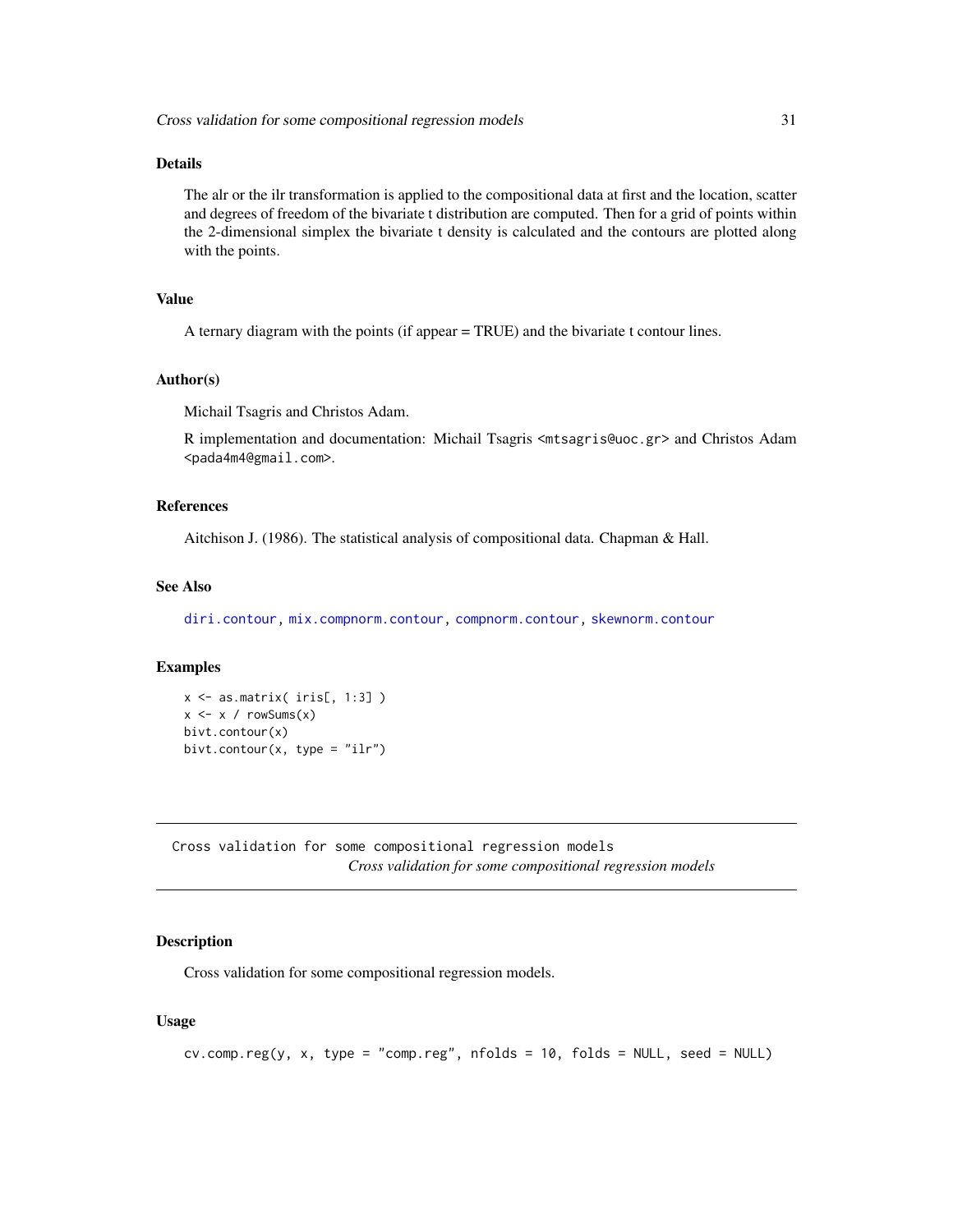# Arguments

| у      | A matrix with compositional data. Zero values are allowed for some regression<br>models.                        |
|--------|-----------------------------------------------------------------------------------------------------------------|
| x      | The predictor variable $(s)$ .                                                                                  |
| type   | This can be one of the following: "comp.reg", "robust", "kl.compreg", "js.compreg",<br>"diri.reg" or "zadr".    |
| nfolds | The number of folds to be used. This is taken into consideration only if the folds<br>argument is not supplied. |
| folds  | If you have the list with the folds supply it here. You can also leave it NULL<br>and it will create folds.     |
| seed   | If seed is TRUE the results will always be the same.                                                            |
|        |                                                                                                                 |

# Details

A k-fold cross validation for a compositional regression model is performed.

# Value

A list including:

| runtime | The runtime of the cross-validation procedure.                                      |
|---------|-------------------------------------------------------------------------------------|
| k1      | The Kullback-Leibler divergences for all runs.                                      |
| js      | The Jensen-Shannon divergences for all runs.                                        |
| perf    | The average Kullback-Leibler divergence and average Jensen-Shannon diver-<br>gence. |

# Author(s)

Michail Tsagris.

R implementation and documentation: Michail Tsagris <mtsagris@uoc.gr>.

# See Also

[comp.reg,](#page-134-1) [kl.compreg,](#page-63-1) [compppr.tune,](#page-205-1) [aknnreg.tune](#page-33-1)

# Examples

y <- as.matrix( iris[, 1:3] ) y <- y / rowSums(y)  $x \leftarrow \text{iris}[, 4]$ mod <- cv.comp.reg(y, x)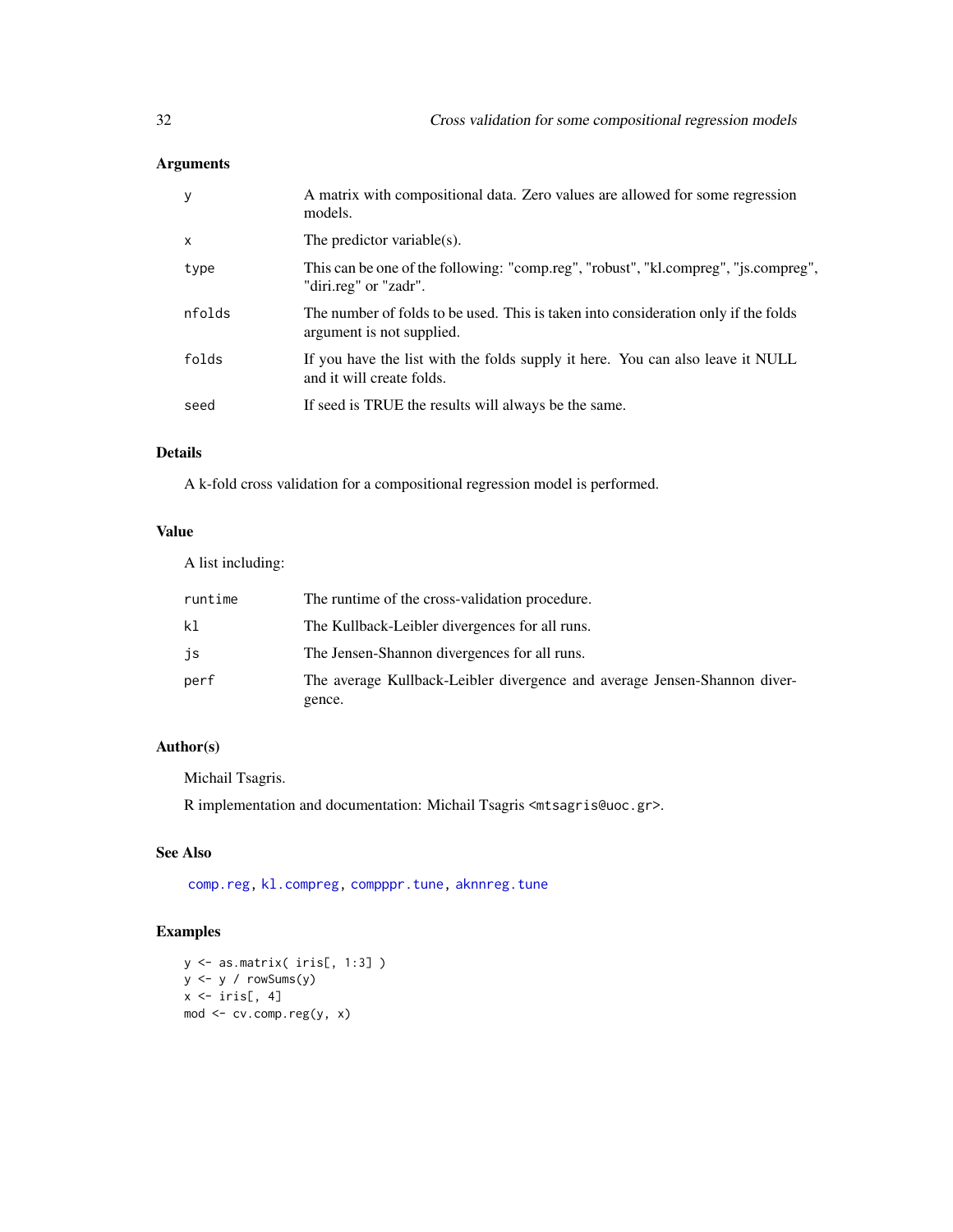<span id="page-32-0"></span>Cross validation for the alpha-k-NN regression with compositional predictor variables *Cross validation for the* α*-k-NN regression with compositional predictor variables*

# Description

Cross validation for the  $\alpha$ -k-NN regression with compositional predictor variables.

# Usage

```
alfaknnreg.tune(y, x, a = seq(-1, 1, by = 0.1), k = 2:10, nfollowed to 10,apostasi = "euclidean", method = "average", folds = NULL, seed = NULL, graph = FALSE)
```
#### Arguments

| y                         | The response variable, a numerical vector.                                                                                                                                                                                  |
|---------------------------|-----------------------------------------------------------------------------------------------------------------------------------------------------------------------------------------------------------------------------|
| $\boldsymbol{\mathsf{x}}$ | A matrix with the available compositional data. Zeros are allowed.                                                                                                                                                          |
| a                         | A vector with a grid of values of the power transformation, it has to be between<br>-1 and 1. If zero values are present it has to be greater than 0. If $\alpha = 0$ the<br>isometric log-ratio transformation is applied. |
| k                         | The number of nearest neighbours to consider. It can be a single number or a<br>vector.                                                                                                                                     |
| nfolds                    | The number of folds. Set to 10 by default.                                                                                                                                                                                  |
| apostasi                  | The type of distance to use, either "euclidean" or "manhattan".                                                                                                                                                             |
| method                    | If you want to take the average of the reponses of the k closest observations,<br>type "average". For the median, type "median" and for the harmonic mean, type<br>"harmonic".                                              |
| folds                     | If you have the list with the folds supply it here. You can also leave it NULL<br>and it will create folds.                                                                                                                 |
| seed                      | If seed is TRUE the results will always be the same.                                                                                                                                                                        |
| graph                     |                                                                                                                                                                                                                             |
|                           | If graph is TRUE (default value) a filled contour plot will appear.                                                                                                                                                         |

# Details

A k-fold cross validation for the  $\alpha$ -k-NN regression for compositional response data is performed.

# Value

A list including:

| mspe        | The mean square error of prediction.           |
|-------------|------------------------------------------------|
| performance | The minimum mean square error of prediction.   |
| opt_a       | The optimal value of $\alpha$ .                |
| opt_k       | The optimal value of k.                        |
| runtime     | The runtime of the cross-validation procedure. |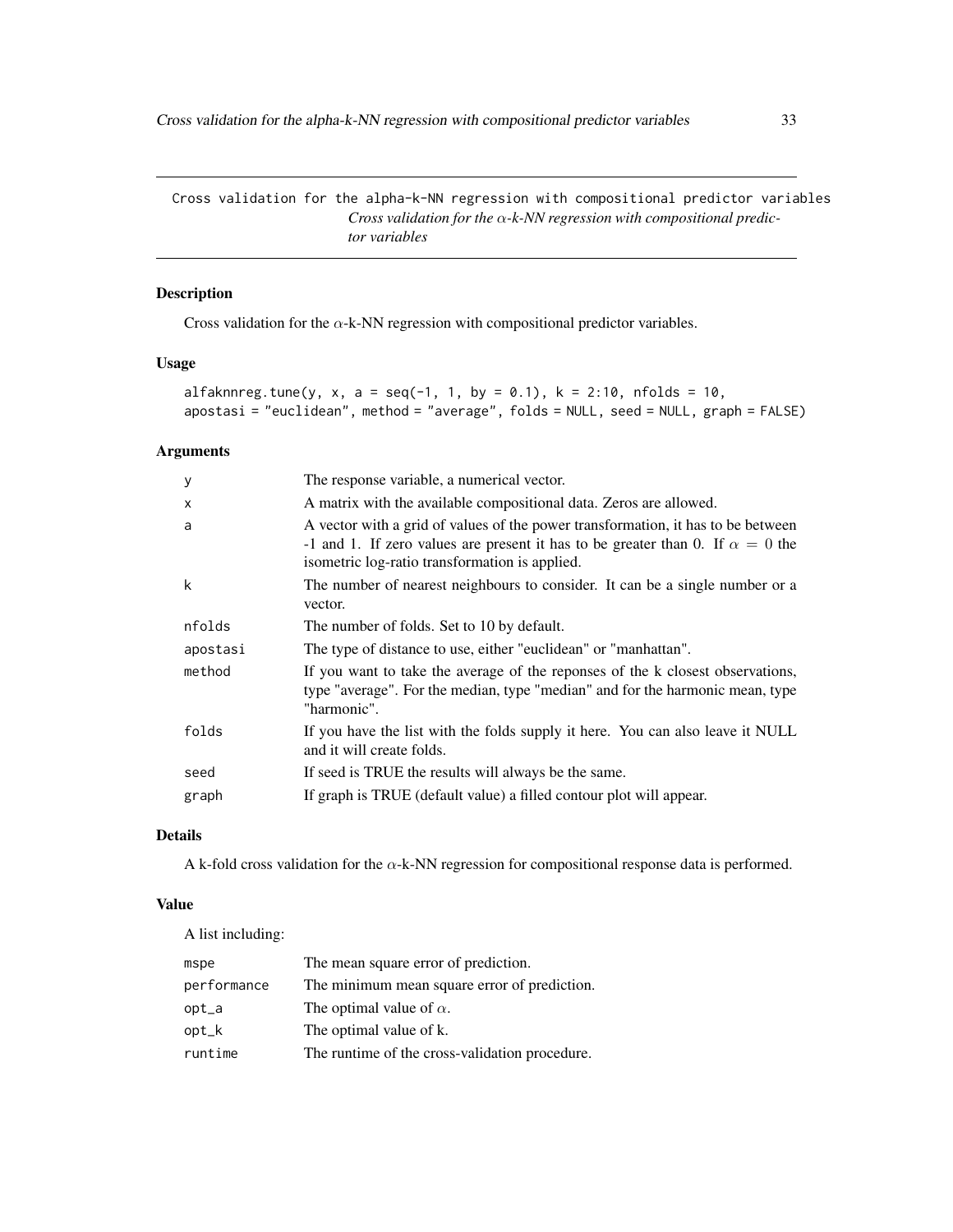### <span id="page-33-0"></span>Author(s)

Michail Tsagris.

R implementation and documentation: Michail Tsagris <mtsagris@uoc.gr>.

#### References

Michail Tsagris, Abdulaziz Alenazi and Connie Stewart (2020). Non-parametric regression models for compositional data. https://arxiv.org/pdf/2002.05137.pdf

#### See Also

[alfa.rda,](#page-161-1) [alfa.fda,](#page-161-1) [rda.tune](#page-209-1)

#### Examples

```
library(MASS)
x \leftarrow as.matrix(fgl[, 2:9])x \le -x / \text{rowsums}(x)y \leftarrow \text{fgl[, 1}mod <- alfaknnreg.tune(y, x, a = seq(0.2, 0.4, by = 0.1), k = 2:4, nfolds = 5)
```
Cross validation for the alpha-k-NN regression with compositional response data *Cross validation for the* α*-k-NN regression with compositional response data*

#### <span id="page-33-1"></span>Description

Cross validation for the  $\alpha$ -k-NN regression with compositional response data.

#### Usage

aknnreg.tune(y, x, a = seq(0.1, 1, by = 0.1), k = 2:10, apostasi = "euclidean", nfolds = 10, folds = NULL, seed = NULL, rann = FALSE)

# Arguments

| y        | A matrix with the compositional response data. Zeros are allowed.                                                                                                                                                           |
|----------|-----------------------------------------------------------------------------------------------------------------------------------------------------------------------------------------------------------------------------|
| $\times$ | A matrix with the available predictor variables.                                                                                                                                                                            |
| a        | A vector with a grid of values of the power transformation, it has to be between<br>-1 and 1. If zero values are present it has to be greater than 0. If $\alpha = 0$ the<br>isometric log-ratio transformation is applied. |
| k        | The number of nearest neighbours to consider. It can be a single number or a<br>vector.                                                                                                                                     |
| apostasi | The type of distance to use, either "euclidean" or "manhattan".                                                                                                                                                             |
| nfolds   | The number of folds. Set to 10 by default.                                                                                                                                                                                  |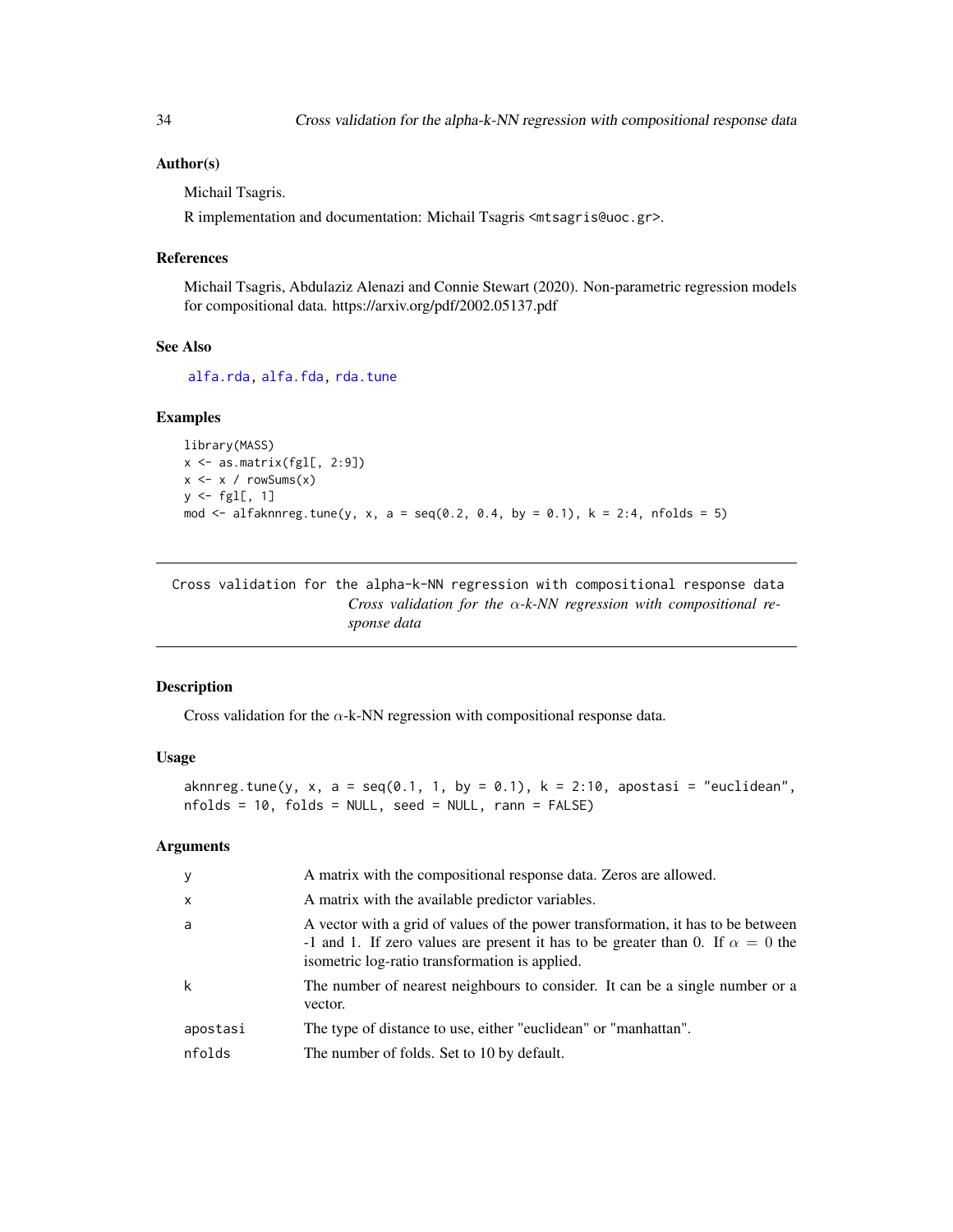| folds | If you have the list with the folds supply it here. You can also leave it NULL<br>and it will create folds.                                                                                                                                                                        |
|-------|------------------------------------------------------------------------------------------------------------------------------------------------------------------------------------------------------------------------------------------------------------------------------------|
| seed  | You can specify your own seed number here or leave it NULL.                                                                                                                                                                                                                        |
| rann  | If you have large scale datasets and want a faster k-NN search, you can use kd-<br>trees implemented in the R package "RANN". In this case you must set this<br>argument equal to TRUE. Note however, that in this case, the only available<br>distance is by default "euclidean". |

#### Details

A k-fold cross validation for the  $\alpha$ -k-NN regression for compositional response data is performed.

#### Value

A list including:

| k <sub>1</sub> | The Kullback-Leibler divergence for all combinations of $\alpha$ and k.     |
|----------------|-----------------------------------------------------------------------------|
| js             | The Jensen-Shannon divergence for all combinations of $\alpha$ and k.       |
| klmin          | The minimum Kullback-Leibler divergence.                                    |
| jsmin          | The minimum Jensen-Shannon divergence.                                      |
| kl.alpha       | The optimal $\alpha$ that leads to the minimum Kullback-Leibler divergence. |
| kl.k           | The optimal $k$ that leads to the minimum Kullback-Leibler divergence.      |
| js.alpha       | The optimal $\alpha$ that leads to the minimum Jensen-Shannon divergence.   |
| is.k           | The optimal $k$ that leads to the minimum Jensen-Shannon divergence.        |
| runtime        | The runtime of the cross-validation procedure.                              |
|                |                                                                             |

# Author(s)

Michail Tsagris.

R implementation and documentation: Michail Tsagris <mtsagris@uoc.gr>.

#### References

Michail Tsagris, Abdulaziz Alenazi and Connie Stewart (2021). Non-parametric regression models for compositional data. https://arxiv.org/pdf/2002.05137.pdf

# See Also

[aknn.reg,](#page-181-1) [akernreg.tune,](#page-35-1) [akern.reg,](#page-184-1) [alfa.rda,](#page-161-1) [alfa.fda,](#page-161-1) [rda.tune](#page-209-1)

# Examples

```
y <- as.matrix( iris[, 1:3] )
y <- y / rowSums(y)
x \leftarrow \text{iris}[, 4]mod \le - aknnreg.tune(y, x, a = c(0.4, 0.6), k = 2:4, nfolds = 5)
```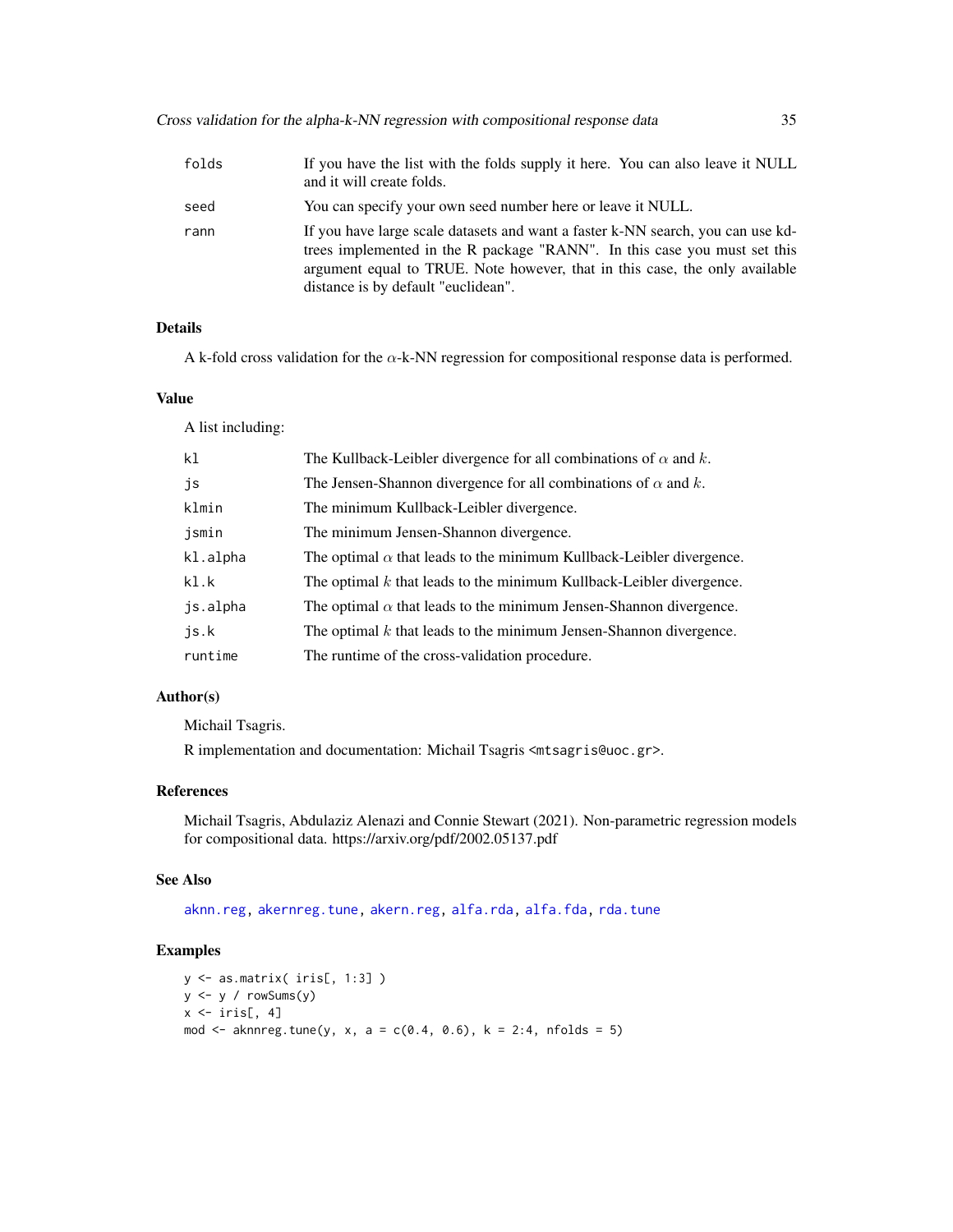<span id="page-35-0"></span>Cross validation for the alpha-kernel regression with compositional response data *Cross validation for the* α*-kernel regression with compositional response data*

# <span id="page-35-1"></span>Description

Cross validation for the  $\alpha$ -kernel regression with compositional response data.

# Usage

```
akernreg.tune(y, x, a = seq(0.1, 1, by = 0.1), h = seq(0.1, 1, length = 10),
type = "gauss", nfolds = 10, folds = NULL, seed = NULL)
```
# Arguments

| <sub>y</sub> | A matrix with the compositional response data. Zeros are allowed.                                                                                                                                                           |
|--------------|-----------------------------------------------------------------------------------------------------------------------------------------------------------------------------------------------------------------------------|
| $\mathsf{x}$ | A matrix with the available predictor variables.                                                                                                                                                                            |
| a            | A vector with a grid of values of the power transformation, it has to be between<br>-1 and 1. If zero values are present it has to be greater than 0. If $\alpha = 0$ the<br>isometric log-ratio transformation is applied. |
| h            | A vector with the bandwidth value(s) to consider.                                                                                                                                                                           |
| type         | The type of kernel to use, "gauss" or "laplace".                                                                                                                                                                            |
| nfolds       | The number of folds. Set to 10 by default.                                                                                                                                                                                  |
| folds        | If you have the list with the folds supply it here. You can also leave it NULL<br>and it will create folds.                                                                                                                 |
| seed         | You can specify your own seed number here or leave it NULL.                                                                                                                                                                 |

# Details

A k-fold cross validation for the α-kernel regression for compositional response data is performed.

# Value

A list including:

| k <sub>1</sub> | The Kullback-Leibler divergence for all combinations of $\alpha$ and h.     |
|----------------|-----------------------------------------------------------------------------|
| js             | The Jensen-Shannon divergence for all combinations of $\alpha$ and h.       |
| klmin          | The minimum Kullback-Leibler divergence.                                    |
| jsmin          | The minimum Jensen-Shannon divergence.                                      |
| kl.alpha       | The optimal $\alpha$ that leads to the minimum Kullback-Leibler divergence. |
| k1.h           | The optimal $h$ that leads to the minimum Kullback-Leibler divergence.      |
| js.alpha       | The optimal $\alpha$ that leads to the minimum Jensen-Shannon divergence.   |
| js.h           | The optimal $h$ that leads to the minimum Jensen-Shannon divergence.        |
| runtime        | The runtime of the cross-validation procedure.                              |
|                |                                                                             |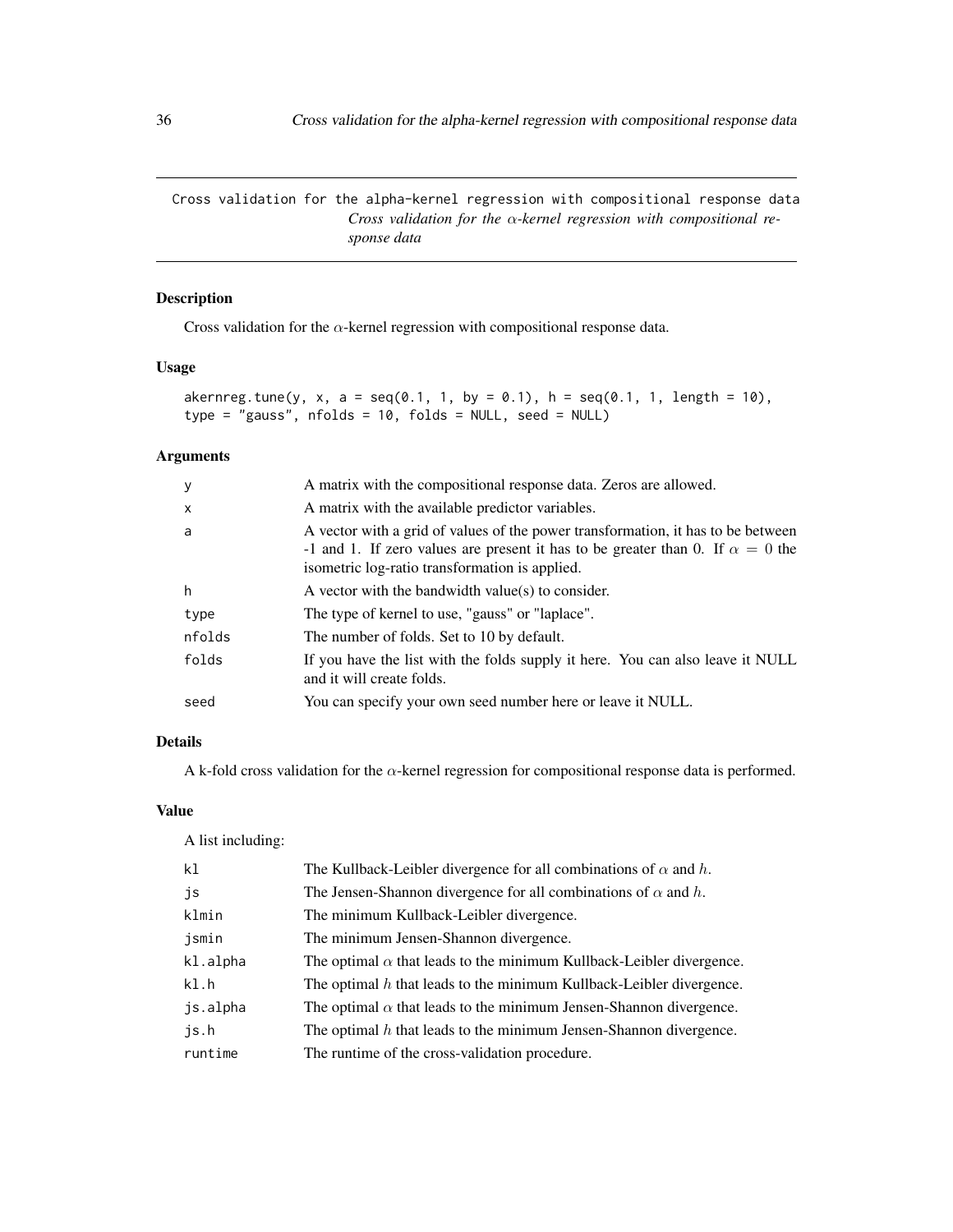#### Author(s)

Michail Tsagris.

R implementation and documentation: Michail Tsagris <mtsagris@uoc.gr>.

#### References

Michail Tsagris, Abdulaziz Alenazi and Connie Stewart (2021). Non-parametric regression models for compositional data. https://arxiv.org/pdf/2002.05137.pdf

## See Also

[akern.reg,](#page-184-0) [aknnreg.tune,](#page-33-0) [aknn.reg,](#page-181-0) [alfa.rda,](#page-161-0) [alfa.fda,](#page-161-0) [rda.tune](#page-209-0)

#### Examples

```
y <- as.matrix( iris[, 1:3] )
y <- y / rowSums(y)
x \leftarrow \text{iris}[, 4]mod <- akernreg.tune(y, x, a = c(0.4, 0.6), h = c(0.1, 0.2), nfolds = 5)
```
Cross validation for the kernel regression with Euclidean response data *Cross validation for the kernel regression with Euclidean response data*

## Description

Cross validation for the kernel regression with Euclidean response data.

## Usage

kernreg.tune(y, x, h = seq(0.1, 1, length = 10), type = "gauss",  $nfolds = 10$ ,  $folds = NULL$ , seed =  $NULL$ ,  $graph = FALSE$ ,  $ncores = 1$ )

| $\mathbf{y}$ | A matrix or a vector with the Euclidean response.                                                           |
|--------------|-------------------------------------------------------------------------------------------------------------|
| $\mathsf{x}$ | A matrix with the available predictor variables.                                                            |
| h            | A vector with the bandwidth value(s) $h$ to consider.                                                       |
| type         | The type of kernel to use, "gauss" or "laplace".                                                            |
| nfolds       | The number of folds. Set to 10 by default.                                                                  |
| folds        | If you have the list with the folds supply it here. You can also leave it NULL<br>and it will create folds. |
| seed         | You can specify your own seed number here or leave it NULL.                                                 |
| graph        | If graph is TRUE (default value) a plot will appear.                                                        |
| ncores       | The number of cores to use. Default value is 1.                                                             |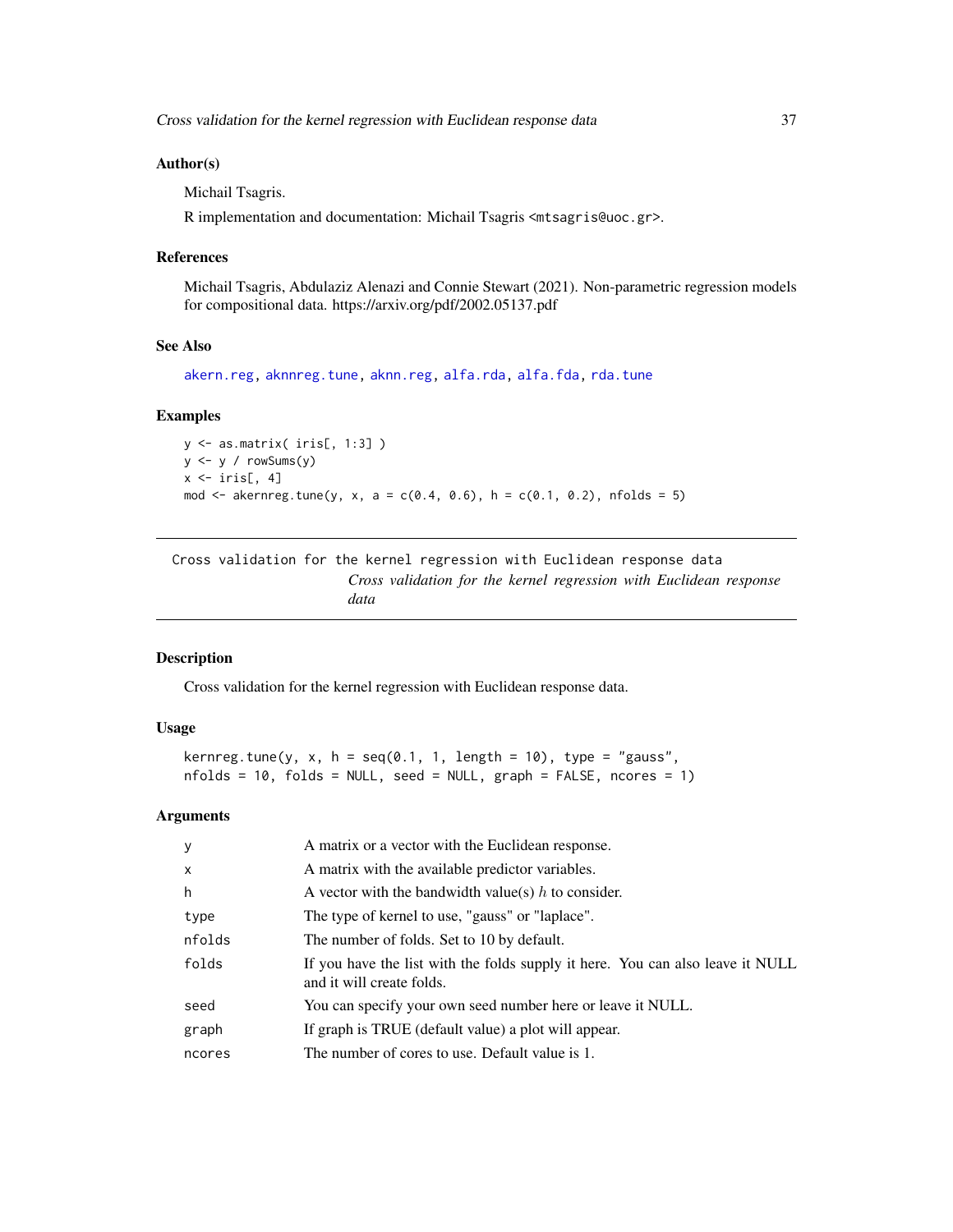38Cross validation for the regularised and flexible discriminant analysis with compositional data using the alpha-transformation

#### Details

A k-fold cross validation for the kernel regression with a euclidean response is performed.

#### Value

A list including:

| mspe        | The mean squared prediction error (MSPE) for each fold and value of $h$ . |
|-------------|---------------------------------------------------------------------------|
| h.          | The optimal $h$ that leads to the minimum MSPE.                           |
| performance | The minimum MSPE.                                                         |
| runtime     | The runtime of the cross-validation procedure.                            |

#### Author(s)

Michail Tsagris.

R implementation and documentation: Michail Tsagris <mtsagris@uoc.gr>.

#### References

Wand M. P. and Jones M. C. (1994). Kernel smoothing. CRC press.

#### See Also

[kern.reg,](#page-101-0) [aknnreg.tune,](#page-33-0) [aknn.reg](#page-181-0)

#### Examples

 $y \leftarrow \text{iris}[, 1]$  $x \leftarrow \text{iris}[, 2:4]$  $mod < -$  kernreg.tune(y, x, h = c(0.1, 0.2, 0.3))

Cross validation for the regularised and flexible discriminant analysis with compositional data using *Cross validation for the regularised and flexible discriminant analysis with compositional data using the* α*-transformation*

### <span id="page-37-0"></span>Description

Cross validation for the regularised and flexible discriminant analysis with compositional data using the  $\alpha$ -transformation.

## Usage

```
alfarda.tune(x, ina, a = \text{seq}(-1, 1, \text{ by } = 0.1), nfolds = 10,
gam = seq(0, 1, by = 0.1), del = seq(0, 1, by = 0.1),
ncores = 1, folds = NULL, stratified = TRUE, seed = NULLalfafda.tune(x, ina, a = \text{seq}(-1, 1, \text{ by } = 0.1), nfolds = 10,
folds = NULL, stratified = TRUE, seed = NULL, graph = FALSE)
```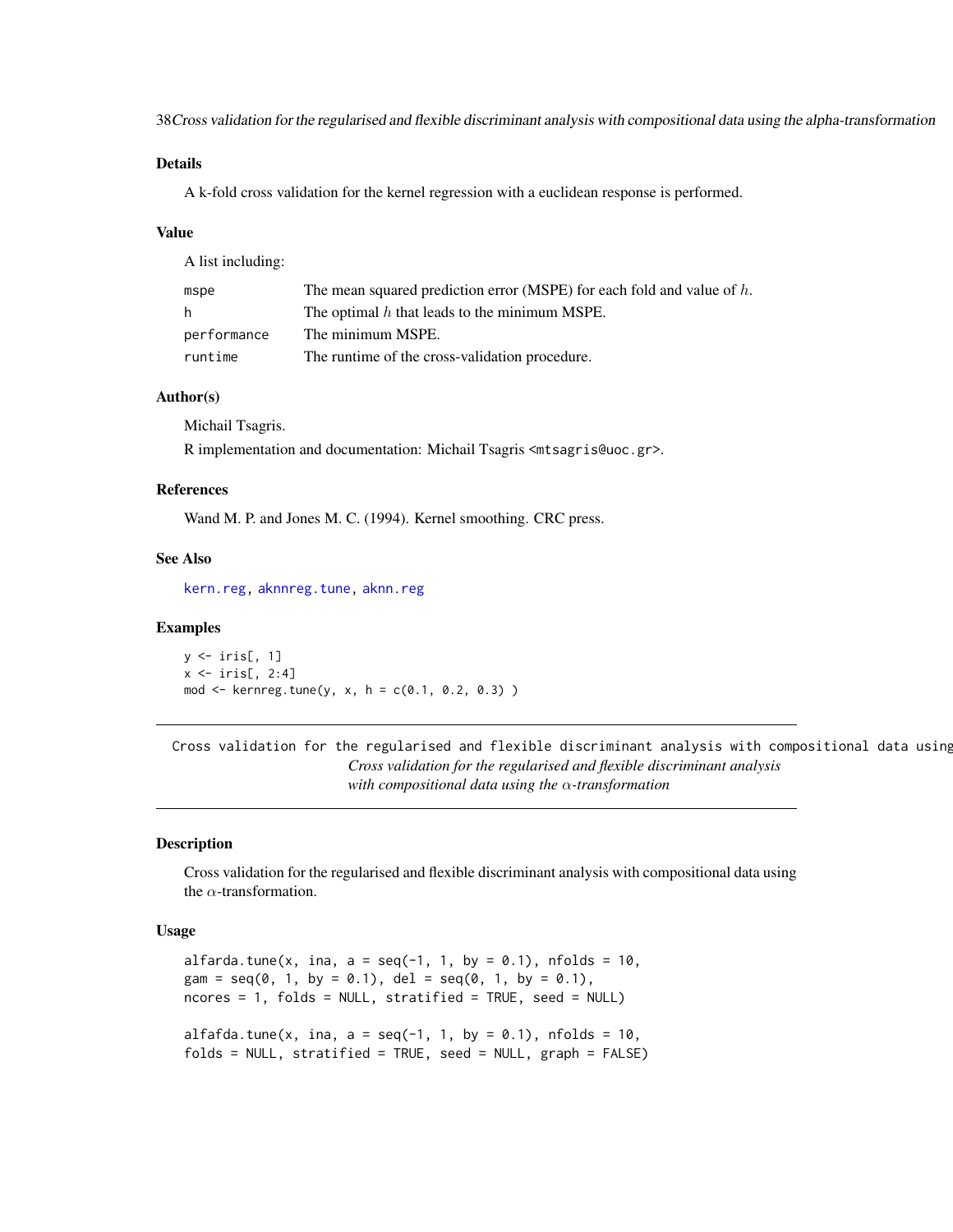Cross validation for the regularised and flexible discriminant analysis with compositional data using the alpha-transformation39

# Arguments

| $\times$   | A matrix with the available compositional data. Zeros are allowed.                                                                                                                                                          |
|------------|-----------------------------------------------------------------------------------------------------------------------------------------------------------------------------------------------------------------------------|
| ina        | A group indicator variable for the avaiable data.                                                                                                                                                                           |
| a          | A vector with a grid of values of the power transformation, it has to be between<br>-1 and 1. If zero values are present it has to be greater than 0. If $\alpha = 0$ the<br>isometric log-ratio transformation is applied. |
| nfolds     | The number of folds. Set to 10 by default.                                                                                                                                                                                  |
| gam        | A vector of values between 0 and 1. It is the weight of the pooled covariance<br>and the diagonal matrix.                                                                                                                   |
| del        | A vector of values between 0 and 1. It is the weight of the LDA and QDA.                                                                                                                                                    |
| ncores     | The number of cores to use. If it is more than 1 parallel computing is performed.<br>It is advisable to use it if you have many observations and or many variables,<br>otherwise it will slow down th process.              |
| folds      | If you have the list with the folds supply it here. You can also leave it NULL<br>and it will create folds.                                                                                                                 |
| stratified | Do you want the folds to be created in a stratified way? TRUE or FALSE.                                                                                                                                                     |
| seed       | You can specify your own seed number here or leave it NULL.                                                                                                                                                                 |
| graph      | If graph is TRUE (default value) a filled contour plot will appear.                                                                                                                                                         |

# Details

A k-fold cross validation is performed.

# Value

For the alfa.rda a list including:

| res                                 | The estimated optimal rate and the best values of $\alpha$ , gamma and delta.                                                                                                                                     |
|-------------------------------------|-------------------------------------------------------------------------------------------------------------------------------------------------------------------------------------------------------------------|
| percent                             | For the best value of $\alpha$ the averaged over all folds best prates of correct clas-<br>sification. It is a matrix, where rows correspond to the $\gamma$ values and columns<br>correspond to $\delta$ values. |
| se                                  | The estimated standard errors of the "percent" matrix.                                                                                                                                                            |
| runtime                             | The runtime of the cross-validation procedure.                                                                                                                                                                    |
| For the alfa. fda a list including: |                                                                                                                                                                                                                   |
| per                                 | The performance of the fda in each fold for each value of $\alpha$ .                                                                                                                                              |
| performance                         | The average performance for each value of $\alpha$ .                                                                                                                                                              |
| $opt_a$                             | The optimal value of $\alpha$ .                                                                                                                                                                                   |
| runtime                             | The runtime of the cross-validation procedure.                                                                                                                                                                    |

# Author(s)

Michail Tsagris.

R implementation and documentation: Giorgos Athineou <gioathineou@gmail.com> and Michail Tsagris <mtsagris@uoc.gr>.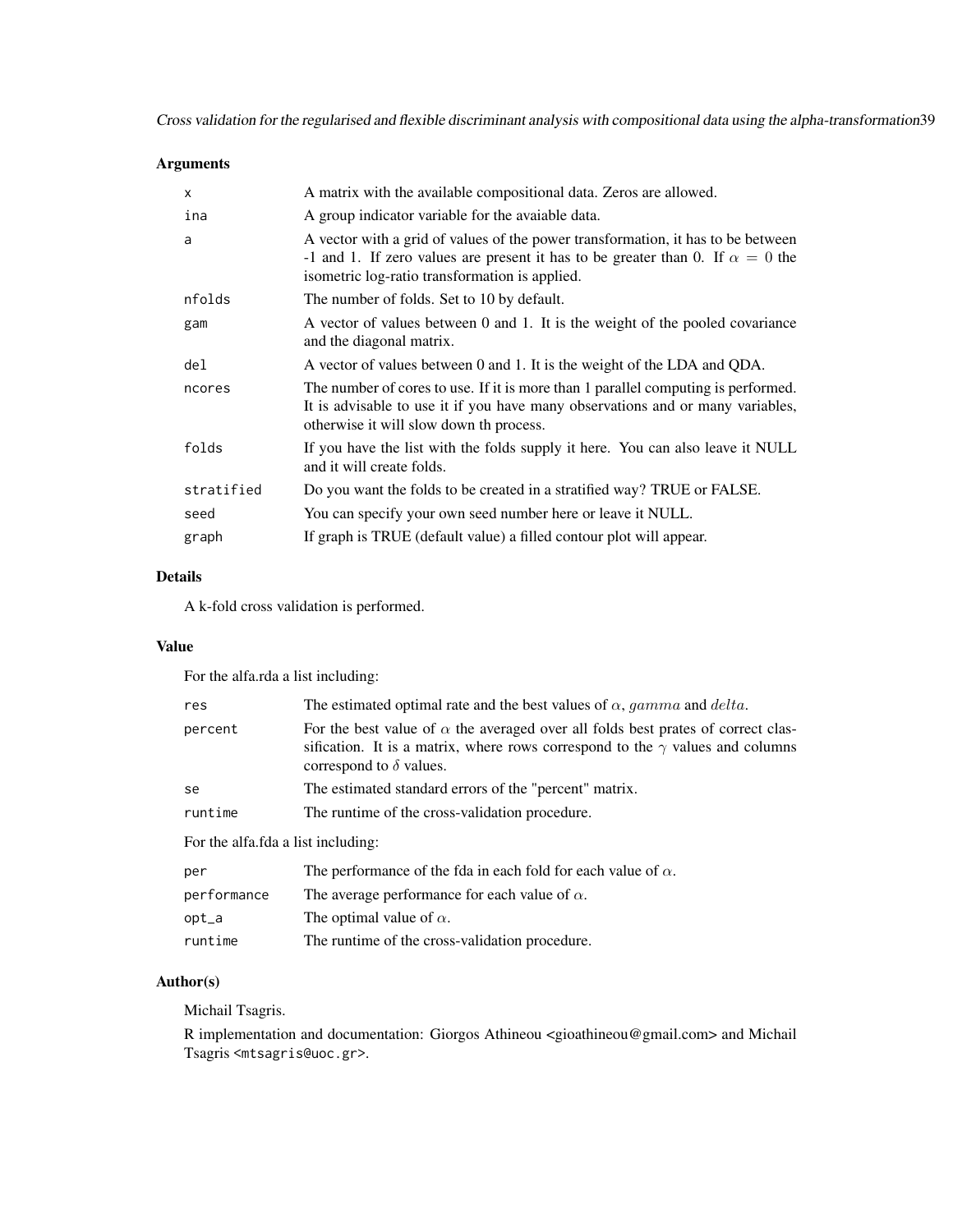#### References

Friedman Jerome, Trevor Hastie and Robert Tibshirani (2009). The elements of statistical learning, 2nd edition. Springer, Berlin

Tsagris M.T., Preston S. and Wood A.T.A. (2016). Improved classification for compositional data using the  $\alpha$ -transformation. Jounal of Classification, 33(2):243-261.

Hastie, Tibshirani and Buja (1994). Flexible Disriminant Analysis by Optimal Scoring. Journal of the American Statistical Association, 89(428):1255-1270.

## See Also

[alfa.rda,](#page-161-0) [alfanb.tune,](#page-50-0) [cv.dda,](#page-45-0) [compknn.tune,](#page-203-0) [rda.tune,](#page-209-0) [cv.compnb](#page-49-0)

#### Examples

```
library(MASS)
x \leftarrow as_matrix(fgl[, 2:9])x \leftarrow x / \text{rowsums}(x)ina \leftarrow fgl[, 10]
moda \le alfarda.tune(x, ina, a = seq(0.7, 1, by = 0.1), nfolds = 10,
gam = seq(0.1, 0.3, by = 0.1), del = seq(0.1, 0.3, by = 0.1))
```
Cross validation for the ridge regression *Cross validation for the ridge regression*

#### <span id="page-39-0"></span>Description

Cross validation for the ridge regression is performed. There is an option for the GCV criterion which is automatic.

## Usage

```
ridge.tune(y, x, nfolds = 10, lambda = seq(0, 2, by = 0.1), folds = NULL,
ncores = 1, seed = NULL, graph = FALSE)
```

| y            | A numeric vector containing the values of the target variable. If the values are<br>proportions or percentages, i.e. strictly within $0$ and $1$ they are mapped into $R$<br>using the logit transformation. |
|--------------|--------------------------------------------------------------------------------------------------------------------------------------------------------------------------------------------------------------|
| $\mathsf{x}$ | A numeric matrix containing the variables.                                                                                                                                                                   |
| nfolds       | The number of folds in the cross validation.                                                                                                                                                                 |
| lambda       | A vector with the a grid of values of $\lambda$ to be used.                                                                                                                                                  |
| folds        | If you have the list with the folds supply it here. You can also leave it NULL<br>and it will create folds.                                                                                                  |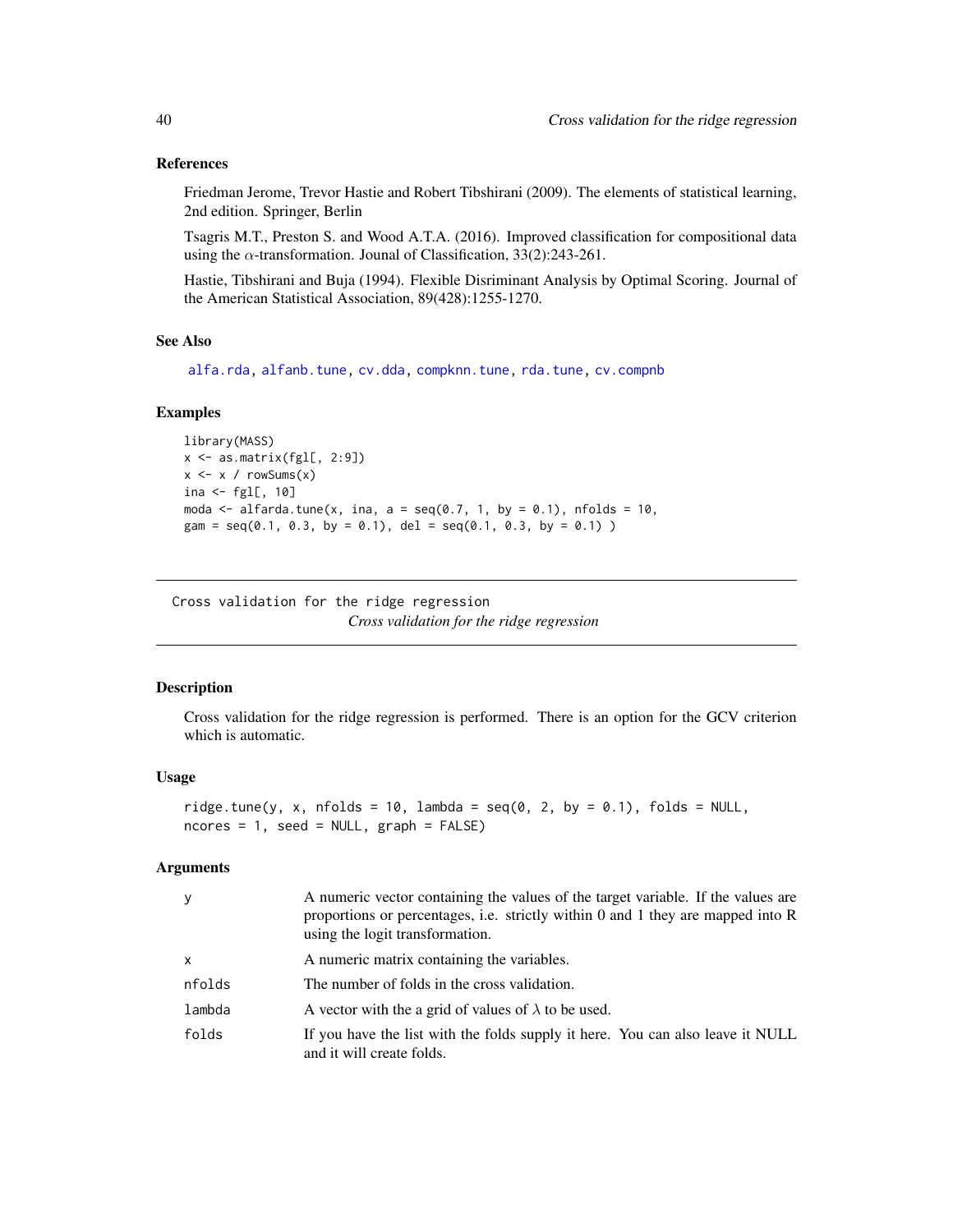| ncores | The number of cores to use. If it is more than 1 parallel computing is performed.                            |
|--------|--------------------------------------------------------------------------------------------------------------|
| seed   | You can specify your own seed number here or leave it NULL.                                                  |
| graph  | If graph is set to TRUE the performances for each fold as a function of the $\lambda$<br>values will appear. |

A k-fold cross validation is performed. This function is used by [alfaridge.tune](#page-41-0).

## Value

A list including:

| The performance of the ridge regression for every fold.               |
|-----------------------------------------------------------------------|
| The values of the mean prediction error for each value of $\lambda$ . |
| The value of $\lambda$ which corresponds to the minimum MSPE.         |
| The minimum MSPE.                                                     |
| The time required by the cross-validation procedure.                  |
|                                                                       |

#### Author(s)

Michail Tsagris.

R implementation and documentation: Giorgos Athineou <gioathineou@gmail.com> and Michail Tsagris <mtsagris@uoc.gr>.

# References

Hoerl A.E. and R.W. Kennard (1970). Ridge regression: Biased estimation for nonorthogonal problems. Technometrics, 12(1):55-67.

Brown P. J. (1994). Measurement, Regression and Calibration. Oxford Science Publications.

# See Also

[ridge.reg,](#page-164-0) [alfaridge.tune](#page-41-0)

```
y <- as.vector(iris[, 1])
x <- as.matrix(iris[, 2:4])
ridge.tune( y, x, nfolds = 10, lambda = seq(0, 2, by = 0.1), graph = TRUE )
```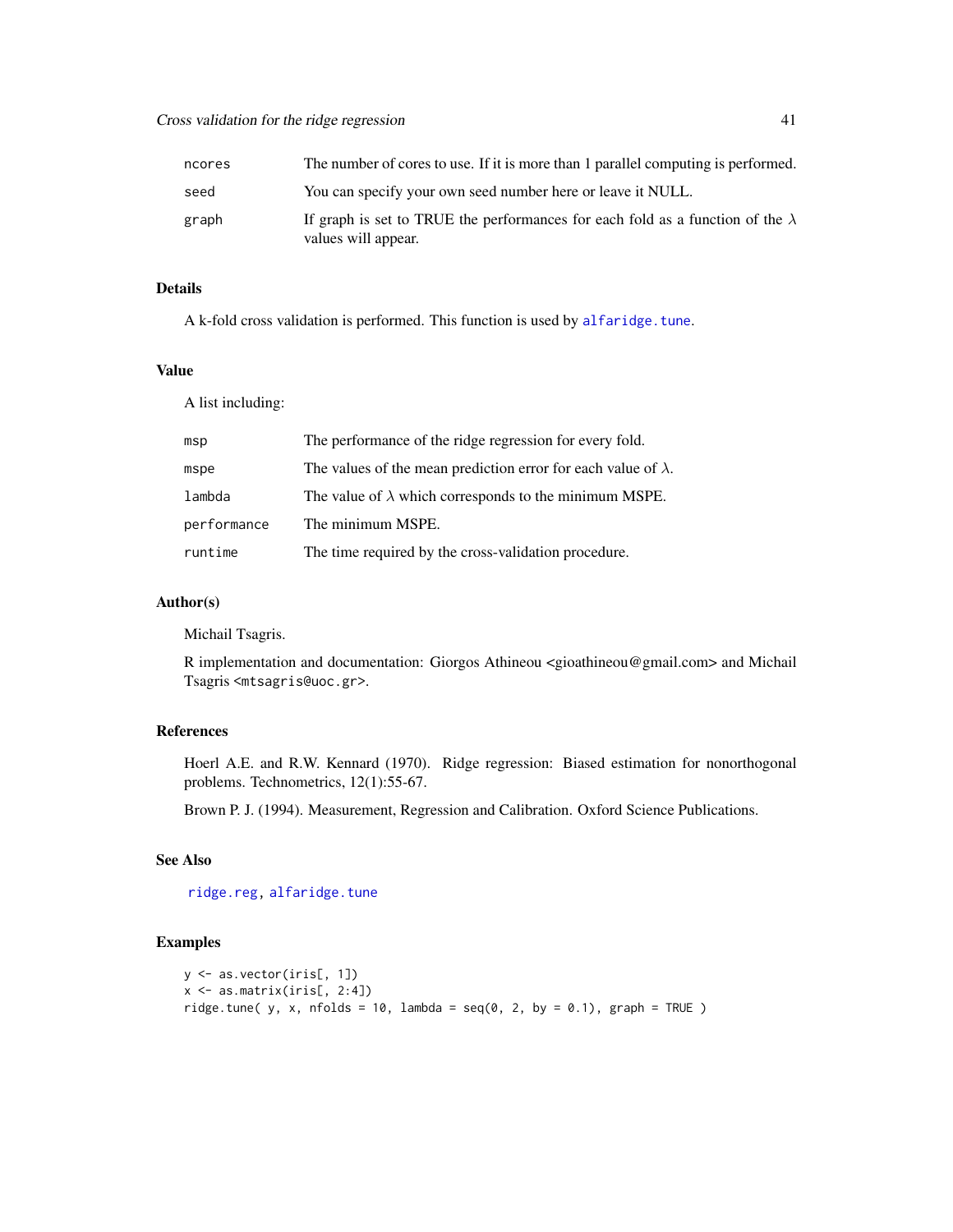42Cross validation for the ridge regression with compositional data as predictor using the alpha-transformation

Cross validation for the ridge regression with compositional data as predictor using the alpha-transf *Cross validation for the ridge regression with compositional data as predictor using the* α*-transformation*

# <span id="page-41-0"></span>Description

Cross validation for the ridge regression is performed. There is an option for the GCV criterion which is automatic. The predictor variables are compositional data and the  $\alpha$ -transformation is applied first.

## Usage

```
alfaridge.tune(y, x, nfolds = 10, a = seq(-1, 1, by = 0.1),
lambda = seq(0, 2, by = 0.1), folds = NULL, nocres = 1,graph = TRUE, col.nu = 15, seed = NULL)
```
# Arguments

| y            | A numeric vector containing the values of the target variable. If the values are<br>proportions or percentages, i.e. strictly within $0$ and $1$ they are mapped into $R$<br>using the logit transformation.   |
|--------------|----------------------------------------------------------------------------------------------------------------------------------------------------------------------------------------------------------------|
| $\mathsf{x}$ | A numeric matrix containing the compositional data, i.e. the predictor variables.<br>Zero values are allowed.                                                                                                  |
| nfolds       | The number of folds in the cross validation.                                                                                                                                                                   |
| a            | A vector with the a grid of values of $\alpha$ to be used.                                                                                                                                                     |
| lambda       | A vector with the a grid of values of $\lambda$ to be used.                                                                                                                                                    |
| folds        | If you have the list with the folds supply it here. You can also leave it NULL<br>and it will create folds.                                                                                                    |
| ncores       | The number of cores to use. If it is more than 1 parallel computing is performed.<br>It is advisable to use it if you have many observations and or many variables,<br>otherwise it will slow down th process. |
| graph        | If graph is TRUE (default value) a filled contour plot will appear.                                                                                                                                            |
| col.nu       | A number parameter for the filled contour plot, taken into account only if graph<br>is TRUE.                                                                                                                   |
| seed         | You can specify your own seed number here or leave it NULL.                                                                                                                                                    |

#### Details

A k-fold cross validation is performed.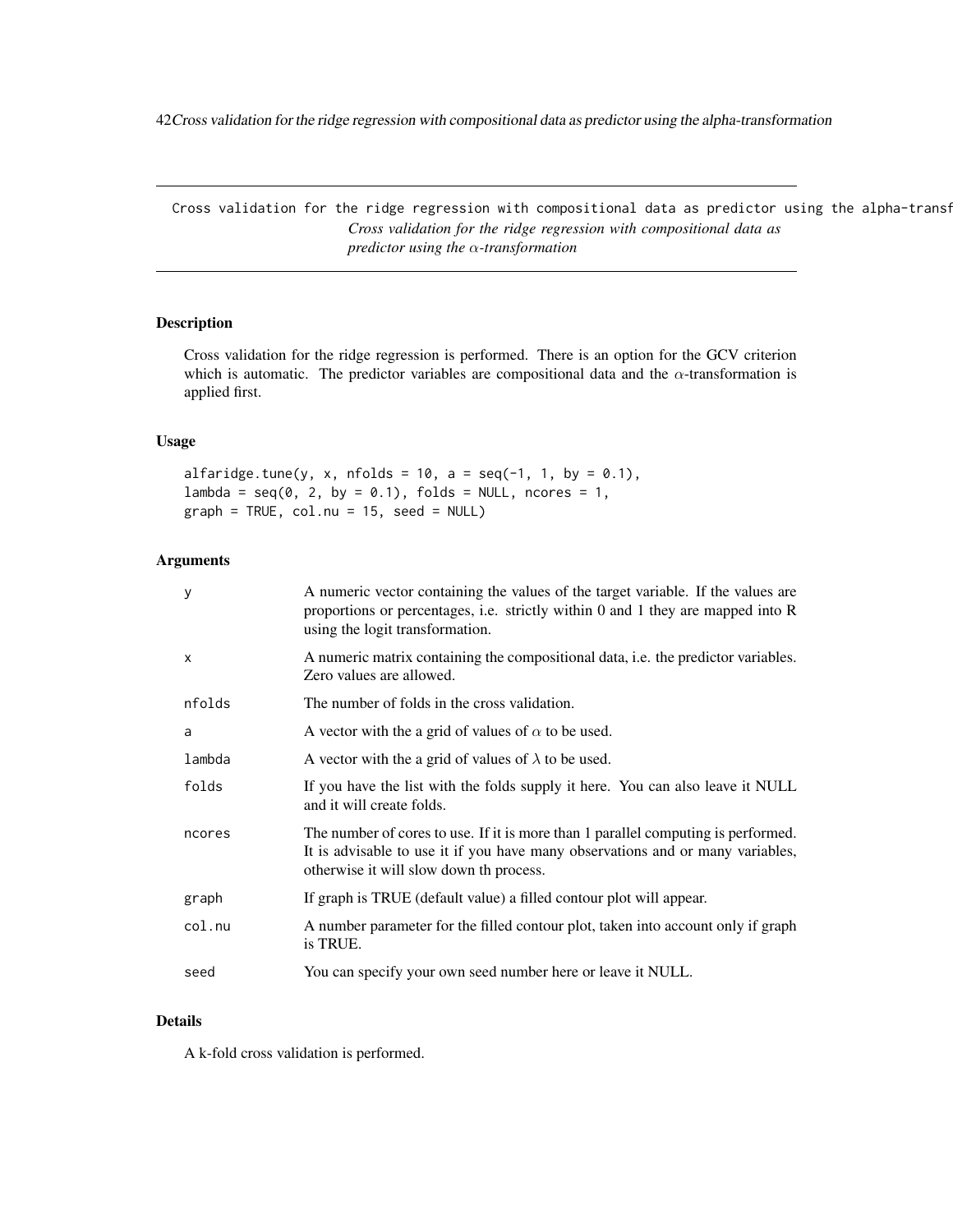Cross validation for the transformation-free linear regression for compositional responses and predictors43

## Value

If graph is TRUE a fileld contour a filled contour will appear. A list including:

| mspe        | The MSPE where rows correspond to the $\alpha$ values and the columns to the num-<br>ber of principal components. |
|-------------|-------------------------------------------------------------------------------------------------------------------|
| best.par    | The best pair of $\alpha$ and $\lambda$ .                                                                         |
| performance | The minimum mean squared error of prediction.                                                                     |
| runtime     | The run time of the cross-validation procedure.                                                                   |

## Author(s)

Michail Tsagris.

R implementation and documentation: Giorgos Athineou <gioathineou@gmail.com> and Michail Tsagris <mtsagris@uoc.gr>.

## References

Hoerl A.E. and R.W. Kennard (1970). Ridge regression: Biased estimation for nonorthogonal problems. Technometrics, 12(1):55-67.

Brown P. J. (1994). Measurement, Regression and Calibration. Oxford Science Publications.

Tsagris M.T., Preston S. and Wood A.T.A. (2011). A data-based power transformation for compositional data. In Proceedings of the 4th Compositional Data Analysis Workshop, Girona, Spain. https://arxiv.org/pdf/1106.1451.pdf

#### See Also

[alfa.ridge,](#page-166-0) [ridge.tune](#page-39-0)

## Examples

```
library(MASS)
y <- as.vector(fgl[, 1])
x \leftarrow as_matrix(fgl[, 2:9])x \le -x / \text{rowsums}(x)alfaridge.tune( y, x, nfolds = 10, a = seq(0.1, 1, by = 0.1),
lambda = seq(0, 1, by = 0.1)
```
Cross validation for the transformation-free linear regression for compositional responses and predio *Cross validation for the transformation-free linear regression for compositional responses and predictors*

#### <span id="page-42-0"></span>Description

Cross validation for the transformation-free linear regression for compositional responses and predictors.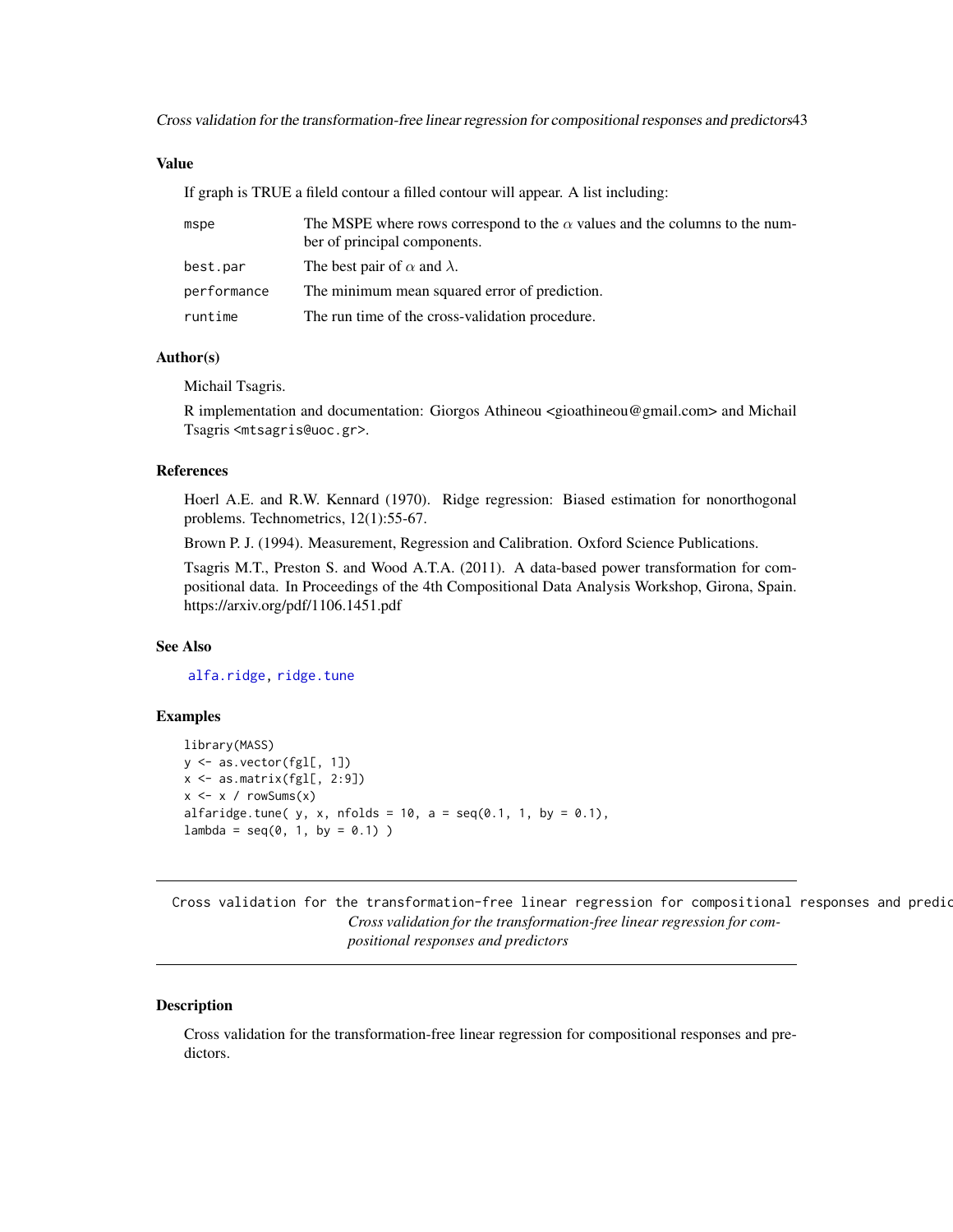44Cross validation for the transformation-free linear regression for compositional responses and predictors

# Usage

 $cv.tflr(y, x, nfollowed = 10, folds = NULL, seed = NULL)$ 

## Arguments

| y            | A matrix with compositional response data. Zero values are allowed.                                             |
|--------------|-----------------------------------------------------------------------------------------------------------------|
| $\mathsf{x}$ | A matrix with compositional predictors. Zero values are allowed.                                                |
| nfolds       | The number of folds to be used. This is taken into consideration only if the folds<br>argument is not supplied. |
| folds        | If you have the list with the folds supply it here. You can also leave it NULL<br>and it will create folds.     |
| seed         | If seed is TRUE the results will always be the same.                                                            |

# Details

A k-fold cross validation for the transformation-free linear regression for compositional responses and predictors is performed.

# Value

A list including:

| runtime | The runtime of the cross-validation procedure.                            |
|---------|---------------------------------------------------------------------------|
| kl      | The Kullback-Leibler divergences for all runs.                            |
| js      | The Jensen-Shannon divergences for all runs.                              |
| perf    | The average Kullback-Leibler divergence and average Jensen-Shannon diver- |
|         | gence.                                                                    |

# Author(s)

Michail Tsagris.

R implementation and documentation: Michail Tsagris <mtsagris@uoc.gr>.

# See Also

[tflr,](#page-198-0) [cv.olscompcomp,](#page-44-0) [klalfapcr.tune](#page-201-0)

```
library(MASS)
y <- rdiri(214, runif(3, 1, 3))
x \leftarrow as_matrix(fgl[, 2:9])x \le -x / \text{rowsums}(x)mod <- cv.tflr(y, x)
mod
```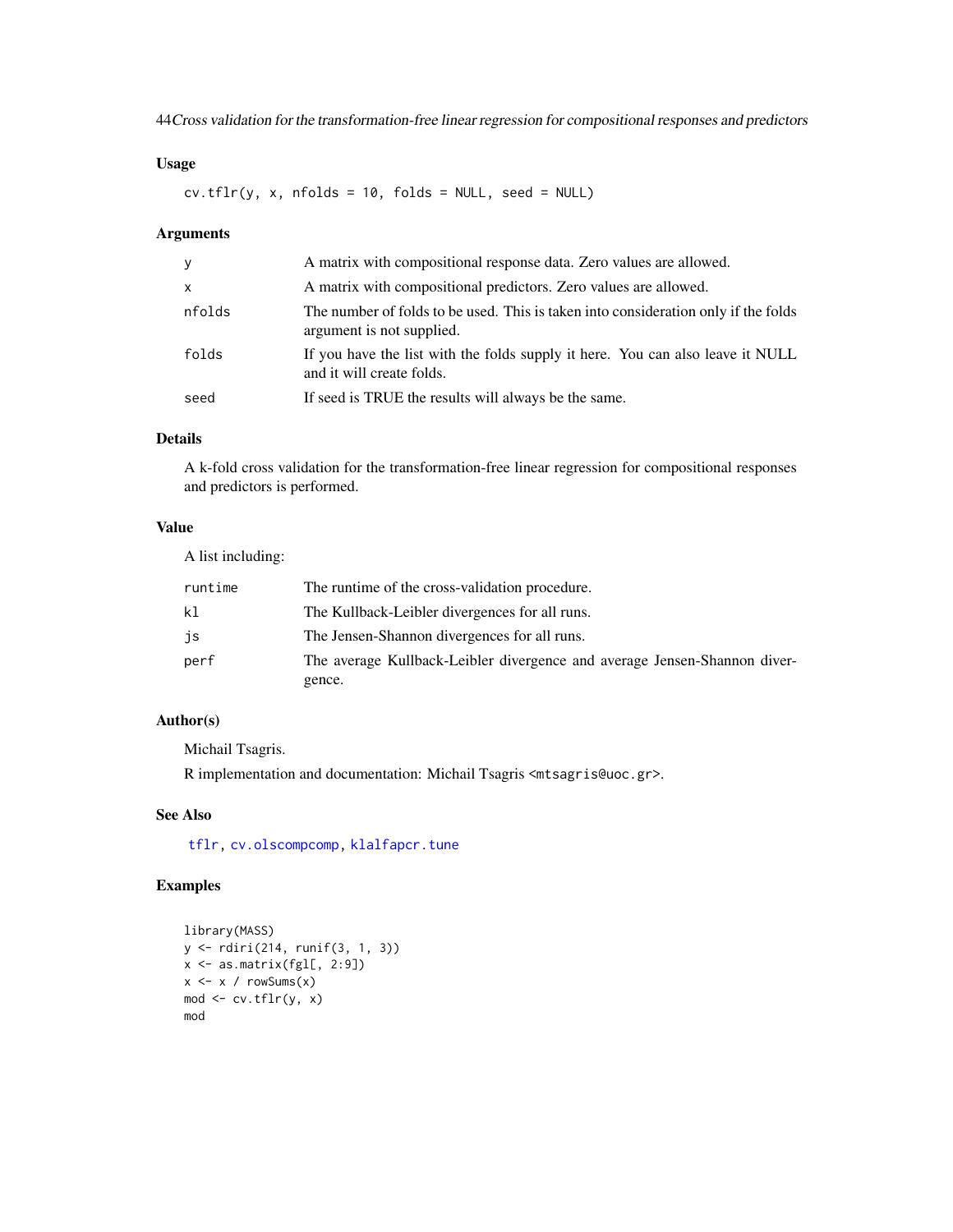Cross-validation for the constrained linear least squares for compositional responses and predictors 45

Cross-validation for the constrained linear least squares for compositional responses and predictors *Cross-validation for the constrained linear least squares for compositional responses and predictors*

# <span id="page-44-0"></span>Description

Cross-validation for the constrained linear least squares for compositional responses and predictors.

#### Usage

 $cv.$ olscompcomp(y, x, rs = 5, tol = 1e-4, nfolds = 10, folds = NULL, seed = NULL)

#### Arguments

| У      | A matrix with compositional response data. Zero values are allowed.                                             |
|--------|-----------------------------------------------------------------------------------------------------------------|
| X      | A matrix with compositional predictors. Zero values are allowed.                                                |
| rs     | The number of times to run the constrained optimisation using different random<br>starting values each time.    |
| tol    | The threshold upon which to stop the iterations of the constrained optimisation.                                |
| nfolds | The number of folds to be used. This is taken into consideration only if the folds<br>argument is not supplied. |
| folds  | If you have the list with the folds supply it here. You can also leave it NULL<br>and it will create folds.     |
| seed   | You can specify your own seed number here or leave it NULL.                                                     |

# Details

The function performs k-fold cross-validation for the least squares regression where the beta coefficients are constained to be positive and sum to 1.

## Value

A list including:

| runtime | The runtime of the cross-validation procedure.                            |
|---------|---------------------------------------------------------------------------|
| k1      | The Kullback-Leibler divergences for all runs.                            |
| js      | The Jensen-Shannon divergences for all runs.                              |
| perf    | The average Kullback-Leibler divergence and average Jensen-Shannon diver- |
|         | gence.                                                                    |

# Author(s)

Michail Tsagris.

R implementation and documentation: Michail Tsagris <mtsagris@uoc.gr>.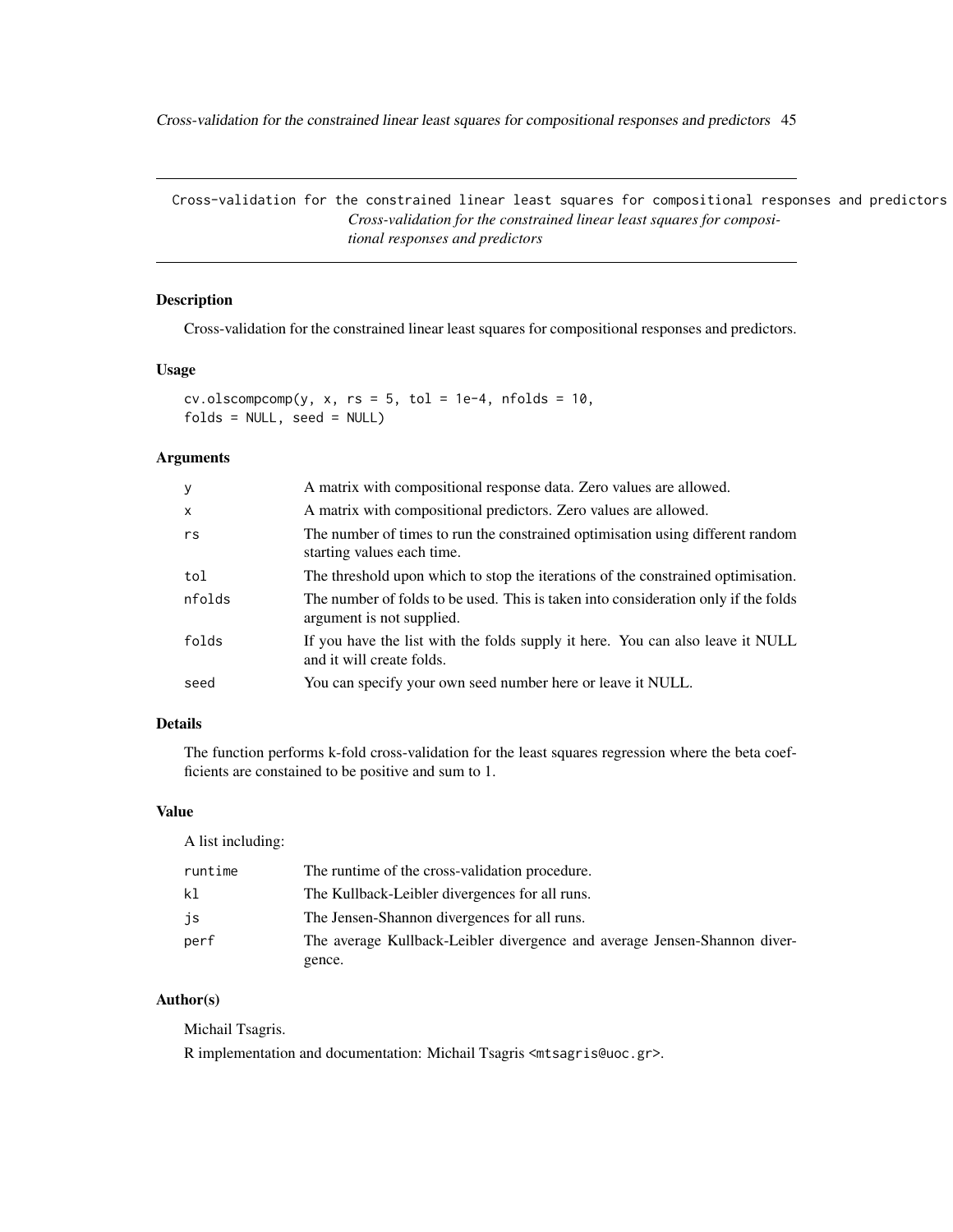# See Also

[ols.compcomp,](#page-16-0) [cv.tflr,](#page-42-0) [klalfapcr.tune](#page-201-0)

## Examples

```
library(MASS)
set.seed(1234)
y <- rdiri(214, runif(3, 1, 3))
x \leftarrow as.matrix(fgl[, 2:9])x \le -x / \text{rowsums}(x)mod \le cv.olscompcomp(y, x, rs = 1, tol = 1e-4, nfolds = 5, seed = 12345)
mod
```
Cross-validation for the Dirichlet discriminant analysis *Cross-validation for the Dirichlet discriminant analysis*

## <span id="page-45-0"></span>Description

Cross-validation for the Dirichlet discriminant analysis.

## Usage

 $cv.dda(x, ina, nfolds = 10, folds = NULL, stratified = TRUE, seed = NULL)$ 

#### Arguments

| $\mathsf{x}$ | A matrix with the available data, the predictor variables.                                                                                                        |
|--------------|-------------------------------------------------------------------------------------------------------------------------------------------------------------------|
| ina          | A vector of data. The response variable, which is categorical (factor is accept-<br>able).                                                                        |
| folds        | A list with the indices of the folds.                                                                                                                             |
| nfolds       | The number of folds to be used. This is taken into consideration only if "folds"<br>is NULL.                                                                      |
| stratified   | Do you want the folds to be selected using stratified random sampling? This<br>preserves the analogy of the samples of each group. Make this TRUE if you<br>wish. |
| seed         | If you set this to TRUE, the same folds will be created every time.                                                                                               |

## Details

This function estimates the performance of the Dirichlet discriminant analysis via k-fold crossvalidation.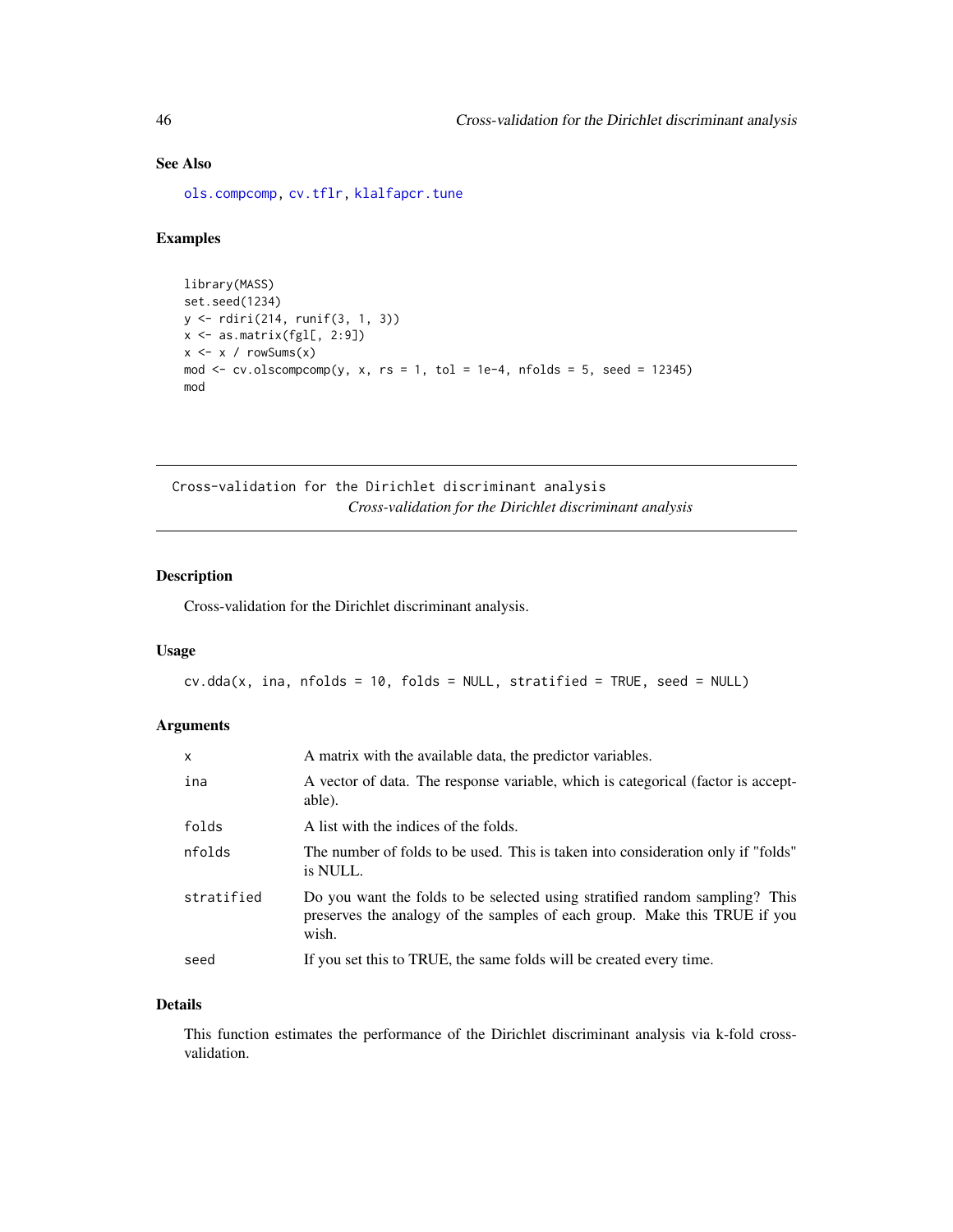## Value

A list including:

| percent | The percentage of correct classification        |
|---------|-------------------------------------------------|
| runtime | The duration of the cross-validation proecdure. |

## Author(s)

Michail Tsagris.

R implementation and documentation: Michail Tsagris <mtsagris@uoc.gr>.

#### References

Friedman J., Hastie T. and Tibshirani R. (2017). The elements of statistical learning. New York: Springer.

Thomas P. Minka (2003). Estimating a Dirichlet distribution. http://research.microsoft.com/enus/um/people/minka/papers/dirichlet/minka-dirichlet.pdf

## See Also

[dda,](#page-57-0) [alfanb.tune,](#page-50-0) [alfarda.tune,](#page-37-0) [compknn.tune,](#page-203-0) [cv.compnb](#page-49-0)

#### Examples

x <- as.matrix(iris[, 1:4])  $x \leftarrow x / \text{rowsums}(x)$ mod  $\leq$  cv.dda(x, ina = iris[, 5])

Cross-validation for the LASSO Kullback-Leibler divergence based regression *Cross-validation for the LASSO Kullback-Leibler divergence based regression*

## <span id="page-46-0"></span>Description

Cross-validation for the LASSO Kullback-Leibler divergence based regression.

## Usage

```
cv.\ lasso.klcompreg(y, x, alpha = 1, type = "grouped", nfolds = 10,
folds = NULL, seed = NULL, graph = FALSE)
```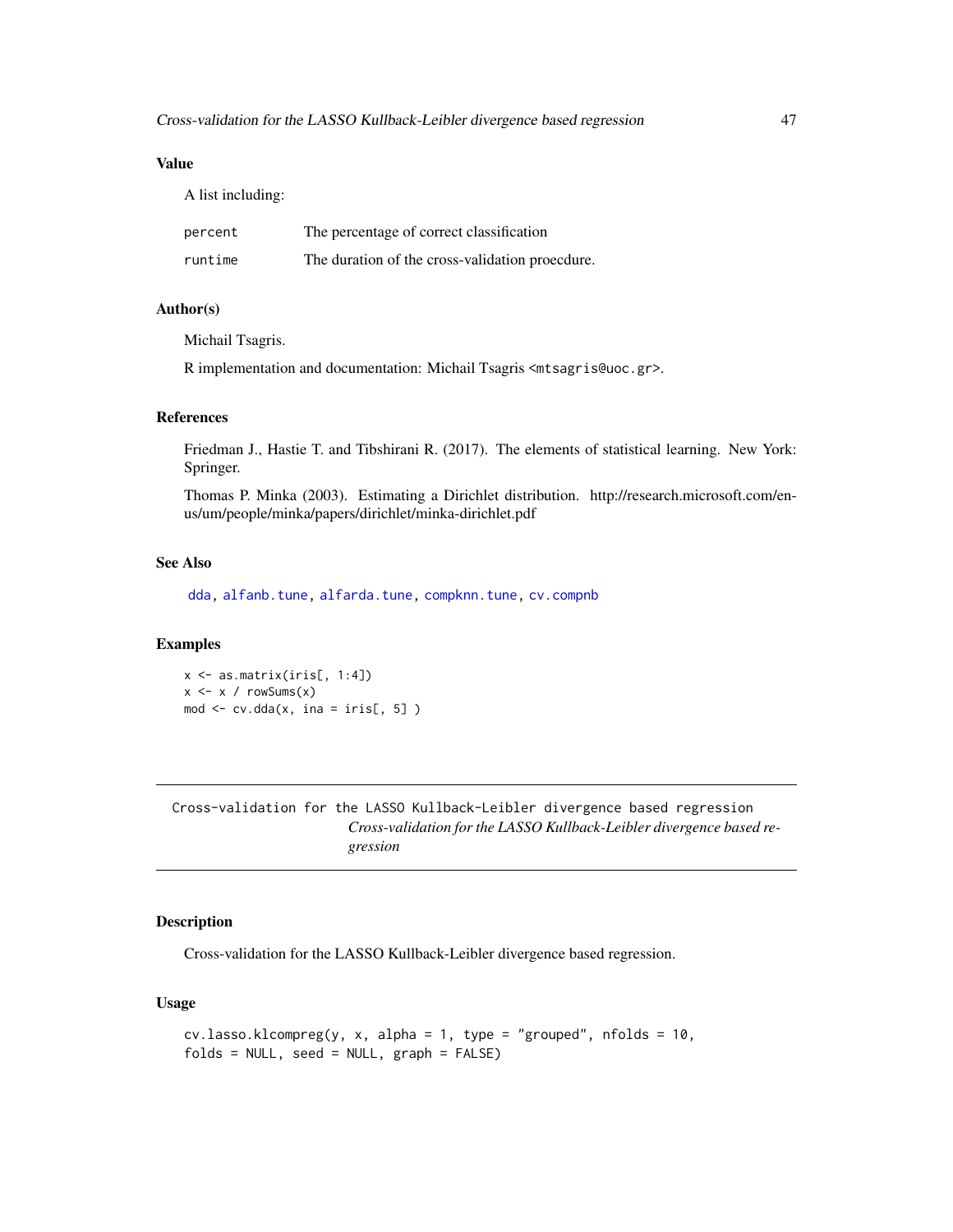## Arguments

| y      | A numerical matrix with compositional data with or without zeros.                                                                                                                                                                                       |
|--------|---------------------------------------------------------------------------------------------------------------------------------------------------------------------------------------------------------------------------------------------------------|
| X      | A matrix with the predictor variables.                                                                                                                                                                                                                  |
| alpha  | The elastic net mixing parameter, with $0 \le \alpha \le 1$ . The penalty is defined as<br>a weighted combination of the ridge and of the Lasso regression. When $\alpha = 1$<br>LASSO is applied, while $\alpha = 0$ yields the ridge regression.      |
| type   | <b>This information is copied from the package glmnet.</b> If "grouped" then a<br>grouped lasso penalty is used on the multinomial coefficients for a variable. This<br>ensures they are all in our out together. The default in our case is "grouped". |
| nfolds | The number of folds for the K-fold cross validation, set to 10 by default.                                                                                                                                                                              |
| folds  | If you have the list with the folds supply it here. You can also leave it NULL<br>and it will create folds.                                                                                                                                             |
| seed   | You can specify your own seed number here or leave it NULL.                                                                                                                                                                                             |
| graph  | If graph is TRUE (default value) a filled contour plot will appear.                                                                                                                                                                                     |

## Details

The K-fold cross validation is performed in order to select the optimal value for  $\lambda$ , the penalty parameter in LASSO.

#### Value

The outcome is the same as in the R package glmnet. The extra addition is that if "graph = TRUE", then the plot of the cross-validated object is returned. The contains the logarithm of  $\lambda$  and the deviance. The numbers on top of the figure show the number of set of coefficients for each component, that are not zero.

## Author(s)

Michail Tsagris and Abdulaziz Alenazi.

R implementation and documentation: Michail Tsagris <mtsagris@uoc.gr> and Abdulaziz Alenazi <a.alenazi@nbu.edu.sa>.

# References

Friedman, J., Hastie, T. and Tibshirani, R. (2010) Regularization Paths for Generalized Linear Models via Coordinate Descent. Journal of Statistical Software, Vol. 33(1), 1-22.

## See Also

[lasso.klcompreg,](#page-104-0) [lassocoef.plot,](#page-144-0) [lasso.compreg,](#page-105-0) [cv.lasso.compreg,](#page-48-0) [kl.compreg](#page-63-0)

```
library(MASS)
y <- rdiri( 214, runif(4, 1, 3) )
x \leftarrow as.matrix(fgl[, 2:9])mod <- cv.lasso.klcompreg(y, x)
```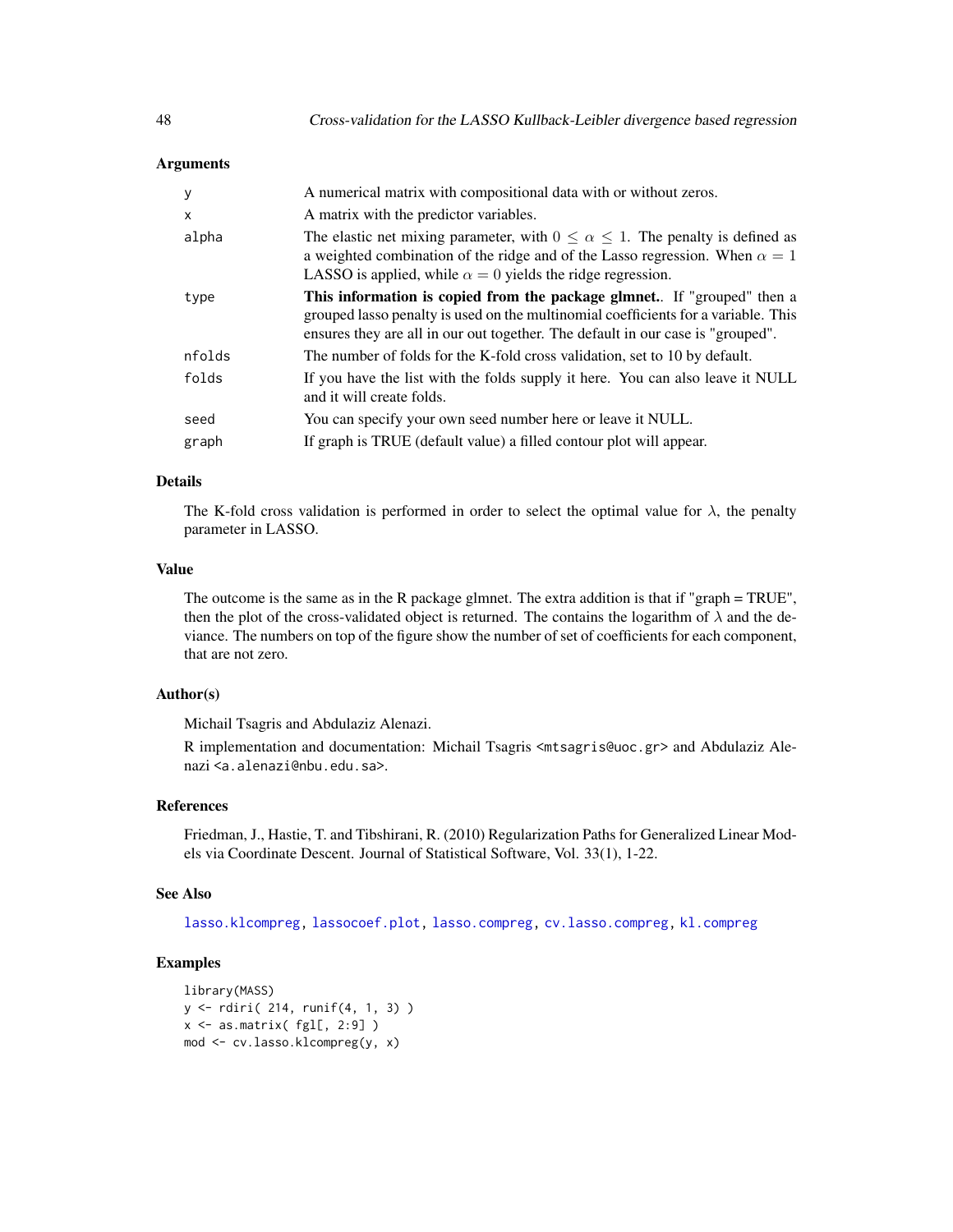Cross-validation for the LASSO log-ratio regression with compositional response *Cross-validation for the LASSO log-ratio regression with compositional response*

# <span id="page-48-0"></span>Description

Cross-validation for the LASSO log-ratio regression with compositional response.

#### Usage

 $cv.\text{lasso.com}$ preg(y, x, alpha = 1, nfolds = 10, folds = NULL, seed = NULL, graph = FALSE)

#### Arguments

| y        | A numerical matrix with compositional data. Zero values are not allowed as the<br>additive log-ratio transformation $(alr)$ is applied to the compositional response<br>prior to implementing the LASSO algortihm.                                 |
|----------|----------------------------------------------------------------------------------------------------------------------------------------------------------------------------------------------------------------------------------------------------|
| $\times$ | A matrix with the predictor variables.                                                                                                                                                                                                             |
| alpha    | The elastic net mixing parameter, with $0 \le \alpha \le 1$ . The penalty is defined as<br>a weighted combination of the ridge and of the Lasso regression. When $\alpha = 1$<br>LASSO is applied, while $\alpha = 0$ yields the ridge regression. |
| nfolds   | The number of folds for the K-fold cross validation, set to 10 by default.                                                                                                                                                                         |
| folds    | If you have the list with the folds supply it here. You can also leave it NULL<br>and it will create folds.                                                                                                                                        |
| seed     | You can specify your own seed number here or leave it NULL.                                                                                                                                                                                        |
| graph    | If graph is TRUE (default value) a filled contour plot will appear.                                                                                                                                                                                |

## Details

The K-fold cross validation is performed in order to select the optimal value for  $\lambda$ , the penalty parameter in LASSO.

# Value

The outcome is the same as in the R package glmnet. The extra addition is that if "graph = TRUE", then the plot of the cross-validated object is returned. The contains the logarithm of  $\lambda$  and the mean squared error. The numbers on top of the figure show the number of set of coefficients for each component, that are not zero.

# Author(s)

Michail Tsagris.

R implementation and documentation: Michail Tsagris <mtsagris@uoc.gr>.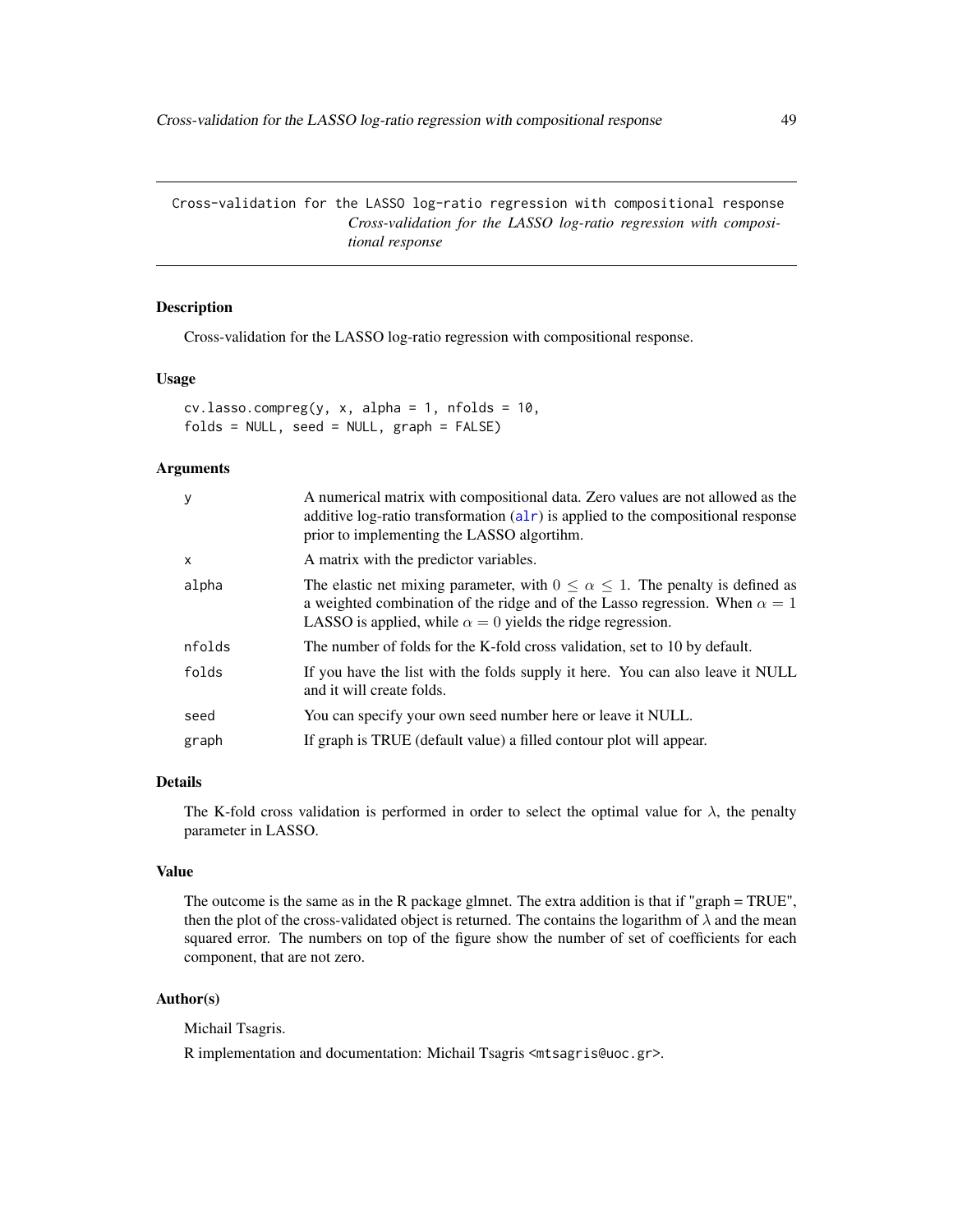# References

Aitchison J. (1986). The statistical analysis of compositional data. Chapman & Hall.

Friedman, J., Hastie, T. and Tibshirani, R. (2010) Regularization Paths for Generalized Linear Models via Coordinate Descent. Journal of Statistical Software, Vol. 33(1), 1-22.

## See Also

[lasso.compreg,](#page-105-0) [lasso.klcompreg,](#page-104-0) [lassocoef.plot,](#page-144-0) [cv.lasso.klcompreg,](#page-46-0)[comp.reg](#page-134-0)

#### Examples

```
library(MASS)
y <- rdiri( 214, runif(4, 1, 3) )
x \leftarrow as.matrix(fgl[, 2:9])mod <- cv.lasso.compreg(y, x)
```
Cross-validation for the naive Bayes classifiers for compositional data *Cross-validation for the naive Bayes classifiers for compositional data*

#### <span id="page-49-0"></span>Description

Cross-validation for the naive Bayes classifiers for compositional data.

#### Usage

```
cv.compile(x, ina, type = "beta", folds = NULL, n folds = 10,stratified = TRUE, seed = NULL, pred.ret = FALSE)
```

| X          | A matrix with the available data, the predictor variables.                                                                                                                                                        |
|------------|-------------------------------------------------------------------------------------------------------------------------------------------------------------------------------------------------------------------|
| ina        | A vector of data. The response variable, which is categorical (factor is accept-<br>able).                                                                                                                        |
| type       | The type of naive Bayes, "beta", "logitnorm", "cauchy", "laplace", "gamma",<br>"normlog" or "weibull". For the last 4 distributions, the negative of the logarithm<br>of the compositional data is applied first. |
| folds      | A list with the indices of the folds.                                                                                                                                                                             |
| nfolds     | The number of folds to be used. This is taken into consideration only if "folds"<br>is NULL.                                                                                                                      |
| stratified | Do you want the folds to be selected using stratified random sampling? This<br>preserves the analogy of the samples of each group. Make this TRUE if you<br>wish.                                                 |
| seed       | You can specify your own seed number here or leave it NULL.                                                                                                                                                       |
| pred.ret   | If you want the predicted values returned set this to TRUE.                                                                                                                                                       |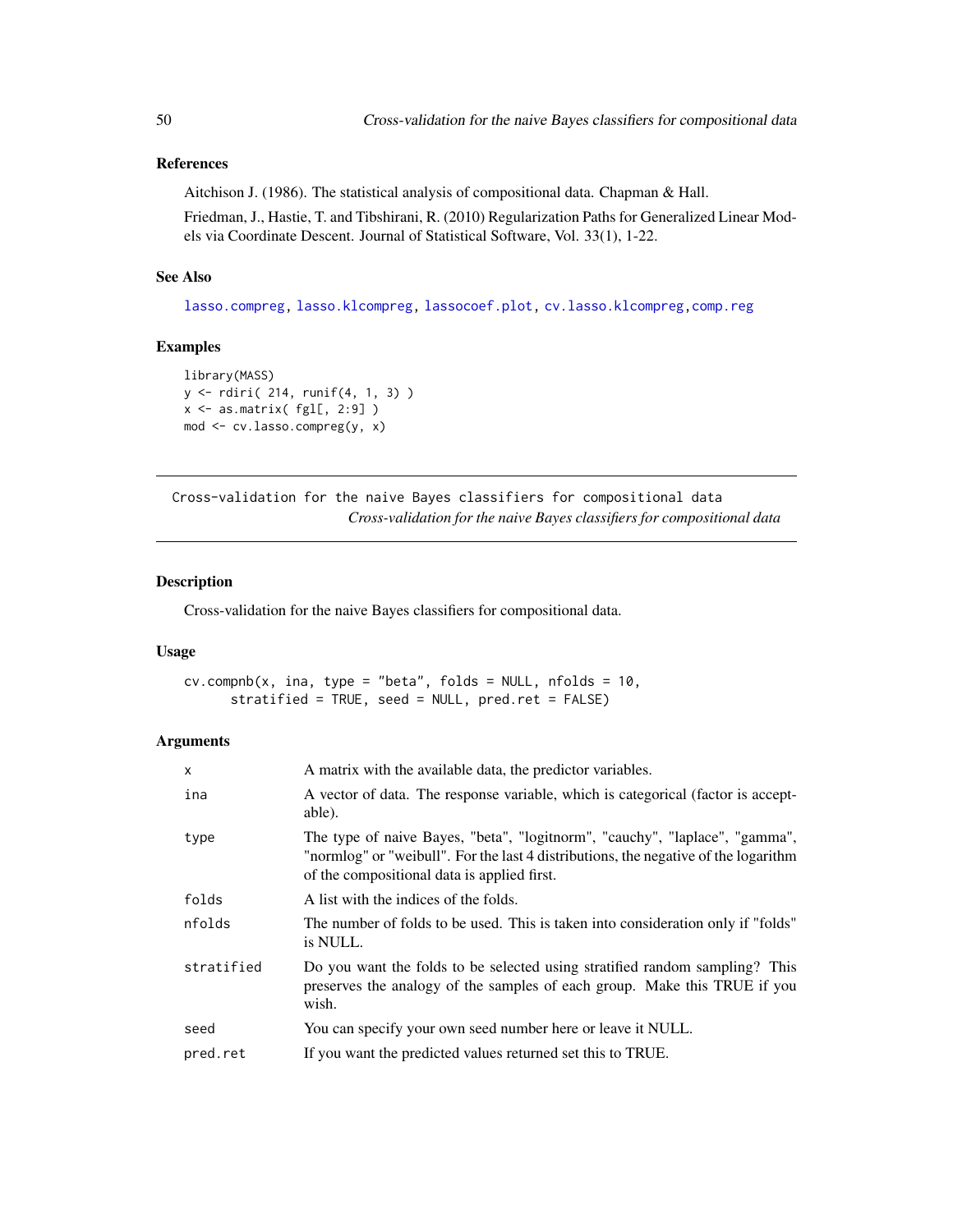Cross-validation for the naive Bayes classifiers for compositional data using the alpha-transformation51

# Value

A list including:

| preds | If predicted values for each fold are returned as elements<br>in a list.                                                                                                |
|-------|-------------------------------------------------------------------------------------------------------------------------------------------------------------------------|
| crit  | A vector whose length is equal to the number of k and is the accuracy metric for<br>each k. For the classification case it is the percentage of correct classification. |

## Author(s)

Michail Tsagris.

R implementation and documentation: Michail Tsagris <mtsagris@uoc.gr>.

## References

Friedman J., Hastie T. and Tibshirani R. (2017). The elements of statistical learning. New York: Springer.

# See Also

[comp.nb](#page-138-0)

## Examples

x <- as.matrix(iris[, 1:4])  $x \le -x / \text{rowsums}(x)$ mod  $\leq$  cv.compnb(x, ina = iris[, 5])

Cross-validation for the naive Bayes classifiers for compositional data using the alpha-transformatio *Cross-validation for the naive Bayes classifiers for compositional data using the* α*-transformation*

## <span id="page-50-0"></span>Description

Cross-validation for the naive Bayes classifiers for compositional data using the  $\alpha$ -transformation.

## Usage

```
alfanb.tune(x, ina, a = seq(-1, 1, by = 0.1), type = "gaussian",
folds = NULL, nfolds = 10, stratified = TRUE, seed = NULL)
```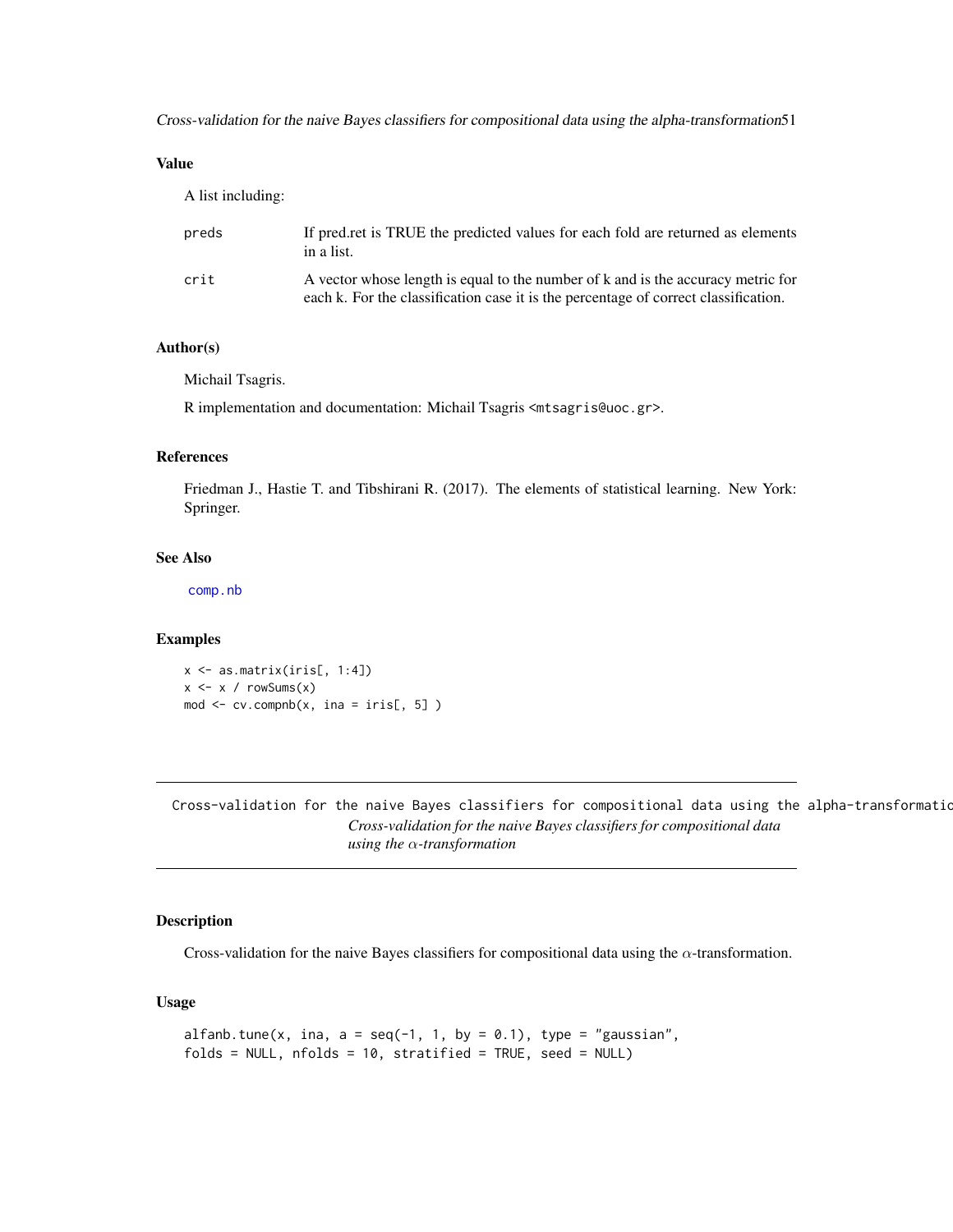52Cross-validation for the naive Bayes classifiers for compositional data using the alpha-transformation

## Arguments

| X          | A matrix with the available data, the predictor variables.                                                                                                        |
|------------|-------------------------------------------------------------------------------------------------------------------------------------------------------------------|
| ina        | A vector of data. The response variable, which is categorical (factor is accept-<br>able).                                                                        |
| a          | This can be a vector of values or a single number.                                                                                                                |
| type       | The type of naive Bayes, "gaussian", "cauchy" or "laplace".                                                                                                       |
| folds      | A list with the indices of the folds.                                                                                                                             |
| nfolds     | The number of folds to be used. This is taken into consideration only if "folds"<br>is NULL.                                                                      |
| stratified | Do you want the folds to be selected using stratified random sampling? This<br>preserves the analogy of the samples of each group. Make this TRUE if you<br>wish. |
| seed       | You can specify your own seed number here or leave it NULL.                                                                                                       |

# Details

This function estimates the performance of the naive Bayes classifier for each value of  $\alpha$  of the  $\alpha$ -transformation.

#### Value

A list including:

| crit | A vector whose length is equal to the number of k and is the accuracy metric for    |
|------|-------------------------------------------------------------------------------------|
|      | each k. For the classification case it is the percentage of correct classification. |

# Author(s)

Michail Tsagris.

R implementation and documentation: Michail Tsagris <mtsagris@uoc.gr>.

# References

Friedman J., Hastie T. and Tibshirani R. (2017). The elements of statistical learning. New York: Springer.

## See Also

[alfa.nb,](#page-140-0) [alfarda.tune,](#page-37-0) [compknn.tune,](#page-203-0) [cv.dda,](#page-45-0) [cv.compnb](#page-49-0)

```
x <- as.matrix(iris[, 1:4])
x \le -x / \text{rowsums}(x)mod \le alfanb.tune(x, ina = iris[, 5], a = c(0, 0.1, 0.2))
```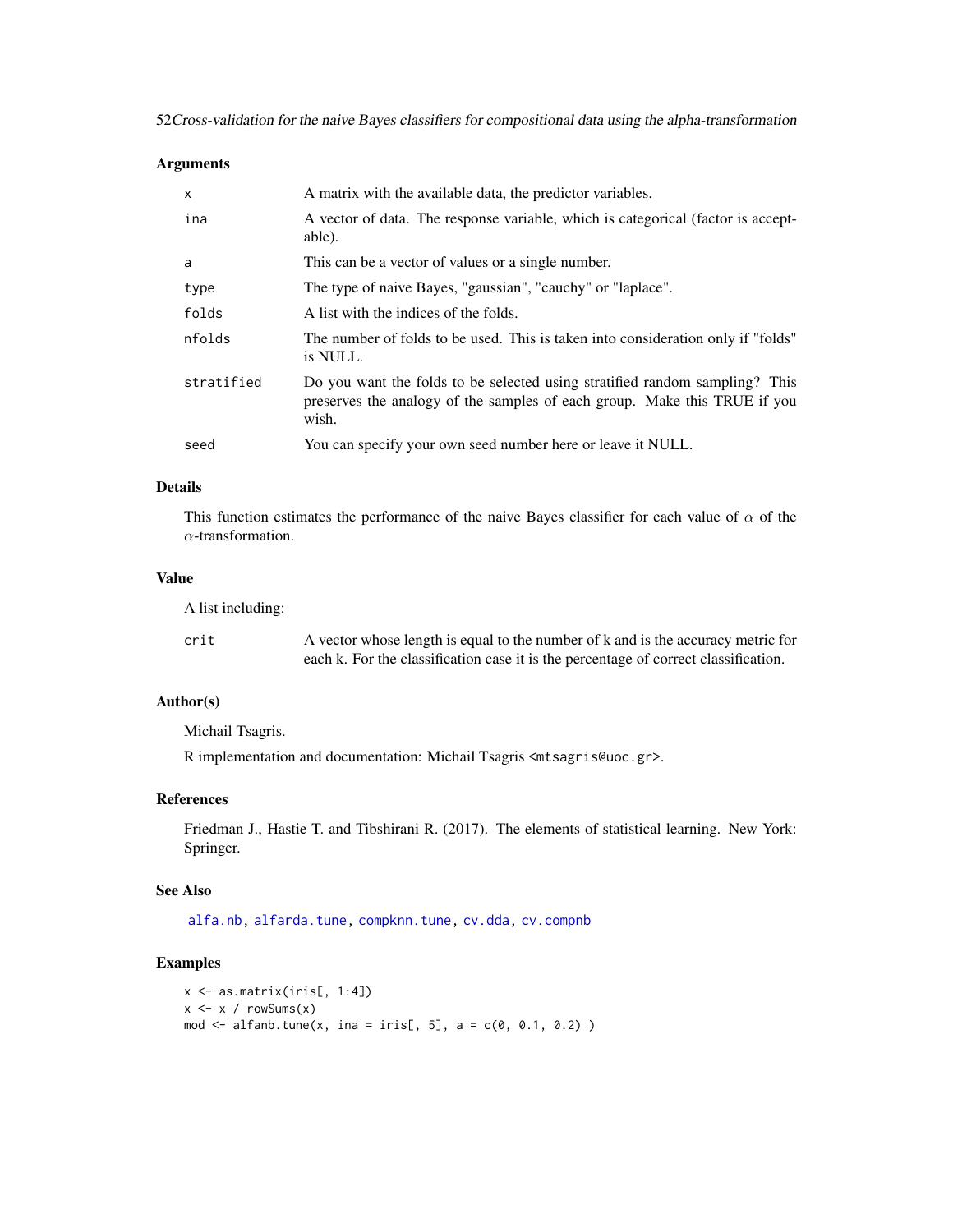# Description

Simulation of compositional data from Gaussian mixture models.

## Usage

```
dmix.compnorm(x, mu, sigma, prob, type = "alr", logged = TRUE)
```
#### Arguments

| X      | A vector or a matrix with compositional data.                                                                                                               |
|--------|-------------------------------------------------------------------------------------------------------------------------------------------------------------|
| prob   | A vector with mixing probabilities. Its length is equal to the number of clusters.                                                                          |
| mu     | A matrix where each row corresponds to the mean vector of each cluster.                                                                                     |
| sigma  | An array consisting of the covariance matrix of each cluster.                                                                                               |
| type   | The type of trasformation used, either the additive log-ratio ("alr"), the isometric<br>log-ratio ("ilr") or the pivot coordinate ("pivot") transformation. |
| logged | A boolean variable specifying whether the logarithm of the density values to be<br>returned. It is set to TRUE by default.                                  |

#### Details

A sample from a multivariate Gaussian mixture model is generated.

# Value

A vector with the density values.

## Author(s)

Michail Tsagris.

R implementation and documentation: Michail Tsagris <mtsagris@uoc.gr>.

# References

Ryan P. Browne, Aisha ElSherbiny and Paul D. McNicholas (2015). R package mixture: Mixture Models for Clustering and Classification.

## See Also

[mix.compnorm,](#page-83-0) [bic.mixcompnorm](#page-115-0)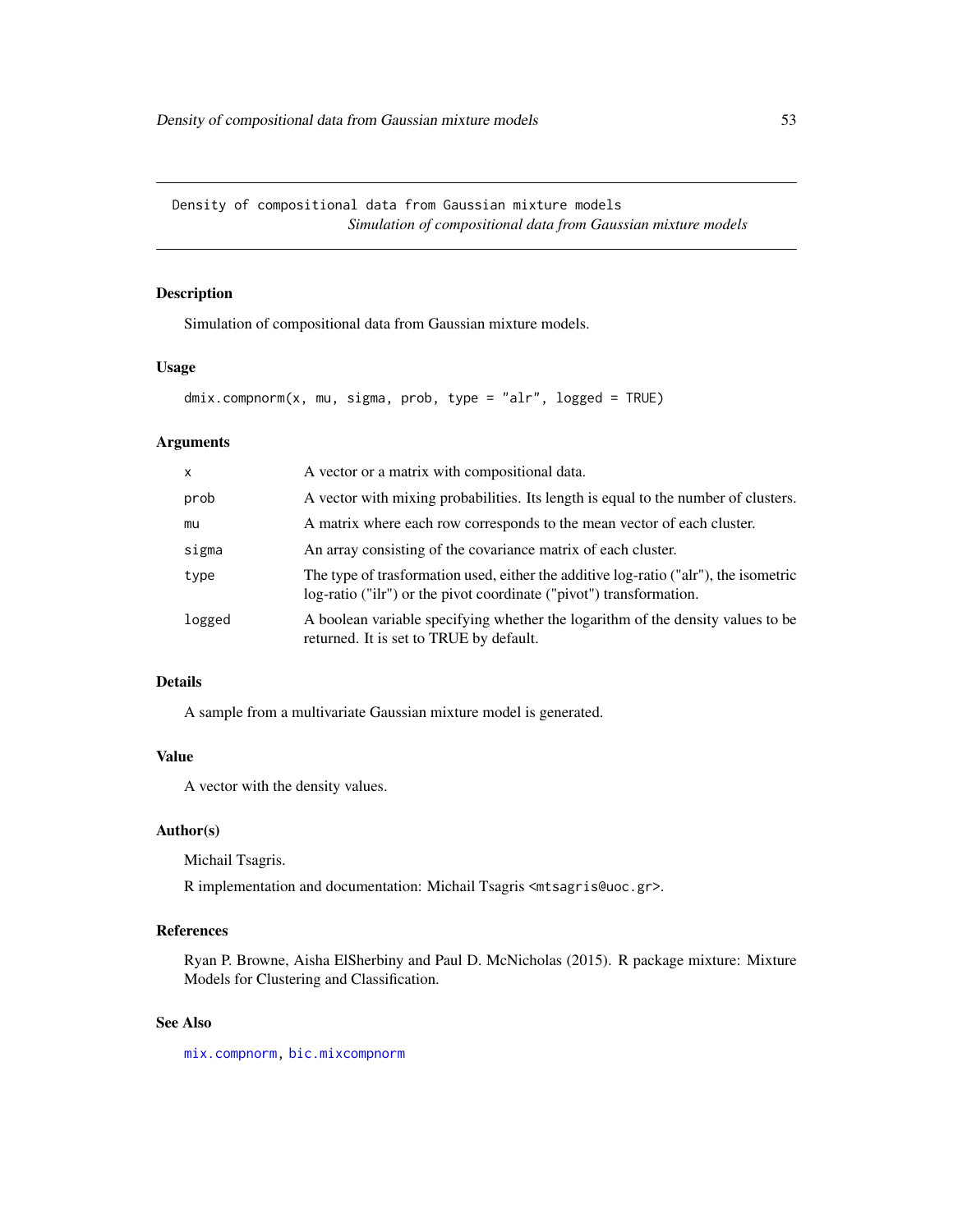#### Examples

```
p <- c(1/3, 1/3, 1/3)
mu \leq matrix(nrow = 3, ncol = 4)
s < -array( dim = c(4, 4, 3))x \leftarrow as.matrix(iris[, 1:4])ina <- as.numeric(iris[, 5])
mu \leq rowsum(x, \text{ ina}) / 50
s[,, 1] <- cov(x[ina == 1, ])s[, , 2] < -cov(x[ina == 2, ])s[,, 3] <- cov(x[ina == 3, ])y <- rmixcomp(100, p, mu, s, type = "alr")$x
mod <- dmix.compnorm(y, mu, s, p)
```
Density of the Flexible Dirichlet distribution *Density of the Flexible Dirichlet distribution*

# Description

Density of the Flexible Dirichlet distribution

#### Usage

dfd(x, alpha, prob, tau)

#### Arguments

| X     | A vector or a matrix with compositional data.                |
|-------|--------------------------------------------------------------|
| alpha | A vector of the non-negative $\alpha$ parameters.            |
| prob  | A vector of the clusters' probabilities. It must sum to one. |
| tau   | The non-negative scalar tau parameter.                       |

# Details

For more information see the references.

## Value

The density value(s).

#### Author(s)

Michail Tsagris ported from the R package FlexDir. <mtsagris@uoc.gr>.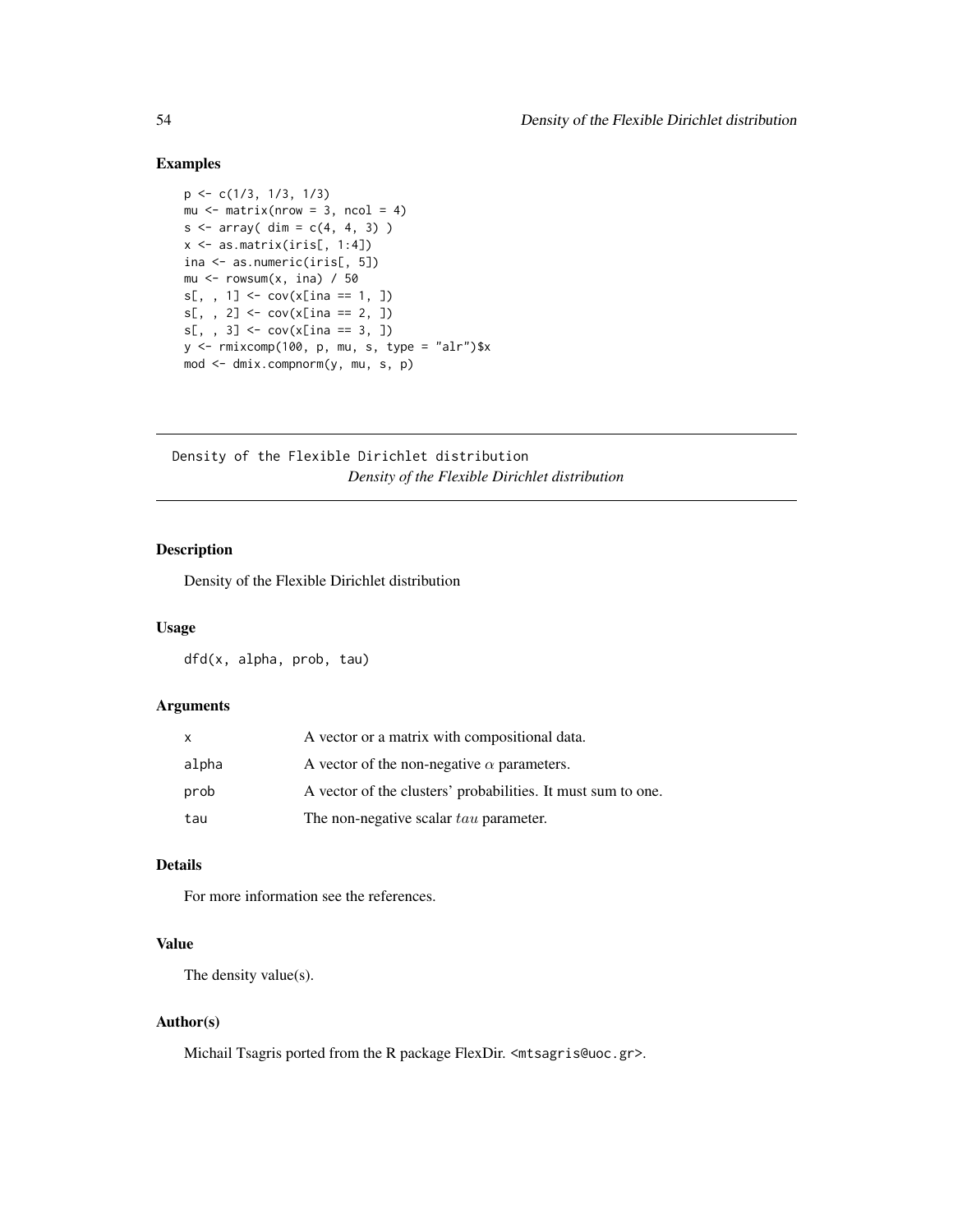# References

Ongaro A. and Migliorati S. (2013). A generalization of the Dirichlet distribution. Journal of Multivariate Analysis, 114, 412–426.

Migliorati S., Ongaro A. and Monti G. S. (2017). A structured Dirichlet mixture model for compositional data: inferential and applicative issues. Statistics and Computing, 27, 963–983.

### See Also

[fd.est,](#page-81-0) [rfd](#page-171-0)

## Examples

```
alpha <- c(12, 11, 10)
prob <- c(0.25, 0.25, 0.5)
tau <-8x <- rfd(20, alpha, prob, tau)
dfd(x, alpha, prob, tau)
```
Density of the folded normal distribution *Density of the folded model normal distribution*

## Description

Density of the folded model normal distribution.

#### Usage

 $dfolded(x, a, p, mu, su, logged = TRUE)$ 

## Arguments

| x      | A vector or a matrix with compositional data. No zeros are allowed.                                                        |
|--------|----------------------------------------------------------------------------------------------------------------------------|
| a      | The value of $\alpha$ .                                                                                                    |
| p      | The probability inside the simplex of the folded model.                                                                    |
| mu     | The mean vector.                                                                                                           |
| su     | The covariance matrix.                                                                                                     |
| logged | A boolean variable specifying whether the logarithm of the density values to be<br>returned. It is set to TRUE by default. |

# Details

Density values of the folded model.

## Value

The density value(s).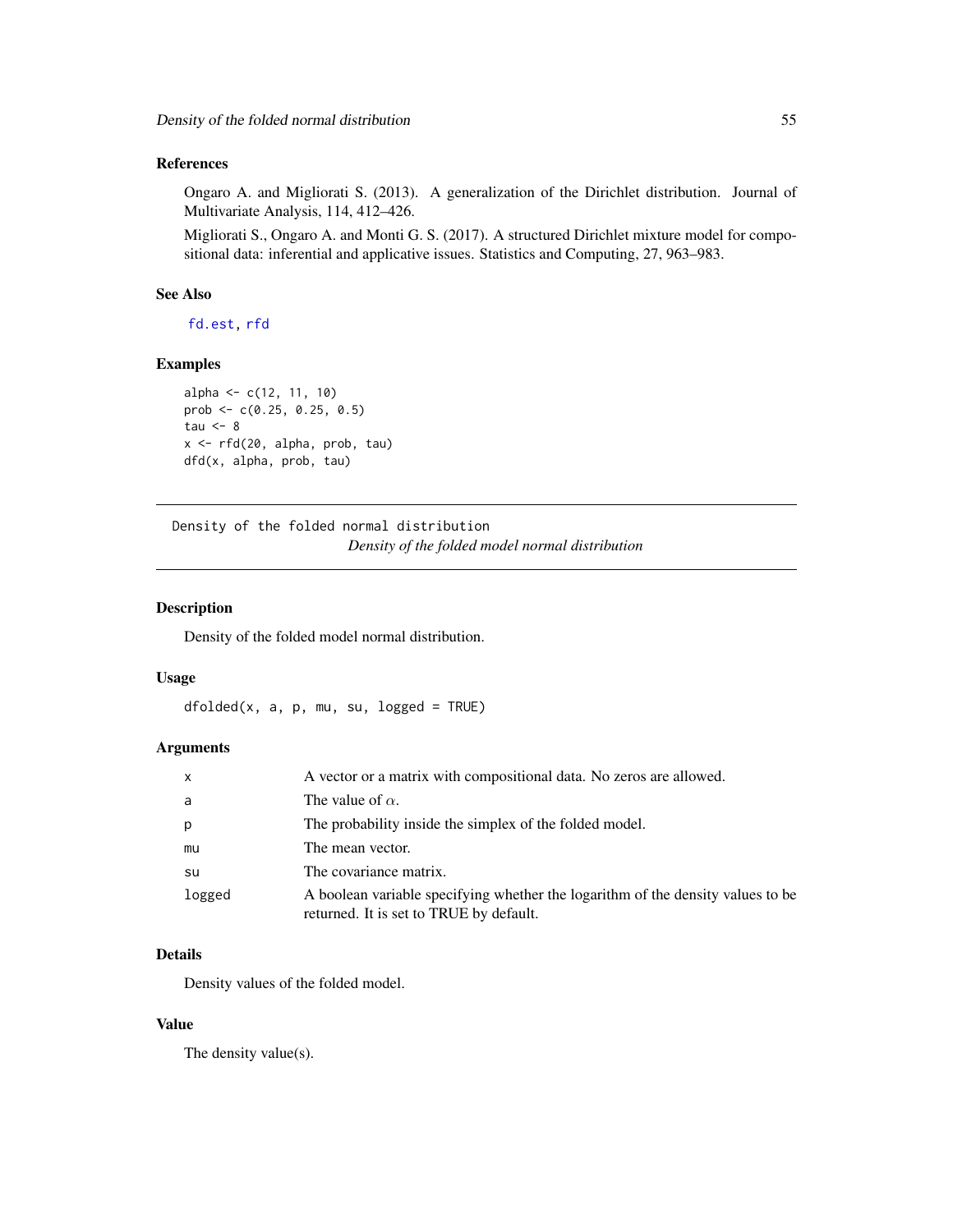## Author(s)

Michail Tsagris.

R implementation and documentation: Michail Tsagris <mtsagris@uoc.gr>.

#### References

Tsagris M. and Stewart C. (2020). A folded model for compositional data analysis. Australian and New Zealand Journal of Statistics, 62(2): 249-277. https://arxiv.org/pdf/1802.07330.pdf

## See Also

[rfolded,](#page-172-0) [a.est,](#page-75-0) [folded.contour](#page-20-0)

#### Examples

```
s <- c(0.1490676523, -0.4580818209, 0.0020395316, -0.0047446076, -0.4580818209,
1.5227259250, 0.0002596411, 0.0074836251, 0.0020395316, 0.0002596411,
0.0365384838, -0.0471448849, -0.0047446076, 0.0074836251, -0.0471448849,
0.0611442781)
s \leftarrow matrix(s, \text{ ncol} = 4)m <- c(1.715, 0.914, 0.115, 0.167)
x <- rfolded(100, m, s, 0.5)
mod \leftarrow a.get(x)den <- dfolded(x, mod$best, mod$p, mod$mu, mod$su)
```
Density values of a Dirichlet distribution *Density values of a Dirichlet distribution*

#### Description

Density values of a Dirichlet distribution.

#### Usage

 $ddiri(x, a, logged = TRUE)$ 

| $\mathsf{x}$ | A matrix containing compositional data. This can be a vector or a matrix with<br>the data.                                                                                         |
|--------------|------------------------------------------------------------------------------------------------------------------------------------------------------------------------------------|
| a            | A vector of parameters. Its length must be equal to the number of components,<br>or columns of the matrix with the compositional data and all values must be<br>greater than zero. |
| logged       | A boolean variable specifying whether the logarithm of the density values to be<br>returned. It is set to TRUE by default.                                                         |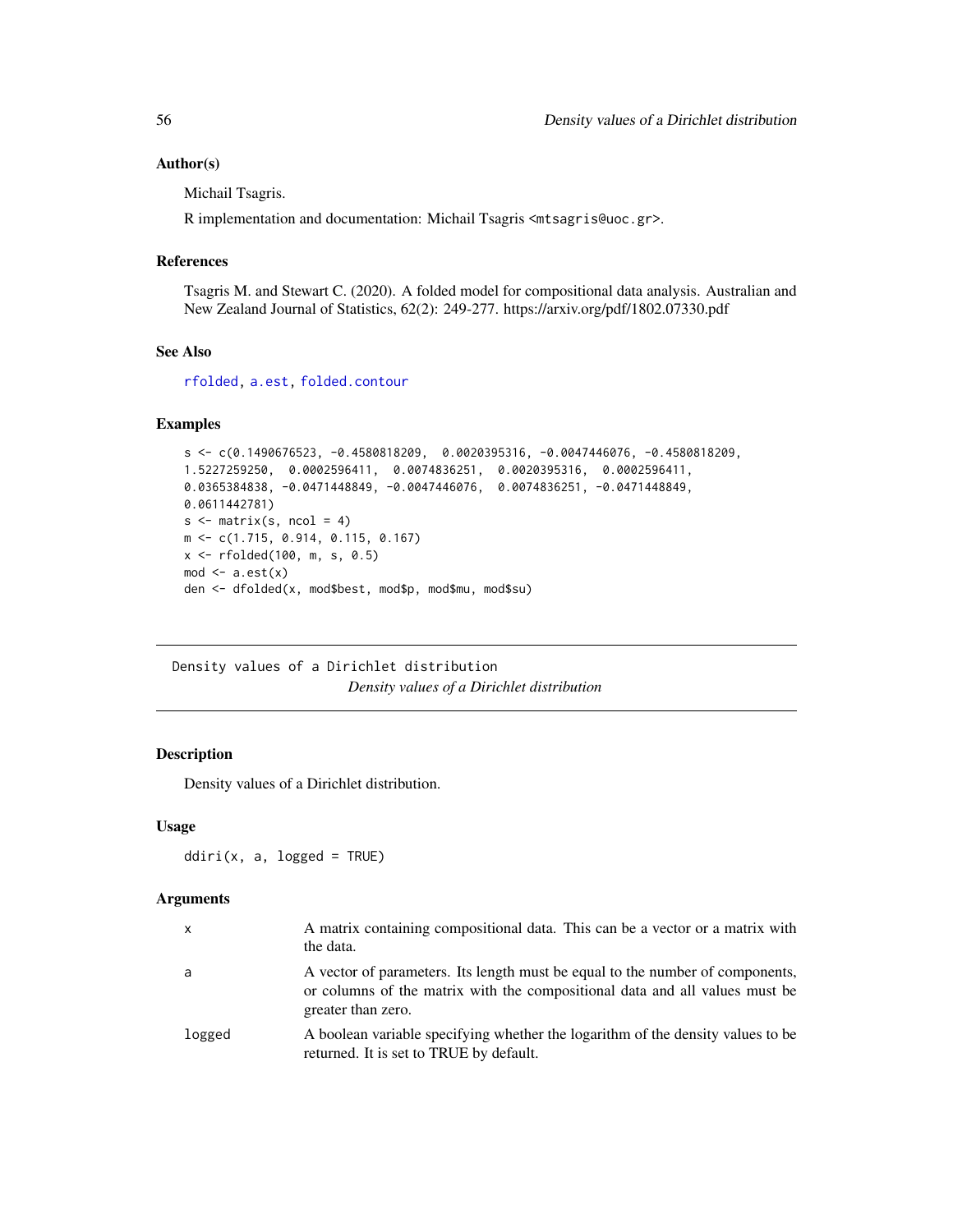The density of the Dirichlet distribution for a vector or a matrix of compositional data is returned.

#### Value

A vector with the density values.

# Author(s)

Michail Tsagris.

R implementation and documentation: Michail Tsagris <mtsagris@uoc.gr>.

# References

Ng Kai Wang, Guo-Liang Tian and Man-Lai Tang (2011). Dirichlet and related distributions: Theory, methods and applications. John Wiley & Sons.

#### See Also

[diri.nr,](#page-122-0) [diri.est,](#page-121-0) [diri.contour,](#page-21-0) [rdiri,](#page-58-0) [dda](#page-57-0)

## Examples

```
x \le rdiri( 100, c(5, 7, 4, 8, 10, 6, 4))
a \leftarrow \text{diri.est}(x)f <- ddiri(x, a$param)
sum(f)
a
```
Density values of a mixture of Dirichlet distributions *Density values of a mixture of Dirichlet distributions*

# Description

Density values of a mixture of Dirichlet distributions.

# Usage

```
dmixdiri(x, a, prob, logged = TRUE)
```

| $\mathsf{x}$ | A vector or a matrix with compositional data. Zeros are not allowed.                                                       |
|--------------|----------------------------------------------------------------------------------------------------------------------------|
| a            | A matrix where each row contains the parameters of each Dirichlet component.                                               |
| prob         | A vector with the mixing probabilities.                                                                                    |
| logged       | A boolean variable specifying whether the logarithm of the density values to be<br>returned. It is set to TRUE by default. |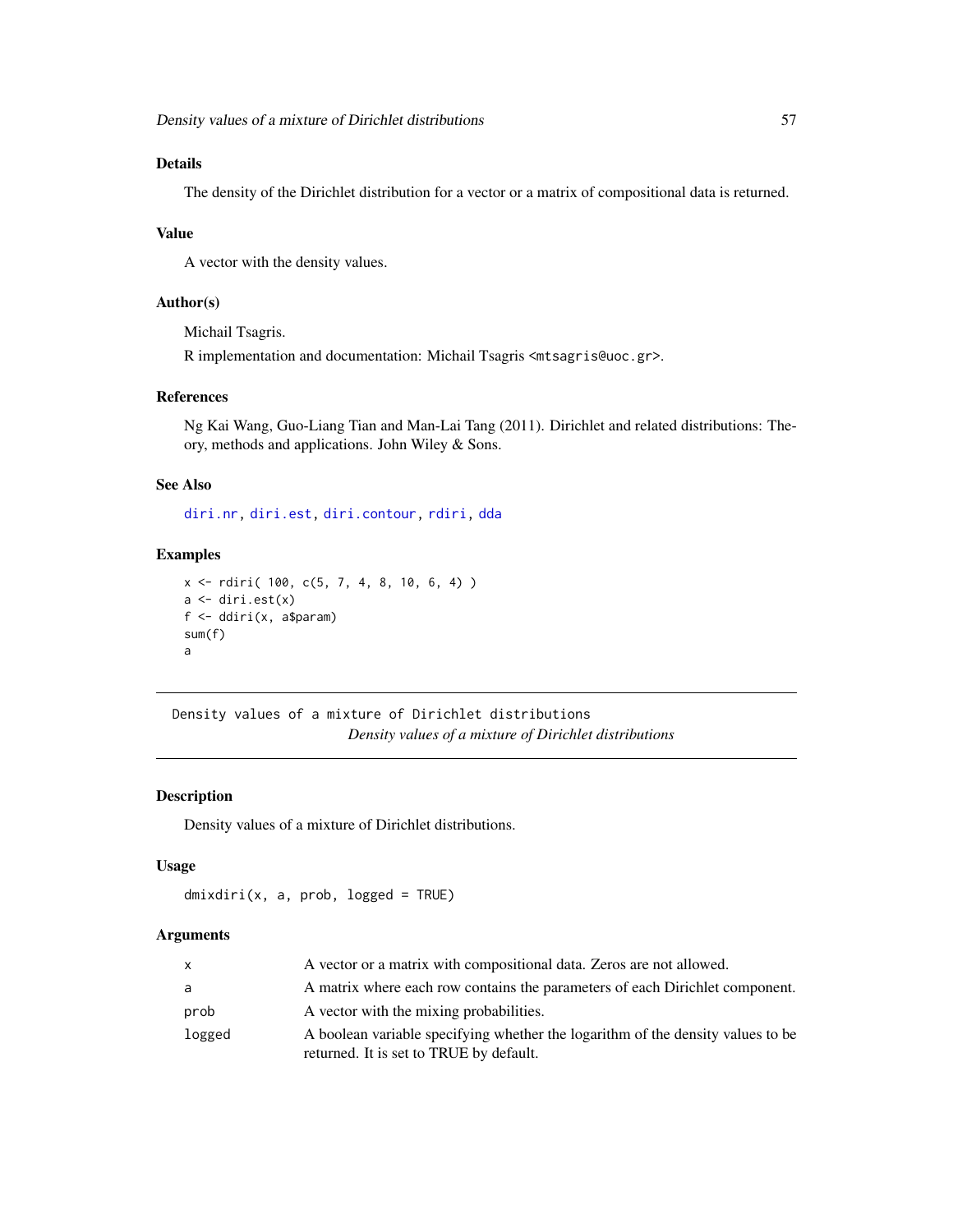The density of the mixture of Dirichlet distribution for a vector or a matrix of compositional data is returned.

## Value

A vector with the density values.

#### Author(s)

Michail Tsagris.

R implementation and documentation: Michail Tsagris <mtsagris@uoc.gr>.

## References

Ye X., Yu Y. K. and Altschul S. F. (2011). On the inference of Dirichlet mixture priors for protein sequence comparison. Journal of Computational Biology, 18(8), 941-954.

# See Also

[rmixdiri,](#page-170-0) [mixdiri.contour](#page-17-0)

# Examples

```
a \le matrix( c(12, 30, 45, 32, 50, 16), byrow = TRUE, ncol = 3)
prob \leq -c(0.5, 0.5)x <- rmixdiri(100, a, prob)$x
f <- dmixdiri(x, a, prob)
```
Dirichlet discriminant analysis *Dirichlet discriminant analysis*

## <span id="page-57-0"></span>Description

Dirichlet discriminant analysis.

#### Usage

dda(xnew, x, ina)

| xnew         | A matrix with the new compositional predictor data whose class you want to<br>predict. Zeros are allowed. |
|--------------|-----------------------------------------------------------------------------------------------------------|
| $\mathsf{x}$ | A matrix with the available compositional predictor data. Zeros are allowed.                              |
| ina          | A vector of data. The response variable, which is categorical (factor is accept-<br>able).                |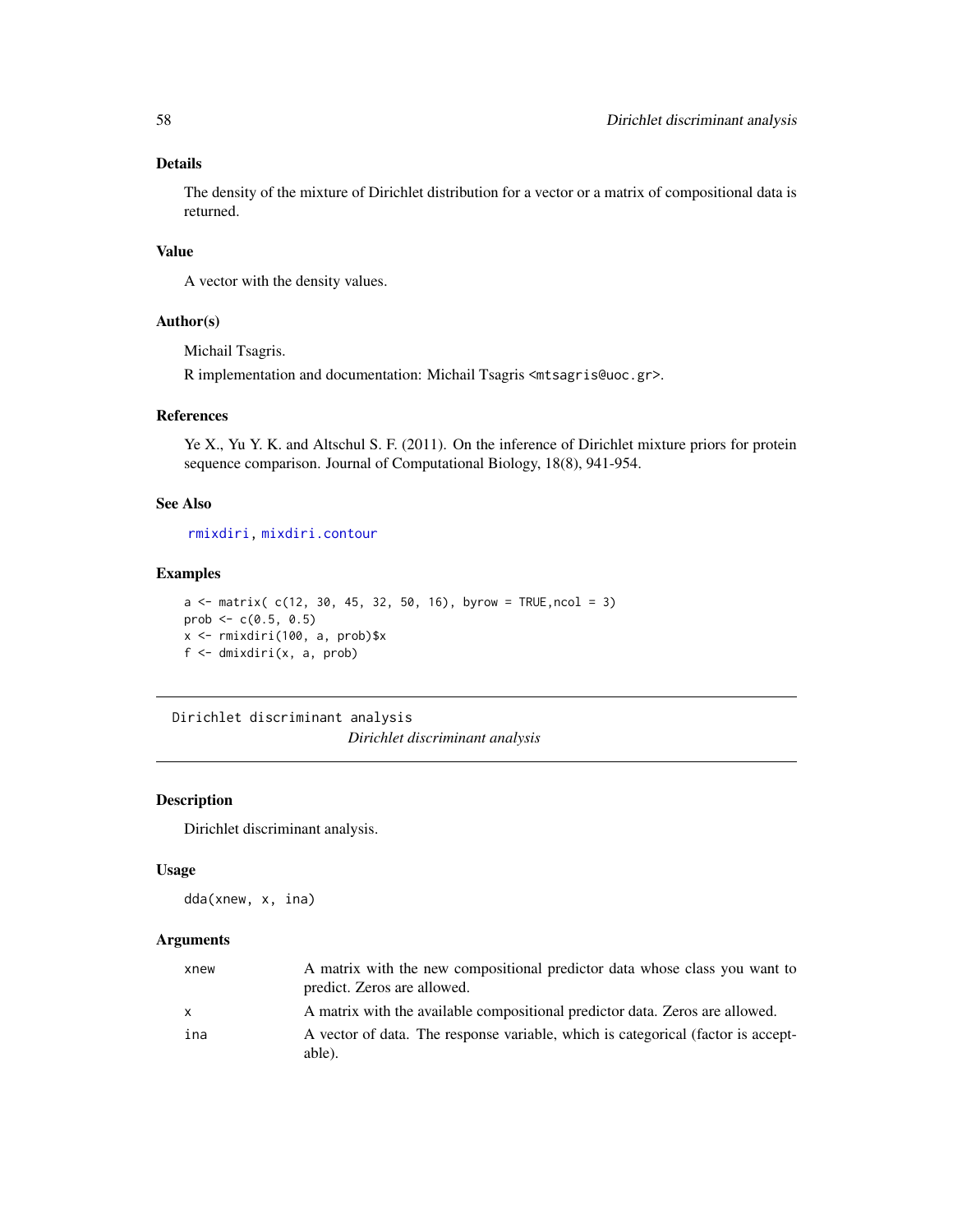The funcitons performs maximum likelihood discriminant analysis using the Dirichlet distribution.

## Value

A vector with the estimated group.

#### Author(s)

Michail Tsagris.

R implementation and documentation: Michail Tsagris <mtsagris@uoc.gr>.

# References

Friedman J., Hastie T. and Tibshirani R. (2017). The elements of statistical learning. New York: Springer.

Thomas P. Minka (2003). Estimating a Dirichlet distribution. http://research.microsoft.com/enus/um/people/minka/papers/dirichlet/minka-dirichlet.pdf

Ng Kai Wang, Guo-Liang Tian and Man-Lai Tang (2011). Dirichlet and related distributions: Theory, methods and applications. John Wiley & Sons.

Aitchison J. (1986). The statistical analysis of compositional data. Chapman & Hall.

### See Also

[cv.dda,](#page-45-0) [comp.nb,](#page-138-0) [alfa.rda,](#page-161-0) [alfa.knn,comp.knn,](#page-194-0) [mix.compnorm,](#page-83-0) [diri.reg,](#page-59-0) [zadr](#page-221-0)

#### Examples

```
x <- Compositional::rdiri(100, runif(5) )
ina <- rbinom(100, 1, 0.5) + 1mod < - dda(x, x, ina )
```
Dirichlet random values simulation *Dirichlet random values simulation*

## <span id="page-58-0"></span>Description

Dirichlet random values simulation.

#### Usage

rdiri(n, a)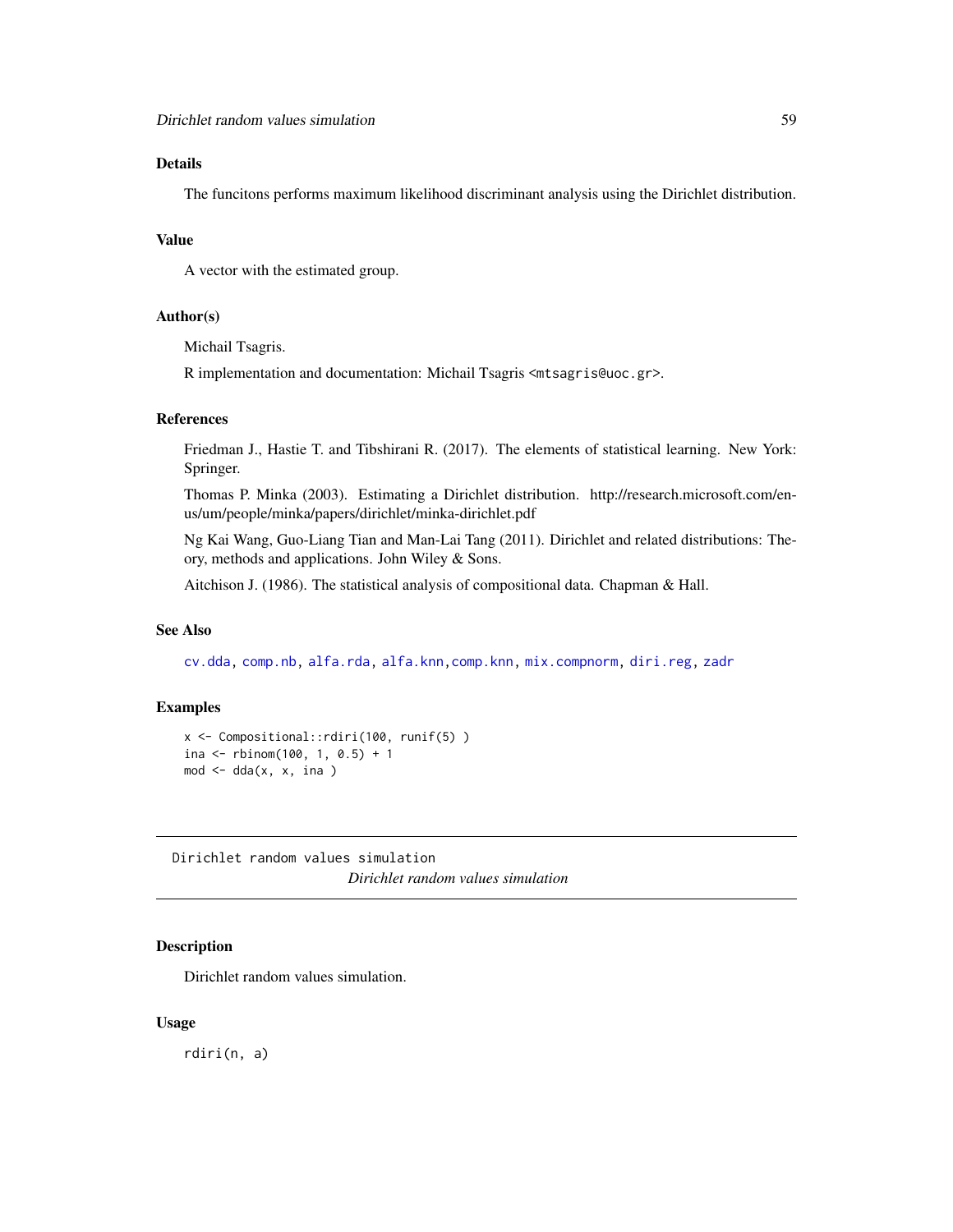#### Arguments

| n | The sample size, a numerical value.           |
|---|-----------------------------------------------|
| a | A numerical vector with the parameter values. |

# Details

The algorithm is straightforward, for each vector, independent gamma values are generated and then divided by their total sum.

## Value

A matrix with the simulated data.

#### Author(s)

Michail Tsagris.

R implementation and documentation: Michail Tsagris <mtsagris@uoc.gr> and Giorgos Athineou <gioathineou@gmail.com>.

# References

Ng Kai Wang, Guo-Liang Tian and Man-Lai Tang (2011). Dirichlet and related distributions: Theory, methods and applications. John Wiley & Sons.

Aitchison J. (1986). The statistical analysis of compositional data. Chapman & Hall.

# See Also

[diri.est,](#page-121-0) [diri.nr,](#page-122-0) [diri.contour](#page-21-0)

## Examples

```
x <- rdiri( 100, c(5, 7, 1, 3, 10, 2, 4) )
diri.est(x)
```
Dirichlet regression *Dirichlet regression*

# <span id="page-59-0"></span>Description

Dirichlet regression.

#### Usage

diri.reg(y, x, plot = FALSE, xnew = NULL)

diri.reg2(y, x, xnew = NULL)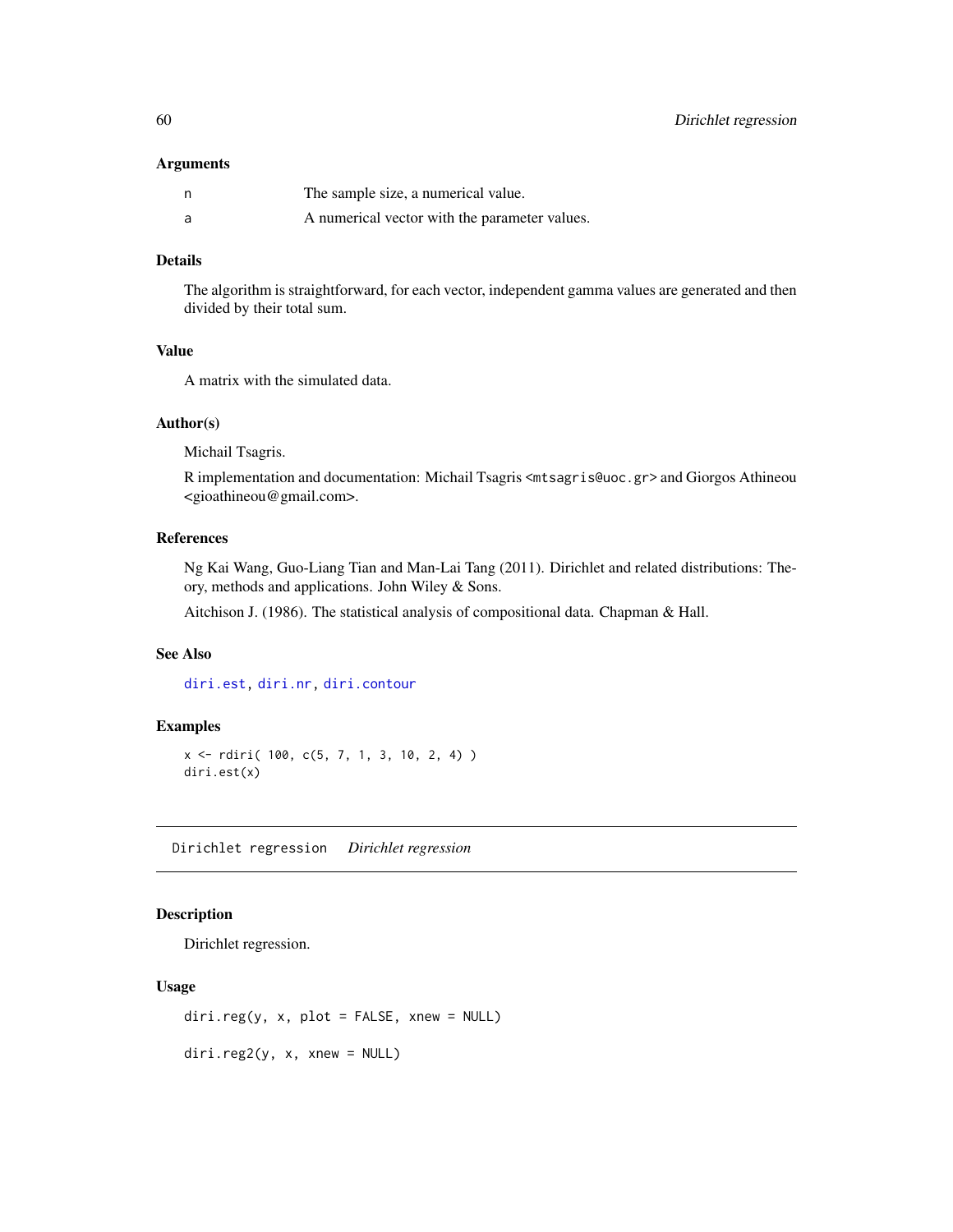# Arguments

|      | A matrix with the compositional data (dependent variable). Zero values are not<br>allowed.                                                              |
|------|---------------------------------------------------------------------------------------------------------------------------------------------------------|
| X    | The predictor variable(s), they can be either continuous or categorical or both.                                                                        |
| plot | A boolean variable specifying whether to plot the leverage values of the obser-<br>vations or not. This is taken into account only when $xnew = NULL$ . |
| xnew | If you have new data use it, otherwise leave it NULL.                                                                                                   |

# Details

A Dirichlet distribution is assumed for the regression. This involves numerical optimization. The function "diri.reg2" allows for the covariates to be linked with the precision parameter  $\phi$  via the exponential link function  $\phi = e^{x * b}$ .

## Value

A list including:

| runtime    | The time required by the regression.                                                                                                                  |
|------------|-------------------------------------------------------------------------------------------------------------------------------------------------------|
| loglik     | The value of the log-likelihood.                                                                                                                      |
| phi        | The precision parameter. If covariates are linked with it (function "diri.reg2"),<br>this will be a vector.                                           |
| phipar     | The coefficients of the phi parameter if it is linked to the covariates.                                                                              |
| std.phi    | The standard errors of the coefficients of the phi parameter is it linked to the<br>covariates.                                                       |
| log.phi    | The logarithm of the precision parameter.                                                                                                             |
| std.logphi | The standard error of the logarithm of the precision parameter.                                                                                       |
| be         | The beta coefficients.                                                                                                                                |
| seb        | The standard error of the beta coefficients.                                                                                                          |
| sigma      | Th covariance matrix of the regression parameters (for the mean vector and the<br>phi parameter) in the function "diri.reg2".                         |
| lev        | The leverage values.                                                                                                                                  |
| est        | For the "diri.reg" this contains the fitted or the predicted values (if xnew is not<br>NULL). For the "diri.reg2" if xnew is NULL, this is also NULL. |

# Author(s)

Michail Tsagris.

R implementation and documentation: Michail Tsagris <mtsagris@uoc.gr> and Giorgos Athineou <gioathineou@gmail.com>.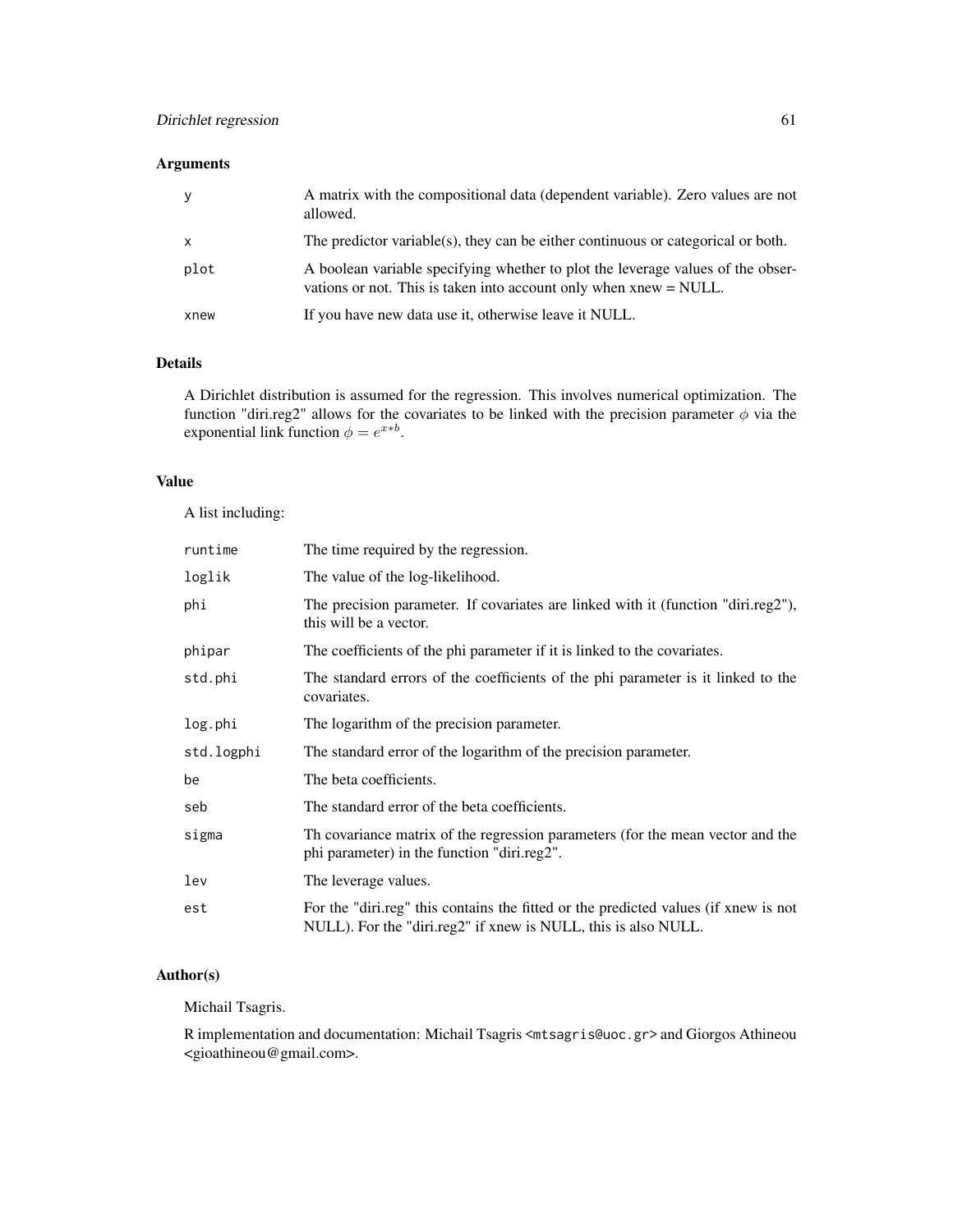## References

Maier, Marco J. (2014) DirichletReg: Dirichlet Regression for Compositional Data in R. Research Report Series/Department of Statistics and Mathematics, 125. WU Vienna University of Economics and Business, Vienna. http://epub.wu.ac.at/4077/1/Report125.pdf

Gueorguieva, Ralitza, Robert Rosenheck, and Daniel Zelterman (2008). Dirichlet component regression and its applications to psychiatric data. Computational statistics & data analysis 52(12): 5344-5355.

Ng Kai Wang, Guo-Liang Tian and Man-Lai Tang (2011). Dirichlet and related distributions: Theory, methods and applications. John Wiley & Sons.

Aitchison J. (1986). The statistical analysis of compositional data. Chapman & Hall.

### See Also

[js.compreg,](#page-63-0) [kl.compreg,](#page-63-0) [ols.compreg,](#page-141-0) [comp.reg,](#page-134-0) [alfa.reg,](#page-159-0) [diri.nr,](#page-122-0) [dda](#page-57-0)

# Examples

```
x <- as.vector(iris[, 4])
y <- as.matrix(iris[, 1:3])
y <- y / rowSums(y)
mod1 <- diri.reg(y, x)
mod2 <-diri.reg2(y, x)
mod3 \leq -comp-reg(y, x)
```
Distance based regression models for proportions *Distance based regression models for proportions*

# Description

Distance based regression models for proportions.

#### Usage

```
ols.propreg(y, x, cov = FALSE, tol = 1e-07, maxiters = 100)helling.prop.reg(y, x, tol = 1e-07, maxiters = 100)
```

| У        | A numerical vector proportions. 0s and 1s are allowed.                                                 |
|----------|--------------------------------------------------------------------------------------------------------|
| x        | A matrix or a data frame with the predictor variables.                                                 |
| COV      | Should the covariance matrix be returned? TRUE or FALSE.                                               |
| tol      | The tolerance value to terminate the Newton-Raphson algorithm. This is set to<br>$10^{-9}$ by default. |
| maxiters | The maximum number of iterations before the Newton-Raphson is terminated<br>automatically.             |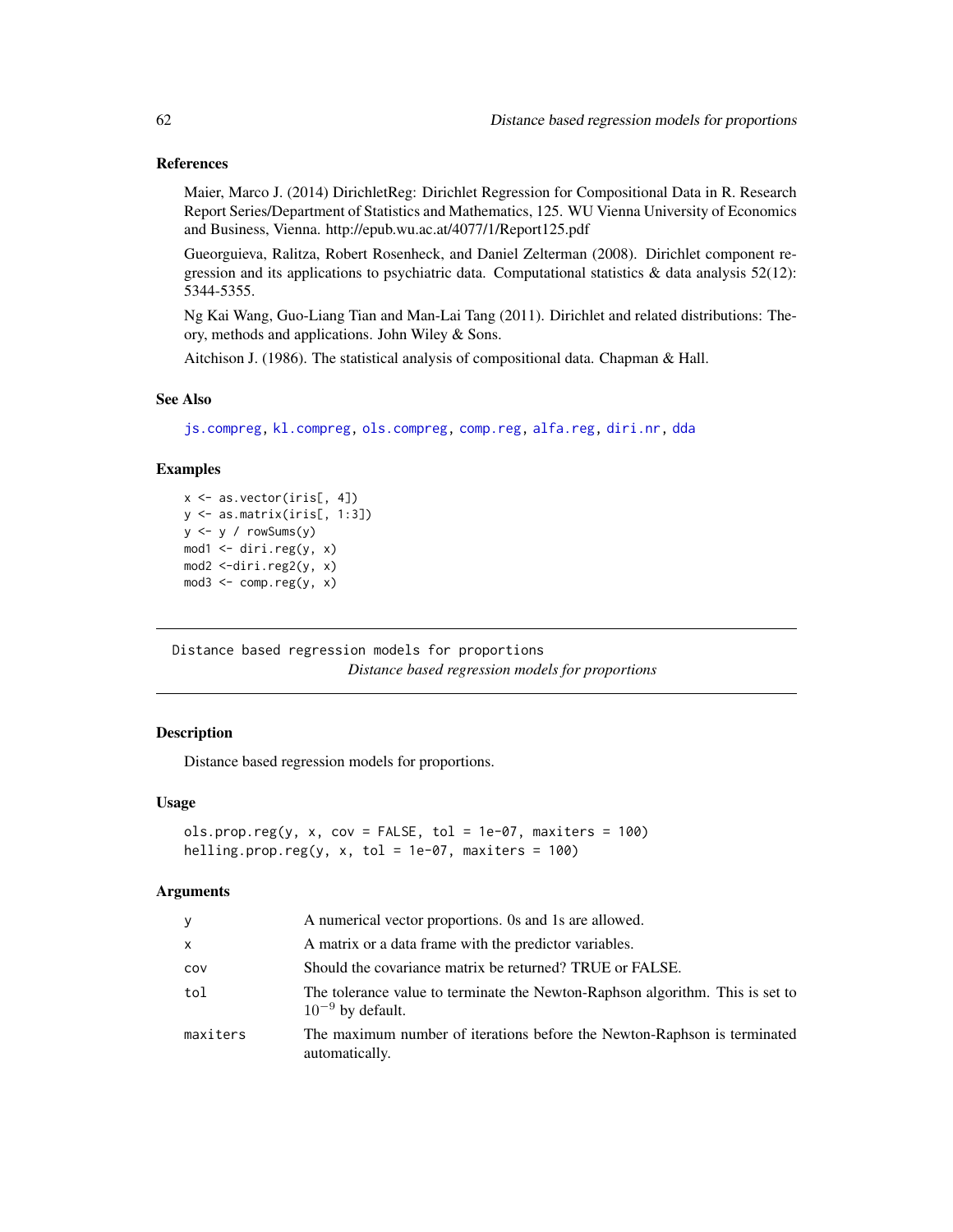We are using the Newton-Raphson, but unlike R's built-in function "glm" we do no checks and no extra calculations, or whatever. Simply the model. The functions accept binary responses as well (0 or 1).

## Value

A list including:

| sse   | The sum of squres of errors for the "ols.prop.reg" function.                                |
|-------|---------------------------------------------------------------------------------------------|
| be    | The estimated regression coefficients.                                                      |
| seb   | The standard error of the regression coefficients if "cov" is TRUE.                         |
| covb  | The covariance matrix of the regression coefficients in "ols.prop.reg" if "cov" is<br>TRUE. |
| H     | The Hellinger distance between the true and the observed proportions in "helling.prop.reg". |
| iters | The number of iterations required by the Newton-Raphson.                                    |

# Author(s)

Michail Tsagris.

R implementation and documentation: Michail Tsagris <mtsagris@uoc.gr>.

## References

Papke L. E. & Wooldridge J. (1996). Econometric methods for fractional response variables with an application to 401(K) plan participation rates. Journal of Applied Econometrics, 11(6): 619–632.

McCullagh, Peter, and John A. Nelder. Generalized linear models. CRC press, USA, 2nd edition, 1989.

#### See Also

[propreg,](#page-156-0) [beta.reg](#page-12-0)

```
y <- rbeta(100, 1, 4)
x \le matrix(rnorm(100 \star 2), ncol = 2)
a1 \leq ols.prop.reg(y, x)
a2 <- helling.prop.reg(y, x)
```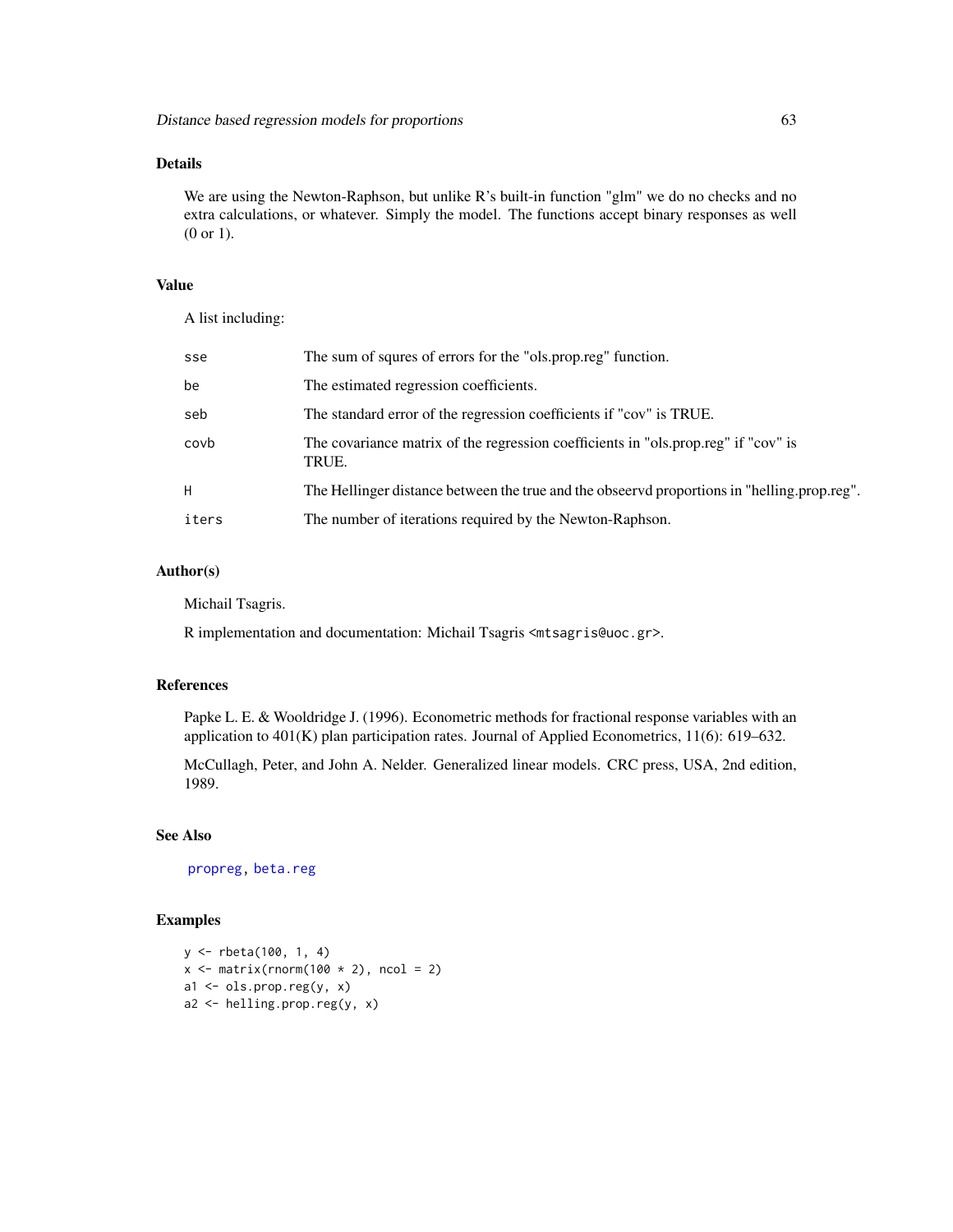Divergence based regression for compositional data *Divergence based regression for compositional data*

## <span id="page-63-0"></span>Description

Regression for compositional data based on the Kullback-Leibler the Jensen-Shannon divergence and the symmetric Kullback-Leibler divergence.

#### Usage

```
kl.compreg(y, x, con = TRUE, B = 1, ncores = 1, xnew = NULL, tol = 1e-07, maxiters = 50)
js.compreg(y, x, con = TRUE, B = 1, nocres = 1, xnew = NULL)tv.compreg(y, x, con = TRUE, B = 1, ncores = 1, xnew = NULL)
symkl.compreg(y, x, con = TRUE, B = 1, ncores = 1, xnew = NULL)
```
#### Arguments

| y            | A matrix with the compositional data (dependent variable). Zero values are<br>allowed.                                                                    |
|--------------|-----------------------------------------------------------------------------------------------------------------------------------------------------------|
| $\mathsf{x}$ | The predictor variable(s), they can be either continuous or categorical or both.                                                                          |
| con          | If this is TRUE (default) then the constant term is estimated, otherwise the model<br>includes no constant term.                                          |
| <sub>B</sub> | If B is greater than 1 bootstrap estimates of the standard error are returned. If<br>B=1, no standard errors are returned.                                |
| ncores       | If neores is 2 or more parallel computing is performed. This is to be used for the<br>case of bootstrap. If $B=1$ , this is not taken into consideration. |
| xnew         | If you have new data use it, otherwise leave it NULL.                                                                                                     |
| tol          | The tolerance value to terminate the Newton-Raphson procedure.                                                                                            |
| maxiters     | The maximum number of Newton-Raphson iterations.                                                                                                          |

#### Details

In the kl.compreg the Kullback-Leibler divergence is adopted as the objective function. In case of problematic convergence the "multinom" function by the "nnet" package is employed. This will obviously be slower. The js.compreg uses the Jensen-Shannon divergence and the symkl.compreg uses the symmetric Kullback-Leibler divergence. The tv.compreg uses the Total Variation divergence. There is no actual log-likelihood for neither regression.

#### Value

A list including:

runtime The time required by the regression.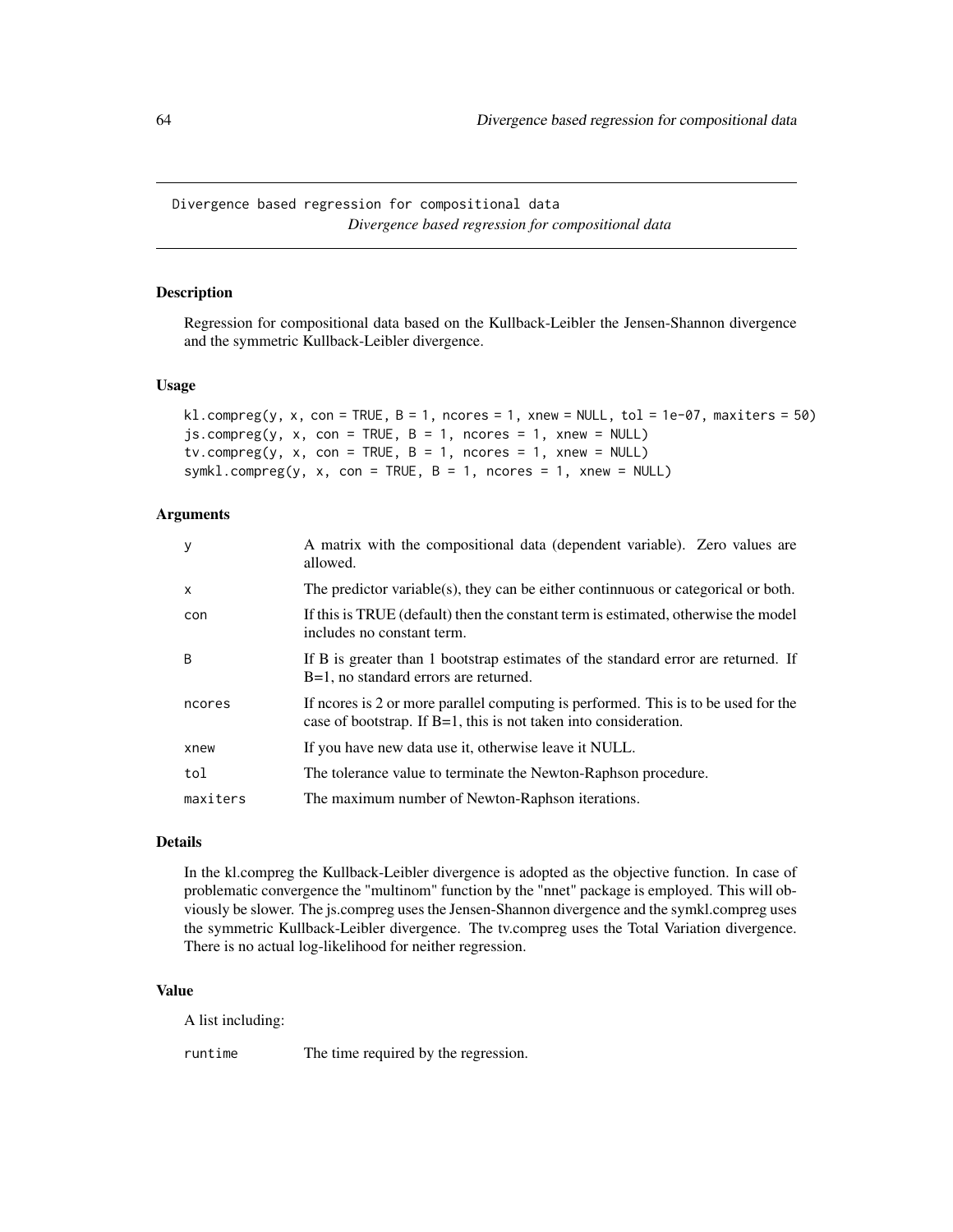| iters  | The number of iterations required by the Newton-Raphson in the kl.compreg<br>function.                                                                           |
|--------|------------------------------------------------------------------------------------------------------------------------------------------------------------------|
| loglik | The log-likelihood. This is actually a quasi multinomial regression. This is<br>bascially minus the half deviance, or $-\sum_{i=1}^{n} y_i \log y_i/\hat{y}_i$ . |
| be     | The beta coefficients.                                                                                                                                           |
| covbe  | The covariance matrix of the beta coefficients, if bootstrap is chosen, i.e. if $B >$<br>1.                                                                      |
| est    | The fitted values of xnew if xnew is not NULL.                                                                                                                   |

## Author(s)

Michail Tsagris.

R implementation and documentation: Michail Tsagris <mtsagris@uoc.gr> and Giorgos Athineou <gioathineou@gmail.com>.

## References

Murteira, Jose MR, and Joaquim JS Ramalho 2016. Regression analysis of multivariate fractional data. Econometric Reviews 35(4): 515-552.

Tsagris, Michail (2015). A novel, divergence based, regression for compositional data. Proceedings of the 28th Panhellenic Statistics Conference, 15-18/4/2015, Athens, Greece. https://arxiv.org/pdf/1511.07600.pdf

Endres, D. M. and Schindelin, J. E. (2003). A new metric for probability distributions. Information Theory, IEEE Transactions on 49, 1858-1860.

Osterreicher, F. and Vajda, I. (2003). A new class of metric divergences on probability spaces and its applicability in statistics. Annals of the Institute of Statistical Mathematics 55, 639-653.

# See Also

[diri.reg,](#page-59-0) [ols.compreg,](#page-141-0) [comp.reg](#page-134-0)

```
library(MASS)
x <- as.vector(fgl[, 1])
y \leftarrow as.matrix(fgl[, 2:9])
y \le -y / \text{rowsums}(y)mod1 <- kl.compreg(y, x, B = 1, ncores = 1)
mod2 <- js.compreg(y, x, B = 1, ncores = 1)
```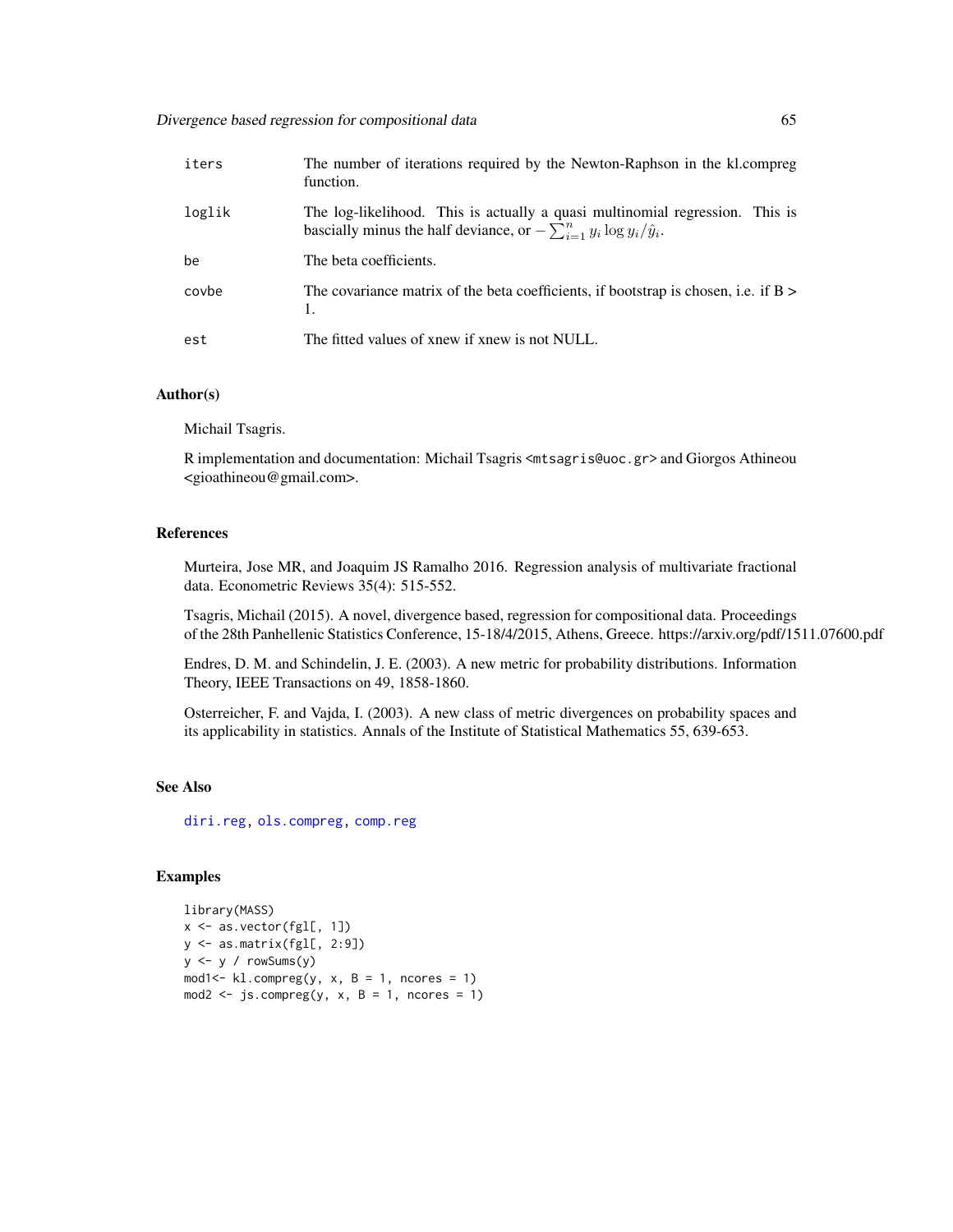66Divergence based regression for compositional data with compositional data in the covariates side using the alpha-transformation

Divergence based regression for compositional data with compositional data in the covariates side usi *Divergence based regression for compositional data with compositional data in the covariates side using the* α*-transformation*

#### Description

Divergence based regression for compositional data with compositional data in the covariates side using the  $\alpha$ -transformation.

#### Usage

kl.alfapcr(y, x, covar = NULL, a, k, xnew = NULL,  $B = 1$ , ncores = 1, tol = 1e-07,  $maxiters = 50$ 

#### Arguments

| У        | A numerical matrixc with compositional data with or without zeros.                                                                                                                                     |
|----------|--------------------------------------------------------------------------------------------------------------------------------------------------------------------------------------------------------|
| X        | A matrix with the predictor variables, the compositional data. Zero values are<br>allowed.                                                                                                             |
| covar    | If you have other covariates as well put themn here.                                                                                                                                                   |
| a        | The value of the power transformation, it has to be between -1 and 1. If zero<br>values are present it has to be greater than 0. If $\alpha = 0$ the isometric log-ratio<br>transformation is applied. |
| k        | A number at least equal to 1. How many principal components to use.                                                                                                                                    |
| xnew     | A matrix containing the new compositional data whose response is to be pre-<br>dicted. If you have no new data, leave this NULL as is by default.                                                      |
| B        | If B is greater than 1 bootstrap estimates of the standard error are returned. If<br>B=1, no standard errors are returned.                                                                             |
| ncores   | If neores is 2 or more parallel computing is performed. This is to be used for the<br>case of bootstrap. If $B=1$ , this is not taken into consideration.                                              |
| tol      | The tolerance value to terminate the Newton-Raphson procedure.                                                                                                                                         |
| maxiters | The maximum number of Newton-Raphson iterations.                                                                                                                                                       |

## Details

The  $\alpha$ -transformation is applied to the compositional data first, the first k principal component scores are calcualted and used as predictor variables for the Kullback-Leibler divergence based regression model.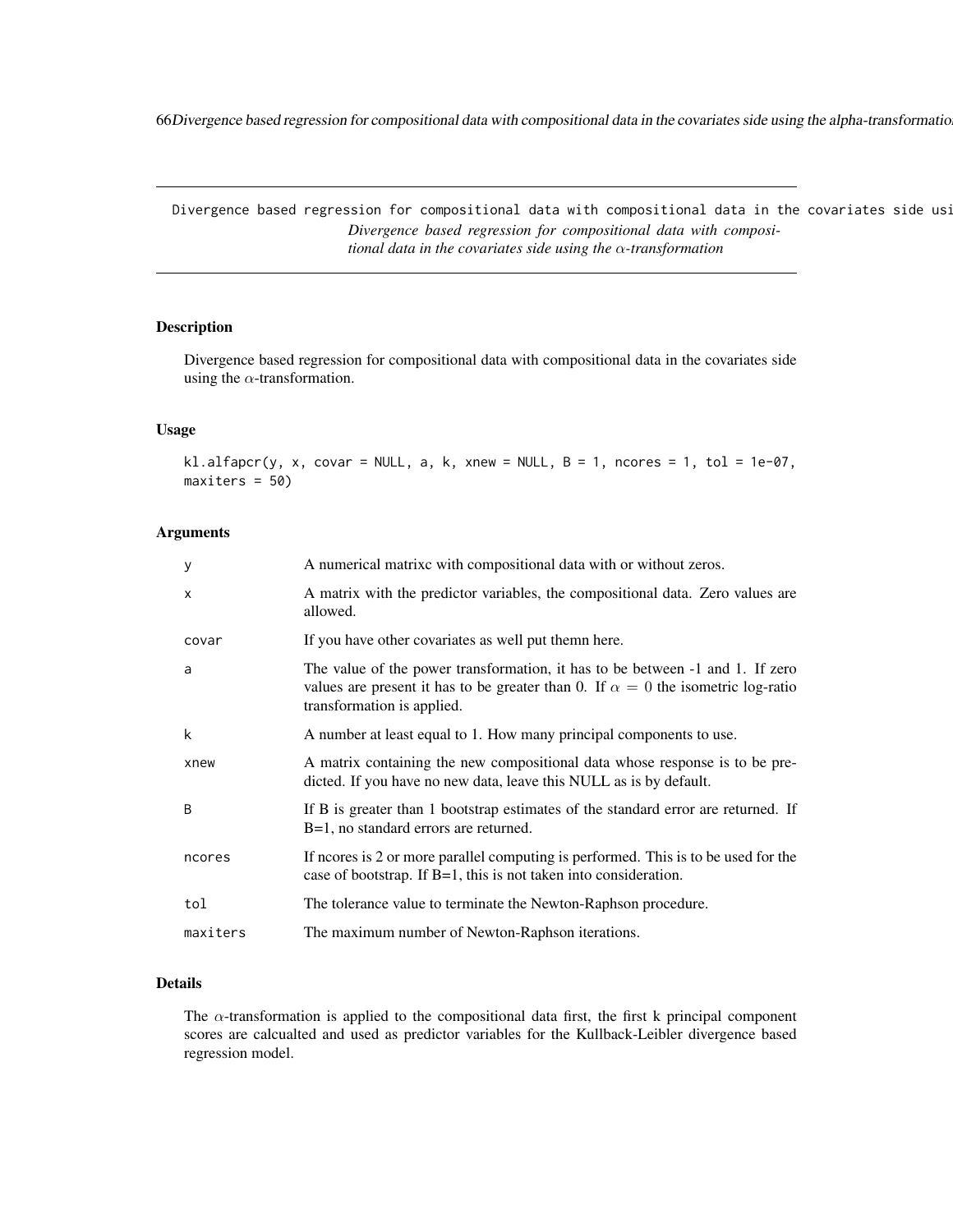Divergence based regression for compositional data with compositional data in the covariates side using the alpha-transformation67

## Value

A list including:

| runtime | The time required by the regression.                                                                                                                          |
|---------|---------------------------------------------------------------------------------------------------------------------------------------------------------------|
| iters   | The number of iterations required by the Newton-Raphson in the kl. compreg<br>function.                                                                       |
| loglik  | The log-likelihood. This is actually a quasi multinomial regression. This is<br>bascially minus the half deviance, or $-sum_{i=1}^n y_i \log y_i/\hat{y}_i$ . |
| be      | The beta coefficients.                                                                                                                                        |
| seb     | The standard error of the beta coefficients, if bootstrap is chosen, i.e. if $B > 1$ .                                                                        |
| est     | The fitted values of xnew if xnew is not NULL.                                                                                                                |

### Author(s)

Initial code by Abdulaziz Alenazi. Modifications by Michail Tsagris.

R implementation and documentation: Abdulaziz Alenazi <a.alenazi@nbu.edu.sa> and Michail Tsagris <mtsagris@uoc.gr>.

#### References

Alenazi A. (2019). Regression for compositional data with compositioanl data as predictor variables with or without zero values. Journal of Data Science, 17(1): 219-238. http://www.jdsonline.com/file\_download/688/01+No.10+315+REGRESSION+FOR+COMPOSITIONAL+DATA+WITH+COMPOSITIO

Tsagris M. (2015). Regression analysis with compositional data containing zero values. Chilean Journal of Statistics, 6(2): 47-57. http://arxiv.org/pdf/1508.01913v1.pdf

Tsagris M.T., Preston S. and Wood A.T.A. (2011). A data-based power transformation for compositional data. In Proceedings of the 4th Compositional Data Analysis Workshop, Girona, Spain. http://arxiv.org/pdf/1106.1451.pdf

# See Also

[klalfapcr.tune,](#page-201-0) [tflr,](#page-198-0) [pcr,](#page-149-0) [glm.pcr,](#page-149-0) [alfapcr.tune](#page-208-0)

```
library(MASS)
y <- rdiri(214, runif(4, 1, 3))
x \le - as.matrix(fgl[, 2:9])
x \le -x / \text{rowsums}(x)mod \le alfa.pcr(y = y, x = x, a = 0.7, k = 1)
mod
```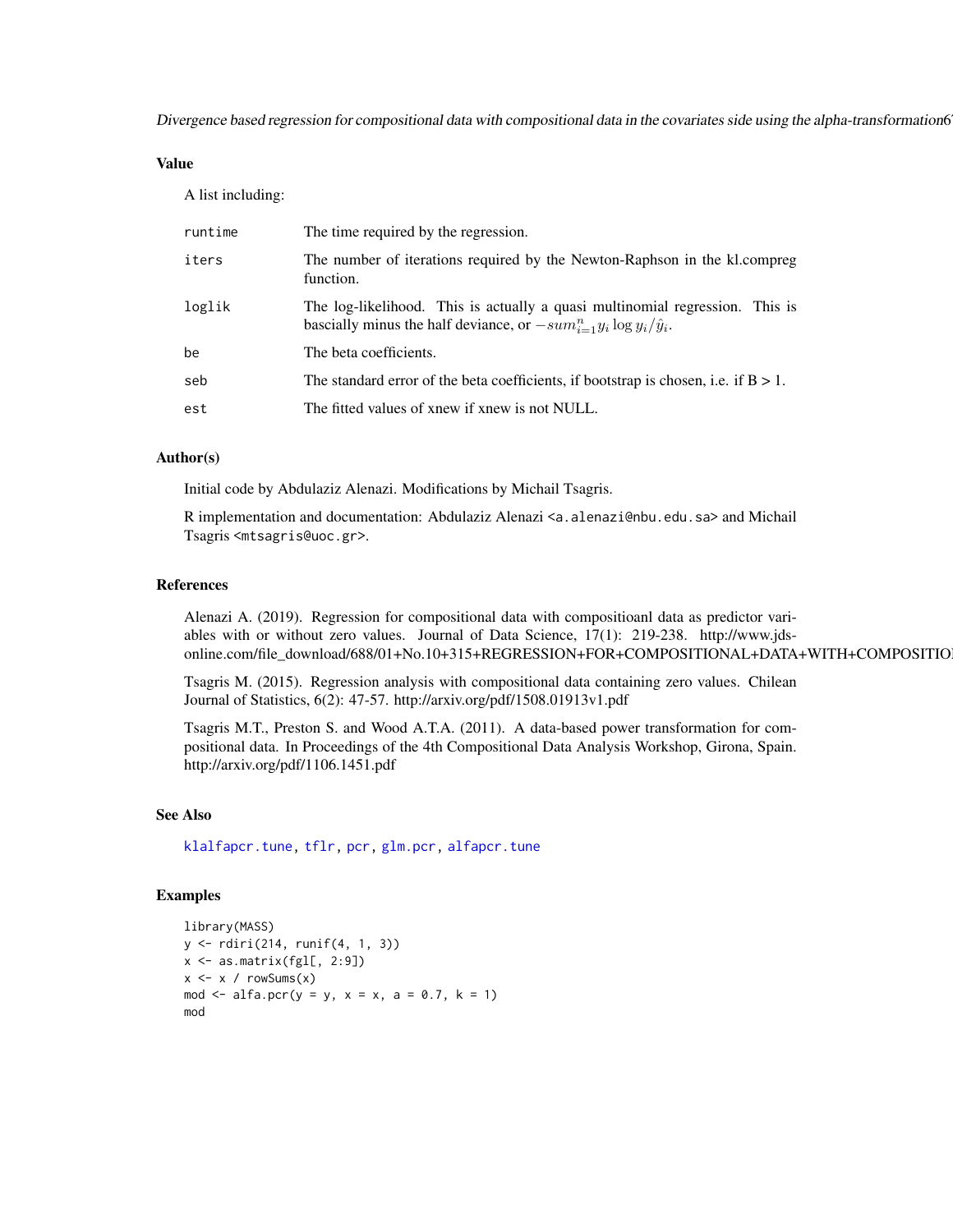Divergence matrix of compositional data *Divergence matrix of compositional data*

# Description

Divergence matrix of compositional data.

#### Usage

divergence(x, type = "kullback\_leibler", vector = FALSE)

#### Arguments

| X.     | A matrix with the compositional data.                                                                                                                                     |
|--------|---------------------------------------------------------------------------------------------------------------------------------------------------------------------------|
| type   | This is either "kullback leibler" (Kullback-Leibler, which computes the sym-<br>metric Kullback-Leibler divergence) or "jensen_shannon" (Jensen-Shannon) di-<br>vergence. |
| vector | For return a vector instead a matrix.                                                                                                                                     |

## Details

The function produces the distance matrix either using the Kullback-Leibler (distance) or the Jensen-Shannon (metric) divergence. The Kullback-Leibler refers to the symmetric Kullback-Leibler divergence.

## Value

if the vector argument is FALSE a symmetric matrix with the divergences, otherwise a vector with the divergences.

## Author(s)

Michail Tsagris.

R implementation and documentation: Michail Tsagris <mtsagris@uoc.gr>.

## References

Endres, D. M. and Schindelin, J. E. (2003). A new metric for probability distributions. Information Theory, IEEE Transactions on 49, 1858-1860.

Osterreicher, F. and Vajda, I. (2003). A new class of metric divergences on probability spaces and its applicability in statistics. Annals of the Institute of Statistical Mathematics 55, 639-653.

## See Also

[comp.knn,](#page-194-0) [js.compreg](#page-63-0)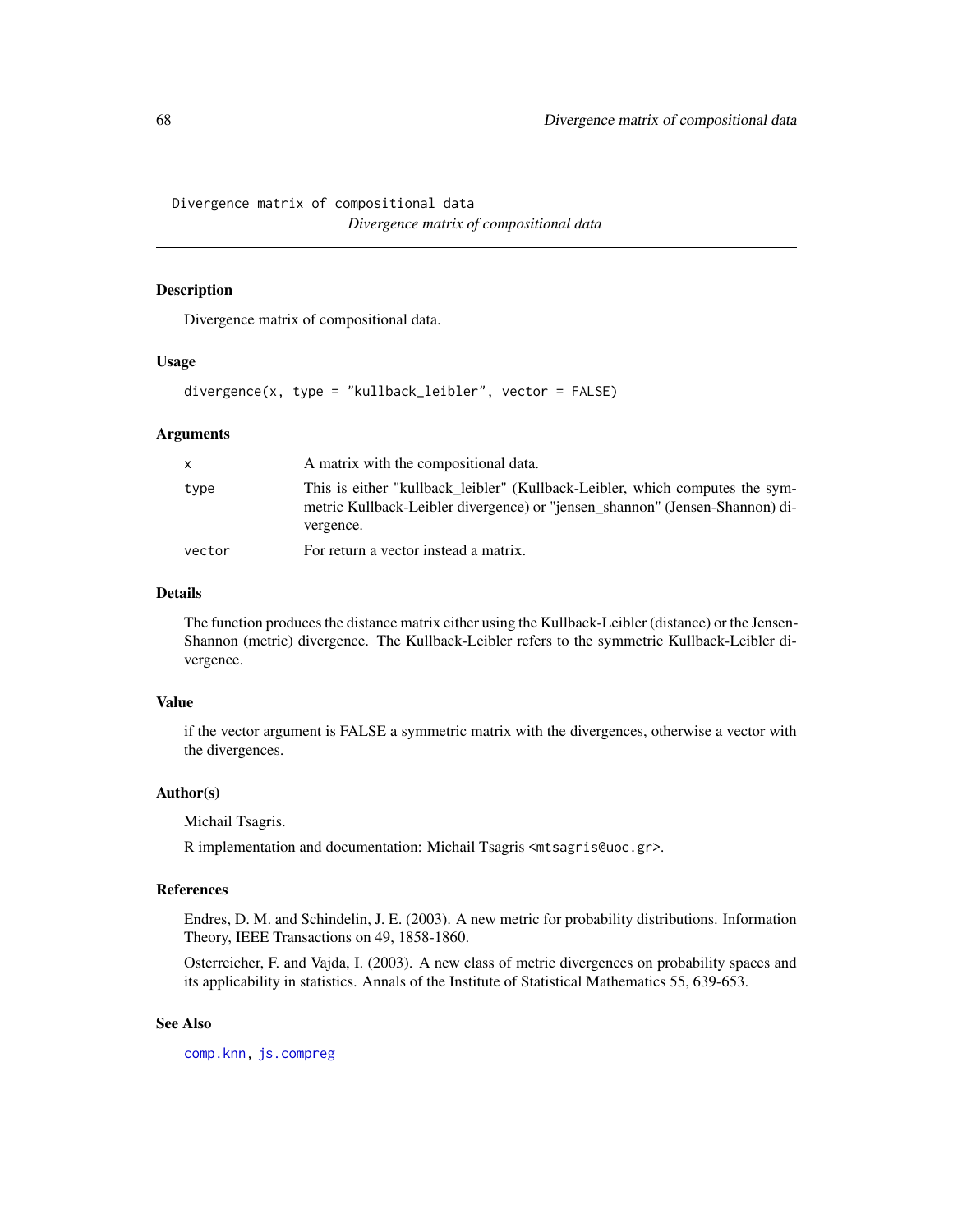Empirical likelihood for a one sample mean vector hypothesis testing 69

#### Examples

```
x <- as.matrix(iris[1:20, 1:4])
x \leq x / \text{rowsums}(x)divergence(x)
```
Empirical likelihood for a one sample mean vector hypothesis testing *Empirical likelihood for a one sample mean vector hypothesis testing*

#### Description

Empirical likelihood for a one sample mean vector hypothesis testing.

#### Usage

el.test1(x, mu,  $R = 1$ , ncores = 1, graph = FALSE)

## Arguments

| $\mathsf{x}$ | A matrix containing Euclidean data.                                                                                                                                                     |
|--------------|-----------------------------------------------------------------------------------------------------------------------------------------------------------------------------------------|
| mu           | The hypothesized mean vector.                                                                                                                                                           |
| R            | If R is 1 no bootstrap calibration is performed and the classical p-value via the $\chi^2$<br>distribution is returned. If $R$ is greater than 1, the bootstrap $p$ -value is returned. |
| ncores       | The number of cores to use, set to 1 by default.                                                                                                                                        |
| graph        | A boolean variable which is taken into consideration only when bootstrap cali-<br>bration is performed. IF TRUE the histogram of the bootstrap test statistic values<br>is plotted.     |

#### Details

Multivariate hypothesis test for a one sample mean vector. This is a non parametric test and it works for univariate and multivariate data.

#### Value

A list with the outcome of the function [el.test](#page-0-0) which includes the -2 log-likelihood ratio, the observed P-value by chi-square approximation, the final value of Lagrange multiplier  $\lambda$ , the gradient at the maximum, the Hessian matrix, the weights on the observations (probabilities multiplied by the sample size) and the number of iteration performed. In addition the runtime of the procedure is reported. In the case of bootstrap, the bootstrap p-value is also returned.

#### Author(s)

Michail Tsagris.

R implementation and documentation: Michail Tsagris <mtsagris@uoc.gr> and Giorgos Athineou <gioathineou@gmail.com>.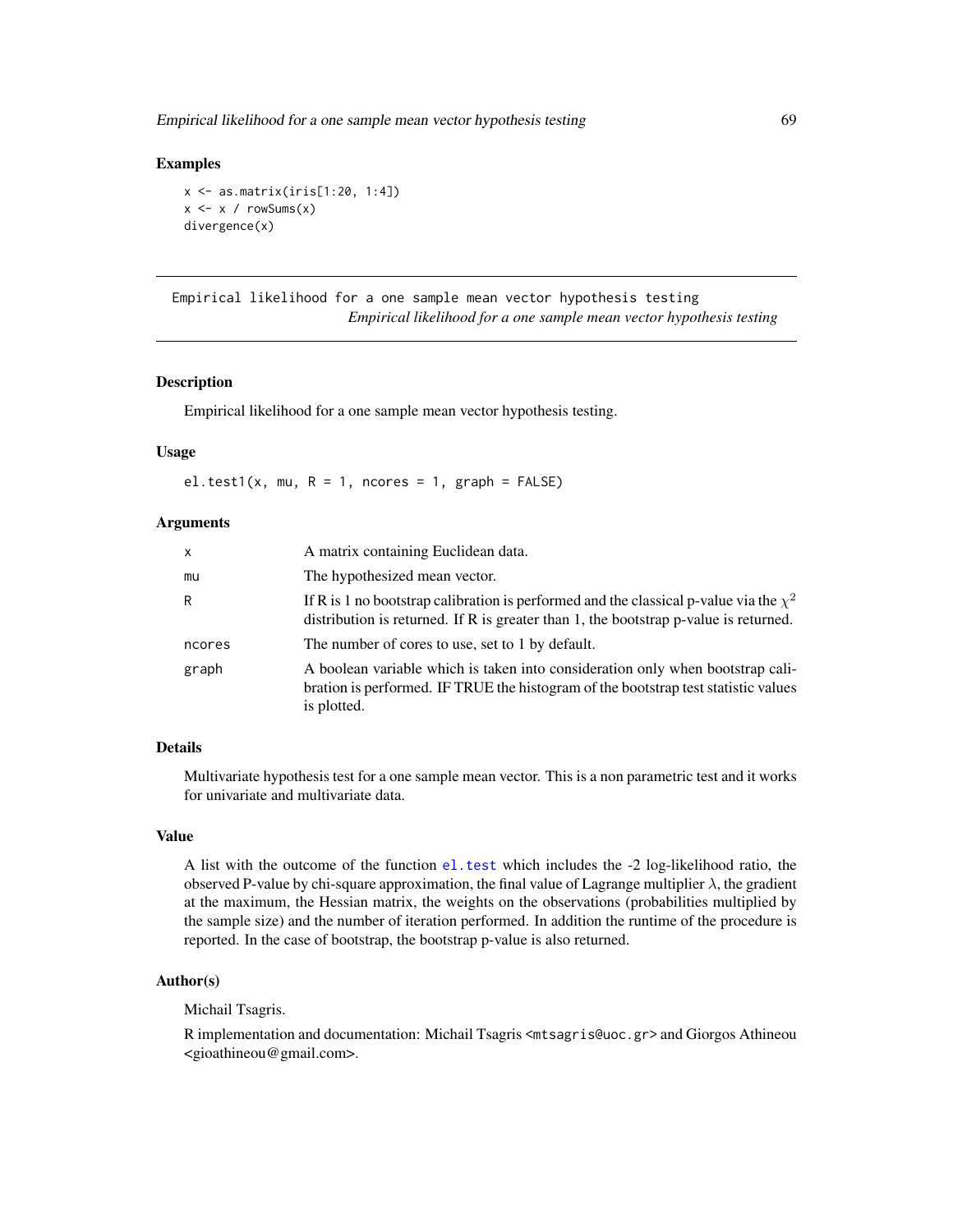## References

Owen, A. (1990). Empirical likelihood ratio confidence regions. Annals of Statistics, 18, 90-120. Owen A. B. (2001). Empirical likelihood. Chapman and Hall/CRC Press.

#### See Also

[eel.test1,](#page-77-0) [hotel1T2,](#page-92-0) [james,](#page-100-0) [hotel2T2,](#page-93-0) [maov,](#page-126-0) [el.test2,](#page-69-0) [comp.test](#page-94-0)

#### Examples

```
x \leq R fast:: rmvnorm(100, numeric(10), diag( rexp(10, 0.5)))
el.test1(x, mu = numeric(10) )
eel.test1(x, mu = numeric(10) )
```
Empirical likelihood hypothesis testing for two mean vectors *Empirical likelihood hypothesis testing for two mean vectors*

## <span id="page-69-0"></span>Description

Empirical likelihood hypothesis testing for two mean vectors.

## Usage

el.test2(y1, y2,  $R = 0$ , ncores = 1, graph = FALSE)

#### Arguments

| ν1     | A matrix containing the Euclidean data of the first group.                                                                                                                                                                                                                                       |
|--------|--------------------------------------------------------------------------------------------------------------------------------------------------------------------------------------------------------------------------------------------------------------------------------------------------|
| у2     | A matrix containing the Euclidean data of the second group.                                                                                                                                                                                                                                      |
| R      | If R is 0, the classical chi-square distribution is used, if $R = 1$ , the corrected chi-<br>square distribution (James, 1954) is used and if $R = 2$ , the modified F distribution<br>(Krishnamoorthy and Yanping, 2006) is used. If R is greater than 3 bootstrap<br>calibration is performed. |
| ncores | How many to cores to use.                                                                                                                                                                                                                                                                        |
| graph  | A boolean variable which is taken into consideration only when bootstrap cali-<br>bration is performed. IF TRUE the histogram of the bootstrap test statistic values<br>is plotted.                                                                                                              |

## Details

Empirical likelihood is a non parametric hypothesis testing procedure for one sample. The generalization to two (or more samples) is via searching for the mean vector that minimizes the sum of the two test statistics.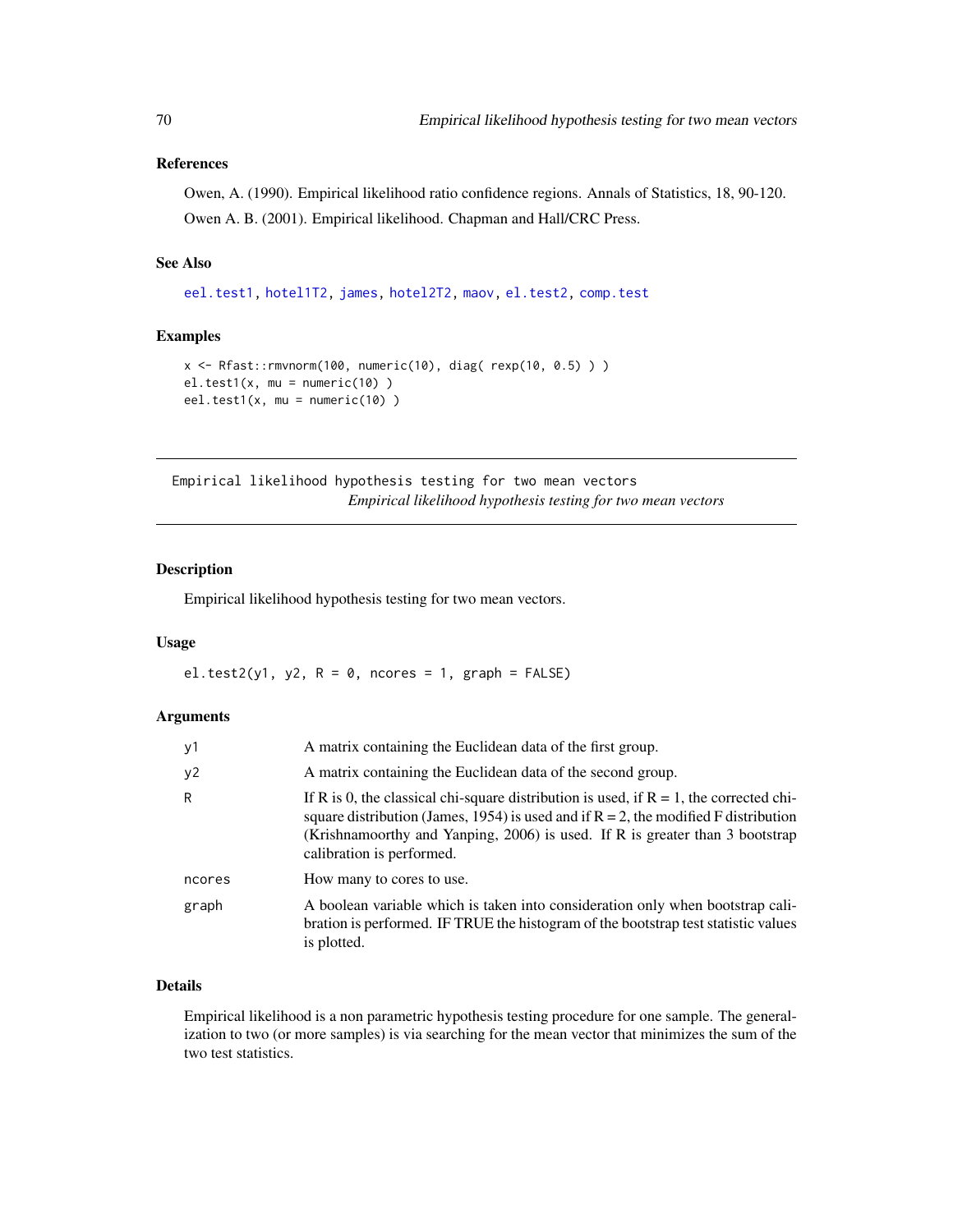## Value

A list including:

| test       | The empirical likelihood test statistic value.                                |
|------------|-------------------------------------------------------------------------------|
| modif.test | The modified test statistic, either via the chi-square or the F distribution. |
| dof        | Thre degrees of freedom of the chi-square or the F distribution.              |
| pvalue     | The asymptotic or the bootstrap p-value.                                      |
| mu         | The estimated common mean vector.                                             |
| runtime    | The runtime of the bootstrap calibration.                                     |

# Author(s)

Michail Tsagris.

R implementation and documentation: Michail Tsagris <mtsagris@uoc.gr>.

## References

G.S. James (1954). Tests of Linear Hypotheses in Univariate and Multivariate Analysis when the Ratios of the Population Variances are Unknown. Biometrika, 41(1/2): 19-43

Krishnamoorthy K. and Yanping Xia (2006). On Selecting Tests for Equality of Two Normal Mean Vectors. Multivariate Behavioral Research 41(4): 533-548.

Owen A. B. (2001). Empirical likelihood. Chapman and Hall/CRC Press.

Owen A.B. (1988). Empirical likelihood ratio confidence intervals for a single functional. Biometrika 75(2): 237-249.

Amaral G.J.A., Dryden I.L. and Wood A.T.A. (2007). Pivotal bootstrap methods for k-sample problems in directional statistics and shape analysis. Journal of the American Statistical Association 102(478): 695-707.

Preston S.P. and Wood A.T.A. (2010). Two-Sample Bootstrap Hypothesis Tests for Three-Dimensional Labelled Landmark Data. Scandinavian Journal of Statistics 37(4): 568-587.

## See Also

[eel.test2,](#page-78-0) [maovjames,](#page-127-0) [maov,](#page-126-0) [hotel2T2,](#page-93-0) [james,](#page-100-0) [comp.test](#page-94-0)

```
el.test2( y1 = as.matrix(iris[1:25, 1:4]), y2 = as.matrix(iris[26:50, 1:4]), R = 0 )
el.test2( y1 = as.matrix(iris[1:25, 1:4]), y2 = as.matrix(iris[26:50, 1:4]), R = 1 )
el.test2( y1 =as.matrix(iris[1:25, 1:4]), y2 = as.matrix(iris[26:50, 1:4]), R = 2 )
```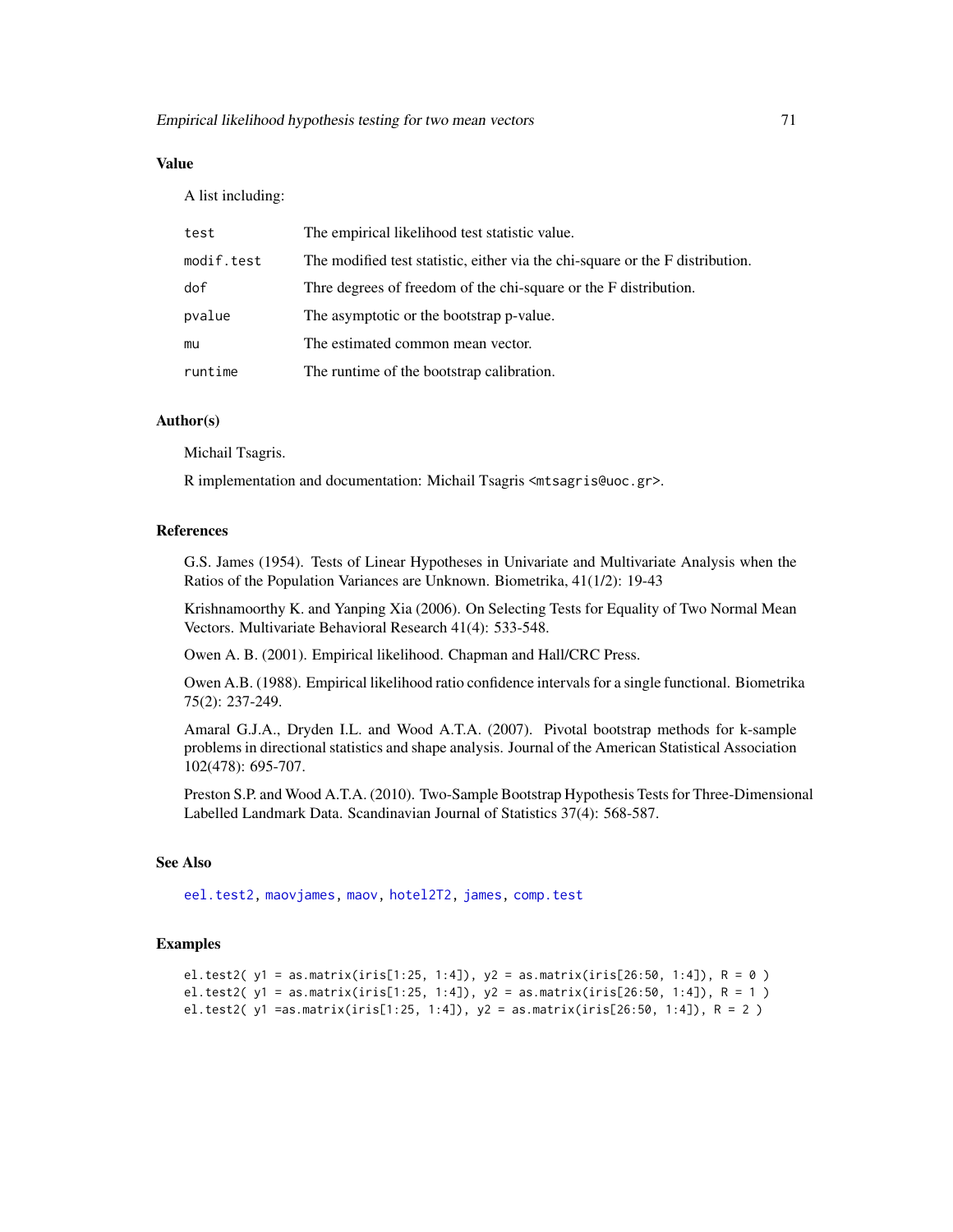Energy test of equality of distributions using the alpha-transformation *Energy test of equality of distributions using the* α*-transformation*

#### Description

Energy test of equality of distributions using the  $\alpha$ -transformation.

#### Usage

```
aeqdist.etest(x, sizes, a = 1, R = 999)
```
## Arguments

| x     | A matrix with the compositional data with all groups stacked one under the<br>other.                                                                                                                                                                                                                                                      |
|-------|-------------------------------------------------------------------------------------------------------------------------------------------------------------------------------------------------------------------------------------------------------------------------------------------------------------------------------------------|
| sizes | A numeric vector matrix with the sample sizes.                                                                                                                                                                                                                                                                                            |
| a     | The value of the power transformation, it has to be between -1 and 1. If zero<br>values are present it has to be greater than 0. If $\alpha = 0$ the isometric log-ratio<br>transformation is applied. If more than one values are supplied the energy dis-<br>tance of equality of distributions is applied for each value of $\alpha$ . |
| R     | The number of permutations to apply in order to compute the approximate p-<br>value.                                                                                                                                                                                                                                                      |

#### Details

The  $\alpha$ -transformation is applied to each composition and then the energy distance of equality of distributions is applied for each value of  $\alpha$  or for the single value of  $\alpha$ .

## Value

A numerical value or a numerical vector, depending on the length of the values of  $\alpha$ , with the approximate p-value(s) of the energy test.

## Author(s)

Michail Tsagris.

R implementation and documentation: Michail Tsagris <mtsagris@uoc.gr>.

## References

Szekely, G. J. and Rizzo, M. L. (2004) Testing for Equal Distributions in High Dimension. InterStat, November (5).

Szekely, G. J. (2000) Technical Report 03-05: E-statistics: Energy of Statistical Samples. Department of Mathematics and Statistics, Bowling Green State University.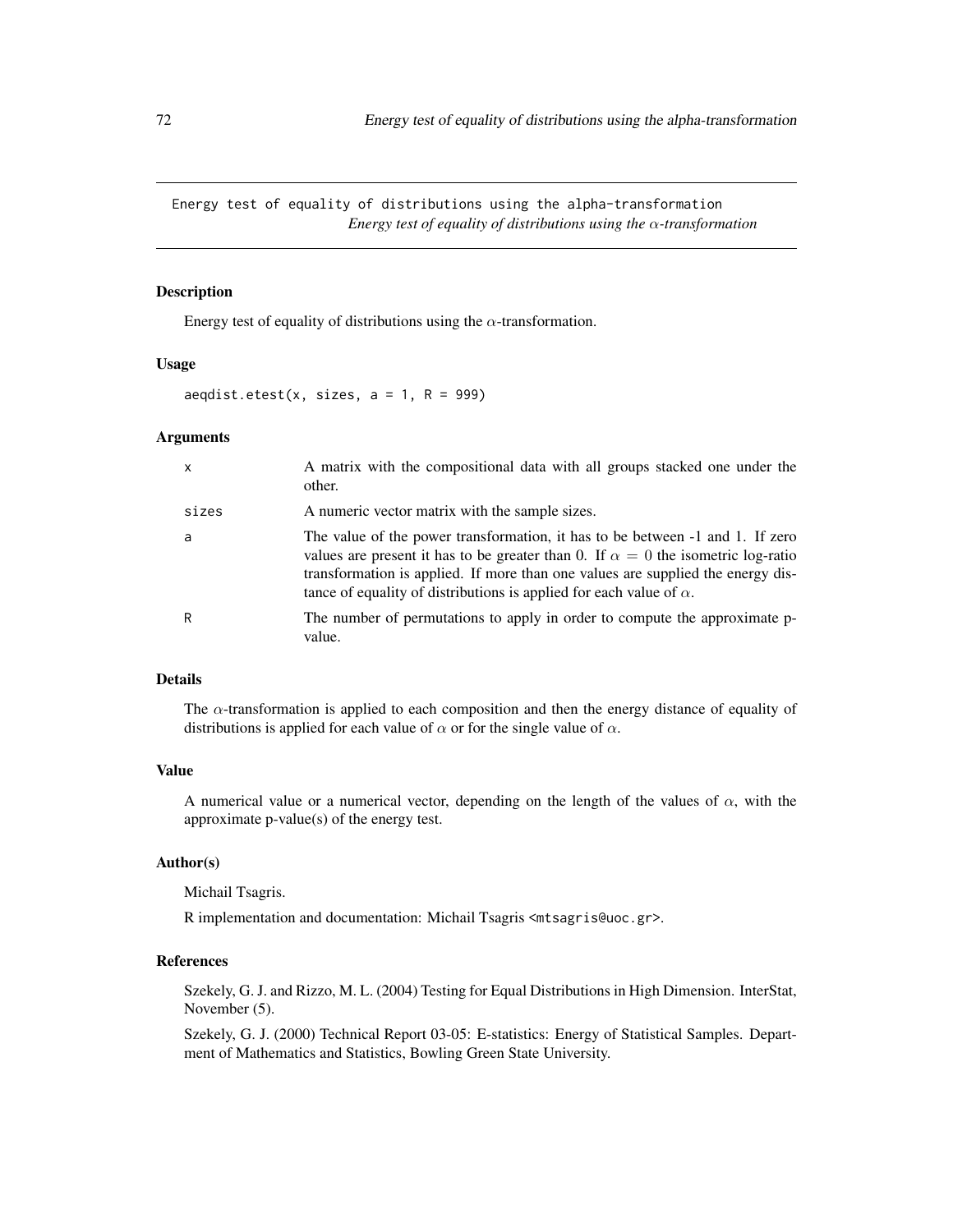Tsagris M.T., Preston S. and Wood A.T.A. (2011). A data-based power transformation for compositional data. In Proceedings of the 4th Compositional Data Analysis Workshop, Girona, Spain. https://arxiv.org/pdf/1106.1451.pdf

### See Also

[acor,](#page-8-0) [acor.tune,](#page-199-0) [alfa,](#page-185-0) [alfa.profile](#page-76-0)

### Examples

```
y <- rdiri(50, c(3, 4, 5) )
x <- rdiri(60, c(3, 4, 5) )
aeqdist.etest( rbind(x, y), c(dim(x)[1], dim(y)[1]), a = c(-1, 0, 1))
```
Estimating location and scatter parameters for compositional data *Estimating location and scatter parameters for compositional data*

# Description

Estimating location and scatter parameters for compositional data in a robust and non robust way.

### Usage

 $comp.den(x, type = "alr", dist = "normal", tol = 1e-07)$ 

#### Arguments

| X    | A matrix containing compositional data. No zero values are allowed.                                                                                                                                                                                                                                                                     |
|------|-----------------------------------------------------------------------------------------------------------------------------------------------------------------------------------------------------------------------------------------------------------------------------------------------------------------------------------------|
| type | A boolean variable indicating the transformation to be used. Either "alr" or "ilr"<br>corresponding to the additive or the isometric log-ratio transformation respec-<br>tively.                                                                                                                                                        |
| dist | Takes values "normal", "t", "skewnorm", "rob" and "spatial". They first three<br>options correspond to the parameters of the normal, t and skew normal distribu-<br>tion respectively. If it set to "rob" the MCD estimates are computed and if set to<br>"spatial" the spatial median and spatial sign covariance matrix are computed. |
| tol  | A tolerance level to terminate the process of finding the spatial median when<br>$dist =$ "spatial". This is set to 1e-09 by default.                                                                                                                                                                                                   |

# Details

This function calculates robust and non robust estimates of location and scatter.

#### Value

A list including: The mean vector and covariance matrix mainly. Other parameters are also returned depending on the value of the argument "dist".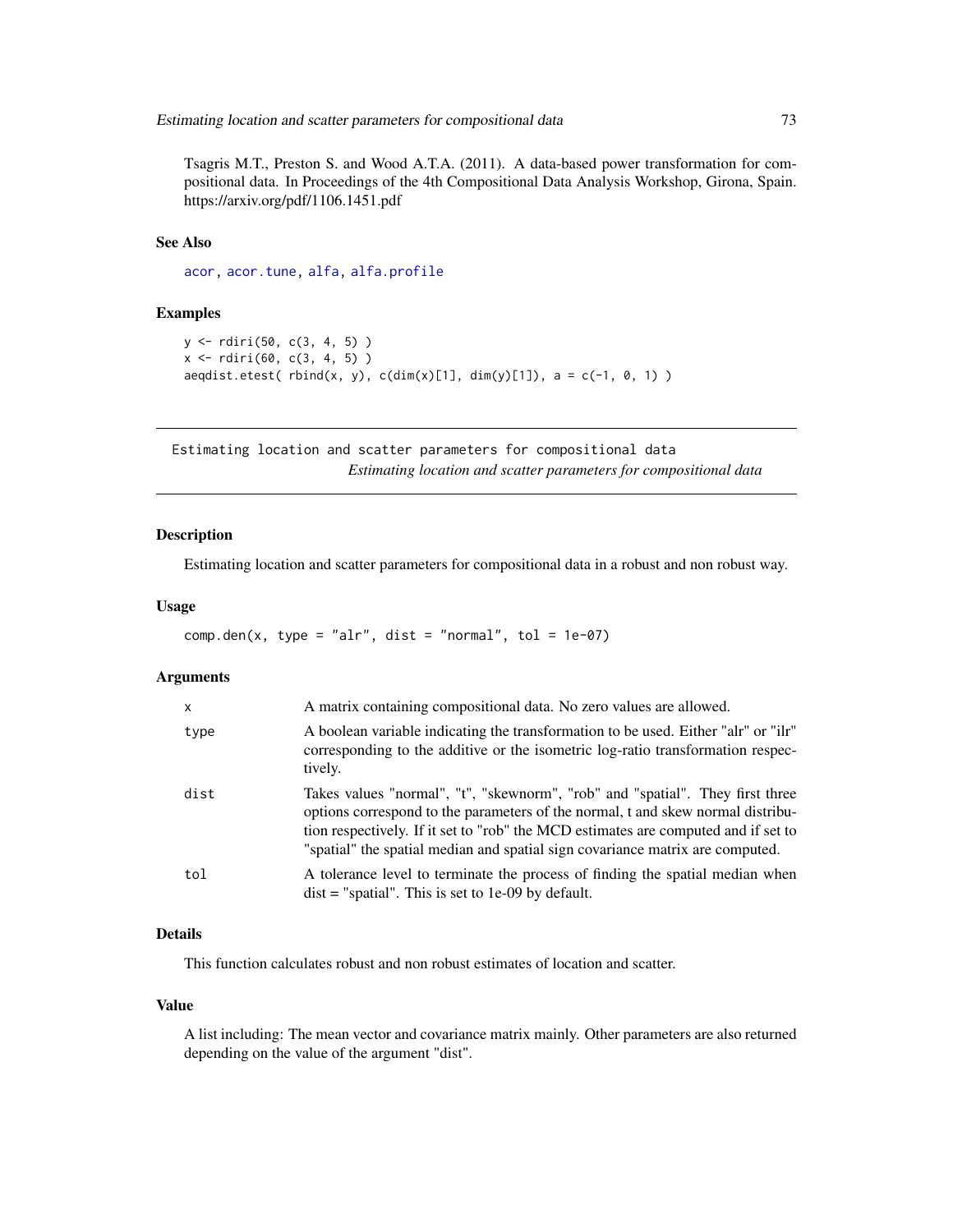#### Author(s)

Michail Tsagris.

R implementation and documentation: Michail Tsagris <mtsagris@uoc.gr>.

#### References

P. J. Rousseeuw and K. van Driessen (1999) A fast algorithm for the minimum covariance determinant estimator. Technometrics 41, 212-223.

Mardia K.V., Kent J.T., and Bibby J.M. (1979). Multivariate analysis. Academic press.

Aitchison J. (1986). The statistical analysis of compositional data. Chapman & Hall.

T. Karkkaminen and S. Ayramo (2005). On computation of spatial median for robust data mining. Evolutionary and Deterministic Methods for Design, Optimization and Control with Applications to Industrial and Societal Problems EUROGEN 2005.

A Durre, D Vogel, DE Tyler (2014). The spatial sign covariance matrix with unknown location. Journal of Multivariate Analysis, 130: 107-117.

J. T. Kent, D. E. Tyler and Y. Vardi (1994) A curious likelihood identity for the multivariate tdistribution. Communications in Statistics-Simulation and Computation 23, 441-453.

Azzalini A. and Dalla Valle A. (1996). The multivariate skew-normal distribution. Biometrika 83(4): 715-726.

### See Also

[spatmed.reg,](#page-173-0) [multivt](#page-118-0)

### Examples

```
library(MASS)
x \leftarrow as_matrix(iris[, 1:4])x \le -x / \text{rowsums}(x)comp.den(x)
comp.den(x, type = "alr", dist = "t")
comp.den(x, type = "alr", dist = "spatial")
```
Estimation of the probability left outside the simplex when using the alpha-transformation *Estimation of the probability left outside the simplex when using the alpha-transformation*

### **Description**

Estimation of the probability left outside the simplex when using the alpha-transformationn.

### Usage

probout(mu, su, a)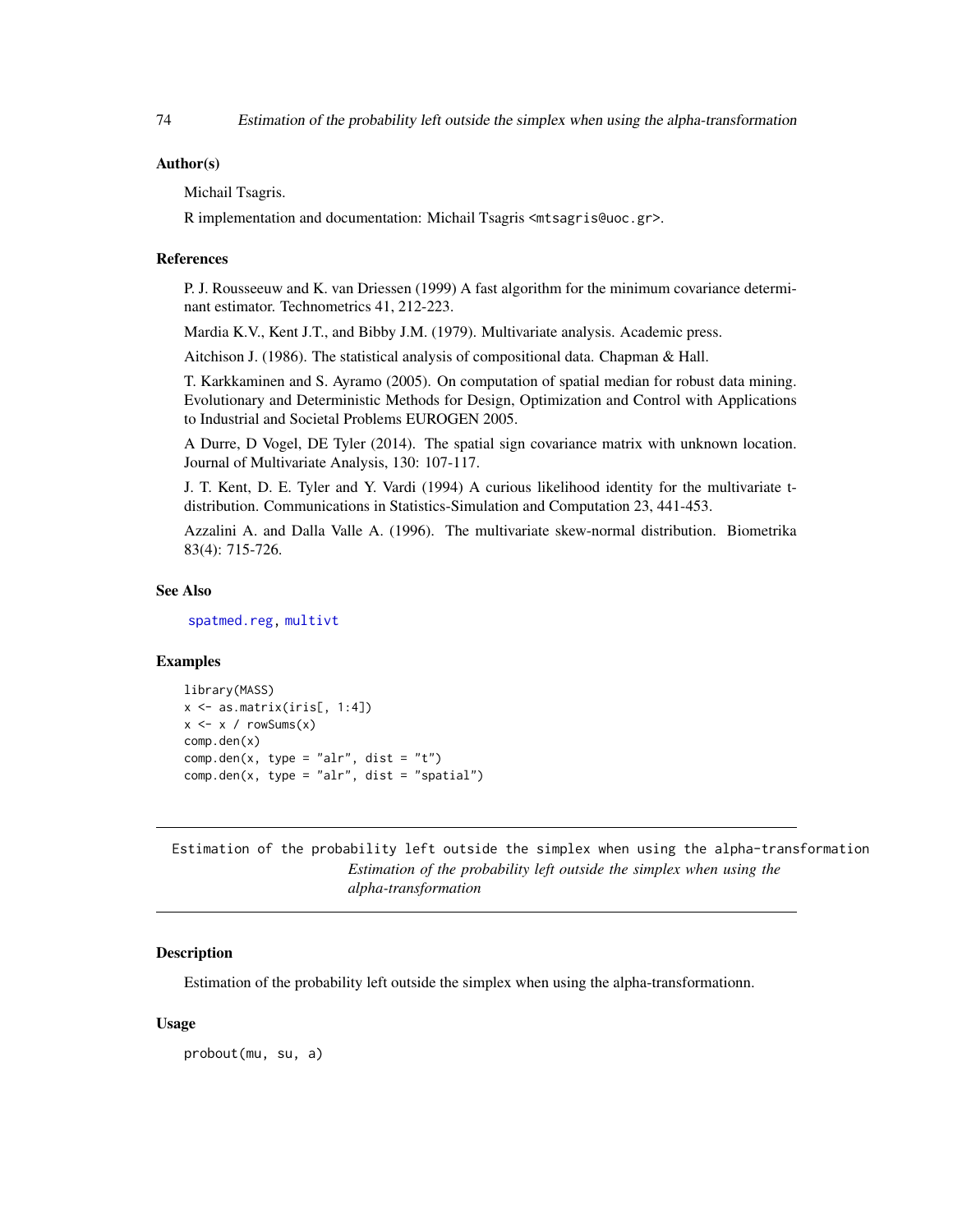### Arguments

| mu             | The mean vector.        |
|----------------|-------------------------|
| -SU            | The covariance matrix.  |
| $\overline{a}$ | The value of $\alpha$ . |

### Details

When applying the  $\alpha$ -transformation based on a multivariate normal there might be probability left outside the simplex as the space of this transformation is a subspace of the Euclidean space. The function estimates the missing probability via Monte Carlo simulation using 40 million generated vectors.

# Value

The estimated probability left outside the simplex.

### Author(s)

Michail Tsagris.

R implementation and documentation: Michail Tsagris <mtsagris@uoc.gr>.

### References

Tsagris M. and Stewart C. (2020). A folded model for compositional data analysis. Australian and New Zealand Journal of Statistics, 62(2): 249-277. https://arxiv.org/pdf/1802.07330.pdf

Tsagris M.T., Preston S. and Wood A.T.A. (2011). A data-based power transformation for compositional data. In Proceedings of the 4th Compositional Data Analysis Workshop, Girona, Spain. https://arxiv.org/pdf/1106.1451.pdf

#### See Also

[alfa,](#page-185-0) [alpha.mle,](#page-123-0) [a.est,](#page-75-0) [rfolded](#page-172-0)

```
s \leftarrow c(0.1490676523, -0.4580818209, 0.0020395316, -0.0047446076, -0.4580818209,1.5227259250, 0.0002596411, 0.0074836251, 0.0020395316, 0.0002596411,
0.0365384838, -0.0471448849, -0.0047446076, 0.0074836251, -0.0471448849,
0.0611442781)
s \le matrix(s, ncol = 4)
m <- c(1.715, 0.914, 0.115, 0.167)
probout(m, s, 0.5)
```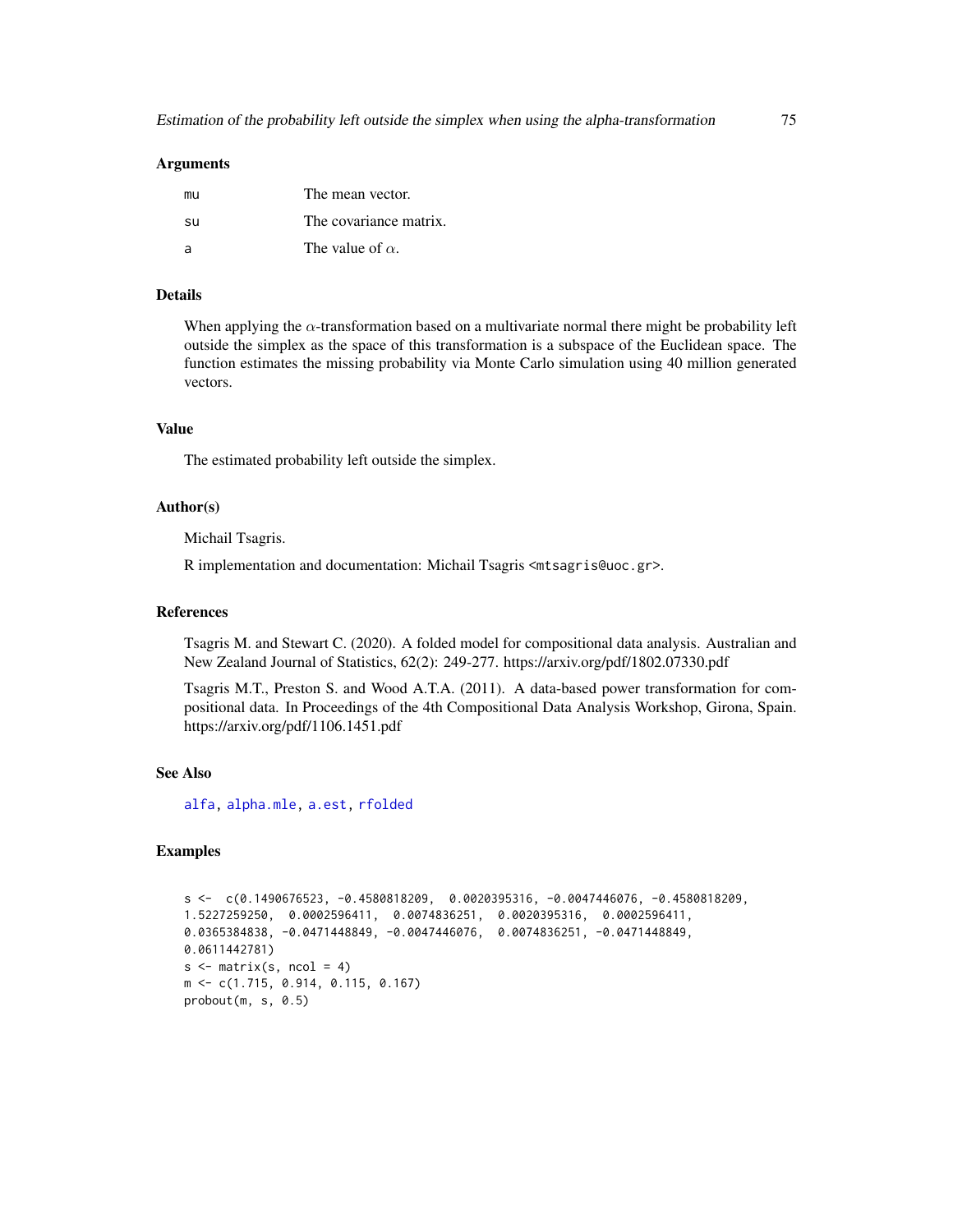Estimation of the value of alpha in the folded model *Estimation of the value of*  $\alpha$  *in the folded model* 

### <span id="page-75-0"></span>Description

Estimation of the value of  $\alpha$  in the folded model.

# Usage

a.est(x)

#### Arguments

x A matrix with the compositional data. No zero vaues are allowed.

# Details

This is a function for choosing or estimating the value of  $\alpha$  in the folded model (Tsagris and Stewart, 2020).

# Value

A list including:

| runtime | The runtime of the algorithm.                                     |
|---------|-------------------------------------------------------------------|
| best    | The estimated optimal $\alpha$ of the folded model.               |
| loglik  | The maximimised log-likelihood of the folded model.               |
| р       | The estimated probability inside the simplex of the folded model. |
| mu      | The estimated mean vector of the folded model.                    |
| su      | The estimated covariance matrix of the folded model.              |

### Author(s)

Michail Tsagris.

R implementation and documentation: Michail Tsagris <mtsagris@uoc.gr>.

### References

Tsagris M. and Stewart C. (2020). A folded model for compositional data analysis. Australian and New Zealand Journal of Statistics, 62(2): 249-277. https://arxiv.org/pdf/1802.07330.pdf

Tsagris M.T., Preston S. and Wood A.T.A. (2011). A data-based power transformation for compositional data. In Proceedings of the 4th Compositional Data Analysis Workshop, Girona, Spain. https://arxiv.org/pdf/1106.1451.pdf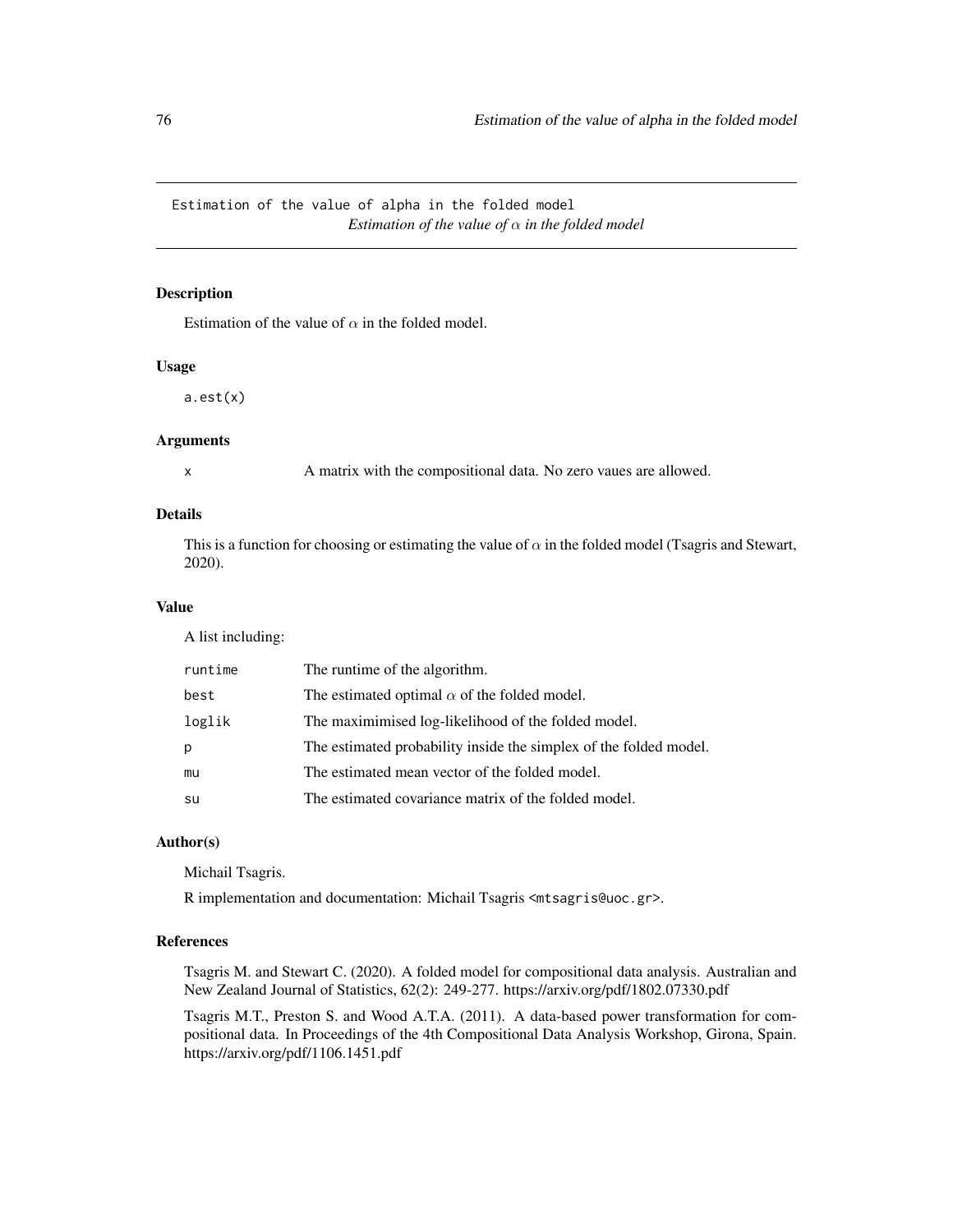Estimation of the value of alpha via the profile log-likelihood 77

# See Also

[alfa.profile,](#page-76-0) [alfa,](#page-185-0) [alfainv,](#page-99-0) [alpha.mle](#page-123-0)

# Examples

```
x <- as.matrix(iris[, 1:4])
x \leftarrow x / rowsums(x)alfa.tune(x)
a.est(x)
```
Estimation of the value of alpha via the profile log-likelihood *Estimation of the value of* α *via the alfa profile log-likelihood*

# <span id="page-76-0"></span>Description

Estimation of the value of  $\alpha$  via the alfa profile log-likelihood.

### Usage

 $alfa.profile(x, a = seq(-1, 1, by = 0.01))$ 

# Arguments

| A matrix with the compositional data. Zero values are not allowed. |
|--------------------------------------------------------------------|
| A grid of values of $\alpha$ .                                     |

# Details

For every value of  $\alpha$  the normal likelihood (see the refernece) is computed. At the end, the plot of the values is constructed.

# Value

A list including:

| res | The chosen value of $\alpha$ , the corresponding log-likelihood value and the log-<br>likelihood when $\alpha = 0$ . |
|-----|----------------------------------------------------------------------------------------------------------------------|
| сi  | An asympotic 95% confidence interval computed from the log-likelihood ratio<br>test.                                 |

# Author(s)

Michail Tsagris.

R implementation and documentation: Michail Tsagris <mtsagris@uoc.gr> and Giorgos Athineou <gioathineou@gmail.com>.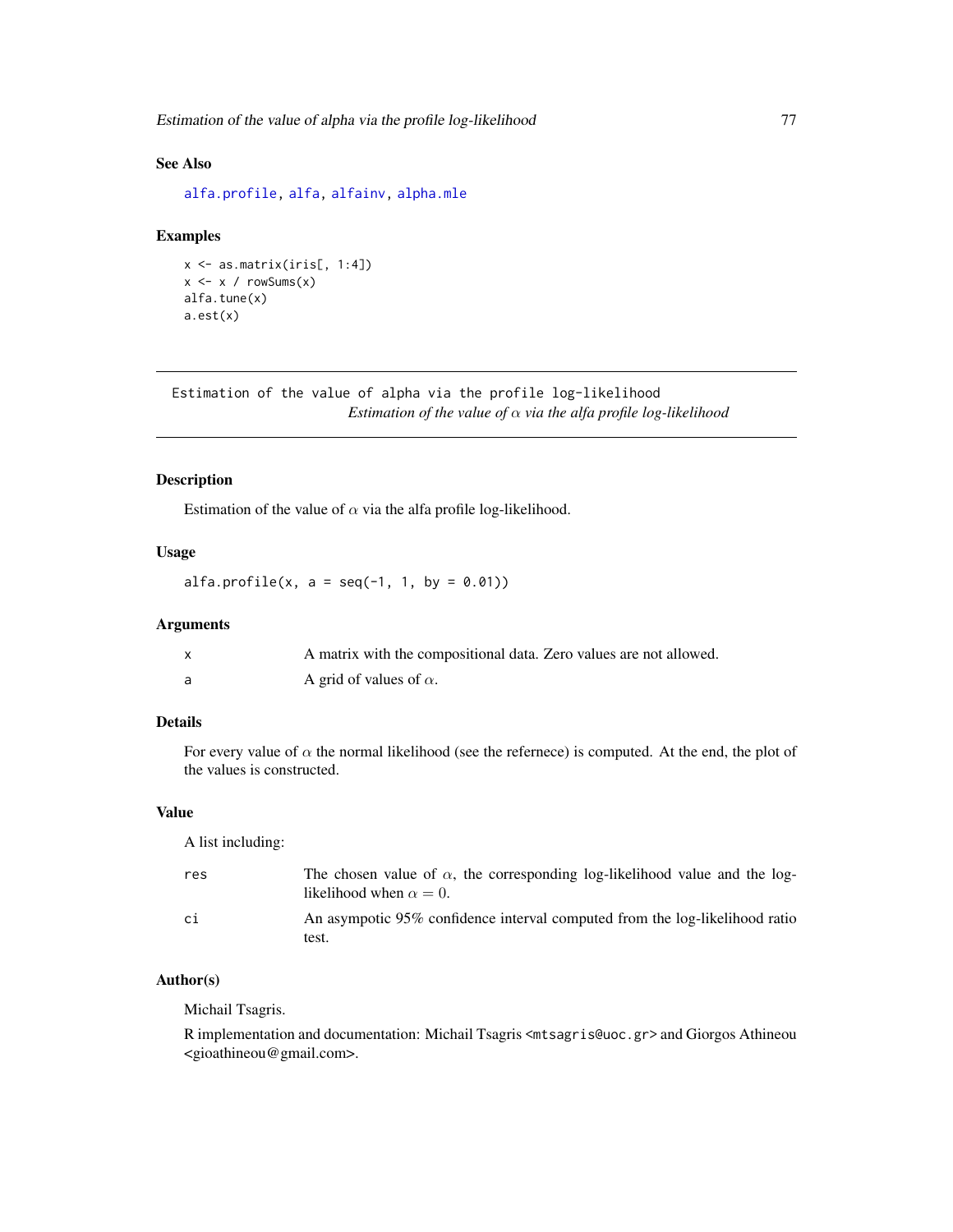# References

Tsagris M.T., Preston S. and Wood A.T.A. (2011). A data-based power transformation for compositional data. In Proceedings of the 4th Compositional Data Analysis Workshop, Girona, Spain. https://arxiv.org/pdf/1106.1451.pdf

# See Also

[alfa.tune,](#page-80-0) [alfa,](#page-185-0) [alfainv](#page-99-0)

# Examples

```
x \leftarrow as.matrix(iris[, 1:4])x \leftarrow x / \text{rowsums}(x)alfa.tune(x)
alfa.profile(x)
```
Exponential empirical likelihood for a one sample mean vector hypothesis testing *Exponential empirical likelihood for a one sample mean vector hypothesis testing*

# <span id="page-77-0"></span>Description

Exponential empirical likelihood for a one sample mean vector hypothesis testing.

# Usage

eel.test1(x, mu, tol = 1e-06,  $R = 1$ )

# Arguments

| X   | A matrix containing Euclidean data.                                                                                                 |
|-----|-------------------------------------------------------------------------------------------------------------------------------------|
| mu  | The hypothesized mean vector.                                                                                                       |
| tol | The tolerance value used to stop the Newton-Raphson algorithm.                                                                      |
| R   | The number of bootstrap samples used to calculate the p-value. If $R = 1$ (default<br>value), no bootstrap calibration is performed |

# Details

Multivariate hypothesis test for a one sample mean vector. This is a non parametric test and it works for univariate and multivariate data.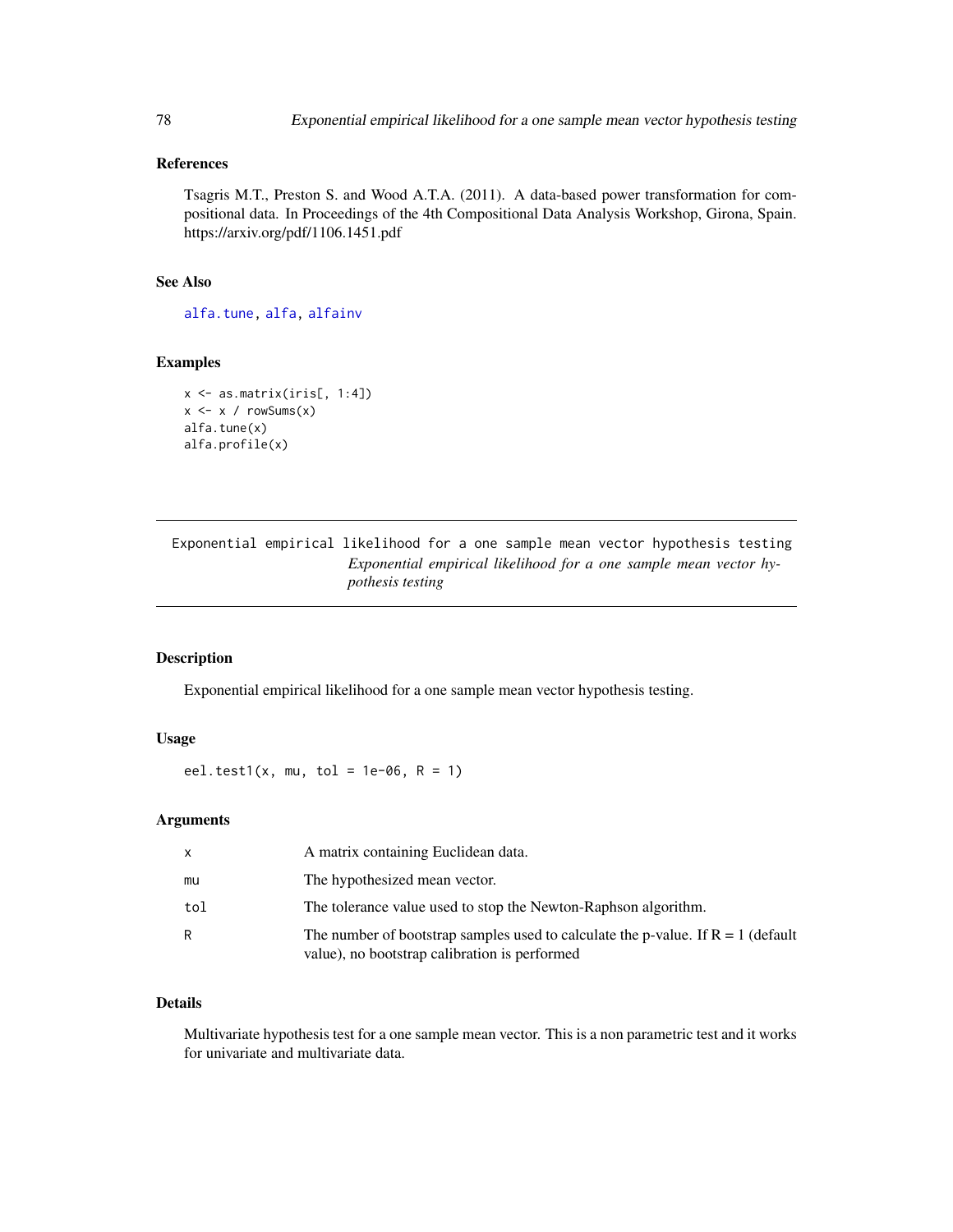# Value

A list including:

| р       | The estimated probabilities.                                                                  |
|---------|-----------------------------------------------------------------------------------------------|
| lambda  | The value of the Lagrangian parameter $\lambda$ .                                             |
| iter    | The number of iterations required by the newton-Raphson algorithm.                            |
| info    | The value of the log-likelihood ratio test statistic along with its corresponding<br>p-value. |
| runtime | The runtime of the process.                                                                   |

### Author(s)

Michail Tsagris.

R implementation and documentation: Michail Tsagris <mtsagris@uoc.gr>.

# References

Jing Bing-Yi and Andrew TA Wood (1996). Exponential empirical likelihood is not Bartlett correctable. Annals of Statistics 24(1): 365-369.

Owen A. B. (2001). Empirical likelihood. Chapman and Hall/CRC Press.

# See Also

[el.test1,](#page-68-0) [hotel1T2,](#page-92-0) [james,](#page-100-0) [hotel2T2,](#page-93-0) [maov,](#page-126-0) [el.test2,](#page-69-0) [comp.test](#page-94-0)

### Examples

```
x <- Rfast::rmvnorm(100, numeric(10), diag( rexp(10, 0.5) ) )
eel.test1(x, numeric(10) )
el.test1(x, numeric(10) )
```
Exponential empirical likelihood hypothesis testing for two mean vectors *Exponential empirical likelihood hypothesis testing for two mean vectors*

### <span id="page-78-0"></span>Description

Exponential empirical likelihood hypothesis testing for two mean vectors.

# Usage

```
eel.test2(y1, y2, tol = 1e-07, R = 0, graph = FALSE)
```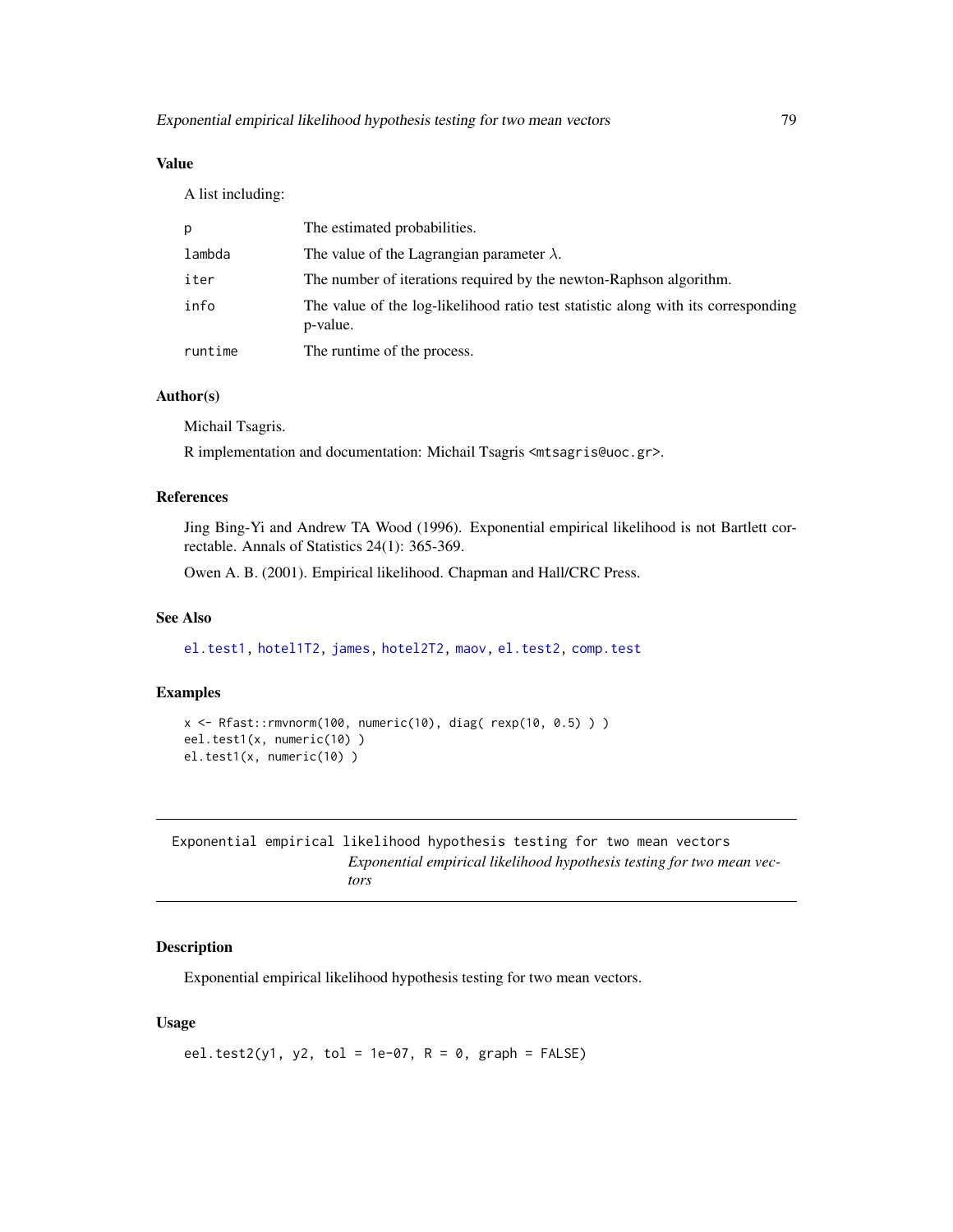### **Arguments**

| y1    | A matrix containing the Euclidean data of the first group.                                                                                                                                                                                                                                       |
|-------|--------------------------------------------------------------------------------------------------------------------------------------------------------------------------------------------------------------------------------------------------------------------------------------------------|
| y2    | A matrix containing the Euclidean data of the second group.                                                                                                                                                                                                                                      |
| tol   | The tolerance level used to terminate the Newton-Raphson algorithm.                                                                                                                                                                                                                              |
| R     | If R is 0, the classical chi-square distribution is used, if $R = 1$ , the corrected chi-<br>square distribution (James, 1954) is used and if $R = 2$ , the modified F distribution<br>(Krishnamoorthy and Yanping, 2006) is used. If R is greater than 3 bootstrap<br>calibration is performed. |
| graph | A boolean variable which is taken into consideration only when bootstrap cali-<br>bration is performed. IF TRUE the histogram of the bootstrap test statistic values<br>is plotted.                                                                                                              |

# Details

Exponential empirical likelihood is a non parametric hypothesis testing procedure for one sample. The generalization to two (or more samples) is via searching for the mean vector that minimises the sum of the two test statistics.

# Value

A list including:

| test       | The empirical likelihood test statistic value.                                |
|------------|-------------------------------------------------------------------------------|
| modif.test | The modified test statistic, either via the chi-square or the F distribution. |
| dof        | The degrees of freedom of the chi-square or the F distribution.               |
| pvalue     | The asymptotic or the bootstrap p-value.                                      |
| mu         | The estimated common mean vector.                                             |
| runtime    | The runtime of the bootstrap calibration.                                     |

### Author(s)

Michail Tsagris.

R implementation and documentation: Michail Tsagris <mtsagris@uoc.gr>.

# References

Jing Bing-Yi and Andrew TA Wood (1996). Exponential empirical likelihood is not Bartlett correctable. Annals of Statistics 24(1): 365-369.

G.S. James (1954). Tests of Linear Hypothese in Univariate and Multivariate Analysis when the Ratios of the Population Variances are Unknown. Biometrika, 41(1/2): 19-43

Krishnamoorthy K. and Yanping Xia (2006). On Selecting Tests for Equality of Two Normal Mean Vectors. Multivariate Behavioral Research 41(4): 533-548.

Owen A. B. (2001). Empirical likelihood. Chapman and Hall/CRC Press.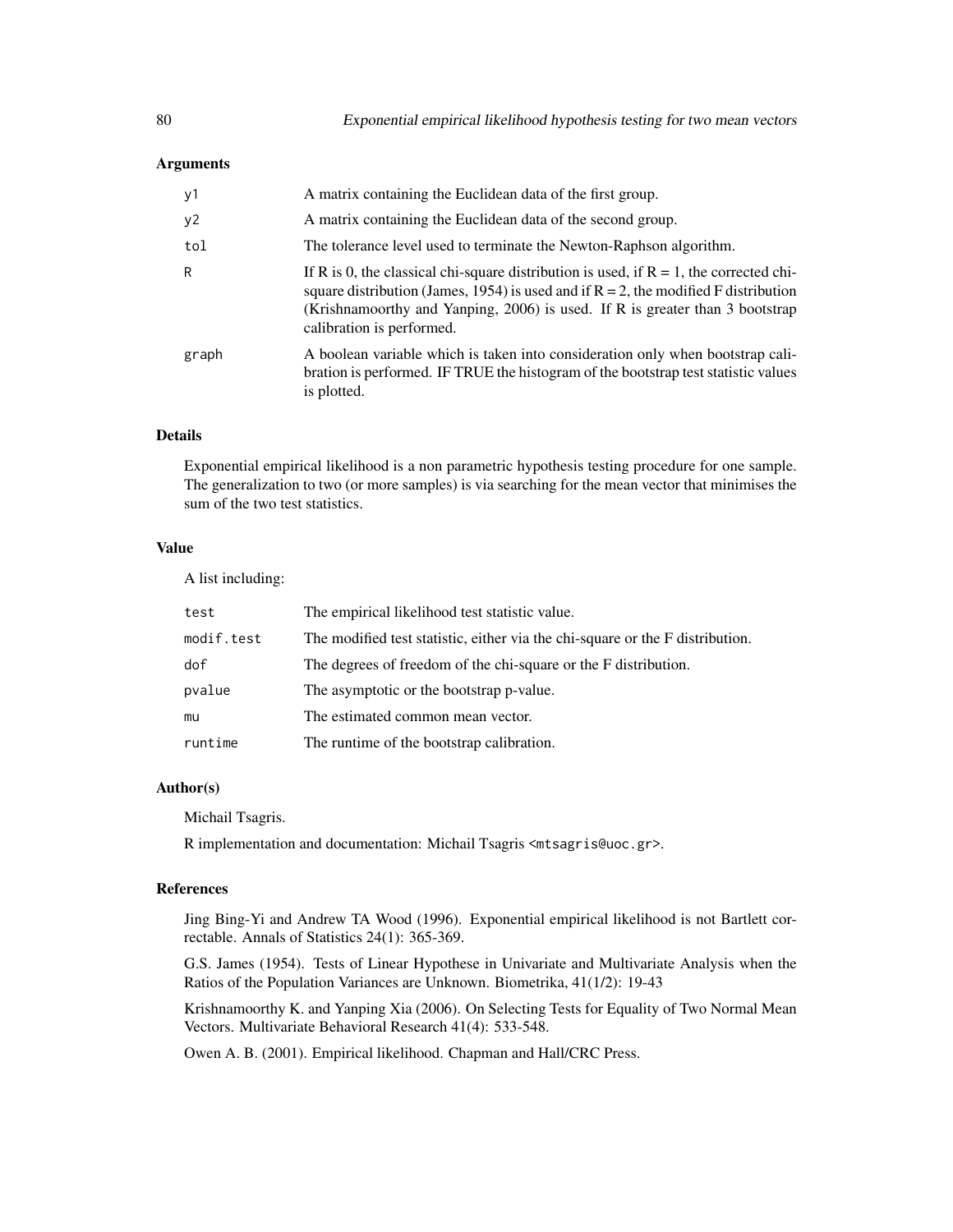Amaral G.J.A., Dryden I.L. and Wood A.T.A. (2007). Pivotal bootstrap methods for k-sample problems in directional statistics and shape analysis. Journal of the American Statistical Association 102(478): 695-707.

Preston S.P. and Wood A.T.A. (2010). Two-Sample Bootstrap Hypothesis Tests for Three-Dimensional Labelled Landmark Data. Scandinavian Journal of Statistics 37(4): 568-587.

Tsagris M., Preston S. and Wood A.T.A. (2017). Nonparametric hypothesis testing for equality of means on the simplex. Journal of Statistical Computation and Simulation, 87(2): 406-422.

### See Also

[el.test2,](#page-69-0) [maovjames,](#page-127-0) [maov,](#page-126-0) [hotel2T2](#page-93-0)[,james,](#page-100-0) [comp.test](#page-94-0)

# Examples

```
y1 = as.matrix(iris[1:25, 1:4])
y2 = as.matrix(iris[26:50, 1:4])
eel.test2(y1, y2)
eel.test2(y1, y2 )
eel.test2( y1, y2 )
```
Fast estimation of the value of alpha *Fast estimation of the value of* α

#### <span id="page-80-0"></span>Description

Fast estimation of the value of  $\alpha$ .

### Usage

alfa.tune $(x, B = 1,$  ncores = 1)

# Arguments

| $\mathsf{x}$ | A matrix with the compositional data. No zero vaues are allowed.                                                                                                                          |
|--------------|-------------------------------------------------------------------------------------------------------------------------------------------------------------------------------------------|
| B            | If no (bootstrap based) confidence intervals should be returned this should be 1<br>and more than 1 otherwise.                                                                            |
| ncores       | If neores is greater than 1 parallel computing is performed. It is advisable to use<br>it if you have many observations and or many variables, otherwise it will slow<br>down th process. |

#### Details

This is a faster function than [alfa.profile](#page-76-0) for choosing the value of  $\alpha$ .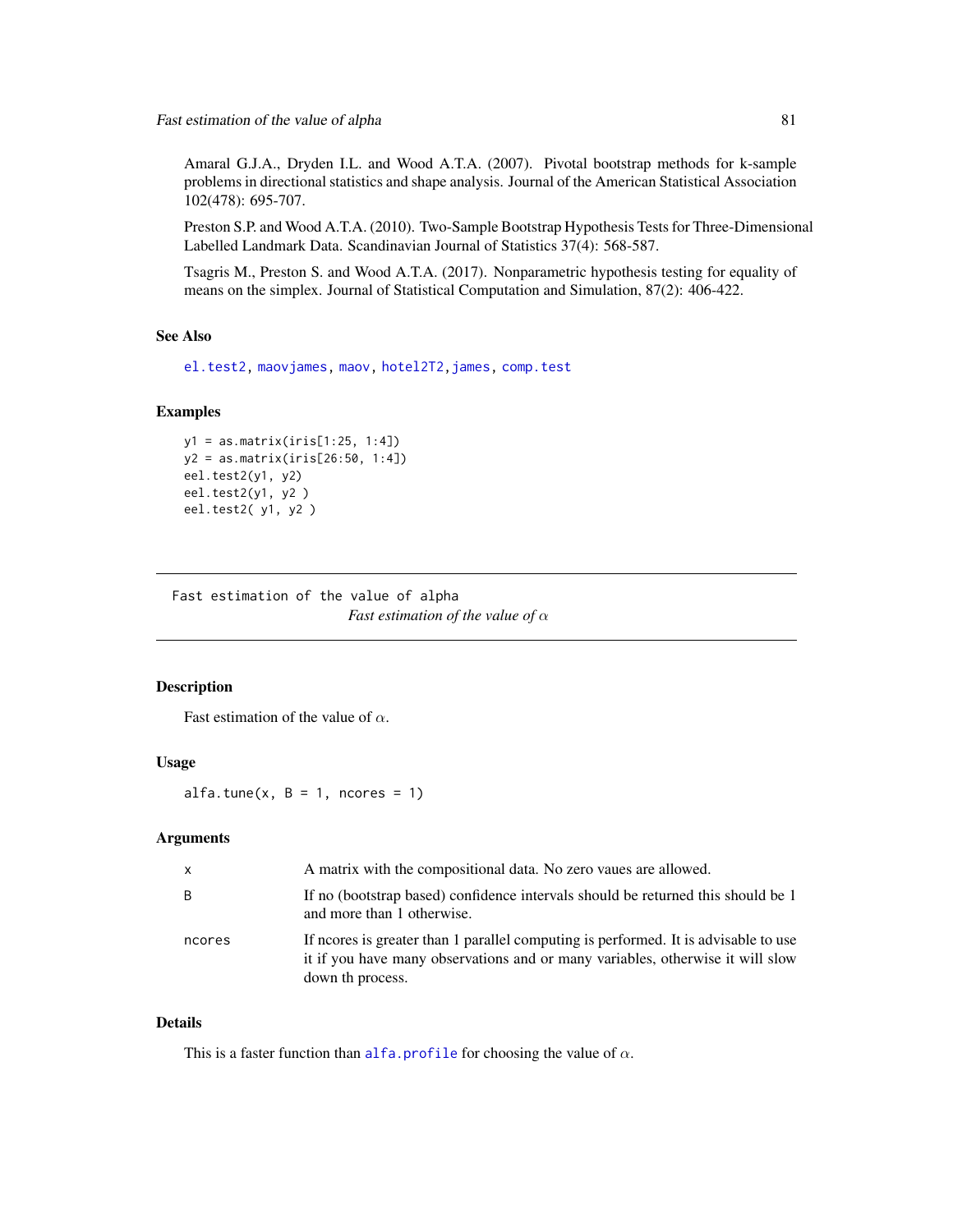A vector with the best alpha, the maximised log-likelihood and the log-likelihood at  $\alpha = 0$ , when  $B = 1$  (no bootstrap). If  $B > 1$  a list including:

| param   | The best alpha and the value of the log-likelihod, along with the 95% bootstrap<br>based confidence intervals. |
|---------|----------------------------------------------------------------------------------------------------------------|
| message | A message with some information about the histogram.                                                           |
| runtime | The time (in seconds) of the process.                                                                          |

### Author(s)

Michail Tsagris.

R implementation and documentation: Michail Tsagris <mtsagris@uoc.gr> and Giorgos Athineou <gioathineou@gmail.com>.

### References

Tsagris M.T., Preston S. and Wood A.T.A. (2011). A data-based power transformation for compositional data. In Proceedings of the 4th Compositional Data Analysis Workshop, Girona, Spain. https://arxiv.org/pdf/1106.1451.pdf

# See Also

[alfa.profile,](#page-76-0) [alfa,](#page-185-0) [alfainv](#page-99-0)

### Examples

```
library(MASS)
x \leftarrow as_matrix(iris[, 1:4])x \leftarrow x / rowsums(x)alfa.tune(x)
alfa.profile(x)
```
Fitting a Flexible Dirichlet distribution *Fitting a Flexible Dirichlet distribution*

### Description

Fitting a Flexible Dirichlet distribution.

### Usage

 $fd.est(x, init.iter = 50, final.iter = 100)$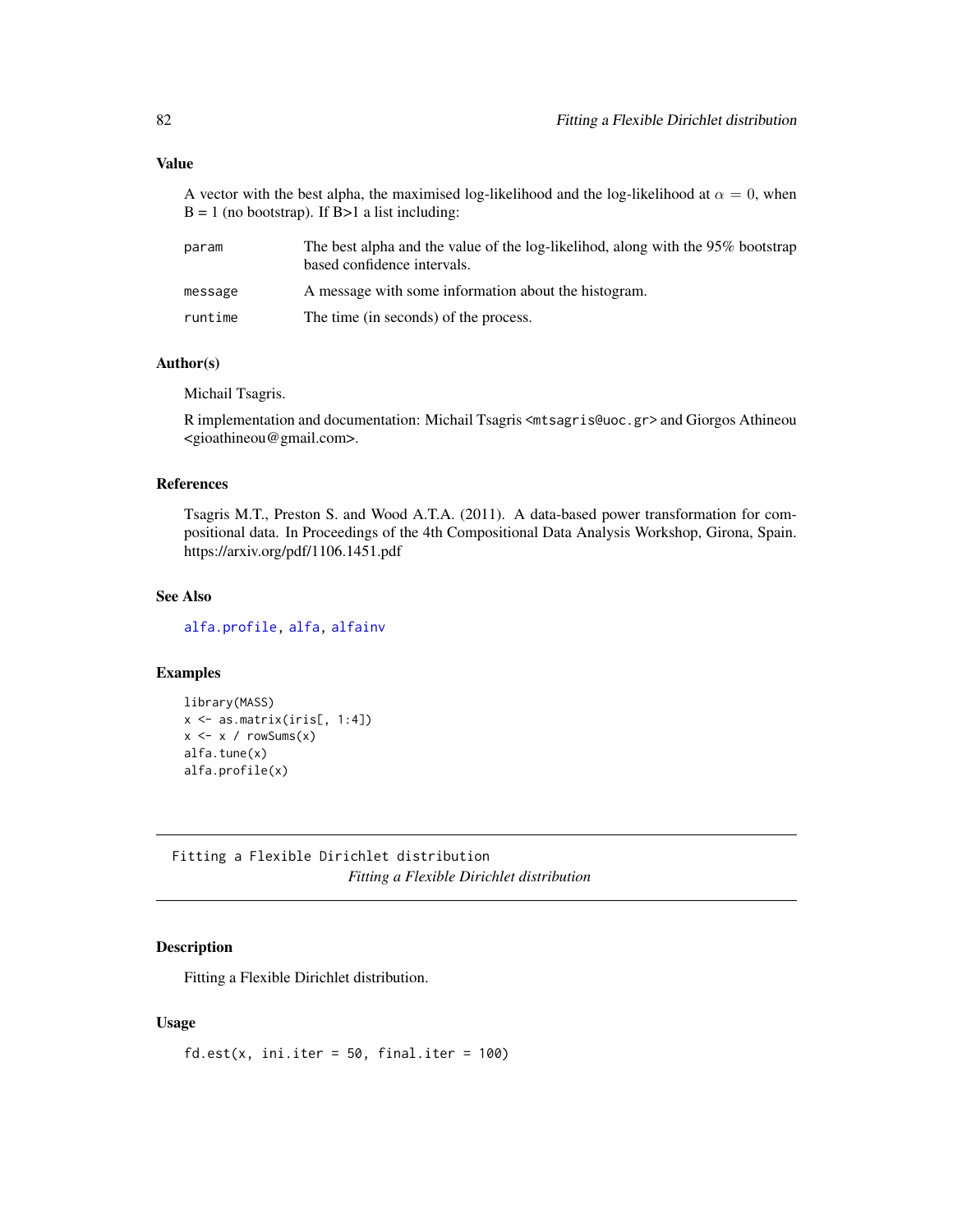# Arguments

| $\mathsf{X}$ | A matrix or a data frame containing the compositional data.         |
|--------------|---------------------------------------------------------------------|
| ini.iter     | Number of iterations for the initial SEM step. Default value is 50. |
| final.iter   | Number of iterations for the final EM step. Default value is 100.   |

# Details

For more information see the references.

### Value

A list including:

| alpha  | Estimated values of the parameter vector $\alpha$ . |
|--------|-----------------------------------------------------|
| prob   | Estimated values of the parameter vector p.         |
| tau    | Estimated value of the parameter tau.               |
| loglik | The Log-likelihood value.                           |

# Author(s)

Michail Tsagris ported from the R package FlexDir. <mtsagris@uoc.gr>.

# References

Ongaro A. and Migliorati S. (2013). A generalization of the Dirichlet distribution. Journal of Multivariate Analysis, 114, 412–426.

Migliorati S., Ongaro A. and Monti G. S. (2017). A structured Dirichlet mixture model for compositional data: inferential and applicative issues. Statistics and Computing, 27, 963–983.

# See Also

[rfd,](#page-171-0) [rfd](#page-171-0)

# Examples

 $x \leq -rfd(n = 50, a = c(12, 11, 10), p = c(0.25, 0.25, 0.5), tau = 4)$ ela <- fd.est(x, ini.iter = 10, final.iter = 20) ela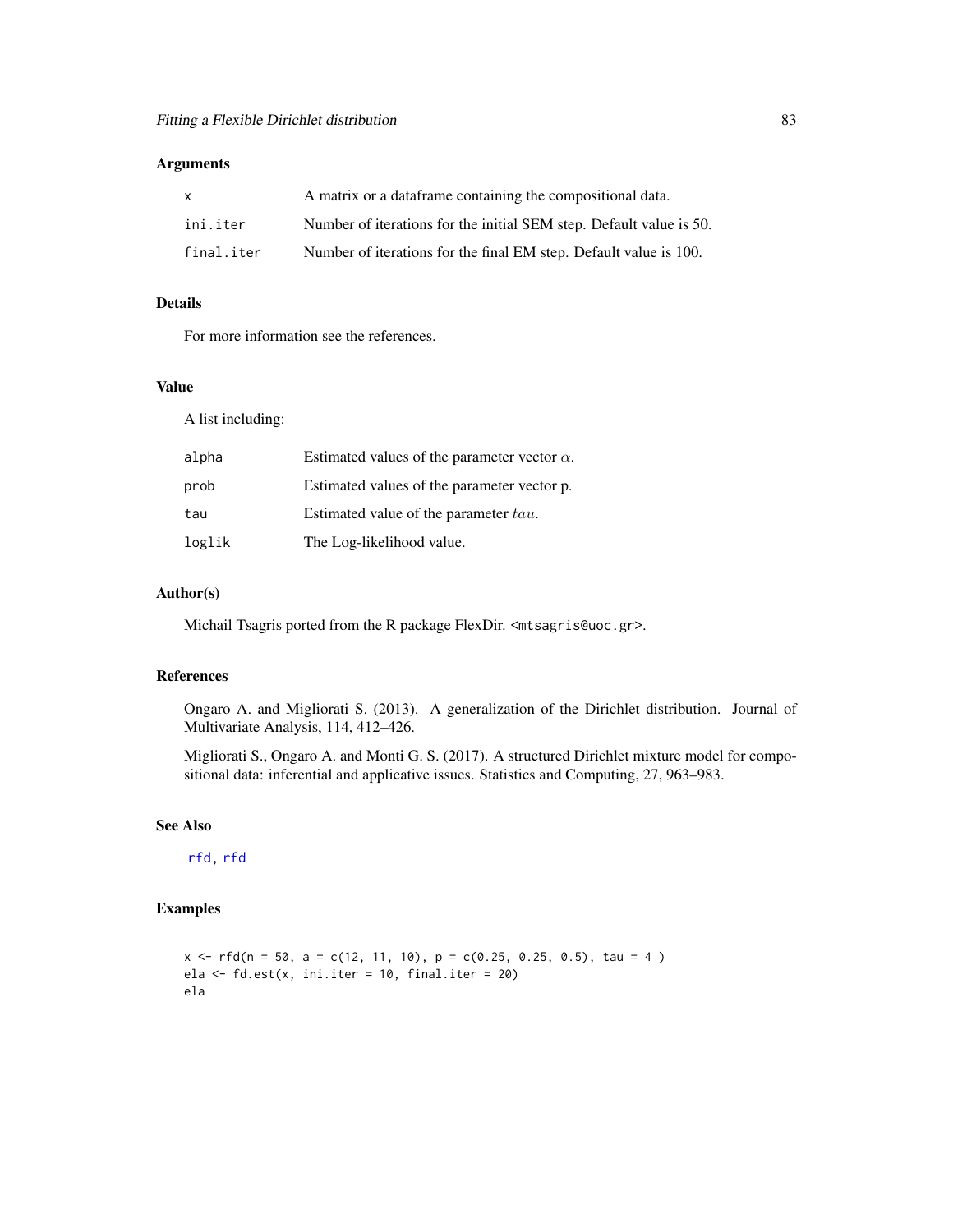Gaussian mixture models for compositional data *Gaussian mixture models for compositional data*

# <span id="page-83-0"></span>Description

Gaussian mixture models for compositional data.

# Usage

mix.compnorm(x, g, model, type = "alr", veo = FALSE)

# Arguments

| Χ     | A matrix with the compositional data.                                                                                                                                                                                                                |
|-------|------------------------------------------------------------------------------------------------------------------------------------------------------------------------------------------------------------------------------------------------------|
| g     | How many clusters to create.                                                                                                                                                                                                                         |
| model | The type of model to be used.                                                                                                                                                                                                                        |
|       | 1. "EII": All groups have the same diagonal covariance matrix, with the same<br>variance for all variables.                                                                                                                                          |
|       | 2. "VII": Different diagonal covariance matrices, with the same variance for<br>all variables within each group.                                                                                                                                     |
|       | 3. "EEI": All groups have the same diagonal covariance matrix.                                                                                                                                                                                       |
|       | 4. "VEI": Different diagonal covariance matrices. If we make all covariance<br>matrices have determinant 1, (divide the matrix with the \$p\$-th root of its<br>determinant) then all covariance matrices will be the same.                          |
|       | 5. "EVI": Different diagonal covariance matrices with the same determinant.                                                                                                                                                                          |
|       | 6. "VVI": Different diagonal covariance matrices, with nothing in common.                                                                                                                                                                            |
|       | 7. "EEE": All covariance matrices are the same.                                                                                                                                                                                                      |
|       | 8. "EEV": Different covariance matrices, but with the same determinant and<br>in addition, if we make them have determinant 1, they will have the same<br>trace.                                                                                     |
|       | 9. "VEV": Different covariance matrices but if we make the matrices have<br>determinant 1, then they will have the same trace.                                                                                                                       |
|       | 10. "VVV": Different covariance matrices with nothing in common.                                                                                                                                                                                     |
|       | 11. "EVE": Different covariance matrices, but with the same determinant. In<br>addition, calculate the eigenvectors for each covariance matrix and you will<br>see the extra similarities.                                                           |
|       | 12. "VVE": Different covariance matrices, but they have something in common<br>with their directions. Calculate the eigenvectors of each covariance matrix<br>and you will see the similarities.                                                     |
|       | 13. "VEE": Different covariance matrices, but if we make the matrices have<br>determinant 1, then they will have the same trace. In addition, calculate the<br>eigenvectors for each covariance matrix and you will see the extra similari-<br>ties. |
|       |                                                                                                                                                                                                                                                      |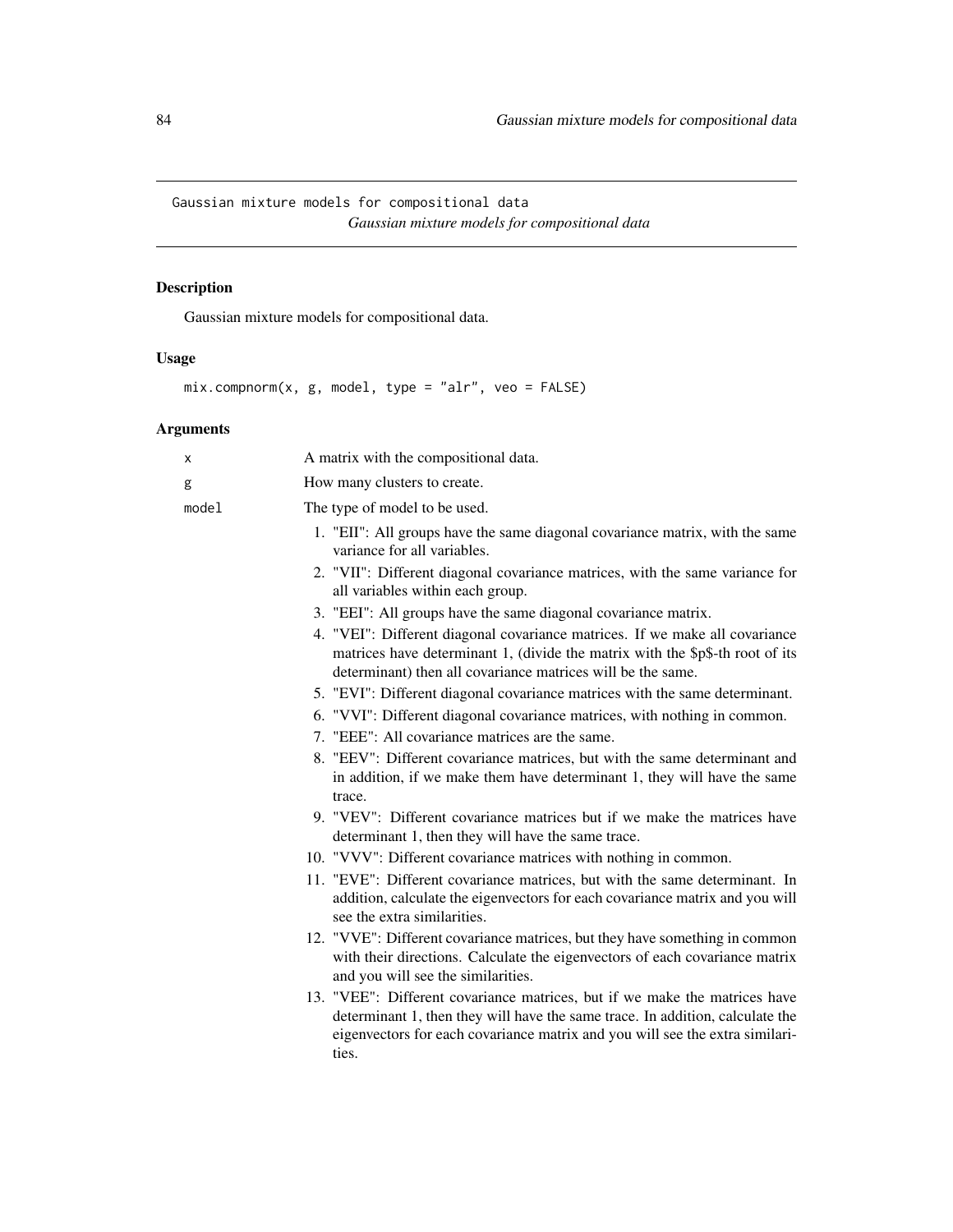# Gaussian mixture models for compositional data 85

|      | 14. "EVV": Different covariance matrices, but with the same determinant.                                                                                                 |
|------|--------------------------------------------------------------------------------------------------------------------------------------------------------------------------|
| type | The type of trasformation to be used, either the additive log-ratio ("alr"), the<br>isometric log-ratio ("ilr") or the pivot coordinate ("pivot") transformation.        |
| veo  | Stands for "Variables exceed observations". If TRUE then if the number vari-<br>ables in the model exceeds the number of observations, but the model is still<br>fitted. |

# Details

A log-ratio transformation is applied and then a Gaussian mixture model is constructed.

# Value

A list including:

| mu   | A matrix where each row corresponds to the mean vector of each cluster. |
|------|-------------------------------------------------------------------------|
| su   | An array containing the covariance matrix of each cluster.              |
| prob | The estimated mixing probabilities.                                     |
| est  | The estimated cluster membership values.                                |

# Author(s)

Michail Tsagris.

R implementation and documentation: Michail Tsagris <mtsagris@uoc.gr>.

# References

Ryan P. Browne, Aisha ElSherbiny and Paul D. McNicholas (2015). R package mixture: Mixture Models for Clustering and Classification.

Aitchison J. (1986). The statistical analysis of compositional data. Chapman & Hall.

#### See Also

[bic.mixcompnorm,](#page-115-0) [rmixcomp,](#page-169-0) [mix.compnorm.contour,](#page-23-0) [alfa.mix.norm,](#page-85-0)[alfa.knn,](#page-194-0)[alfa.rda,](#page-161-0) [comp.nb](#page-138-0)

```
x \leq - as.matrix(iris[, 1:4])
x \le -x / \text{rowsums}(x)mod1 <- mix.compnorm(x, 3, model = "EII" )mod2 <- mix.compnorm(x, 4, model = "VII")
```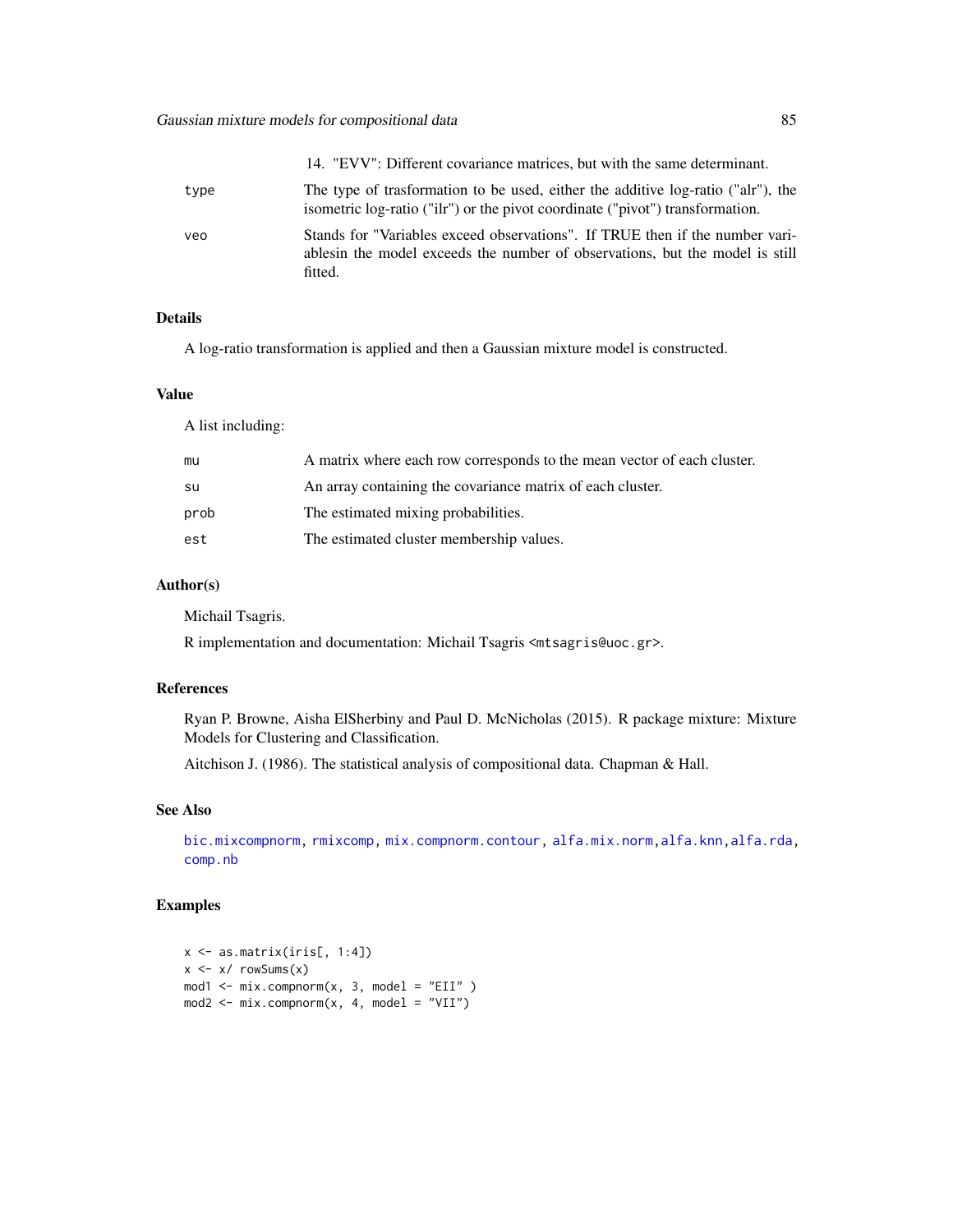Gaussian mixture models for compositional data using the alpha-transformation *Gaussian mixture models for compositional data using the* α*transformation*

# <span id="page-85-0"></span>Description

Gaussian mixture models for compositional data using the  $\alpha$ -transformation.

# Usage

alfa.mix.norm(x, g, a, model, veo = FALSE)

# Arguments

| x     | A matrix with the compositional data.                                                                                                                                                                                       |
|-------|-----------------------------------------------------------------------------------------------------------------------------------------------------------------------------------------------------------------------------|
| g     | How many clusters to create.                                                                                                                                                                                                |
| a     | The value of the power transformation, it has to be between -1 and 1. If zero<br>values are present it has to be greater than 0. If $\alpha = 0$ the isometric log-ratio<br>transformation is applied.                      |
| model | The type of model to be used.                                                                                                                                                                                               |
|       | 1. "EII": All groups have the same diagonal covariance matrix, with the same<br>variance for all variables.                                                                                                                 |
|       | 2. "VII": Different diagonal covariance matrices, with the same variance for<br>all variables within each group.                                                                                                            |
|       | 3. "EEI": All groups have the same diagonal covariance matrix.                                                                                                                                                              |
|       | 4. "VEI": Different diagonal covariance matrices. If we make all covariance<br>matrices have determinant 1, (divide the matrix with the \$p\$-th root of its<br>determinant) then all covariance matrices will be the same. |
|       | 5. "EVI": Different diagonal covariance matrices with the same determinant.                                                                                                                                                 |
|       | 6. "VVI": Different diagonal covariance matrices, with nothing in common.                                                                                                                                                   |
|       | 7. "EEE": All covariance matrices are the same.                                                                                                                                                                             |
|       | 8. "EEV": Different covariance matrices, but with the same determinant and<br>in addition, if we make them have determinant 1, they will have the same<br>trace.                                                            |
|       | 9. "VEV": Different covariance matrices but if we make the matrices have<br>determinant 1, then they will have the same trace.                                                                                              |
|       | 10. "VVV": Different covariance matrices with nothing in common.                                                                                                                                                            |
|       | 11. "EVE": Different covariance matrices, but with the same determinant. In<br>addition, calculate the eigenvectors for each covariance matrix and you will<br>see the extra similarities.                                  |
|       | 12. "VVE": Different covariance matrices, but they have something in common<br>with their directions. Calculate the eigenvectors of each covariance matrix<br>and you will see the similarities.                            |
|       |                                                                                                                                                                                                                             |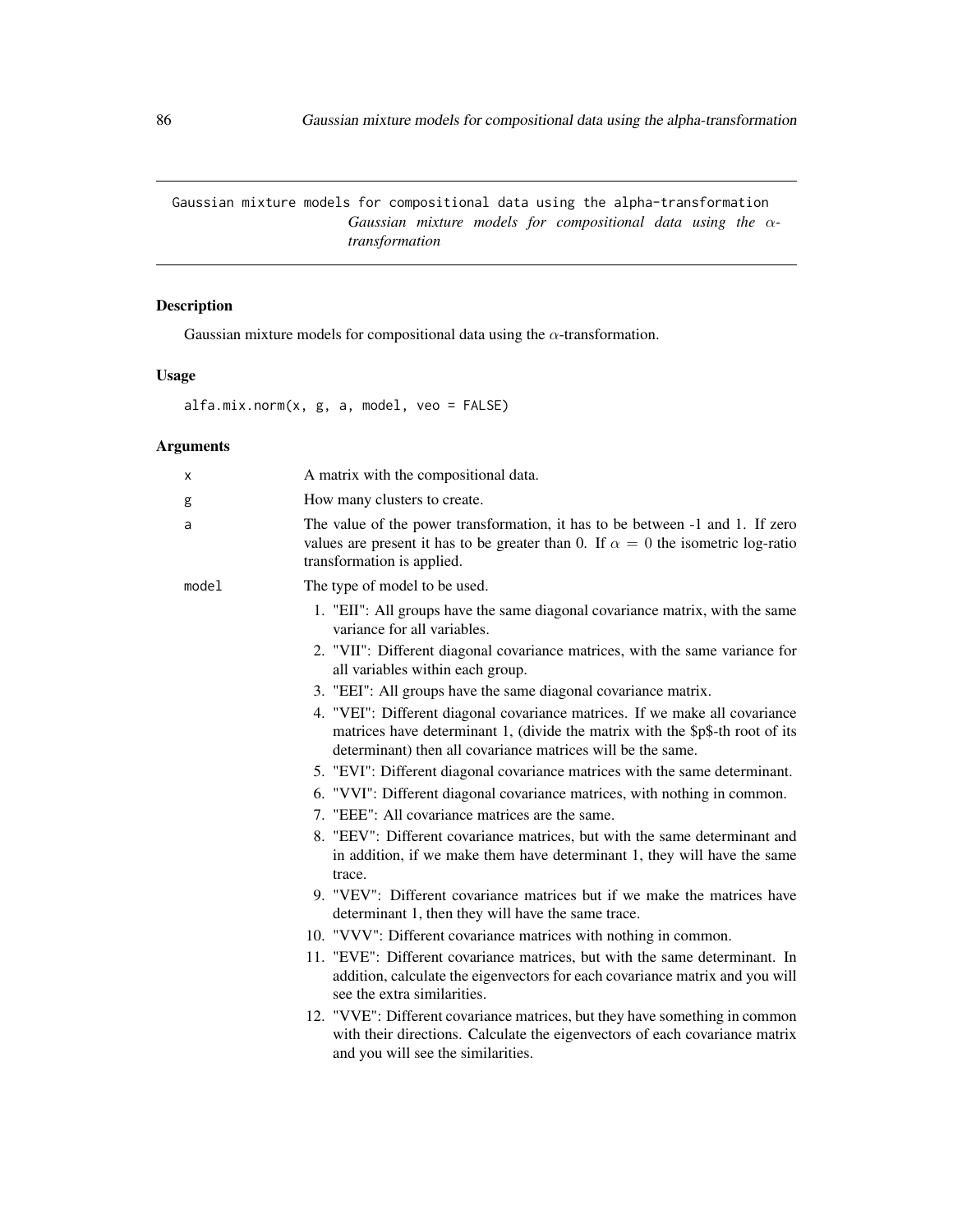Gaussian mixture models for compositional data using the alpha-transformation 87

|     | 13. "VEE": Different covariance matrices, but if we make the matrices have<br>determinant 1, then they will have the same trace. In addition, calculate the<br>eigenvectors for each covariance matrix and you will see the extra similari-<br>ties. |
|-----|------------------------------------------------------------------------------------------------------------------------------------------------------------------------------------------------------------------------------------------------------|
|     | 14. "EVV": Different covariance matrices, but with the same determinant.                                                                                                                                                                             |
| veo | Stands for "Variables exceed observations". If TRUE then if the number vari-<br>ables in the model exceeds the number of observations, but the model is still<br>fitted.                                                                             |

### Details

A log-ratio transformation is applied and then a Gaussian mixture model is constructed.

# Value

A list including:

| mu   | A matrix where each row corresponds to the mean vector of each cluster. |
|------|-------------------------------------------------------------------------|
| su   | An array containing the covariance matrix of each cluster.              |
| prob | The estimated mixing probabilities.                                     |
| est  | The estimated cluster membership values.                                |

# Author(s)

Michail Tsagris.

R implementation and documentation: Michail Tsagris <mtsagris@uoc.gr>.

### References

Ryan P. Browne, Aisha ElSherbiny and Paul D. McNicholas (2015). R package mixture: Mixture Models for Clustering and Classification.

Aitchison J. (1986). The statistical analysis of compositional data. Chapman & Hall.

Tsagris M.T., Preston S. and Wood A.T.A. (2011). A data-based power transformation for compositional data. In Proceedings of the 4th Compositional Data Analysis Workshop, Girona, Spain. https://arxiv.org/pdf/1106.1451.pdf

### See Also

[bic.alfamixnorm,](#page-116-0) [bic.mixcompnorm,](#page-115-0) [rmixcomp,](#page-169-0) [mix.compnorm.contour,](#page-23-0) [mix.compnorm,](#page-83-0)[alfa,](#page-185-0) [alfa.knn,](#page-194-0) [alfa.rda,](#page-161-0) [comp.nb](#page-138-0)

```
x <- as.matrix(iris[, 1:4])
x \le -x / \text{rowsums}(x)mod1 <- alfa.mix.norm(x, 3, 0.4, model = "EII")
mod2 \leq -alfa.mix.norm(x, 4, 0.7, model = "VII")
```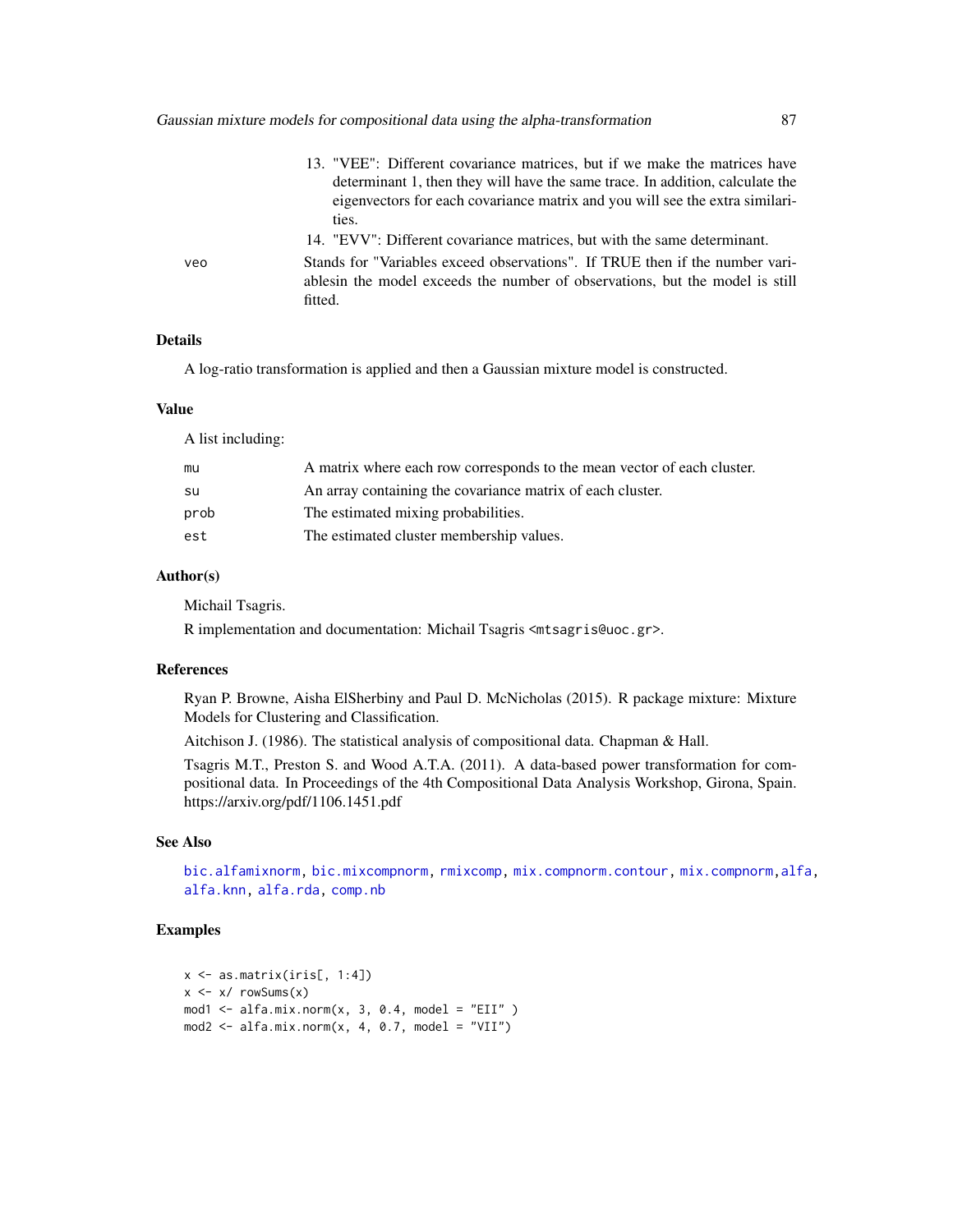Generate random folds for cross-validation *Generate random folds for cross-validation*

# Description

Random folds for use in a cross validation are generated. There is the option for stratified splitting as well.

### Usage

```
makefolds(ina, nfolds = 10, stratified = TRUE, seed = NULL)
```
### Arguments

| ina        | A variable indicating the groupings.                                                                                                          |
|------------|-----------------------------------------------------------------------------------------------------------------------------------------------|
| nfolds     | The number of folds to produce.                                                                                                               |
| stratified | A boolean variable specifying whether stratified random (TRUE) or simple ran-<br>dom (FALSE) sampling is to be used when producing the folds. |
| seed       | You can specify your own seed number here or leave it NULL.                                                                                   |

# Details

I was inspired by the command in the package TunePareto in order to do the stratified version.

# Value

A list with nfolds elements where each elements is a fold containing the indices of the data.

# Author(s)

Michail Tsagris.

R implementation and documentation: Michail Tsagris <mtsagris@uoc.gr>.

#### See Also

[rda.tune](#page-209-0)

```
a \leq makefolds(iris[, 5], nfolds = 5, stratified = TRUE)
table(iris[a[[1]], 5]) ## 10 values from each group
```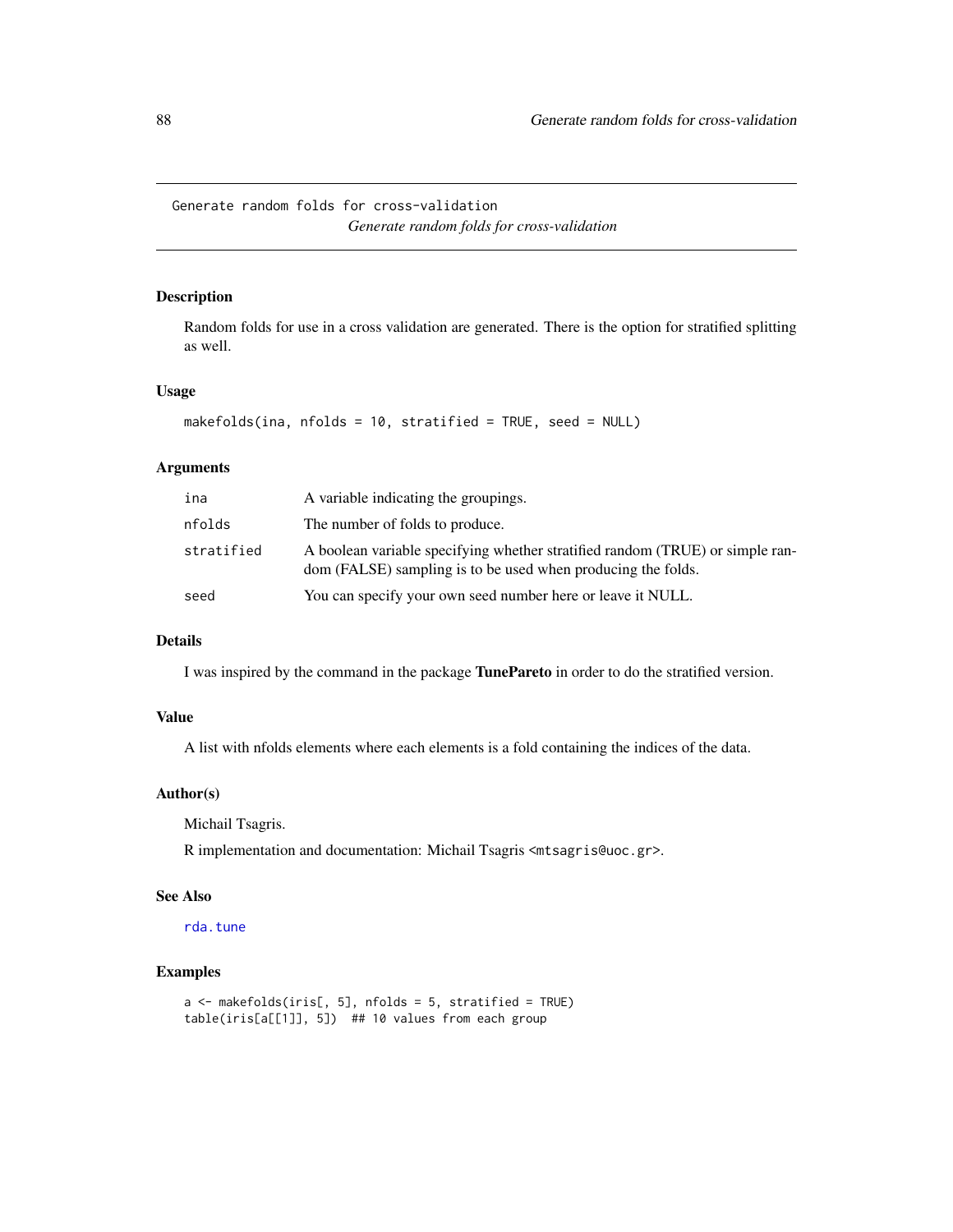Greenacre's power transformation

*Greenacre's power transformation*

# Description

Greenacre's power transformation.

### Usage

green(x, theta)

#### Arguments

| X.    | A matrix with the compositional data.                                                                                                                                                  |
|-------|----------------------------------------------------------------------------------------------------------------------------------------------------------------------------------------|
| theta | The value of the power transformation, it has to be between -1 and 1. If zero<br>values are present it has to be greater than 0. If $\theta = 0$ the log transformation is<br>applied. |
|       |                                                                                                                                                                                        |

# Details

Greenacre's transformation is applied to the compositional data.

#### Value

A matrix with the power transformed data.

#### Author(s)

Michail Tsagris.

R implementation and documentation: Michail Tsagris <mtsagris@uoc.gr>.

# References

Greenacre, M. (2009). Power transformations in correspondence analysis. Computational Statistics & Data Analysis, 53(8): 3107-3116. http://www.econ.upf.edu/~michael/work/PowerCA.pdf

# See Also

[alfa](#page-185-0)

```
library(MASS)
x \leftarrow as.matrix(fgl[, 2:9])x \leftarrow x / rowsums(x)y1 <- green(x, 0.1)
y2 \le - green(x, 0.2)rbind( colMeans(y1), colMeans(y2) )
```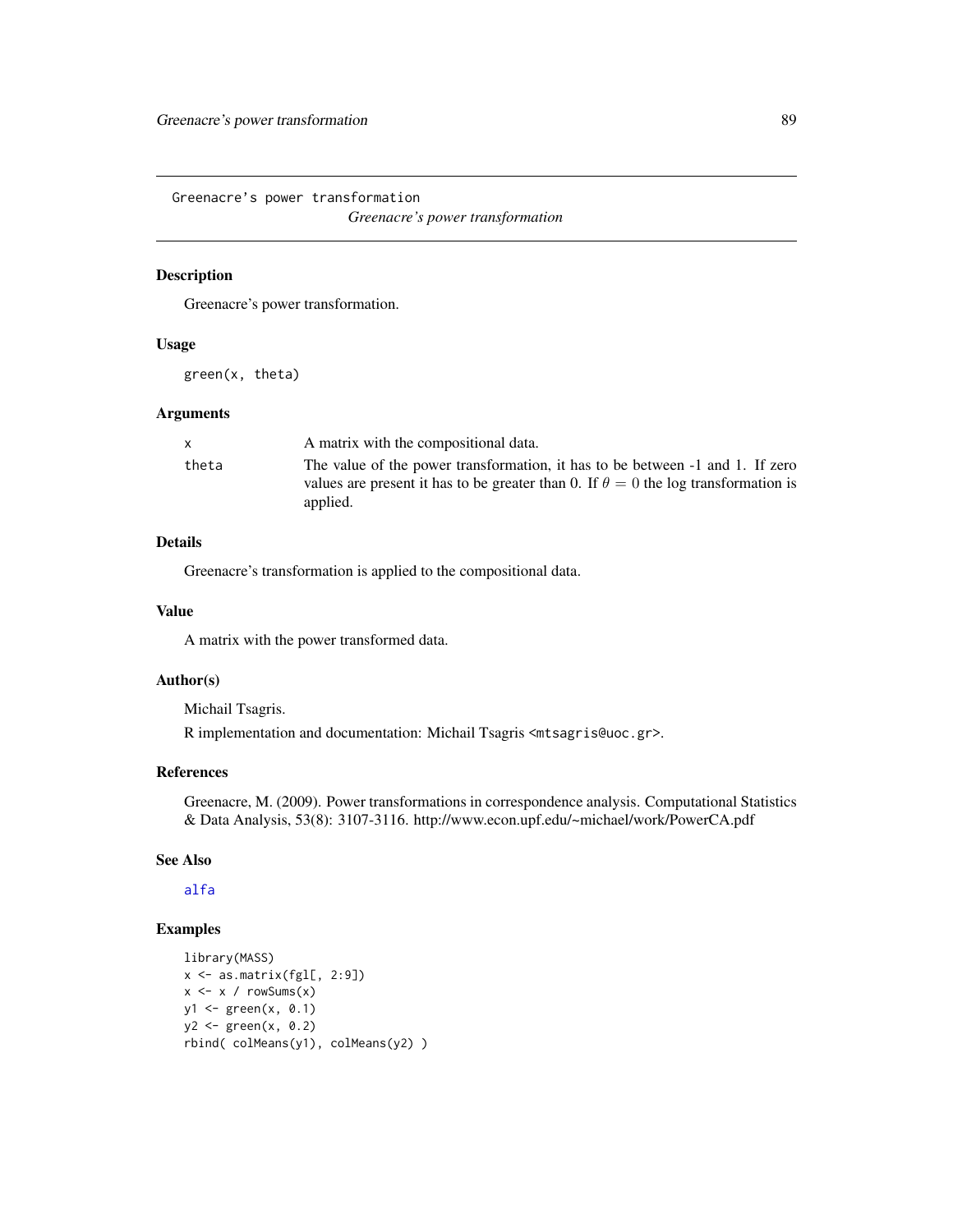Helper Frechet mean for compositional data *Helper Frechet mean for compositional data*

### **Description**

Helper Frechet mean for compositional data.

### Usage

frechet2(x, di, a, k)

### Arguments

| $\times$ | A matrix with the compositional data.                                                                                                                                                                                                              |
|----------|----------------------------------------------------------------------------------------------------------------------------------------------------------------------------------------------------------------------------------------------------|
| di       | A matrix with indices as produced by the function "dista" of the package "Rfast""<br>or the function "nn2" of the package "RANN". Better see the details section.                                                                                  |
| a        | The value of the power transformation, it has to be between -1 and 1. If zero<br>values are present it has to be greater than 0. If $\alpha = 0$ the isometric log-ratio<br>transformation is applied and the closed geometric mean is calculated. |
| k        | The number of nearest neighbours used for the computation of the Frechet<br>means.                                                                                                                                                                 |

### Details

The power transformation is applied to the compositional data and the mean vector is calculated. Then the inverse of it is calculated and the inverse of the power transformation applied to the last vector is the Frechet mean.

What this helper function do is to speed up the Frechet mean when used in the  $\alpha$ -k-NN regression. The  $\alpha$ -k-NN regression computes the Frechet mean of the k nearest neighbours for a value of  $\alpha$  and this function does exactly that. Suppose you want to predict the compositional value of some new predictors. For each predictor value you must use the Frechet mean computed at various nearest neighbours. This function performs these computations in a fast way. It is not the fastest way, yet it is a pretty fast way. This function is being called inside the function [aknn.reg.](#page-181-0)

### Value

A list where eqch element contains a matrix. Each matrix contains the Frechet means computed at various nearest neighbours.

#### Author(s)

Michail Tsagris.

R implementation and documentation: Michail Tsagris <mtsagris@uoc.gr>.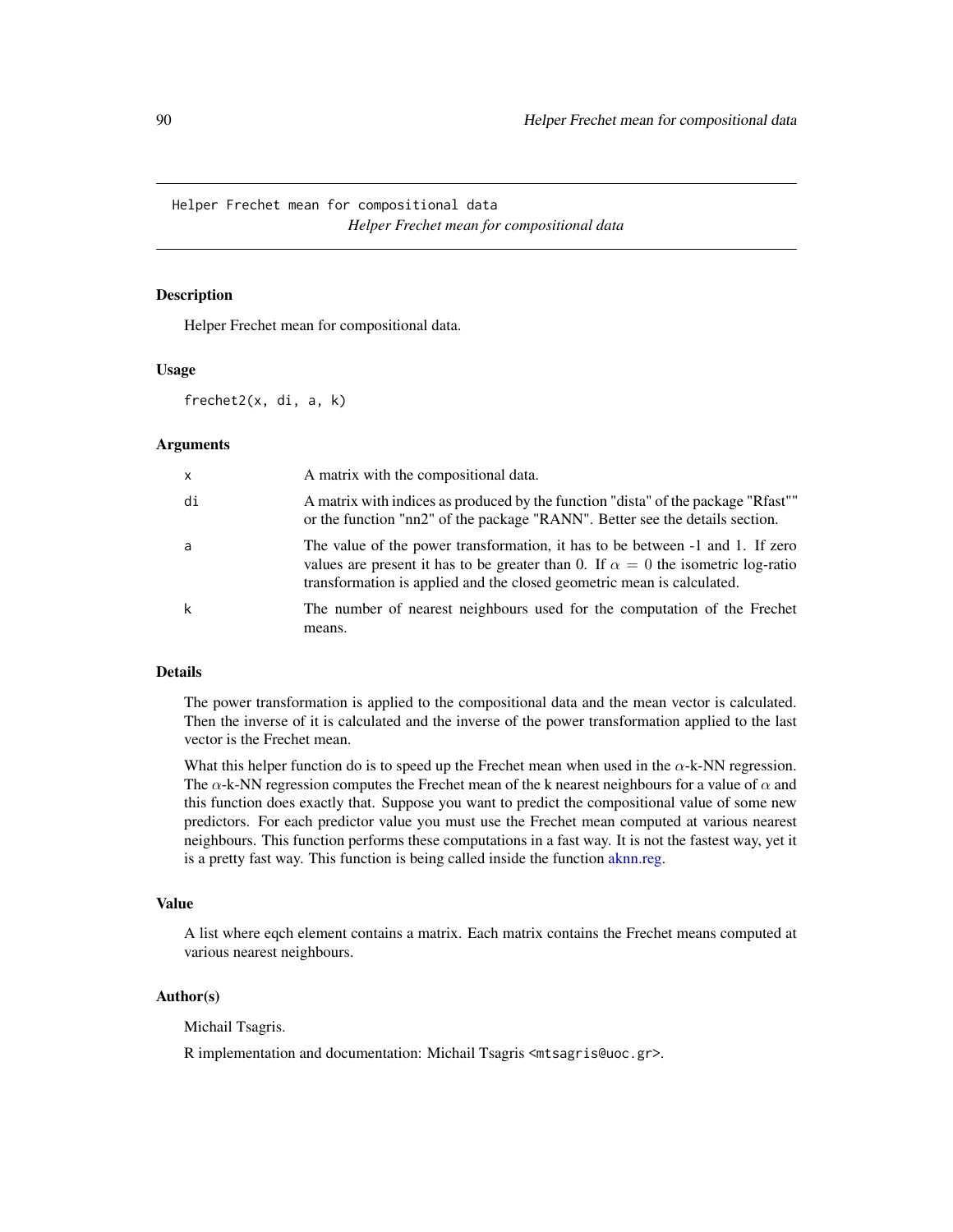# References

Tsagris M.T., Preston S. and Wood A.T.A. (2011). A data-based power transformation for compositional data. In Proceedings of the 4th Compositional Data Analysis Workshop, Girona, Spain. https://arxiv.org/pdf/1106.1451.pdf

# See Also

[alfa,](#page-185-0) [alfainv,](#page-99-0) [profile](#page-0-0)

# Examples

```
library(MASS)
library(Rfast)
x \leftarrow as_matrix(fgl[, 2:9])x \leq x / \text{rowsums}(x)xnew \leq x[1:10, ]
x \leq x[-c(1:10), ]k \le -2:5di \leq Rfast::dista( xnew, x, k = max(k), index = TRUE, square = TRUE )
est <- frechet2(x, di, 0.2, k)
```
Helper functions for the Kullback-Leibler regression *Helper functions for the Kullback-Leibler regression*

### Description

Helper functions for the Kullback-Leibler regression.

#### Usage

```
kl.compreg2(y, x, con = TRUE, xnew = NULL, tol = 1e-07, maxiters = 50)
klcompreg.boot(y, x, der, der2, id, b1, n, p, d, tol = 1e-07, maxiters = 50)
```
### Arguments

| y            | A matrix with the compositional data (dependent variable). Zero values are<br>allowed. For the klcompreg.boot the first column is removed. |
|--------------|--------------------------------------------------------------------------------------------------------------------------------------------|
| $\mathsf{x}$ | The predictor variable(s), they can be either continuous or categorical or both.<br>In the kloompreg boot this is the design matrix.       |
| con          | If this is TRUE (default) then the constant term is estimated, otherwise the model<br>includes no constant term.                           |
| xnew         | If you have new data use it, otherwise leave it NULL.                                                                                      |
| tol          | The tolerance value to terminate the Newton-Raphson procedure.                                                                             |
|              |                                                                                                                                            |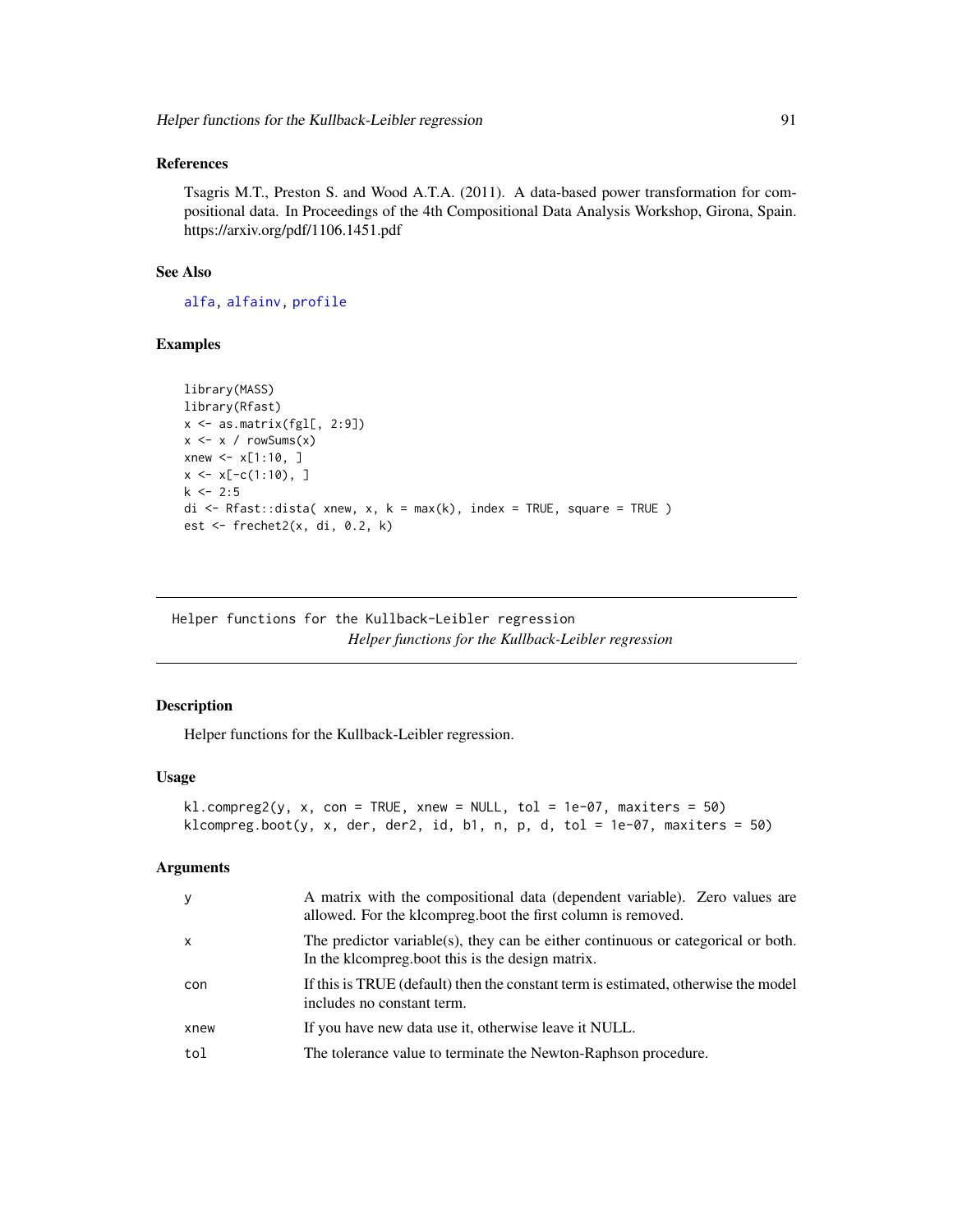| maxiters       | The maximum number of Newton-Raphson iterations.                                                         |
|----------------|----------------------------------------------------------------------------------------------------------|
| der            | An vector to put the first derivative there.                                                             |
| der2           | An empty matrix to put the second derivatives there, the Hessian matrix will be<br>put here.             |
| id             | A help vector with indices.                                                                              |
| b <sub>1</sub> | The matrix with the initial estimated coefficients.                                                      |
| n              | The sample size                                                                                          |
| p              | The number of columns of the design matrix.                                                              |
| d              | The dimensionality of the simplex, that is the number of columns of the compo-<br>sitional data minus 1. |

### Details

These are help functions for the [kl.compreg](#page-63-0) function. They are not to be called directly by the user.

# Value

For kl.compreg2 a list including:

| iters                              | The nubmer of iterations required by the Newton-Raphson.  |
|------------------------------------|-----------------------------------------------------------|
| loglik                             | The loglikelihood.                                        |
| be                                 | The beta coefficients.                                    |
| est                                | The fitted or the predicted values (if xnew is not NULL). |
| Eau klaamppea haat a katinahudingu |                                                           |

For klcompreg.boot a list including:

| loglik | The loglikelihood.     |
|--------|------------------------|
| be     | The beta coefficients. |

# Author(s)

Michail Tsagris.

R implementation and documentation: Michail Tsagris <mtsagris@uoc.gr>.

# References

Murteira, Jose MR, and Joaquim JS Ramalho 2016. Regression analysis of multivariate fractional data. Econometric Reviews 35(4): 515-552.

# See Also

[diri.reg,](#page-59-0) [js.compreg,](#page-63-0) [ols.compreg,](#page-141-0) [comp.reg](#page-134-0)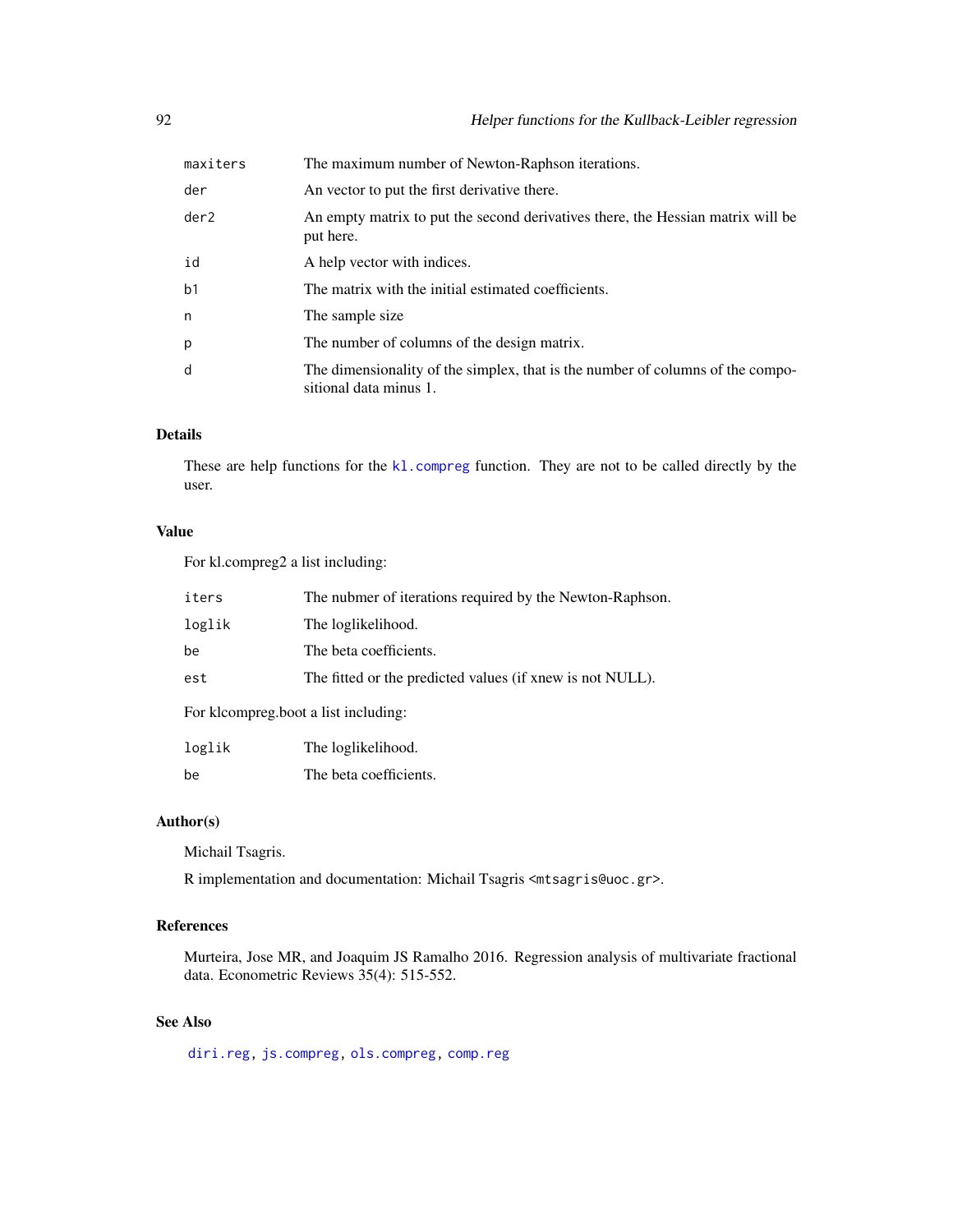# Examples

```
library(MASS)
x \leftarrow as-vector(fgl[, 1])y <- as.matrix(fgl[, 2:9])
y <- y / rowSums(y)
mod1 <- kl.compreg(y, x, B = 1, ncores = 1)
mod2 <- js.compile(y, x, B = 1, ncores = 1)
```
Hotelling's multivariate version of the 1 sample t-test for Euclidean data *Hotelling's multivariate version of the 1 sample t-test for Euclidean data*

# <span id="page-92-0"></span>Description

Hotelling's test for testing one Euclidean population mean vector.

### Usage

hotel1T2(x, M, a = 0.05, R = 999, graph =  $FALSE$ )

### Arguments

| $\mathsf{x}$ | A matrix containing Euclidean data.                                                                                                                                                 |
|--------------|-------------------------------------------------------------------------------------------------------------------------------------------------------------------------------------|
| a            | The significance level, set to 0.05 by default.                                                                                                                                     |
| M            | The hypothesized mean vector.                                                                                                                                                       |
| R            | If R is 1 no bootstrap calibration is performed and the classical p-value via the $F$<br>distribution is returned. If R is greater than 1, the bootstrap $p$ -value is returned.    |
| graph        | A boolean variable which is taken into consideration only when bootstrap cali-<br>bration is performed. IF TRUE the histogram of the bootstrap test statistic values<br>is plotted. |

# Details

Multivariate hypothesis test for a one sample mean vector. This is the multivariate analogue of the one sample t-test. The p-value can be calculated either asymptotically or via bootstrap.

#### Value

A list including:

| m       | The sample mean vector.                                                                                                                                                                        |
|---------|------------------------------------------------------------------------------------------------------------------------------------------------------------------------------------------------|
| info    | The test statistic, the p-value, the critical value and the degrees of freedom of<br>the F distribution (numerator and denominator). This is given if no bootstrap<br>calibration is employed. |
| pvalue  | The bootstrap p-value is bootstrap is employed.                                                                                                                                                |
| runtime | The runtime of the bootstrap calibration.                                                                                                                                                      |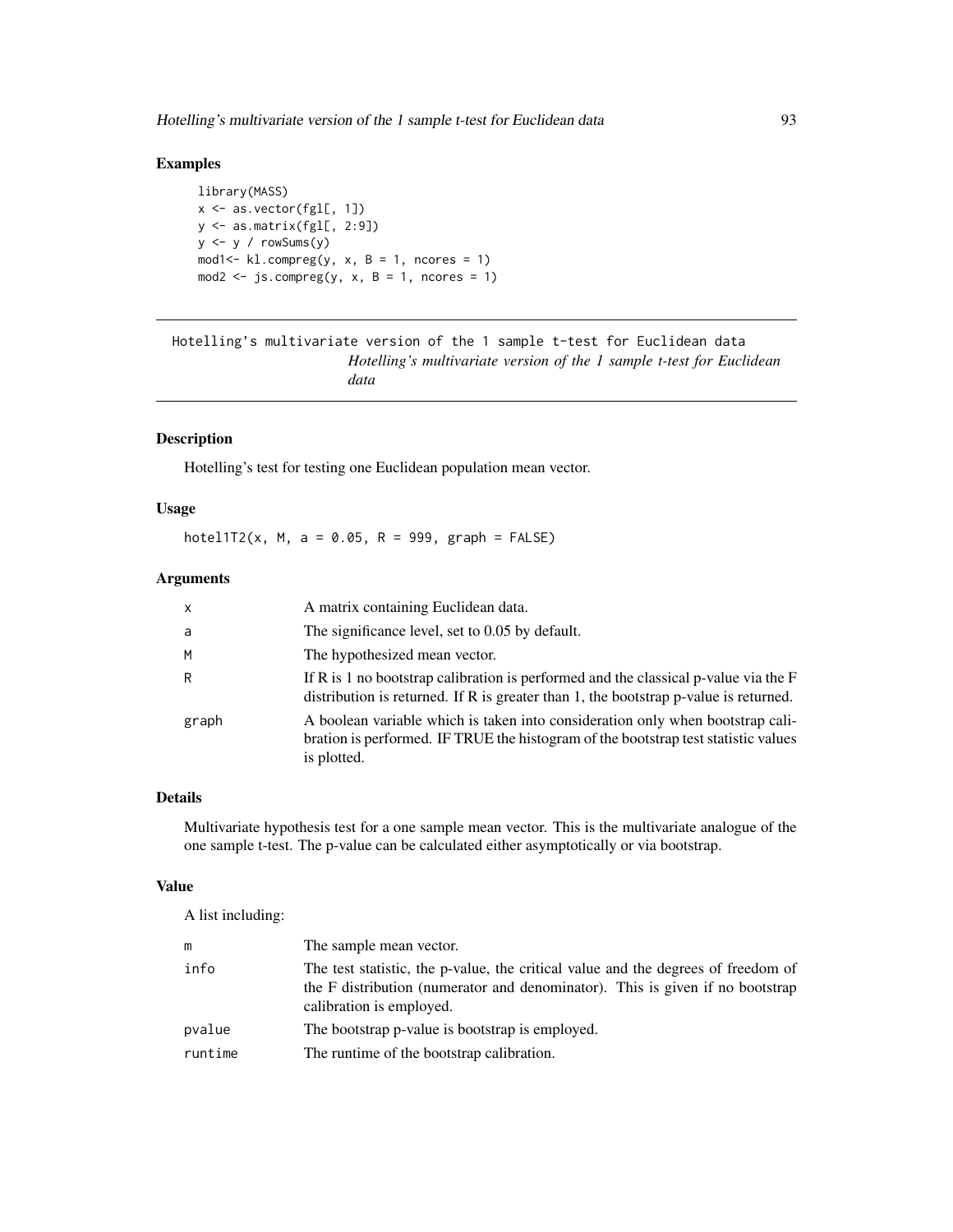### Author(s)

Michail Tsagris.

R implementation and documentation: Michail Tsagris <mtsagris@uoc.gr>.

### References

K.V. Mardia, J.T. Kent and J.M. Bibby (1979). Multivariate analysis.

### See Also

[eel.test1,](#page-77-0) [el.test1,](#page-68-0) [james,](#page-100-0) [hotel2T2,](#page-93-0) [maov,](#page-126-0) [el.test2,](#page-69-0) [comp.test](#page-94-0)

### Examples

```
x \leq -Rfast::rmvnorm(100, numeric(10), diag(rexp(10,0.5)))hotel1T2(x, numeric(10), R = 1)
hotel1T2(x, numeric(10), R = 999, graph = TRUE)
```
Hotelling's multivariate version of the 2 sample t-test for Euclidean data *Hotelling's multivariate version of the 2 sample t-test for Euclidean data*

### <span id="page-93-0"></span>Description

Hotelling's test for testing the equality of two Euclidean population mean vectors.

# Usage

hotel2T2(x1, x2, a = 0.05, R = 999, graph = FALSE)

### **Arguments**

| x1             | A matrix containing the Euclidean data of the first group.                                                                                                                          |
|----------------|-------------------------------------------------------------------------------------------------------------------------------------------------------------------------------------|
| x <sub>2</sub> | A matrix containing the Euclidean data of the second group.                                                                                                                         |
| a              | The significance level, set to 0.05 by default.                                                                                                                                     |
| R              | If R is 1 no bootstrap calibration is performed and the classical p-value via the F<br>distribution is returned. If R is greater than 1, the bootstrap $p$ -value is returned.      |
| graph          | A boolean variable which is taken into consideration only when bootstrap cali-<br>bration is performed. IF TRUE the histogram of the bootstrap test statistic values<br>is plotted. |

#### Details

Multivariate analysis of variance assuming equality of the covariance matrices. The p-value can be calculated either asymptotically or via bootstrap.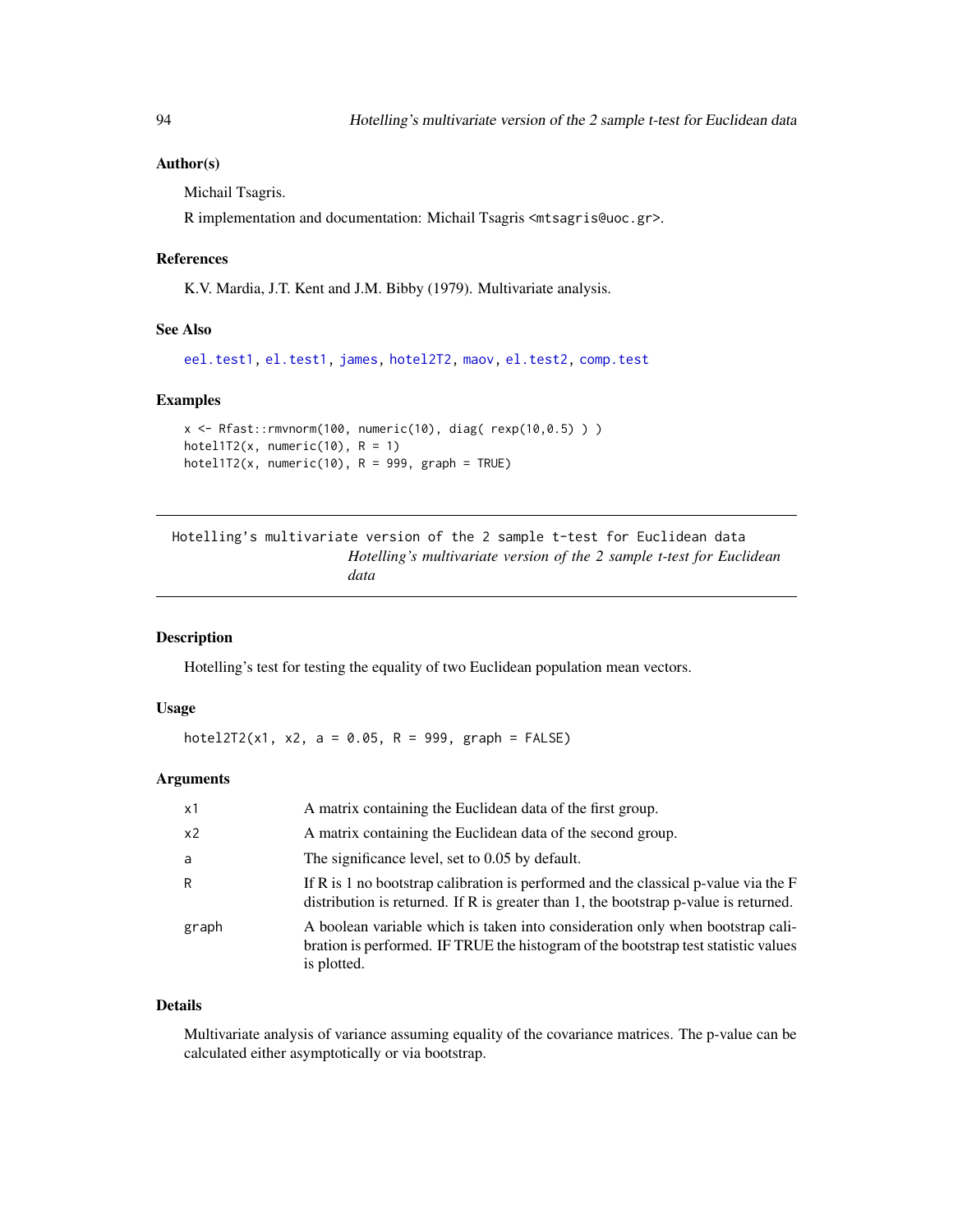# Value

A list including:

| mesoi   | The two mean vectors.                                                                                                                                                                          |
|---------|------------------------------------------------------------------------------------------------------------------------------------------------------------------------------------------------|
| info    | The test statistic, the p-value, the critical value and the degrees of freedom of<br>the F distribution (numerator and denominator). This is given if no bootstrap<br>calibration is employed. |
| pvalue  | The bootstrap p-value is bootstrap is employed.                                                                                                                                                |
| note    | A message informing the user that bootstrap calibration has been employed.                                                                                                                     |
| runtime | The runtime of the bootstrap calibration.                                                                                                                                                      |
|         |                                                                                                                                                                                                |

# Author(s)

Michail Tsagris.

R implementation and documentation: Michail Tsagris <mtsagris@uoc.gr>.

### References

Everitt B. (2005). An R and S-Plus Companion to Multivariate Analysis p. 139-140. Springer.

# See Also

[james,](#page-100-0) [maov,](#page-126-0) [el.test2,](#page-69-0) [eel.test2,](#page-78-0) [comp.test](#page-94-0)

#### Examples

```
hotel2T2( as.matrix(iris[1:25, 1:4]), as.matrix(iris[26:50, 1:4]) )
hotel2T2( as.matrix(iris[1:25, 1:4]), as.matrix(iris[26:50, 1:4]), R = 1 )
james( as.matrix(iris[1:25, 1:4]), as.matrix(iris[26:50, 1:4]) )
james( as.matrix(iris[1:25, 1:4]), as.matrix(iris[26:50, 1:4]), R = 1 )
```
Hypothesis testing for two or more compositional mean vectors *Hypothesis testing for two or more compositional mean vectors*

### <span id="page-94-0"></span>Description

Hypothesis testing for two or more compositional mean vectors.

### Usage

```
comp.test(x, ina, test = "james", R = 0, ncores = 1, graph = FALSE)
```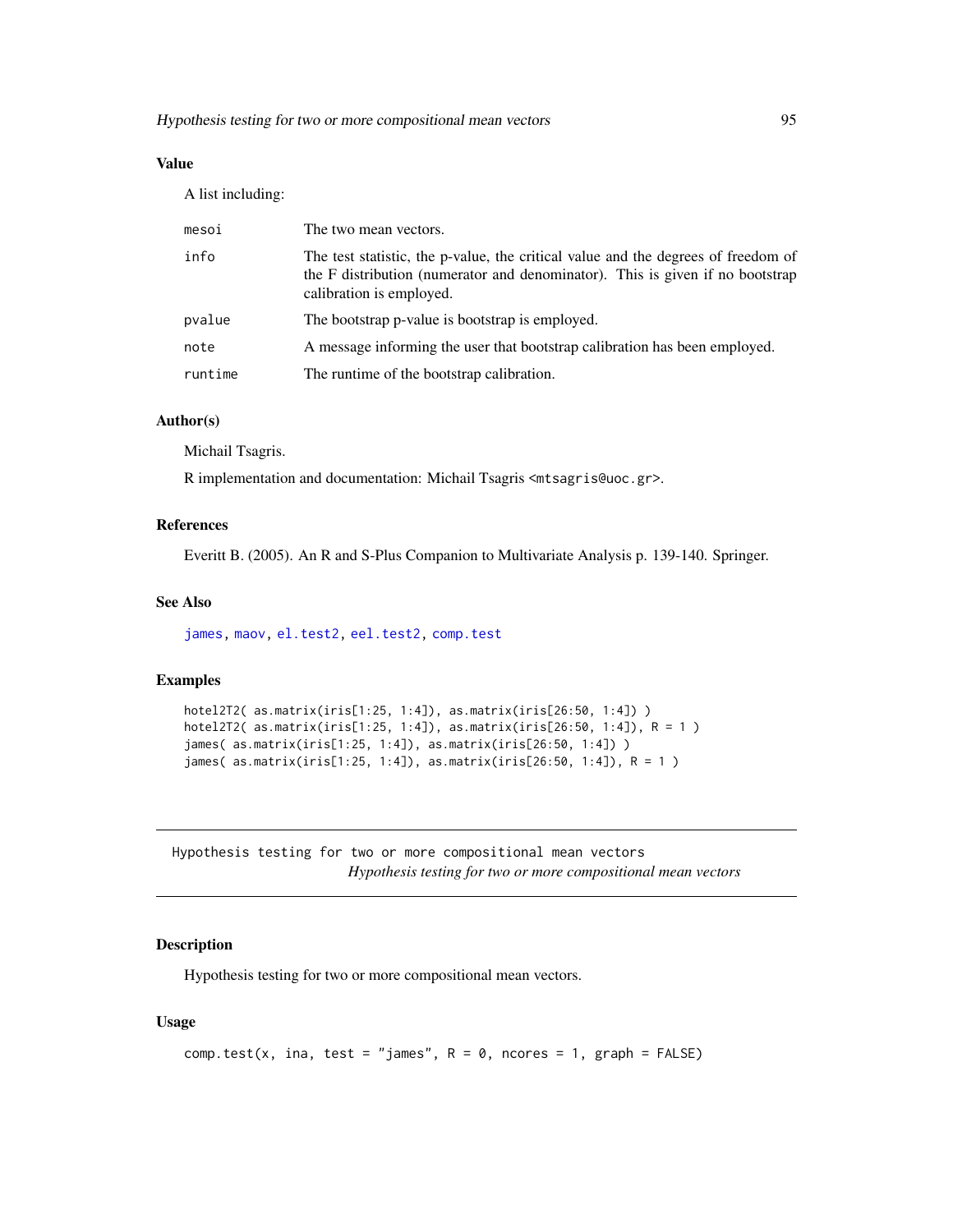### Arguments

| $\mathsf{x}$ | A matrix containing compositional data.                                                                                                                                                                                                                                                                                                                                                                                                                                                                                     |
|--------------|-----------------------------------------------------------------------------------------------------------------------------------------------------------------------------------------------------------------------------------------------------------------------------------------------------------------------------------------------------------------------------------------------------------------------------------------------------------------------------------------------------------------------------|
| ina          | A numerical or factor variable indicating the groups of the data.                                                                                                                                                                                                                                                                                                                                                                                                                                                           |
| test         | This can take the values of "james" for James' test, "hotel" for Hotelling's test,<br>"maov" for multivariate analysis of variance assuming equality of the covariance<br>matrices, "maovjames" for multivariate analysis of variance without assuming<br>equality of the covariance matrices. "el" for empirical likelihood or "eel" for<br>exponential empirical likelihood.                                                                                                                                              |
| R            | This depends upon the value of the argument "test". If the test is "maov" or<br>"maoviames", R is not taken into consideration. If test is "hotel", then R denotes<br>the number of bootstrap resamples. If test is "james", then R can be 1 (chi-square<br>distribution), 2 (F distribution), or more for bootstrap calibration. If test is "el",<br>then R can be 0 (chi-square), 1 (corrected chi-sqaure), 2 (F distribution) or more<br>for bootstrap calibration. See the help page of each test for more information. |
| ncores       | How many to cores to use. This is taken into consideration only if test is "el"<br>and R is more than 2.                                                                                                                                                                                                                                                                                                                                                                                                                    |
| graph        | A boolean variable which is taken into consideration only when bootstrap cali-<br>bration is performed. IF TRUE the histogram of the bootstrap test statistic values<br>is plotted. This is taken into account only when R is greater than 2.                                                                                                                                                                                                                                                                               |

### Details

The idea is to apply the  $\alpha$ -transformation, with  $\alpha = 1$ , to the compositional data and then use a test to compare their mean vectors. See the help page of each test for more information. The function is visible so you can see exactly what is going on.

# Value

A list including:

result The outcome of each test.

### Author(s)

Michail Tsagris.

R implementation and documentation: Michail Tsagris <mtsagris@uoc.gr> and Giorgos Athineou <gioathineou@gmail.com>.

# References

Tsagris M., Preston S. and Wood A.T.A. (2017). Nonparametric hypothesis testing for equality of means on the simplex. Journal of Statistical Computation and Simulation, 87(2): 406-422.

G.S. James (1954). Tests of Linear Hypothese in Univariate and Multivariate Analysis when the Ratios of the Population Variances are Unknown. Biometrika, 41(1/2): 19-43

Krishnamoorthy K. and Yanping Xia (2006). On Selecting Tests for Equality of Two Normal Mean Vectors. Multivariate Behavioral Research 41(4): 533-548.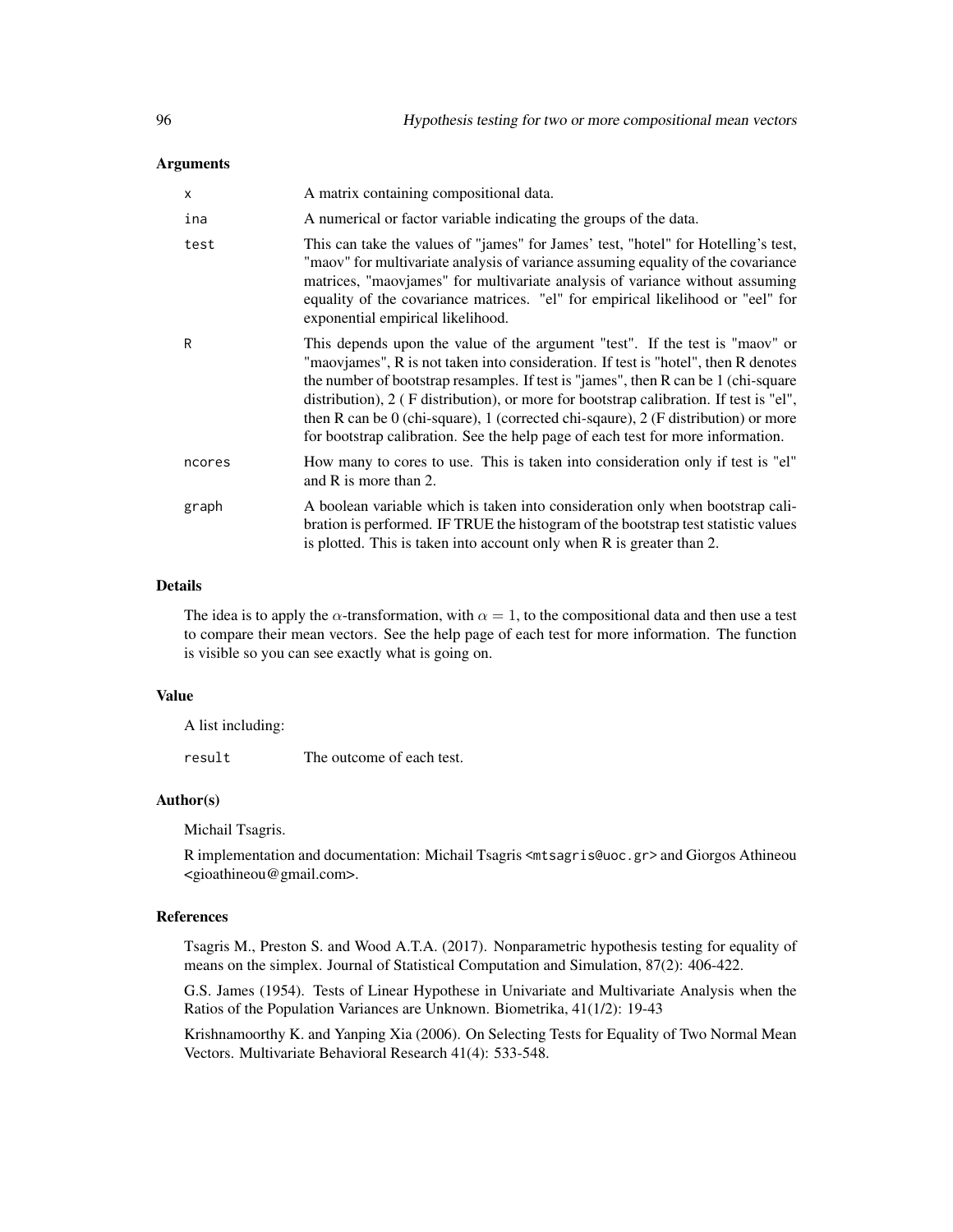Owen A. B. (2001). Empirical likelihood. Chapman and Hall/CRC Press.

Owen A.B. (1988). Empirical likelihood ratio confidence intervals for a single functional. Biometrika 75(2): 237-249.

Amaral G.J.A., Dryden I.L. and Wood A.T.A. (2007). Pivotal bootstrap methods for k-sample problems in directional statistics and shape analysis. Journal of the American Statistical Association 102(478): 695-707.

Preston S.P. and Wood A.T.A. (2010). Two-Sample Bootstrap Hypothesis Tests for Three-Dimensional Labelled Landmark Data. Scandinavian Journal of Statistics 37(4): 568-587.

Jing Bing-Yi and Andrew TA Wood (1996). Exponential empirical likelihood is not Bartlett correctable. Annals of Statistics 24(1): 365-369.

### See Also

[hd.meantest2,](#page-215-0) [maovjames,](#page-127-0) [maov,](#page-126-0) [hotel2T2,](#page-93-0) [el.test2,](#page-69-0) [eel.test2](#page-78-0)

### Examples

```
ina <- rep(1:2, each = 50)x <- as.matrix(iris[1:100, 1:4])
x \le -x/ rowSums(x)comp.test( x, ina, test = "james" )
comp.test( x, ina, test = "hotel" )
comp.test( x, ina, test = "el" )
comp.test( x, ina, test = "eel" )
```
ICE plot for projection pursuit regression with compositional predictor variables *ICE plot for projection pursuit regression with compositional predictor variables*

# <span id="page-96-0"></span>**Description**

ICE plot for projection pursuit regression with compositional predictor variables.

#### Usage

ice.pprcomp(model, x,  $k = 1$ , frac = 0.1, type = " $log$ ")

#### Arguments

| model | The ppr model, the outcome of the ppromp function.                                                                                         |
|-------|--------------------------------------------------------------------------------------------------------------------------------------------|
| X     | A matrix with the compositional data. No zero values are allowed.                                                                          |
| k     | Which variable to select?.                                                                                                                 |
| frac  | Fraction of observations to use. The default value is 0.1.                                                                                 |
| type  | Either "alr" or "log" corresponding to the additive log-ratio transformation or<br>the simple logarithm applied to the compositional data. |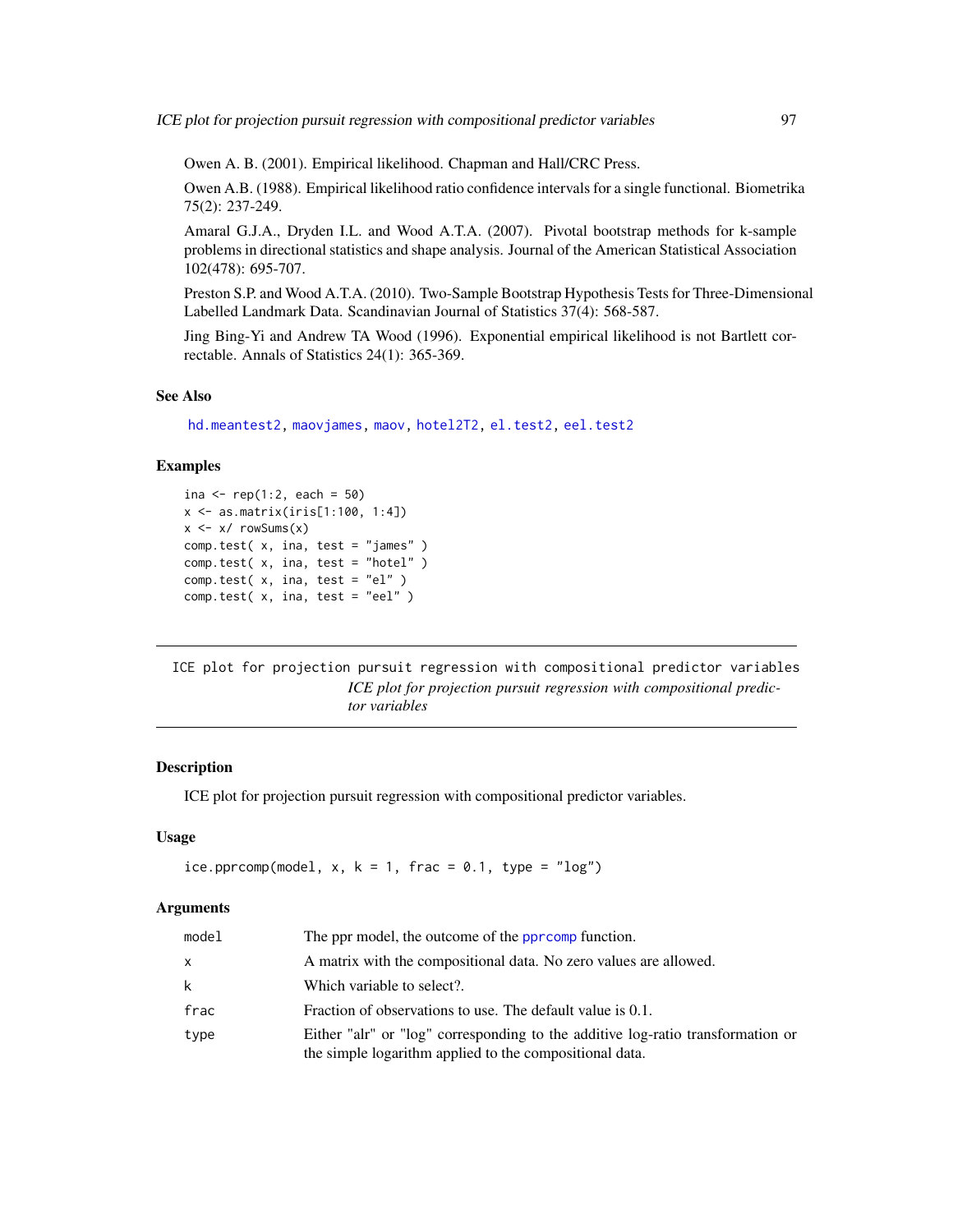# Details

This function implements the Individual Conditional Expecation plots of Goldstein et al. (2015). See the references for more details.

### Value

A graph with several curves. The horizontal axis contains the selected variable, whereas the vertical axis contains the centered predicted values. The black curves are the effects for each observation and the blue line is their average effect.

### Author(s)

Michail Tsagris.

R implementation and documentation: Michail Tsagris <mtsagris@uoc.gr>.

# References

https://christophm.github.io/interpretable-ml-book/ice.html

Goldstein, A., Kapelner, A., Bleich, J. and Pitkin, E. (2015). Peeking inside the black box: Visualizing statistical learning with plots of individual conditional expectation. Journal of Computational and Graphical Statistics 24(1): 44-65.

Friedman, J. H. and Stuetzle, W. (1981). Projection pursuit regression. Journal of the American Statistical Association, 76, 817-823. doi: 10.2307/2287576.

### See Also

[pprcomp,](#page-154-0) [pprcomp.tune,](#page-206-0) [ice.kernreg,](#page-97-0) [alfa.pcr,](#page-133-0) [lc.reg,](#page-108-0) [comp.ppr](#page-153-0)

# Examples

```
x \leftarrow as.matrix (iris[, 2:4])x \leftarrow x / \text{rowsums}(x)y \leftarrow \text{iris}[, 1]model \leq pprcomp(y, x)
ice \le ice.pprcomp(model, x, k = 1)
```
ICE plot for univariate kernel regression *ICE plot for univariate kernel regression*

# <span id="page-97-0"></span>Description

ICE plot for univariate kernel regression.

# Usage

```
ice.kernreg(y, x, h, type = "gauss", k = 1, frac = 0.1)
```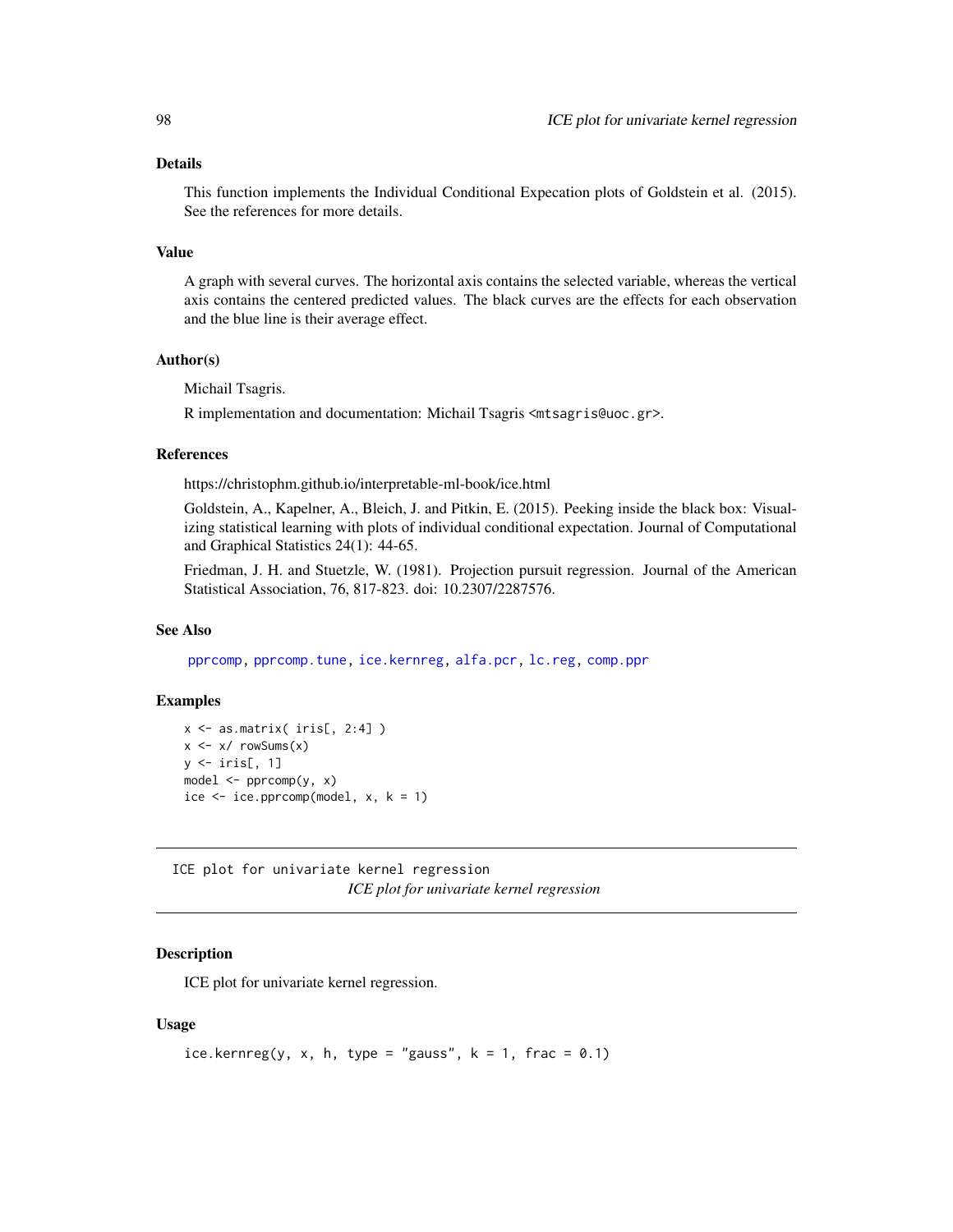### **Arguments**

| <b>y</b>     | A numerical vector with the response values.               |
|--------------|------------------------------------------------------------|
| $\mathsf{x}$ | A numerical matrix with the predictor variables.           |
| h            | The bandwidth value to consider.                           |
| type         | The type of kernel to use, "gauss" or "laplace".           |
| k            | Which variable to select?.                                 |
| frac         | Fraction of observations to use. The default value is 0.1. |

### Details

This function implements the Individual Conditional Expecation plots of Goldstein et al. (2015). See the references for more details.

#### Value

A graph with several curves. The horizontal axis contains the selected variable, whereas the vertical axis contains the centered predicted values. The black curves are the effects for each observation and the blue line is their average effect.

### Author(s)

Michail Tsagris.

R implementation and documentation: Michail Tsagris <mtsagris@uoc.gr>.

# References

https://christophm.github.io/interpretable-ml-book/ice.html

Goldstein, A., Kapelner, A., Bleich, J. and Pitkin, E. (2015). Peeking inside the black box: Visualizing statistical learning with plots of individual conditional expectation. Journal of Computational and Graphical Statistics 24(1): 44-65.

### See Also

[ice.pprcomp,](#page-96-0) [kernreg.tune,](#page-36-0) [alfa.pcr,](#page-133-0) [lc.reg](#page-108-0)

```
x <- as.matrix( iris[, 2:4] )
y \leftarrow \text{iris}[, 1]ice \le ice.kernreg(y, x, h = 0.1, k = 1)
```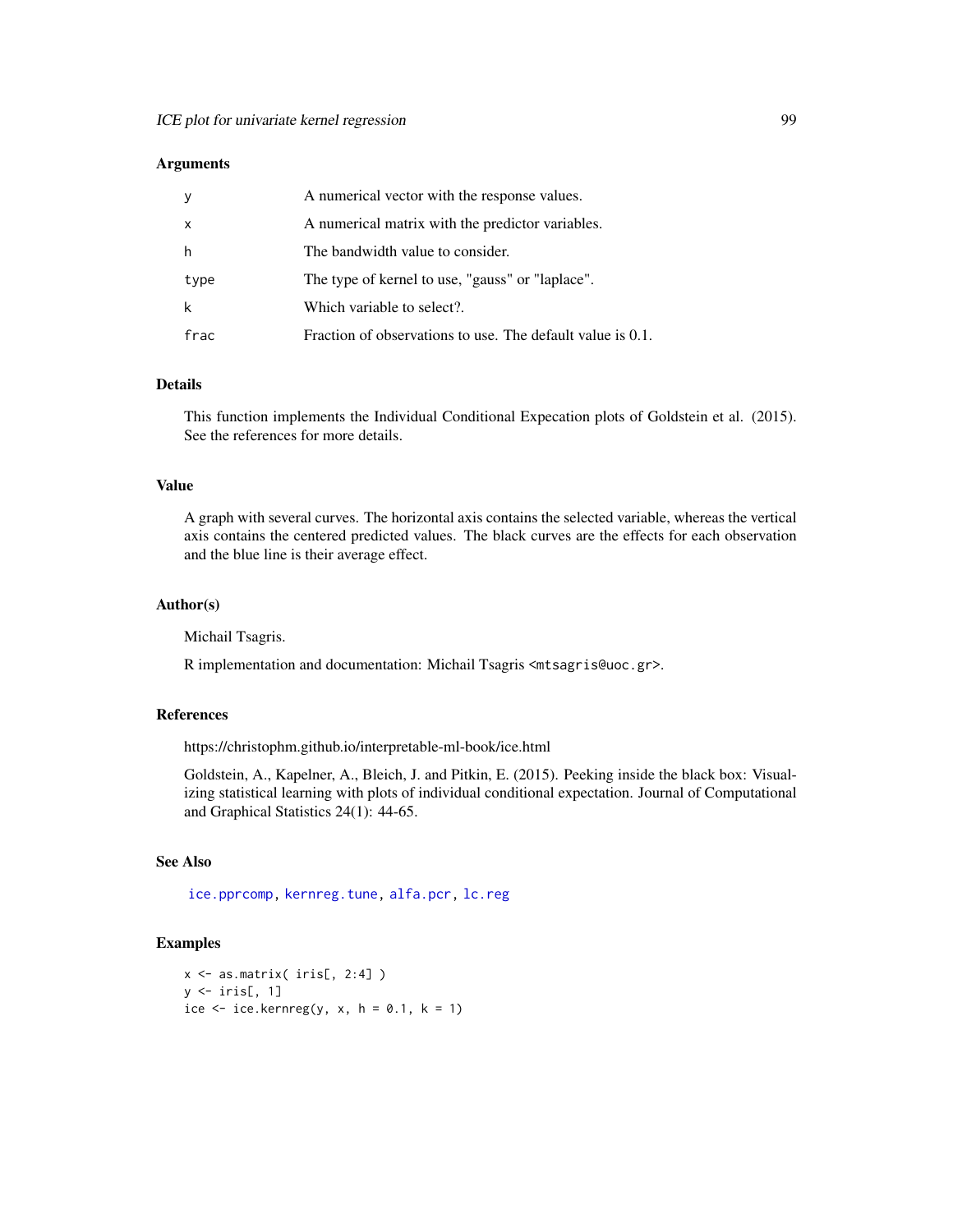Inverse of the alpha-transformation

*Inverse of the* α*-transformation*

### <span id="page-99-0"></span>Description

The inverse of the  $\alpha$ -transformation.

### Usage

 $alfainv(x, a, h = TRUE)$ 

#### Arguments

| $\mathsf{x}$ | A matrix with Euclidean data. However, they must lie within the feasible, ac-<br>ceptable space. See references for more information.                                                                                   |
|--------------|-------------------------------------------------------------------------------------------------------------------------------------------------------------------------------------------------------------------------|
| a            | The value of the power transformation, it has to be between -1 and 1. If zero<br>values are present it has to be greater than 0. If $\alpha = 0$ , the inverse of the<br>isometric log-ratio transformation is applied. |
| h            | If $h = TRUE$ this means that the multiplication with the Helmer sub-matrix will<br>take place. It is set to TRUe by default.                                                                                           |

# Details

The inverse of the  $\alpha$ -transformation is applied to the data. If the data lie outside the  $\alpha$ -space, NAs will be returned for some values.

# Value

A matrix with the pairwise distances.

### Author(s)

Michail Tsagris.

R implementation and documentation: Michail Tsagris <mtsagris@uoc.gr> and Giorgos Athineou <gioathineou@gmail.com>.

# References

Tsagris M.T., Preston S. and Wood A.T.A. (2016). Improved classification for compositional data using the α-transformation. Journal of Classification (to appear). https://arxiv.org/pdf/1506.04976v2.pdf

Tsagris M.T., Preston S. and Wood A.T.A. (2011). A data-based power transformation for compositional data. In Proceedings of the 4th Compositional Data Analysis Workshop, Girona, Spain. https://arxiv.org/pdf/1106.1451.pdf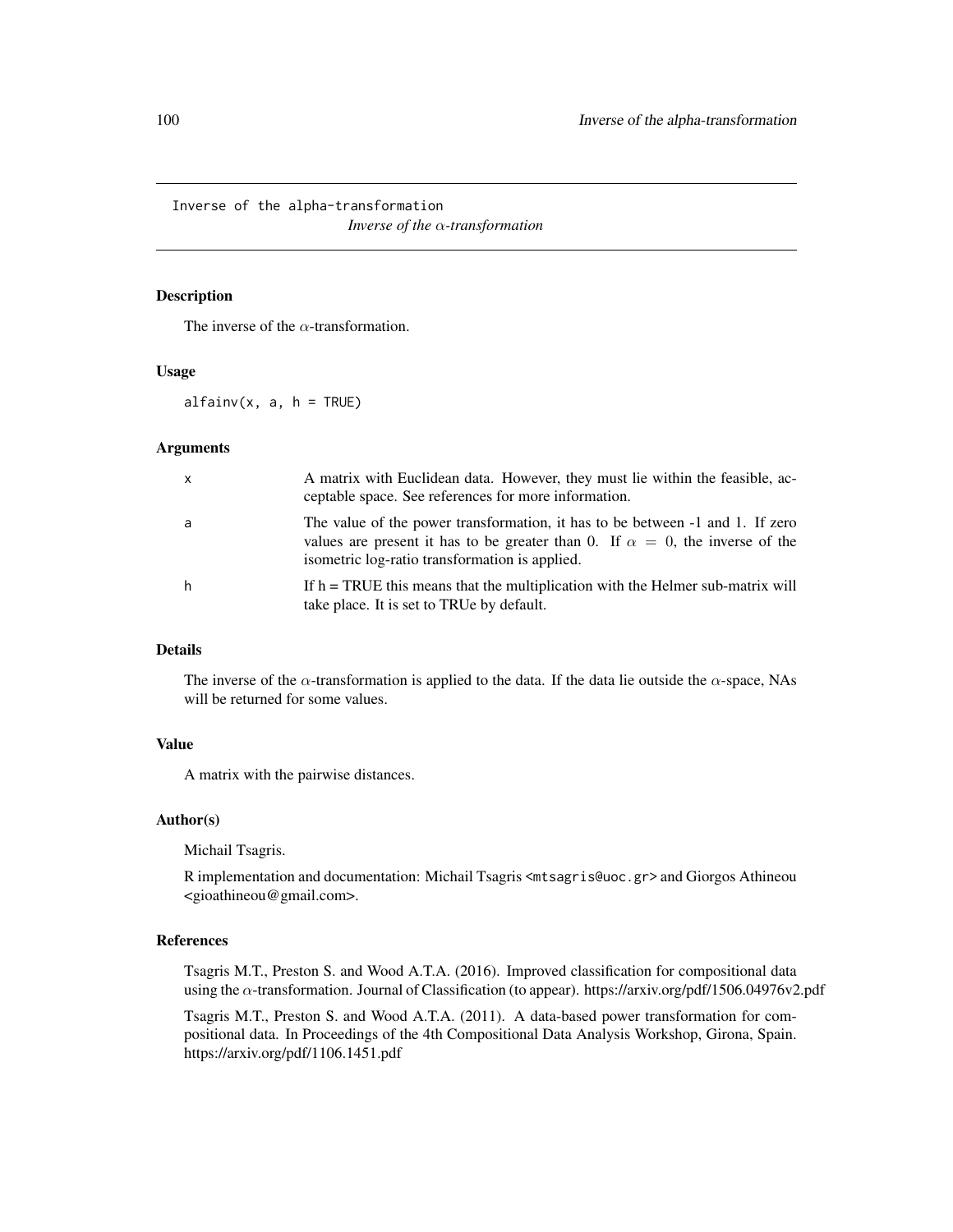James multivariate version of the t-test 101

# See Also

[alfa,](#page-185-0) [alfadist](#page-178-0)

# Examples

```
library(MASS)
x <- as.matrix(fgl[1:10, 2:9])
x \leftarrow x / \text{rowsums}(x)y <- alfa(x, 0.5)$aff
alfainv(y, 0.5)
```
James multivariate version of the t-test *James multivariate version of the t-test*

# <span id="page-100-0"></span>Description

James test for testing the equality of two population mean vectors without assuming equality of the covariance matrices.

# Usage

 $james(y1, y2, a = 0.05, R = 999, graph = FALSE)$ 

# Arguments

| y1    | A matrix containing the Euclidean data of the first group.                                                                                                                          |
|-------|-------------------------------------------------------------------------------------------------------------------------------------------------------------------------------------|
| y2    | A matrix containing the Euclidean data of the second group.                                                                                                                         |
| a     | The significance level, set to 0.05 by default.                                                                                                                                     |
| R     | If R is 1 no bootstrap calibration is performed and the classical p-value via the F<br>distribution is returned. If R is greater than 1, the bootstrap p-value is returned.         |
| graph | A boolean variable which is taken into consideration only when bootstrap cali-<br>bration is performed. If TRUE the histogram of the bootstrap test statistic values<br>is plotted. |

# Details

Multivariate analysis of variance without assuming equality of the covariance matrices. The p-value can be calculated either asymptotically or via bootstrap. The James test (1954) or a modification proposed by Krishnamoorthy and Yanping (2006) is implemented. The James test uses a corrected chi-square distribution, whereas the modified version uses an F distribution.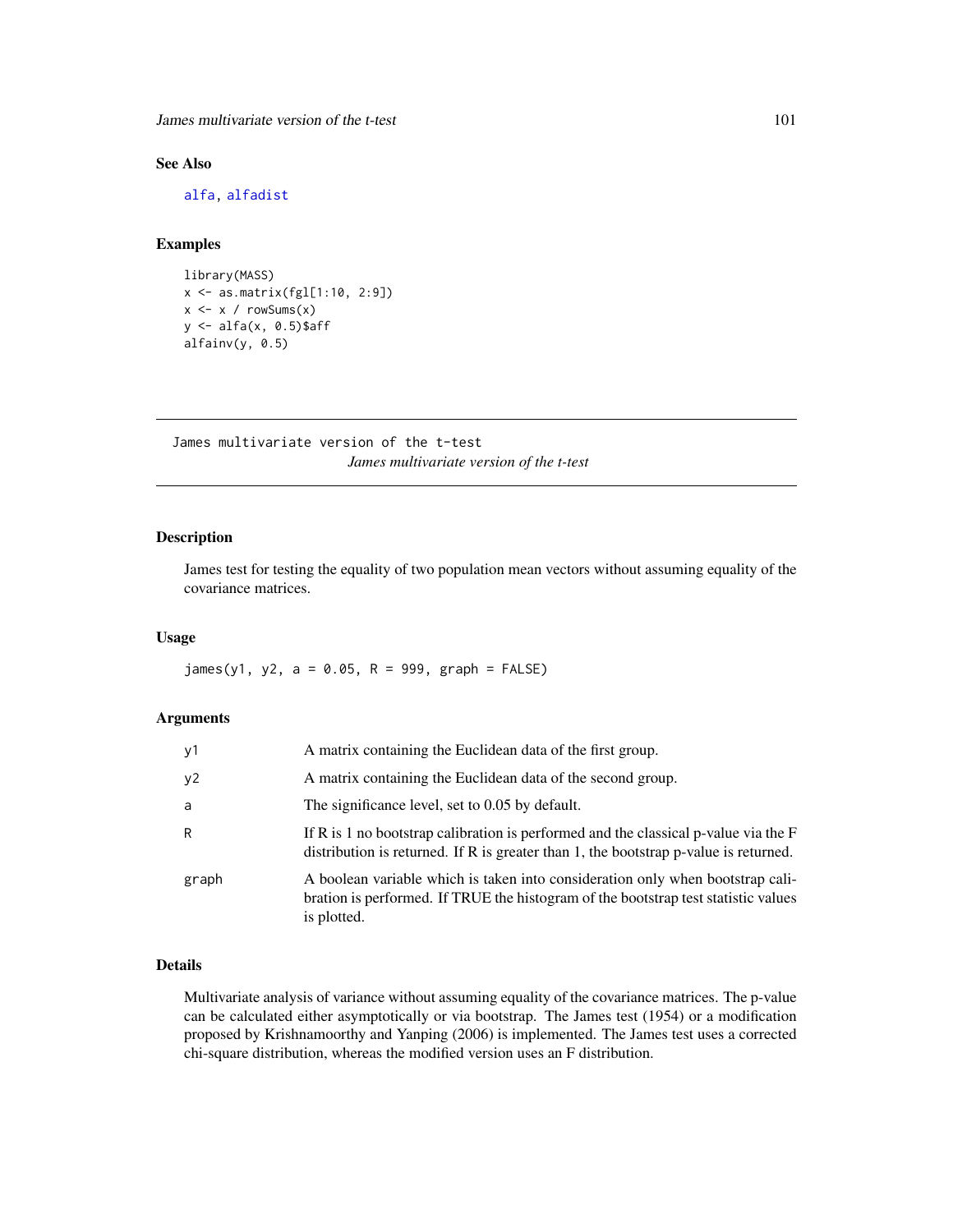# Value

A list including:

| note    | A message informing the user about the test used.                                                                                                                                                                                                                                                                                              |
|---------|------------------------------------------------------------------------------------------------------------------------------------------------------------------------------------------------------------------------------------------------------------------------------------------------------------------------------------------------|
| mesoi   | The two mean vectors.                                                                                                                                                                                                                                                                                                                          |
| info    | The test statistic, the p-value, the correction factor and the corrected critical<br>value of the chi-square distribution if the James test has been used or, the test<br>statistic, the p-value, the critical value and the degrees of freedom (numerator<br>and denominator) of the F distribution if the modified James test has been used. |
| pvalue  | The bootstrap p-value if bootstrap is employed.                                                                                                                                                                                                                                                                                                |
| runtime | The runtime of the bootstrap calibration.                                                                                                                                                                                                                                                                                                      |
|         |                                                                                                                                                                                                                                                                                                                                                |

### Author(s)

Michail Tsagris.

R implementation and documentation: Michail Tsagris <mtsagris@uoc.gr> and Giorgos Athineou <gioathineou@gmail.com>.

# References

G.S. James (1954). Tests of Linear Hypothese in Univariate and Multivariate Analysis when the Ratios of the Population Variances are Unknown. Biometrika, 41(1/2): 19-43.

Krishnamoorthy K. and Yanping Xia. On Selecting Tests for Equality of Two Normal Mean Vectors (2006). Multivariate Behavioral Research 41(4): 533-548.

# See Also

[hotel2T2,](#page-93-0) [maovjames,](#page-127-0) [el.test2,](#page-69-0) [eel.test2,](#page-78-0) [comp.test](#page-94-0)

# Examples

```
james( as.matrix(iris[1:25, 1:4]), as.matrix(iris[26:50, 1:4]), R = 1 )
james( as.matrix(iris[1:25, 1:4]), as.matrix(iris[26:50, 1:4]), R = 2 )
james( as.matrix(iris[1:25, 1:4]), as.matrix(iris[26:50, 1:4]) )
hotel2T2( as.matrix(iris[1:25, 1:4]), as.matrix(iris[26:50, 1:4]) )
```
Kernel regression with a numerical response vector or matrix *Kernel regression with a numerical response vector or matrix*

# Description

Kernel regression (Nadaraya-Watson estimator) with a numerical response vector or matrix.

# Usage

```
kern.reg(xnew, y, x, h = seq(0.1, 1, length = 10), type = "gauss")
```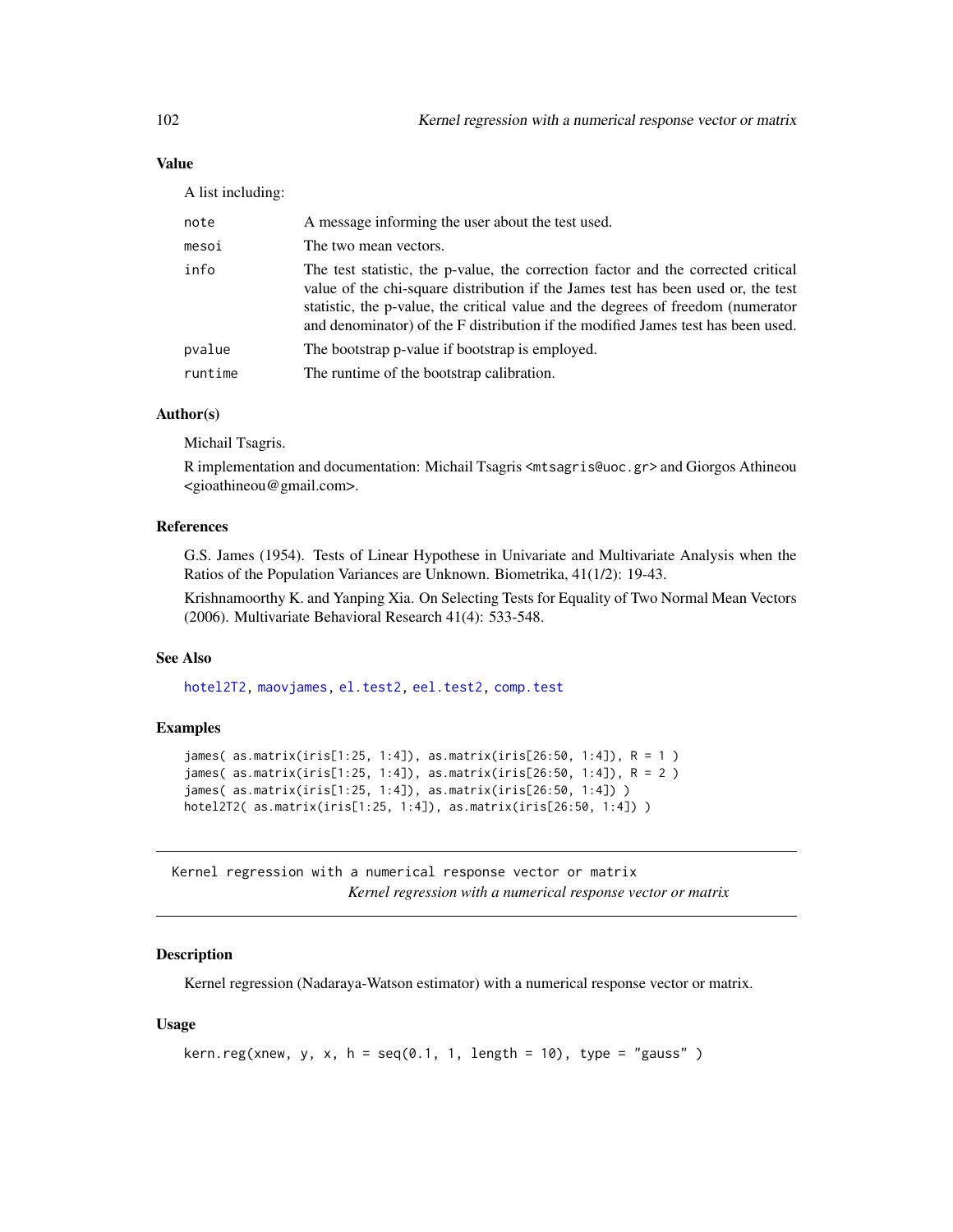# Arguments

| xnew         | A matrix with the new predictor variables whose compositions are to be pre-<br>dicted. |
|--------------|----------------------------------------------------------------------------------------|
|              | A numerical vector or a matrix with the response value.                                |
| $\mathsf{x}$ | A matrix with the available predictor variables.                                       |
| h            | The bandwidth value $(s)$ to consider.                                                 |
| type         | The type of kernel to use, "gauss" or "laplace".                                       |

### Details

The Nadaraya-Watson estimator regression is applied.

### Value

The fitted values. If a single bandwidth is considered then this is a vector or a matrix, depeding on the nature of the response. If multiple bandwidth values are considered then this is a matrix, if the response is a vector, or a list, if the response is a matrix.

# Author(s)

Michail Tsagris.

R implementation and documentation: Michail Tsagris <mtsagris@uoc.gr>.

# References

Wand M. P. and Jones M. C. (1994). Kernel smoothing. CRC press.

# See Also

[kernreg.tune,](#page-36-0) [ice.kernreg,](#page-97-0) [akern.reg,](#page-184-0) [aknn.reg](#page-181-0)

```
y \leftarrow \text{iris}[, 1]x \leftarrow \text{iris}[, 2:4]est <- kern.reg(x, y, x, h = c(0.1, 0.2))
```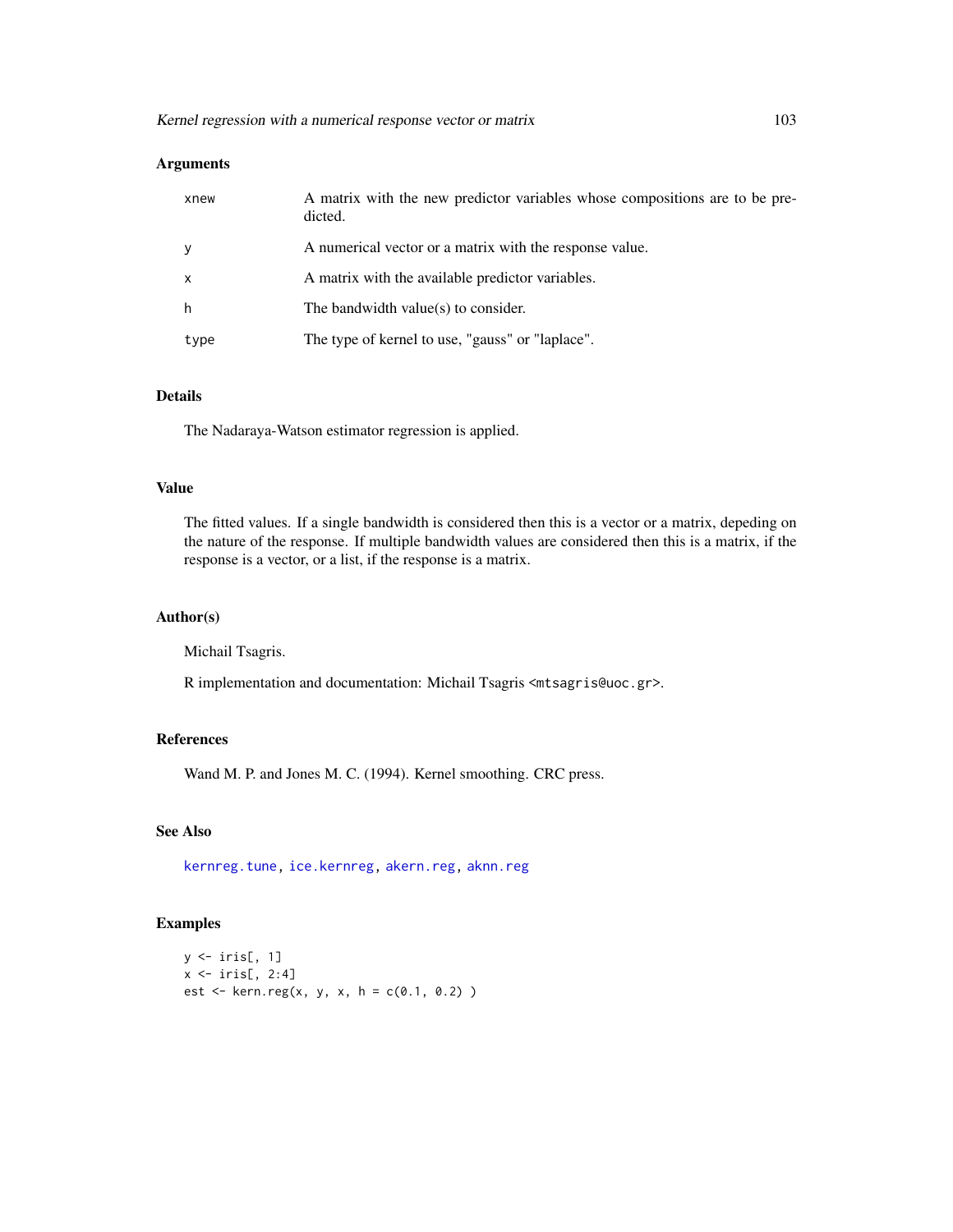Kullback-Leibler divergence and Bhattacharyya distance between two Dirichlet distributions *Kullback-Leibler divergence and Bhattacharyya distance between two Dirichlet distributions*

### Description

Kullback-Leibler divergence and Bhattacharyya distance between two Dirichlet distributions.

#### Usage

 $kl.diri(a, b, type = "KL")$ 

### Arguments

| a    | A vector with the parameters of the first Dirichlet distribution.                                                                  |
|------|------------------------------------------------------------------------------------------------------------------------------------|
| b.   | A vector with the parameters of the second Dirichlet distribution.                                                                 |
| type | A variable indicating whether the Kullback-Leibler divergence ("KL") or the<br>Bhattacharyya distance ("bhatt") is to be computed. |

# Details

Note that the order is important in the Kullback-Leibler divergence, since this is asymmetric, but not in the Bhattacharyya distance, since it is a metric.

# Value

The value of the Kullback-Leibler divergence or the Bhattacharyya distance.

# Author(s)

Michail Tsagris.

R implementation and documentation: Michail Tsagris <mtsagris@uoc.gr>.

# References

Ng Kai Wang, Guo-Liang Tian and Man-Lai Tang (2011). Dirichlet and related distributions: Theory, methods and applications. John Wiley & Sons.

# See Also

[diri.est,](#page-121-0) [diri.nr](#page-122-0)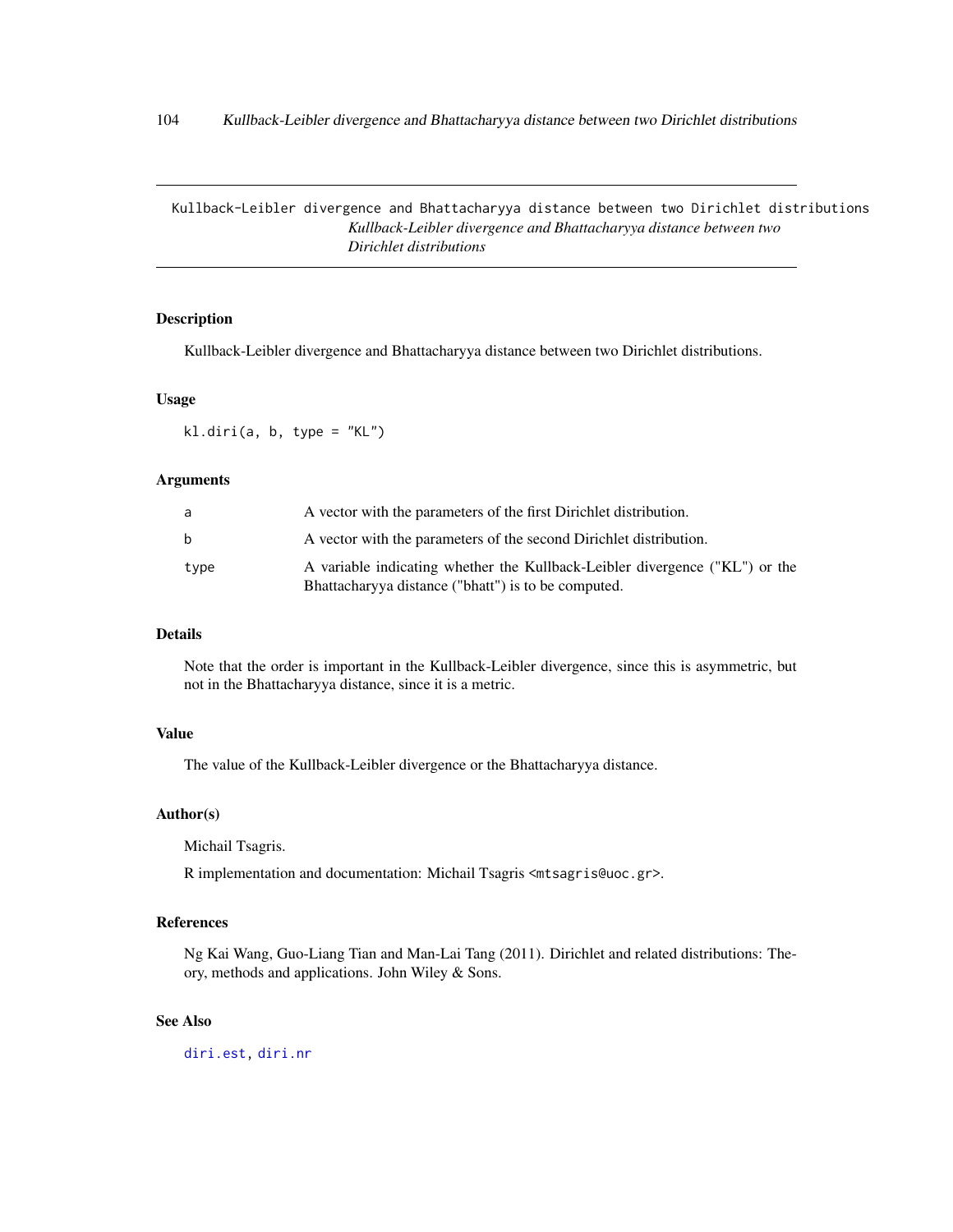# Examples

```
library(MASS)
a <- runif(10, 0, 20)
b \le runif(10, 1, 10)
kl.diri(a, b)
kl.diri(b, a)
kl.diri(a, b, type = "bhatt")
kl.diri(b, a, type = "bhatt")
```
LASSO Kullback-Leibler divergence based regression *LASSO Kullback-Leibler divergence based regression*

# <span id="page-104-0"></span>Description

LASSO Kullback-Leibler divergence based regression.

# Usage

```
lasso.klcompreg(y, x, alpha = 1, lambda = NULL,nlambda = 100, type = "grouped", xnew = NULL)
```
# Arguments

| A numerical matrix with compositional data. Zero values are allowed.                                                                                                                                                                                                                                                                                                                                                                                                                                                                                           |
|----------------------------------------------------------------------------------------------------------------------------------------------------------------------------------------------------------------------------------------------------------------------------------------------------------------------------------------------------------------------------------------------------------------------------------------------------------------------------------------------------------------------------------------------------------------|
| A numerical matrix containing the predictor variables.                                                                                                                                                                                                                                                                                                                                                                                                                                                                                                         |
| The elastic net mixing parameter, with $0 \le \alpha \le 1$ . The penalty is defined as<br>a weighted combination of the ridge and of the Lasso regression. When $\alpha = 1$<br>LASSO is applied, while $\alpha = 0$ yields the ridge regression.                                                                                                                                                                                                                                                                                                             |
| This information is copied from the package glmnet. A user supplied lambda<br>sequence. Typical usage is to have the program compute its own lambda se-<br>quence based on nlambda and lambda.min.ratio. Supplying a value of lambda<br>overrides this. WARNING: use with care. Avoid supplying a single value for<br>lambda (for predictions after CV use predict() instead). Supply instead a de-<br>creasing sequence of lambda values. glmnet relies on its warms starts for speed,<br>and its often faster to fit a whole path than compute a single fit. |
| This information is copied from the package glmnet. The number of lambda<br>values, default is 100.                                                                                                                                                                                                                                                                                                                                                                                                                                                            |
| This information is copied from the package glmnet. If "grouped" then a<br>grouped lasso penalty is used on the multinomial coefficients for a variable. This<br>ensures they are all in our out together. The default in our case is "grouped".                                                                                                                                                                                                                                                                                                               |
|                                                                                                                                                                                                                                                                                                                                                                                                                                                                                                                                                                |
|                                                                                                                                                                                                                                                                                                                                                                                                                                                                                                                                                                |

# Details

The function uses the glmnet package to perform LASSO penalised regression. For more details see the function in that package.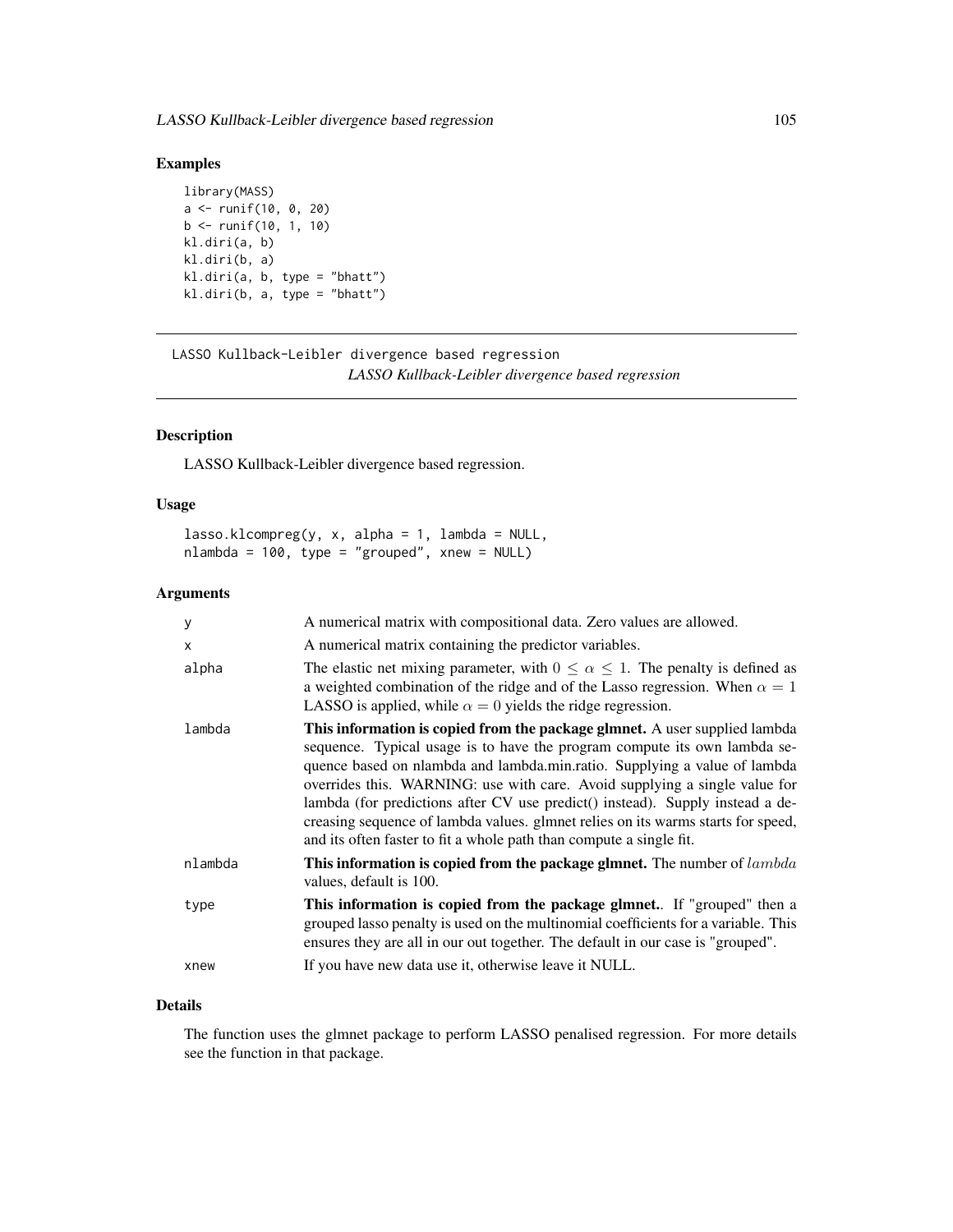# Value

A list including:

| mod | We decided to keep the same list that is returned by glmnet. So, see the function<br>in that package for more information.                                         |
|-----|--------------------------------------------------------------------------------------------------------------------------------------------------------------------|
| est | If you supply a matrix in the "xnew" argument this will return an array of many<br>matrices with the fitted values, where each matrix corresponds to each value of |

# Author(s)

Michail Tsagris and Abdulaziz Alenazi.

R implementation and documentation: Michail Tsagris <mtsagris@uoc.gr> and Abdulaziz Alenazi <a.alenazi@nbu.edu.sa>.

# References

Aitchison J. (1986). The statistical analysis of compositional data. Chapman & Hall.

Friedman, J., Hastie, T. and Tibshirani, R. (2010) Regularization Paths for Generalized Linear Models via Coordinate Descent. Journal of Statistical Software, Vol. 33(1), 1-22.

# See Also

[lassocoef.plot,](#page-144-0) [cv.lasso.klcompreg,](#page-46-0) [kl.compreg,](#page-63-0) [lasso.compreg,](#page-105-0) [ols.compreg,](#page-141-0) [alfa.pcr,](#page-133-0) [alfa.knn.reg](#page-183-0)

#### Examples

y <- as.matrix(iris[, 1:4]) y <- y / rowSums(y)  $x \leftarrow \text{matrix} (\text{norm}(150 * 30), \text{ncol} = 30)$ a <- lasso.klcompreg(y, x)

LASSO log-ratio regression with compositional response *LASSO log-ratio regression with compositional response*

# <span id="page-105-0"></span>Description

LASSO log-ratio regression with compositional response.

### Usage

```
lasso.compile(y, x, alpha = 1, lambda = NULL,nlambda = 100, xnew = NULL)
```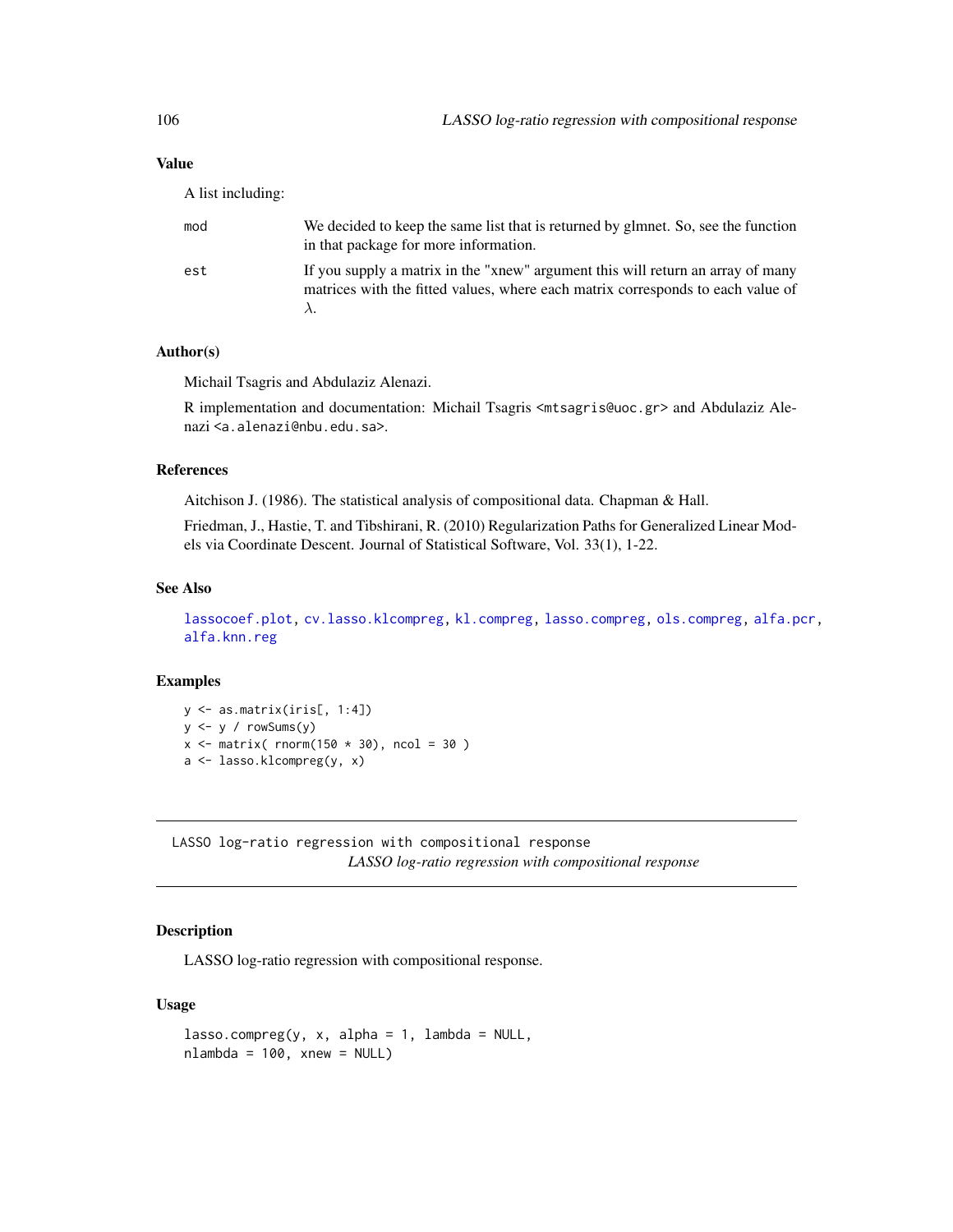# Arguments

| y       | A numerical matrix with compositional data. Zero values are not allowed as the<br>additive log-ratio transformation $(alr)$ is applied to the compositional response<br>prior to implementing the LASSO algortihm.                                                                                                                                                                                                                                                                                                                                                    |
|---------|-----------------------------------------------------------------------------------------------------------------------------------------------------------------------------------------------------------------------------------------------------------------------------------------------------------------------------------------------------------------------------------------------------------------------------------------------------------------------------------------------------------------------------------------------------------------------|
| X       | A numerical matrix containing the predictor variables.                                                                                                                                                                                                                                                                                                                                                                                                                                                                                                                |
| alpha   | The elastic net mixing parameter, with $0 \le \alpha \le 1$ . The penalty is defined as<br>a weighted combination of the ridge and of the Lasso regression. When $\alpha = 1$<br>LASSO is applied, while $\alpha = 0$ yields the ridge regression.                                                                                                                                                                                                                                                                                                                    |
| lambda  | <b>This information is copied from the package glmnet.</b> A user supplied lambda<br>sequence. Typical usage is to have the program compute its own lambda se-<br>quence based on nlambda and lambda.min.ratio. Supplying a value of lambda<br>overrides this. WARNING: use with care. Avoid supplying a single value for<br>lambda (for predictions after CV use predict() instead). Supply instead a de-<br>creasing sequence of lambda values. glmnet relies on its warms starts for speed,<br>and its often faster to fit a whole path than compute a single fit. |
| nlambda | This information is copied from the package glmnet. The number of lambda<br>values, default is 100.                                                                                                                                                                                                                                                                                                                                                                                                                                                                   |
| xnew    | If you have new data use it, otherwise leave it NULL.                                                                                                                                                                                                                                                                                                                                                                                                                                                                                                                 |

# Details

The function uses the glmnet package to perform LASSO penalised regression. For more details see the function in that package.

# Value

A list including:

| mod | We decided to keep the same list that is returned by glmnet. So, see the function<br>in that package for more information.                                         |
|-----|--------------------------------------------------------------------------------------------------------------------------------------------------------------------|
| est | If you supply a matrix in the "xnew" argument this will return an array of many<br>matrices with the fitted values, where each matrix corresponds to each value of |

# Author(s)

Michail Tsagris.

R implementation and documentation: Michail Tsagris <mtsagris@uoc.gr>.

# References

Aitchison J. (1986). The statistical analysis of compositional data. Chapman & Hall.

Friedman, J., Hastie, T. and Tibshirani, R. (2010) Regularization Paths for Generalized Linear Models via Coordinate Descent. Journal of Statistical Software, Vol. 33(1), 1-22.

# See Also

[cv.lasso.compreg,](#page-48-0) [lassocoef.plot,](#page-144-0) [lasso.klcompreg,](#page-104-0) [cv.lasso.klcompreg,](#page-46-0)[comp.reg](#page-134-0)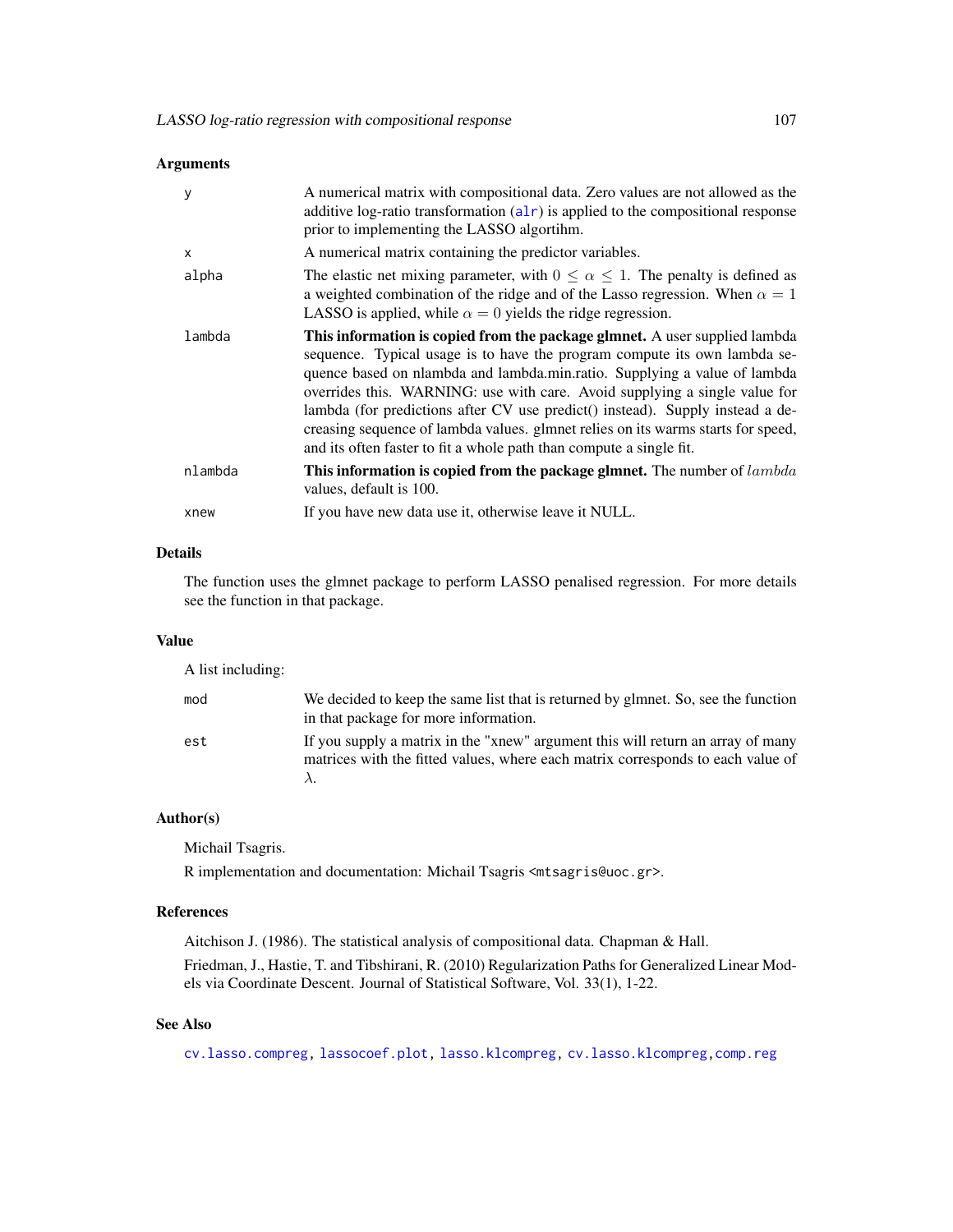### Examples

y <- as.matrix(iris[, 1:4])  $y \leftarrow y / \text{rowsums}(y)$  $x \le$  matrix( rnorm(150  $\star$  30), ncol = 30) a <- lasso.compreg(y, x)

Log-contrast logistic or Poisson regression with compositional predictor variables *Log-contrast logistic or Poisson regression with compositional predictor variables*

# Description

Log-contrast logistic or Poisson regression with compositional predictor variables.

# Usage

lc.glm(y, x, z = NULL, model = "logistic", xnew = NULL, znew = NULL)

# Arguments

| $\mathbf{y}$ | A numerical vector containing the response variable values. This must be a<br>continuous variable.                                                             |
|--------------|----------------------------------------------------------------------------------------------------------------------------------------------------------------|
| $\mathsf{x}$ | A matrix with the predictor variables, the compositional data. No zero values<br>are allowed.                                                                  |
| z            | A matrix, data frame, factor or a vector with some other covariate(s).                                                                                         |
| model        | This can be either "logistic" or "poisson".                                                                                                                    |
| xnew         | A matrix containing the new compositional data whose response is to be pre-<br>dicted. If you have no new data, leave this NULL as is by default.              |
| znew         | A matrix, data frame, factor or a vector with the values of some other covari-<br>$\text{ate}(s)$ . If you have no new data, leave this NULL as is by default. |

# Details

The function performs the log-contrast logistic or Poisson regression model. The logarithm of the compositional predictor variables is used (hence no zero values are allowed). The response variable is linked to the log-transformed data with the constraint that the sum of the regression coefficients equals 0. If you want the regression without the zum-to-zero contraints see [ulc.glm](#page-216-0). Extra predictors variables are allowed as well, for instance categorical or continuous.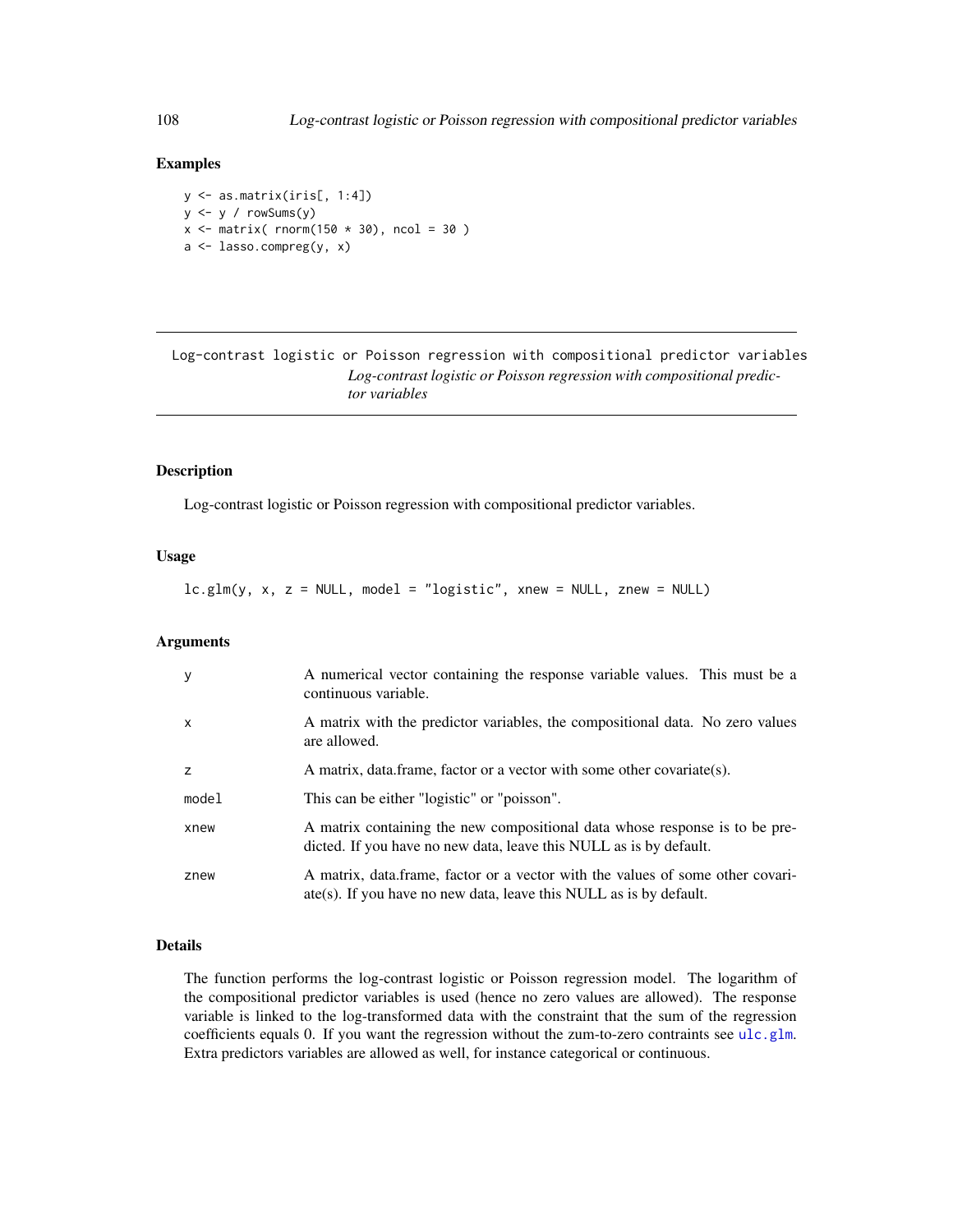A list including:

| runtime | The duration of the algorithm required to minimize the deviance.                                                    |
|---------|---------------------------------------------------------------------------------------------------------------------|
| devi    | The residual deviance of the logistic or Poisson regression model.                                                  |
| be      | The constrained regression coefficients. Their sum equals 0.                                                        |
| est     | If the arguments "xnew" and znew were given these are the predicted or esti-<br>mated values, otherwise it is NULL. |

# Author(s)

Michail Tsagris.

R implementation and documentation: Michail Tsagris <mtsagris@uoc.gr>.

# References

Aitchison J. (1986). The statistical analysis of compositional data. Chapman & Hall.

Lu J., Shi P., and Li H. (2019). Generalized linear models with linear constraints for microbiome compositional data. Biometrics, 75(1): 235-244.

# See Also

[ulc.glm,](#page-216-0) [lc.reg,](#page-108-0) [lc.reg2,](#page-110-0) [alfa.pcr,](#page-133-0) [glm.pcr](#page-149-0)

### Examples

```
y <- rbinom(150, 1, 0.5)
x <- rdiri(150, runif(3, 1, 4) )
x \leftarrow x / rowsums(x)mod1 < -lc.glm(y, x)
```
Log-contrast regression with compositional predictor variables *Log-contrast regression with compositional predictor variables*

## <span id="page-108-0"></span>Description

Log-contrast regression with compositional predictor variables.

### Usage

 $lc.reg(y, x, z = NULL, xnew = NULL, znew = NULL)$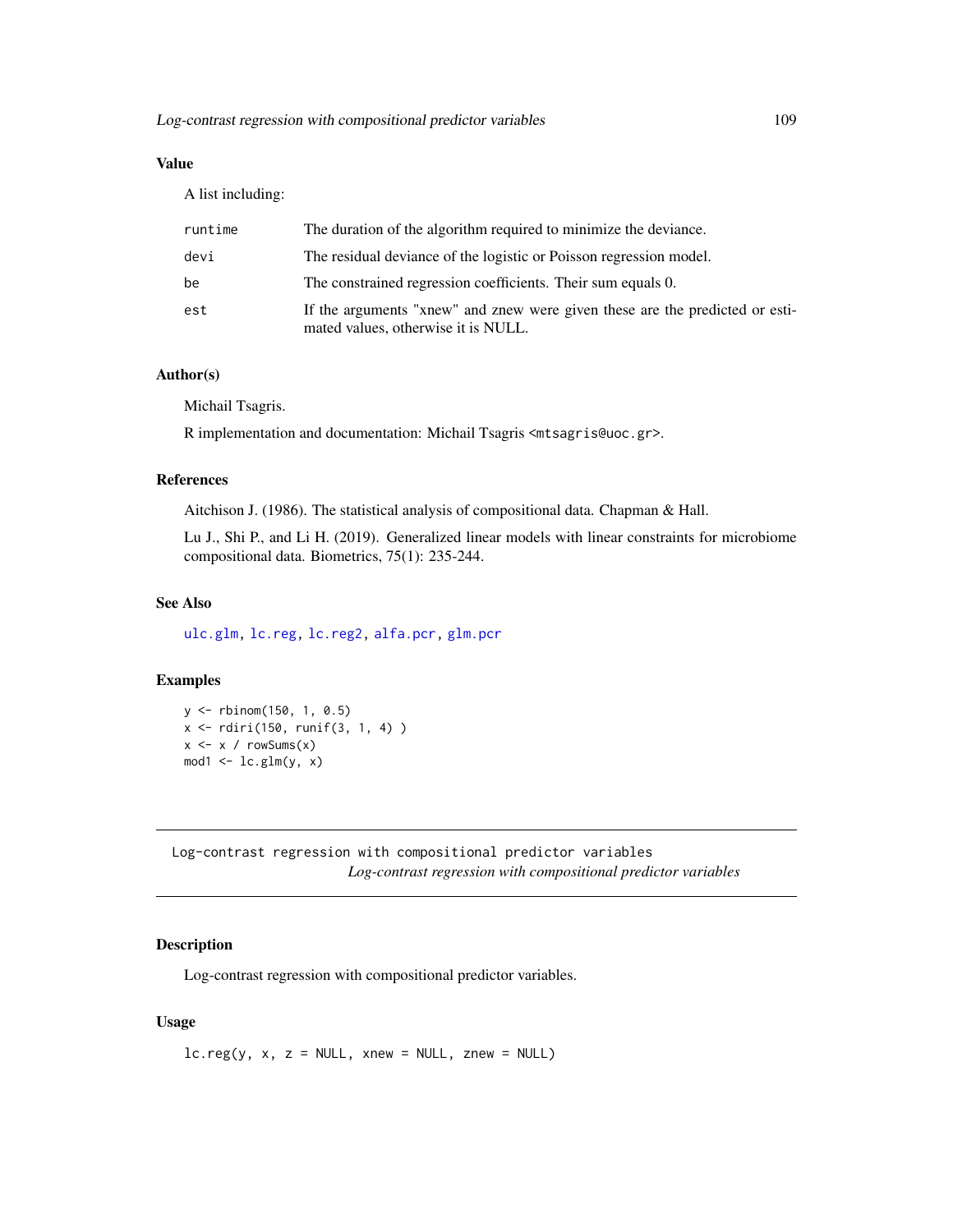## **Arguments**

| y              | A numerical vector containing the response variable values. This must be a<br>continuous variable.                                                             |
|----------------|----------------------------------------------------------------------------------------------------------------------------------------------------------------|
| $\mathsf{x}$   | A matrix with the predictor variables, the compositional data. No zero values<br>are allowed.                                                                  |
| $\overline{z}$ | A matrix, data frame, factor or a vector with some other covariate(s).                                                                                         |
| xnew           | A matrix containing the new compositional data whose response is to be pre-<br>dicted. If you have no new data, leave this NULL as is by default.              |
| znew           | A matrix, data frame, factor or a vector with the values of some other covari-<br>$\text{ate}(s)$ . If you have no new data, leave this NULL as is by default. |

# Details

The function performs the log-contrast regression model as described in Aitchison (2003), pg. 84- 85. The logarithm of the compositional predictor variables is used (hence no zero values are allowed). The response variable is linked to the log-transformed data with the constraint that the sum of the regression coefficients equals 0. Hence, we apply constrained least squares, which has a closed form solution. The constrained least squares is described in Chapter 8.2 of Hansen (2019). The idea is to minimise the sum of squares of the residuals under the constraint  $R^T \beta = c$ , where  $c = 0$  in our case. If you want the regression without the zum-to-zero contraints see [ulc.reg](#page-217-0). Extra predictors variables are allowed as well, for instance categorical or continuous.

### Value

A list including:

| be        | The constrained regression coefficients. Their sum equals 0.                                                        |
|-----------|---------------------------------------------------------------------------------------------------------------------|
| covbe     | If covariance matrix of the constrained regression coefficients.                                                    |
| va        | The estimated regression variance.                                                                                  |
| residuals | The vector of residuals.                                                                                            |
| est       | If the arguments "xnew" and znew were given these are the predicted or esti-<br>mated values, otherwise it is NULL. |

### Author(s)

Michail Tsagris.

R implementation and documentation: Michail Tsagris <mtsagris@uoc.gr>.

### References

Aitchison J. (1986). The statistical analysis of compositional data. Chapman & Hall.

Hansen, B. E. (2019). Econometrics. [https://www.ssc.wisc.edu/~bhansen/econometrics/](https://www.ssc.wisc.edu/~bhansen/econometrics/Econometrics.pdf) [Econometrics.pdf](https://www.ssc.wisc.edu/~bhansen/econometrics/Econometrics.pdf)

# See Also

[ulc.reg,](#page-217-0) [lcreg.aov,](#page-9-0) [lc.reg2,](#page-110-0) [alfa.pcr,](#page-133-0) [alfa.knn.reg](#page-183-0)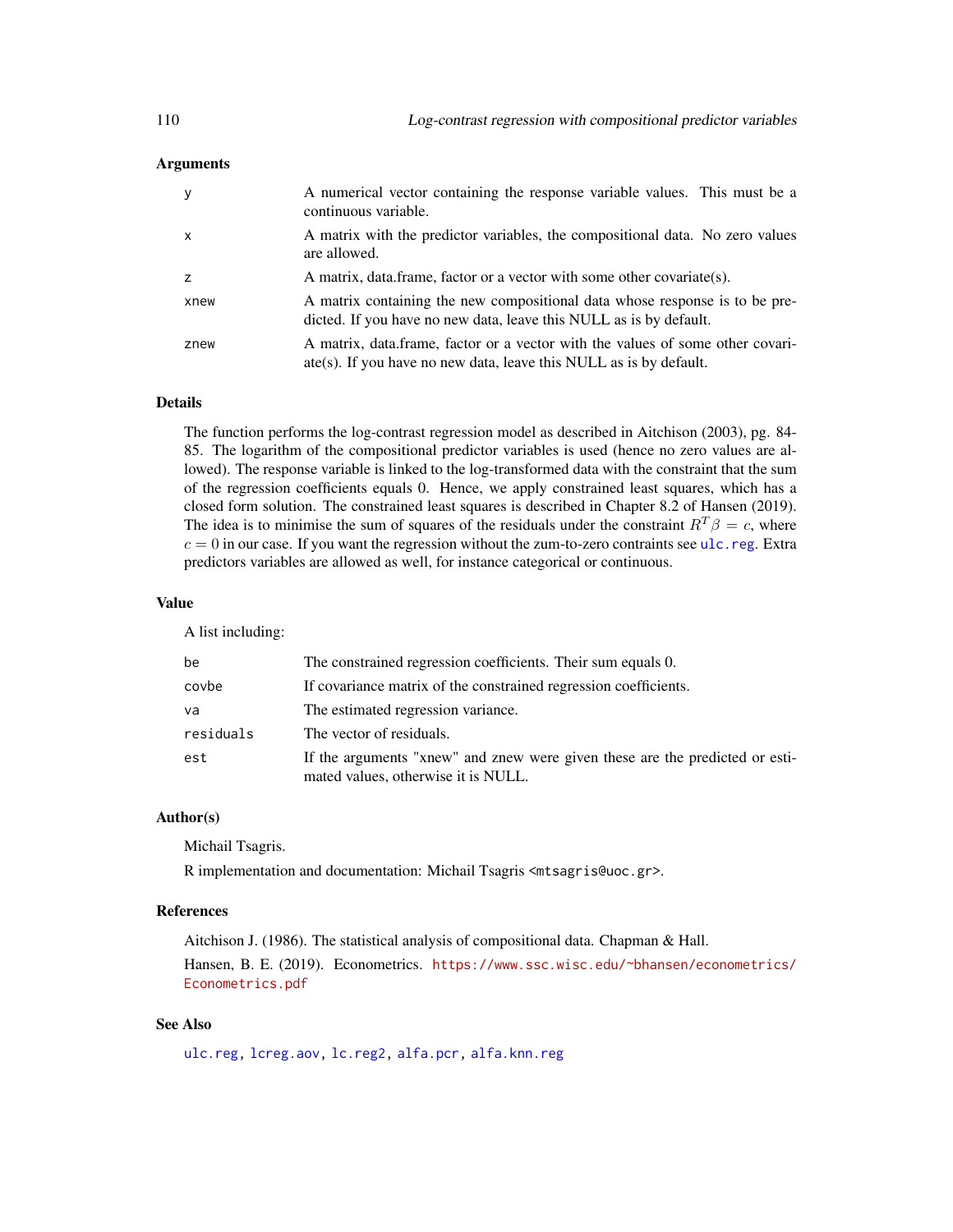Log-contrast regression with multiple compositional predictors 111

### Examples

 $y \leftarrow \text{iris}[, 1]$  $x \leftarrow as.matrix(iris[, 2:4])$  $x \leq x / \text{rowsums}(x)$  $mod1$  <-  $lc.reg(y, x)$  $mod2 < -lc.reg(y, x, z = iris[, 5])$ 

Log-contrast regression with multiple compositional predictors *Log-contrast regression with multiple compositional predictors*

### <span id="page-110-0"></span>Description

Log-contrast regression with multiple compositional predictors.

## Usage

 $lc.read(y, x, z = NULL, xnew = NULL, znew = NULL)$ 

### Arguments

| y        | A numerical vector containing the response variable values. This must be a<br>continuous variable.                                                                            |
|----------|-------------------------------------------------------------------------------------------------------------------------------------------------------------------------------|
| $\times$ | A list with multiple matrices with the predictor variables, the compositional<br>data. No zero values are allowed.                                                            |
|          | A matrix, data frame, factor or a vector with some other covariate(s).                                                                                                        |
| xnew     | A matrix containing a list with multiple matrices with compositional data whose<br>response is to be predicted. If you have no new data, leave this NULL as is by<br>default. |
| znew     | A matrix, data frame, factor or a vector with the values of some other covari-<br>$\text{ate}(s)$ . If you have no new data, leave this NULL as is by default.                |

### Details

The function performs the log-contrast regression model as described in Aitchison (2003), pg. 84- 85. The logarithm of the compositional predictor variables is used (hence no zero values are allowed). The response variable is linked to the log-transformed data with the constraint that the sum of the regression coefficients equals 0. Hence, we apply constrained least squares, which has a closed form solution. The constrained least squares is described in Chapter 8.2 of Hansen (2019). The idea is to minimise the sum of squares of the residuals under the constraint  $R^T \beta = c$ , where  $c = 0$  in our case. If you want the regression without the zum-to-zero contraints see [ulc.reg2](#page-218-0). Extra predictors variables are allowed as well, for instance categorical or continuous. The difference with  $lc.reg$  is that instead of one, there are multiple compositions treated as predictor variables.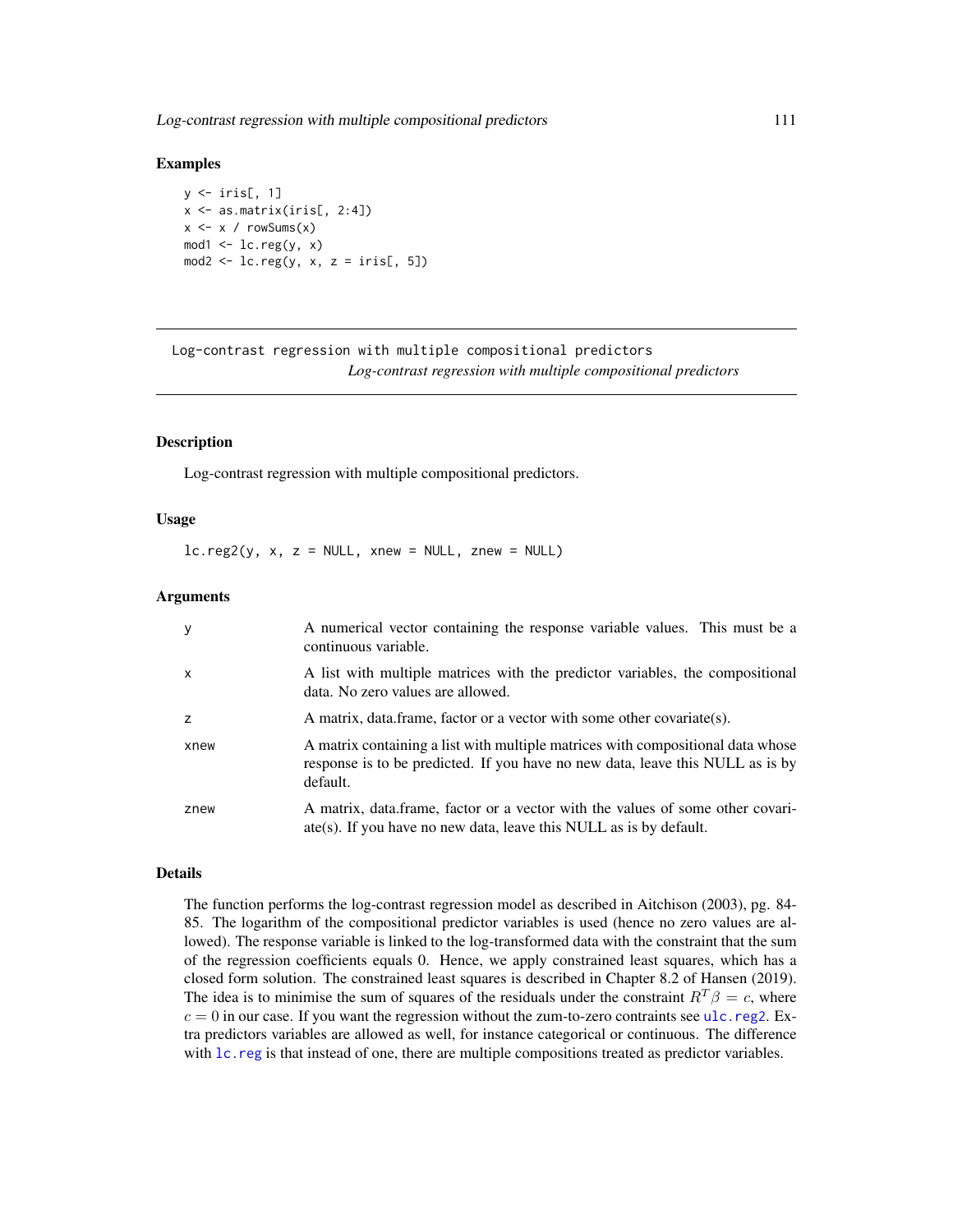A list including:

| be        | The constrained regression coefficients. Their sum equals 0.                                                          |
|-----------|-----------------------------------------------------------------------------------------------------------------------|
| covbe     | If covariance matrix of the constrained regression coefficients.                                                      |
| va        | The estimated regression variance.                                                                                    |
| residuals | The vector of residuals.                                                                                              |
| est       | If the arguments "xnew" and "znew" were given these are the predicted or esti-<br>mated values, otherwise it is NULL. |

## Author(s)

Michail Tsagris.

R implementation and documentation: Michail Tsagris <mtsagris@uoc.gr>.

### References

Aitchison J. (1986). The statistical analysis of compositional data. Chapman & Hall.

Hansen B. E. (2019). Econometrics. [https://www.ssc.wisc.edu/~bhansen/econometrics/](https://www.ssc.wisc.edu/~bhansen/econometrics/Econometrics.pdf) [Econometrics.pdf](https://www.ssc.wisc.edu/~bhansen/econometrics/Econometrics.pdf).

Xiaokang Liu, Xiaomei Cong, Gen Li, Kendra Maas and Kun Chen (2020). Multivariate Log-Contrast Regression with Sub-Compositional Predictors: Testing the Association Between Preterm Infants' Gut Microbiome and Neurobehavioral Outcome. [https://arxiv.org/pdf/2006.00487.](https://arxiv.org/pdf/2006.00487.pdf) [pdf](https://arxiv.org/pdf/2006.00487.pdf).

# See Also

[ulc.reg2,](#page-218-0) [lc.reg,](#page-108-0) [ulc.reg,](#page-217-0) [lcreg.aov,](#page-9-0) [alfa.pcr,](#page-133-0) [alfa.knn.reg](#page-183-0)

## Examples

```
y <- iris[, 1]
x \leftarrow list()x1 \leftarrow as.matrix(iris[, 2:4])x1 \leftarrow x1 / \text{rowsums}(x1)x[[1]] < -x1x[[ 2 ]] <- rdiri(150, runif(4) )
x[[ 3 ]] <- rdiri(150, runif(5) )
mod <- lc.reg2(y, x)
```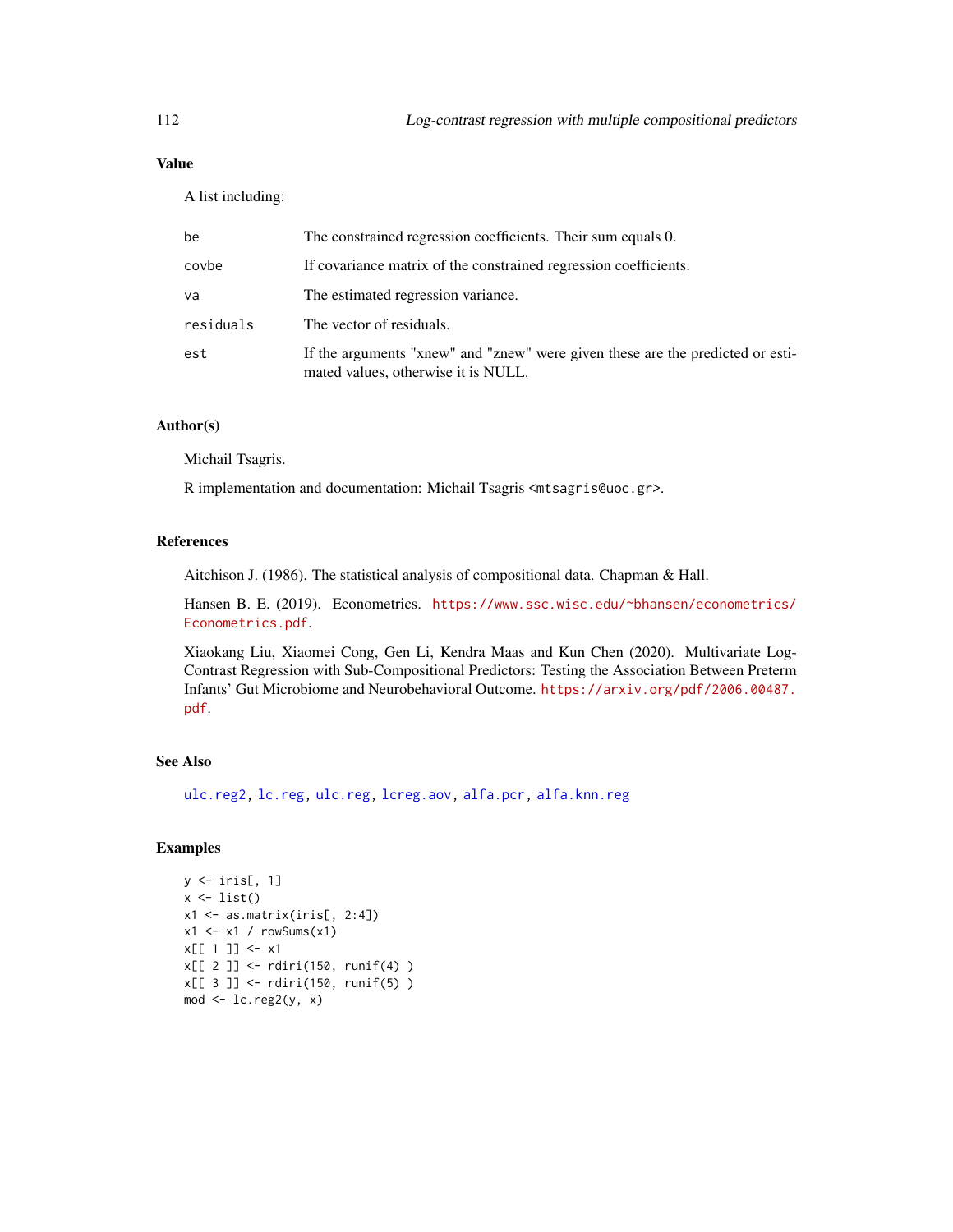Log-likelihood ratio test for a Dirichlet mean vector *Log-likelihood ratio test for a Dirichlet mean vector*

## <span id="page-112-0"></span>Description

Log-likelihood ratio test for a Dirichlet mean vector.

## Usage

dirimean.test(x, a)

## Arguments

| A matrix with the compositional data. No zero values are allowed.<br>$\mathsf{X}$                                                                                                     |  |
|---------------------------------------------------------------------------------------------------------------------------------------------------------------------------------------|--|
| A compositional mean vector. The concentration parameter is estimated at first.<br>a<br>If the elements do not sum to 1, it is assumed that the Dirichlet parameters are<br>supplied. |  |

## Details

Log-likelihood ratio test is performed for the hypothesis the given vector of parameters "a" describes the compositional data well.

## Value

If there are no zeros in the data, a list including:

| param  | A matrix with the estimated parameters under the null and the alternative hy-<br>pothesis. |
|--------|--------------------------------------------------------------------------------------------|
| loglik | The log-likelihood under the alternative and the null hypothesis.                          |
| info   | The value of the test statistic and its relevant p-value.                                  |

# Author(s)

Michail Tsagris.

R implementation and documentation: Michail Tsagris <mtsagris@uoc.gr> and Giorgos Athineou <gioathineou@gmail.com>.

# References

Ng Kai Wang, Guo-Liang Tian and Man-Lai Tang (2011). Dirichlet and related distributions: Theory, methods and applications. John Wiley & Sons.

# See Also

[sym.test,](#page-113-0) [diri.nr,](#page-122-0) [diri.est,](#page-121-0) [rdiri,](#page-58-0) [ddiri](#page-55-0)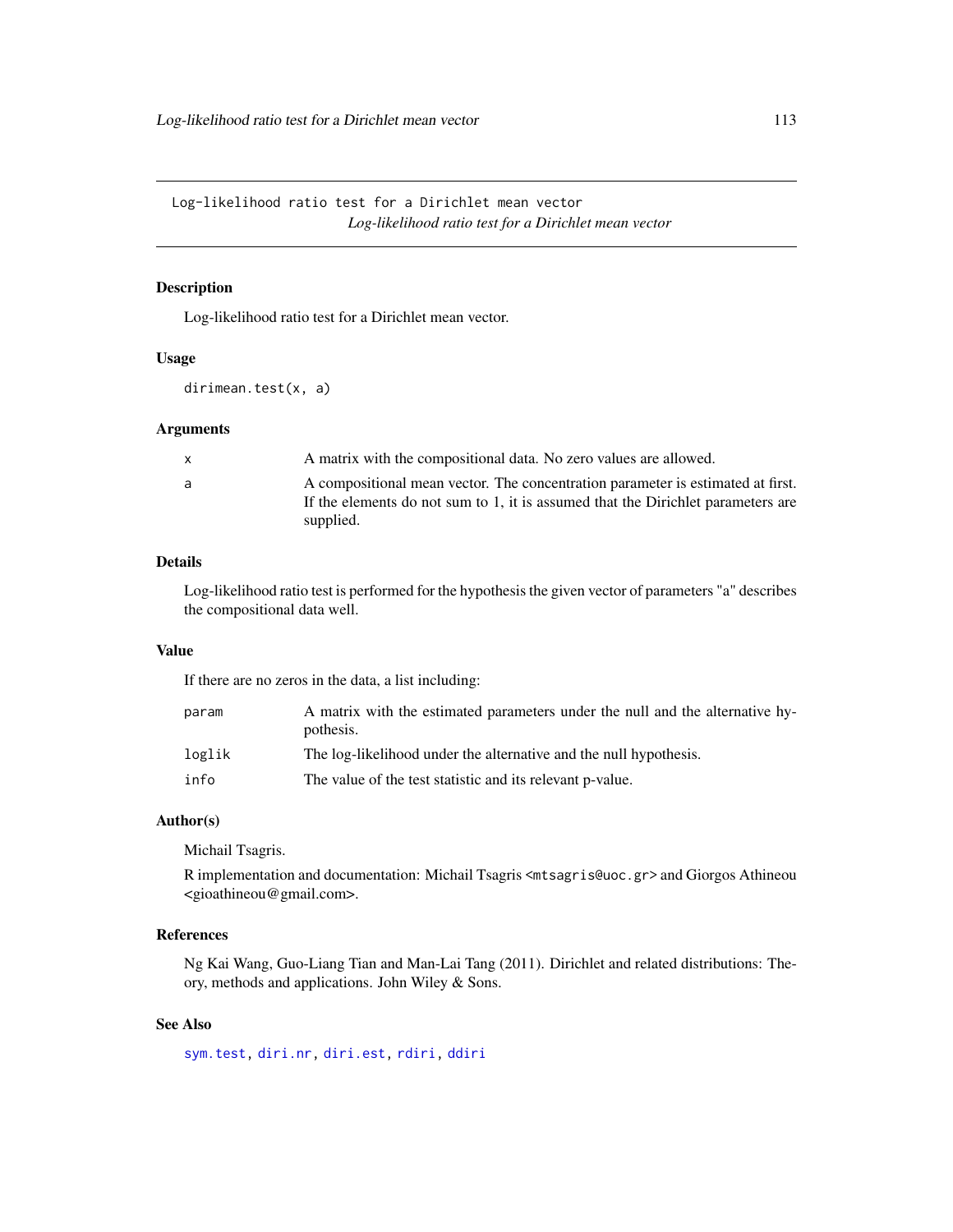# Examples

```
x <- rdiri( 100, c(1, 2, 3) )
dirimean.test(x, c(1, 2, 3))dirimean.test( x, c(1, 2, 3)/6 )
```
Log-likelihood ratio test for a symmetric Dirichlet distribution *Log-likelihood ratio test for a symmetric Dirichlet distribution*

## <span id="page-113-0"></span>Description

Log-likelihood ratio test for a symmetric Dirichlet distribution.

## Usage

sym.test(x)

# Arguments

x A matrix with the compositional data. No zero values are allowed.

### Details

Log-likelihood ratio test is performed for the hypothesis that all Dirichelt parameters are equal.

### Value

A list including:

| est.par | The estimated parameters under the alternative hypothesis.                                                                                                                                                                                                                 |
|---------|----------------------------------------------------------------------------------------------------------------------------------------------------------------------------------------------------------------------------------------------------------------------------|
| one.par | The value of the estimated parameter under the null hypothesis.                                                                                                                                                                                                            |
| res     | The logit kelihood under the alternative and the null hypothesis, the value of the<br>test statistic, its relevant p-value and the associated degrees of freedom, which<br>are actually the dimensionality of the simplex, $D-1$ , where D is the number of<br>components. |

### Author(s)

Michail Tsagris.

R implementation and documentation: Michail Tsagris <mtsagris@uoc.gr>.

## References

Ng Kai Wang, Guo-Liang Tian and Man-Lai Tang (2011). Dirichlet and related distributions: Theory, methods and applications. John Wiley & Sons.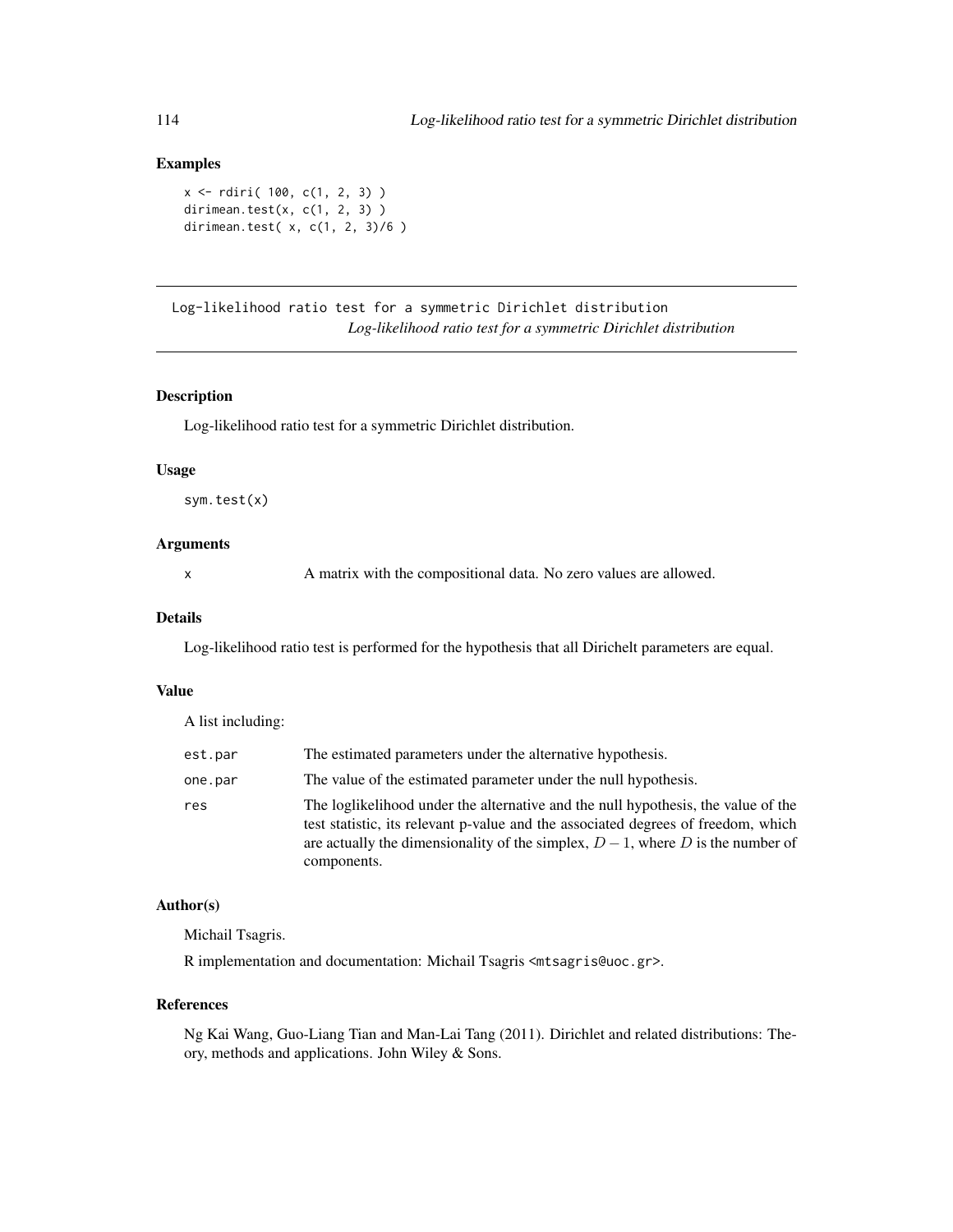### See Also

[diri.nr,](#page-122-0) [diri.est,](#page-121-0) [rdiri,](#page-58-0) [dirimean.test](#page-112-0)

### Examples

```
x <- rdiri( 100, c(5, 7, 1, 3, 10, 2, 4) )
sym.test(x)
x <- rdiri( 100, c(5, 5, 5, 5, 5) )
sym.test(x)
```

```
Minimized Kullback-Leibler divergence between Dirichlet and logistic normal
                        Minimized Kullback-Leibler divergence between Dirichlet and logistic
                        normal
```
## Description

Minimized Kullback-Leibler divergence between Dirichlet and logistic normal distributions.

## Usage

kl.diri.normal(a)

### Arguments

a A vector with the parameters of the Dirichlet parameters.

## Details

The function computes the minimized Kullback-Leibler divergence from the Dirichlet distribution to the logistic normal distribution.

### Value

The minimized Kullback-Leibler divergence from the Dirichlet distribution to the logistic normal distribution.

### Author(s)

Michail Tsagris.

R implementation and documentation: Michail Tsagris <mtsagris@uoc.gr>.

## References

Aitchison J. (1986). The statistical analysis of compositional data, p. 127. Chapman & Hall.

# See Also

[diri.nr,](#page-122-0) [diri.contour,](#page-21-0) [rdiri,](#page-58-0) [ddiri,](#page-55-0) [dda,](#page-57-0) [diri.reg](#page-59-0)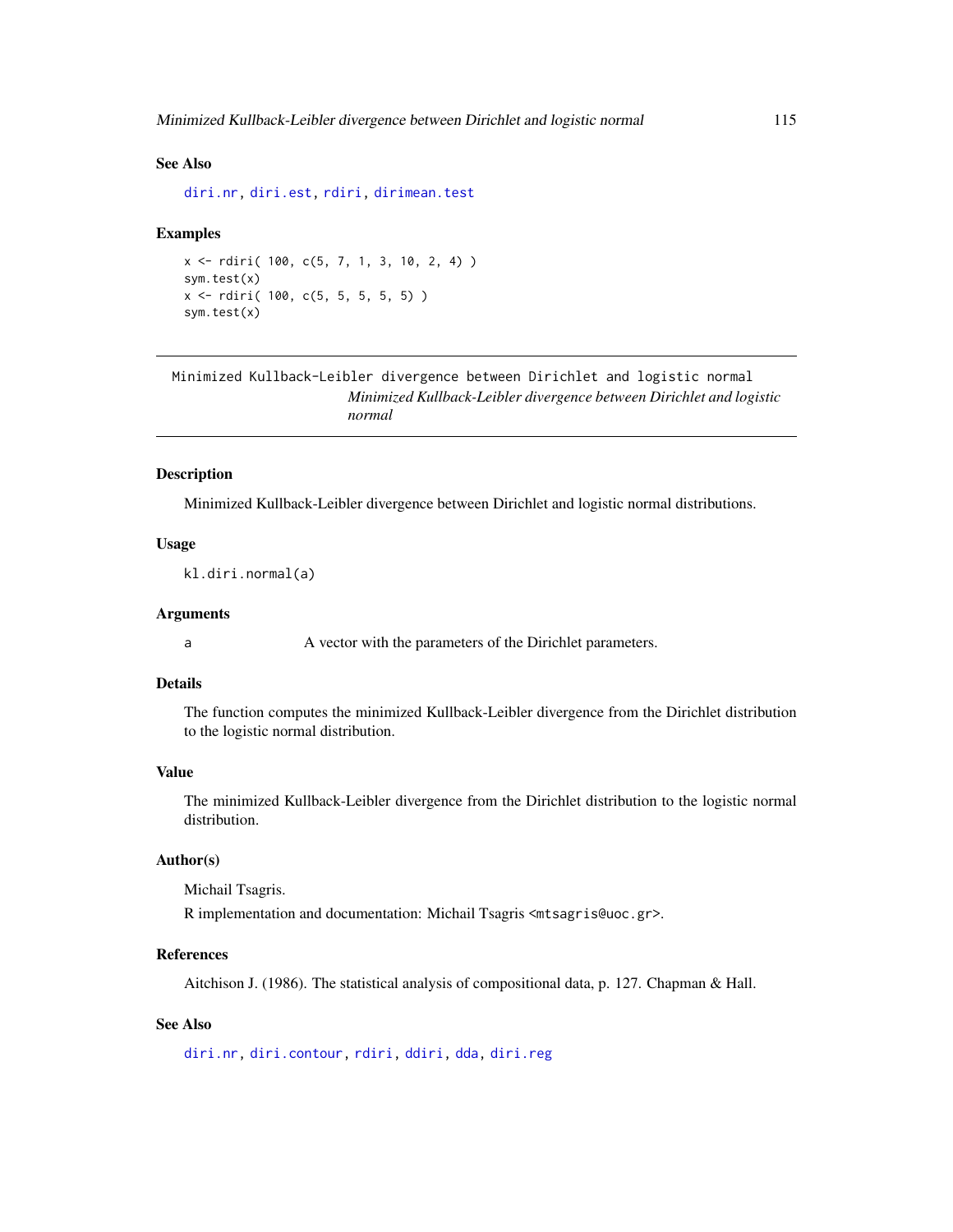# Examples

```
a \leftarrow runif(5, 1, 5)kl.diri.normal(a)
```
Mixture model selection via BIC *Mixture model selection via BIC*

# Description

Mixture model selection via BIC.

# Usage

```
bic.mixcompnorm(x, G, type = "alr", veo = FALSE, graph = TRUE)
```
## Arguments

| $\mathsf{x}$ | A matrix with compositional data.                                                                                                                                        |
|--------------|--------------------------------------------------------------------------------------------------------------------------------------------------------------------------|
| G            | A numeric vector with the number of components, clusters, to be considered,<br>e.g. $1:3$ .                                                                              |
| type         | The type of trasformation to be used, either the additive log-ratio ("alr"), the<br>isometric log-ratio ("ilr") or the pivot coordinate ("pivot") transformation.        |
| veo          | Stands for "Variables exceed observations". If TRUE then if the number vari-<br>ables in the model exceeds the number of observations, but the model is still<br>fitted. |
| graph        | A boolean variable, TRUE or FALSE specifying whether a graph should be<br>drawn or not.                                                                                  |

## Details

The alr or the ilr-transformation is applied to the compositional data first and then mixtures of multivariate Gaussian distributions are fitted. BIC is used to decide on the optimal model and number of components.

## Value

A plot with the BIC of the best model for each number of components versus the number of components. A list including:

| mod      | A message informing the user about the best model.                |
|----------|-------------------------------------------------------------------|
| BIC      | The BIC values for every possible model and number of components. |
| optG     | The number of components with the highest BIC.                    |
| optmodel | The type of model corresponding to the highest BIC.               |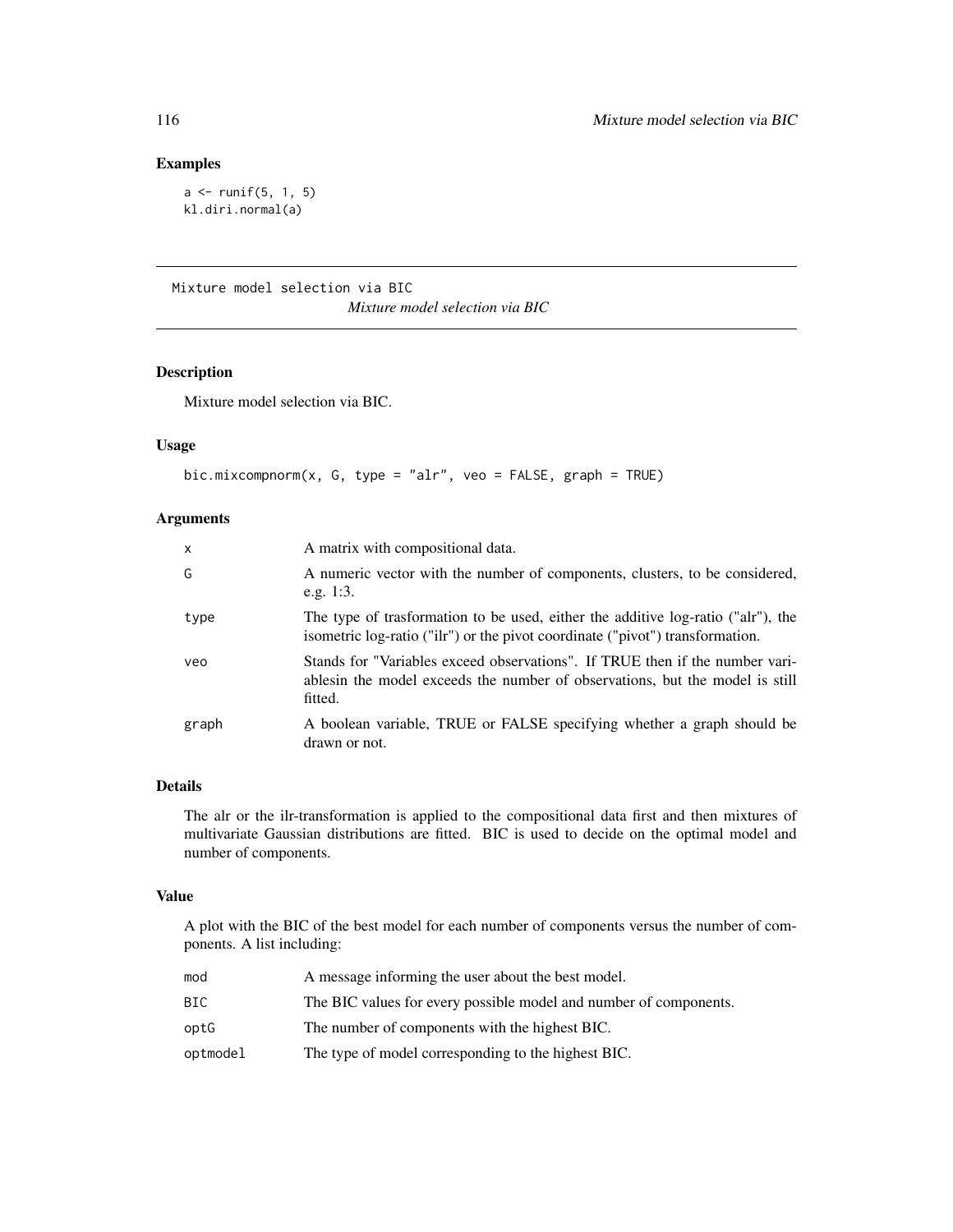### Author(s)

Michail Tsagris.

R implementation and documentation: Michail Tsagris <mtsagris@uoc.gr>.

### References

Ryan P. Browne, Aisha ElSherbiny and Paul D. McNicholas (2018). mixture: Mixture Models for Clustering and Classification. R package version 1.5.

Ryan P. Browne and Paul D. McNicholas (2014). Estimating Common Principal Components in High Dimensions. Advances in Data Analysis and Classification, 8(2), 217-226.

Aitchison J. (1986). The statistical analysis of compositional data. Chapman & Hall.

### See Also

[mix.compnorm,](#page-83-0) [mix.compnorm.contour,](#page-23-0) [rmixcomp,](#page-169-0) [bic.alfamixnorm](#page-116-0)

## Examples

```
x <- as.matrix( iris[, 1:4] )
x \leftarrow x / \text{rowsums}(x)bic.mixcompnorm(x, 1:3, type = "alr", graph = FALSE)bic.mixcompnorm(x, 1:3, type = "ilr", graph = FALSE)
```
Mixture model selection with the alpha-transformation using BIC *Mixture model selection with the* α*-transformation using BIC*

## <span id="page-116-0"></span>Description

Mixture model selection with the  $\alpha$ -transformation using BIC.

### Usage

bic.alfamixnorm(x, G, a = seq(-1, 1, by = 0.1), veo = FALSE, graph = TRUE)

## Arguments

| X | A matrix with compositional data.                                                                                                                                                                                           |
|---|-----------------------------------------------------------------------------------------------------------------------------------------------------------------------------------------------------------------------------|
| G | A numeric vector with the number of components, clusters, to be considered,<br>e.g. $1:3$ .                                                                                                                                 |
| a | A vector with a grid of values of the power transformation, it has to be between<br>-1 and 1. If zero values are present it has to be greater than 0. If $\alpha = 0$ the<br>isometric log-ratio transformation is applied. |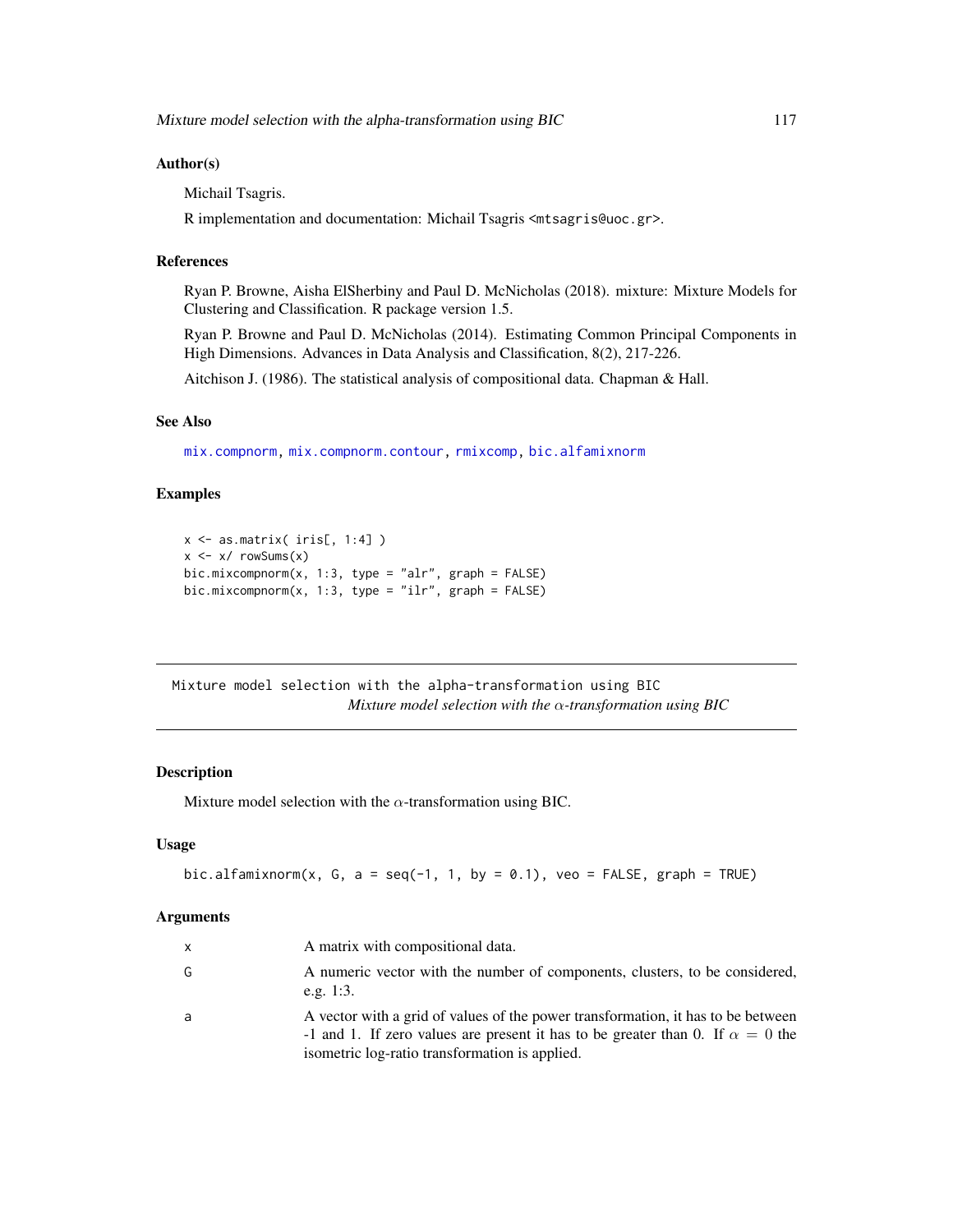| 118   | Mixture model selection with the alpha-transformation using BIC                                                                                                          |
|-------|--------------------------------------------------------------------------------------------------------------------------------------------------------------------------|
| veo   | Stands for "Variables exceed observations". If TRUE then if the number vari-<br>ables in the model exceeds the number of observations, but the model is still<br>fitted. |
| graph | A boolean variable, TRUE or FALSE specifying whether a graph should be<br>drawn or not.                                                                                  |

# Details

The  $\alpha$ -transformation is applied to the compositional data first and then mixtures of multivariate Gaussian distributions are fitted. BIC is used to decide on the optimal model and number of components.

## Value

A list including:

| abic     | A list that contains the matrices of all BIC values for all values of $\alpha$ . |
|----------|----------------------------------------------------------------------------------|
| optalpha | The value of $\alpha$ that leads to the highest BIC.                             |
| optG     | The number of components with the highest BIC.                                   |
| optmodel | The type of model corresponding to the highest BIC.                              |

If graph is set equal to TRUE a plot with the BIC of the best model for each number of components versus the number of components and a list with the results of the Gaussian mixture model for each value of  $\alpha$ .

### Author(s)

Michail Tsagris.

R implementation and documentation: Michail Tsagris <mtsagris@uoc.gr>.

## References

Ryan P. Browne, Aisha ElSherbiny and Paul D. McNicholas (2018). mixture: Mixture Models for Clustering and Classification. R package version 1.5.

Ryan P. Browne and Paul D. McNicholas (2014). Estimating Common Principal Components in High Dimensions. Advances in Data Analysis and Classification, 8(2), 217-226.

Aitchison J. (1986). The statistical analysis of compositional data. Chapman & Hall.

Tsagris M.T., Preston S. and Wood A.T.A. (2011). A data-based power transformation for compositional data. In Proceedings of the 4th Compositional Data Analysis Workshop, Girona, Spain. https://arxiv.org/pdf/1106.1451.pdf

### See Also

[alfa.mix.norm,](#page-85-0) [mix.compnorm,](#page-83-0) [mix.compnorm.contour,](#page-23-0) [rmixcomp,](#page-169-0) [alfa,](#page-185-0) [alfa.knn](#page-194-0)[,alfa.rda,](#page-161-0) [comp.nb](#page-138-0)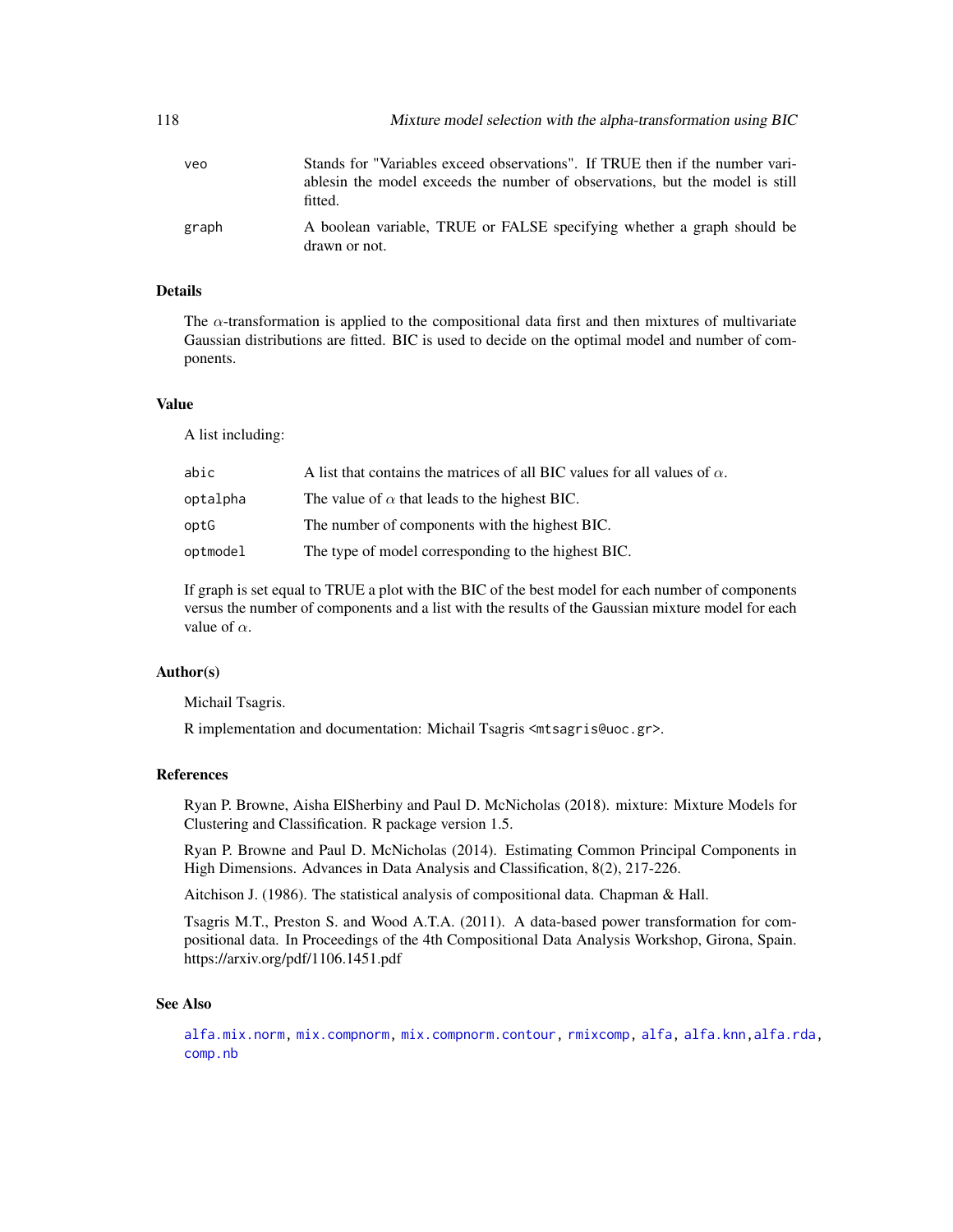# Examples

```
x <- as.matrix( iris[, 1:4] )
x \le -x/ rowSums(x)bic.alfamixnorm(x, 1:3, a = c(0.4, 0.5, 0.6), graph = FALSE)
```
MLE for the multivariate t distribution *MLE for the multivariate t distribution*

## Description

MLE of the parameters of a multivariate t distribution.

## Usage

 $multiplet(y, plot = FALSE)$ 

# Arguments

|      | A matrix with continuous data.                                               |
|------|------------------------------------------------------------------------------|
| plot | If plot is TRUE the value of the maximum log-likelihood as a function of the |
|      | degres of freedom is presented.                                              |

# Details

The parameters of a multivariate t distribution are estimated. This is used by the functions comp. den and [bivt.contour](#page-29-0).

## Value

A list including:

| center     | The location estimate.            |
|------------|-----------------------------------|
| scatter    | The scatter matrix estimate.      |
| df         | The estimated degrees of freedom. |
| loglik     | The log-likelihood value.         |
| mesos      | The classical mean vector.        |
| covariance | The classical covariance matrix.  |

## Author(s)

Michail Tsagris.

R implementation and documentation: Michail Tsagris <mtsagris@uoc.gr> and Giorgos Athineou <gioathineou@gmail.com>.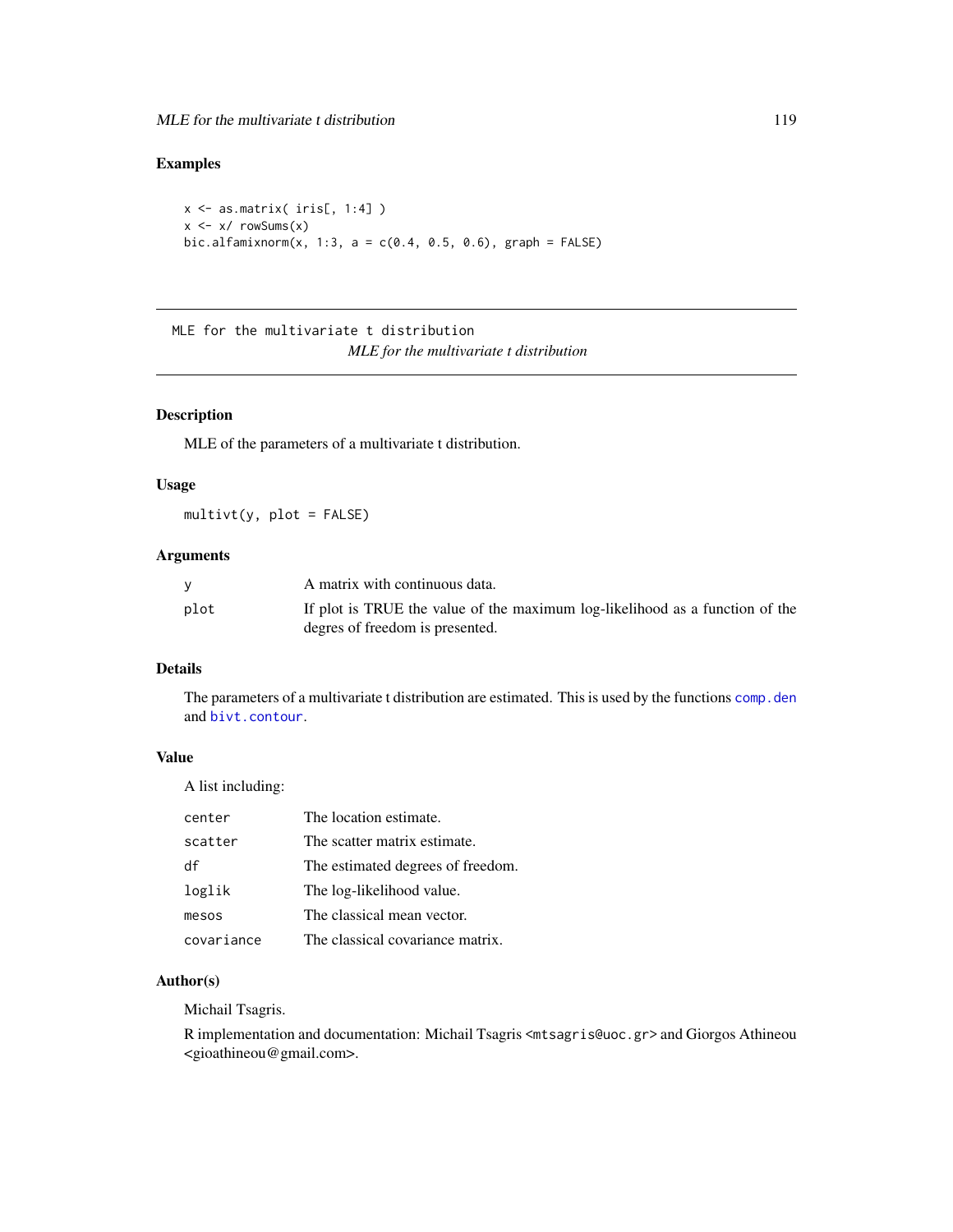## References

Nadarajah, S. and Kotz, S. (2008). Estimation methods for the multivariate t distribution. Acta Applicandae Mathematicae, 102(1):99-118.

## See Also

[bivt.contour,](#page-29-0) [comp.den,](#page-72-0) [rmvt](#page-0-0)

## Examples

 $x \leftarrow as.matrix(iris[, 1:4])$ multivt(x)

MLE of distributions defined in the (0, 1) interval *MLE of distributions defined in the (0, 1) interval*

### <span id="page-119-0"></span>**Description**

MLE of distributions defined in the (0, 1) interval.

### Usage

```
beta.est(x, tol = 1e-07)logitnorm.est(x)
hsecant@1.est(x, tol = 1e-@7)simplex.set(x, tol = 1e-07)kumar.est(x, tol = 1e-07)unitweibull.est(x, tol = 1e-07, maxiters = 100)
ibeta.set(x, tol = 1e-07)zilogitnorm.est(x)
```
### **Arguments**

| $\mathsf{x}$ | A numerical vector with proportions, i.e. numbers in $(0, 1)$ (zeros and ones are<br>not allowed). |
|--------------|----------------------------------------------------------------------------------------------------|
| tol          | The tolerance level up to which the maximisation stops.                                            |
| maxiters     | The maximum number of iterations the Newton-Raphson algorithm will per-<br>form.                   |
|              |                                                                                                    |

## Details

Maximum likelihood estimation of the parameters of some distributions are performed, some of which use the Newton-Raphson. Some distributions and hence the functions do not accept zeros. "logitnorm.mle" fits the logistic normal, hence no Newton-Raphson is required and the "hypersecant01.mle" and "simplex.est" use the golden ratio search as is it faster than the Newton-Raphson (less computations). The "zilogitnorm.est" stands for the zero inflated logistic normal distribution. The "ibeta.est" fits the zero or the one inflated beta distribution.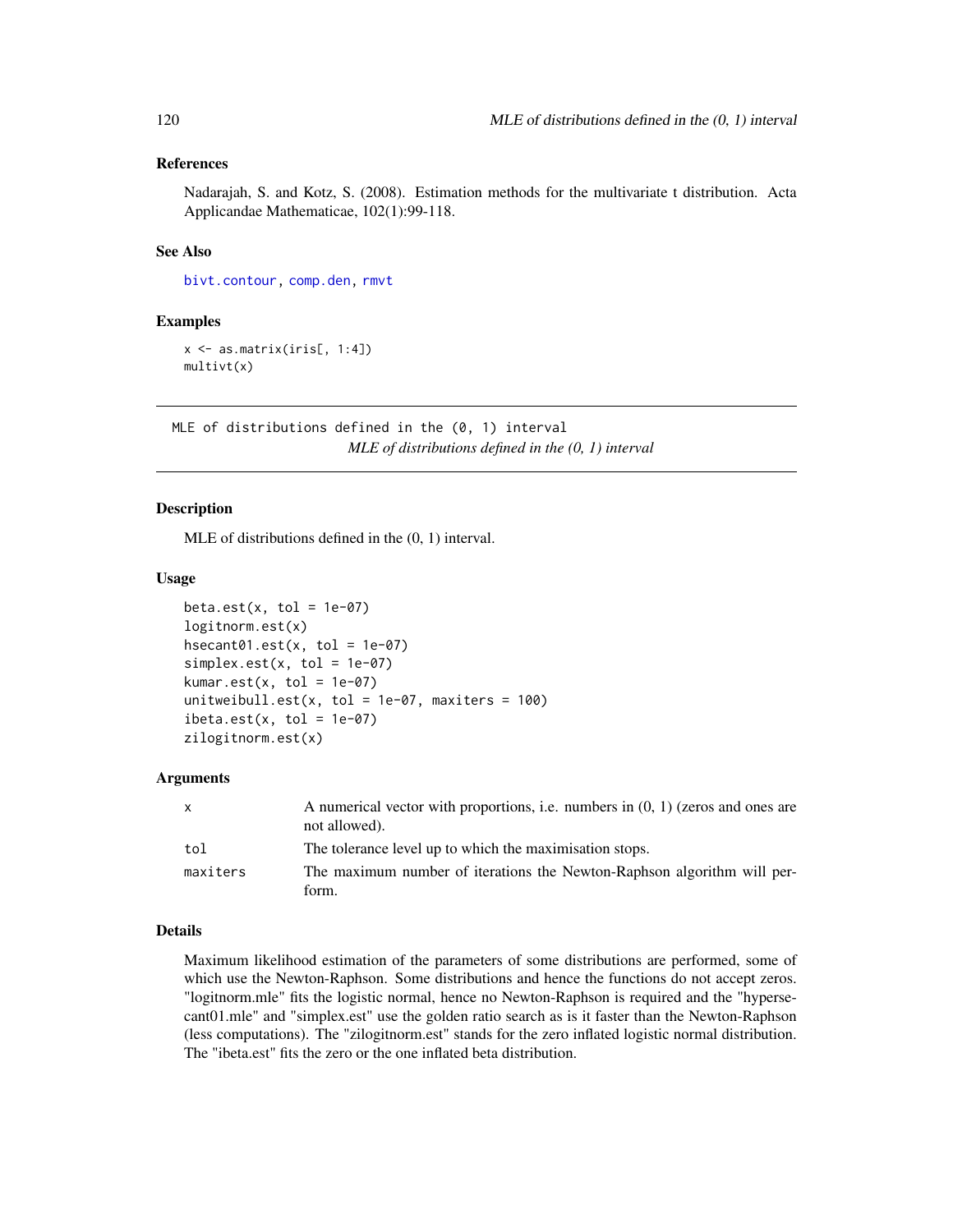A list including:

| iters  | The number of iterations required by the Newton-Raphson.                                                                |
|--------|-------------------------------------------------------------------------------------------------------------------------|
| loglik | The value of the log-likelihood.                                                                                        |
| param  | The estimated parameters. In the case of "hypersecant 01.est" this is called<br>"theta" as there is only one parameter. |

## Author(s)

Michail Tsagris.

R implementation and documentation: Michail Tsagris <mtsagris@uoc.gr>.

## References

Kumaraswamy, P. (1980). A generalized probability density function for double-bounded random processes. Journal of Hydrology. 46(1-2): 79-88.

Jones, M.C. (2009). Kumaraswamy's distribution: A beta-type distribution with some tractability advantages. Statistical Methodology. 6(1): 70-81.

Zhang, W. & Wei, H. (2008). Maximum likelihood estimation for simplex distribution nonlinear mixed models via the stochastic approximation algorithm. The Rocky Mountain Journal of Mathematics, 38(5): 1863-1875.

You can also check the relevant wikipedia pages.

## See Also

[diri.nr2,](#page-0-0)

## Examples

```
x <- rbeta(1000, 1, 4)
beta.est(x)
ibeta.est(x)
x <- runif(1000)
hsecant01.est(x)
logitnorm.est(x)
ibeta.est(x)
x <- rbeta(1000, 2, 5)
x[sample(1:1000, 50)] <- 0
ibeta.est(x)
```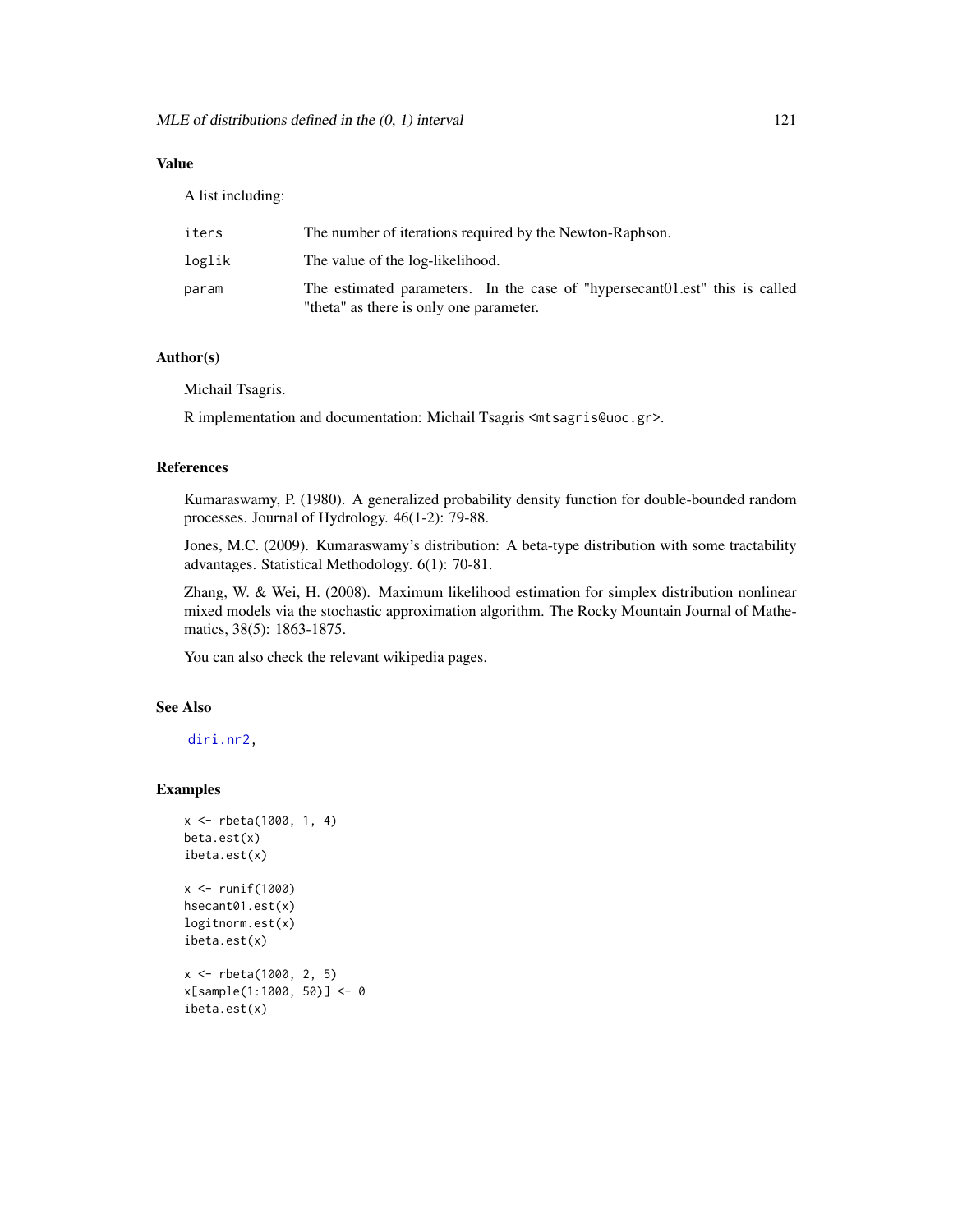MLE of the Dirichlet distribution

*MLE of the a Dirichlet distribution*

# <span id="page-121-0"></span>Description

MLE of the parameters of a Dirichlet distribution.

# Usage

 $diri.set(x, type = "mle")$ 

## Arguments

| X    | A matrix containing compositional data.                                                                                                                                                                |
|------|--------------------------------------------------------------------------------------------------------------------------------------------------------------------------------------------------------|
| type | If you want to estimate the parameters use type="mle". If you want to estimate<br>the mean vector along with the precision parameter, the second parametrisation<br>of the Dirichlet, use type="prec". |

# Details

Maximum likelihood estimation of the parameters of a Dirichlet distribution is performed.

## Value

A list including:

| loglik  | The value of the log-likelihood.                       |
|---------|--------------------------------------------------------|
| param   | The estimated parameters.                              |
| phi     | The estimated precision parameter, if type $=$ "prec". |
| mu      | The estimated mean vector, if type $=$ "prec".         |
| runtime | The run time of the maximisation procedure.            |

## Author(s)

Michail Tsagris.

R implementation and documentation: Michail Tsagris <mtsagris@uoc.gr> and Giorgos Athineou <gioathineou@gmail.com>.

## References

Ng Kai Wang, Guo-Liang Tian and Man-Lai Tang (2011). Dirichlet and related distributions: Theory, methods and applications. John Wiley & Sons.

Aitchison J. (1986). The statistical analysis of compositional data. Chapman & Hall.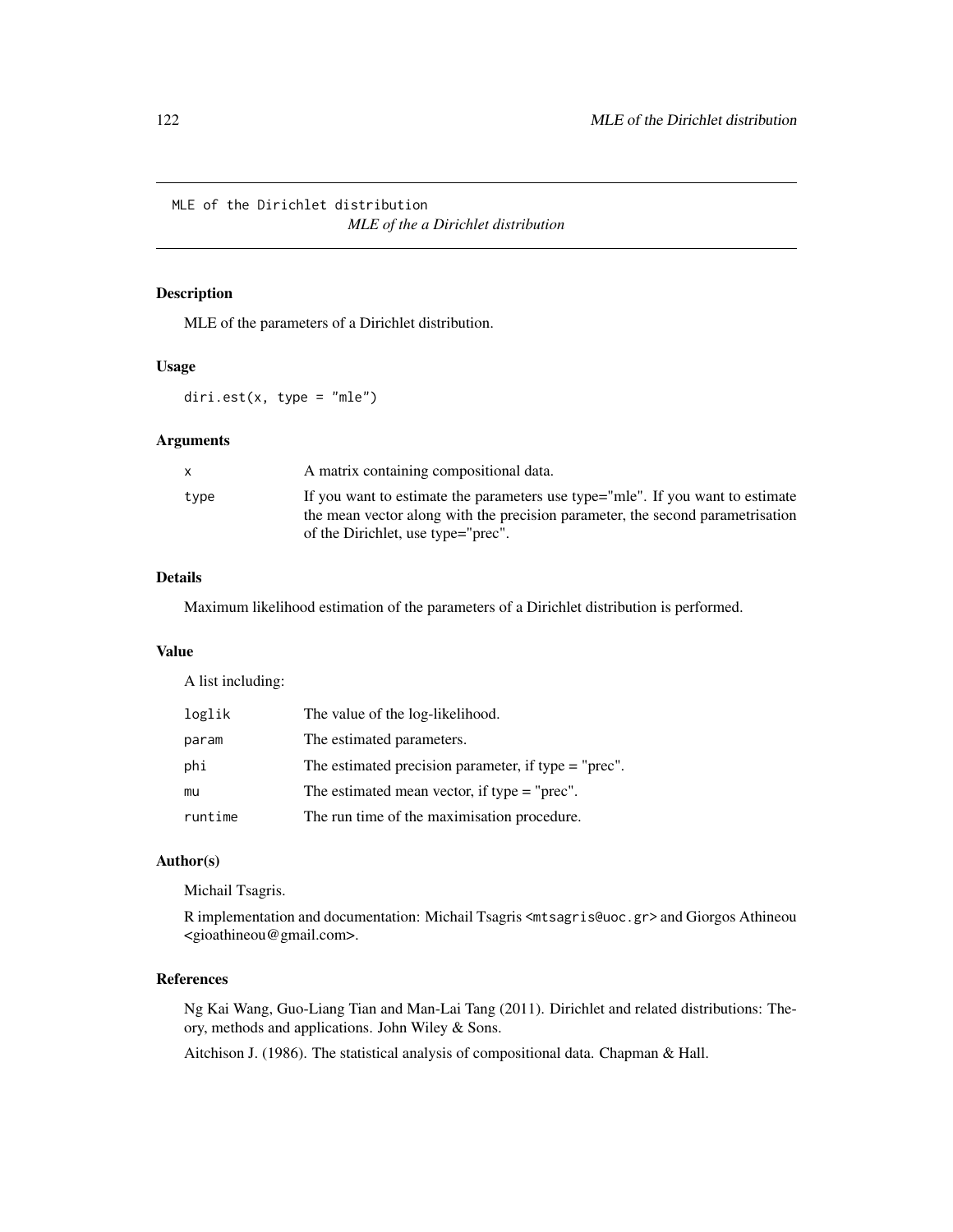## See Also

[diri.nr,](#page-122-0) [diri.contour,](#page-21-0) [rdiri,](#page-58-0) [ddiri,](#page-55-0) [dda,](#page-57-0) [diri.reg](#page-59-0)

# Examples

```
x <- rdiri( 100, c(5, 7, 1, 3, 10, 2, 4) )
diri.est(x)
diri.est(x, type = "prec")
```
MLE of the Dirichlet distribution via Newton-Rapshon *MLE of the Dirichlet distribution via Newton-Rapshon*

### <span id="page-122-0"></span>Description

MLE of the Dirichlet distribution via Newton-Rapshon.

### Usage

diri.nr(x, type = 1, tol = 1e-07)

### Arguments

| $\mathsf{x}$ | A matrix containing compositional data. Zeros are not allowed.                                                                                                                                                                                                                                                                                                                     |
|--------------|------------------------------------------------------------------------------------------------------------------------------------------------------------------------------------------------------------------------------------------------------------------------------------------------------------------------------------------------------------------------------------|
| type         | Type can either be 1, so that the Newton-Rapshon is used for the maximisation<br>of the log-likelihood, as Minka (2012) suggested or it can be 1. In the latter case<br>the Newton-Raphson algorithm is implemented involving matrix inversions. In<br>addition an even faster implementation has been implemented (in $C_{++}$ ) in the<br>package <b>Rfast</b> and is used here. |
| tol          | The tolerance level indicating no further increase in the log-likelihood.                                                                                                                                                                                                                                                                                                          |

## Details

Maximum likelihood estimation of the parameters of a Dirichlet distribution is performed via Newton-Raphson. Initial values suggested by Minka (2003) are used. The estimation is super faster than "diri.est" and the difference becomes really apparent when the sample size and or the dimensions increase. In fact this will work with millions of observations. So in general, I trust this one more than "diri.est".

The only problem I have seen with this method is that if the data are concentrated around a point, say the center of the simplex, it will be hard for this and the previous methods to give estimates of the parameters. In this extremely difficult scenario I would suggest the use of the previous function with the precision parametrization "diri.est(x, type = "prec")". It will be extremely fast and accurate.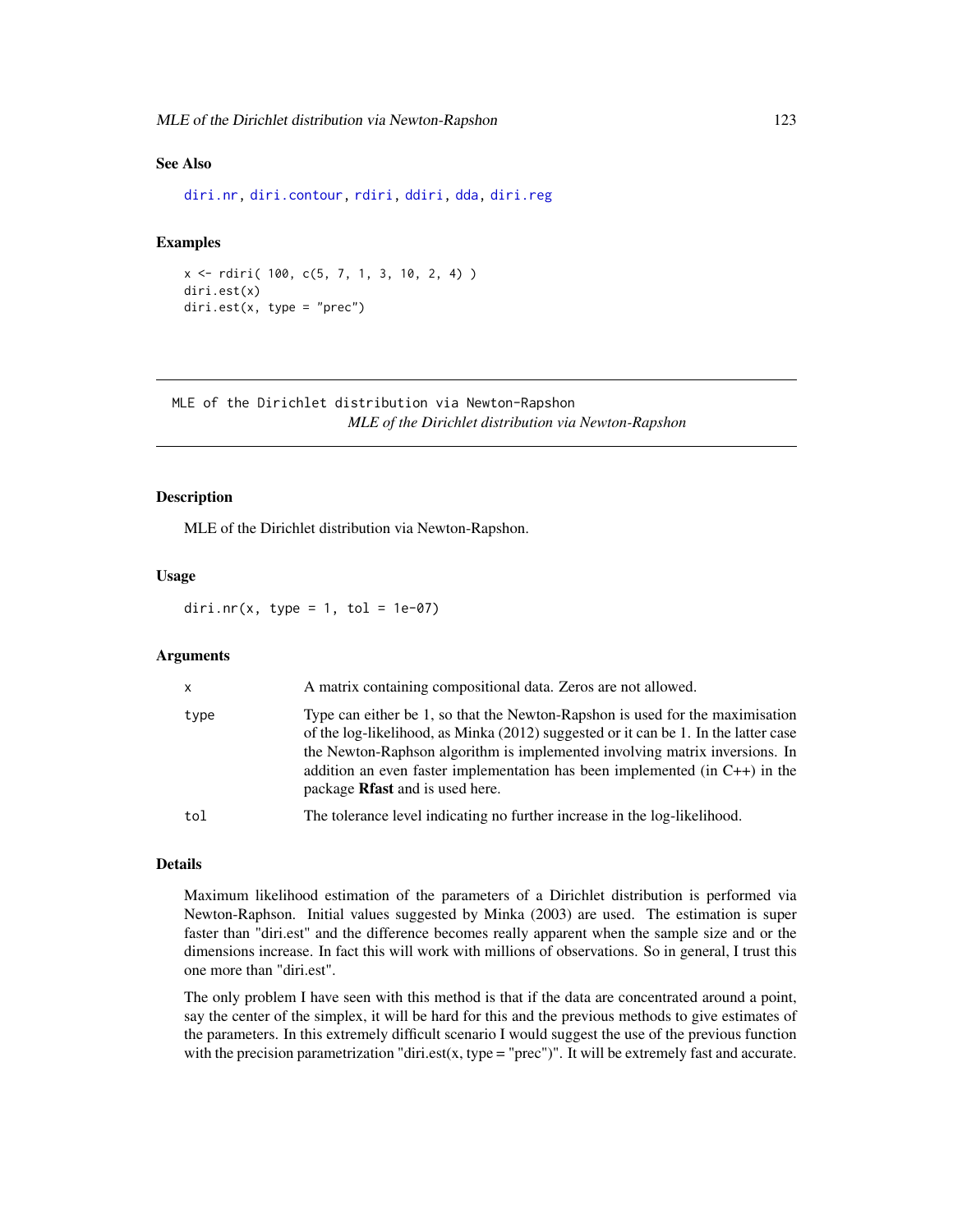A list including:

| iter    | The number of iterations required. If the argument "type" is set to 2 this is not<br>returned. |
|---------|------------------------------------------------------------------------------------------------|
| loglik  | The value of the log-likelihood.                                                               |
| param   | The estimated parameters.                                                                      |
| runtime | The run time of the procedure.                                                                 |

# Author(s)

Michail Tsagris.

R implementation and documentation: Michail Tsagris <mtsagris@uoc.gr>.

# References

Thomas P. Minka (2003). Estimating a Dirichlet distribution. http://research.microsoft.com/enus/um/people/minka/papers/dirichlet/minka-dirichlet.pdf

## See Also

[diri.est,](#page-121-0) [diri.contour](#page-21-0) [rdiri,](#page-58-0) [ddiri,](#page-55-0) [dda](#page-57-0)

## Examples

```
x <- rdiri( 100, c(5, 7, 5, 8, 10, 6, 4) )
diri.nr(x)
diri.nr(x, type = 2)
diri.est(x)
```
MLE of the folded model for a given value of alpha *MLE of the folded model for a given value of*  $\alpha$ 

# Description

MLE of the folded model for a given value of  $\alpha$ .

## Usage

alpha.mle(x, a)  $a.mle(a, x)$ 

## Arguments

| A matrix with the compositional data. No zero vaues are allowed. |
|------------------------------------------------------------------|
| A value of $\alpha$ .                                            |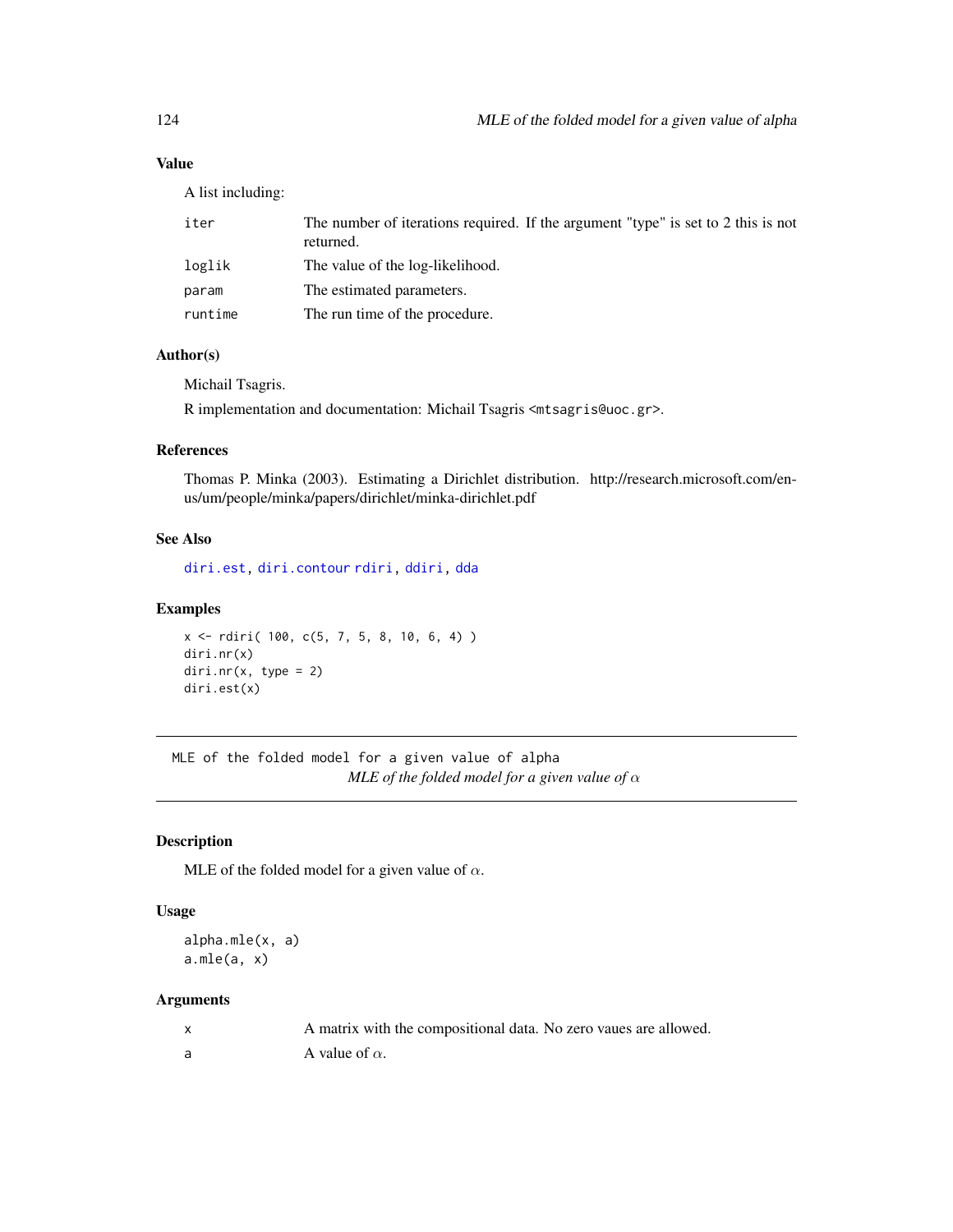## Details

This is a function for choosing or estimating the value of  $\alpha$  in the folded model (Tsagris and Stewart, 2020). It is called by [a.est](#page-75-0).

## Value

If "alpha.mle" is called, a list including:

| iters  | The nubmer of iterations the EM algorithm required.               |
|--------|-------------------------------------------------------------------|
| loglik | The maximimized log-likelihood of the folded model.               |
| p      | The estimated probability inside the simplex of the folded model. |
| mu     | The estimated mean vector of the folded model.                    |
| su     | The estimated covariance matrix of the folded model.              |
|        |                                                                   |

If "a.mle" is called, the log-likelihood is returned only.

## Author(s)

Michail Tsagris.

R implementation and documentation: Michail Tsagris <mtsagris@uoc.gr>.

### References

Tsagris M. and Stewart C. (2020). A folded model for compositional data analysis. Australian and New Zealand Journal of Statistics, 62(2): 249-277. https://arxiv.org/pdf/1802.07330.pdf

Tsagris M.T., Preston S. and Wood A.T.A. (2011). A data-based power transformation for compositional data. In Proceedings of the 4th Compositional Data Analysis Workshop, Girona, Spain. https://arxiv.org/pdf/1106.1451.pdf

## See Also

[alfa.profile,](#page-76-0) [alfa,](#page-185-0) [alfainv,](#page-99-0) [a.est](#page-75-0)

## Examples

 $x \leftarrow as.matrix(iris[, 1:4])$  $x \leq -x / \text{rowsums}(x)$ mod <- alfa.tune(x) mod alpha.mle(x, mod[1])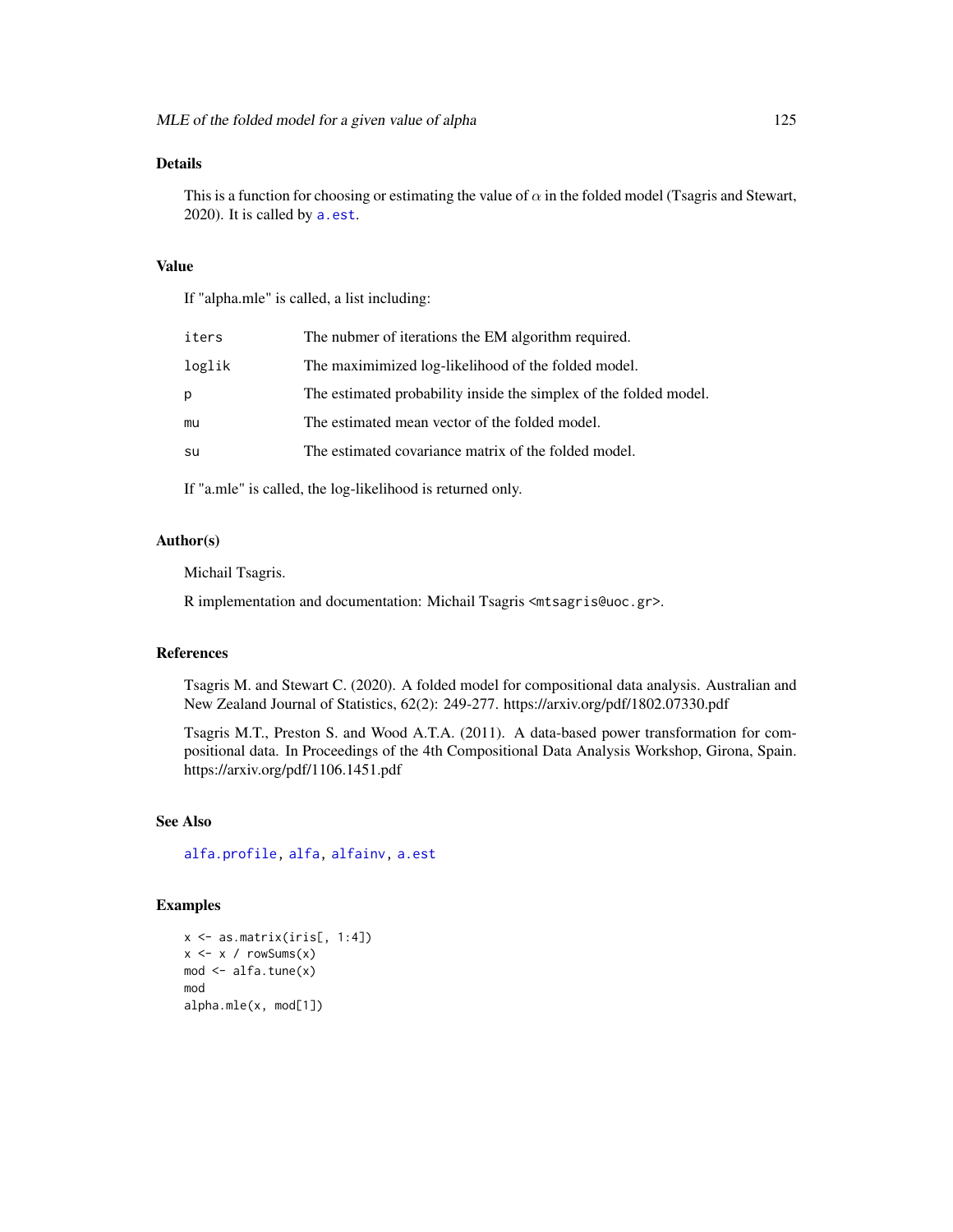MLE of the zero adjusted Dirichlet distribution *MLE of the zero adjusted Dirichlet distribution*

# Description

MLE of the zero adjusted Dirichlet distribution.

### Usage

zad.est(y)

### Arguments

y A matrix with the compositional data (dependent variable). The number of observations (vectors) with no zero values should be more than the columns of the predictor variables. Otherwise, the initial values will not be calculated.

# Details

A zero adjusted Dirichlet distribution is being fittd and its parameters are estimated.

## Value

A list including:

| loglik  | The value of the log-likelihood.                                                                            |
|---------|-------------------------------------------------------------------------------------------------------------|
| phi     | The precision parameter. If covariates are linked with it (function "diri.reg2"),<br>this will be a vector. |
| mu      | The mean vector of the distribution.                                                                        |
| runtime | The time required by the regression.                                                                        |

### Author(s)

Michail Tsagris.

R implementation and documentation: Michail Tsagris <mtsagris@uoc.gr>.

# References

Tsagris M. and Stewart C. (2018). A Dirichlet regression model for compositional data with zeros. Lobachevskii Journal of Mathematics,39(3): 398–412.

Preprint available from https://arxiv.org/pdf/1410.5011.pdf

# See Also

[zadr,](#page-221-0) [diri.nr,](#page-122-0) [zilogitnorm.est,](#page-119-0) [zeroreplace](#page-142-0)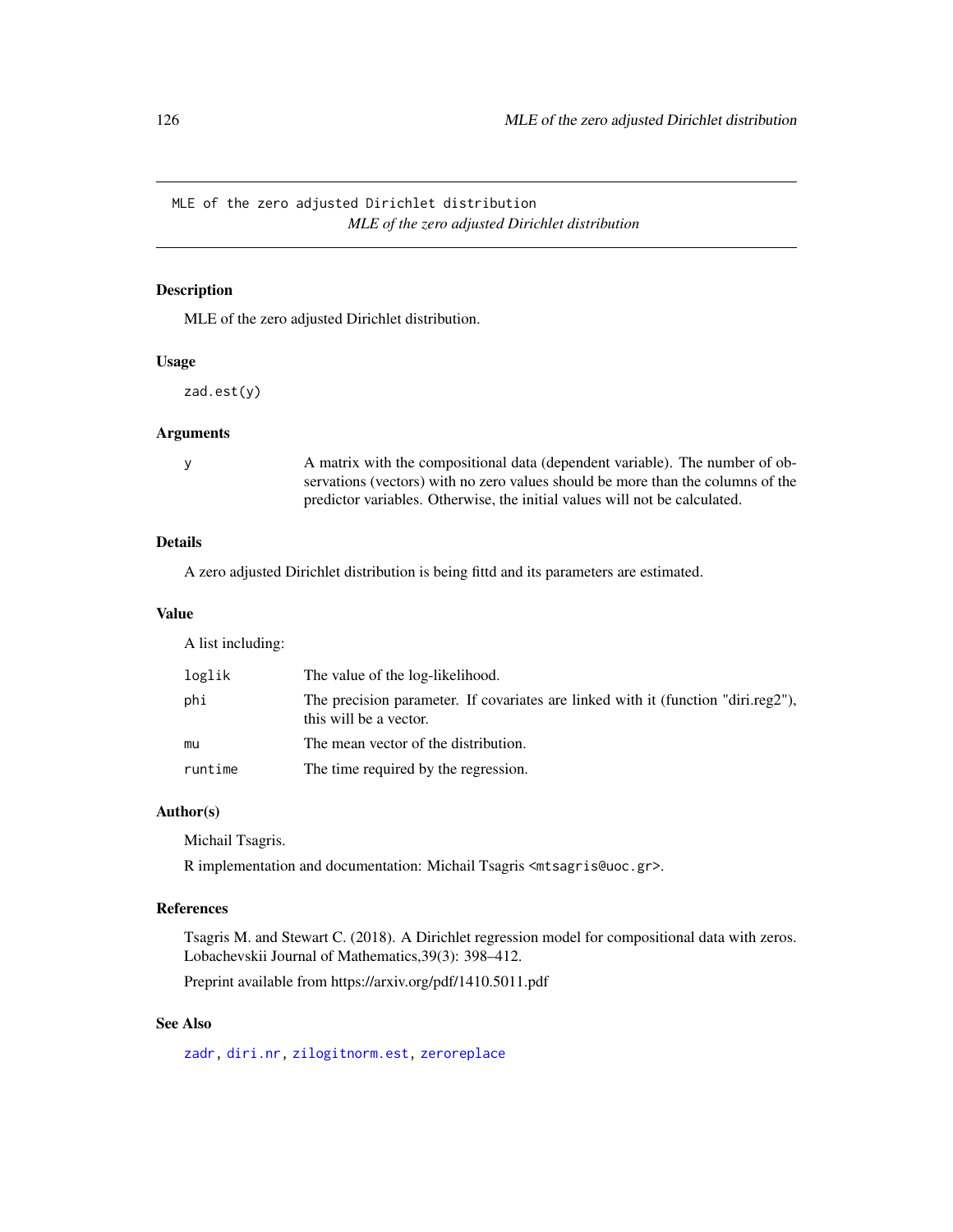# Multivariate analysis of variance 127

## Examples

y <- as.matrix(iris[, 1:3])  $y \le y / \text{rowsums}(y)$  $mod1$  <- diri.nr(y) y[sample(1:450, 15) ] <- 0  $mod2 < -zad.est(y)$ 

Multivariate analysis of variance *Multivariate analysis of variance*

### <span id="page-126-0"></span>Description

Multivariate analysis of variance with assuming equality of the covariance matrices.

### Usage

maov(x, ina)

### Arguments

| X   | A matrix containing Euclidean data.                               |
|-----|-------------------------------------------------------------------|
| ina | A numerical or factor variable indicating the groups of the data. |

# Details

Multivariate analysis of variance assuming equality of the covariance matrices.

# Value

A list including:

| note   | A message stating whether the F or the chi-square approximation has been used. |
|--------|--------------------------------------------------------------------------------|
| result | The test statistic and the p-value.                                            |

# Author(s)

Michail Tsagris.

R implementation and documentation: Michail Tsagris <mtsagris@uoc.gr> and Giorgos Athineou <gioathineou@gmail.com>.

## References

Johnson and Wichern (2007, 6th Edition). Applied Multivariate Statistical Analysis p. 302-303. Todorov V. and Filzmoser P. (2010). Robust Statistic for the One-way MANOVA. Computational Statistics & Data Analysis 54(1):37-48.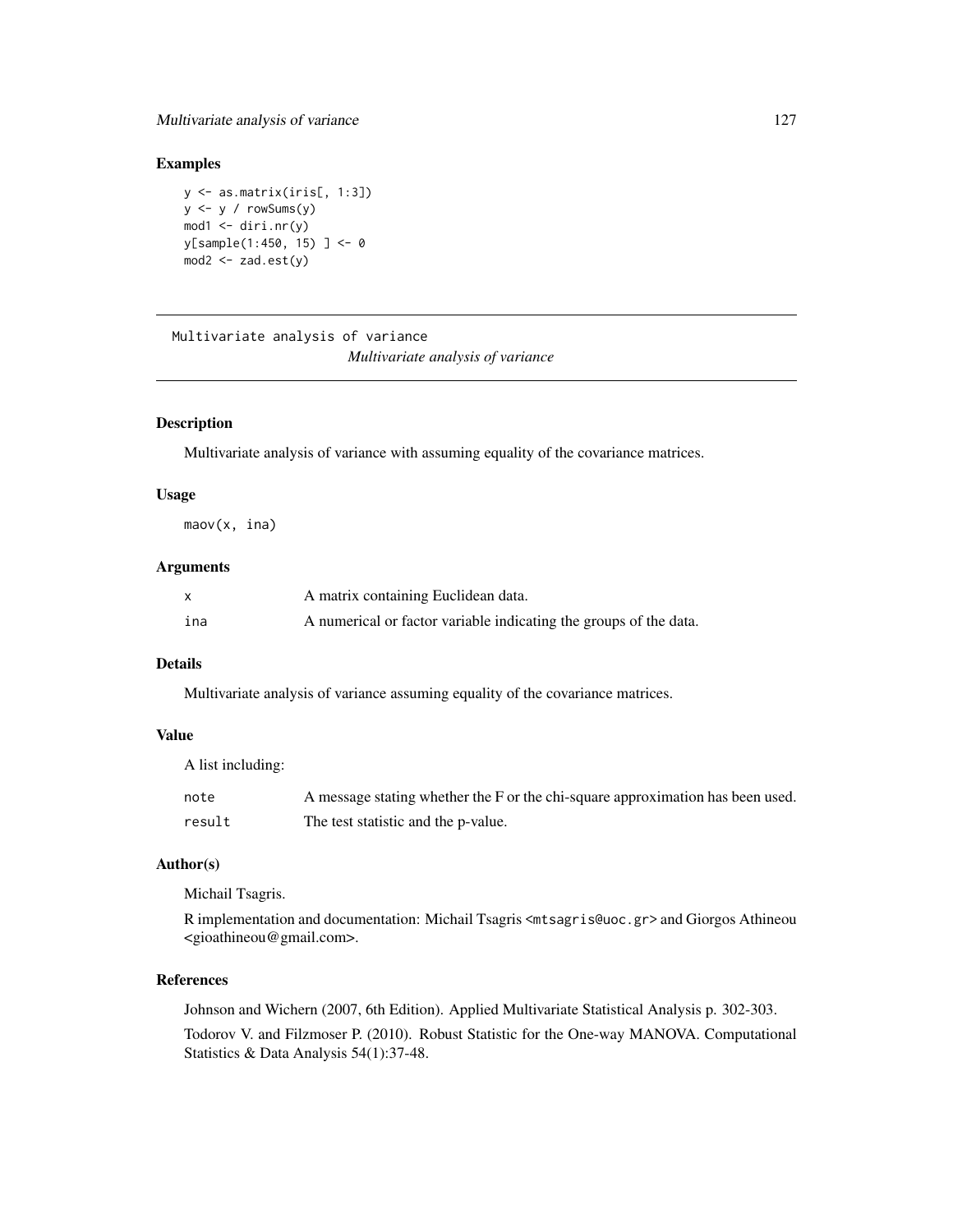# See Also

[maovjames,](#page-127-0) [hotel2T2,](#page-93-0) [james,](#page-100-0) [comp.test](#page-94-0)

## Examples

```
maov( as.matrix(iris[,1:4]), iris[,5] )
maovjames( as.matrix(iris[,1:4]), iris[,5] )
```
Multivariate analysis of variance (James test) *Multivariate analysis of variance (James test)*

## <span id="page-127-0"></span>Description

Multivariate analysis of variance without assuming equality of the covariance matrices.

## Usage

maovjames(x, ina,  $a = 0.05$ )

# Arguments

|     | A matrix containing Euclidean data.                               |
|-----|-------------------------------------------------------------------|
| ina | A numerical or factor variable indicating the groups of the data. |
|     | The significance level, set to 0.005 by default.                  |

## Details

Multivariate analysis of variance without assuming equality of the covariance matrices.

## Value

A vector with the next 4 elements:

| test       | The test statistic.                                                        |
|------------|----------------------------------------------------------------------------|
| correction | The value of the correction factor.                                        |
|            | corr.critical The corrected critical value of the chi-square distribution. |
| p-value    | The p-value of the corrected test statistic.                               |

## Author(s)

Michail Tsagris.

R implementation and documentation: Michail Tsagris <mtsagris@uoc.gr> and Giorgos Athineou <gioathineou@gmail.com>.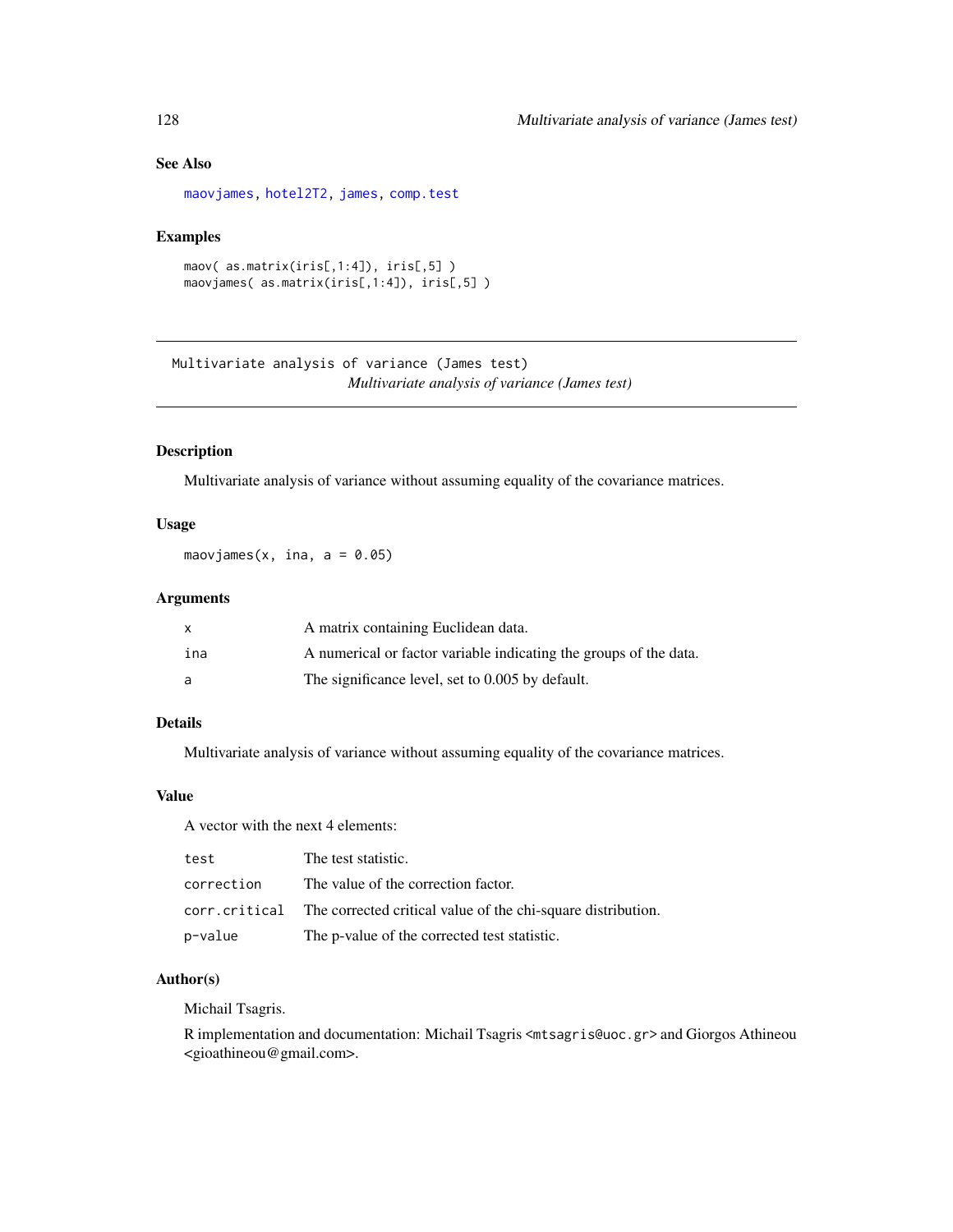# References

G.S.James (1954). Tests of Linear Hypotheses in Univariate and Multivariate Analysis when the Ratios of the Population Variances are Unknown. Biometrika, 41(1/2): 19-43.

# See Also

[maov,](#page-126-0) [hotel2T2,](#page-93-0) [james,](#page-100-0) [comp.test](#page-94-0)

## Examples

```
maov( as.matrix(iris[,1:4]), iris[,5] )
maovjames( as.matrix(iris[,1:4]), iris[,5] )
```
Multivariate kernel density estimation *Multivariate kernel density estimation*

# <span id="page-128-0"></span>Description

Multivariate kernel density estimation.

### Usage

 $mkde(x, h = NULL, thumb = "silverman")$ 

## Arguments

| $\mathsf{x}$ | A matrix with Euclidean (continuous) data.                                                                                                                                                                                                       |
|--------------|--------------------------------------------------------------------------------------------------------------------------------------------------------------------------------------------------------------------------------------------------|
| h            | The bandwidh value. It can be a single value, which is turned into a vector and<br>then into a diagonal matrix, or a vector which is turned into a diagonal matrix.<br>If you put this NULL then you need to specify the "thumb" argument below. |
| thumb        | Do you want to use a rule of thumb for the bandwidth parameter? If no, set<br>h equal to NULL and put "estim" for maximum likelihood cross-validation,<br>"scott" or "silverman" for Scott's and Silverman's rules of thumb respectively.        |

### Details

The multivariate kernel density estimate is calculated with a (not necssarily given) bandwidth value.

### Value

A vector with the density estimates calculated for every vector.

### Author(s)

Michail Tsagris.

R implementation and documentation: Michail Tsagris <mtsagris@uoc.gr> and Giorgos Athineou <gioathineou@gmail.com>.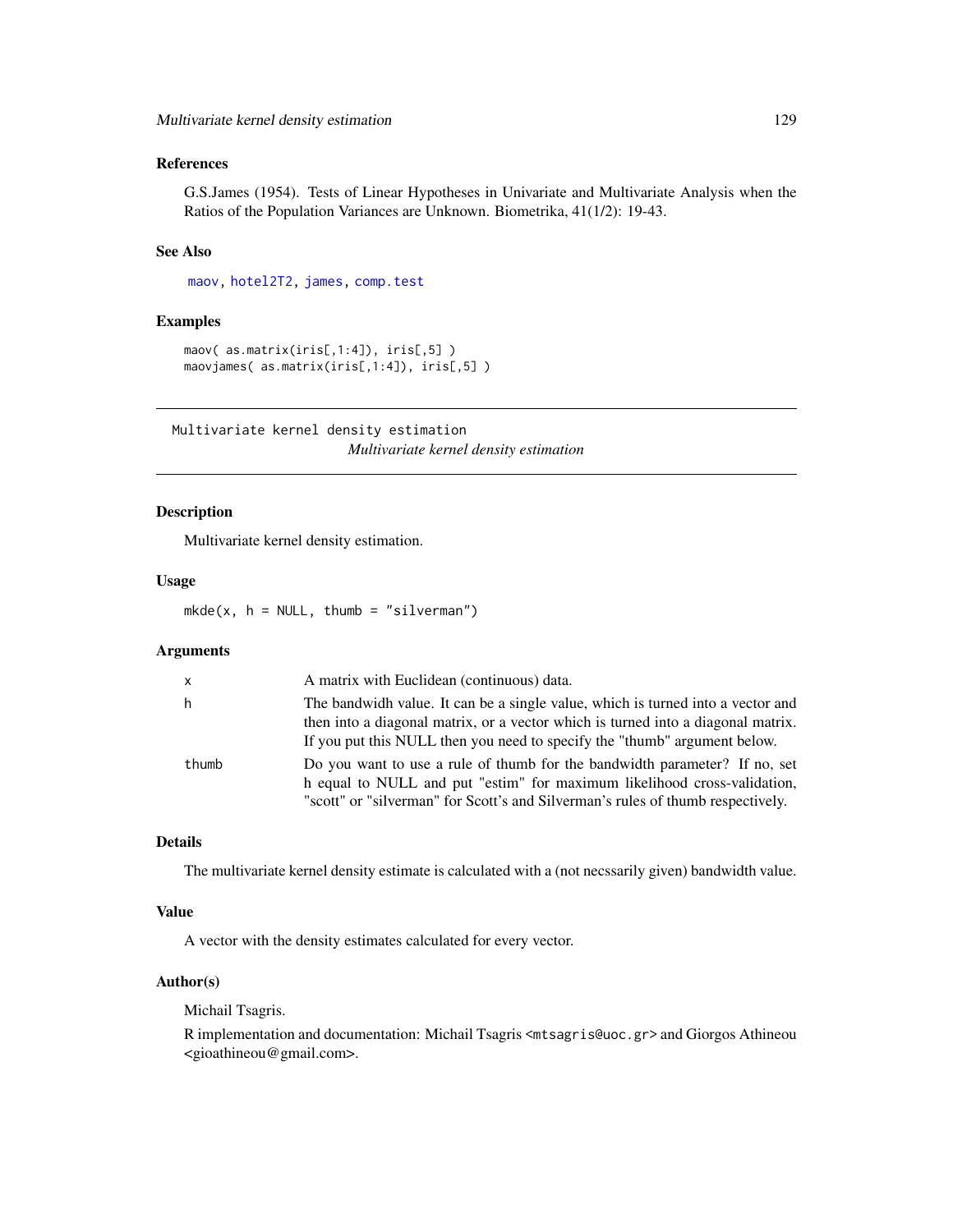# References

Arsalane Chouaib Guidoum (2015). Kernel Estimator and Bandwidth Selection for Density and its Derivatives. The kedd R package.

M.P. Wand and M.C. Jones (1995). Kernel smoothing, pages 91-92.

B.W. Silverman (1986). Density estimation for statistics and data analysis, pages 76-78.

# See Also

[mkde.tune,](#page-200-0) [comp.kerncontour](#page-26-0)

### Examples

```
mkde( as.matrix(iris[, 1:4]), thumb = "scott" )
mkde( as.matrix(iris[, 1:4]), thumb = "silverman" )
```
Multivariate kernel density estimation for compositional data *Multivariate kernel density estimation for compositional data*

## Description

Multivariate kernel density estimation for compositional data.

### Usage

```
comp.kern(x, type= "alr", h = NULL, thumb = "silverman")
```
### Arguments

| X     | A matrix with Euclidean (continuous) data.                                                                                                                                                                                                 |
|-------|--------------------------------------------------------------------------------------------------------------------------------------------------------------------------------------------------------------------------------------------|
| type  | The type of trasformation used, either the additive log-ratio ("alr"), the isometric<br>log-ratio ("ilr") or the pivot coordinate ("pivot") transformation.                                                                                |
| h     | The bandwidh value. It can be a single value, which is turned into a vector and<br>then into a diagonal matrix, or a vector which is turned into a diagonal matrix.<br>If it is NULL, then you need to specify the "thumb" argument below. |
| thumb | Do you want to use a rule of thumb for the bandwidth parameter? If no, leave<br>the "h" NULL and put "estim" for maximum likelihood cross-validation, "scott"<br>or "silverman" for Scott's and Silverman's rules of thumb respectively.   |

## Details

The multivariate kernel density estimate is calculated with a (not necssarily given) bandwidth value.

## Value

A vector with the density estimates calculated for every vector.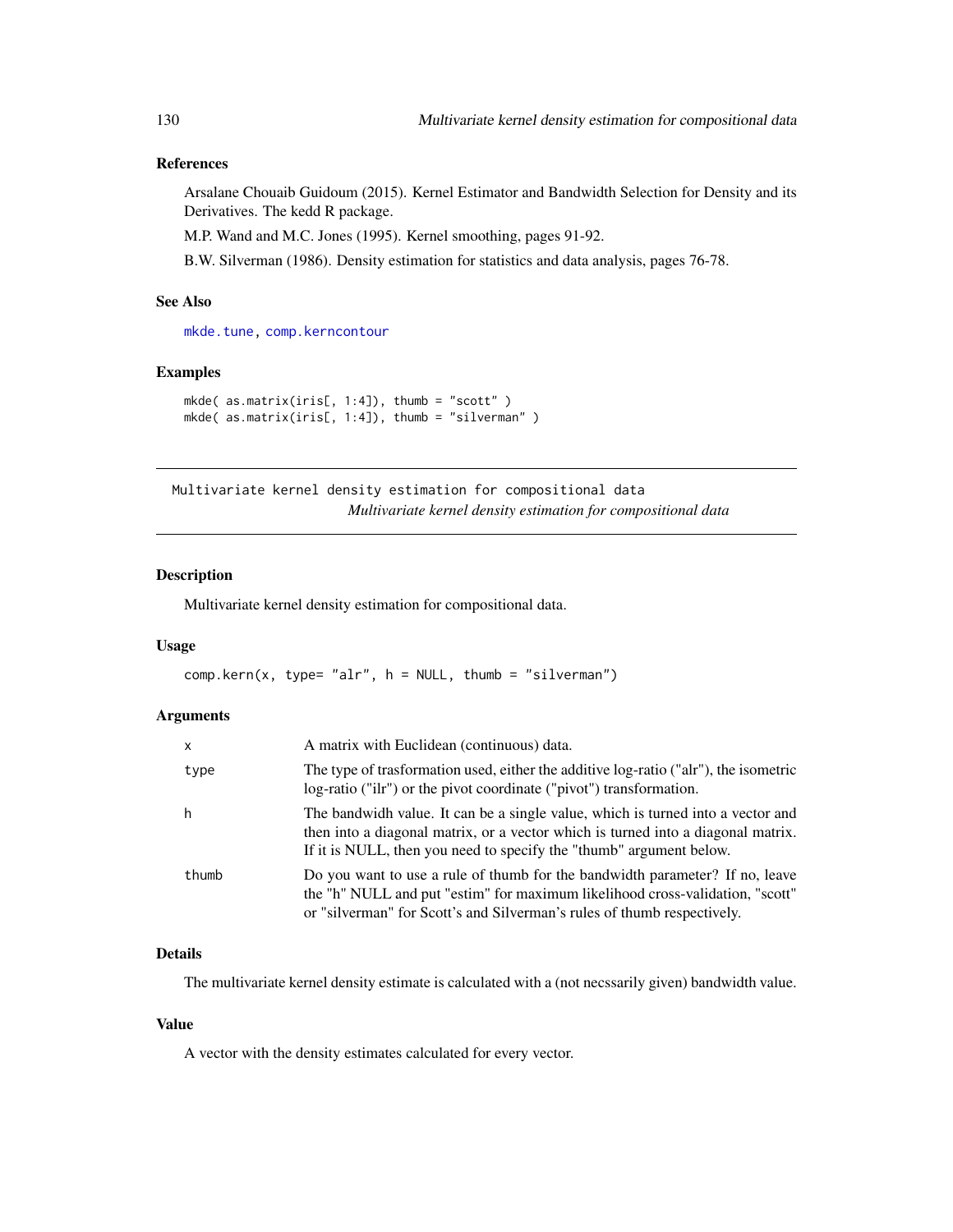## Author(s)

Michail Tsagris.

R implementation and documentation: Michail Tsagris <mtsagris@uoc.gr>.

# References

Arsalane Chouaib Guidoum (2015). Kernel Estimator and Bandwidth Selection for Density and its Derivatives.

The kedd R package.

M.P. Wand and M.C. Jones (1995). Kernel smoothing, pages 91-92.

B.W. Silverman (1986). Density estimation for statistics and data analysis, pages 76-78.

# See Also

[comp.kerncontour,](#page-26-0) [mkde](#page-128-0)

# Examples

 $x \leftarrow as_matrix(iris[, 1:3])$  $x \leftarrow x / rowsums(x)$ f <- comp.kern(x)

Multivariate linear regression *Multivariate linear regression*

# <span id="page-130-0"></span>Description

Multivariate linear regression.

## Usage

```
multiplicity <math>(y, x, plot = TRUE, xnew = NULL)</math>
```
## Arguments

| y    | A matrix with the Eucldidean (continuous) data.                      |
|------|----------------------------------------------------------------------|
| X    | A matrix with the predictor variable(s), they have to be continuous. |
| plot | Should a plot appear or not?                                         |
| xnew | If you have new data use it, otherwise leave it NULL.                |

# Details

The classical multivariate linear regression model is obtained.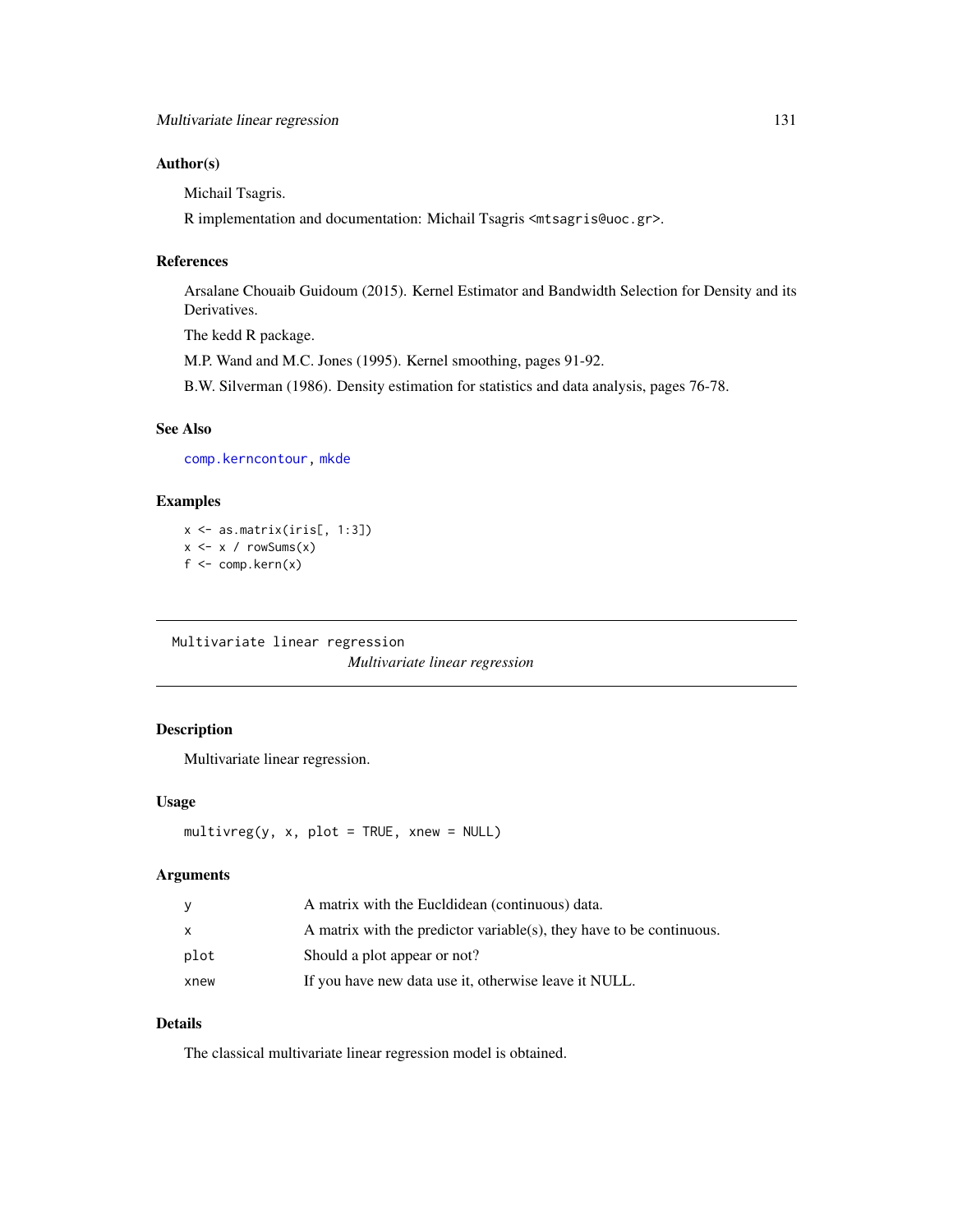A list including:

| suma       | A summary as produced by $\text{lm}$ , which includes the coefficients, their standard<br>error, t-values, p-values.             |
|------------|----------------------------------------------------------------------------------------------------------------------------------|
| r.squared  | The value of the $R^2$ for each univariate regression.                                                                           |
| resid.out  | A vector with number indicating which vectors are potential residual outliers.                                                   |
| x.leverage | A vector with number indicating which vectors are potential outliers in the pre-<br>dictor variables space.                      |
| out        | A vector with number indicating which vectors are potential outliers in the resid-<br>uals and in the predictor variables space. |
| est        | The predicted values if xnew is not NULL.                                                                                        |

# Author(s)

Michail Tsagris.

R implementation and documentation: Michail Tsagris <mtsagris@uoc.gr> and Giorgos Athineou <gioathineou@gmail.com>.

# References

K.V. Mardia, J.T. Kent and J.M. Bibby (1979). Multivariate Analysis. Academic Press.

## See Also

[diri.reg,](#page-59-0) [js.compreg,](#page-63-0) [kl.compreg,](#page-63-0) [ols.compreg,](#page-141-0) [comp.reg](#page-134-0)

# Examples

```
library(MASS)
x <- as.matrix(iris[, 1:2])
y <- as.matrix(iris[, 3:4])
multivreg(y, x, plot = TRUE)
```
Multivariate normal random values simulation on the simplex *Multivariate normal random values simulation on the simplex*

# <span id="page-131-0"></span>Description

Multivariate normal random values simulation on the simplex.

# Usage

rcompnorm(n, m, s, type = "alr")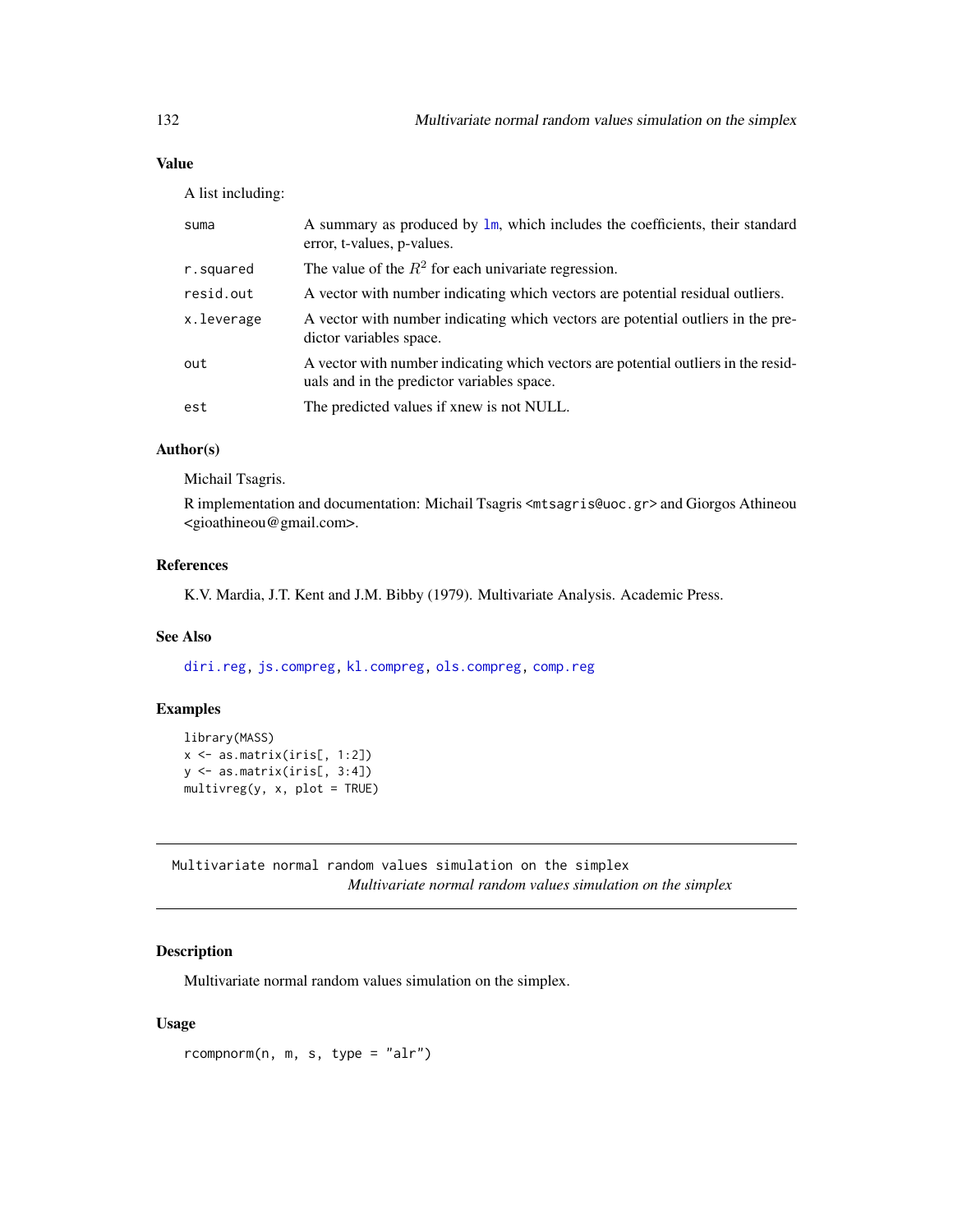## Arguments

| n    | The sample size, a numerical value.                                                                                  |
|------|----------------------------------------------------------------------------------------------------------------------|
| m    | The mean vector in $R^d$ .                                                                                           |
| S    | The covariance matrix in $R^d$ .                                                                                     |
| type | The alr (type = "alr") or the ilr (type = "ilr") is to be used for closing the Eu-<br>clidean data onto the simplex. |

## Details

The algorithm is straightforward, generate random values from a multivariate normal distribution in  $R^d$  and brings the values to the simplex  $S^d$  using the inverse of a log-ratio transformation.

### Value

A matrix with the simulated data.

## Author(s)

Michail Tsagris.

R implementation and documentation: Michail Tsagris <mtsagris@uoc.gr>.

### References

Aitchison J. (1986). The statistical analysis of compositional data. Chapman & Hall.

## See Also

[comp.den,](#page-72-0) [rdiri,](#page-58-0) [rcompt,](#page-137-0) [rcompsn](#page-136-0)

# Examples

```
x <- as.matrix(iris[, 1:2])
m \leftarrow \text{colMeans}(x)s \leftarrow \text{var}(x)y <- rcompnorm(100, m, s)
comp.den(y)
ternary(y)
```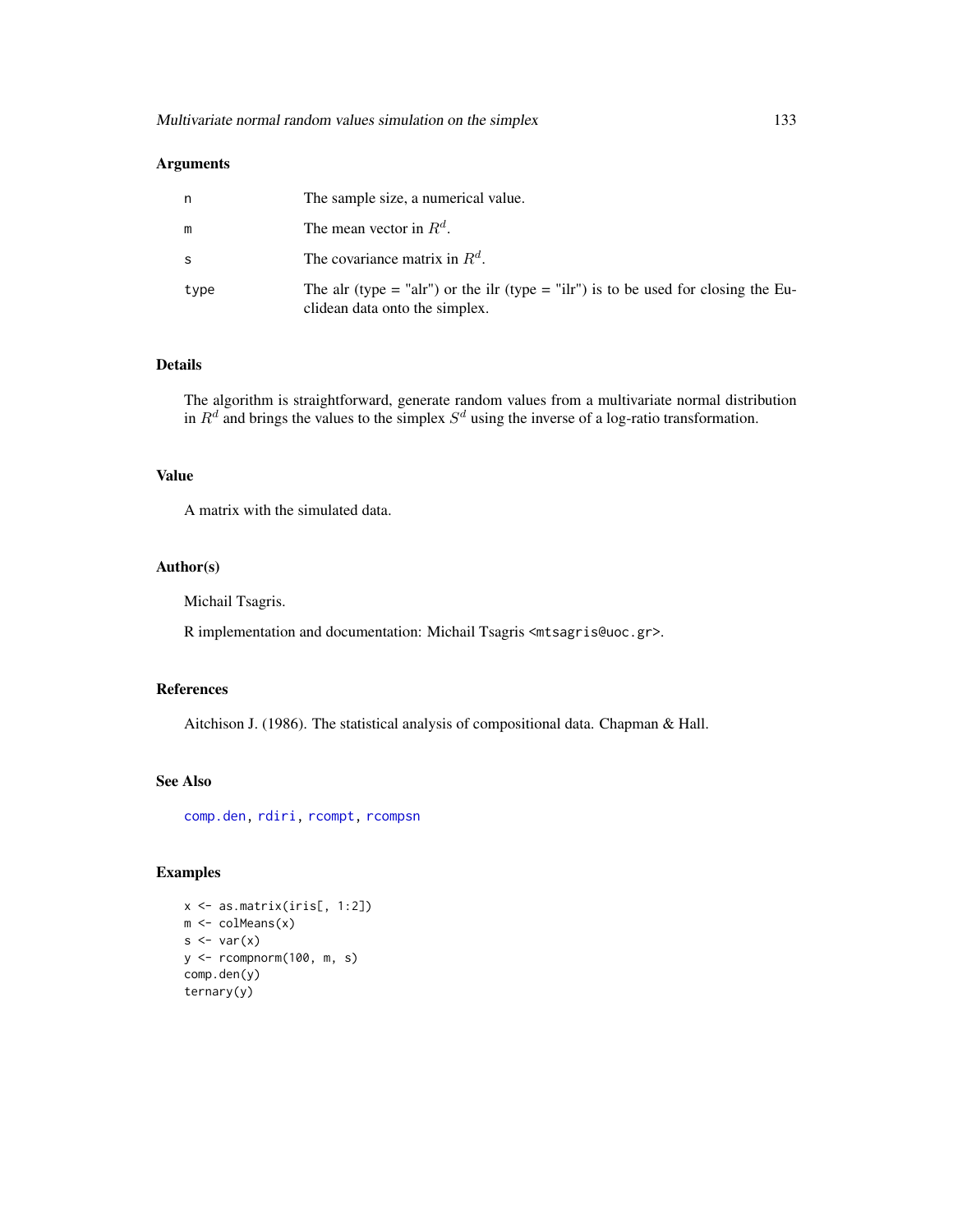134Multivariate or univariate regression with compositional data in the covariates side using the alpha-transformation

Multivariate or univariate regression with compositional data in the covariates side using the alpha-*Multivariate or univariate regression with compositional data in the covariates side using the* α*-transformation*

# <span id="page-133-0"></span>Description

Multivariate or univariate regression with compositional data in the covariates side using the  $\alpha$ transformation.

## Usage

 $alfa.pcr(y, x, a, k, model = "gaussian", xnew = NULL)$ 

### Arguments

| у            | A numerical vector containing the response variable values. They can be con-<br>tinuous, binary, discrete (counts). This can also be a vector with discrete values<br>or a factor for the multinomial regression (model $=$ "multinomial"). |
|--------------|---------------------------------------------------------------------------------------------------------------------------------------------------------------------------------------------------------------------------------------------|
| $\mathsf{x}$ | A matrix with the predictor variables, the compositional data.                                                                                                                                                                              |
| a            | The value of the power transformation, it has to be between -1 and 1. If zero<br>values are present it has to be greater than 0. If $\alpha = 0$ the isometric log-ratio<br>transformation is applied.                                      |
| k            | A number at least equal to 1. How many principal components to use.                                                                                                                                                                         |
| model        | The type of regression model to fit. The possible values are "gaussian", "multi-<br>nomial", "binomial" and "poisson".                                                                                                                      |
| xnew         | A matrix containing the new compositional data whose response is to be pre-<br>dicted. If you have no new data, leave this NULL as is by default.                                                                                           |

## Details

The  $\alpha$ -transformation is applied to the compositional data first, the first k principal component scores are calcualted and used as predictor variables for a regression model. The family of distributions can be either, "normal" for continuous response and hence normal distribution, "binomial" corresponding to binary response and hence logistic regression or "poisson" for count response and poisson regression.

# Value

A list tincluding:

| be  | If linear regression was fitted, the regression coefficients of the k principal com-<br>ponent scores on the response variable y. |
|-----|-----------------------------------------------------------------------------------------------------------------------------------|
| mod | If another regression model was fitted its outcome as produced in the package<br>Rfast.                                           |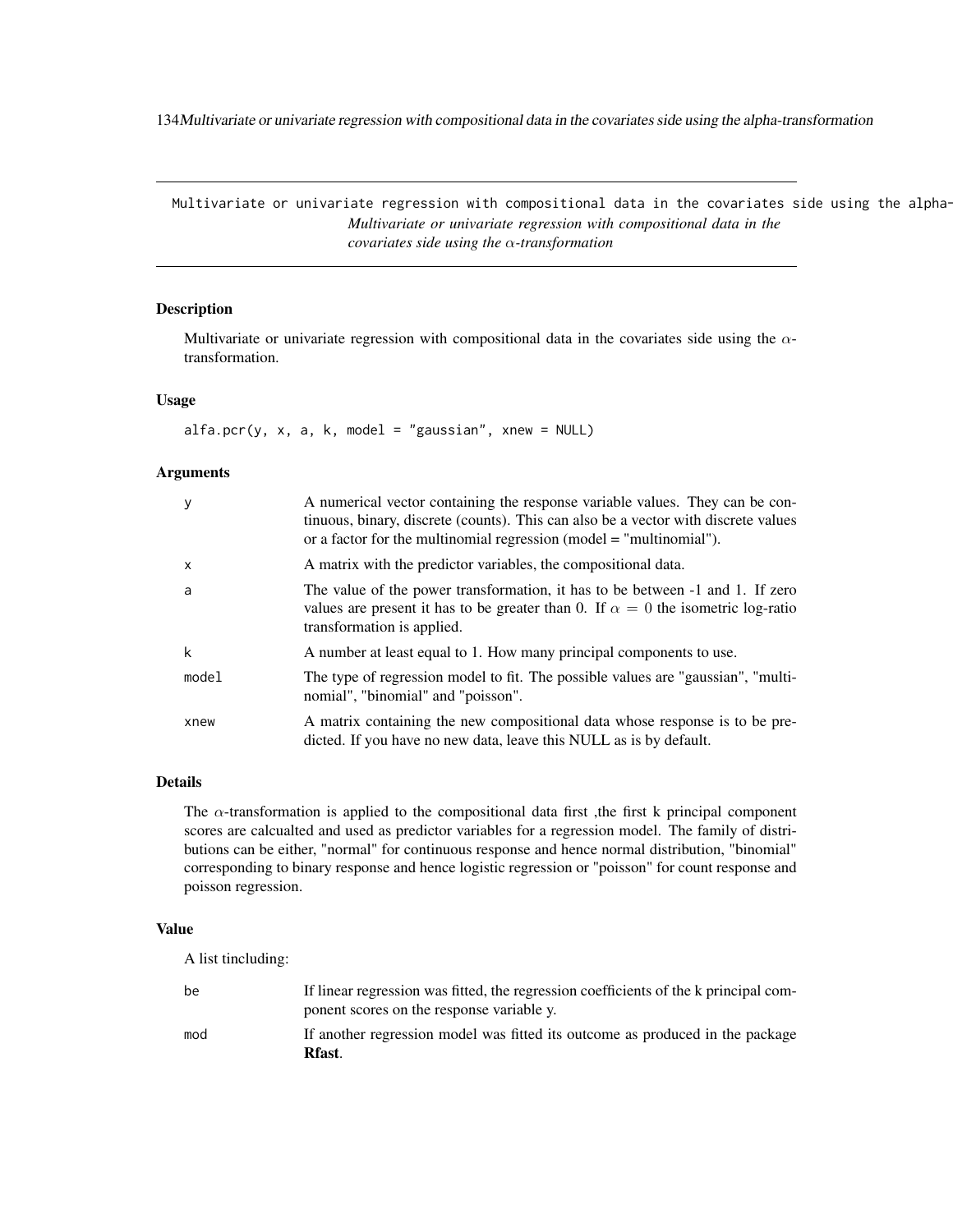# Multivariate regression with compositional data 135

| per | The percentage of variance explained by the first k principal components.                                                                                        |
|-----|------------------------------------------------------------------------------------------------------------------------------------------------------------------|
| vec | The first k principal components, loadings or eigenvectors. These are useful for<br>future prediction in the sense that one needs not fit the whole model again. |
| est | If the argument "xnew" was given these are the predicted or estimated values,<br>otherwise it is NULL.                                                           |

## Author(s)

Michail Tsagris.

R implementation and documentation: Michail Tsagris <mtsagris@uoc.gr>.

## References

Tsagris M. (2015). Regression analysis with compositional data containing zero values. Chilean Journal of Statistics, 6(2): 47-57. https://arxiv.org/pdf/1508.01913v1.pdf

Tsagris M.T., Preston S. and Wood A.T.A. (2011). A data-based power transformation for compositional data. In Proceedings of the 4th Compositional Data Analysis Workshop, Girona, Spain. https://arxiv.org/pdf/1106.1451.pdf

### See Also

[pcr,](#page-149-0) [glm.pcr,](#page-149-0) [alfapcr.tune](#page-208-0)

### Examples

```
library(MASS)
y <- as.vector(fgl[, 1])
x <- as.matrix(fgl[, 2:9])
x \le -x / \text{rowsums}(x)mod \le alfa.pcr(y = y, x = x, 0.7, 1)
mod
```
Multivariate regression with compositional data *Multivariate regression with compositional data*

### <span id="page-134-0"></span>Description

Multivariate regression with compositional data.

### Usage

```
comp.reg(y, x, type = "classical", xnew = NULL, yb = NULL)
```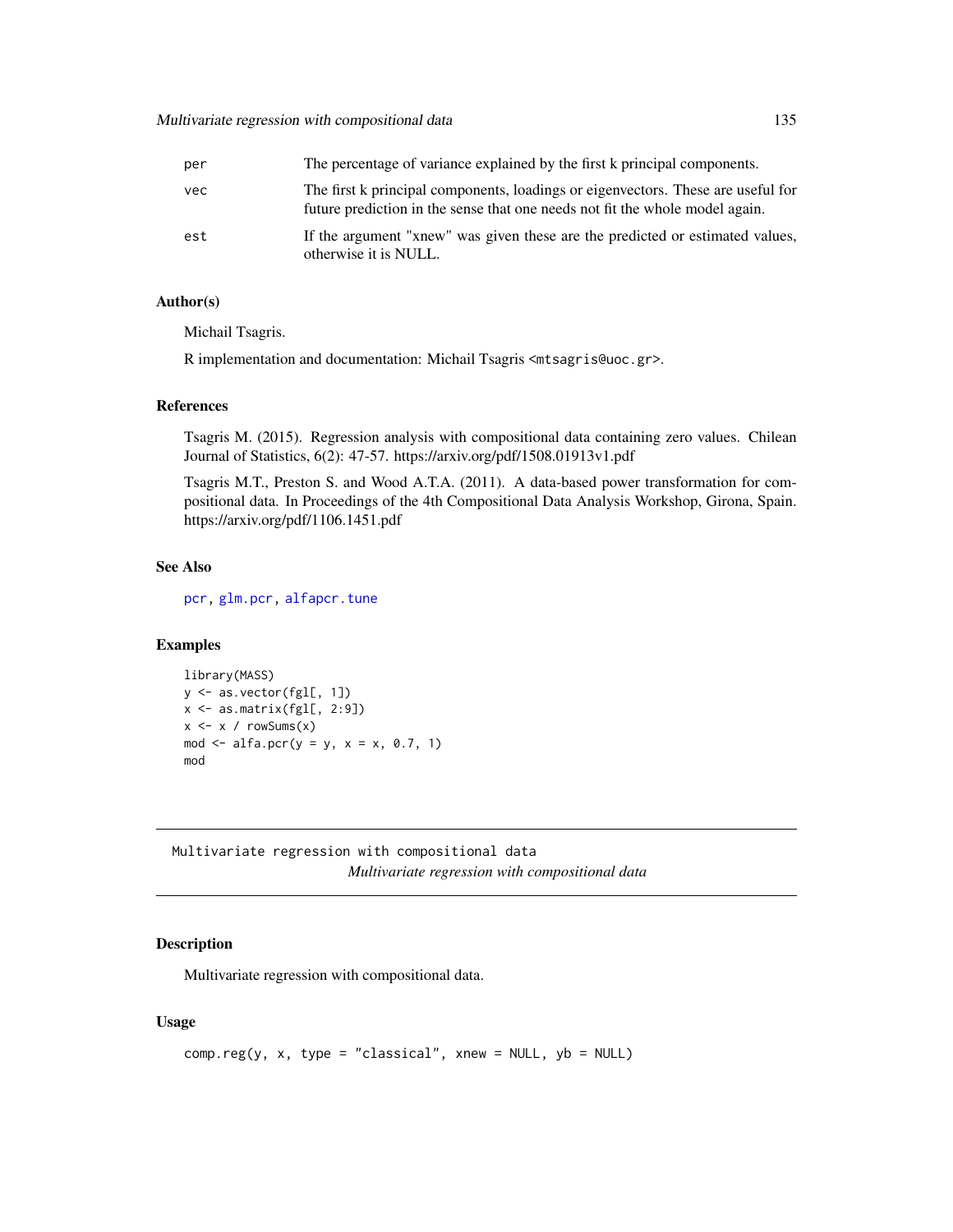# Arguments

| <b>y</b>     | A matrix with compsitional data. Zero values are not allowed.                                                                                                                                                                                                                             |
|--------------|-------------------------------------------------------------------------------------------------------------------------------------------------------------------------------------------------------------------------------------------------------------------------------------------|
| $\mathsf{x}$ | The predictor variable(s), they have to be continuous.                                                                                                                                                                                                                                    |
| type         | The type of regression to be used, "classical" for standard multivariate regres-<br>sion, or "spatial" for the robust spatial median regression. Alternatively you<br>can type "lmfit" for the fast classical multivariate regression that does not return<br>standard errors whatsoever. |
| xnew         | This is by default set to NULL. If you have new data whose compositional data<br>values you want to predict, put them here.                                                                                                                                                               |
| yb           | If you have already transformed the data using the additive log-ratio transforma-<br>tion, plut it here. Othewrise leave it NULL. This is intended to be used in the<br>function alfareg. tune in order to speed up the process.                                                          |

# Details

The additive log-ratio transformation is applied and then the chosen multivariate regression is implemented. The alr is easier to explain than the ilr and that is why the latter is avoided here.

# Value

A list including:

| runtime | The time required by the regression.           |
|---------|------------------------------------------------|
| be      | The beta coefficients.                         |
| seb     | The standard error of the beta coefficients.   |
| est     | The fitted values of xnew if xnew is not NULL. |

# Author(s)

Michail Tsagris.

R implementation and documentation: Michail Tsagris <mtsagris@uoc.gr> and Giorgos Athineou <gioathineou@gmail.com>.

## References

Mardia K.V., Kent J.T., and Bibby J.M. (1979). Multivariate analysis. Academic press. Aitchison J. (1986). The statistical analysis of compositional data. Chapman & Hall.

# See Also

[multivreg,](#page-130-0) [spatmed.reg,](#page-173-0) [js.compreg,](#page-63-0) [diri.reg](#page-59-0)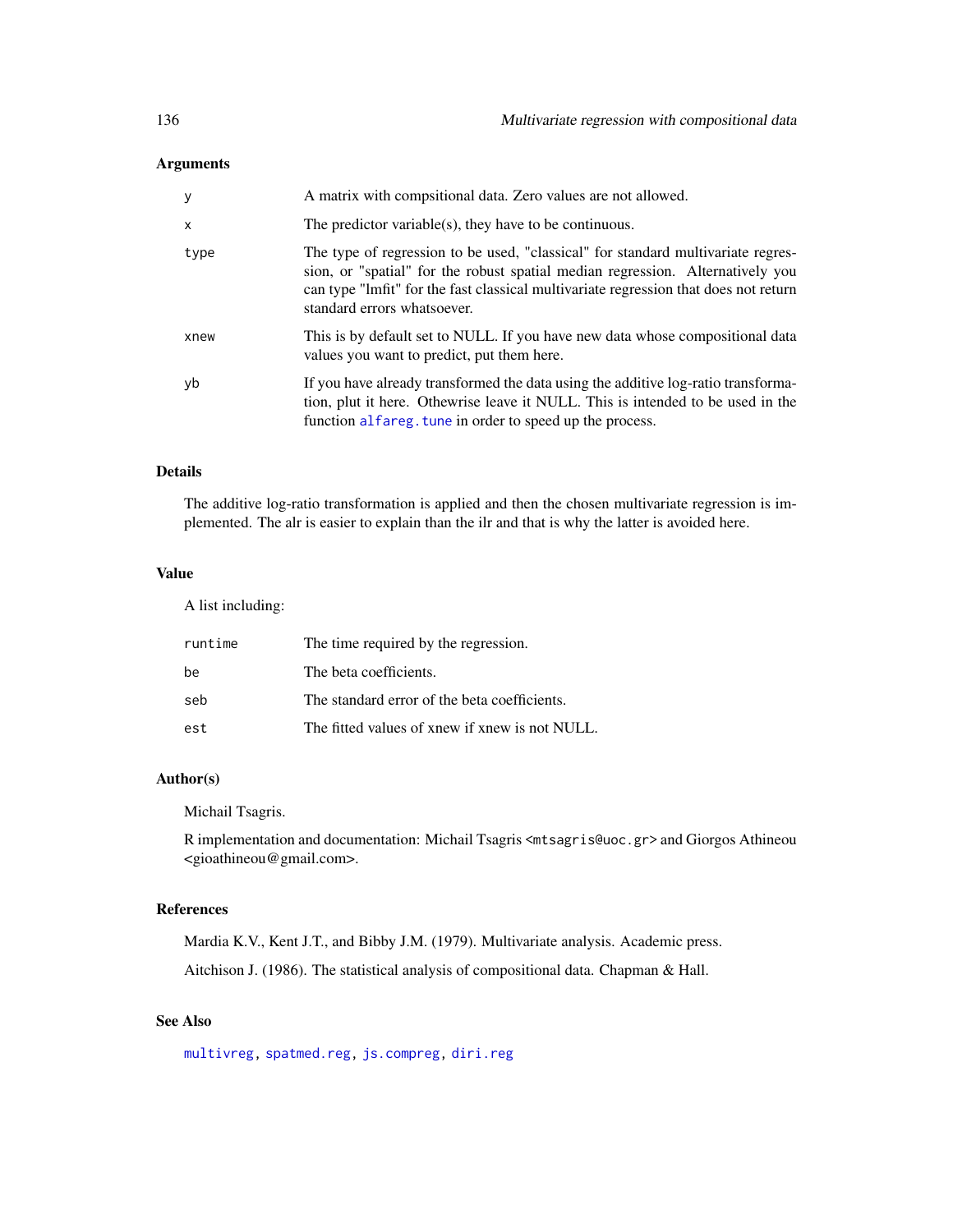Multivariate skew normal random values simulation on the simplex 137

## Examples

```
library(MASS)
y <- as.matrix(iris[, 1:3])
y \le y / \text{rowsums}(y)x <- as.vector(iris[, 4])
mod1 <- comp.reg(y, x)
mod2 <- comp.reg(y, x, type = "spatial")
```
Multivariate skew normal random values simulation on the simplex *Multivariate skew normal random values simulation on the simplex*

# <span id="page-136-0"></span>Description

Multivariate skew normal random values simulation on the simplex.

## Usage

 $r \text{compsn}(n, xi, Omega, alpha, dp = NULL, type = "alr")$ 

# Arguments

| n     | The sample size, a numerical value.                                                                                                                                                 |
|-------|-------------------------------------------------------------------------------------------------------------------------------------------------------------------------------------|
| хi    | A numeric vector of length d representing the location parameter of the distri-<br>bution.                                                                                          |
| Omega | A $d \times d$ symmetric positive-definite matrix of dimension.                                                                                                                     |
| alpha | A numeric vector which regulates the slant of the density.                                                                                                                          |
| dp    | A list with three elements, corresponding to xi, Omega and alpha described<br>above. The default value is FALSE. If dp is assigned, individual parameters<br>must not be specified. |
| type  | The alr (type = "alr") or the ilr (type = "ilr") is to be used for closing the Eu-<br>clidean data onto the simplex.                                                                |

## Details

The algorithm is straightforward, generate random values from a multivariate t distribution in  $R<sup>d</sup>$ and brings the values to the simplex  $S<sup>d</sup>$  using the inverse of a log-ratio transformation.

# Value

A matrix with the simulated data.

## Author(s)

Michail Tsagris.

R implementation and documentation: Michail Tsagris <mtsagris@uoc.gr>.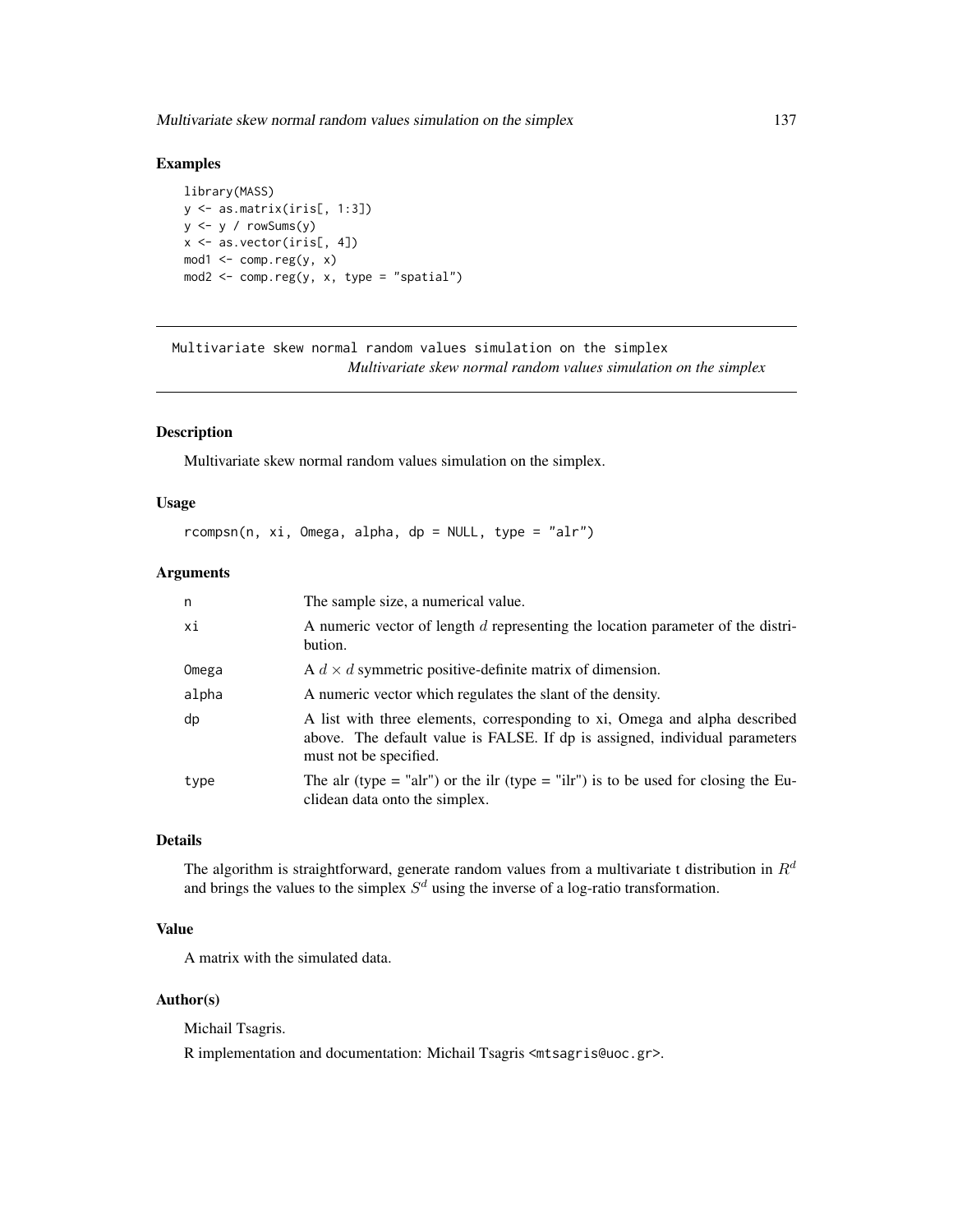## References

Azzalini, A. and Dalla Valle, A. (1996). The multivariate skew-normal distribution. Biometrika, 83(4): 715-726.

Azzalini, A. and Capitanio, A. (1999). Statistical applications of the multivariate skew normal distribution. Journal of the Royal Statistical Society Series B, 61(3):579-602. Full-length version available from http://arXiv.org/abs/0911.2093

Aitchison J. (1986). The statistical analysis of compositional data. Chapman & Hall.

## See Also

[comp.den,](#page-72-0) [rdiri,](#page-58-0) [rcompnorm,](#page-131-0) [rmvt](#page-0-0)

### Examples

```
x \leftarrow as_matrix(iris[, 1:2])par \leq sn::msn.mle(y = x)$dp
y \le -r \text{compsn}(100, dp = par)comp.den(y, dist = "skewnorm")
ternary(y)
```
Multivariate t random values simulation on the simplex *Multivariate t random values simulation on the simplex*

## <span id="page-137-0"></span>Description

Multivariate t random values simulation on the simplex.

### Usage

 $rcompt(n, m, s, dof, type = "alr")$ 

## Arguments

| n    | The sample size, a numerical value.                                                                                  |
|------|----------------------------------------------------------------------------------------------------------------------|
| m    | The mean vector in $R^d$ .                                                                                           |
| S    | The covariance matrix in $R^d$ .                                                                                     |
| dof  | The degrees of freedom.                                                                                              |
| type | The alr (type = "alr") or the ilr (type = "ilr") is to be used for closing the Eu-<br>clidean data onto the simplex. |

### Details

The algorithm is straightforward, generate random values from a multivariate t distribution in  $R<sup>d</sup>$ and brings the values to the simplex  $S<sup>d</sup>$  using the inverse of a log-ratio transformation.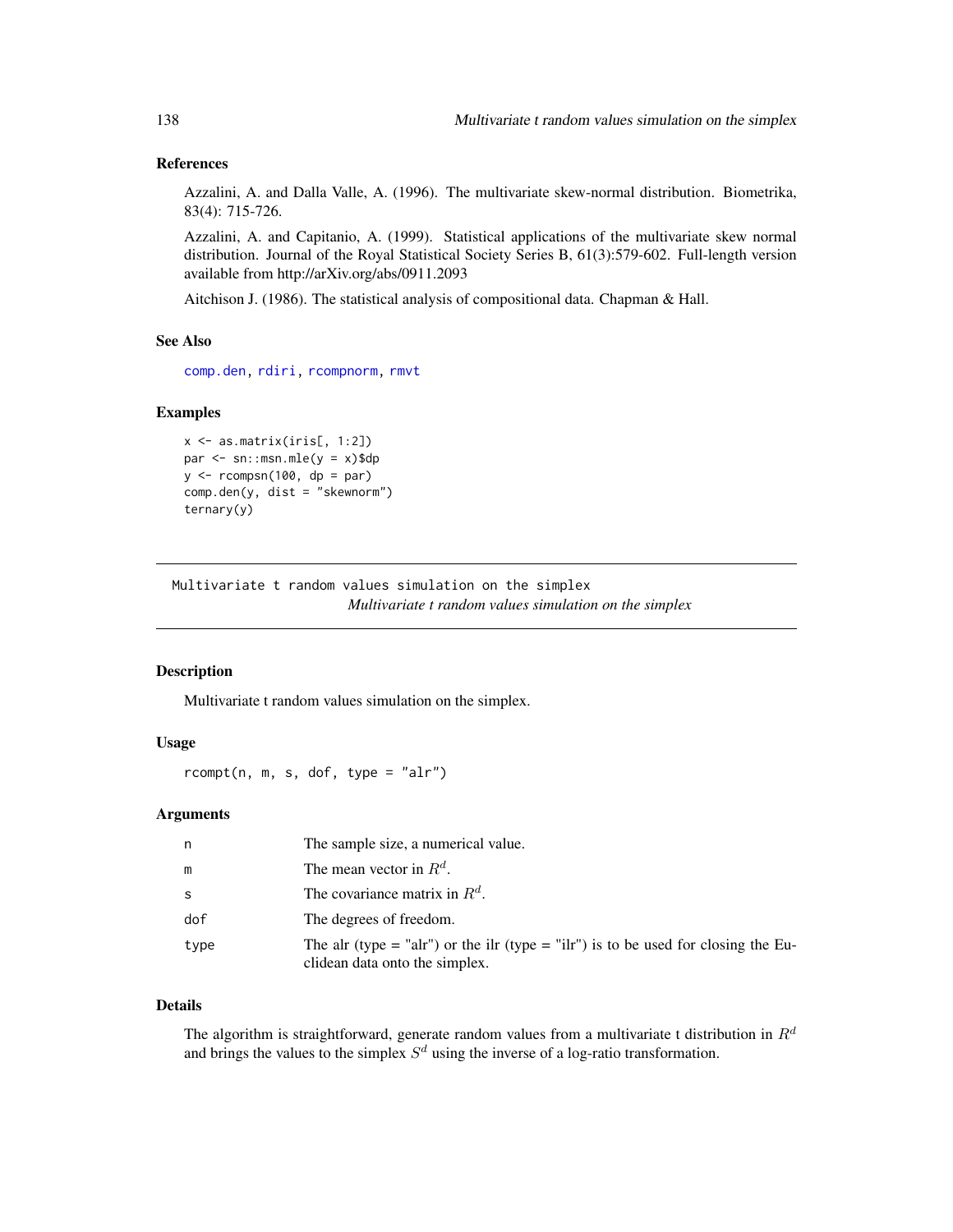A matrix with the simulated data.

## Author(s)

Michail Tsagris.

R implementation and documentation: Michail Tsagris <mtsagris@uoc.gr>.

### References

Aitchison J. (1986). The statistical analysis of compositional data. Chapman & Hall.

### See Also

[comp.den,](#page-72-0) [rdiri,](#page-58-0) [rcompnorm,](#page-131-0) [rmvt](#page-0-0)

## Examples

```
x <- as.matrix(iris[, 1:2])
m <- Rfast::colmeans(x)
s \leftarrow \text{var}(x)y <- rcompt(100, m, s, 10)
comp.den(y, dist = "t")ternary(y)
```
Naive Bayes classifiers for compositional data *Naive Bayes classifiers for compositional data*

# <span id="page-138-0"></span>Description

Naive Bayes classifiers for compositional data.

## Usage

```
comp.nb(xnew = NULL, x, ina, type = "beta")
```
## Arguments

| xnew         | A matrix with the new compositional predictor data whose class you want to<br>predict. Zeros are not allowed                                                                                                      |
|--------------|-------------------------------------------------------------------------------------------------------------------------------------------------------------------------------------------------------------------|
| $\mathsf{x}$ | A matrix with the available compositional predictor data. Zeros are not allowed                                                                                                                                   |
| ina          | A vector of data. The response variable, which is categorical (factor is accept-<br>able).                                                                                                                        |
| type         | The type of naive Bayes, "beta", "logitnorm", "cauchy", "laplace", "gamma",<br>"normlog" or "weibull". For the last 4 distributions, the negative of the logarithm<br>of the compositional data is applied first. |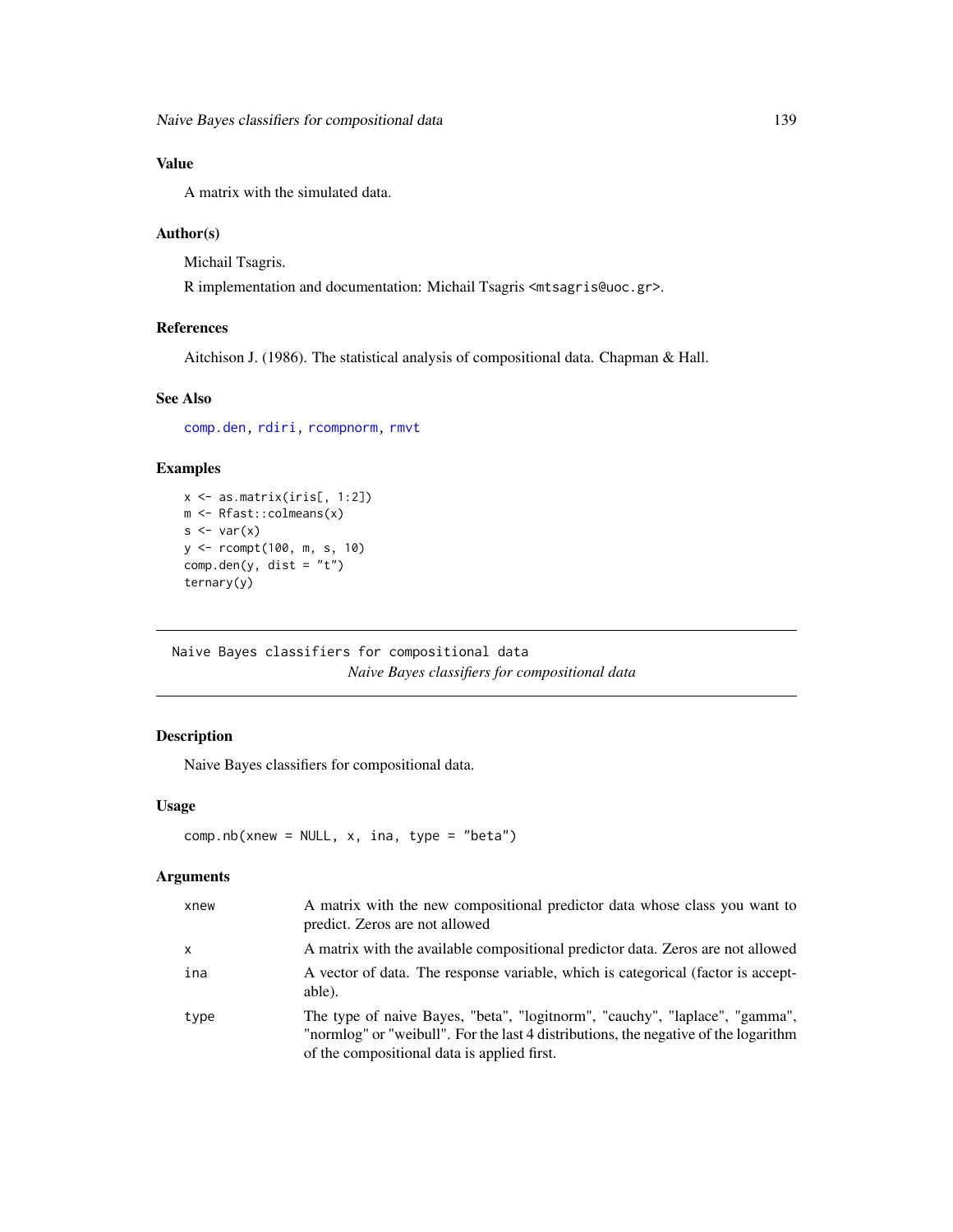Depending on the classifier a list including (the ni and est are common for all classifiers):

| shape    | A matrix with the shape parameters.                                                                                                                                                                                                                                               |
|----------|-----------------------------------------------------------------------------------------------------------------------------------------------------------------------------------------------------------------------------------------------------------------------------------|
| scale    | A matrix with the scale parameters.                                                                                                                                                                                                                                               |
| expmu    | A matrix with the mean parameters.                                                                                                                                                                                                                                                |
| sigma    | A matrix with the (MLE, hence biased) variance parameters.                                                                                                                                                                                                                        |
| location | A matrix with the location parameters (medians).                                                                                                                                                                                                                                  |
| scale    | A matrix with the scale parameters.                                                                                                                                                                                                                                               |
| mean     | A matrix with the scale parameters.                                                                                                                                                                                                                                               |
| var      | A matrix with the variance parameters.                                                                                                                                                                                                                                            |
| a        | A matrix with the "alpha" parameters.                                                                                                                                                                                                                                             |
| b        | A matrix with the "beta" parameters.                                                                                                                                                                                                                                              |
| ni       | The sample size of each group in the dataset.                                                                                                                                                                                                                                     |
| est      | The estimated group of the xnew observations. It returns a numerical value back<br>regardless of the target variable being numerical as well or factor. Hence, it is<br>suggested that you do \"as.numeric(ina)\" in order to see what is the predicted<br>class of the new data. |

## Author(s)

Michail Tsagris.

R implementation and documentation: Michail Tsagris <mtsagris@uoc.gr>.

## References

Friedman J., Hastie T. and Tibshirani R. (2017). The elements of statistical learning. New York: Springer.

# See Also

[cv.compnb,](#page-49-0) [alfa.rda,](#page-161-0) [alfa.knn,](#page-194-0) [comp.knn,](#page-194-0) [mix.compnorm,](#page-83-0) [dda](#page-57-0)

## Examples

```
x <- Compositional::rdiri(100, runif(5) )
ina <- rbinom(100, 1, 0.5) + 1a \leq \text{comp.nb}(x, x, ina, type = "beta")
```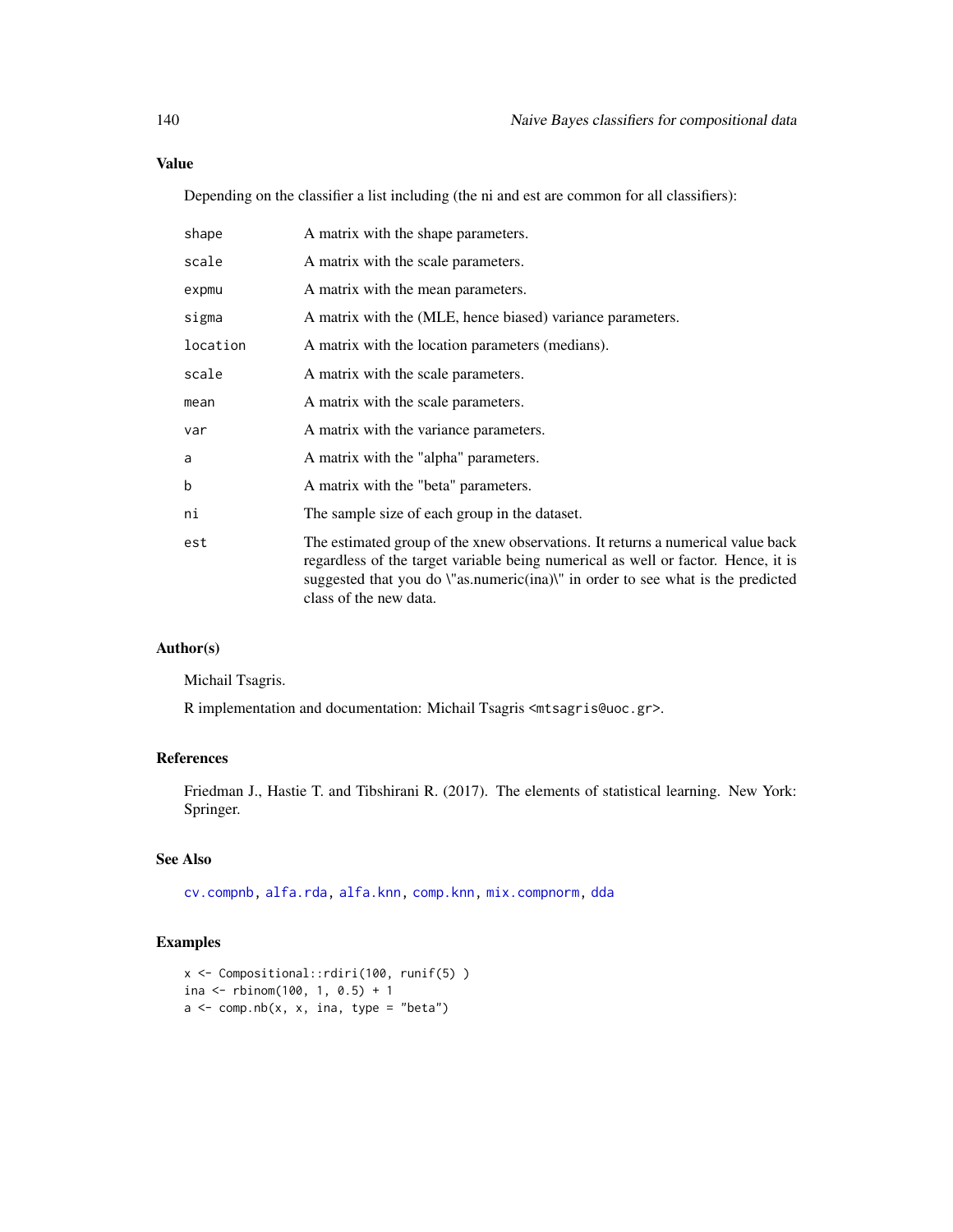Naive Bayes classifiers for compositional data using the alpha-transformation *Naive Bayes classifiers for compositional data using the* α*transformation*

## Description

Naive Bayes classifiers for compositional data using the  $\alpha$ -transformation.

### Usage

alfa.nb(xnew, x, ina, a, type = "gaussian")

## Arguments

| xnew         | A matrix with the new compositional predictor data whose class you want to<br>predict. Zeros are allowed. |
|--------------|-----------------------------------------------------------------------------------------------------------|
| $\mathsf{x}$ | A matrix with the available compositional predictor data. Zeros are allowed.                              |
| ina          | A vector of data. The response variable, which is categorical (factor is accept-<br>able).                |
| a            | This can be a vector of values or a single number.                                                        |
| type         | The type of naive Bayes, "gaussian", "cauchy" or "laplace".                                               |

# Details

The  $\alpha$ -transformation is applied to the compositional and a naive Bayes classifier is employed.

## Value

A matrix with the estimated groups. One column for each value of  $\alpha$ .

## Author(s)

Michail Tsagris.

R implementation and documentation: Michail Tsagris <mtsagris@uoc.gr>.

### References

Tsagris M.T., Preston S. and Wood A.T.A. (2011). A data-based power transformation for compositional data. In Proceedings of the 4th Compositional Data Analysis Workshop, Girona, Spain. https://arxiv.org/pdf/1106.1451.pdf

Friedman J., Hastie T. and Tibshirani R. (2017). The elements of statistical learning. New York: Springer.

### See Also

[comp.nb,](#page-138-0) [alfa.rda,](#page-161-0) [alfa.knn,](#page-194-0) [comp.knn,](#page-194-0) [mix.compnorm](#page-83-0)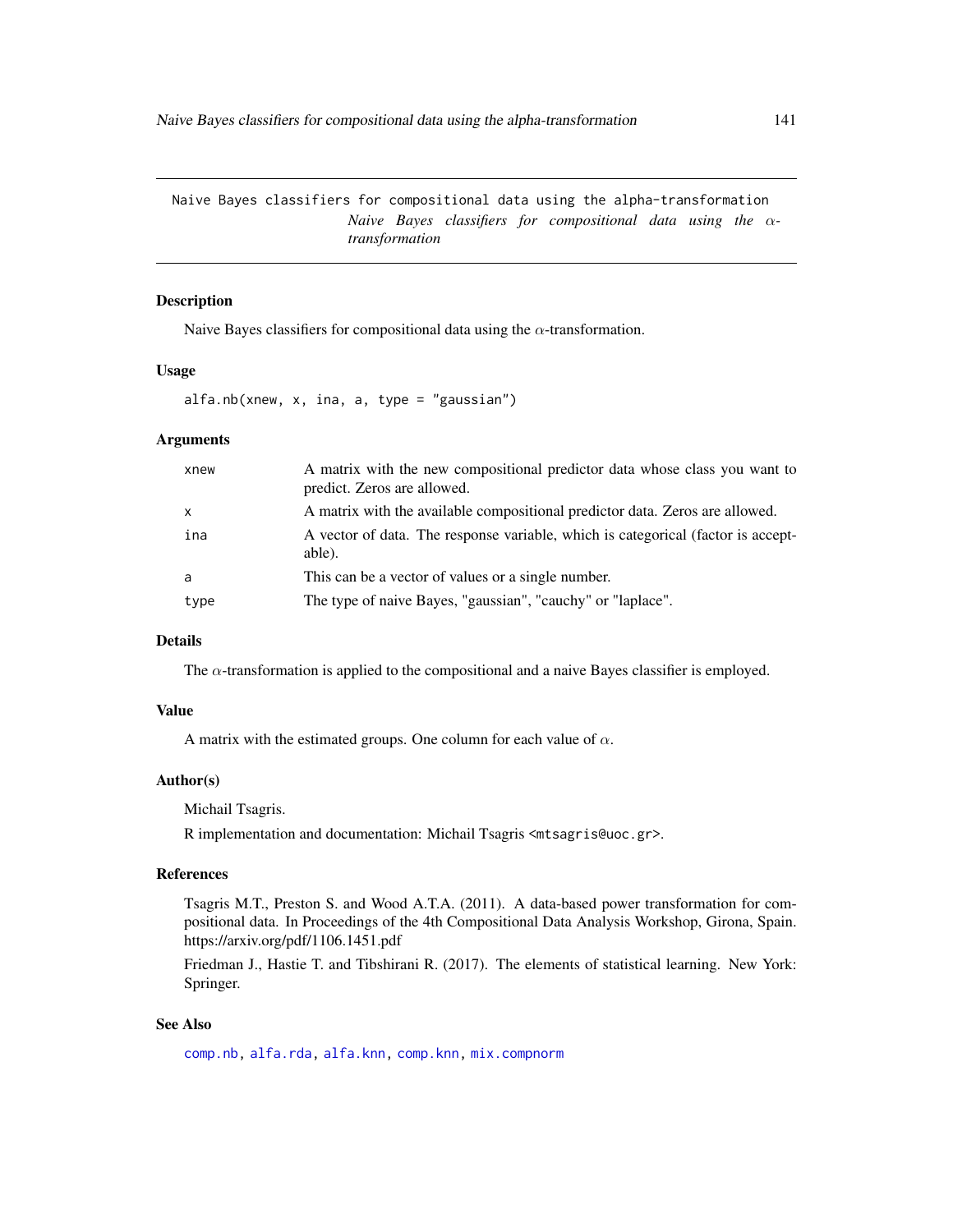# Examples

```
x <- Compositional::rdiri(100, runif(5) )
ina <- rbinom(100, 1, 0.5) + 1
mod \le alfa.nb(x, x, a = c(0, 0.1, 0.2), ina )
```
Non linear least squares regression for compositional data *Non linear least squares regression for compositional data*

# <span id="page-141-0"></span>Description

Non linear least squares regression for compositional data.

# Usage

```
ols.compile(y, x, con = TRUE, B = 1, nocres = 1, xnew = NULL)
```
# Arguments

| y            | A matrix with the compositional data (dependent variable). Zero values are<br>allowed.                                                                    |
|--------------|-----------------------------------------------------------------------------------------------------------------------------------------------------------|
| $\mathsf{x}$ | A matrix or a data frame with the predictor variable(s).                                                                                                  |
| con          | If this is TRUE (default) then the constant term is estimated, otherwise the model<br>includes no constant term.                                          |
| <sub>B</sub> | If B is greater than 1 bootstrap estimates of the standard error are returned. If<br>B=1, no standard errors are returned.                                |
| ncores       | If neores is 2 or more parallel computing is performed. This is to be used for the<br>case of bootstrap. If $B=1$ , this is not taken into consideration. |
| xnew         | If you have new data use it, otherwise leave it NULL.                                                                                                     |

## Details

The ordinary least squares between the observed and the fitted compositional data is adopted as the objective function. This involves numerical optimization since the relationship is non linear. There is no log-likelihood.

# Value

A list including:

| runtime | The time required by the regression.                                              |
|---------|-----------------------------------------------------------------------------------|
| beta    | The beta coefficients.                                                            |
| covbe   | The covariance matrix of the beta coefficients, if bootstrap is chosen, i.e. if B |
| est     | The fitted of xnew if xnew is not NULL.                                           |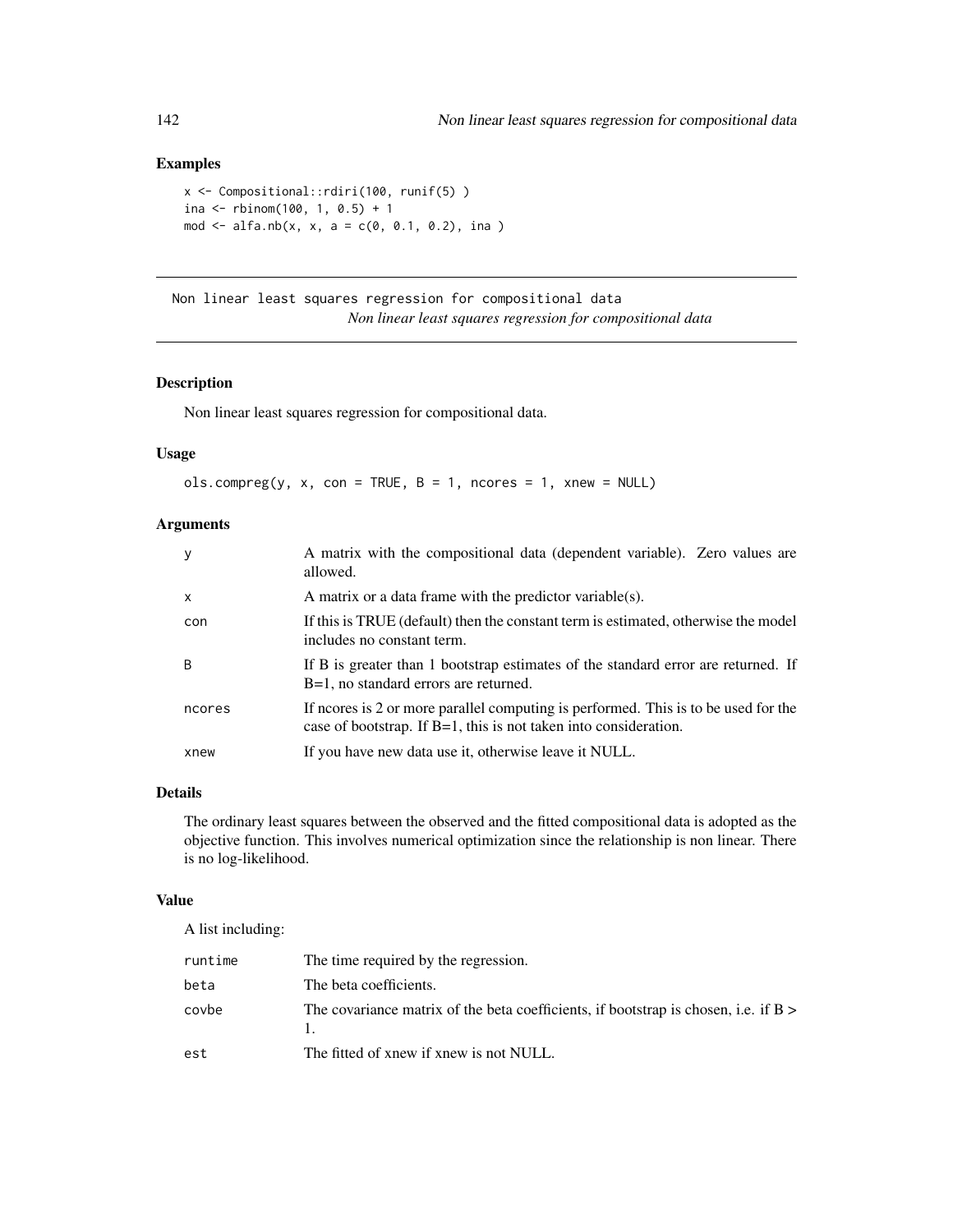### Author(s)

Michail Tsagris.

R implementation and documentation: Michail Tsagris <mtsagris@uoc.gr>.

### References

Murteira, Jose MR, and Joaquim JS Ramalho 2016. Regression analysis of multivariate fractional data. Econometric Reviews 35(4): 515-552.

# See Also

[diri.reg,](#page-59-0) [js.compreg,](#page-63-0) [kl.compreg,](#page-63-0) [comp.reg,](#page-134-0) [comp.reg,](#page-134-0) [alfa.reg](#page-159-0)

### Examples

```
library(MASS)
x <- as.vector(fgl[, 1])
y <- as.matrix(fgl[, 2:9])
y \leftarrow y / \text{rowsums}(y)mod1 <- ols.compreg(y, x, B = 1, ncores = 1)
mod2 <- js.compreg(y, x, B = 1, ncores = 1)
```
Non parametric zero replacement strategies *Non parametric zero replacement strategies*

## <span id="page-142-0"></span>Description

Non parametric zero replacement strategies.

## Usage

 $zeroreplace(x, a = 0.65, delta = NULL, type = "multiplied"')$ 

### Arguments

| $\mathsf{x}$ | A matrix with the compositional data.                                                                         |
|--------------|---------------------------------------------------------------------------------------------------------------|
| a            | The replacement value ( $\delta$ ) will be "a" times the minimum value observed in the<br>compositional data. |
| delta        | Unless you specify the replacement value $\delta$ here.                                                       |
| type         | This can be any of "multiplicative", "additive" or "simple". See the references<br>for more details.          |

### Details

The "additive" is the zero replacement strategy suggested in Aitchison (1986, pg. 269). All of the three strategies can be found in Martin-Fernandez et al. (2003).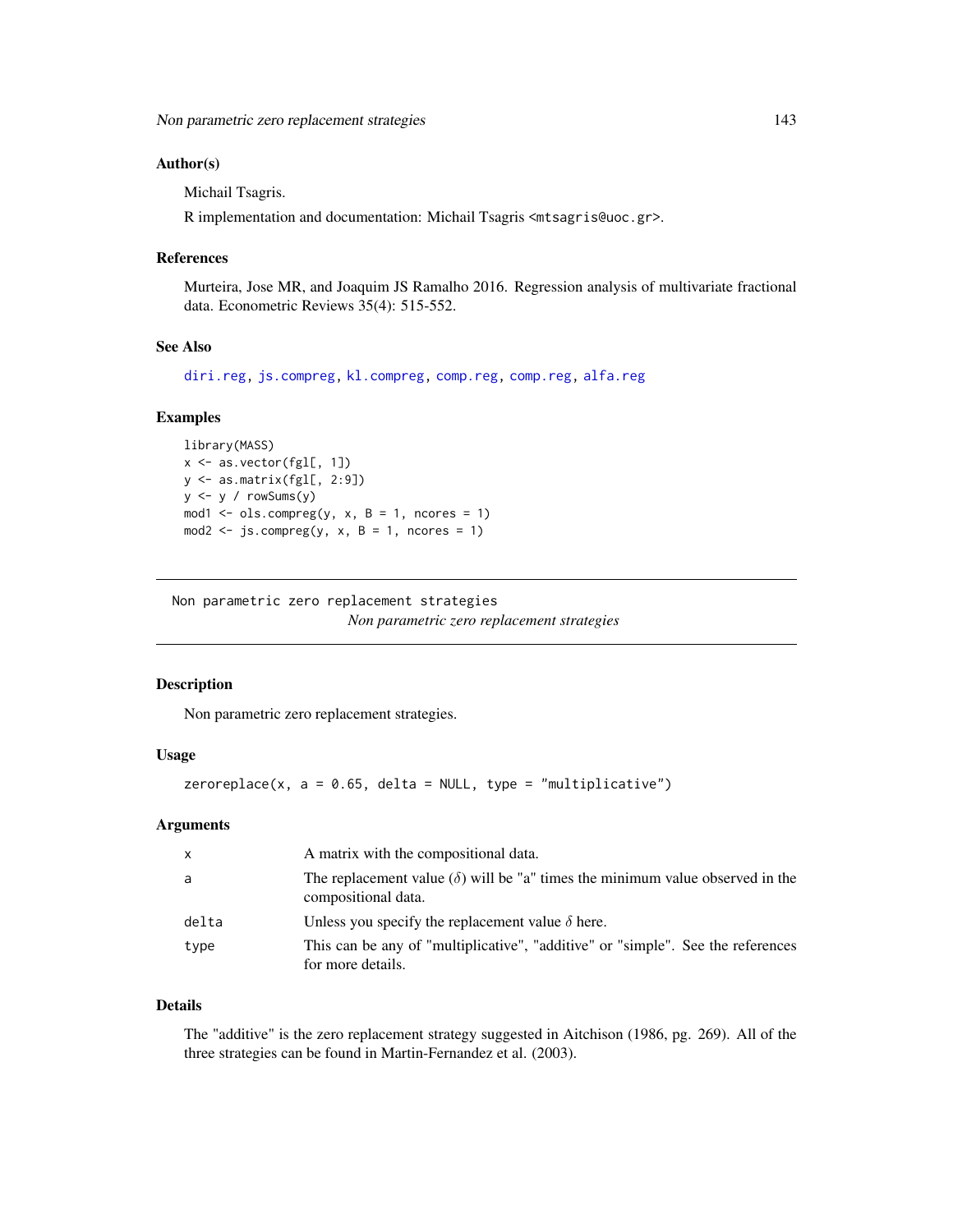A matrix with the zero replaced compositional data.

## Author(s)

Michail Tsagris.

R implementation and documentation: Michail Tsagris <mtsagris@uoc.gr>.

### References

Martin-Fernandez J. A., Barcelo-Vidal C. & Pawlowsky-Glahn, V. (2003). Dealing with zeros and missing values in compositional data sets using nonparametric imputation. Mathematical Geology, 35(3): 253-278.

Aitchison J. (1986). The statistical analysis of compositional data. Chapman & Hall.

## See Also

[perturbation,](#page-143-0) [alfa](#page-185-0)

# Examples

```
x <- as.matrix(iris[1:20, 1:4])
x \le -x / \text{rowsums}(x)x[ sample(1:20, 4), sample(1:4, 1) ] <- 0
x \leq x / \text{rowsums}(x)zeroreplace(x)
```
Perturbation operation

*Perturbation operation*

## <span id="page-143-0"></span>Description

Perturbation operation.

### Usage

perturbation(x, y, oper =  $"$ +")

### Arguments

| x    | A matrix with the compositional data.                                                                                                                                                                    |
|------|----------------------------------------------------------------------------------------------------------------------------------------------------------------------------------------------------------|
| ٧    | Either a matrix with compositional data or a vector with compositional data. In<br>either case, the data may not be compositional data, as long as they non negative.                                    |
| oper | For the summation this must be "*" and for the negation it must be "/". Accord-<br>ing to Aitchison (1986), multiplication is equal to summation in the log-space,<br>and division is equal to negation. |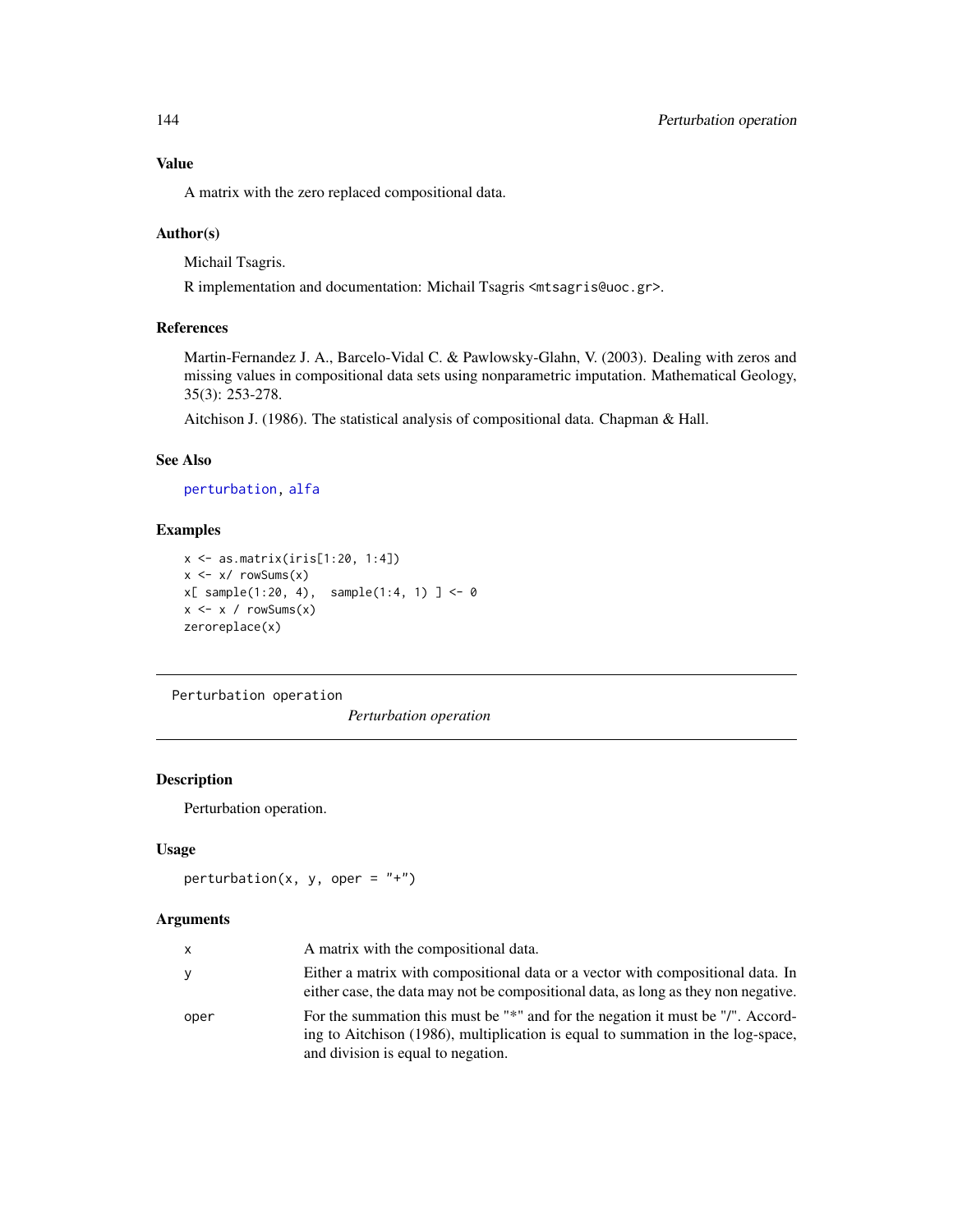# Details

This is the perturbation operation defined by Aitchison (1986).

# Value

A matrix with the perturbed compositional data.

# Author(s)

Michail Tsagris.

R implementation and documentation: Michail Tsagris <mtsagris@uoc.gr>.

# References

Aitchison J. (1986). The statistical analysis of compositional data. Chapman & Hall.

## See Also

[power](#page-0-0)

# Examples

```
x <- as.matrix(iris[1:15, 1:4])
y <- as.matrix(iris[21:35, 1:4])
perturbation(x, y)
perturbation(x, y[1, ])
```
Plot of the LASSO coefficients *Plot of the LASSO coefficients*

# Description

Plot of the LASSO coefficients.

#### Usage

```
lassocoef.plot(lasso, lambda = TRUE)
```
# Arguments

| lasso  | An object where you have saved the result of the LASSO regression. See the<br>examples for more details.                                                                                 |
|--------|------------------------------------------------------------------------------------------------------------------------------------------------------------------------------------------|
| lambda | If you want the x-axis to contain the logarithm of the penalty parameter $log(\lambda)$<br>set this to TRUE. Otherwise the x-axis will contain the $L_1$ -norm of the coeffi-<br>cients. |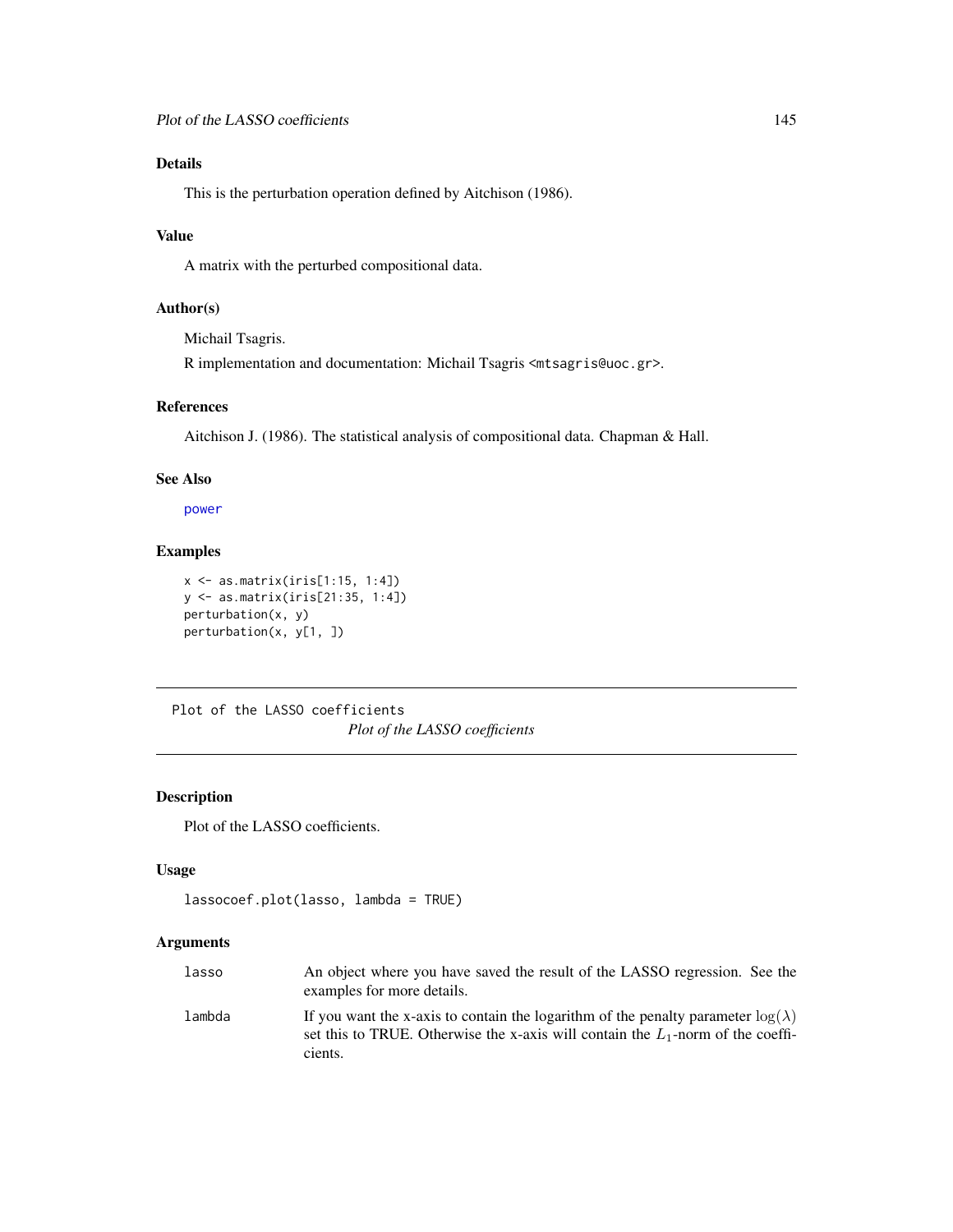# Details

This function plots the L<sub>2</sub>-norm of the coefficients of each predictor variable versus the  $log(\lambda)$  or the  $L_1$ -norm of the coefficients. This is the same plot as the one produced by the glmnet package with type.coef = "2norm".

# Value

A plot of the  $L_2$ -norm of the coefficients of each predictor variable (y-axis) versus the  $L_1$ -norm of all the coefficients (x-axis).

#### Author(s)

Michail Tsagris and Abdulaziz Alenazi.

R implementation and documentation: Michail Tsagris <mtsagris@uoc.gr> and Abdulaziz Alenazi <a.alenazi@nbu.edu.sa>. <a.alenazi@nbu.edu.sa>.

# References

Friedman, J., Hastie, T. and Tibshirani, R. (2010) Regularization Paths for Generalized Linear Models via Coordinate Descent. Journal of Statistical Software, Vol. 33(1), 1-22.

# See Also

[lasso.klcompreg,](#page-104-0) [cv.lasso.klcompreg,](#page-46-0) [lasso.compreg,](#page-105-0) [cv.lasso.compreg,](#page-48-0)[kl.compreg,](#page-63-0) [comp.reg](#page-134-0)

#### Examples

```
y <- as.matrix(iris[, 1:4])
y \leftarrow y / rowsums(y)x \le matrix( rnorm(150 \star 30), ncol = 30)
a <- lasso.klcompreg(y, x)
lassocoef.plot(a)
b \leq - lasso.compreg(y, x)
lassocoef.plot(b)
```
Power operation *Power operation*

#### Description

Power operation.

#### Usage

pow(x, a)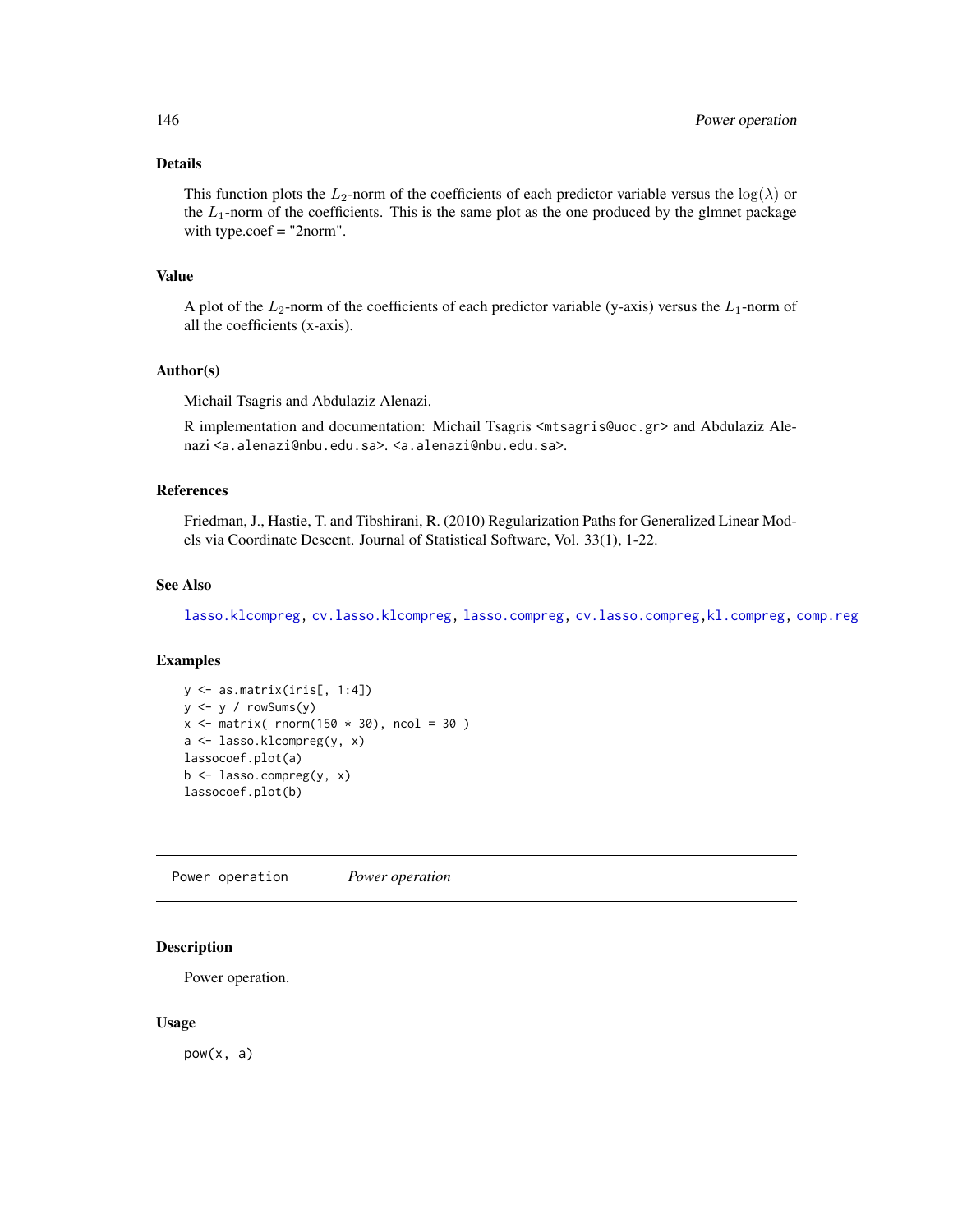# Arguments

| $\boldsymbol{\mathsf{x}}$ | A matrix with the compositional data.            |
|---------------------------|--------------------------------------------------|
| a                         | Either a vector with numbers of a single number. |

# Details

This is the power operation defined by Aitchison (1986). It is also the starting point of the  $\alpha$ transformation.

# Value

A matrix with the power transformed compositional data.

#### Author(s)

Michail Tsagris.

R implementation and documentation: Michail Tsagris <mtsagris@uoc.gr>.

#### References

Aitchison J. (1986). The statistical analysis of compositional data. Chapman & Hall.

Tsagris M.T., Preston S. and Wood A.T.A. (2011). A data-based power transformation for compositional data. In Proceedings of the 4th Compositional Data Analysis Workshop, Girona, Spain. http://arxiv.org/pdf/1106.1451.pdf

# See Also

[perturbation,](#page-143-0) [alfa](#page-185-0)

# Examples

```
x \leftarrow as_matrix(iris[1:15, 1:4])a \leftarrow runif(1)pow(x, a)
```
Principal component analysis *Principal component analysis*

# <span id="page-146-0"></span>Description

Principal component analysis.

#### Usage

```
logpca(x, center = TRUE, scale = TRUE, k = NULL, vectors = FALSE)
```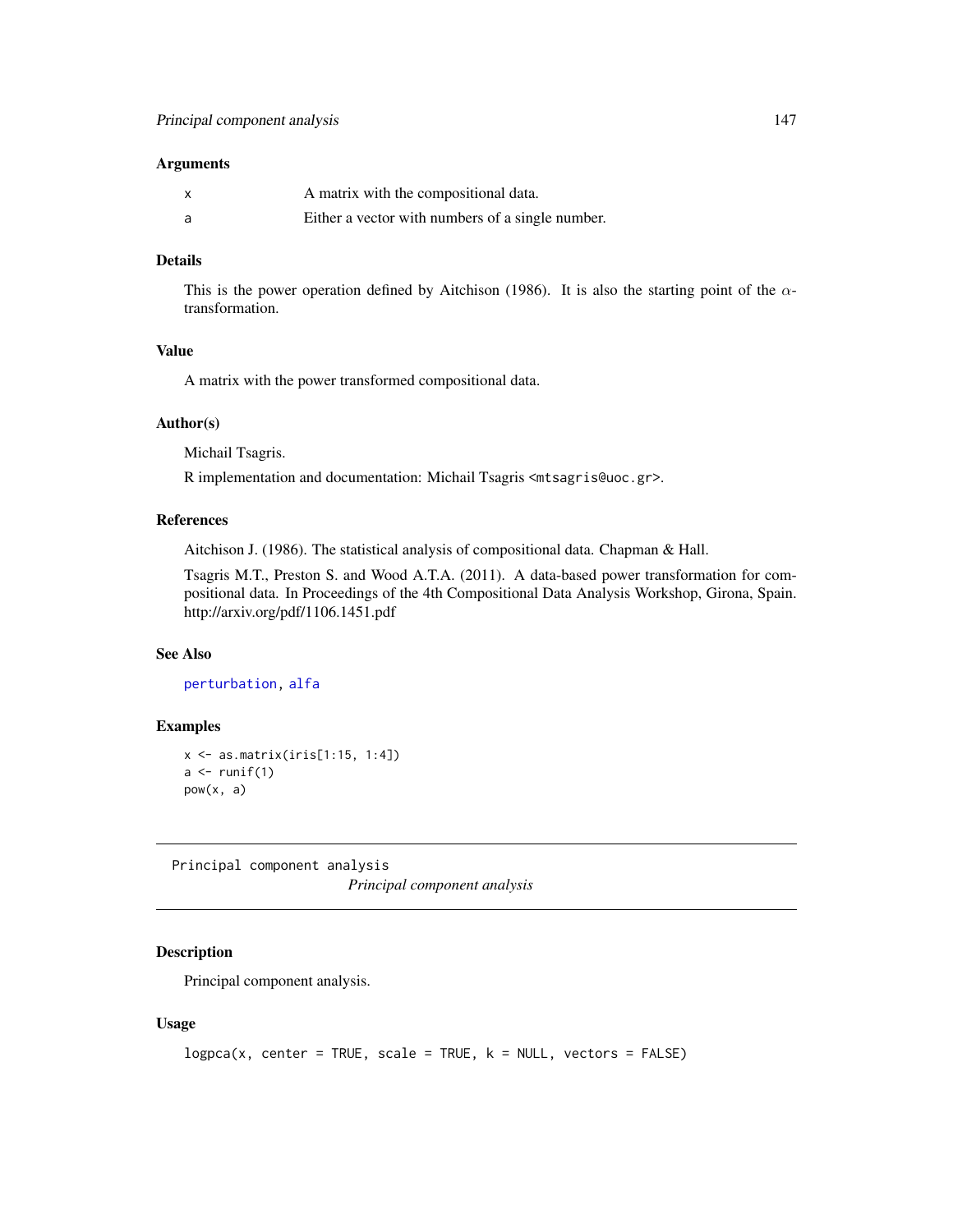# Arguments

| $\mathsf{x}$ | A matrix with the compositional data. Zero values are not allowed.                                                                                          |
|--------------|-------------------------------------------------------------------------------------------------------------------------------------------------------------|
| center       | Do you want your data centered? TRUE or FALSE.                                                                                                              |
| scale        | Do you want each of your variables scaled, i.e. to have unit variance? TRUE or<br>FALSE.                                                                    |
| k            | If you want a specific number of eigenvalues and eigenvectors set it here, other-<br>wise all eigenvalues (and eigenvectors if requested) will be returned. |
| vectors      | Do you want the eigenvectors be returned? By dafault this is FALSE.                                                                                         |

# Details

The logarithm is applied to the compositional data and PCA is performed.

# Value

A list including:

| values  | The eigenvalues.  |
|---------|-------------------|
| vectors | The eigenvectors. |

# Author(s)

Michail Tsagris.

R implementation and documentation: Michail Tsagris <mtsagris@uoc.gr>.

# References

Aitchison J. (1986). The statistical analysis of compositional data. Chapman & Hall.

# See Also

[alfa.pca,](#page-148-0) [alfa.pcr,](#page-133-0) [kl.alfapcr](#page-65-0)

# Examples

x <- as.matrix(iris[, 1:4])  $x \leftarrow x / \text{rowsums}(x)$  $a \leftarrow \text{logpca}(x)$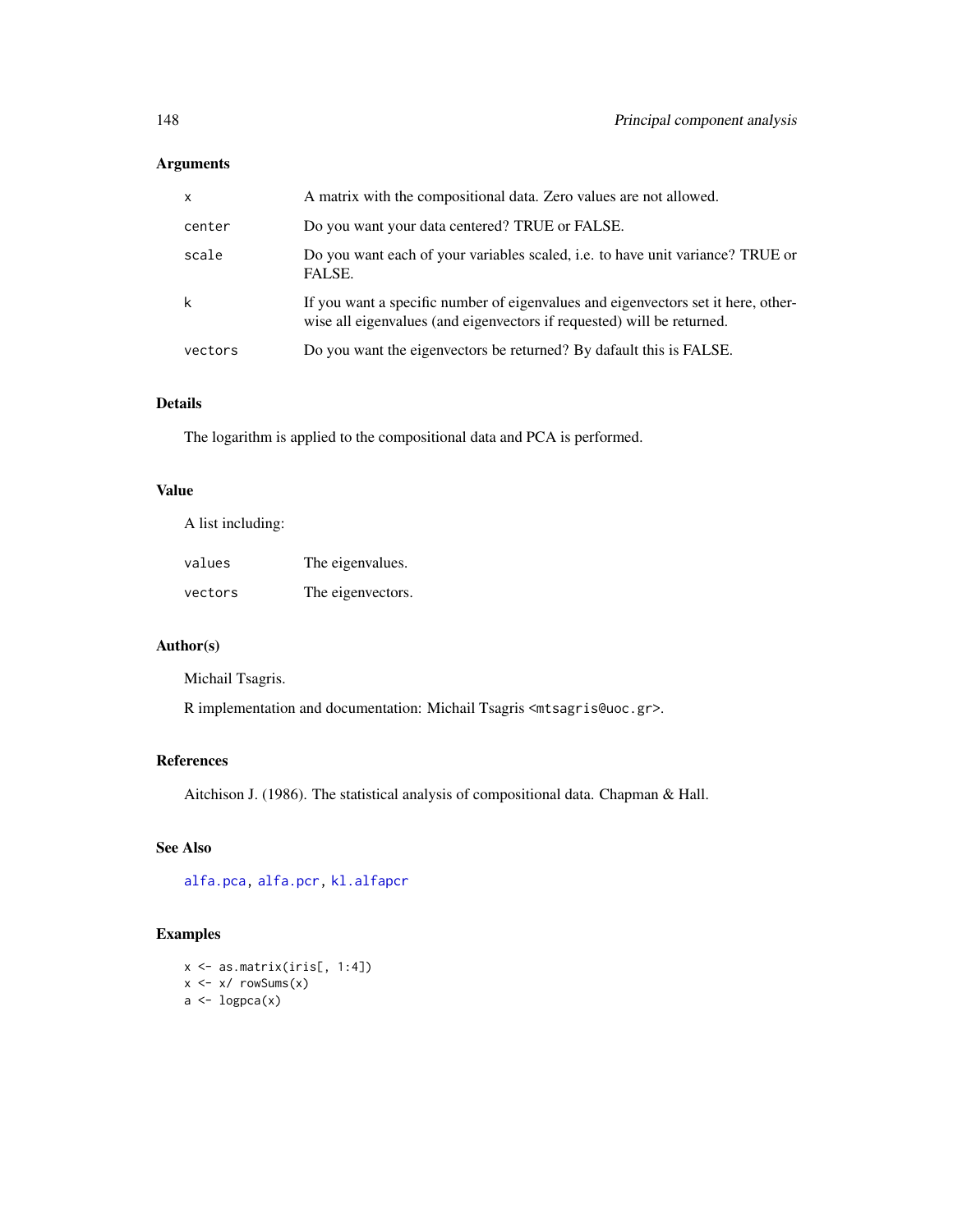Principal component analysis using the alpha-transformation *Principal component analysis using the* α*-transformation*

# <span id="page-148-0"></span>Description

Principal component analysis using the  $\alpha$ -transformation.

## Usage

```
alfa.pca(x, a, center = TRUE, scale = TRUE, k = NULL, vectors = FALSE)
```
# Arguments

| $\mathsf{x}$ | A matrix with the compositional data. Zero values are allowed. In that case "a"<br>should be positive.                                                      |
|--------------|-------------------------------------------------------------------------------------------------------------------------------------------------------------|
| a            | The value of $\alpha$ to use in the $\alpha$ -transformation.                                                                                               |
| center       | Do you want your data centered? TRUE or FALSE.                                                                                                              |
| scale        | Do you want each of your variables scaled, <i>i.e.</i> to have unit variance? TRUE or<br>FALSE.                                                             |
| k            | If you want a specific number of eigenvalues and eigenvectors set it here, other-<br>wise all eigenvalues (and eigenvectors if requested) will be returned. |
| vectors      | Do you want the eigenvectors be returned? By dafault this is FALSE.                                                                                         |

# Details

The  $\alpha$ -transformation is applied to the compositional data and then PCA is performed. Note however, that the right multiplication by the Helmert sub-matrix is not applied in order to be in accordance with Aitchison (1983). When  $\alpha = 0$ , this results to the PCA proposed by Aitchison (1983).

# Value

A list including:

| values  | The eigenvalues.  |
|---------|-------------------|
| vectors | The eigenvectors. |

# Author(s)

Michail Tsagris.

R implementation and documentation: Michail Tsagris <mtsagris@uoc.gr>.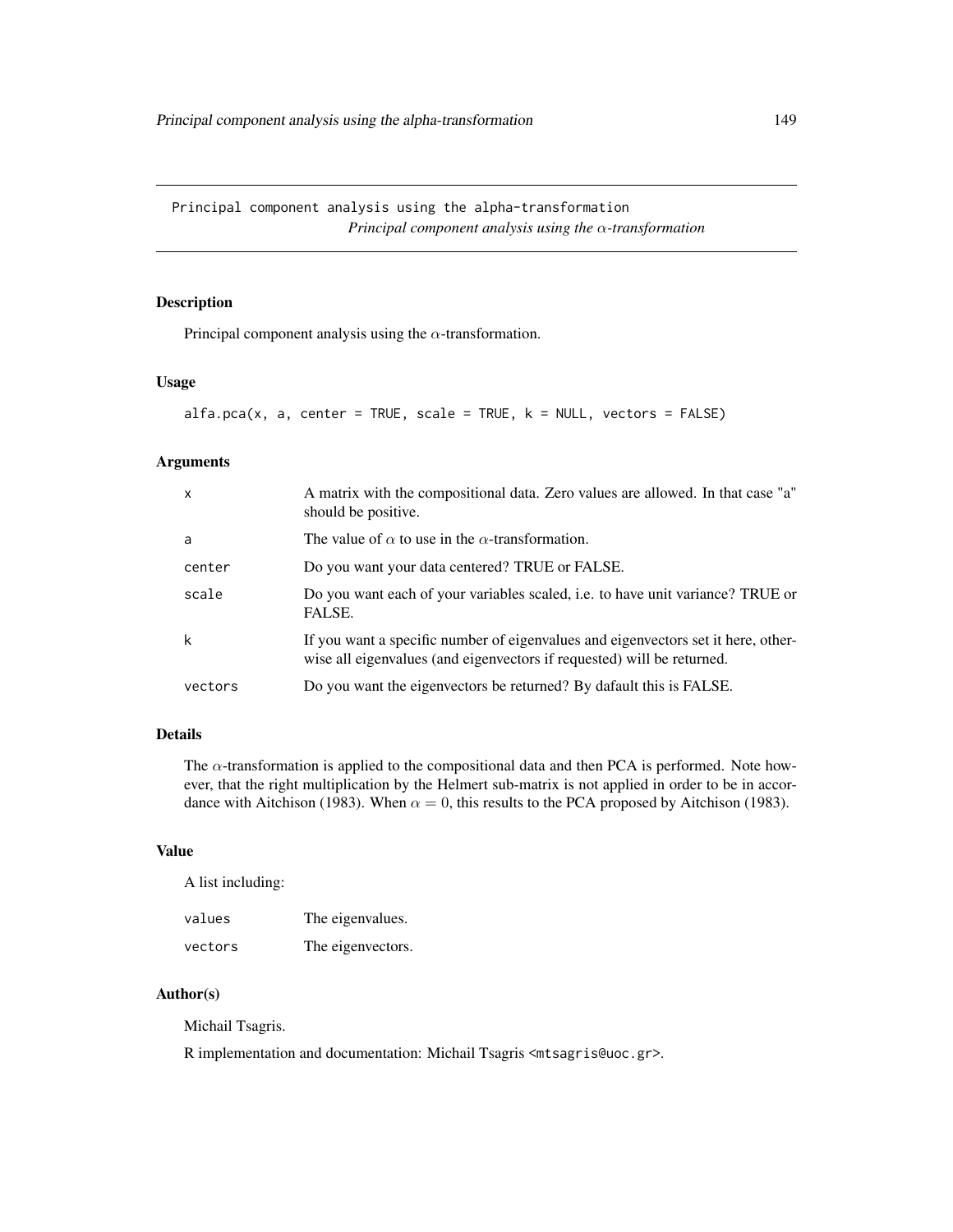## References

Aitchison J. (1986). The statistical analysis of compositional data. Chapman & Hall.

Aitchison, J. (1983). Principal component analysis of compositional data. Biometrika, 70(1), 57-65.

Tsagris M.T., Preston S. and Wood A.T.A. (2011). A data-based power transformation for compositional data. In Proceedings of the 4th Compositional Data Analysis Workshop, Girona, Spain. http://arxiv.org/pdf/1106.1451.pdf

#### See Also

[logpca,](#page-146-0) [alfa.pcr,](#page-133-0) [kl.alfapcr](#page-65-0)

# Examples

```
x \leftarrow as.matrix(iris[, 1:4])x \leftarrow x / \text{rowsums}(x)a \leftarrow alfa.pca(x, 0.5)
```
Principal component generalised linear models *Principal component generalised linear models*

# Description

Principal component generalised linear models.

#### Usage

 $pcr(y, x, k = 1, xnew = NULL)$  $glm.pcr(y, x, k = 1, xnew = NULL)$ 

# Arguments

| y            | A numerical vector, a real values vector or a numeric vector with 0 and 1 (binary)<br>or a vector with discrete (count) data.                                                                                               |
|--------------|-----------------------------------------------------------------------------------------------------------------------------------------------------------------------------------------------------------------------------|
| $\mathsf{x}$ | A matrix with the predictor variable(s), they have to be continuous.                                                                                                                                                        |
| k            | A number greater than or equal to 1. How many principal components to use.<br>In the case of "pcr" this can be a single number or a vector. In the second case<br>you get results for the sequence of principal components. |
| xnew         | If you have new data use it, otherwise leave it NULL.                                                                                                                                                                       |

# Details

Principal component regression is performed with linear, binary logistic or Poisson regression, depending on the nature of the response variable. The principal components of the cross product of the independent variables are obtained and classical regression is performed. This is used in the function [alfa.pcr](#page-133-0).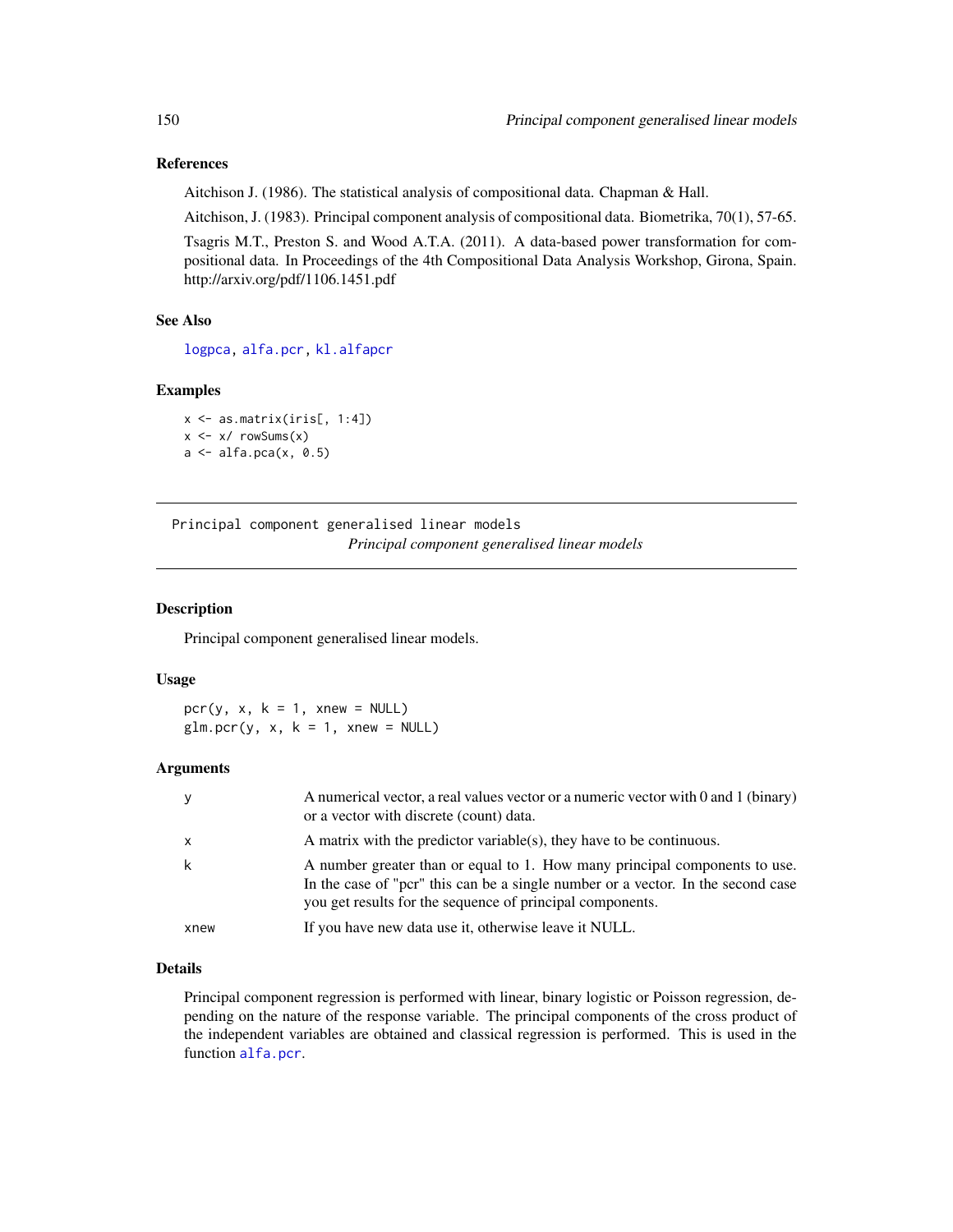# Value

A list including:

| be    | The beta coefficients of the predictor variables computed via the principcal com-<br>ponents if "pcr" is used. |
|-------|----------------------------------------------------------------------------------------------------------------|
| model | The summary of the logistic or Poisson regression model.                                                       |
| per   | The percentage of variance of the predictor variables retained by the k principal<br>components.               |
| vec   | The principal components, the loadings.                                                                        |
| est   | The fitted or the predicted values (if xnew is not NULL).                                                      |
|       |                                                                                                                |

# Author(s)

Michail Tsagris.

R implementation and documentation: Michail Tsagris <mtsagris@uoc.gr>.

# References

Aguilera A.M., Escabias M. and Valderrama M.J. (2006). Using principal components for estimating logistic regression with high-dimensional multicollinear data. Computational Statistics & Data Analysis 50(8): 1905-1924.

Jolliffe I.T. (2002). Principal Component Analysis.

# See Also

[alfa.pcr,](#page-133-0) [alfapcr.tune](#page-208-0)

# Examples

```
library(MASS)
x <- as.matrix(fgl[, 2:9])
y <- as.vector(fgl[, 1])
mod1 \le pcr(y, x, 1)
mod2 \leq pcr(y, x, 2)mod \le pcr(y, x, k = 1:4) ## many results at once
x \leftarrow as.matrix(iris[, 1:4])y<- rbinom(150, 1, 0.6)
mod < -glm.pcr(y, x, k = 1)
```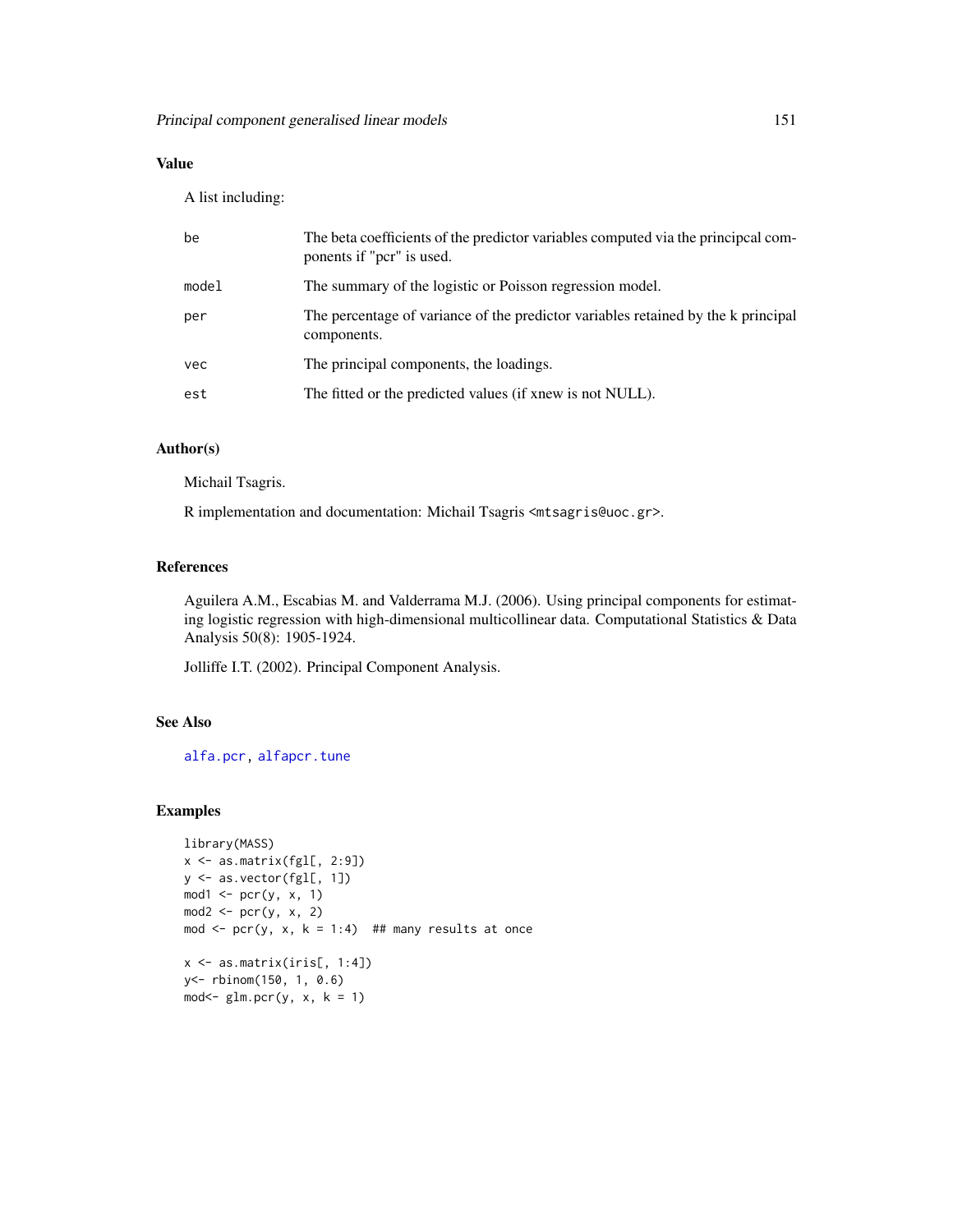Principal coordinate analysis using the alpha-distance *Principal coordinate analysis using the* α*-distance*

#### <span id="page-151-0"></span>Description

Principal coordinate analysis using the  $\alpha$ -distance.

#### Usage

alfa.mds $(x, a, k = 2, eig = TRUE)$ 

#### Arguments

| $\mathsf{x}$ | A matrix with the compositional data. Zero values are allowed.                                                                                                         |
|--------------|------------------------------------------------------------------------------------------------------------------------------------------------------------------------|
| a            | The value of a. In case of zero values in the data it has to be greater than 1.                                                                                        |
| k            | The maximum dimension of the space which the data are to be represented in.<br>This can be a number between 1 and $D-1$ , where D denotes the number of<br>dimensions. |
| eig          | Should eigenvalues be returned? The default value is TRUE.                                                                                                             |
|              |                                                                                                                                                                        |

#### Details

The function computes the  $\alpha$ -distance matrix and then plugs it into the classical multidimensional scaling function in the "cmdscale" function.

#### Value

A list with the results of "cmdscale" function.

#### Author(s)

Michail Tsagris.

R implementation and documentation: Michail Tsagris <mtsagris@uoc.gr>.

#### References

Aitchison J. (1986). The statistical analysis of compositional data. Chapman & Hall.

Cox, T. F. and Cox, M. A. A. (2001). Multidimensional Scaling. Second edition. Chapman and Hall.

Mardia, K. V., Kent, J. T. and Bibby, J. M. (1979). Chapter 14 of Multivariate Analysis, London: Academic Press.

Tsagris M.T., Preston S. and Wood A.T.A. (2011). A data-based power transformation for compositional data. In Proceedings of the 4th Compositional Data Analysis Workshop, Girona, Spain. https://arxiv.org/pdf/1106.1451.pdf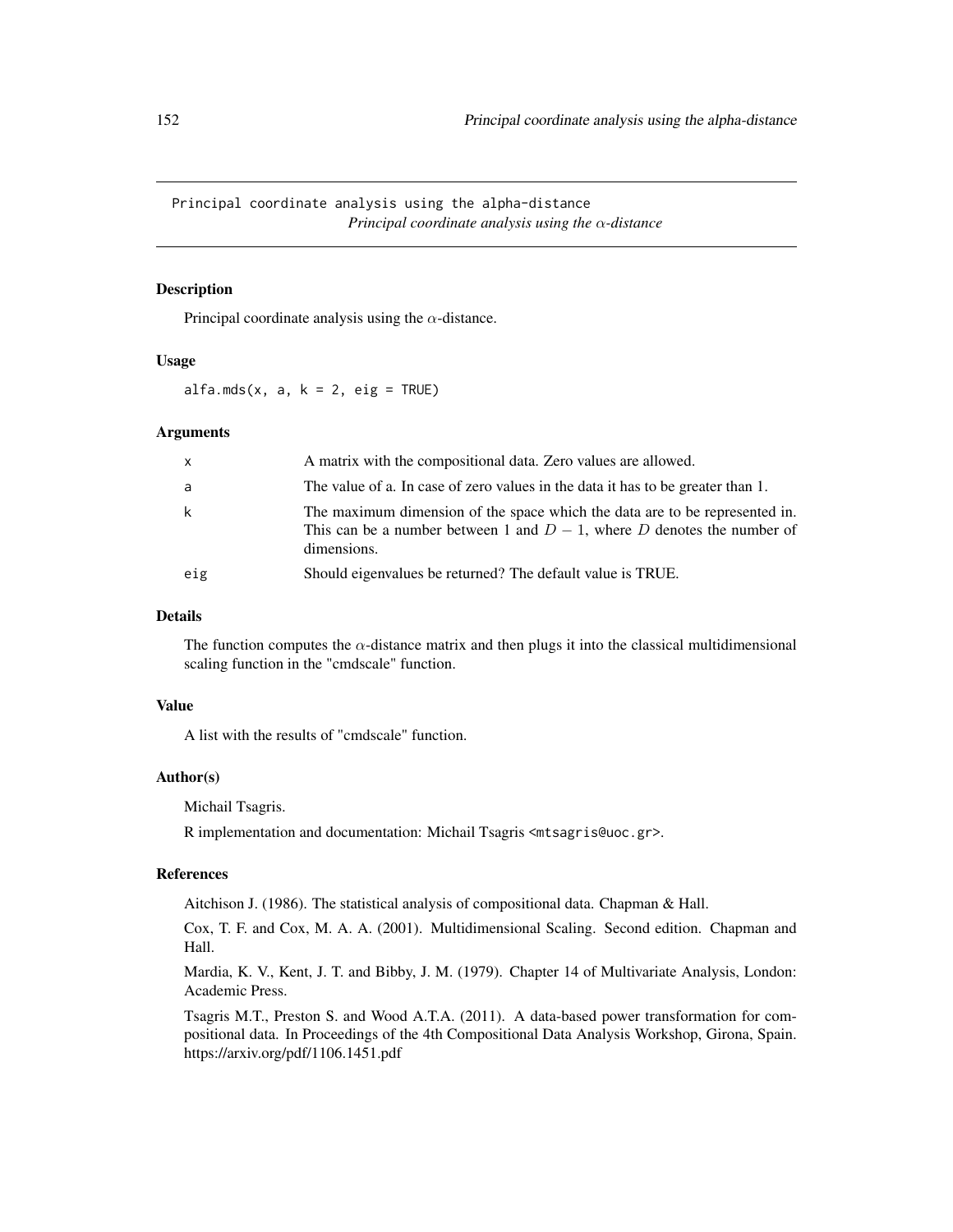Principal coordinate analysis using the Jensen-Shannon divergence 153

# See Also

[esov.mds,](#page-152-0) [alfa.pca,](#page-148-0)

## Examples

x <- as.matrix(iris[, 1:4])  $x \leftarrow x / \text{rowsums}(x)$  $a \leftarrow \text{esov.mds}(x)$ 

Principal coordinate analysis using the Jensen-Shannon divergence *Principal coordinate analysis using the Jensen-Shannon divergence*

#### <span id="page-152-0"></span>Description

Principal coordinate analysis using the Jensen-Shannon divergence.

## Usage

esov.mds(x,  $k = 2$ , eig = TRUE)

## Arguments

| $\mathbf{x}$ | A matrix with the compositional data. Zero values are allowed.                                                                                                         |
|--------------|------------------------------------------------------------------------------------------------------------------------------------------------------------------------|
| k            | The maximum dimension of the space which the data are to be represented in.<br>This can be a number between 1 and $D-1$ , where D denotes the number of<br>dimensions. |
| eig          | Should eigenvalues be returned? The default value is TRUE.                                                                                                             |

# Details

The function computes the Jensen-Shannon divergence matrix and then plugs it into the classical multidimensional scaling function in the "cmdscale" function.

# Value

A list with the results of "cmdscale" function.

# Author(s)

Michail Tsagris.

R implementation and documentation: Michail Tsagris <mtsagris@uoc.gr>.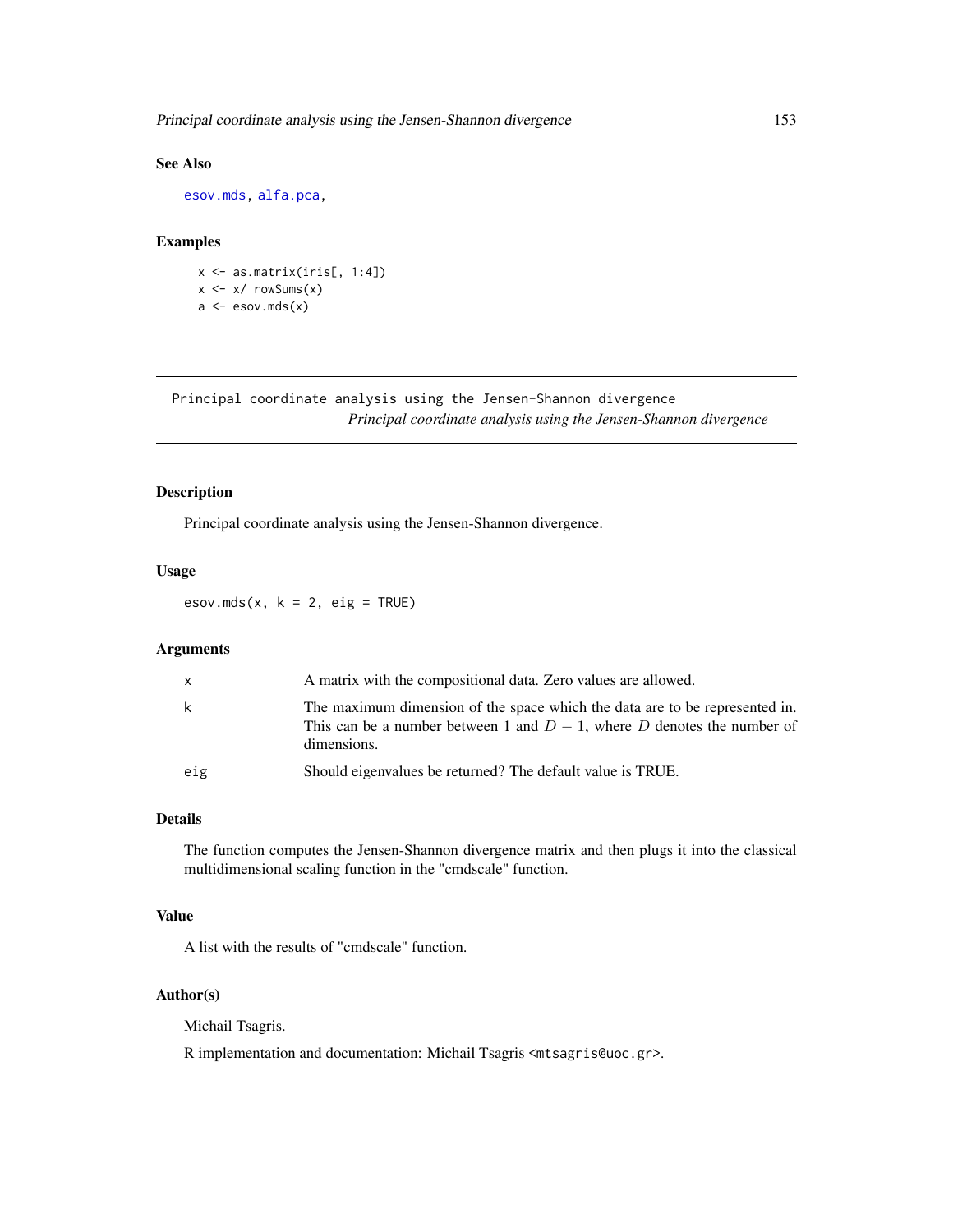# References

Aitchison J. (1986). The statistical analysis of compositional data. Chapman & Hall.

Cox, T. F. and Cox, M. A. A. (2001). Multidimensional Scaling. Second edition. Chapman and Hall.

Mardia, K. V., Kent, J. T. and Bibby, J. M. (1979). Chapter 14 of Multivariate Analysis, London: Academic Press.

Tsagris, Michail (2015). A novel, divergence based, regression for compositional data. Proceedings of the 28th Panhellenic Statistics Conference, 15-18/4/2015, Athens, Greece. https://arxiv.org/pdf/1511.07600.pdf

#### See Also

[alfa.mds,](#page-151-0) [alfa.pca,](#page-148-0)

#### Examples

 $x \leq -$  as.matrix(iris[, 1:4])  $x \le -x / \text{rowsums}(x)$  $a \leftarrow \text{esov.mds}(x)$ 

Projection pursuit regression for compositional data *Projection pursuit regression for compositional data*

# <span id="page-153-0"></span>Description

Projection pursuit regression for compositional data.

#### Usage

 $comp.ppr(y, x, nterms = 3, type = "alr", xnew = NULL, yb = NULL)$ 

#### Arguments

| У            | A matrix with the compositional data.                                                                              |
|--------------|--------------------------------------------------------------------------------------------------------------------|
| $\mathsf{x}$ | A matrix with the continuous predictor variables or a data frame including cate-<br>gorical predictor variables.   |
| nterms       | The number of terms to include in the final model.                                                                 |
| type         | Either "alr" or "ilr" corresponding to the additive or the isometric log-ratio trans-<br>formation respectively.   |
| xnew         | If you have new data use it, otherwise leave it NULL.                                                              |
| yb           | If you have already transformed the data using a log-ratio transformation put it<br>here. Othewrise leave it NULL. |

## Details

This is the standard projection pursuit. See the built-in function "ppr" for more details.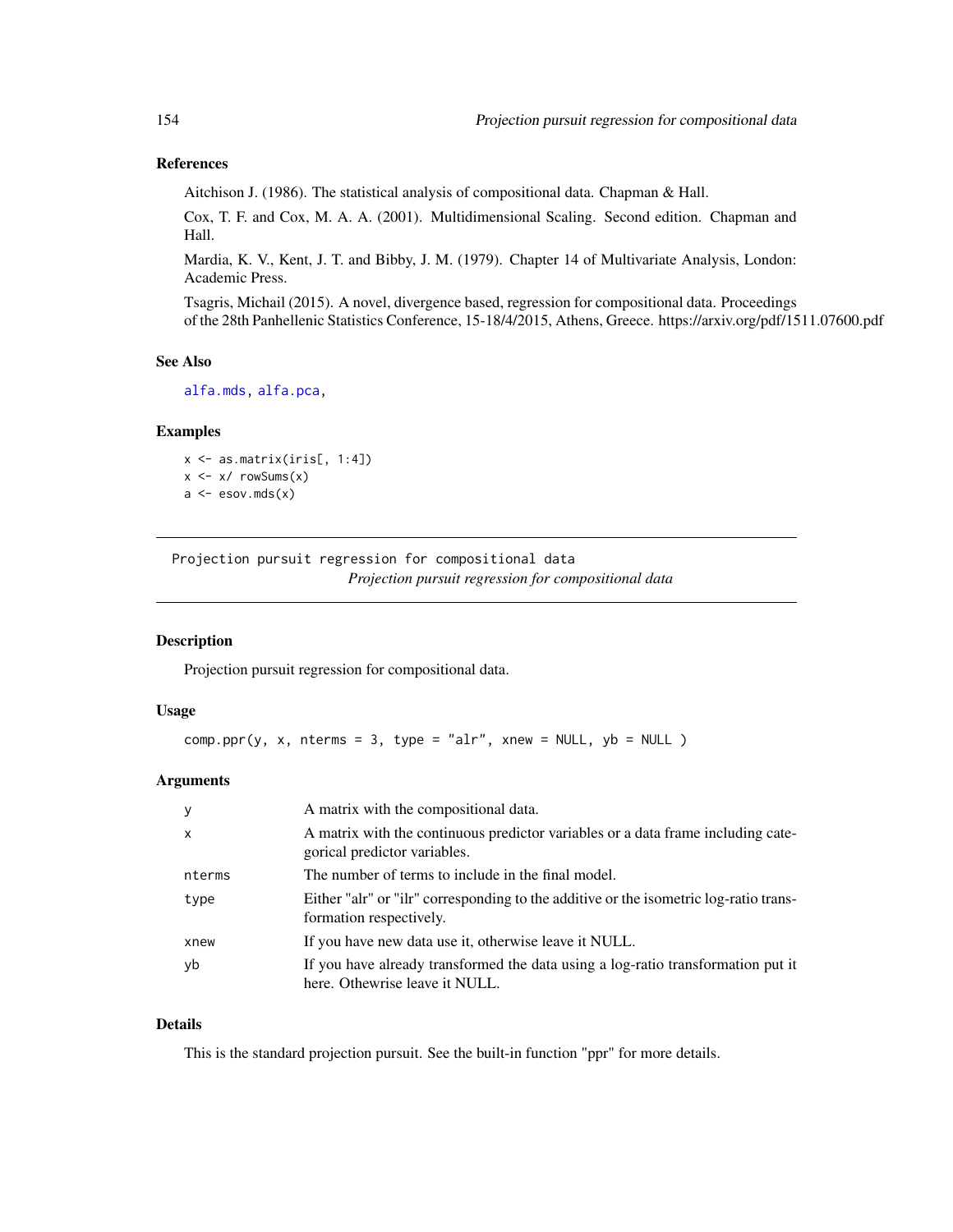# Value

A list includign:

| runtime | The runtime of the regression.                        |
|---------|-------------------------------------------------------|
| mod     | The produced model as returned by the function "ppr". |
| est     | The fitted values of xnew if xnew is not NULL.        |

# Author(s)

Michail Tsagris.

R implementation and documentation: Michail Tsagris <mtsagris@uoc.gr>.

# References

Friedman, J. H. and Stuetzle, W. (1981). Projection pursuit regression. Journal of the American Statistical Association, 76, 817-823. doi: 10.2307/2287576.

# See Also

[compppr.tune,](#page-205-0) [aknn.reg,](#page-181-0) [akern.reg,](#page-184-0) [comp.reg,](#page-134-0) [kl.compreg,](#page-63-0) [alfa.reg](#page-159-0)

# Examples

```
y <- as.matrix(iris[, 1:3])
y <- y/ rowSums(y)
x \leftarrow \text{iris}[, 4]mod \le - comp.ppr(y, x)
```
Projection pursuit regression with compositional predictor variables *Projection pursuit regression with compositional predictor variables*

# Description

Projection pursuit regression with compositional predictor variables.

#### Usage

```
pprcomp(y, x, nterms = 3, type = "log", xnew = NULL)
```
# Arguments

| V      | A numerical vector with the continuous variable.                                                                                           |
|--------|--------------------------------------------------------------------------------------------------------------------------------------------|
| x      | A matrix with the compositional data. No zero values are allowed.                                                                          |
| nterms | The number of terms to include in the final model.                                                                                         |
| type   | Either "alr" or "log" corresponding to the additive log-ratio transformation or<br>the simple logarithm applied to the compositional data. |
| xnew   | If you have new data use it, otherwise leave it NULL.                                                                                      |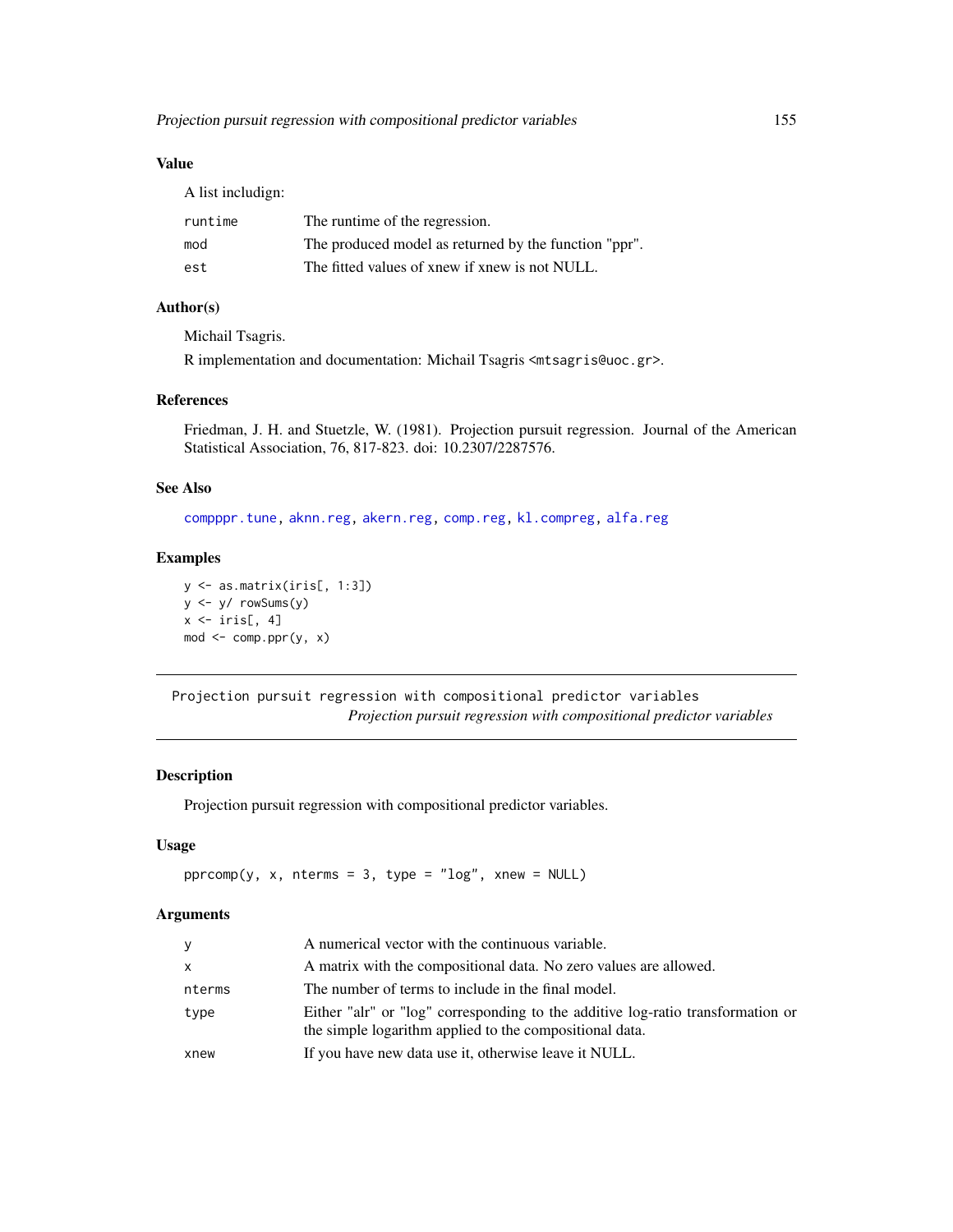# Details

This is the standard projection pursuit. See the built-in function "ppr" for more details. When the data are transformed with the additive log-ratio transformation this is close in spirit to the logcontrast regression.

# Value

A list includign:

| runtime | The runtime of the regression.                        |
|---------|-------------------------------------------------------|
| mod     | The produced model as returned by the function "ppr". |
| est     | The fitted values of xnew if xnew is not NULL.        |

# Author(s)

Michail Tsagris.

R implementation and documentation: Michail Tsagris <mtsagris@uoc.gr>.

#### References

Friedman, J. H. and Stuetzle, W. (1981). Projection pursuit regression. Journal of the American Statistical Association, 76, 817-823. doi: 10.2307/2287576.

# See Also

[pprcomp.tune,](#page-206-0) [ice.pprcomp,](#page-96-0) [alfa.pcr,](#page-133-0) [lc.reg,](#page-108-0) [comp.ppr](#page-153-0)

# Examples

 $x \leftarrow as.matrix(ints[, 2:4])$  $x \leftarrow x / \text{rowsums}(x)$ y <- iris[, 1] pprcomp(y, x)

Proportionality correlation coefficient matrix *Proportionality correlation coefficient matrix*

# Description

Proportionality correlation coefficient matrix.

#### Usage

 $pcc(x)$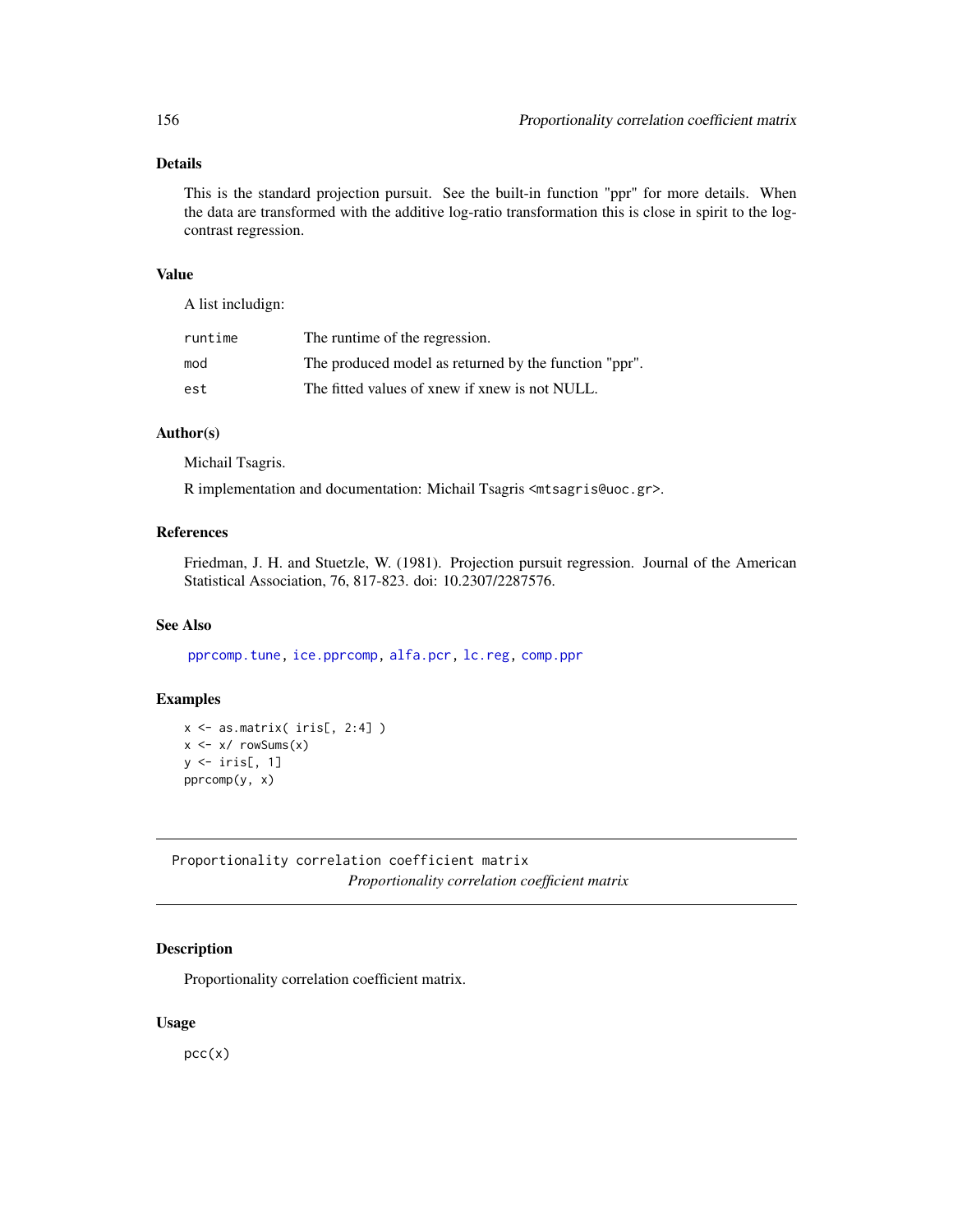#### Arguments

x A numerical matrix with the compositional data. Zeros are not allowed as the logarithm is applied.

## Details

The function returns the proportionality correlation coefficient matrix. See Lovell et al. (2015) for more information.

# Value

A matrix with the alr transformed data (if alr is used) or with the compositional data (if the alrinv is used).

#### Author(s)

Michail Tsagris.

R implementation and documentation: Michail Tsagris <mtsagris@uoc.gr>.

#### References

Zheng, B. (2000). Summarizing the goodness of fit of generalized linear models for longitudinal data. Statistics in medicine, 19(10), 1265-1275.

Lovell D., Pawlowsky-Glahn V., Egozcue J. J., Marguerat S. and Bahler, J. (2015). Proportionality: a valid alternative to correlation for relative data. PLoS Computational Biology, 11(3), e1004075.

# See Also

[acor,](#page-8-0) [alr](#page-177-0)

## Examples

```
x <- Compositional::rdiri(100, runif(4) )
a <- Compositional::pcc(x)
```
Quasi binomial regression for proportions *Quasi binomial regression for proportions*

#### Description

Quasi binomial regression for proportions.

#### Usage

```
proper(g, x, varb = "quasi", tol = 1e-07, maxiters = 100)propregs(y, x, varb = "quasi", tol = 1e-07, logged = FALSE, maxiters = 100)
```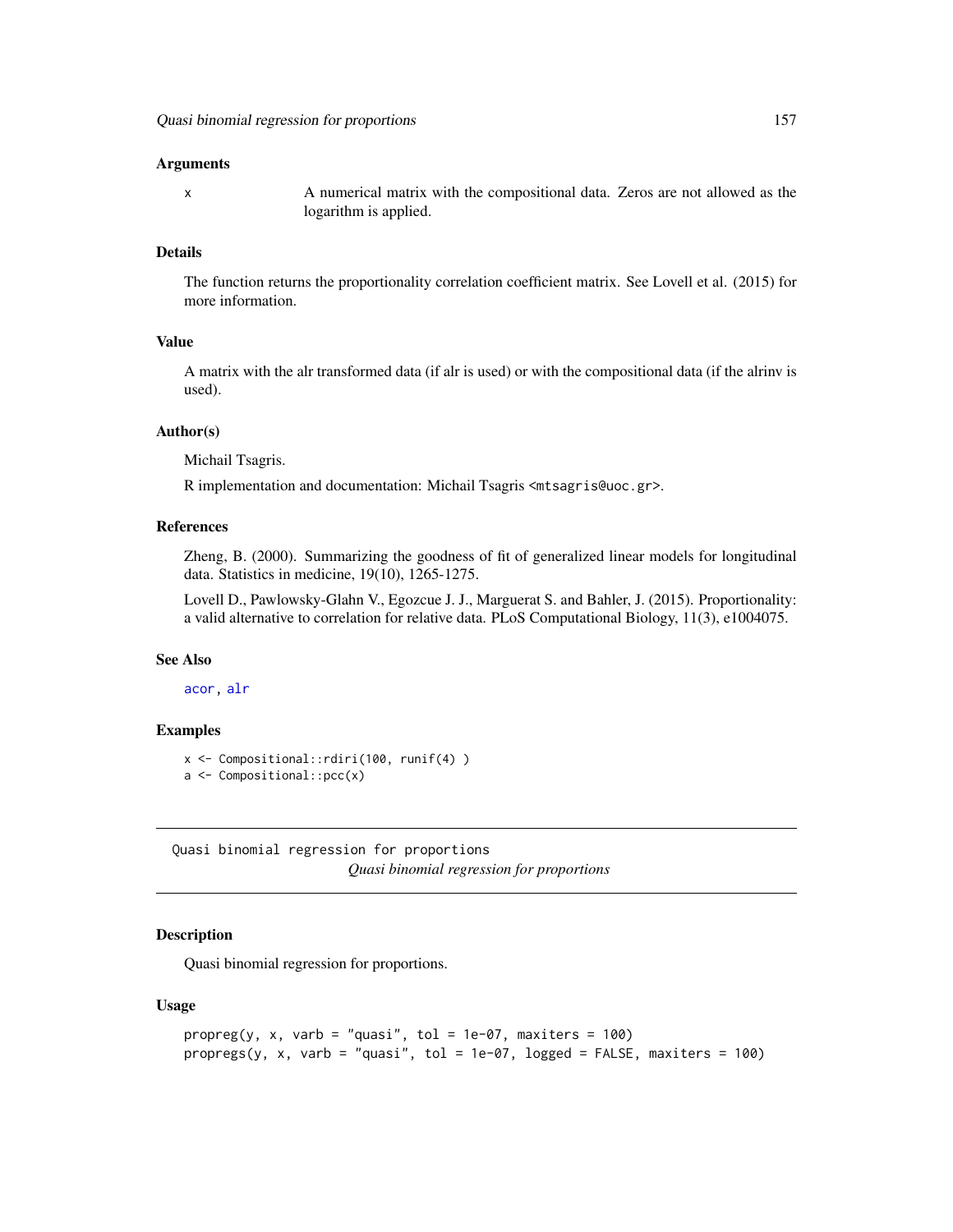#### **Arguments**

| y            | A numerical vector proportions. Os and 1s are allowed.                                                                                                                                                                    |
|--------------|---------------------------------------------------------------------------------------------------------------------------------------------------------------------------------------------------------------------------|
| $\mathsf{x}$ | For the "propreg" a matrix with data, the predictor variables. This can be a<br>matrix or a data frame. For the "propregs" this must be a numerical matrix,<br>where each columns denotes a variable.                     |
| tol          | The tolerance value to terminate the Newton-Raphson algorithm. This is set to<br>$10^{-9}$ by default.                                                                                                                    |
| varb         | The type of estimate to be used in order to estimate the covariance matrix of the<br>regression coefficients. There are two options, either "quasi" (default value) or<br>"glm". See the references for more information. |
| logged       | Should the p-values be returned (FALSE) or their logarithm (TRUE)?                                                                                                                                                        |
| maxiters     | The maximum number of iterations before the Newton-Raphson is terminated<br>automatically.                                                                                                                                |

# Details

We are using the Newton-Raphson, but unlike R's built-in function "glm" we do no checks and no extra calculations, or whatever. Simply the model. The "propregs" is to be used for very many univariate regressions. The "x" is a matrix in this case and the significance of each variable (column of the matrix) is tested. The function accepts binary responses as well (0 or 1).

#### Value

For the "propreg" function a list including:

| iters | The number of iterations required by the Newton-Raphson.                                                                                              |
|-------|-------------------------------------------------------------------------------------------------------------------------------------------------------|
| varb  | The covariance matrix of the regression coefficients.                                                                                                 |
| phi   | The phi parameter is returned if the input argument "varb" was set to "glm",<br>othwerise this is NULL.                                               |
| info  | A table similar to the one produced by "glm" with the estimated regression co-<br>efficients, their standard error, Wald test statistic and p-values. |

For the "propregs" a two-column matrix with the test statistics (Wald statistic) and the associated p-values (or their loggarithm).

## Author(s)

Michail Tsagris.

R implementation and documentation: Michail Tsagris <mtsagris@uoc.gr>.

# References

Papke L. E. & Wooldridge J. (1996). Econometric methods for fractional response variables with an application to 401(K) plan participation rates. Journal of Applied Econometrics, 11(6): 619–632. McCullagh, Peter, and John A. Nelder. Generalized linear models. CRC press, USA, 2nd edition, 1989.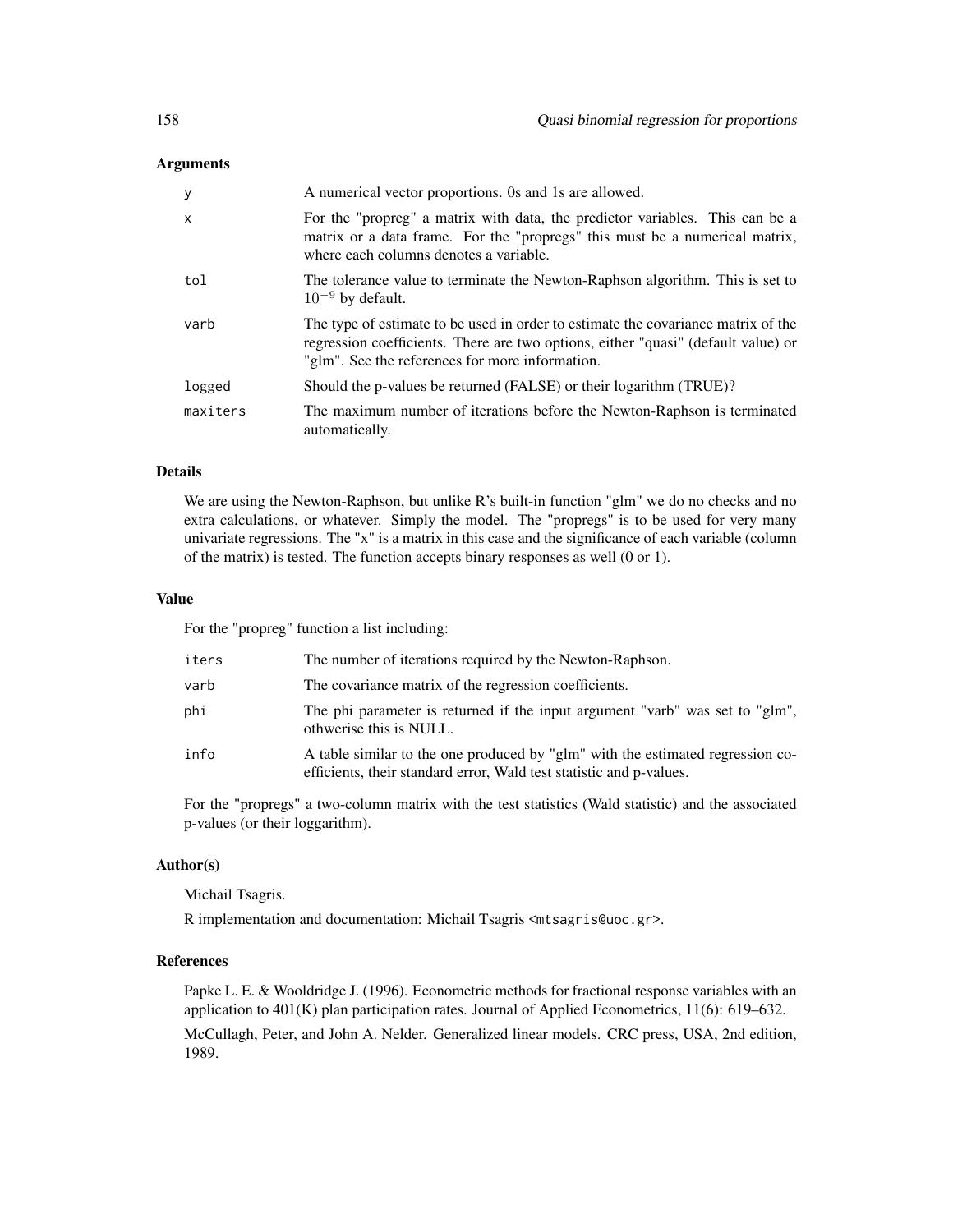# See Also

[anova\\_propreg](#page-0-0) [univglms,](#page-0-0) [score.glms,](#page-0-0) [logistic\\_only](#page-0-0)

# Examples

```
y <- rbeta(100, 1, 4)
x \leftarrow \text{matrix}(rnorm(100 * 3), ncol = 3)a \leftarrow propreg(y, x)
y <- rbeta(100, 1, 4)
x \le - matrix(rnorm(400 * 100), ncol = 400)
b \leftarrow propregs(y, x)
mean(b[, 2] < 0.05)
```
Random values generation from some univariate distributions defined on the (0,1) interval *Random values generation from some univariate distributions defined on the* (0, 1) *interval*

# Description

Random values generation from some univariate distributions defined on the  $(0, 1)$  interval.

#### Usage

rbeta1(n, a) runitweibull(n, a, b) rlogitnorm(n, m, s, fast = FALSE)

# Arguments

| n    | The sample size, a numerical value.                                                                                                                                                                                                                                                                               |
|------|-------------------------------------------------------------------------------------------------------------------------------------------------------------------------------------------------------------------------------------------------------------------------------------------------------------------|
| a    | The shape parameter of the beta distribution. In the case of the unit Weibull, this<br>is the shape parameter.                                                                                                                                                                                                    |
| b    | This is the scale parameter for the unit Weibull distribution.                                                                                                                                                                                                                                                    |
| m    | The mean of the univariate normal in $R$ .                                                                                                                                                                                                                                                                        |
| S    | The standard deviation of the univariate normal in $R$ .                                                                                                                                                                                                                                                          |
| fast | If you want a faster generation set this equal to TRUE. This will use the Rnorm()<br>function from the Rfast package. However, the speed is only observable if you<br>want to simulate at least 500 (this number may vary among computers) obser-<br>vations. The larger the sample size the higher the speed-up. |

#### Details

The function genrates random values from the  $Be(a, 1)$ , the unit Weibull or the univariate logistic normal distribution.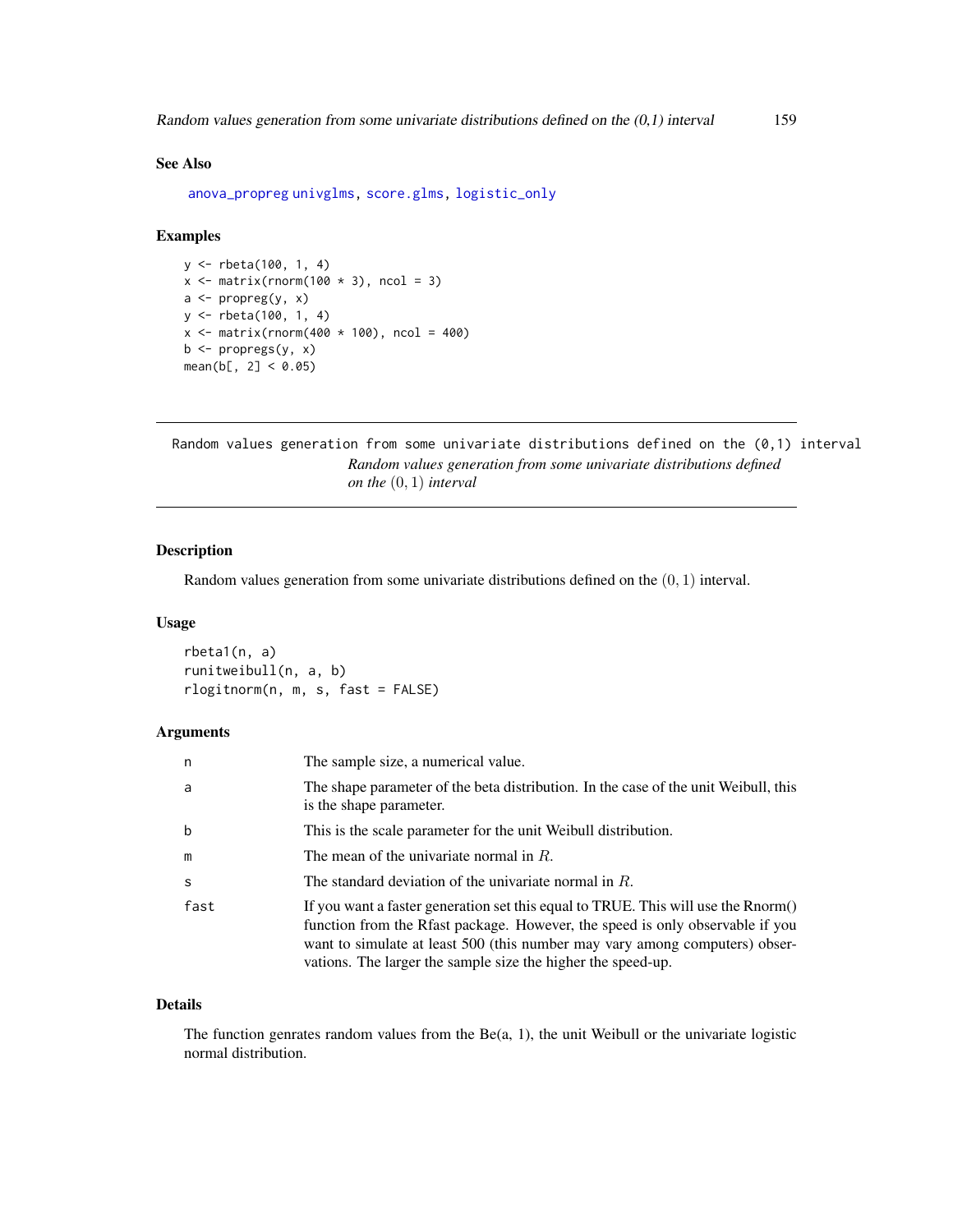# Value

A vector with the simulated data.

## Author(s)

Michail Tsagris. R implementation and documentation: Michail Tsagris <mtsagris@uoc.gr>.

## See Also

[beta.est,](#page-119-0) [colbeta.est,](#page-15-0) [rdiri](#page-58-0)

#### Examples

x <- rbeta1(100, 3)

Regression with compositional data using the alpha-transformation *Regression with compositional data using the* α*-transformation*

# <span id="page-159-0"></span>Description

Regression with compositional data using the  $\alpha$ -transformation.

# Usage

 $alfa.read(y, x, a, xnew = NULL, yb = NULL, seb = FALSE)$ 

# Arguments

| y            | A matrix with the compositional data.                                                                                                                                                                                                                                                             |
|--------------|---------------------------------------------------------------------------------------------------------------------------------------------------------------------------------------------------------------------------------------------------------------------------------------------------|
| $\mathsf{x}$ | A matrix with the continuous predictor variables or a data frame including cate-<br>gorical predictor variables.                                                                                                                                                                                  |
| a            | The value of the power transformation, it has to be between -1 and 1. If zero<br>values are present it has to be greater than 0. If $\alpha = 0$ the isometric log-ratio<br>transformation is applied and the solution exists in a closed form, since it the<br>classical mutivariate regression. |
| xnew         | If you have new data use it, otherwise leave it NULL.                                                                                                                                                                                                                                             |
| yb           | If you have already transformed the data using the $\alpha$ -transformation with the<br>same $\alpha$ as given in the argument "a", put it here. Othewrise leave it NULL.                                                                                                                         |
|              | This is intended to be used in the function alfareg, tune in order to speed up<br>the process. The time difference in that function is small for small samples. But,<br>if you have a few thousands and or a few more components, there will be bigger<br>differences.                            |
| seb          | Do you want the standard error of the coefficients to be returned? In the alfareg. tune<br>function this extra computation that is avoided can save some time.                                                                                                                                    |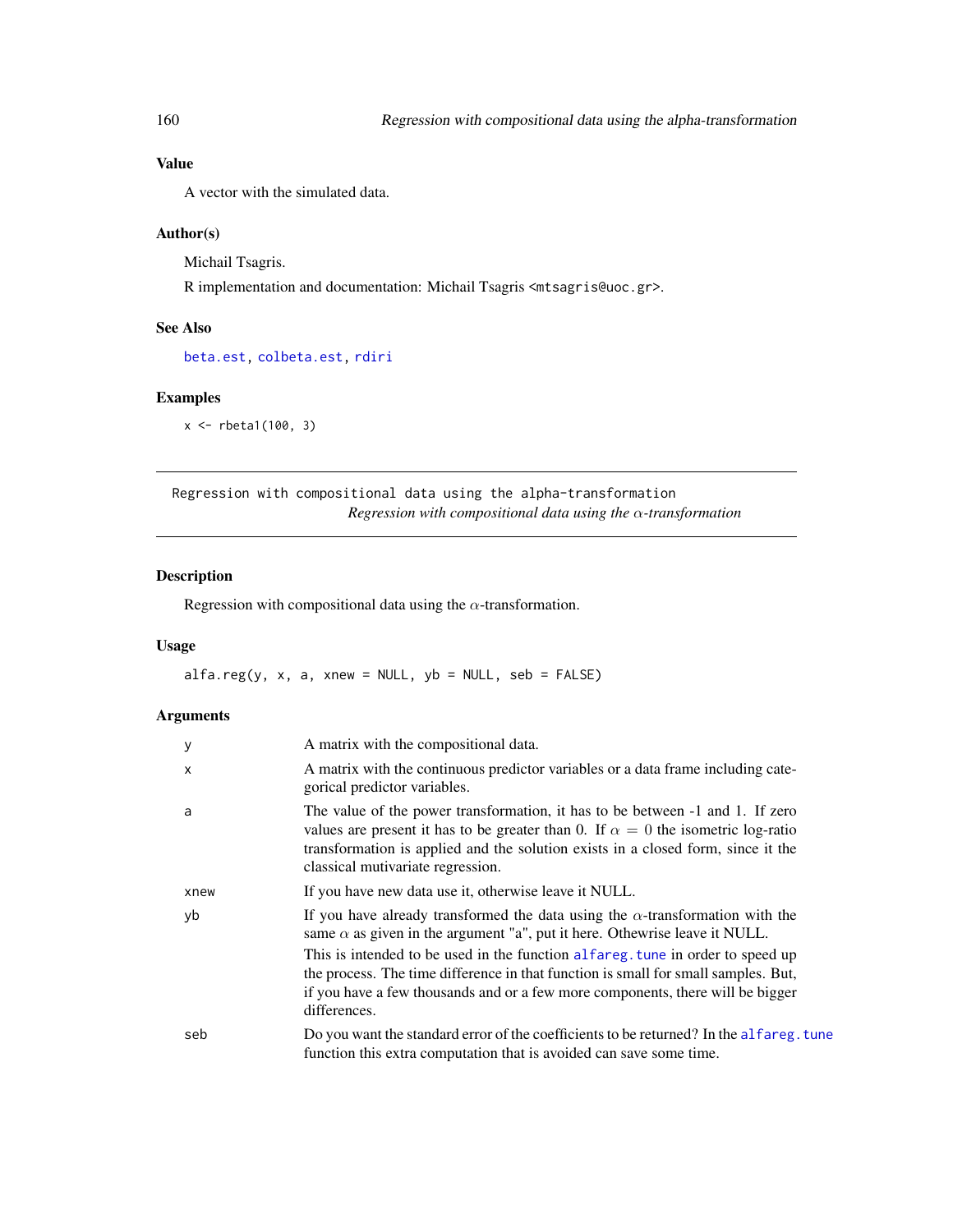# Details

The  $\alpha$ -transformation is applied to the compositional data first and then multivariate regression is applied. This involves numerical optimisation.

## Value

A list including:

| runtime | The time required by the regression.            |
|---------|-------------------------------------------------|
| be      | The beta coefficients.                          |
| seb     | The standard error of the beta coefficients.    |
| est     | The fitted values for xnew if xnew is not NULL. |

#### Author(s)

Michail Tsagris.

R implementation and documentation: Michail Tsagris <mtsagris@uoc.gr> and Giorgos Athineou <gioathineou@gmail.com>.

# References

Tsagris M. (2015). Regression analysis with compositional data containing zero values. Chilean Journal of Statistics, 6(2): 47-57. https://arxiv.org/pdf/1508.01913v1.pdf

Tsagris M.T., Preston S. and Wood A.T.A. (2011). A data-based power transformation for compositional data. In Proceedings of the 4th Compositional Data Analysis Workshop, Girona, Spain. https://arxiv.org/pdf/1106.1451.pdf

Mardia K.V., Kent J.T., and Bibby J.M. (1979). Multivariate analysis. Academic press.

Aitchison J. (1986). The statistical analysis of compositional data. Chapman & Hall.

#### See Also

[alfareg.tune,](#page-213-0) [diri.reg,](#page-59-0) [js.compreg,](#page-63-0) [kl.compreg,](#page-63-0) [ols.compreg,](#page-141-0) [comp.reg](#page-134-0)

## Examples

```
library(MASS)
x \leftarrow as-vector(fgl[1:40, 1])y <- as.matrix(fgl[1:40, 2:9])
y \le y / \text{rowsums}(y)mod \leftarrow alfa.read(y, x, 0.2)
```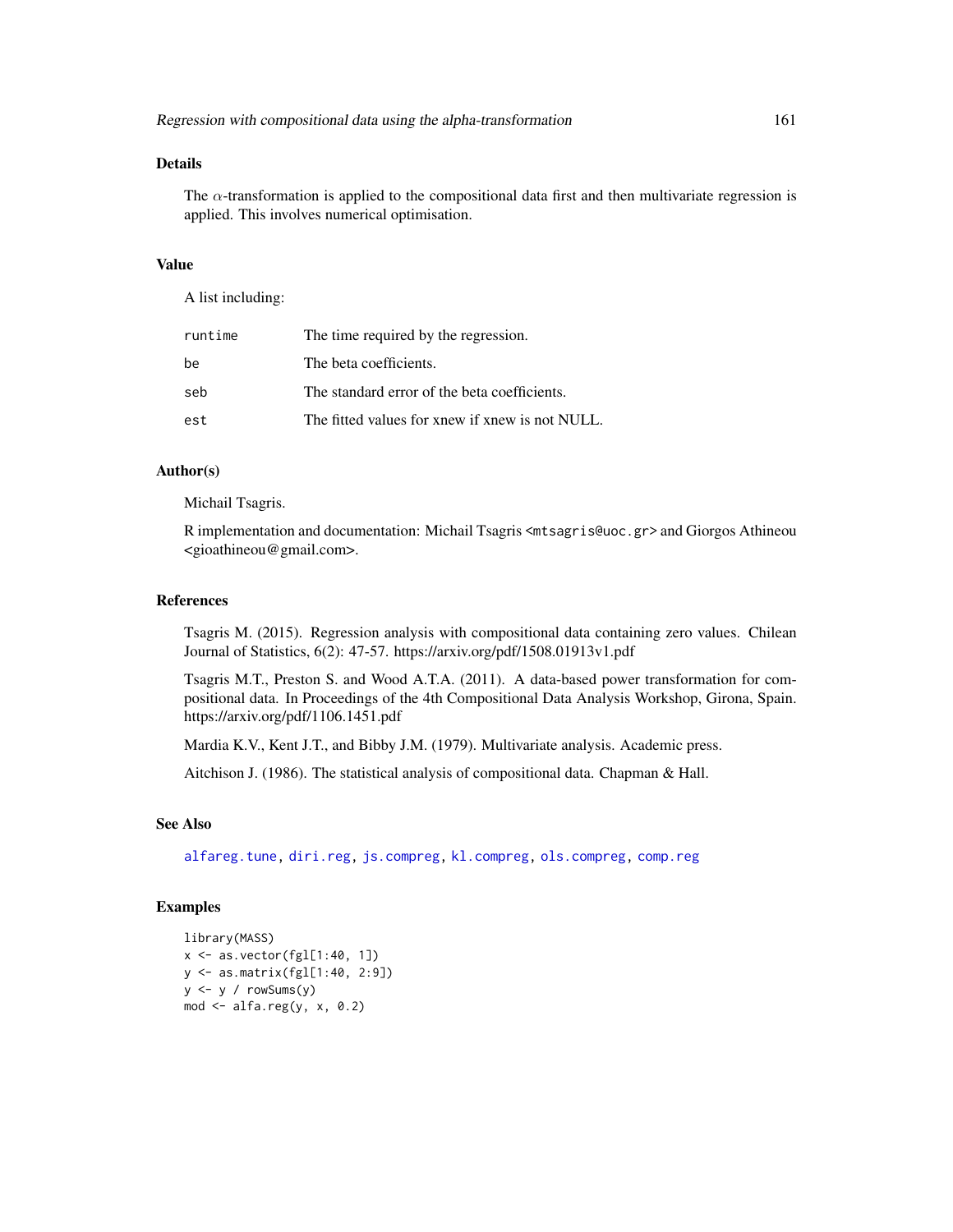162Regularised and flexible discriminant analysis for compositional data using the alpha-transformation

Regularised and flexible discriminant analysis for compositional data using the alpha-transformation *Regularised and flexible discriminant analysis for compositional data using the* α*-transformation*

## <span id="page-161-0"></span>Description

Regularised and flexible discriminant analysis for compositional data using the  $\alpha$ -transformation.

#### Usage

alfa.rda(xnew, x, ina, a, gam = 1, del = 0) alfa.fda(xnew, x, ina, a)

## Arguments

| xnew         | A matrix with the new compositional data whose group is to be predicted. Zeros<br>are allowed, but you must be carefull to choose strictly positive vcalues of $\alpha$ . |
|--------------|---------------------------------------------------------------------------------------------------------------------------------------------------------------------------|
| $\mathsf{x}$ | A matrix with the available compositional data. Zeros are allowed, but you must<br>be carefull to choose strictly positive vcalues of $\alpha$ .                          |
| ina          | A group indicator variable for the avaiable data.                                                                                                                         |
| a            | The value of $\alpha$ for the $\alpha$ -transformation.                                                                                                                   |
| gam          | This is a number between 0 and 1. It is the weight of the pooled covariance and<br>the diagonal matrix.                                                                   |
| del          | This is a number between 0 and 1. It is the weight of the LDA and QDA.                                                                                                    |

#### Details

For the alfa.rda, the covariance matrix of each group is calcualted and then the pooled covariance matrix. The spherical covariance matrix consists of the average of the pooled variances in its diagonal and zeros in the off-diagonal elements. gam is the weight of the pooled covariance matrix and 1-gam is the weight of the spherical covariance matrix,  $Sa = gam * Sp + (1-gam) * sp$ . Then it is a compromise between LDA and QDA. del is the weight of Sa and 1-del the weight of each group covariance group. This function is a wrapper for [alfa.rda.](#page-161-0)

For the alfa.fda a flexible discriminant analysis is performed. See the R package fda for more details.

#### Value

For the alfa.rda a list including:

| prob   | The estimated probabilities of the new data of belonging to each group. |
|--------|-------------------------------------------------------------------------|
| scores | The estimated socres of the new data of each group.                     |
| est    | The estimated group membership of the new data.                         |

For the alfa.fda a list including: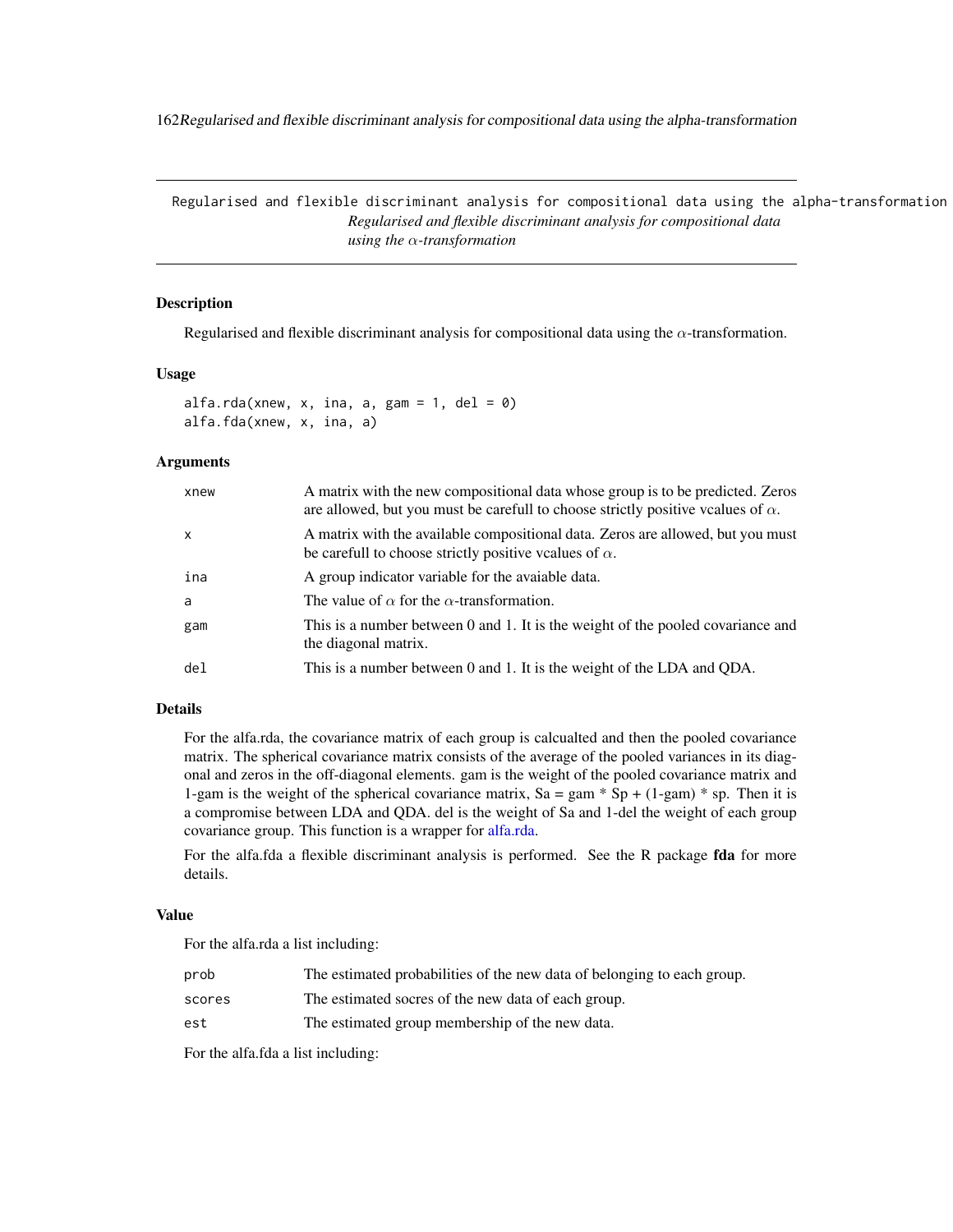| mod | A fda object as returned by the command fda of the R package mda. |
|-----|-------------------------------------------------------------------|
| est | The estimated group membership of the new data.                   |

# Author(s)

Michail Tsagris.

R implementation and documentation: Michail Tsagris <mtsagris@uoc.gr> and Giorgos Athineou <gioathineou@gmail.com>.

# References

Friedman Jerome, Trevor Hastie and Robert Tibshirani (2009). The elements of statistical learning, 2nd edition. Springer, Berlin.

Tsagris Michail, Simon Preston and Andrew T.A. Wood (2016). Improved classification for compositional data using the  $\alpha$ -transformation. Journal of classification, 33(2): 243-261. https://arxiv.org/pdf/1106.1451.pdf

Tsagris M.T., Preston S. and Wood A.T.A. (2011). A data-based power transformation for compositional data. In Proceedings of the 4th Compositional Data Analysis Workshop, Girona, Spain. https://arxiv.org/pdf/1106.1451.pdf

Hastie, Tibshirani and Buja (1994). Flexible Disriminant Analysis by Optimal Scoring. Journal of the American Statistical Association, 89(428):1255-1270.

## See Also

[rda,](#page-162-0) [alfa,](#page-185-0) [alfarda.tune,](#page-37-0) [alfa.knn,](#page-194-0) [alfa.nb,](#page-140-0) [comp.nb,](#page-138-0) [mix.compnorm](#page-83-0)

# Examples

```
x <- as.matrix(iris[, 1:4])
x \le -x / \text{rowsums}(x)ina \leftarrow iris[, 5]
mod <- alfa.rda(x, x, ina, 0)
table(ina, mod$est)
mod2 \leq alfa.fda(x, x, ina, 0)
table(ina, mod2$est)
```
Regularised discriminant analysis for Euclidean data *Regularised discriminant analysis for Euclidean data*

#### <span id="page-162-0"></span>Description

Regularised discriminant analysis for Euclidean data.

#### Usage

rda(xnew, x, ina, gam = 1, del = 0)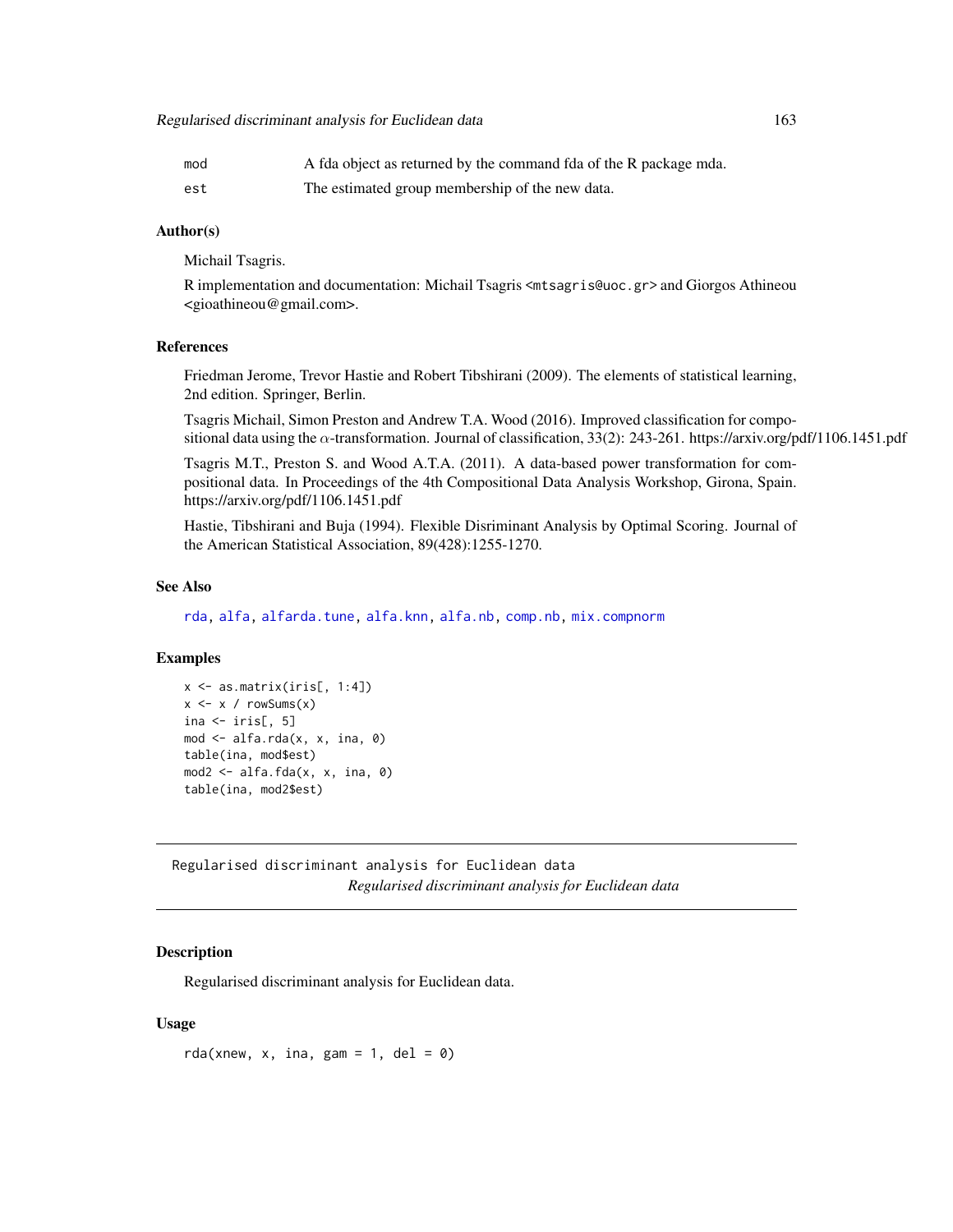#### Arguments

| xnew            | A matrix with the new data whose group is to be predicted. They have to be<br>continuous.               |
|-----------------|---------------------------------------------------------------------------------------------------------|
| $\mathsf{x}$    | A matrix with the available data. They have to be continuous.                                           |
| ina             | A group indicator variable for the avaiable data.                                                       |
| gam             | This is a number between 0 and 1. It is the weight of the pooled covariance and<br>the diagonal matrix. |
| de <sub>1</sub> | This is a number between 0 and 1. It is the weight of the LDA and QDA.                                  |

# Details

The covariance matrix of each group is calculated and then the pooled covariance matrix. The spherical covariance matrix consists of the average of the pooled variances in its diagonal and zeros in the off-diagonal elements. gam is the weight of the pooled covariance matrix and 1-gam is the weight of the spherical covariance matrix,  $Sa = gam * Sp + (1-gam) * sp$ . Then it is a compromise between LDA and QDA. del is the weight of Sa and 1-del the weight of each group covariance group. This function is a wrapper for [alfa.rda.](#page-161-0)

#### Value

A list including:

| prob   | The estimated probabilities of the new data of belonging to each group. |
|--------|-------------------------------------------------------------------------|
| scores | The estimated socres of the new data of each group.                     |
| est    | The estimated group membership of the new data.                         |

## Author(s)

Michail Tsagris.

R implementation and documentation: Michail Tsagris <mtsagris@uoc.gr> and Giorgos Athineou <gioathineou@gmail.com>.

#### References

Friedman Jerome, Trevor Hastie and Robert Tibshirani (2009). The elements of statistical learning, 2nd edition. Springer, Berlin

Tsagris M., Preston S. and Wood A.T.A. (2016). Improved classification for compositional data using the α-transformation. Journal of classification, 33(2): 243-261. http://arxiv.org/pdf/1106.1451.pdf

#### See Also

[rda.tune,](#page-209-0) [alfa](#page-185-0)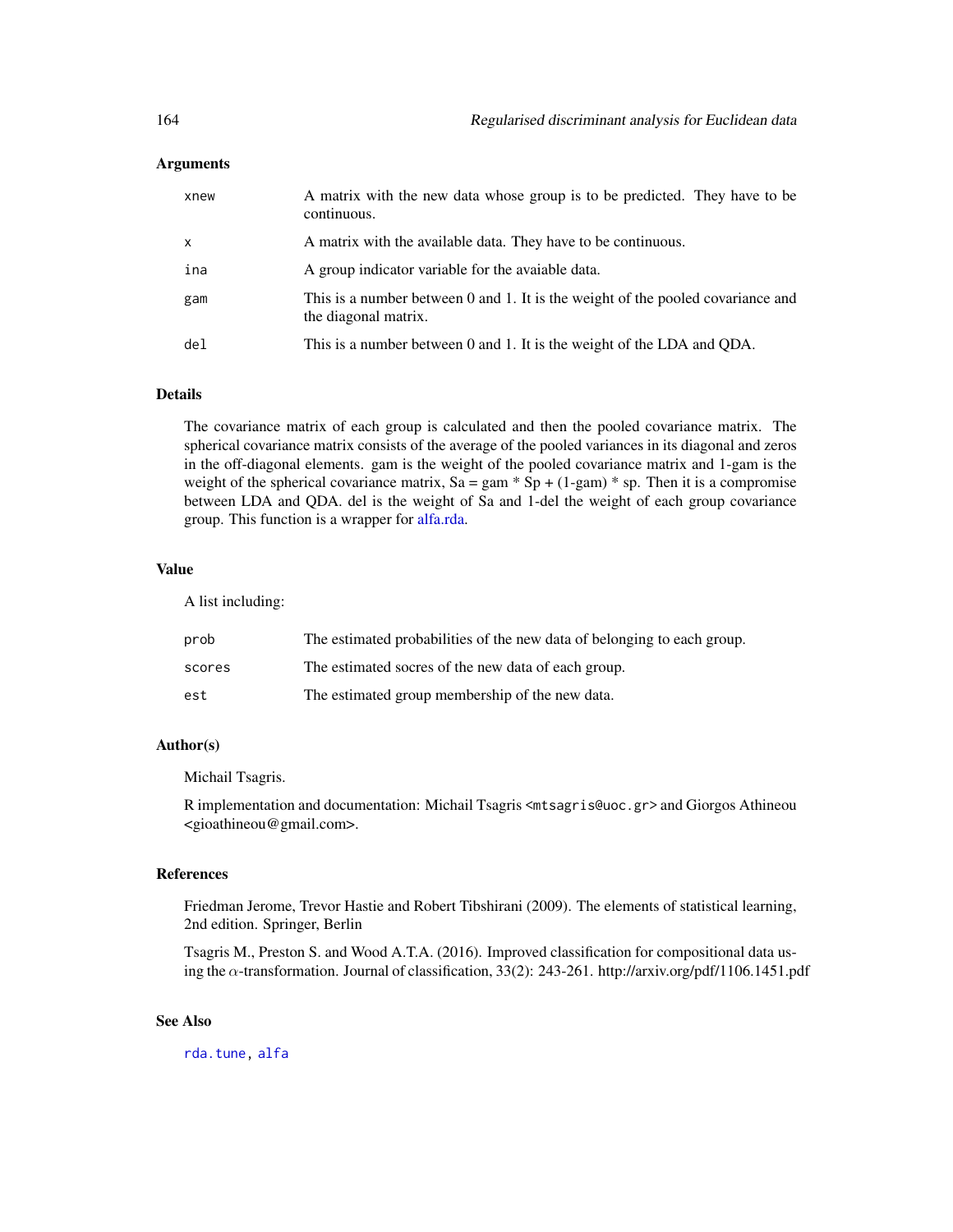# Ridge regression 165

# Examples

```
x \leftarrow as.matrix(iris[, 1:4])ina \le iris[, 5]
mod < -rda(x, x, ina)table(ina, mod$est)
```
Ridge regression *Ridge regression*

# <span id="page-164-0"></span>Description

Ridge regression.

# Usage

 $ridge.reg(y, x, lambda, B = 1, xnew = NULL)$ 

# Arguments

| y            | A real valued vector. If it contains percentages, the logit transformation is ap-<br>plied.                |
|--------------|------------------------------------------------------------------------------------------------------------|
| $\mathsf{x}$ | A matrix with the predictor variable(s), they have to be continuous.                                       |
| lambda       | The value of the regularisation parameter $\lambda$ .                                                      |
| B            | If $B = 1$ (default value) no bootstrpa is performed. Otherwise bootstrap standard<br>errors are returned. |
| xnew         | If you have new data whose response value you want to predict put it here,<br>otherwise leave it as is.    |

# Details

This is used in the function [alfa.ridge](#page-166-0). There is also a built-in function available from the MASS library, called  $lm.ridge.$  $lm.ridge.$ 

#### Value

A list including:

| beta | The beta coefficients.                                                                              |
|------|-----------------------------------------------------------------------------------------------------|
| seb  | The standard eror of the coefficiens. If $B > 1$ the bootstrap standard errors will<br>be returned. |
| est  | The fitted or the predicted values (if xnew is not NULL).                                           |

## Author(s)

Michail Tsagris.

R implementation and documentation: Michail Tsagris <mtsagris@uoc.gr> and Giorgos Athineou <gioathineou@gmail.com>.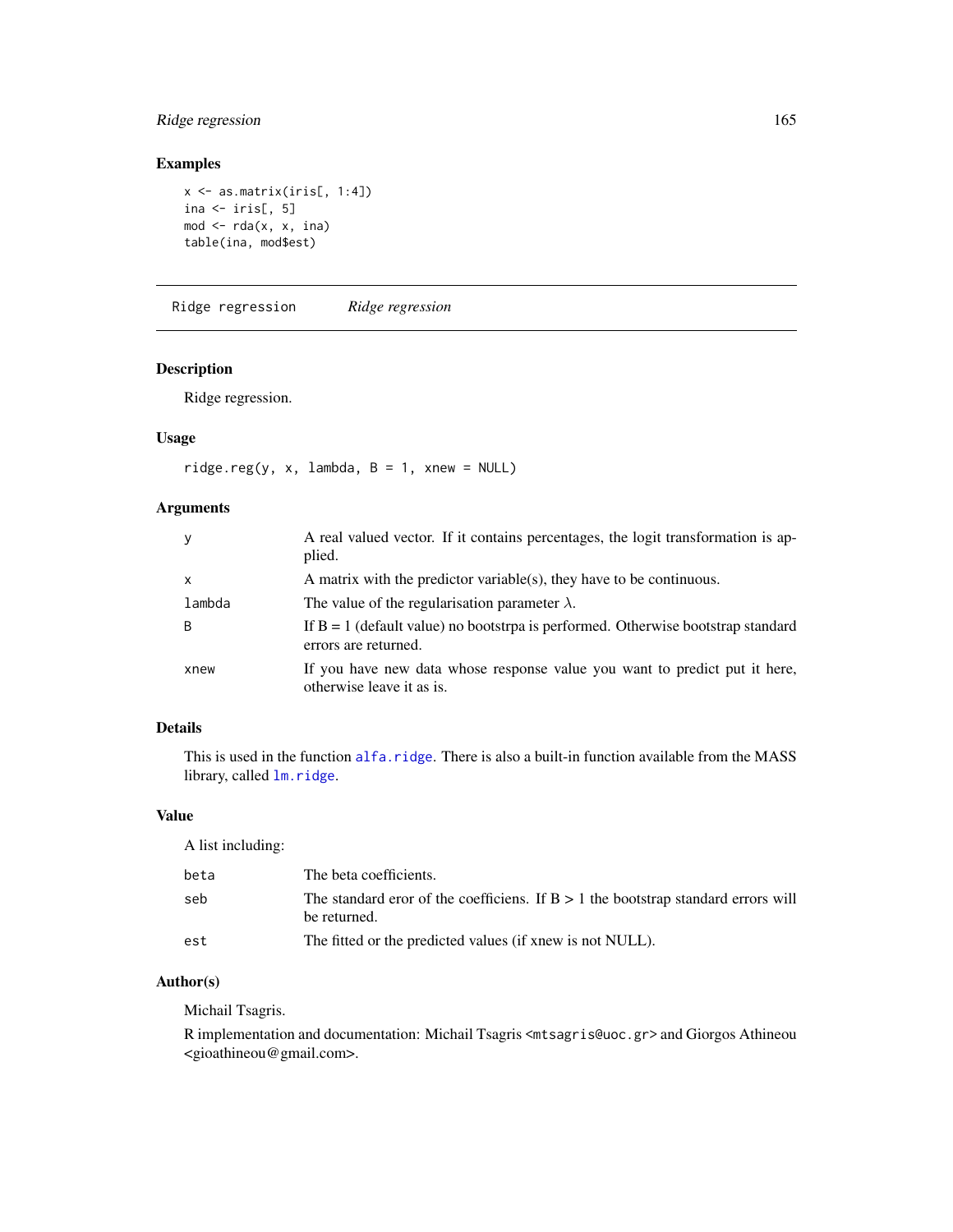#### References

Hoerl A.E. and R.W. Kennard (1970). Ridge regression: Biased estimation for nonorthogonal problems. Technometrics, 12(1): 55-67.

Brown P. J. (1994). Measurement, Regression and Calibration. Oxford Science Publications.

# See Also

[ridge.tune,](#page-39-0) [alfa.ridge,](#page-166-0) [ridge.plot](#page-165-0)

# Examples

```
y <- as.vector(iris[, 1])
x \leftarrow as.matrix(iris[, 2:4])mod1 <- ridge.read(y, x, lambda = 0.1)mod2 <- ridge.read(y, x, lambda = 0)
```
Ridge regression plot *Ridge regression plot*

# <span id="page-165-0"></span>Description

A plot of the regularised regression coefficients is shown.

#### Usage

```
ridge.plot(y, x, lambda = seq(0, 5, by = 0.1))
```
#### Arguments

| V      | A numeric vector containing the values of the target variable. If the values are<br>proportions or percentages, i.e. strictly within 0 and 1 they are mapped into R<br>using the logit transformation. In any case, they must be continuous only. |
|--------|---------------------------------------------------------------------------------------------------------------------------------------------------------------------------------------------------------------------------------------------------|
| X      | A numeric matrix containing the continuous variables. Rows are samples and<br>columns are features.                                                                                                                                               |
| lambda | A grid of values of the regularisation parameter $\lambda$ .                                                                                                                                                                                      |

# Details

For every value of  $\lambda$  the coefficients are obtained. They are plotted versus the  $\lambda$  values.

#### Value

A plot with the values of the coefficients as a function of  $\lambda$ .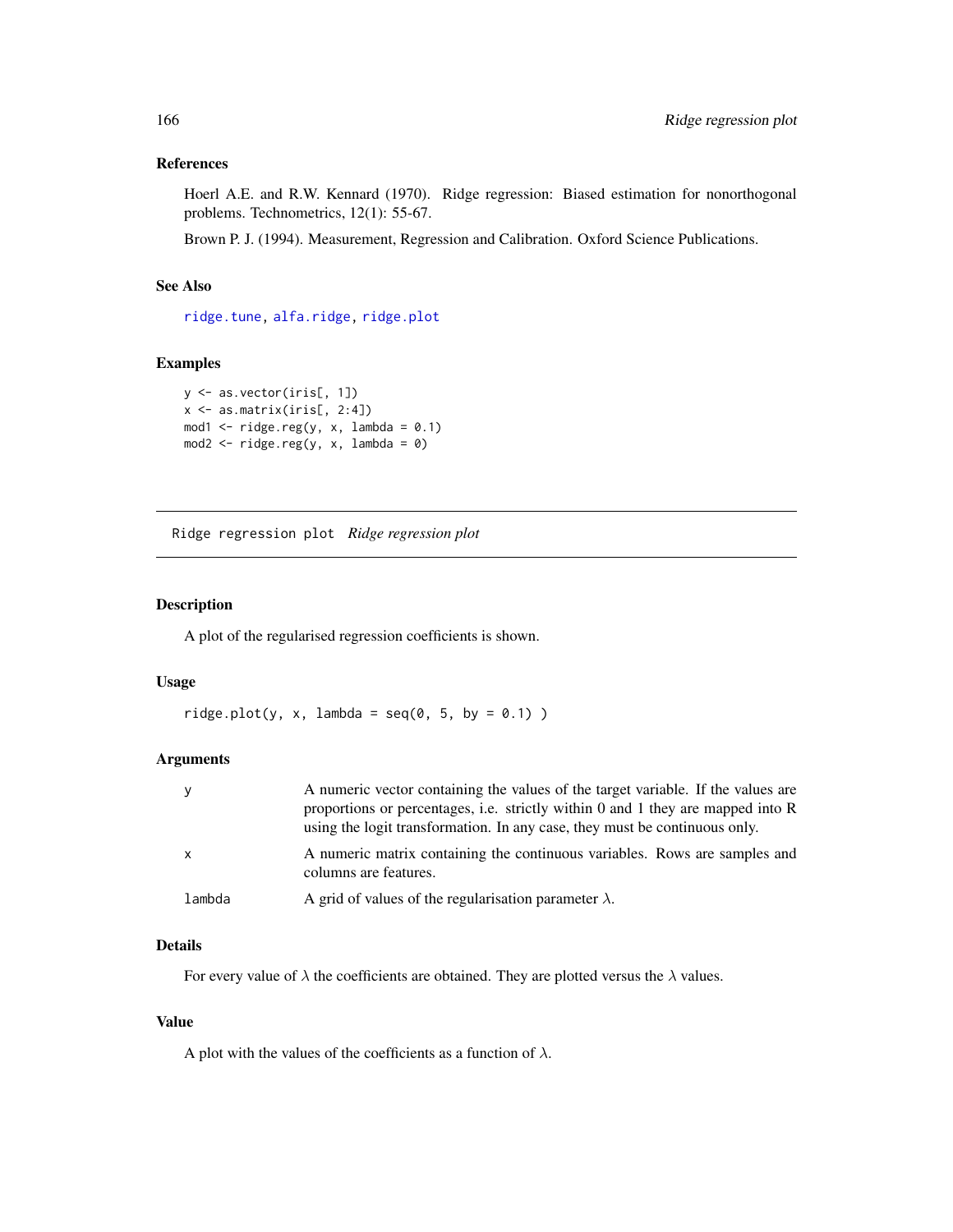Ridge regression with compositional data in the covariates side using the alpha-transformation 167

#### Author(s)

Michail Tsagris.

R implementation and documentation: Giorgos Athineou <gioathineou@gmail.com> and Michail Tsagris <mtsagris@uoc.gr>.

# References

Hoerl A.E. and R.W. Kennard (1970). Ridge regression: Biased estimation for nonorthogonal problems. Technometrics, 12(1): 55-67.

Brown P. J. (1994). Measurement, Regression and Calibration. Oxford Science Publications.

## See Also

[ridge.reg,](#page-164-0) [ridge.tune,](#page-39-0) [alfa.ridge,](#page-166-0) [alfaridge.plot](#page-167-0)

# Examples

```
y <- as.vector(iris[, 1])
x \leftarrow as.matrix(iris[, 2:4])ridge.plot(y, x, lambda = seq(0, 2, by = 0.1))
```
Ridge regression with compositional data in the covariates side using the alpha-transformation *Ridge regression with compositional data in the covariates side using the* α*-transformation*

#### <span id="page-166-0"></span>Description

Ridge regression with compositional data in the covariates side using the  $\alpha$ -transformation.

## Usage

 $alfa.ridge(y, x, a, lambda, B = 1, xnew = NULL)$ 

#### **Arguments**

| y            | A numerical vector containing the response variable values. If they are percent-<br>ages, they are mapped onto $R$ using the logit transformation.                                                     |
|--------------|--------------------------------------------------------------------------------------------------------------------------------------------------------------------------------------------------------|
| $\mathsf{x}$ | A matrix with the predictor variables, the compositional data. Zero values are<br>allowed, but you must be carefull to choose strictly positive vcalues of $\alpha$ .                                  |
| a            | The value of the power transformation, it has to be between -1 and 1. If zero<br>values are present it has to be greater than 0. If $\alpha = 0$ the isometric log-ratio<br>transformation is applied. |
| lambda       | The value of the regularisation parameter, $\lambda$ .                                                                                                                                                 |
| <sub>B</sub> | If $B > 1$ bootstrap estimation of the standard errors is implemented.                                                                                                                                 |
| xnew         | A matrix containing the new compositional data whose response is to be pre-<br>dicted. If you have no new data, leave this NULL as is by default.                                                      |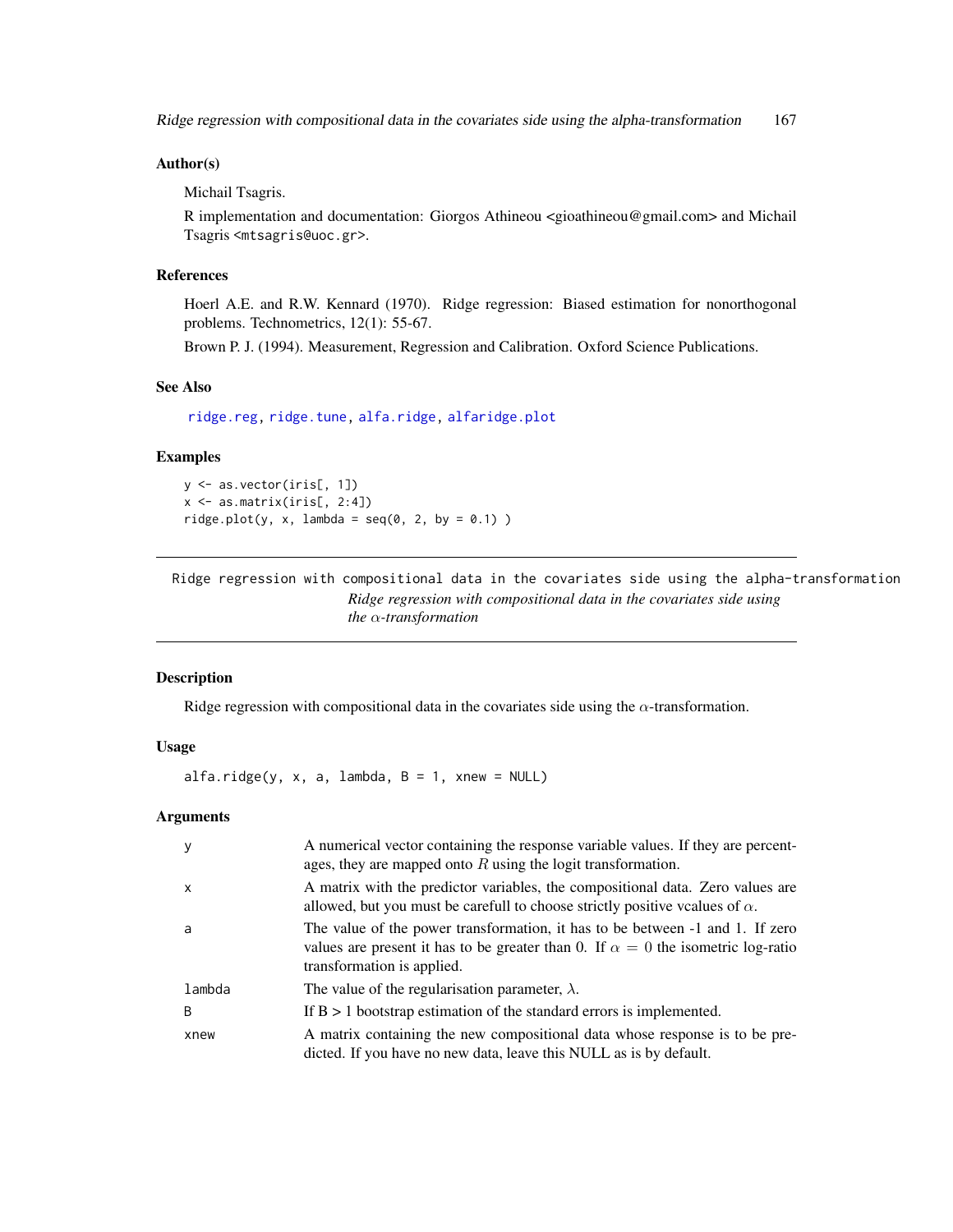# Details

The  $\alpha$ -transformation is applied to the compositional data first and then ridge components regression is performed.

# Value

The output of the [ridge.reg.](#page-164-0)

# Author(s)

Michail Tsagris.

R implementation and documentation: Michail Tsagris <mtsagris@uoc.gr> and Giorgos Athineou <gioathineou@gmail.com>.

# References

Tsagris M. (2015). Regression analysis with compositional data containing zero values. Chilean Journal of Statistics, 6(2): 47-57. https://arxiv.org/pdf/1508.01913v1.pdf

Tsagris M.T., Preston S. and Wood A.T.A. (2011). A data-based power transformation for compositional data. In Proceedings of the 4th Compositional Data Analysis Workshop, Girona, Spain. https://arxiv.org/pdf/1106.1451.pdf

# See Also

[ridge.reg,](#page-164-0) [alfaridge.tune,](#page-41-0) [alfaridge.plot](#page-167-0)

#### Examples

```
library(MASS)
y <- as.vector(fgl[, 1])
x \leftarrow as.matrix(fgl[, 2:9])x \leftarrow x / \text{rowsums}(x)mod1 \le alfa.ridge(y, x, a = 0.5, lambda = 0.1, B = 1, xnew = NULL)
mod2 <- alfa.ridge(y, x, a = 0.5, lambda = 1, B = 1, xnew = NULL)
```
Ridge regression with the alpha-transformation plot *Ridge regression plot*

#### <span id="page-167-0"></span>Description

A plot of the regularised regression coefficients is shown.

#### Usage

```
alfaridge.plot(y, x, a, lambda = seq(0, 5, by = 0.1))
```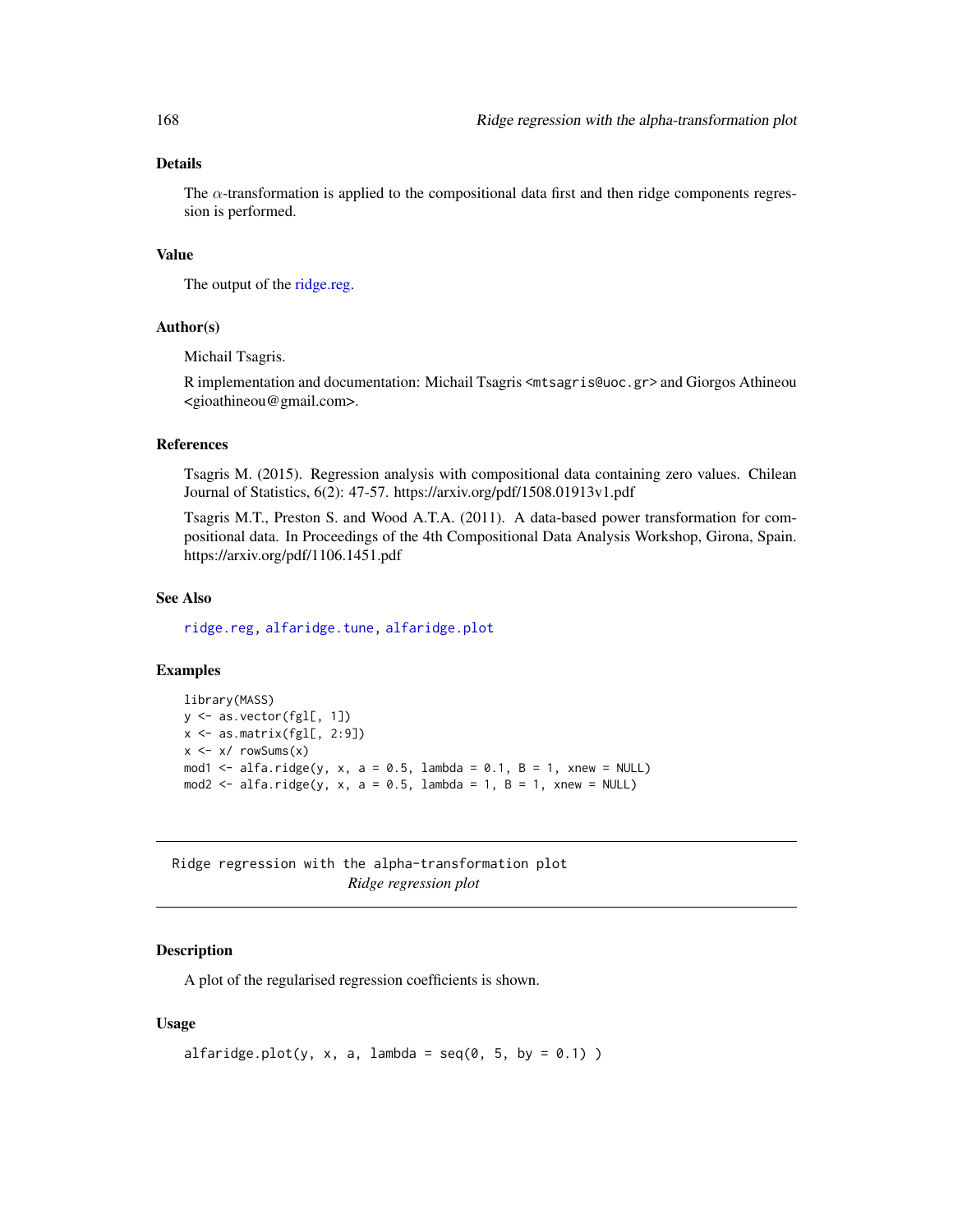#### **Arguments**

| y            | A numeric vector containing the values of the target variable. If the values are<br>proportions or percentages, i.e. strictly within 0 and 1 they are mapped into $\bf{R}$<br>using the logit transformation. In any case, they must be continuous only. |
|--------------|----------------------------------------------------------------------------------------------------------------------------------------------------------------------------------------------------------------------------------------------------------|
| $\mathsf{x}$ | A numeric matrix containing the continuous variables.                                                                                                                                                                                                    |
| -a           | The value of the $\alpha$ -transformation. It has to be between -1 and 1. If there are<br>zero values in the data, you must use a strictly positive value.                                                                                               |
| lambda       | A grid of values of the regularisation parameter $\lambda$ .                                                                                                                                                                                             |

# Details

For every value of  $\lambda$  the coefficients are obtained. They are plotted versus the  $\lambda$  values.

#### Value

A plot with the values of the coefficients as a function of  $\lambda$ .

## Author(s)

Michail Tsagris.

R implementation and documentation: Giorgos Athineou <gioathineou@gmail.com> and Michail Tsagris <mtsagris@uoc.gr>.

# References

Hoerl A.E. and R.W. Kennard (1970). Ridge regression: Biased estimation for nonorthogonal problems. Technometrics, 12(1): 55-67.

Brown P. J. (1994). Measurement, Regression and Calibration. Oxford Science Publications.

Tsagris M.T., Preston S. and Wood A.T.A. (2011). A data-based power transformation for compositional data. In Proceedings of the 4th Compositional Data Analysis Workshop, Girona, Spain. https://arxiv.org/pdf/1106.1451.pdf

#### See Also

[ridge.plot,](#page-165-0) [alfa.ridge](#page-166-0)

# Examples

```
library(MASS)
y <- as.vector(fgl[, 1])
x \leftarrow as.matrix(fgl[, 2:9])x \le -x / \text{rowsums}(x)alfaridge.plot(y, x, a = 0.5, lambda = seq(0, 5, by = 0.1))
```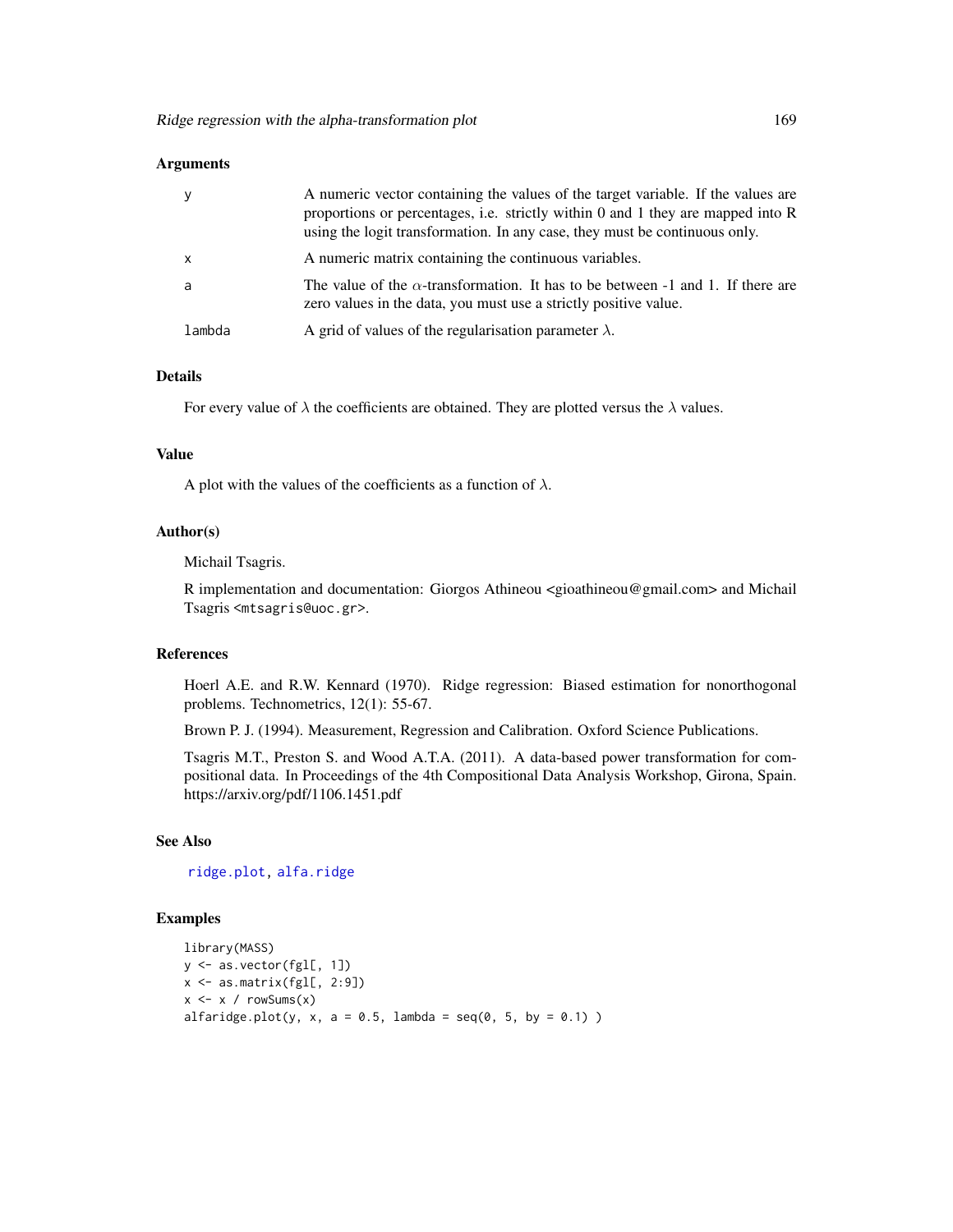Simulation of compositional data from Gaussian mixture models *Simulation of compositional data from Gaussian mixture models*

# <span id="page-169-0"></span>Description

Simulation of compositional data from Gaussian mixture models.

#### Usage

rmixcomp(n, prob, mu, sigma, type = "alr")

# Arguments

| n     | The sample size.                                                                                                                                      |
|-------|-------------------------------------------------------------------------------------------------------------------------------------------------------|
| prob  | A vector with mixing probabilities. Its length is equal to the number of clusters.                                                                    |
| mu    | A matrix where each row corresponds to the mean vector of each cluster.                                                                               |
| sigma | An array consisting of the covariance matrix of each cluster.                                                                                         |
| type  | Should the additive ("type=alr") or the isometric (type="ilr") log-ration be used?<br>The default value is for the additive log-ratio transformation. |

# Details

A sample from a multivariate Gaussian mixture model is generated.

# Value

A list including:

| id | A numeric variable indicating the cluster of simulated vector.                                     |
|----|----------------------------------------------------------------------------------------------------|
|    | A matrix containing the simulated compositional data. The number of dimen-<br>sions will be $+1$ . |

# Author(s)

Michail Tsagris.

R implementation and documentation: Michail Tsagris <mtsagris@uoc.gr>.

# References

Ryan P. Browne, Aisha ElSherbiny and Paul D. McNicholas (2015). R package mixture: Mixture Models for Clustering and Classification.

# See Also

[mix.compnorm,](#page-83-0) [bic.mixcompnorm](#page-115-0)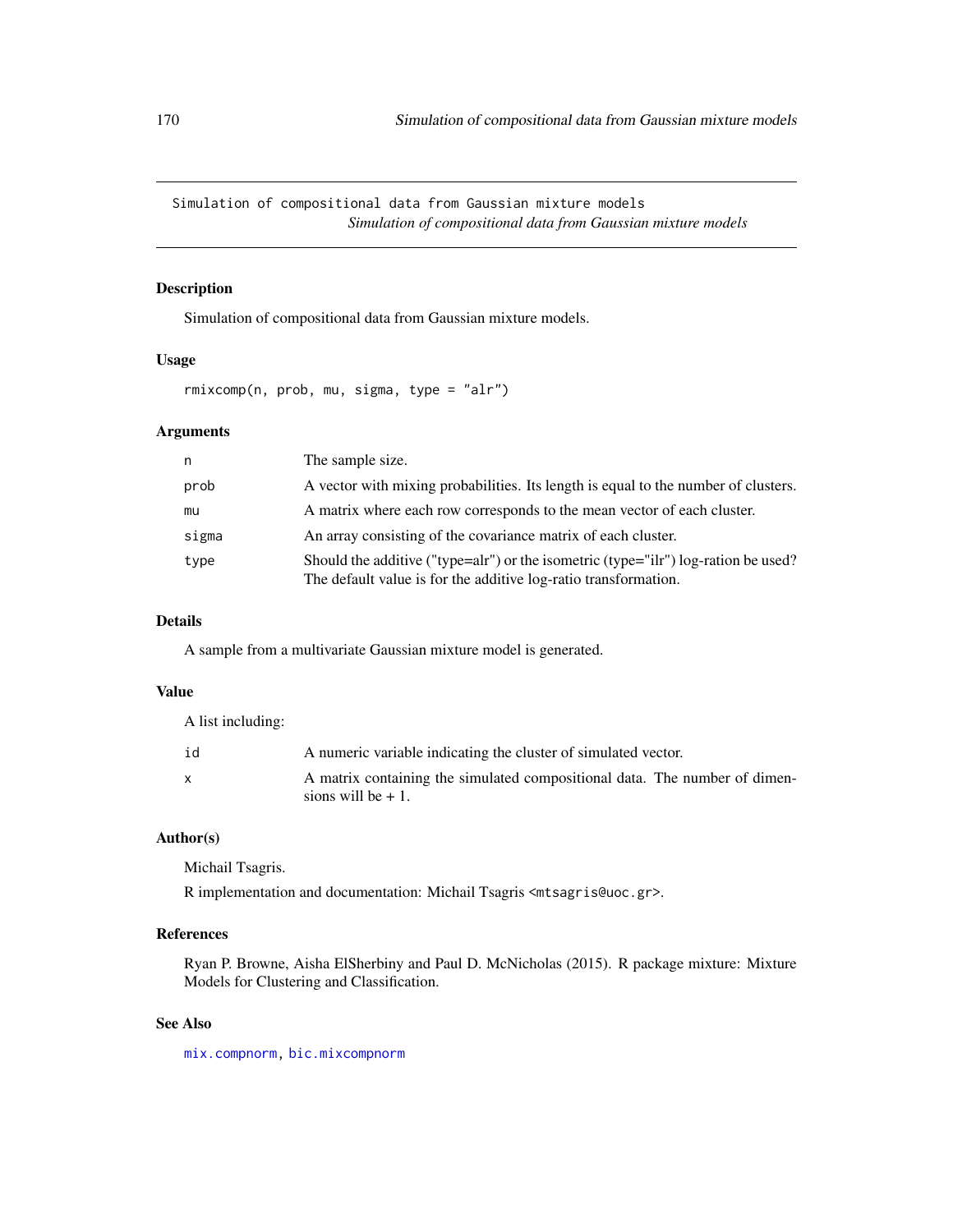## Examples

```
p <- c(1/3, 1/3, 1/3)
mu \leq matrix(nrow = 3, ncol = 4)
s \leq \arctan(\dim = c(4, 4, 3))x \leftarrow as_matrix(iris[, 1:4])ina <- as.numeric(iris[, 5])
mu \leq rowsum(x, \text{ ina}) / 50
s[,, 1] <- cov(x[ina == 1, ])s[,, 2] <- cov(x[ina == 2, ])s[,, 3] <- cov(x[ina == 3, ])y <- rmixcomp(100, p, mu, s, type = "alr")
```

```
Simulation of compositional data from mixtures of Dirichlet distributions
                         Simulation of compositional data from mixtures of Dirichlet distribu-
                         tions
```
# Description

Simulation of compositional data from mixtures of Dirichlet distributions.

## Usage

rmixdiri(n, a, prob)

#### Arguments

|      | The sample size.                                                             |
|------|------------------------------------------------------------------------------|
| a    | A matrix where each row contains the parameters of each Dirichlet component. |
| prob | A vector with the mixing probabilities.                                      |

# Details

A sample from a Dirichlet mixture model is generated.

# Value

A list including:

| id | A numeric variable indicating the cluster of simulated vector. |
|----|----------------------------------------------------------------|
|    | A matrix containing the simulated compositional data.          |

# Author(s)

Michail Tsagris.

R implementation and documentation: Michail Tsagris <mtsagris@uoc.gr>.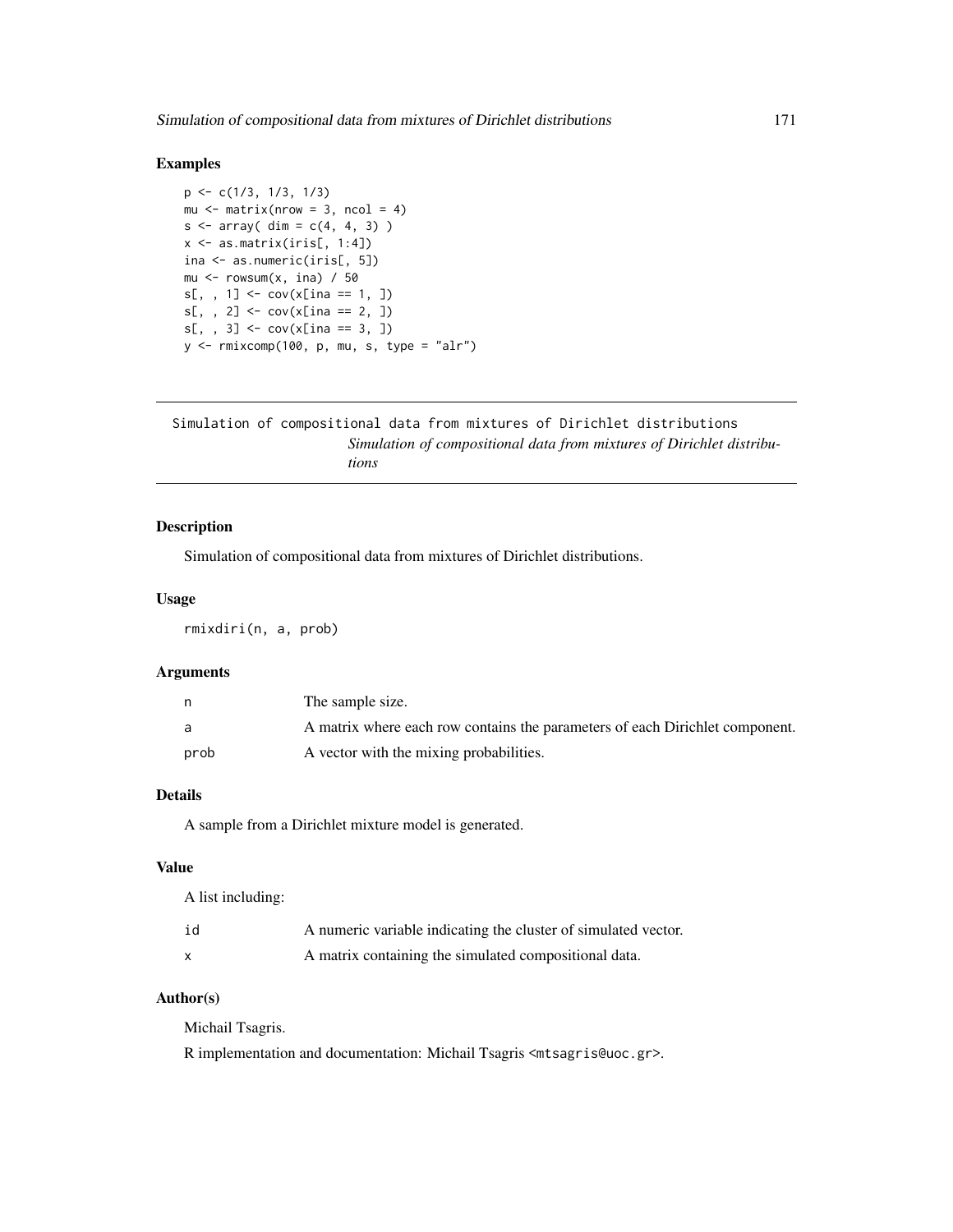# References

Ye X., Yu Y. K. and Altschul S. F. (2011). On the inference of Dirichlet mixture priors for protein sequence comparison. Journal of Computational Biology, 18(8), 941-954.

# See Also

[rmixcomp,](#page-169-0) [mixdiri.contour,](#page-17-0)

#### Examples

```
a \le matrix( c(12, 30, 45, 32, 50, 16), byrow = TRUE, ncol = 3)
prob <-c(0.5, 0.5)x <- rmixdiri(100, a, prob)
```
Simulation of compositional data from the Flexible Dirichlet distribution *Simulation of compositional data from the Flexible Dirichlet distribution*

# Description

Simulation of compositional data from the Flexible Dirichlet distribution.

#### Usage

rfd(n, alpha, prob, tau)

#### Arguments

| n.    | The sample size.                                              |
|-------|---------------------------------------------------------------|
| alpha | A vector of the non-negative $\alpha$ parameters.             |
| prob  | A vector of the clusters' probabilities that must sum to one. |
| tau   | The positive scalar tau parameter.                            |

# Details

For more information see the references.

# Value

A matrix with compositional data.

#### Author(s)

Michail Tsagris ported from the R package FlexDir. <mtsagris@uoc.gr>.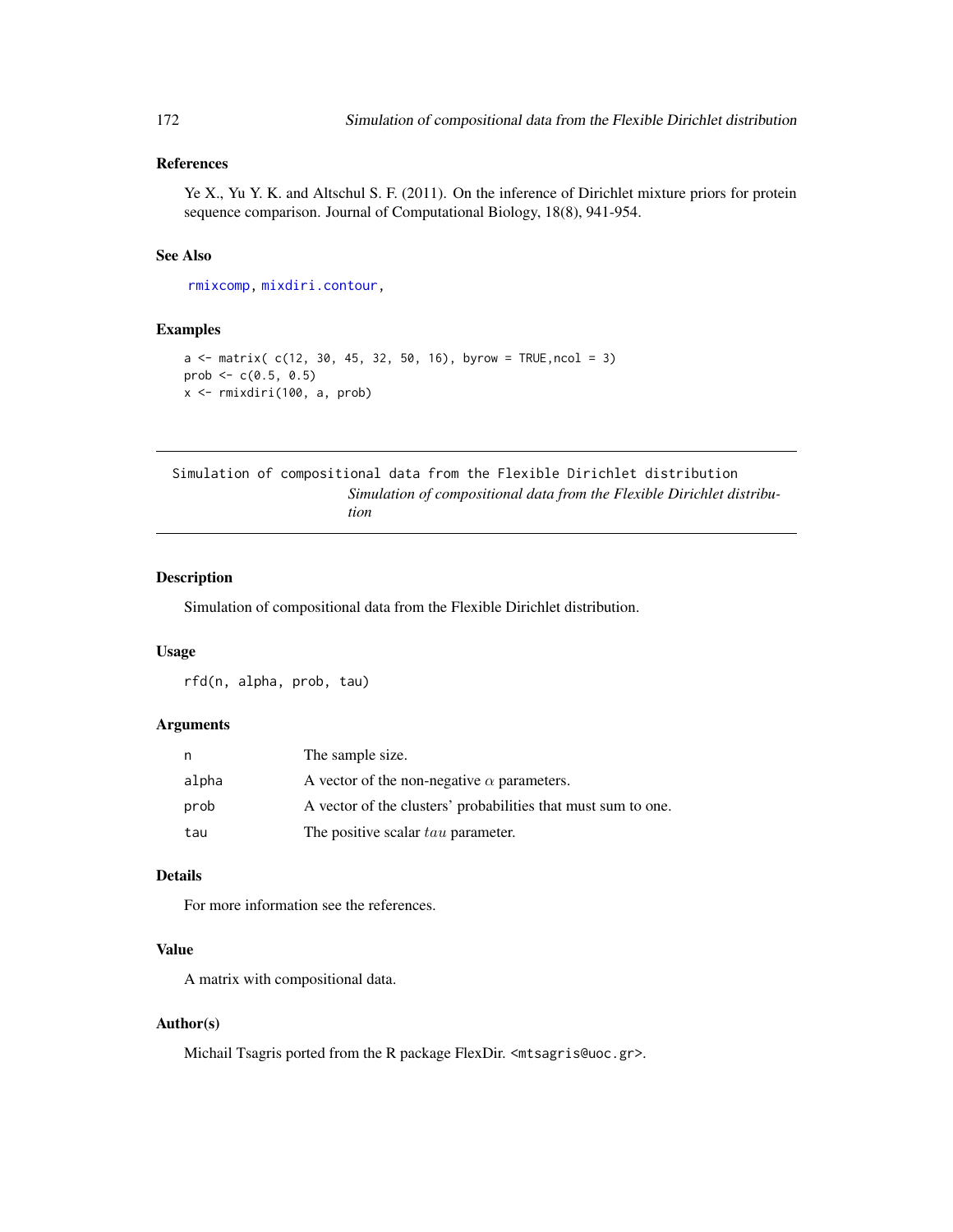# References

Ongaro A. and Migliorati S. (2013). A generalization of the Dirichlet distribution. Journal of Multivariate Analysis, 114, 412–426.

Migliorati S., Ongaro A. and Monti G. S. (2017). A structured Dirichlet mixture model for compositional data: inferential and applicative issues. Statistics and Computing, 27, 963–983.

# See Also

[fd.est,](#page-81-0) [dfd](#page-53-0)

# Examples

```
alpha <- c(12, 11, 10)
prob <- c(0.25, 0.25, 0.5)
x \leftarrow rfd(100, alpha, prob, 7)
```

|  | Simulation of compositional data from the folded normal distribution |  |  |                                                                       |  |
|--|----------------------------------------------------------------------|--|--|-----------------------------------------------------------------------|--|
|  |                                                                      |  |  | Simulation of compositional data from the folded model normal distri- |  |
|  | bution                                                               |  |  |                                                                       |  |

# Description

Simulation of compositional data from the folded model normal distribution.

#### Usage

rfolded(n, mu, su, a)

#### Arguments

| n  | The sample size.        |
|----|-------------------------|
| mu | The mean vector.        |
| su | The covariance matrix.  |
| -a | The value of $\alpha$ . |

## Details

A sample from the folded model is generated.

#### Value

A matrix with compositional data.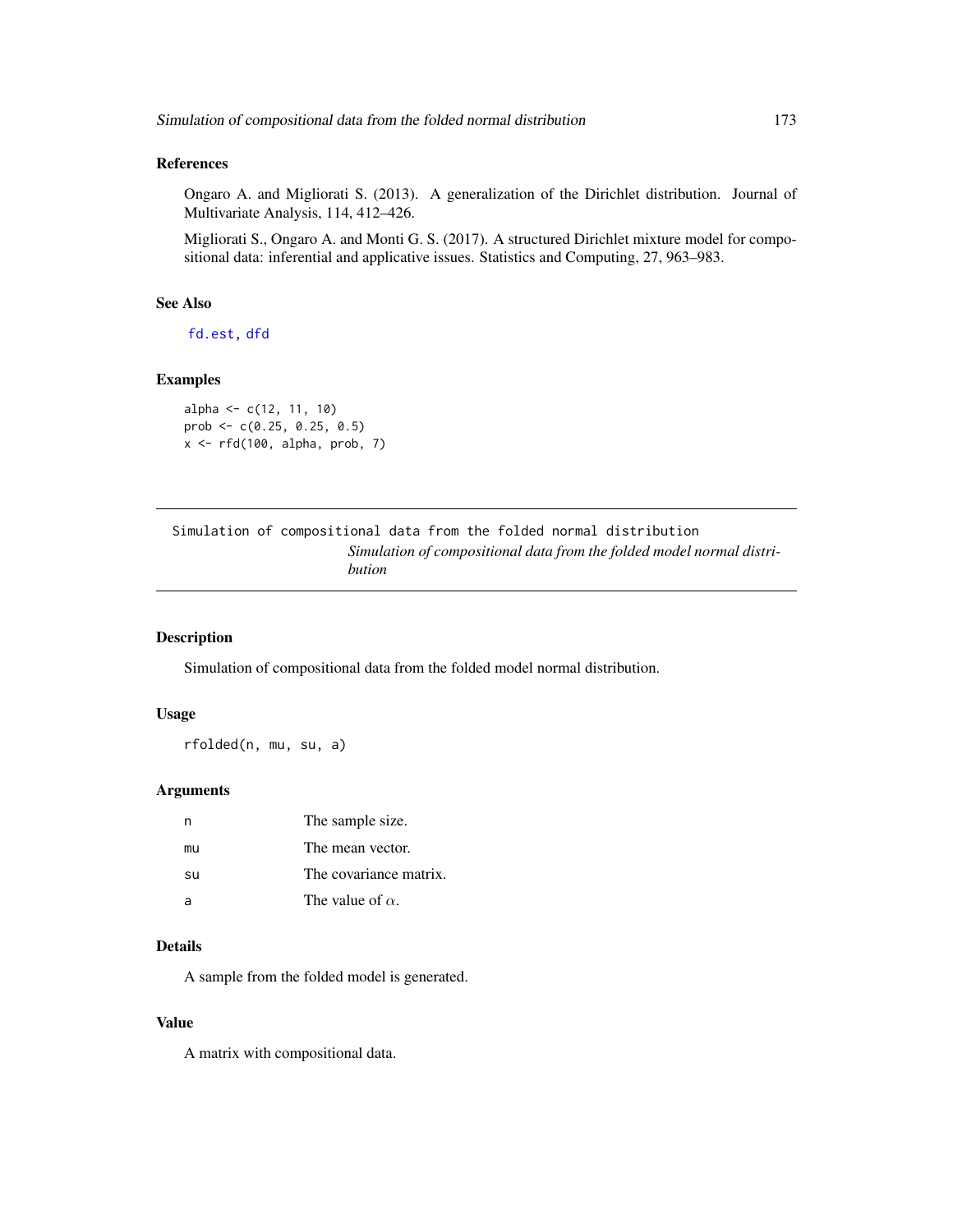#### Author(s)

Michail Tsagris.

R implementation and documentation: Michail Tsagris <mtsagris@uoc.gr>.

# References

Tsagris M. and Stewart C. (2020). A folded model for compositional data analysis. Australian and New Zealand Journal of Statistics, 62(2): 249-277. https://arxiv.org/pdf/1802.07330.pdf

#### See Also

[alfa,](#page-185-0) [alpha.mle,](#page-123-0) [a.est](#page-75-0)

#### Examples

```
s \leq c(0.1490676523, -0.4580818209, 0.0020395316, -0.0047446076, -0.4580818209,1.5227259250, 0.0002596411, 0.0074836251, 0.0020395316, 0.0002596411,
0.0365384838, -0.0471448849, -0.0047446076, 0.0074836251, -0.0471448849,
0.0611442781)
s \leftarrow matrix(s, \text{ ncol} = 4)m <- c(1.715, 0.914, 0.115, 0.167)
x <- rfolded(100, m, s, 0.5)
a.est(x)
```
Spatial median regression

*Spatial median regression*

# Description

Spatial median regression with Euclidean data.

# Usage

```
spatmed.reg(y, x, xnew = NULL, tol = 1e-07, ses = FALSE)
```
# Arguments

| y            | A matrix with the compositional data. Zero values are not allowed.                                                                                                                                                                                                                                                                                        |
|--------------|-----------------------------------------------------------------------------------------------------------------------------------------------------------------------------------------------------------------------------------------------------------------------------------------------------------------------------------------------------------|
| $\mathsf{x}$ | The predictor variable(s), they have to be continuous.                                                                                                                                                                                                                                                                                                    |
| xnew         | If you have new data use it, otherwise leave it NULL.                                                                                                                                                                                                                                                                                                     |
| tol          | The threshold upon which to stop the iterations of the Newton-Rapshon algo-<br>rithm.                                                                                                                                                                                                                                                                     |
| ses          | If you want to extract the standard errors of the parameters, set this to TRUE.<br>Be careful though as this can slow down the algorithm dramatically. In a run<br>example with 10,000 observations and 10 variables for y and 30 for x, when ses<br>$=$ FALSE the algorithm can take 0.20 seconds, but when ses $=$ TRUE it can go<br>up to 140 seconds. |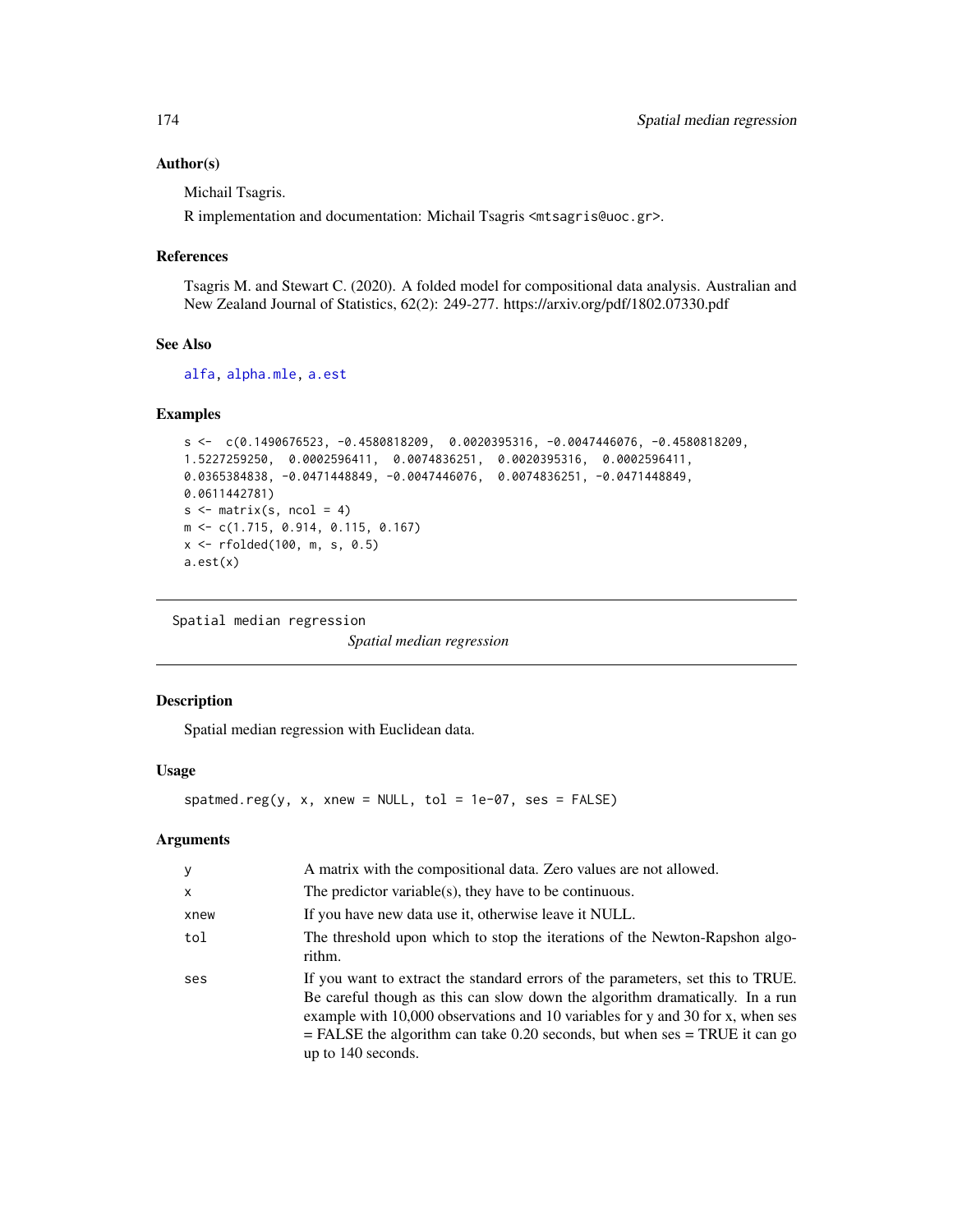# Ternary diagram 175

# Details

The objective function is the minimization of the sum of the absolute residuals. It is the multivariate generalization of the median regression. This function is used by [comp.reg](#page-134-0).

#### Value

A list including:

| iter    | The number of iterations that were required.                                               |
|---------|--------------------------------------------------------------------------------------------|
| runtime | The time required by the regression.                                                       |
| be      | The beta coefficients.                                                                     |
| seb     | The standard error of the beta coefficients is returned if ses=TRUE and NULL<br>otherwise. |
| est     | The fitted of xnew if xnew is not NULL.                                                    |

# Author(s)

Michail Tsagris.

R implementation and documentation: Michail Tsagris <mtsagris@uoc.gr>.

# References

Biman Chakraborty (2003). On multivariate quantile regression. Journal of Statistical Planning and Inference, 110(1-2), 109-132. http://www.stat.nus.edu.sg/export/sites/dsap/research/documents/tr01\_2000.pdf

## See Also

[multivreg,](#page-130-0) [comp.reg,](#page-134-0) [alfa.reg,](#page-159-0) [js.compreg,](#page-63-0) [diri.reg](#page-59-0)

## Examples

```
library(MASS)
x \leftarrow as_matrix(iris[, 3:4])y <- as.matrix(iris[, 1:2])
mod1 <- spatmed.reg(y, x)
mod2 <- multivreg(y, x, plot = FALSE)
```
Ternary diagram *Ternary diagram*

# <span id="page-174-0"></span>Description

Ternary diagram.

#### Usage

```
ternary(x, dg = FALSE, hg = FALSE, means = TRUE, pca = FALSE, colour = NULL)
```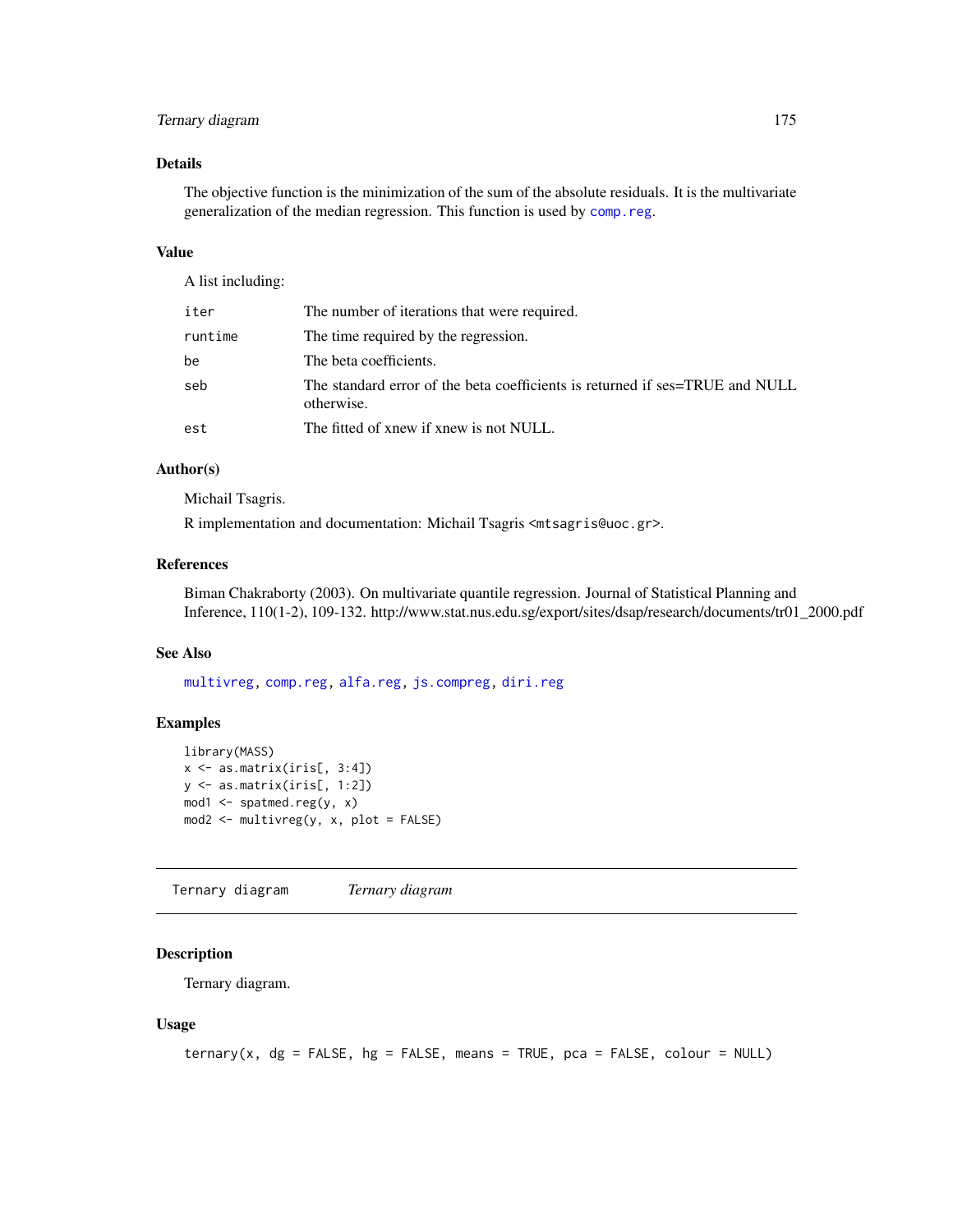#### Arguments

| $\times$ | A matrix with the compositional data.                                                                                       |
|----------|-----------------------------------------------------------------------------------------------------------------------------|
| dg       | Do you want diagonal grid lines to appear? If yes, set this TRUE.                                                           |
| hg       | Do you want horizontal grid lines to appear? If yes, set this TRUE.                                                         |
| means    | A boolean variable. Should the closed geometric mean and the arithmetic mean<br>appear (TRUE) or not (FALSE)?.              |
| pca      | Should the first PCA calculated Aitchison (1983) described appear? If yes, then<br>this should be TRUE, or FALSE otherwise. |
| colour   | If you want the points to appear in different colour put a vector with the colour<br>numbers or colours.                    |

# Details

There are two ways to create a ternary graph. We used here that one where each edge is equal to 1 and it is what Aitchison (1986) uses. For every given point, the sum of the distances from the edges is equal to 1. Horizontal and or diagonal grid lines can appear, so as the closed geometric and the simple arithmetic mean. The first PCA is calculated using the centred log-ratio transformation as Aitchison (1983, 1986) suggested. If the data contain zero values, the first PCA will not be plotted. Zeros in the data appear with green circles in the triangle and you will also see NaN in the closed geometric mean.

#### Value

The ternary plot and a 2-row matrix with the means. The closed geometric and the simple arithmetic mean vector and or the first principal component will appear as well if the user has asked for them. Additionally, horizontal or diagonal grid lines can appear as well.

#### Author(s)

Michail Tsagris.

R implementation and documentation: Michail Tsagris <mtsagris@uoc.gr> and Giorgos Athineou <gioathineou@gmail.com>.

#### References

Aitchison, J. (1983). Principal component analysis of compositional data. Biometrika 70(1):57-65. Aitchison J. (1986). The statistical analysis of compositional data. Chapman & Hall.

#### See Also

[comp.den,](#page-72-0) [alfa,](#page-185-0) [diri.contour,](#page-21-0) [comp.kerncontour](#page-26-0)

## Examples

```
x <- as.matrix(iris[, 1:3])
x \le -x / \text{rowsums}(x)ternary(x, means = TRUE, pca = TRUE)
```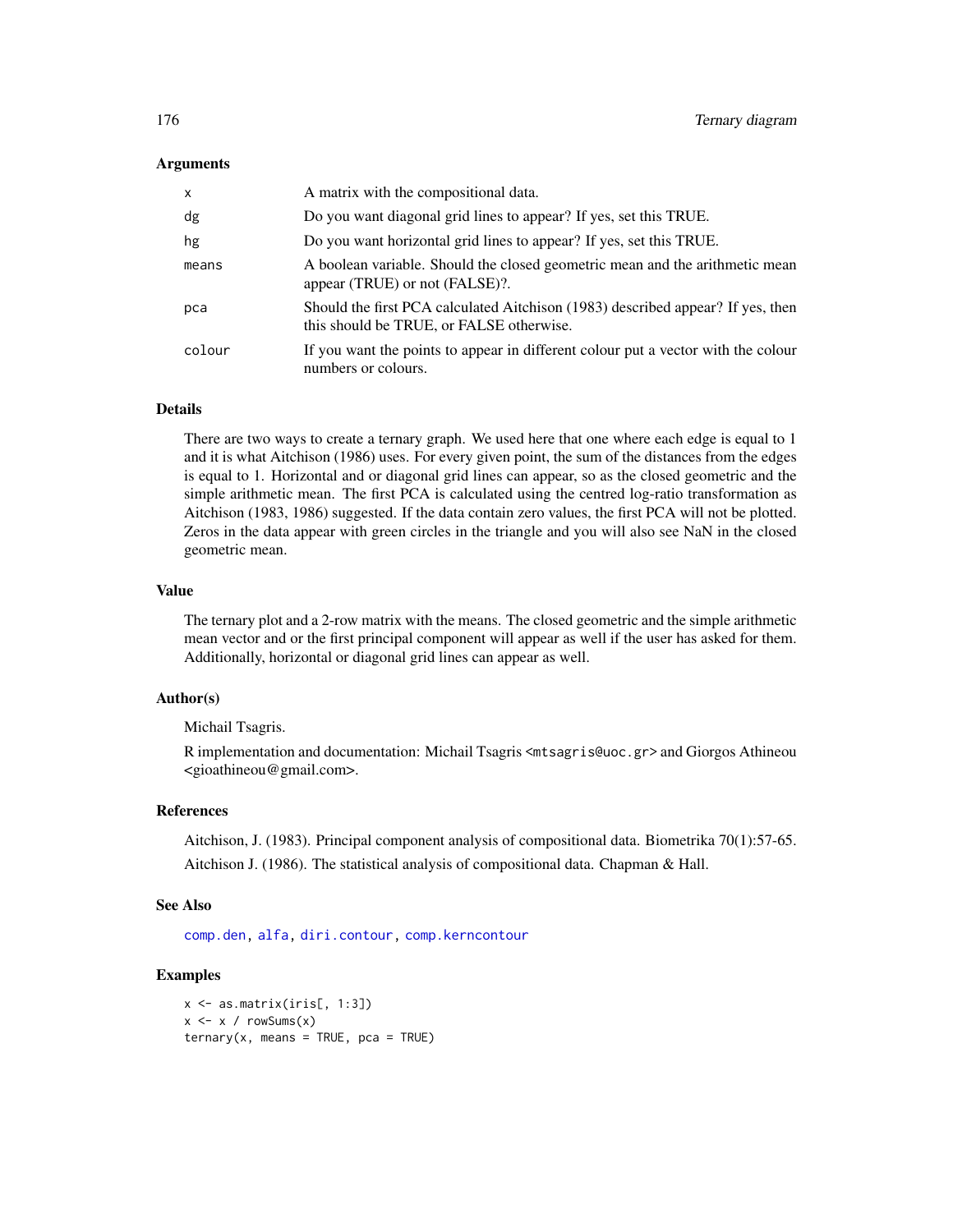Ternary diagram of regression models *Ternary diagram of regression models*

# Description

Ternary diagram of regression models.

# Usage

ternary.reg(y, est, id, labs)

## Arguments

| V    | A matrix with the compositional data.                                                          |
|------|------------------------------------------------------------------------------------------------|
| est  | A matrix with all fitted compositional data for all regression models, one under<br>the other. |
| id   | A vector indicating the regression model of each fitted compositional data set.                |
| labs | The names of the regression models to appea in the legend.                                     |

# Details

The points first appear on the ternary plot. Then, the fitted compositional data appear with different lines for each regression model.

# Value

The ternary plot and lines for the fitted values of each regression model.

## Author(s)

Michail Tsagris.

R implementation and documentation: Michail Tsagris <mtsagris@uoc.gr>.

# References

Aitchison J. (1986). The statistical analysis of compositional data. Chapman & Hall.

# See Also

[ternary,](#page-174-0) [diri.contour,](#page-21-0) [comp.kerncontour](#page-26-0)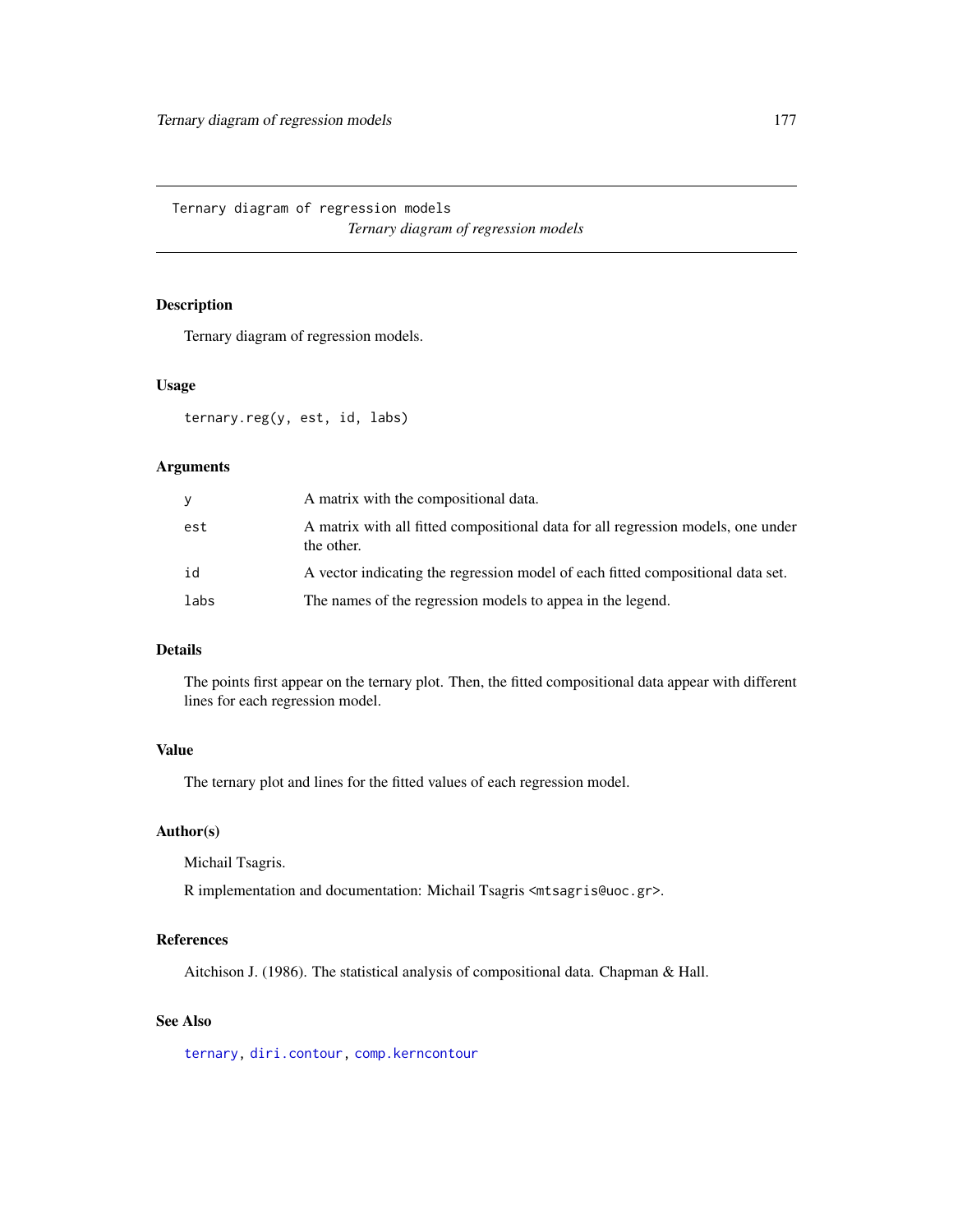# Examples

```
x \leftarrow \text{cbind}(1, \text{norm}(50))a \leq \exp(\; x \; * \; x) matrix( rnorm(6,0, 0.4), ncol = 3))
y <- matrix(NA, 50, 3)
for (i in 1:50) y[i, ] \leftarrow rdiri(1, a[i, ])
est <- comp.reg(y, x[-1], xnew = x[-1])$est
ternary.reg(y, est, id = rep(1, 50), labs = "ALR regression")
```
The additive log-ratio transformation and its inverse *The additive log-ratio transformation and its inverse*

# <span id="page-177-0"></span>Description

The additive log-ratio transformation and its inverse.

#### Usage

alr(x) alrinv(y)

#### **Arguments**

| X | A numerical matrix with the compositional data.             |
|---|-------------------------------------------------------------|
|   | A numerical matrix with data to be closed into the simplex. |

#### Details

The additive log-ratio transformation with the first component being the common divisor is applied. The inverse of this transformation is also available. This means that no zeros are allowed.

## Value

A matrix with the alr transformed data (if alr is used) or with the compositional data (if the alrinv is used).

# Author(s)

Michail Tsagris.

R implementation and documentation: Michail Tsagris <mtsagris@uoc.gr>.

# References

Aitchison J. (1986). The statistical analysis of compositional data. Chapman & Hall.

# See Also

[bc,](#page-187-0) [pivot,](#page-196-0) [fp,](#page-189-0) [green,](#page-88-0) [alfa,](#page-185-0) [alfainv](#page-99-0) [alfa.profile,](#page-76-0) [alfa.tune](#page-80-0)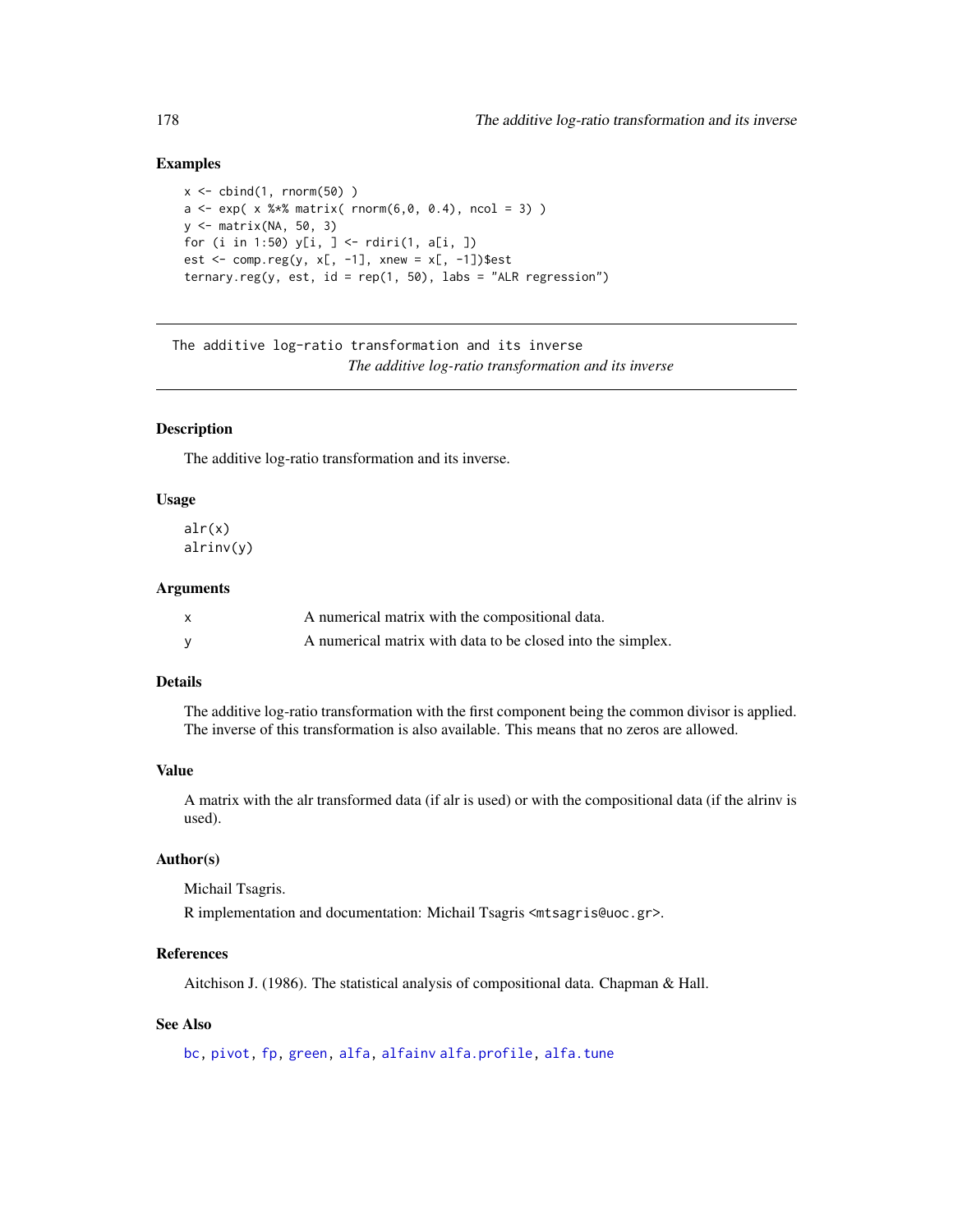# The alpha-distance 179

# Examples

```
library(MASS)
x \leftarrow as_matrix(fgl[, 2:9])x \leq x / \text{rowsums}(x)y \leftarrow \text{alr}(x)x1 \leftarrow \text{alrinv}(y)
```
The alpha-distance *The* α*-distance*

## Description

This is the Euclidean (or Manhattan) distance after the  $\alpha$ -transformation has been applied.

#### Usage

```
alfadist(x, a, type = "euclidean", square = FALSE)alfadista(xnew, x, a, type = "euclidean", square = FALSE)
```
# Arguments

| xnew         | A matrix or a vector with new compositional data.                                                                                                                                                        |
|--------------|----------------------------------------------------------------------------------------------------------------------------------------------------------------------------------------------------------|
| $\mathsf{x}$ | A matrix with the compositional data.                                                                                                                                                                    |
| a            | The value of the power transformation, it has to be between -1 and 1. If zero<br>values are present it has to be greater than 0. If $\alpha = 0$ , the isometric log-ratio<br>transformation is applied. |
| type         | Which type distance do you want to calculate after the $\alpha$ -transformation, "eu-<br>clidean", or "manhattan".                                                                                       |
| square       | In the case of the Euclidean distance, you can choose to return the squared dis-<br>tance by setting this TRUE.                                                                                          |

# Details

The  $\alpha$ -transformation is applied to the compositional data first and then the Euclidean or the Manhattan distance is calculated.

#### Value

For "alfadist" a matrix including the pairwise distances of all observations or the distances between xnew and x. For "alfadista" a matrix including the pairwise distances of all observations or the distances between xnew and x.

# Author(s)

Michail Tsagris.

R implementation and documentation: Michail Tsagris <mtsagris@uoc.gr>.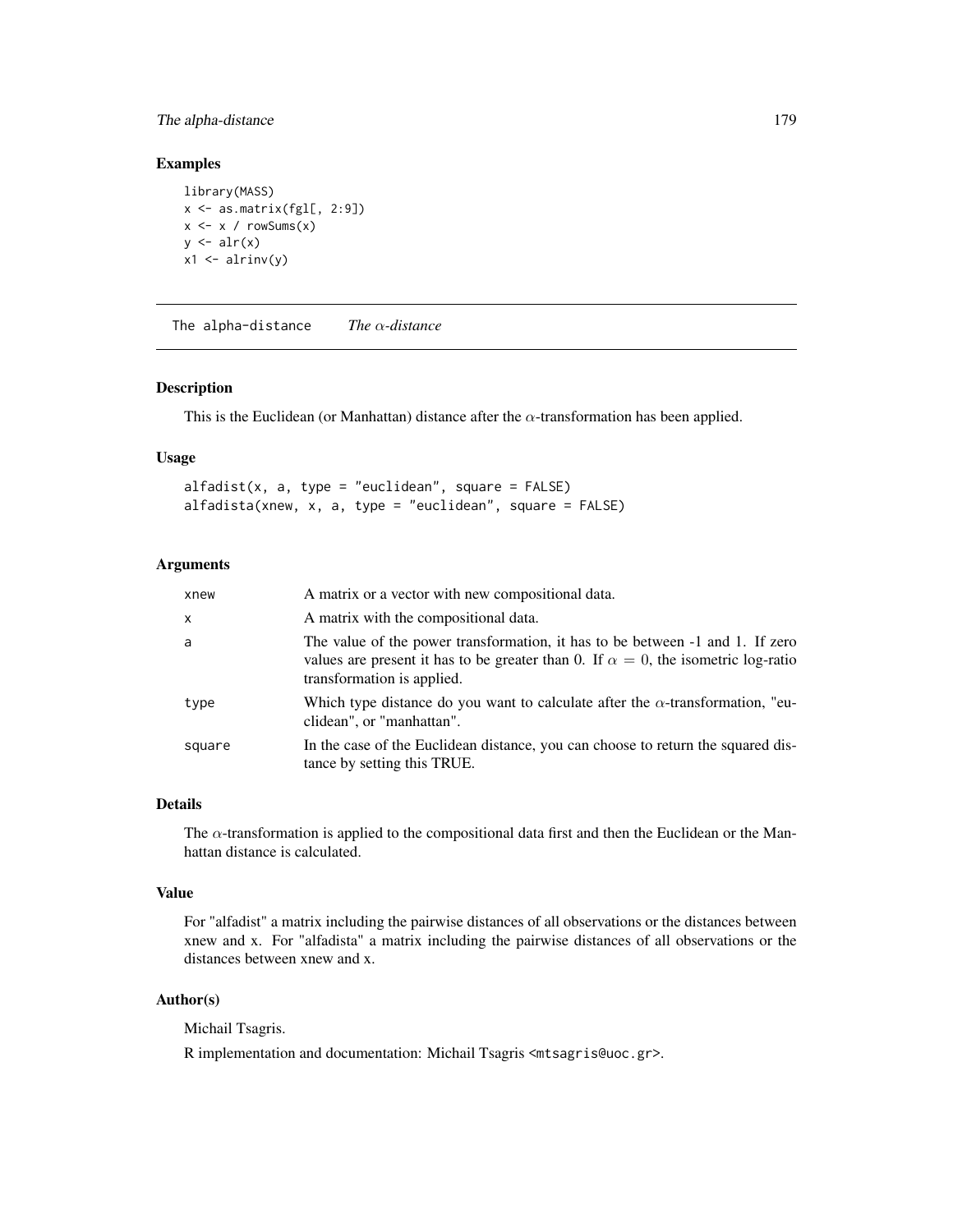# References

Tsagris M.T., Preston S. and Wood A.T.A. (2016). Improved classification for compositional data using the α-transformation. Journal of Classification. 33(2):243–261. https://arxiv.org/pdf/1506.04976v2.pdf

Tsagris M.T., Preston S. and Wood A.T.A. (2011). A data-based power transformation for compositional data. In Proceedings of the 4th Compositional Data Analysis Workshop, Girona, Spain. https://arxiv.org/pdf/1106.1451.pdf

# See Also

[alfa,](#page-185-0) [alfainv,](#page-99-0) [alfa.reg,](#page-159-0) [esov](#page-188-0)

## Examples

```
library(MASS)
x <- as.matrix(fgl[1:20, 2:9])
x \le -x / \text{rowsums}(x)alfadist(x, 0.1)
alfadist(x, 1)
```
The alpha-IT transformation

*The* α*-IT transformation*

## Description

The  $\alpha$ -IT transformation.

### Usage

 $ait(x, a, h = TRUE)$ 

#### Arguments

| $\times$ | A matrix with the compositional data.                                                                                                                                                                                                                                                                                                                                                                                                             |
|----------|---------------------------------------------------------------------------------------------------------------------------------------------------------------------------------------------------------------------------------------------------------------------------------------------------------------------------------------------------------------------------------------------------------------------------------------------------|
| a        | The value of the power transformation, it has to be between -1 and 1. If zero<br>values are present it has to be greater than 0. If $\alpha = 0$ the isometric log-ratio<br>transformation is applied.                                                                                                                                                                                                                                            |
| h        | A boolean variable. If is TRUE (default value) the multiplication with the<br>Helmert sub-matrix will take place. When $\alpha = 0$ and $h =$ FALSE, the result<br>is the centred log-ratio transformation (Aitchison, 1986). In general, when $h =$<br>FALSE the resulting transformation maps the data onto a singualr space. The<br>sum of the vectors is equal to 0. Hence, from the simplex constraint the data go<br>to another constraint. |

# Details

The  $\alpha$ -IT transformation is applied to the compositional data.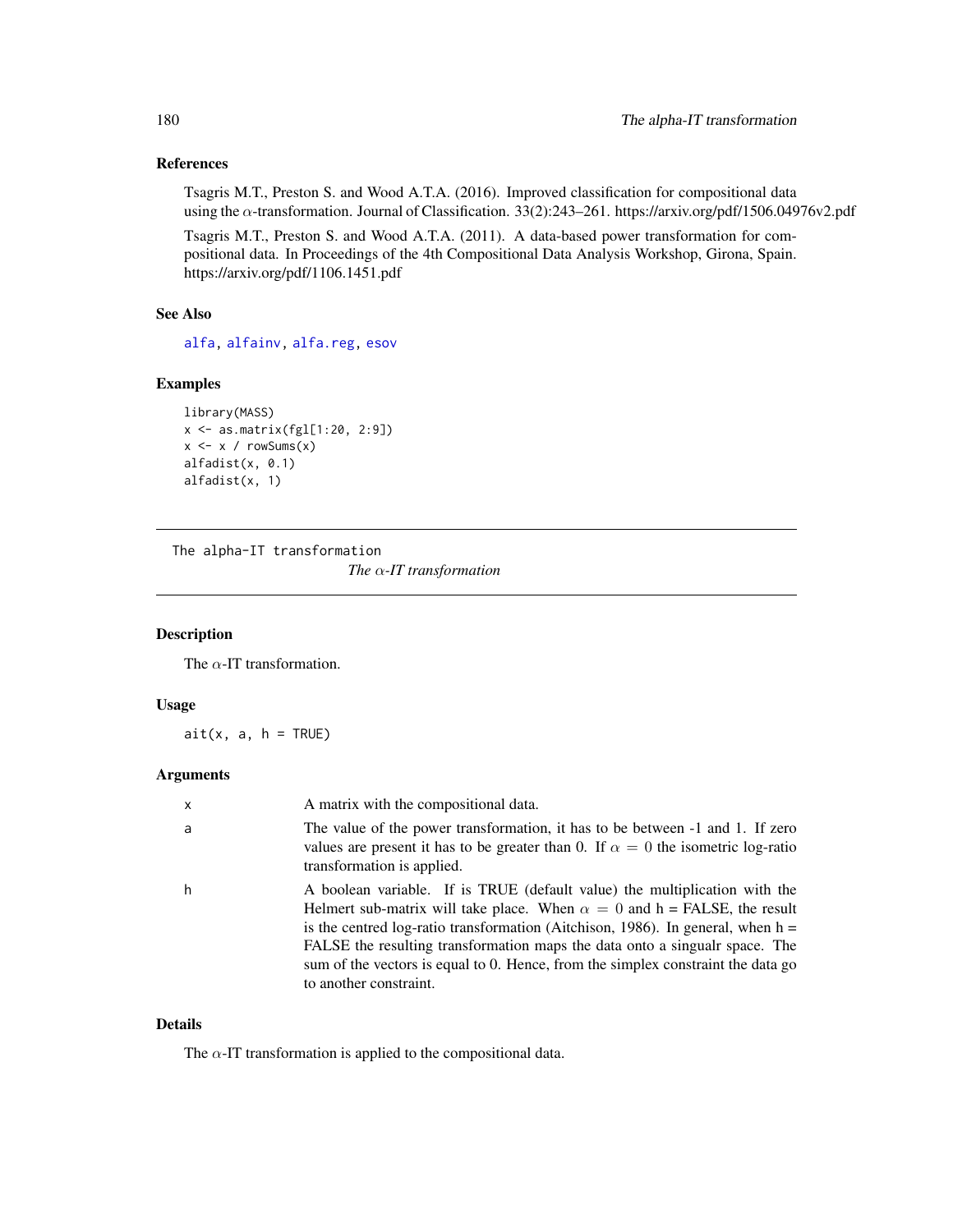## Value

A matrix with the  $\alpha$ -IT transformed data.

#### Author(s)

Michail Tsagris.

R implementation and documentation: Michail Tsagris <mtsagris@uoc.gr>.

### References

Clarotto L., Allard D. and Menafoglio A. (2022). A new class of  $\alpha$ -transformations for the spatial analysis of Compositional Data. Spatial Statistics, 47.

### See Also

[aitdist,](#page-180-0) [ait.knn,](#page-194-0) [alfa,](#page-185-0) [green,](#page-88-0) [alr](#page-177-0)

## Examples

```
library(MASS)
x \leftarrow as.matrix(fgl[, 2:9])x \leftarrow x / \text{rowsums}(x)y1 <- ait(x, 0.2)
y2 \leftarrow \text{ait}(x, 1)rbind( colMeans(y1), colMeans(y2) )
```
The alpha-IT-distance *The* α*-IT-distance*

### <span id="page-180-0"></span>Description

This is the Euclidean (or Manhattan) distance after the  $\alpha$ -IT-transformation has been applied.

#### Usage

```
aitdist(x, a, type = "euclidean", square = FALSE)aitdista(xnew, x, a, type = "euclidean", square = FALSE)
```
#### Arguments

| xnew         | A matrix or a vector with new compositional data.                                                                                                                                                        |
|--------------|----------------------------------------------------------------------------------------------------------------------------------------------------------------------------------------------------------|
| $\mathsf{x}$ | A matrix with the compositional data.                                                                                                                                                                    |
| a            | The value of the power transformation, it has to be between -1 and 1. If zero<br>values are present it has to be greater than 0. If $\alpha = 0$ , the isometric log-ratio<br>transformation is applied. |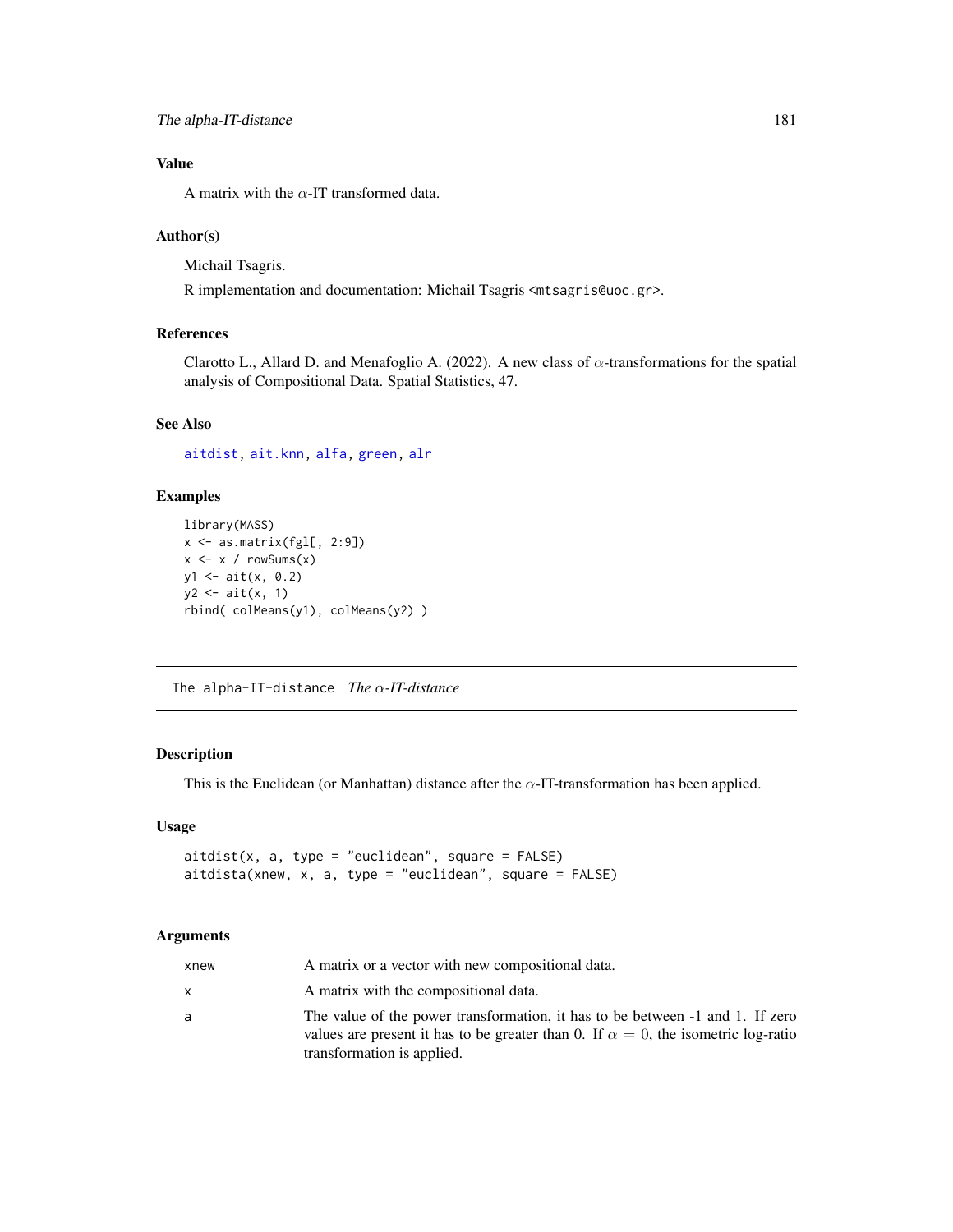| 182    | The alpha-k-NN regression for compositional response data                                                          |
|--------|--------------------------------------------------------------------------------------------------------------------|
| type   | Which type distance do you want to calculate after the $\alpha$ -transformation, "eu-<br>clidean", or "manhattan". |
| square | In the case of the Euclidean distance, you can choose to return the squared dis-<br>tance by setting this TRUE.    |

#### Details

The  $\alpha$ -IT-transformation is applied to the compositional data first and then the Euclidean or the Manhattan distance is calculated.

#### Value

For "alfadist" a matrix including the pairwise distances of all observations or the distances between xnew and x. For "alfadista" a matrix including the pairwise distances of all observations or the distances between xnew and x.

#### Author(s)

Michail Tsagris.

R implementation and documentation: Michail Tsagris <mtsagris@uoc.gr>.

### References

Clarotto L., Allard D. and Menafoglio A. (2021). A new class of  $\alpha$ -transformations for the spatial analysis of Compositional Data. https://arxiv.org/abs/2110.07967

#### See Also

[ait,](#page-179-0) [alfadist,](#page-178-0) [alfa](#page-185-0)

#### Examples

```
library(MASS)
x <- as.matrix(fgl[1:20, 2:9])
x \leftarrow x / rowsums(x)aitdist(x, 0.1)
aitdist(x, 1)
```
The alpha-k-NN regression for compositional response data *The* α*-k-NN regression for compositional response data*

#### <span id="page-181-0"></span>Description

The  $\alpha$ -k-NN regression for compositional response data.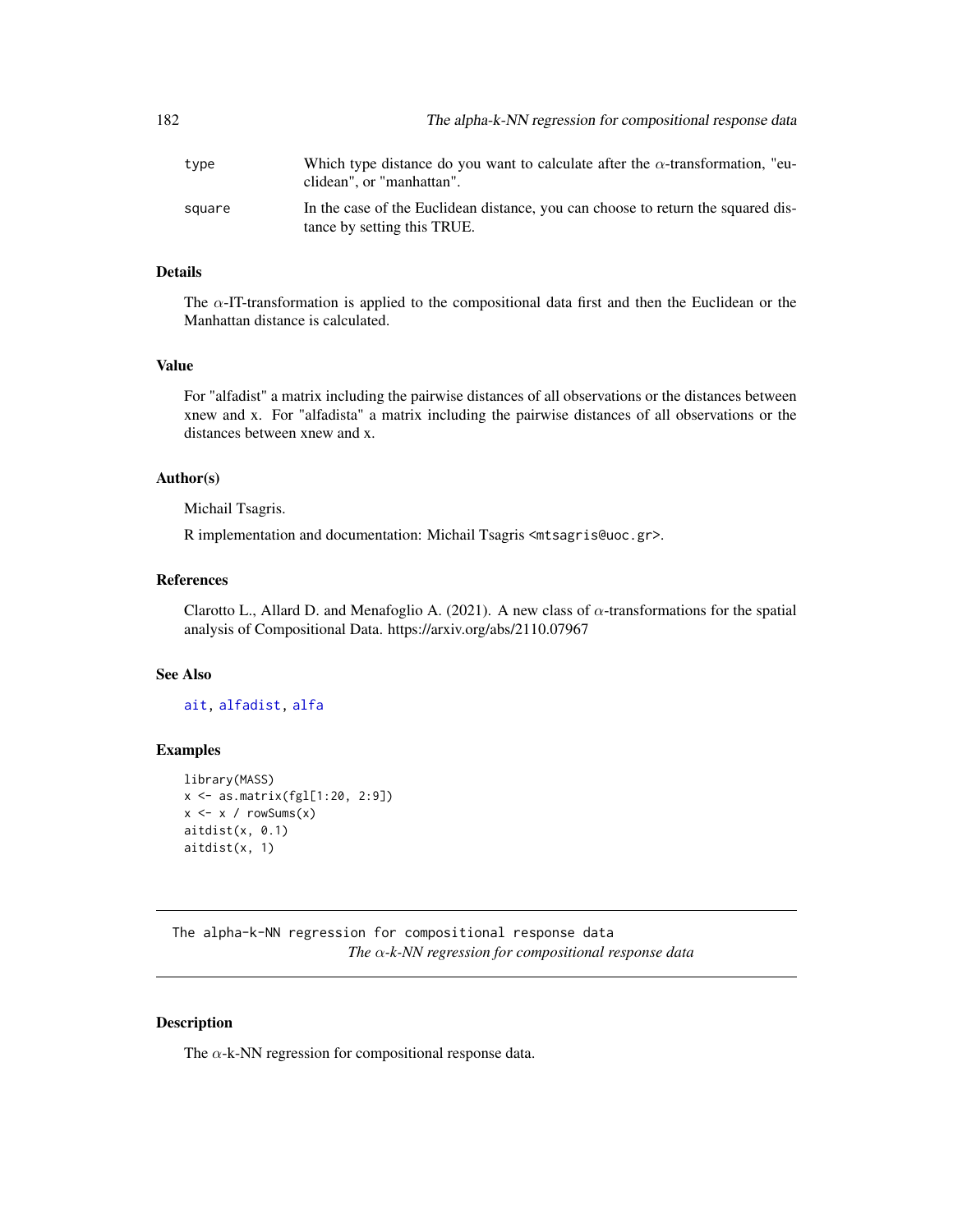#### Usage

```
aknn.reg(xnew, y, x, a = seq(0.1, 1, by = 0.1), k = 2:10,
apostasi = "euclidean", rann = FALSE)
```
#### Arguments

| A matrix with the compositional response data. Zeros are allowed.                                                                                                                                                                                                                     |
|---------------------------------------------------------------------------------------------------------------------------------------------------------------------------------------------------------------------------------------------------------------------------------------|
| A matrix with the available predictor variables.                                                                                                                                                                                                                                      |
| The value(s) of $\alpha$ . Either a single value or a vector of values. As zero values<br>in the compositional data are allowed, you must be careful to choose strictly<br>positive vcalues of $\alpha$ . However, if negative values are passed, the positive ones<br>are used only. |
| The number of nearest neighbours to consider. It can be a single number or a<br>vector.                                                                                                                                                                                               |
| The type of distance to use, either "euclidean" or "manhattan".                                                                                                                                                                                                                       |
| If you have large scale datasets and want a faster k-NN search, you can use kd-<br>trees implemented in the R package "RANN". In this case you must set this<br>argument equal to TRUE. Note however, that in this case, the only available<br>distance is by default "euclidean".    |
|                                                                                                                                                                                                                                                                                       |

### Details

The  $\alpha$ -k-NN regression for compositional response variables is applied.

### Value

A list with the estimated compositional response data for each value of  $\alpha$  and k.

### Author(s)

Michail Tsagris.

R implementation and documentation: Michail Tsagris <mtsagris@uoc.gr>.

#### References

Michail Tsagris, Abdulaziz Alenazi and Connie Stewart (2021). Non-parametric regression models for compositional data. https://arxiv.org/pdf/2002.05137.pdf

### See Also

[aknnreg.tune,](#page-33-0) [akern.reg,](#page-184-0) [alfa.reg,](#page-159-0) [comp.ppr,](#page-153-0) [comp.reg,](#page-134-0) [kl.compreg](#page-63-0)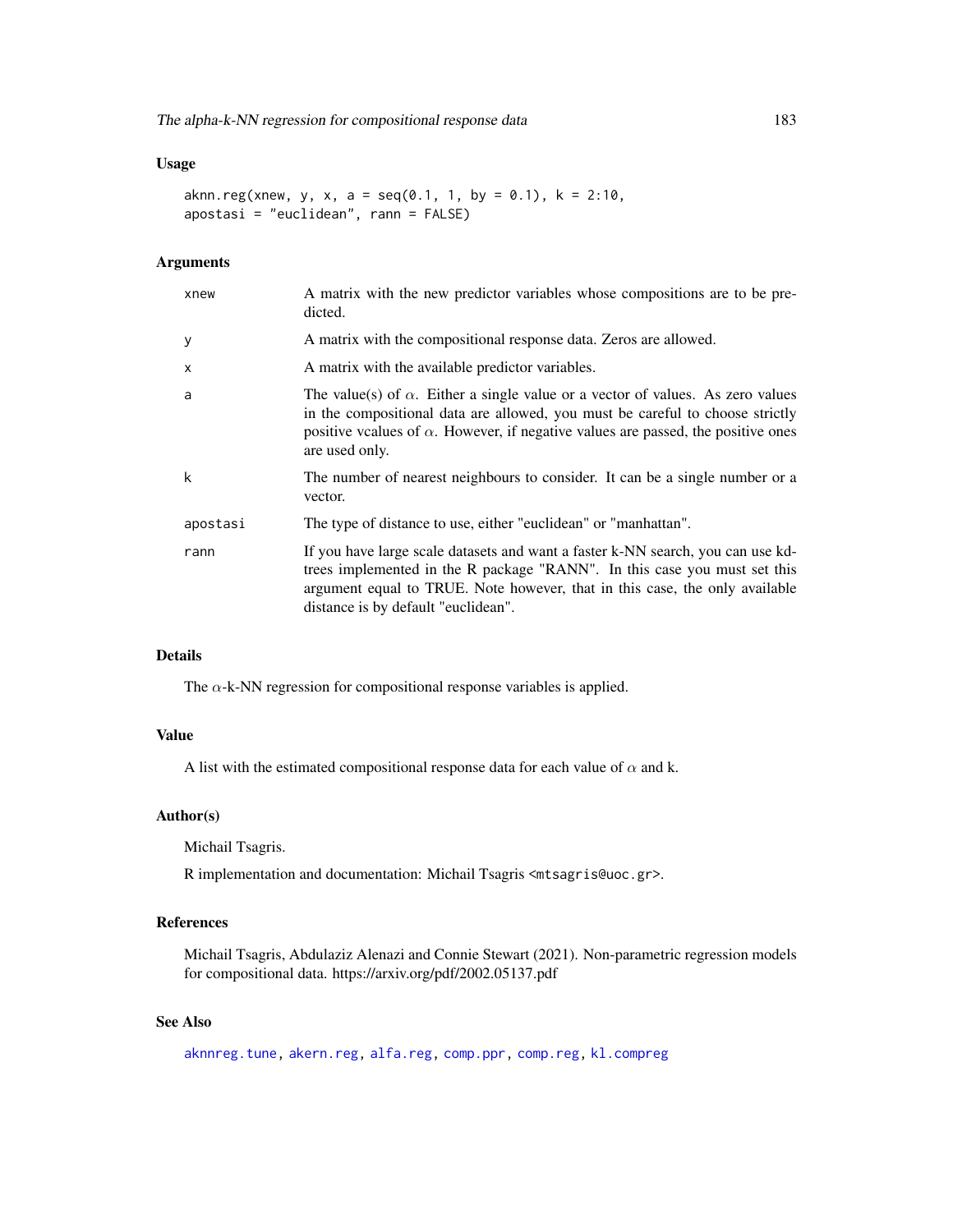### Examples

```
y <- as.matrix( iris[, 1:3] )
y <- y / rowSums(y)
x \leftarrow \text{iris}[, 4]mod \leq aknn.reg(x, y, x, a = c(0.4, 0.5), k = 2:3, apostasi = "euclidean")
```
The alpha-k-NN regression with compositional predictor variables *The* α*-k-NN regression with compositional predictor variables*

### Description

The  $\alpha$ -k-NN regression with compositional predictor variables.

#### Usage

alfa.knn.reg(xnew, y, x, a = 1, k = 2:10, apostasi = "euclidean", method = "average")

### Arguments

| xnew         | A matrix with the new compositional predictor variables whose response is to<br>be predicted. Zeros are allowed.                                                                                                                                                                                        |
|--------------|---------------------------------------------------------------------------------------------------------------------------------------------------------------------------------------------------------------------------------------------------------------------------------------------------------|
| У            | The response variable, a numerical vector.                                                                                                                                                                                                                                                              |
| $\mathsf{x}$ | A matrix with the available compositional predictor variables. Zeros are al-<br>lowed.                                                                                                                                                                                                                  |
| a            | A single value of $\alpha$ . As zero values in the compositional data are allowed,<br>you must be careful to choose strictly positive vcalues of $\alpha$ . If negative val-<br>ues are passed, the positive ones are used only. If the data are already alpha-<br>transformed, you can make this NULL. |
| k            | The number of nearest neighbours to consider. It can be a single number or a<br>vector.                                                                                                                                                                                                                 |
| apostasi     | The type of distance to use, either "euclidean" or "manhattan".                                                                                                                                                                                                                                         |
| method       | If you want to take the average of the reponses of the k closest observations,<br>type "average". For the median, type "median" and for the harmonic mean, type<br>"harmonic".                                                                                                                          |

### Details

The  $\alpha$ -k-NN regression with compositional predictor variables is applied.

#### Value

A matrix with the estimated response data for each value of k.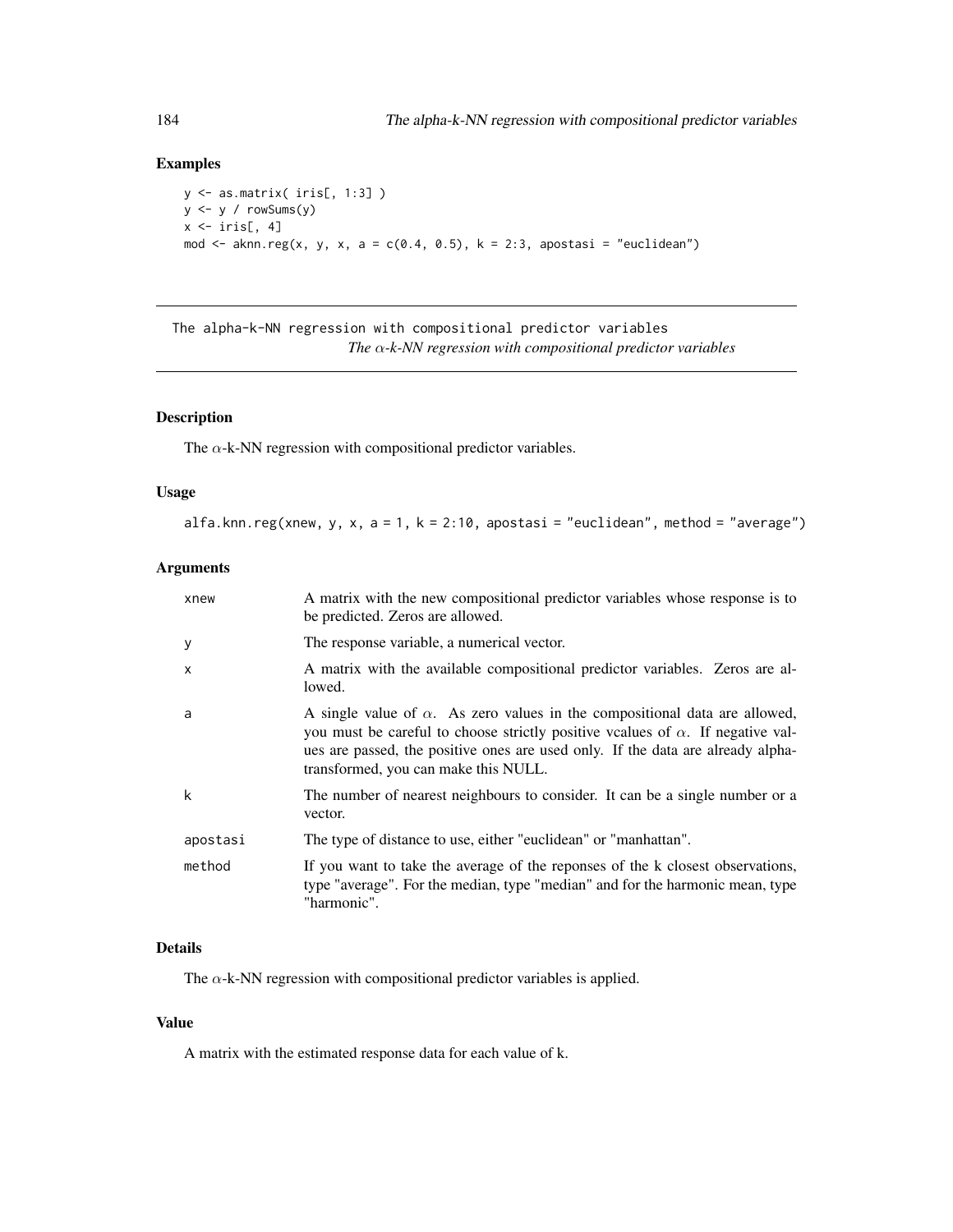The alpha-kernel regression with compositional response data 185

### Author(s)

Michail Tsagris.

R implementation and documentation: Michail Tsagris <mtsagris@uoc.gr>.

#### References

Michail Tsagris, Abdulaziz Alenazi and Connie Stewart (2020). Non-parametric regression models for compositional data. https://arxiv.org/pdf/2002.05137.pdf

#### See Also

[aknn.reg,](#page-181-0) [alfa.knn,](#page-194-0) [alfa.pcr,](#page-133-0) [alfa.ridge](#page-166-0)

#### Examples

```
library(MASS)
x <- as.matrix(fgl[, 2:9])
x \leq x / \text{rowsums}(x)y \leftarrow \text{fgl[, 1}mod <- alfa.knn.reg(x, y, x, a = 0.5, k = 2:4)
```
The alpha-kernel regression with compositional response data *The* α*-kernel regression with compositional response data*

### <span id="page-184-0"></span>Description

The  $\alpha$ -kernel regression with compositional response data.

### Usage

```
akern.reg( xnew, y, x, a = seq(0.1, 1, by = 0.1),
h = seq(0.1, 1, length = 10), type = "gauss" )
```
#### Arguments

| xnew     | A matrix with the new predictor variables whose compositions are to be pre-<br>dicted.                                                                                                                                                                                                |
|----------|---------------------------------------------------------------------------------------------------------------------------------------------------------------------------------------------------------------------------------------------------------------------------------------|
| y        | A matrix with the compositional response data. Zeros are allowed.                                                                                                                                                                                                                     |
| $\times$ | A matrix with the available predictor variables.                                                                                                                                                                                                                                      |
| a        | The value(s) of $\alpha$ . Either a single value or a vector of values. As zero values<br>in the compositional data are allowed, you must be careful to choose strictly<br>positive vcalues of $\alpha$ . However, if negative values are passed, the positive ones<br>are used only. |
| h        | The bandwidth value(s) to consider.                                                                                                                                                                                                                                                   |
| type     | The type of kernel to use, "gauss" or "laplace".                                                                                                                                                                                                                                      |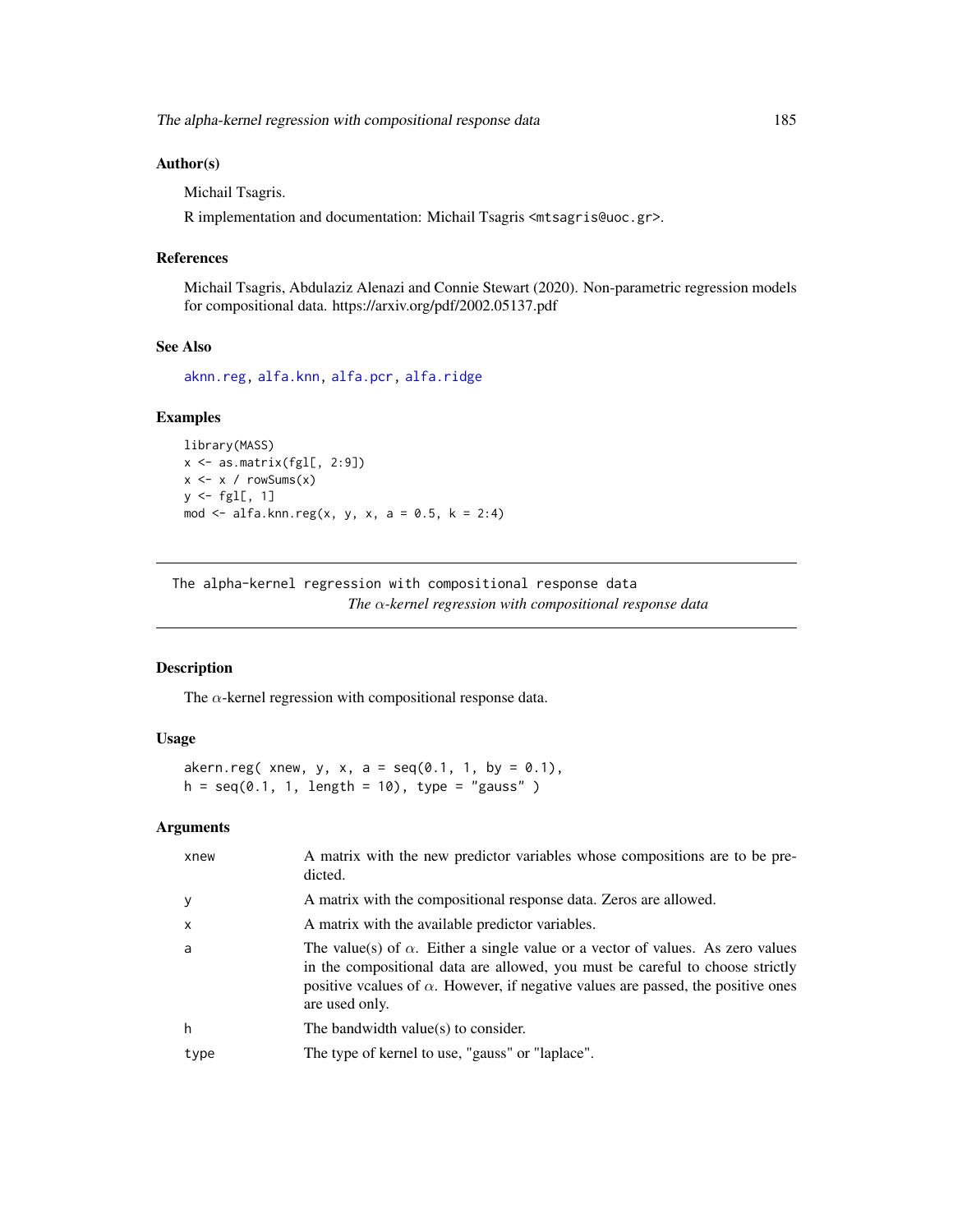### Details

The  $\alpha$ -kernel regression for compositional response variables is applied.

### Value

A list with the estimated compositional response data for each value of  $\alpha$  and h.

#### Author(s)

Michail Tsagris.

R implementation and documentation: Michail Tsagris <mtsagris@uoc.gr>.

### References

Tsagris M., Alenazi A. and Stewart C. (2021). Non-parametric regression models for compositional data. https://arxiv.org/pdf/2002.05137.pdf

### See Also

[akernreg.tune,](#page-35-0) [aknn.reg,](#page-181-0) [aknnreg.tune,](#page-33-0)[alfa.reg,](#page-159-0) [comp.ppr,](#page-153-0) [comp.reg,](#page-134-0) [kl.compreg](#page-63-0)

### Examples

 $y \leftarrow$  as.matrix( iris[, 1:3])  $y \leftarrow y / \text{rowsums}(y)$  $x \leftarrow \text{iris}[, 4]$ mod <- akern.reg( x, y, x, a = c(0.4, 0.5), h = c(0.1, 0.2) )

The alpha-transformation

*The* α*-transformation*

### <span id="page-185-0"></span>Description

The  $\alpha$ -transformation.

### Usage

 $alfa(x, a, h = TRUE)$ alef(x, a)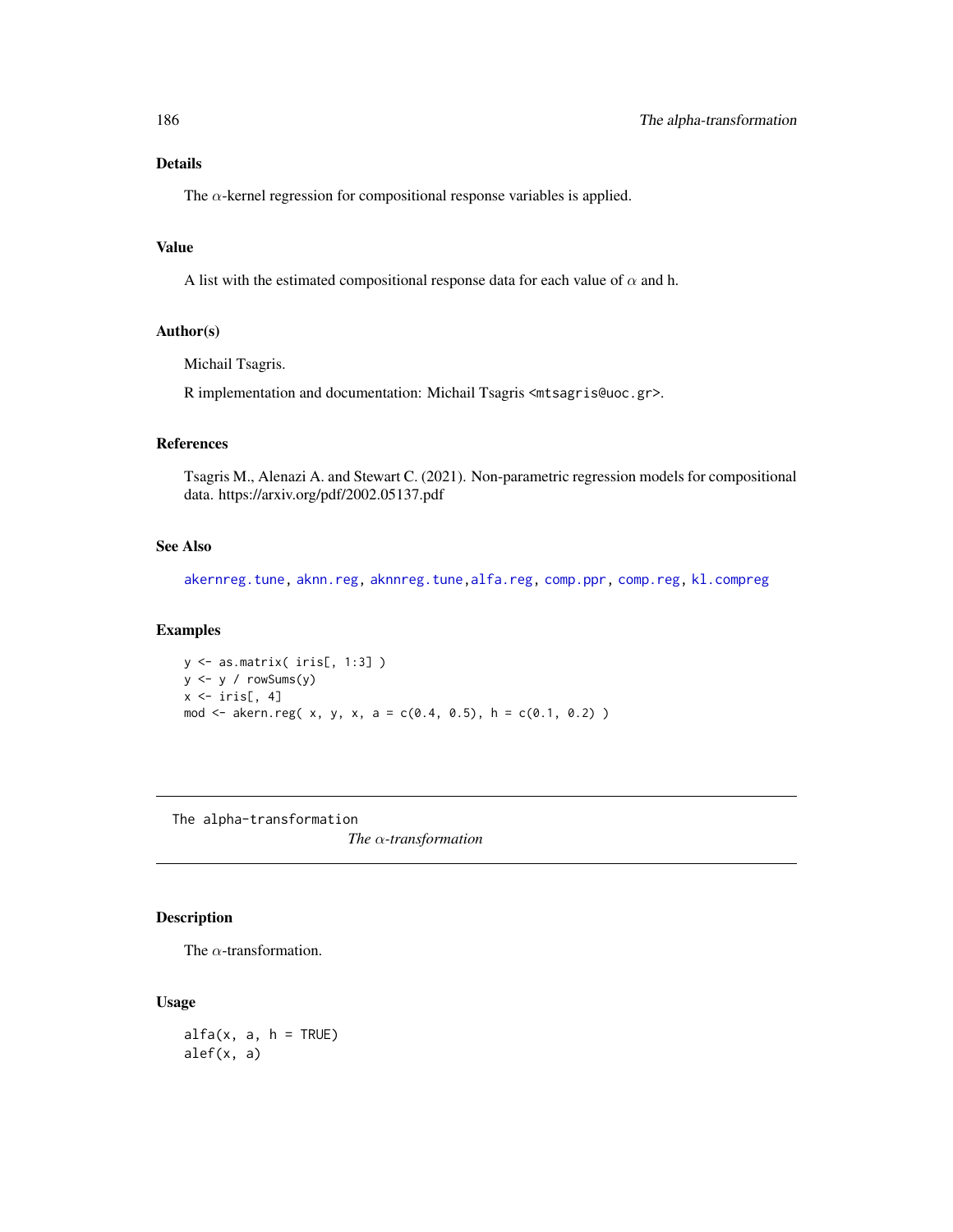#### **Arguments**

| $\mathsf{x}$ | A matrix with the compositional data.                                                                                                                                                                                                                                                                                                                                                                                                           |
|--------------|-------------------------------------------------------------------------------------------------------------------------------------------------------------------------------------------------------------------------------------------------------------------------------------------------------------------------------------------------------------------------------------------------------------------------------------------------|
| a            | The value of the power transformation, it has to be between -1 and 1. If zero<br>values are present it has to be greater than 0. If $\alpha = 0$ the isometric log-ratio<br>transformation is applied.                                                                                                                                                                                                                                          |
| h            | A boolean variable. If is TRUE (default value) the multiplication with the<br>Helmert sub-matrix will take place. When $\alpha = 0$ and h = FALSE, the result<br>is the centred log-ratio transformation (Aitchison, 1986). In general, when $h =$<br>FALSE the resulting transformation maps the data onto a singualr space. The<br>sum of the vectors is equal to 0. Hence, from the simplex constraint the data go<br>to another constraint. |

#### Details

The  $\alpha$ -transformation is applied to the compositional data. The command "alef" is the same as "alfa(x,  $a, h = FALSE$ )", but reurns a different element as well and is necessary for the functions [a.est](#page-75-0), [a.mle](#page-123-0) and [alpha.mle](#page-123-0).

#### Value

A list including:

| sa  | The logarithm of the Jacobian determinant of the $\alpha$ -transformation. This is used<br>in the "profile" function to speed up the computations.                                 |
|-----|------------------------------------------------------------------------------------------------------------------------------------------------------------------------------------|
| sk  | If the "alef" was called, this will return the sum of the $\alpha$ -power transformed data,<br>prior to being normalised to sum to 1. If $\alpha = 0$ , this will not be returned. |
| aff | The $\alpha$ -transformed data.                                                                                                                                                    |

### Author(s)

Michail Tsagris.

R implementation and documentation: Michail Tsagris <mtsagris@uoc.gr> and Giorgos Athineou <gioathineou@gmail.com>.

#### References

Tsagris Michail and Stewart Connie (2020). A folded model for compositional data analysis. Australian and New Zealand Journal of Statistics, 62(2): 249-277. https://arxiv.org/pdf/1802.07330.pdf

Tsagris M.T., Preston S. and Wood A.T.A. (2011). A data-based power transformation for compositional data. In Proceedings of the 4th Compositional Data Analysis Workshop, Girona, Spain. https://arxiv.org/pdf/1106.1451.pdf

Aitchison J. (1986). The statistical analysis of compositional data. Chapman & Hall.

### See Also

[alfainv,](#page-99-0) [pivot,](#page-196-0) [alfa.profile,](#page-76-0) [alfa.tune](#page-80-0) [a.est,](#page-75-0) [alpha.mle,](#page-123-0) [alr,](#page-177-0) [bc,](#page-187-0) [fp,](#page-189-0) [green](#page-88-0)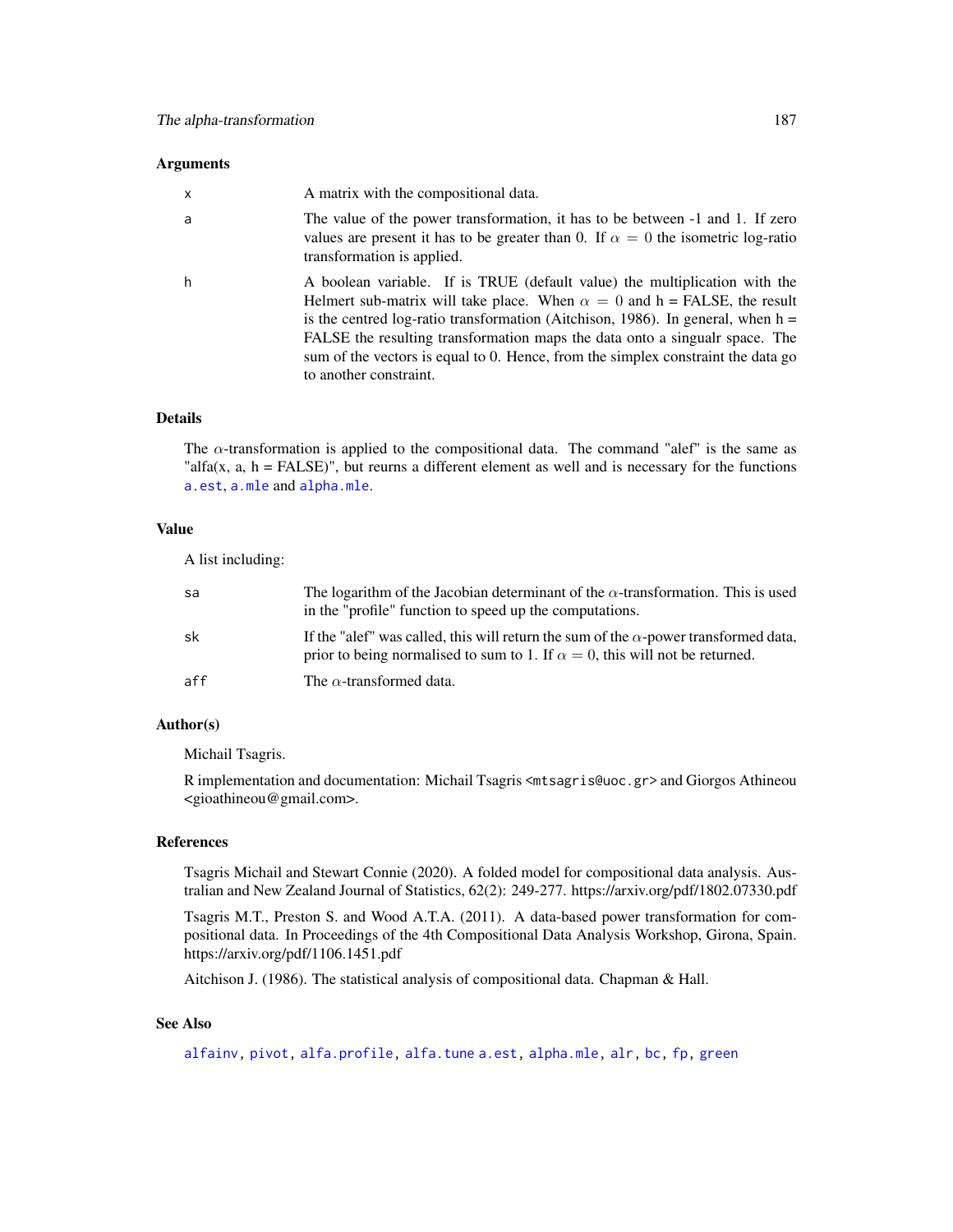### Examples

```
library(MASS)
x <- as.matrix(fgl[, 2:9])
x \leftarrow x / rowsums(x)y1 <- alfa(x, 0.2)$aff
y2 \leftarrow alfa(x, 1)$aff
rbind( colMeans(y1), colMeans(y2) )
y3 <- alfa(x, 0.2)$aff
dim(y1) ; dim(y3)
rowSums(y1)
rowSums(y3)
```
The Box-Cox transformation applied to ratios of components *The Box-Cox transformation applied to ratios of components*

### <span id="page-187-0"></span>Description

The Box-Cox transformation applied to ratios of components.

#### Usage

bc(x, lambda)

### Arguments

| X      | A matrix with the compositional data. The first component must be zero values<br>free.                                                                                                                         |
|--------|----------------------------------------------------------------------------------------------------------------------------------------------------------------------------------------------------------------|
| lambda | The value of the power transformation, it has to be between -1 and 1. If zero<br>values are present it has to be greater than 0. If $\lambda = 0$ the additive log-ratio<br>transformation $(alr)$ is applied. |

### Details

The Box-Cox transformation applied to ratios of components, as described in Aitchison (1986) is applied.

### Value

A matrix with the transformed data.

#### Author(s)

Michail Tsagris.

R implementation and documentation: Michail Tsagris <mtsagris@uoc.gr>.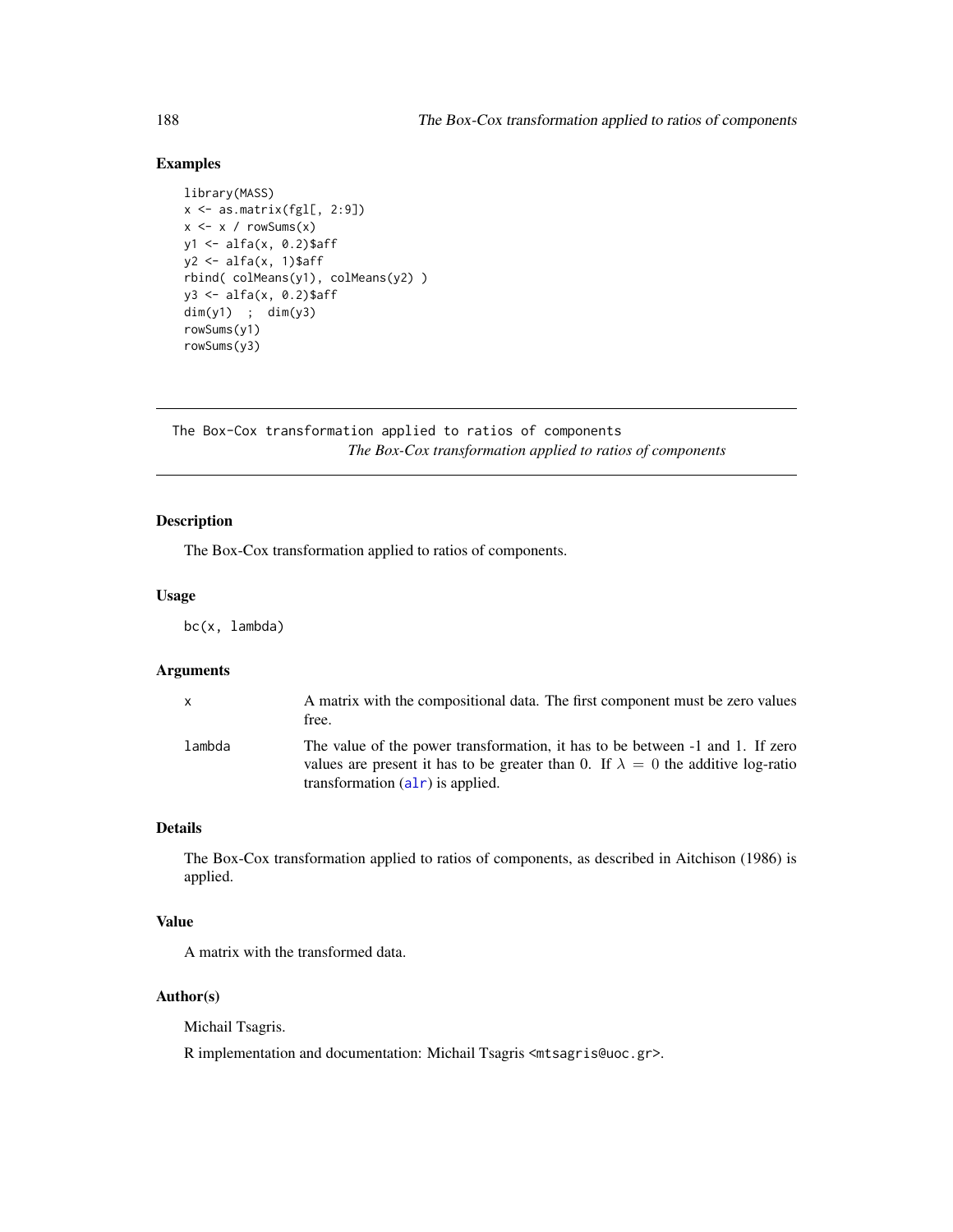### References

Aitchison J. (1986). The statistical analysis of compositional data. Chapman & Hall.

#### See Also

[alr,](#page-177-0) [fp,](#page-189-0) [green,](#page-88-0) [alfa](#page-185-0)

### Examples

```
library(MASS)
x <- as.matrix(fgl[, 2:9])
x \leftarrow x / rowsums(x)y1 \leftarrow bc(x, 0.2)y2 \le - bc(x, 0)
rbind( colMeans(y1), colMeans(y2) )
rowSums(y1)
rowSums(y2)
```
The ESOV-distance *The ESOV-distance*

### <span id="page-188-0"></span>Description

The ESOV-distance.

#### Usage

esov(x) esova(xnew, x) es(x1, x2)

### Arguments

| X              | A matrix with compositional data.                 |
|----------------|---------------------------------------------------|
| xnew           | A matrix or a vector with new compositional data. |
| x1             | A vector with compositional data.                 |
| x <sub>2</sub> | A vector with compositional data.                 |

### Details

The ESOV distance is calculated.

### Value

For "esov" a matrix including the pairwise distances of all observations or the distances between xnew and x. For "esova" a matrix including the pairwise distances of all observations or the distances between xnew and x. For "es" a number, the ESOV distance between x1 and x2.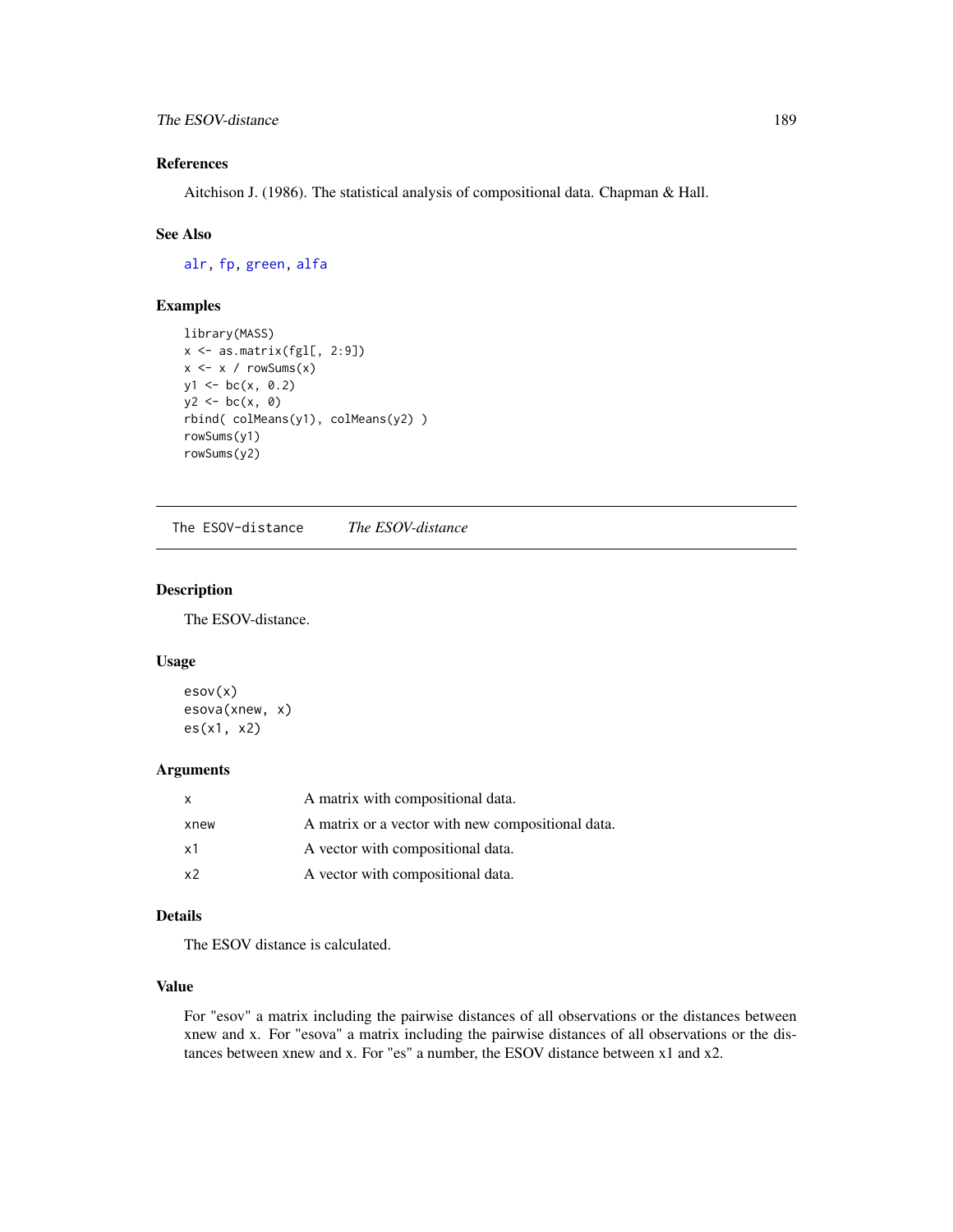#### Author(s)

Michail Tsagris.

R implementation and documentation: Michail Tsagris <mtsagris@uoc.gr>.

#### References

Tsagris, Michail (2014). The k-NN algorithm for compositional data: a revised approach with and without zero values present. Journal of Data Science, 12(3): 519-534.

Endres, D. M. and Schindelin, J. E. (2003). A new metric for probability distributions. Information Theory, IEEE Transactions on 49, 1858-1860.

Osterreicher, F. and Vajda, I. (2003). A new class of metric divergences on probability spaces and its applicability in statistics. Annals of the Institute of Statistical Mathematics 55, 639-653.

#### See Also

[alfadist,](#page-178-0) [comp.knn,](#page-194-0) [js.compreg](#page-63-0)

#### Examples

```
library(MASS)
x <- as.matrix(fgl[1:20, 2:9])
x \leftarrow x / rowsums(x)esov(x)
```
The folded power transformation *The folded power transformation*

### <span id="page-189-0"></span>Description

The folded power transformation.

#### Usage

fp(x, lambda)

#### Arguments

| X      | A matrix with the compositional data. Zero values are allowed.                                                                                                                                                                                                                  |
|--------|---------------------------------------------------------------------------------------------------------------------------------------------------------------------------------------------------------------------------------------------------------------------------------|
| lambda | The value of the power transformation, it has to be between -1 and 1. If zero<br>values are present it has to be greater than 0. If $\lambda = 0$ the additive log-ratio<br>transformation (alr) is applied. If zero values are present $\lambda$ must be strictly<br>positive. |

### Details

The folded power transformation is applied to the compositional data.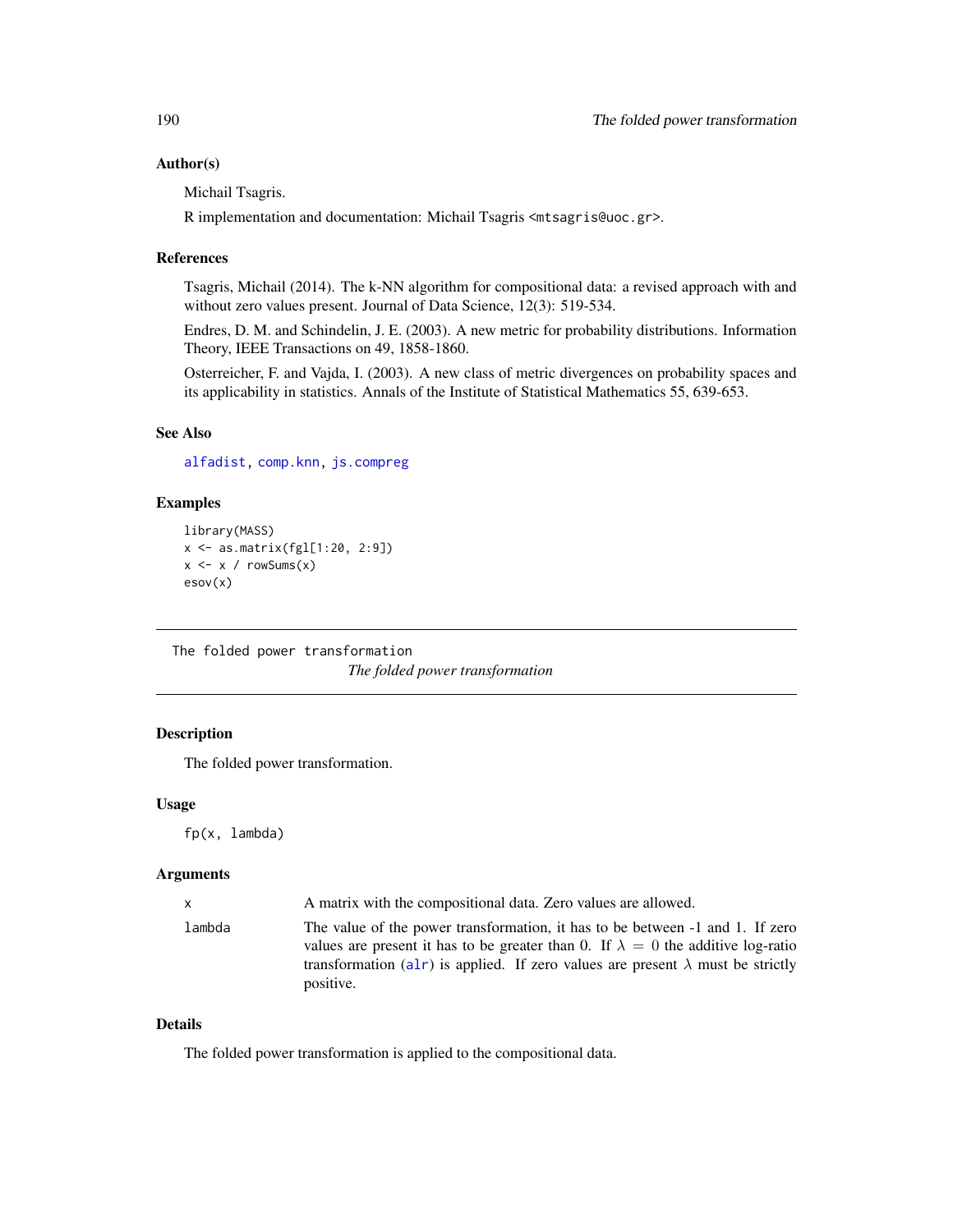### Value

A matrix with the transformed data.

#### Author(s)

Michail Tsagris.

R implementation and documentation: Michail Tsagris <mtsagris@uoc.gr>.

#### References

Atkinson, A. C. (1985). Plots, transformations and regression; an introduction to graphical methods of diagnostic regression analysis Oxford University Press.

#### See Also

[alr,](#page-177-0) [bc,](#page-187-0) [green,](#page-88-0) [alfa](#page-185-0)

### Examples

```
library(MASS)
x <- as.matrix(fgl[, 2:9])
x \leftarrow x / rowsums(x)y1 \leftarrow fp(x, 0.2)y2 \leq -f p(x, 0)rbind( colMeans(y1), colMeans(y2) )
rowSums(y1)
rowSums(y2)
```
The Frechet mean for compositional data *The Frechet mean for compositional data*

### Description

Mean vector or matrix with mean vectors of compositional data using the  $\alpha$ -transformation.

#### Usage

frechet(x, a)

## Arguments

a The value of the power transformation, it has to be between -1 and 1. If zero values are present it has to be greater than 0. If  $\alpha = 0$  the isometric log-ratio transformation is applied and the closed geometric mean is calculated. You can also provide a sequence of values of alpha and in this case a matrix of Frechet means will be returned.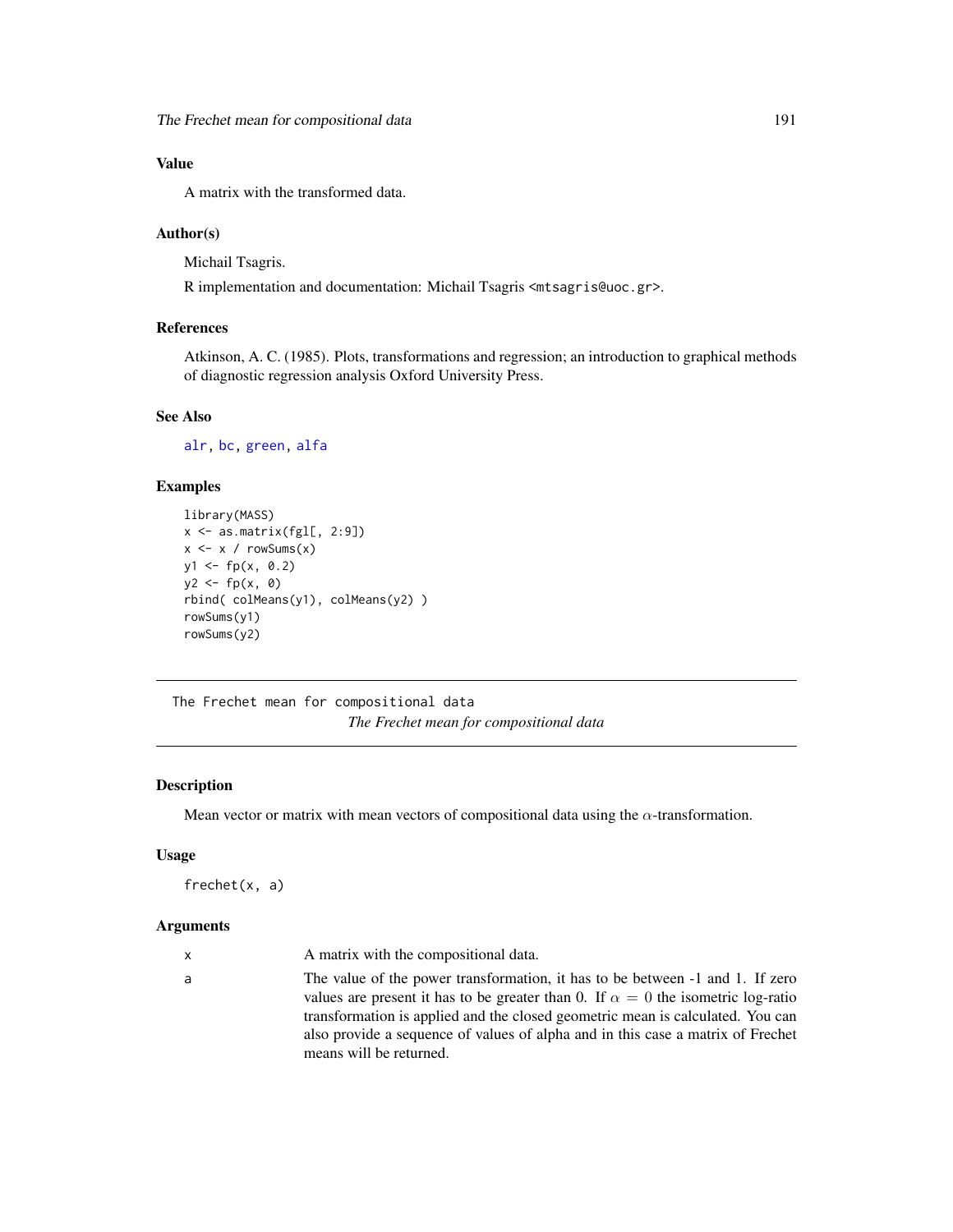### Details

The power transformation is applied to the compositional data and the mean vector is calculated. Then the inverse of it is calculated and the inverse of the power transformation applied to the last vector is the Frechet mean.

#### Value

If  $\alpha$  is a single value, the function will return a vector with the Frechet mean for the given value of  $\alpha$ . Otherwise the function will return a matrix with the Frechet means for each value of  $\alpha$ .

#### Author(s)

Michail Tsagris.

R implementation and documentation: Michail Tsagris <mtsagris@uoc.gr> and Giorgos Athineou <gioathineou@gmail.com>.

### References

Tsagris M.T., Preston S. and Wood A.T.A. (2011). A data-based power transformation for compositional data. In Proceedings of the 4th Compositional Data Analysis Workshop, Girona, Spain. https://arxiv.org/pdf/1106.1451.pdf

### See Also

[alfa,](#page-185-0) [alfainv,](#page-99-0) [profile](#page-0-0)

#### Examples

```
library(MASS)
x \leftarrow as.matrix(fgl[, 2:9])x \le -x / \text{rowsums}(x)frechet(x, 0.2)
frechet(x, 1)
```
The Helmert sub-matrix

*The Helmert sub-matrix*

### Description

The Helmert sub-matrix.

#### Usage

helm(n)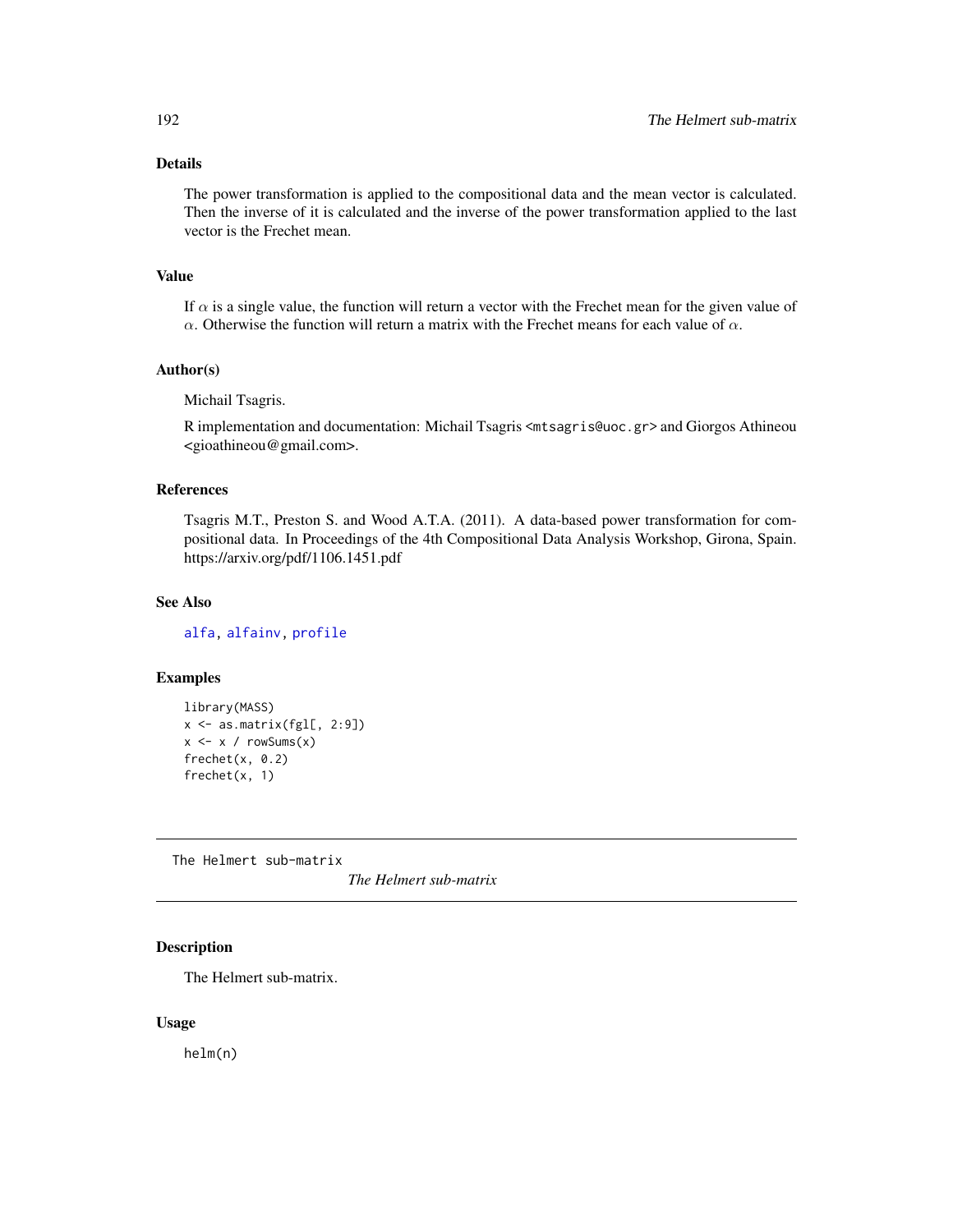#### Arguments

n A number grater than or equal to 2.

### Details

The Helmert sub-matrix is returned. It is an orthogonal matrix without the first row.

### Value

A  $(n-1) \times n$  matrix.

### Author(s)

Michail Tsagris.

R implementation and documentation: Michail Tsagris <mtsagris@uoc.gr> and Giorgos Athineou <gioathineou@gmail.com>.

### References

Tsagris M.T., Preston S. and Wood A.T.A. (2011). A data-based power transformation for compositional data. In Proceedings of the 4th Compositional Data Analysis Workshop, Girona, Spain. https://arxiv.org/pdf/1106.1451.pdf

John Aitchison (2003). The Statistical Analysis of Compositional Data, p. 99. Blackburn Press.

Lancaster H. O. (1965). The Helmert matrices. The American Mathematical Monthly 72(1): 4-12.

### See Also

[alfa,](#page-185-0) [alfainv](#page-99-0)

### Examples

helm(3) helm(5)

The k-nearest neighbours using the alpha-distance *The k-nearest neighbours using the* α*-distance*

### Description

The k-nearest neighbours using the  $\alpha$ -distance.

#### Usage

 $alfann(xnew, x, a, k = 10, rann = FALSE)$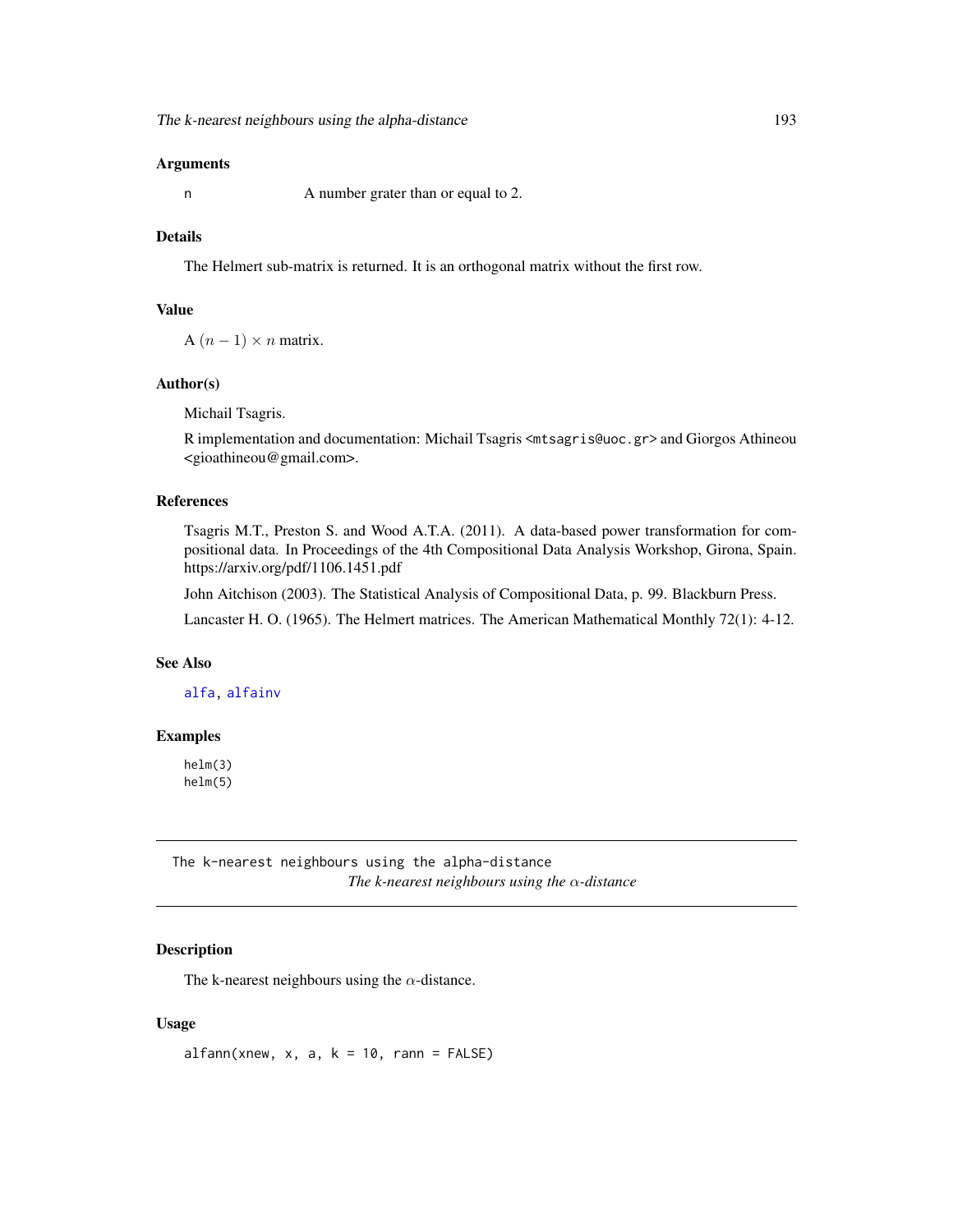#### Arguments

| xnew                      | A matrix or a vector with new compositional data.                                                                                                                                                                                                                                  |
|---------------------------|------------------------------------------------------------------------------------------------------------------------------------------------------------------------------------------------------------------------------------------------------------------------------------|
| $\boldsymbol{\mathsf{x}}$ | A matrix with the compositional data.                                                                                                                                                                                                                                              |
| a                         | The value of the power transformation, it has to be between $-1$ and 1. If zero<br>values are present it has to be greater than 0. If $\alpha = 0$ , the isometric log-ratio<br>transformation is applied.                                                                         |
| k                         | The number of nearest neighbours to search for.                                                                                                                                                                                                                                    |
| rann                      | If you have large scale datasets and want a faster k-NN search, you can use kd-<br>trees implemented in the R package "RANN". In this case you must set this<br>argument equal to TRUE. Note however, that in this case, the only available<br>distance is by default "euclidean". |

### Details

The  $\alpha$ -transformation is applied to the compositional data first and the indices of the k-nearest neighbours using the Euclidean distance are returned.

#### Value

A matrix including the indices of the nearest neighbours of each xnew from x.

#### Author(s)

Michail Tsagris.

R implementation and documentation: Michail Tsagris <mtsagris@uoc.gr>.

#### References

Michail Tsagris, Abdulaziz Alenazi and Connie Stewart (2021). Non-parametric regression models for compositional data. https://arxiv.org/pdf/2002.05137.pdf

Tsagris M.T., Preston S. and Wood A.T.A. (2011). A data-based power transformation for compositional data. In Proceedings of the 4th Compositional Data Analysis Workshop, Girona, Spain. https://arxiv.org/pdf/1106.1451.pdf

#### See Also

[alfa.knn,](#page-194-0) [comp.nb,](#page-138-0) [alfa.rda,](#page-161-0) [alfa.nb,](#page-140-0)link{aknn.reg}, [alfa,](#page-185-0) [alfainv](#page-99-0)

```
library(MASS)
xnew <- as.matrix(fgl[1:20, 2:9])
xnew <- xnew / rowSums(xnew)
x <- as.matrix(fgl[-c(1:20), 2:9])
x \le -x / \text{rowsums}(x)b \le -alfann(xnew, x, a = 0.1, k = 10)
```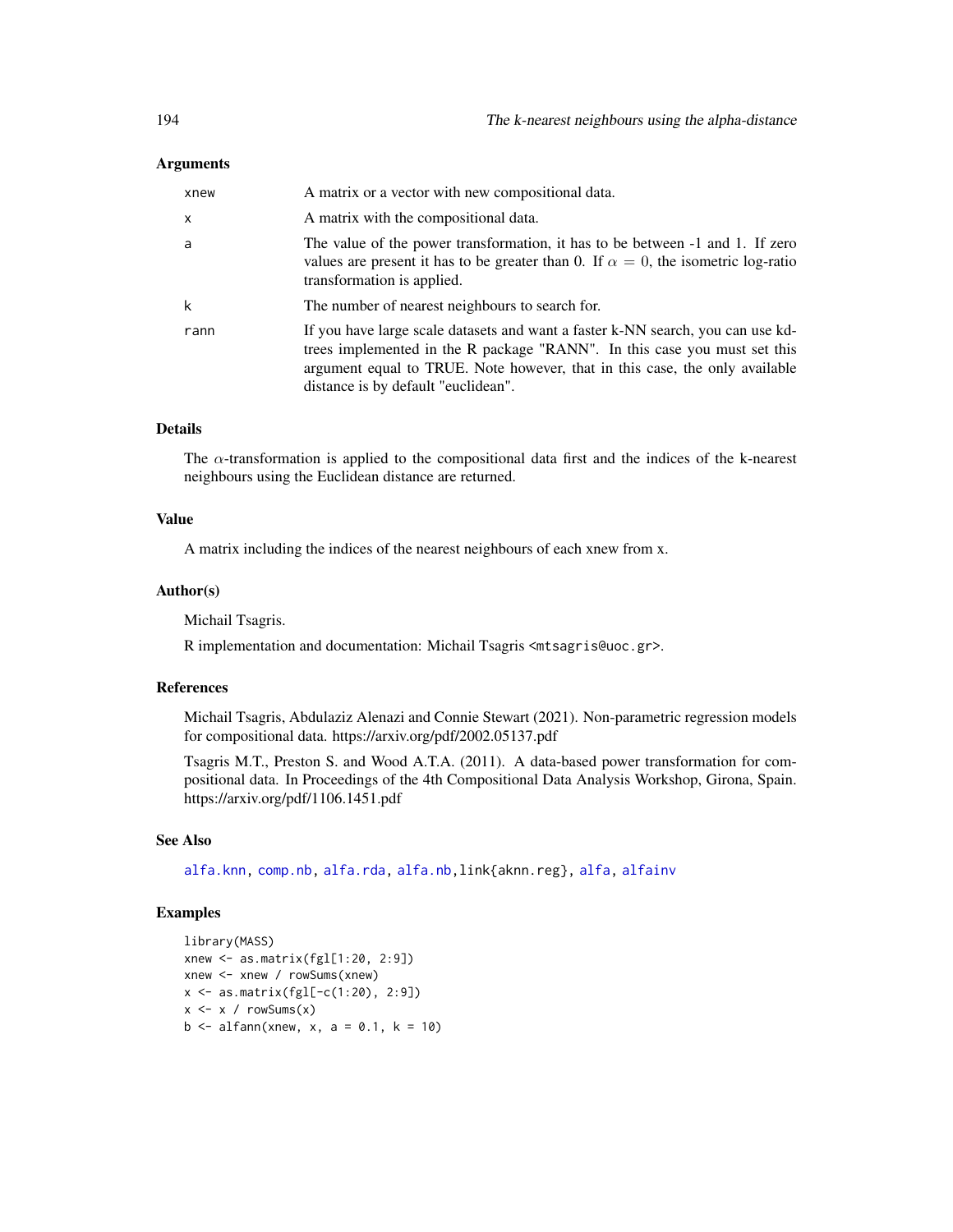The k-NN algorithm for compositional data *The k-NN algorithm for compositional data*

### <span id="page-194-0"></span>Description

The k-NN algorithm for compositional data with and without using the power transformation.

#### Usage

```
comp.knn(xnew, x, ina, a = 1, k = 5, apostasi = "ESOV", mesos = TRUE)
alfa.knn(xnew, x, ina, a = 1, k = 5, mesos = TRUE,
apostasi = "euclidean", rann = FALSE)
ait.knn(xnew, x, ina, a = 1, k = 5, mesos = TRUE,
apostasi = "euclidean", rann = FALSE)
```
### Arguments

| xnew     | A matrix with the new compositional data whose group is to be predicted. Zeros<br>are allowed, but you must be carefull to choose strictly positive values of $\alpha$ or<br>not to set apostasi= "Ait".                                                                                 |
|----------|------------------------------------------------------------------------------------------------------------------------------------------------------------------------------------------------------------------------------------------------------------------------------------------|
| X        | A matrix with the available compositional data. Zeros are allowed, but you must<br>be carefull to choose strictly positive values of $\alpha$ or not to set apostasi= "Ait".                                                                                                             |
| ina      | A group indicator variable for the available data.                                                                                                                                                                                                                                       |
| a        | The value of $\alpha$ . As zero values in the compositional data are allowed, you must<br>be careful to choose strictly positive vcalues of $\alpha$ . You have the option to put a =<br>NULL. In this case, the xnew and x are assumed to be the already $\alpha$ -transformed<br>data. |
| k        | The number of nearest neighbours to consider. It can be a single number or a<br>vector.                                                                                                                                                                                                  |
| apostasi | The type of distance to use. For the compk, knn this can be one of the following:<br>"ESOV", "taxicab", "Ait", "Hellinger", "angular" or "CS". See the references<br>for them. For the alfa.knn this can be either "euclidean" or "manhattan".                                           |
| mesos    | This is used in the non standard algorithm. If TRUE, the arithmetic mean of the<br>distances is calulated, otherwise the harmonic mean is used (see details).                                                                                                                            |
| rann     | If you have large scale datasets and want a faster k-NN search, you can use kd-<br>trees implemented in the R package "RANN". In this case you must set this<br>argument equal to TRUE. Note however, that in this case, the only available<br>distance is by default "euclidean".       |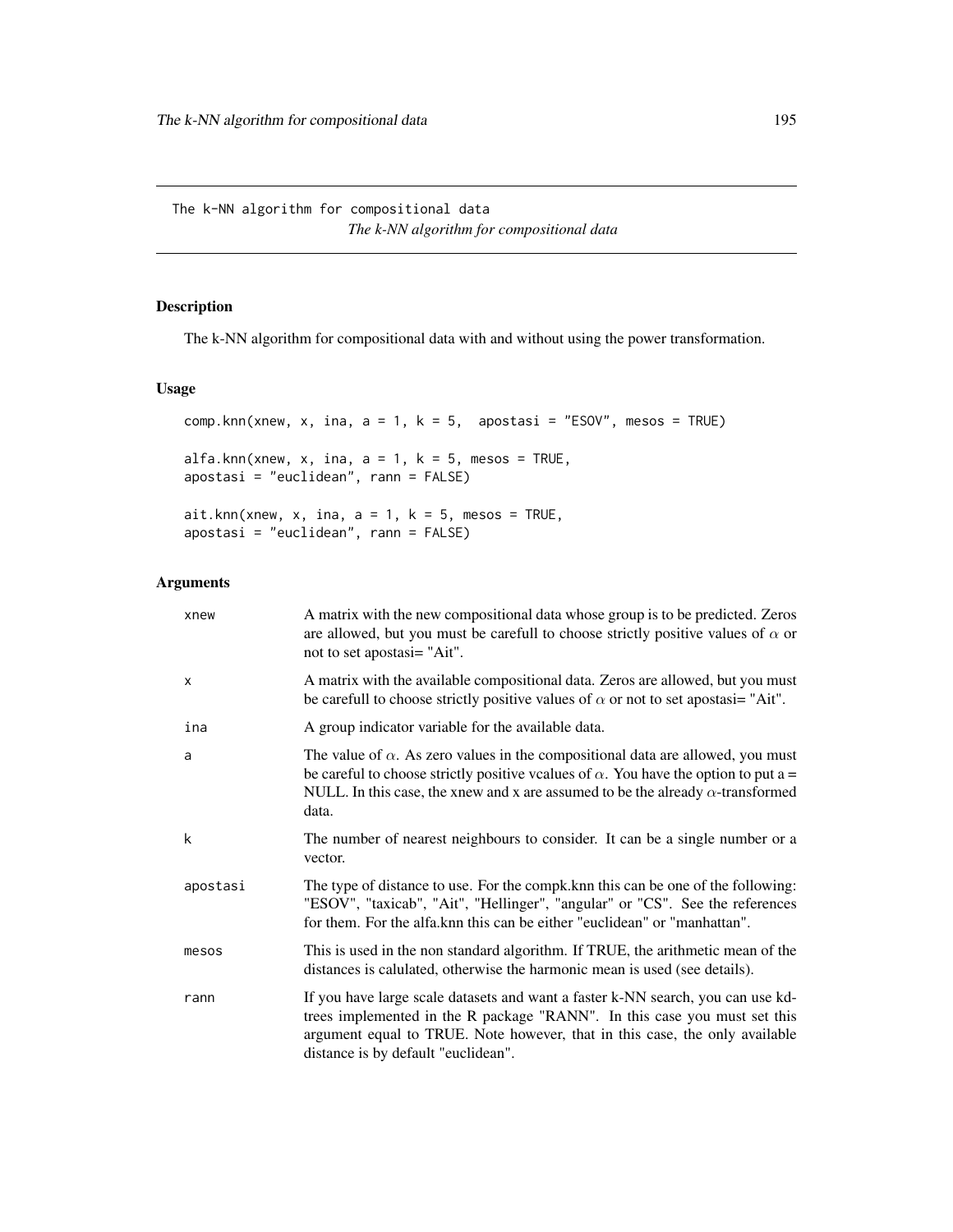#### Details

The k-NN algorithm is applied for the compositional data. There are many metrics and possibilities to choose from. The algorithm finds the k nearest observations to a new observation and allocates it to the class which appears most times in the neighbours. It then computes the arithmetic or the harmonic mean of the distances. The new point is allocated to the class with the minimum distance.

### Value

A vector with the estimated groups.

#### Author(s)

Michail Tsagris.

R implementation and documentation: Michail Tsagris <mtsagris@uoc.gr> and Giorgos Athineou <gioathineou@gmail.com>.

### References

Tsagris, Michail (2014). The k-NN algorithm for compositional data: a revised approach with and without zero values present. Journal of Data Science, 12(3): 519-534.

Friedman Jerome, Trevor Hastie and Robert Tibshirani (2009). The elements of statistical learning, 2nd edition. Springer, Berlin

Tsagris Michail, Simon Preston and Andrew T.A. Wood (2016). Improved classification for compositional data using the  $\alpha$ -transformation. Journal of classification 33(2): 243-261.

Connie Stewart (2017). An approach to measure distance between compositional diet estimates containing essential zeros. Journal of Applied Statistics 44(7): 1137-1152.

Clarotto L., Allard D. and Menafoglio A. (2022). A new class of  $\alpha$ -transformations for the spatial analysis of Compositional Data. Spatial Statistics, 47.

Endres, D. M. and Schindelin, J. E. (2003). A new metric for probability distributions. Information Theory, IEEE Transactions on 49, 1858-1860.

Osterreicher, F. and Vajda, I. (2003). A new class of metric divergences on probability spaces and its applicability in statistics. Annals of the Institute of Statistical Mathematics 55, 639-653.

#### See Also

[compknn.tune,](#page-203-0) [alfa.rda,](#page-161-0) [comp.nb,](#page-138-0) [alfa.nb,](#page-140-0) [alfa,](#page-185-0)[esov,](#page-188-0) [mix.compnorm](#page-83-0)

```
x \leq - as.matrix( iris[, 1:4] )
x \le -x / \text{rowsums}(x)ina \leftarrow iris[, 5]
mod \leq comp.knn(x, x, ina, a = 1, k = 5)table(ina, mod)
mod2 \le alfa.knn(x, x, ina, a = 1, k = 5)
table(ina, mod2)
```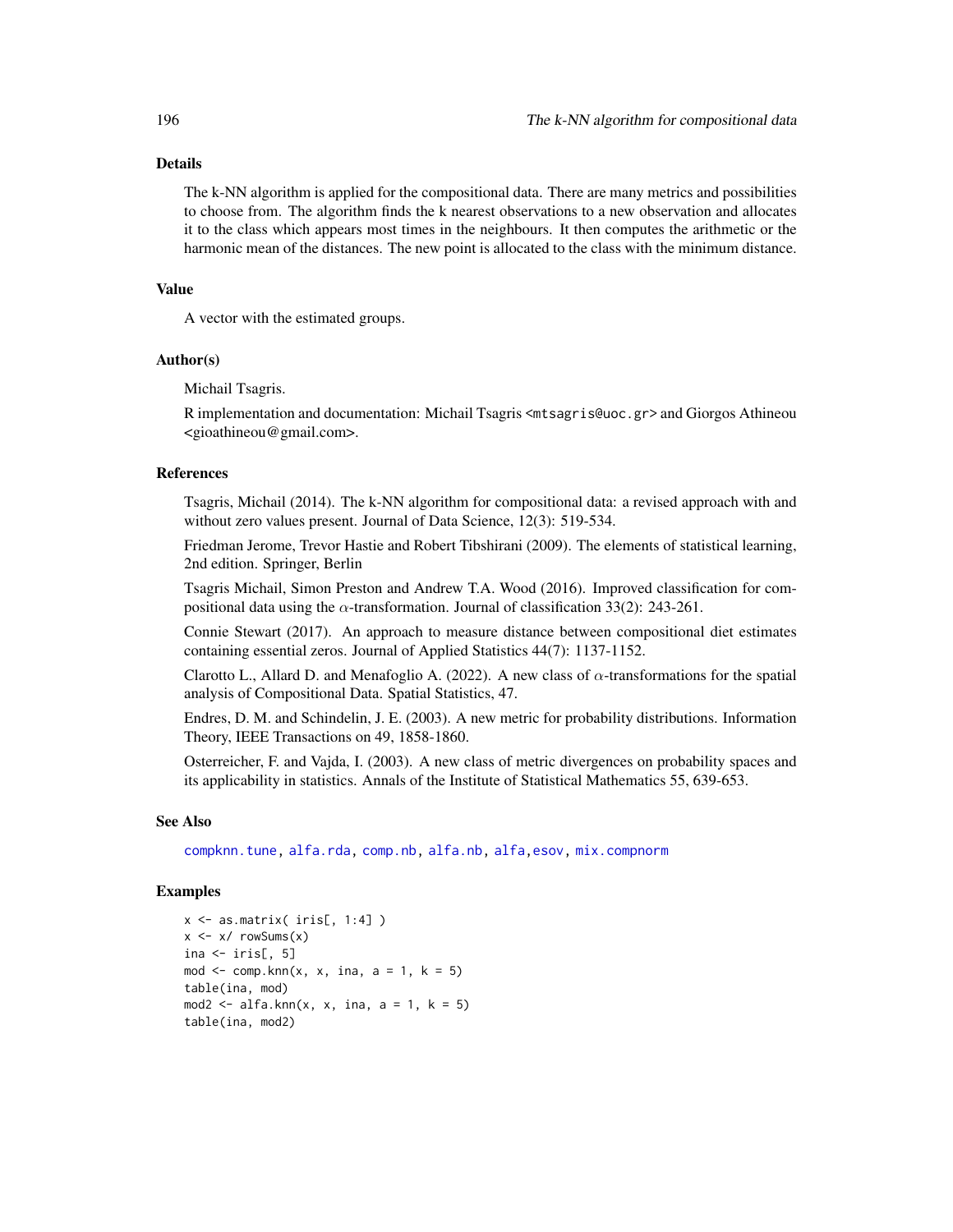### <span id="page-196-0"></span>Description

The pivot coordinate transformation and its inverse.

### Usage

pivot(x) pivotinv(y)

#### Arguments

| A numerical matrix with the compositional data.             |
|-------------------------------------------------------------|
| A numerical matrix with data to be closed into the simplex. |

### Details

The pivot coordinate transformation and its inverse are computed. This means that no zeros are allowed.

### Value

A matrix with the alr transformed data (if pivot is used) or with the compositional data (if the pivotinv is used).

#### Author(s)

Michail Tsagris.

R implementation and documentation: Michail Tsagris <mtsagris@uoc.gr>.

### References

Peter Filzmoser, Karel Hron and Matthias Templ (2018). Applied Compositional Data Analysis With Worked Examples in R (pages 49 and 51). Springer.

### See Also

[alfa,](#page-185-0) [alfainv,](#page-99-0) [alr,](#page-177-0) [green](#page-88-0)

```
library(MASS)
x <- as.matrix(fgl[, 2:9])
x \leftarrow x / rowsums(x)y \leftarrow \text{pivot}(x)x1 \leftarrow \text{alrinv}(y)
```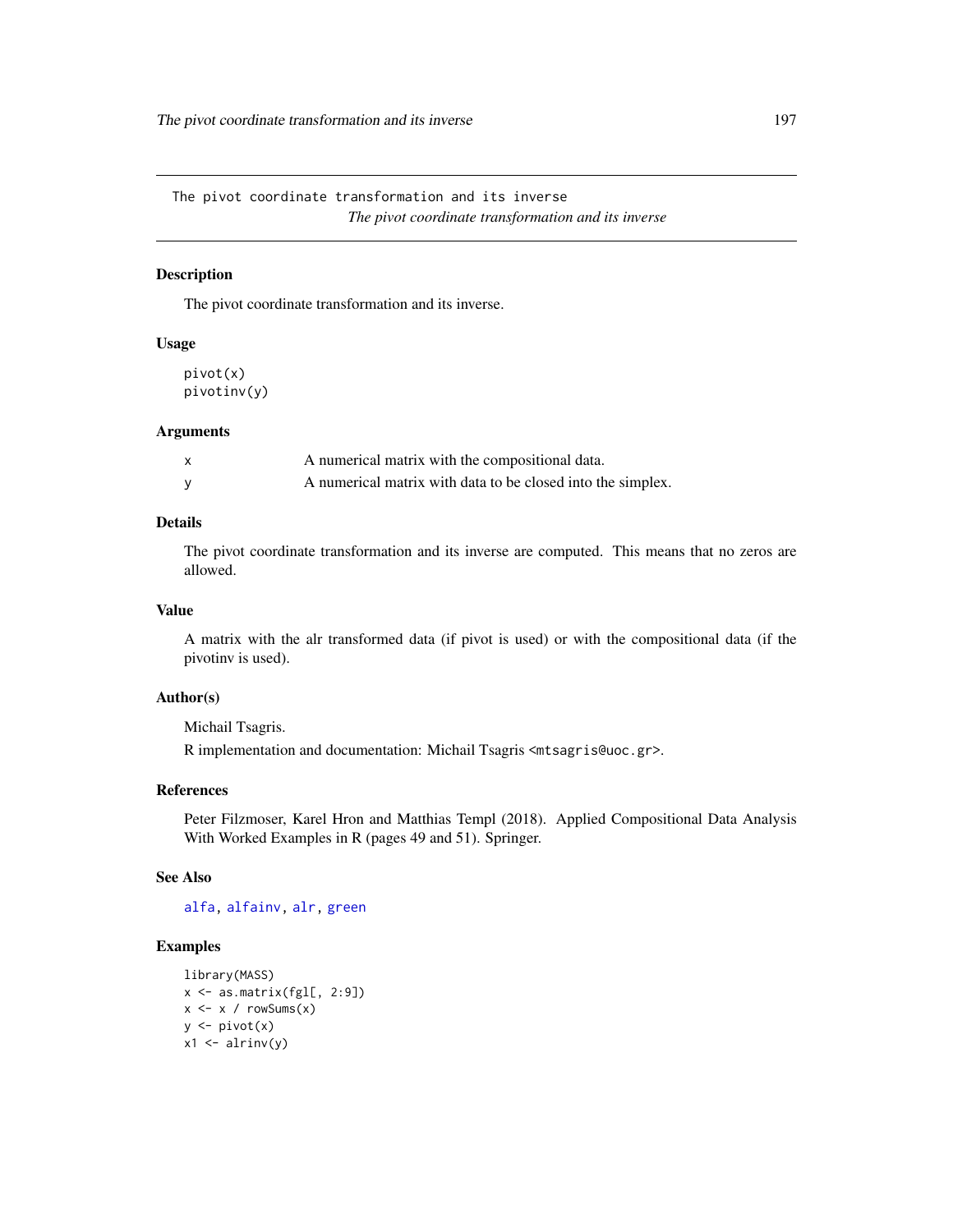Total variability *Total variability*

#### Description

Total variability.

#### Usage

totvar $(x, a = 0)$ 

#### Arguments

|   | A numerical matrix with the compositional data.                                                                                                                                                   |
|---|---------------------------------------------------------------------------------------------------------------------------------------------------------------------------------------------------|
| a | The value of the power transformation, it has to be between -1 and 1. If zero<br>values are present it has to be greater than 0. If $\alpha = 0$ the centred log-ratio<br>transformation is used. |
|   |                                                                                                                                                                                                   |

#### Details

The  $\alpha$ -transformation is applied and the sum of the variances of the transformed variables is calculated. This is the total variability. Aitchison (1986) used the centred log-ratio transformation, but we have extended it to cover more geometries, via the  $\alpha$ -transformation.

### Value

The total variability of the data in a given geometry as dictated by the value of  $\alpha$ .

#### Author(s)

Michail Tsagris.

R implementation and documentation: Michail Tsagris <mtsagris@uoc.gr>.

### References

Aitchison J. (1986). The statistical analysis of compositional data. Chapman & Hall.

### See Also

[alfa,](#page-185-0) \ link{alfainv,} [alfa.profile,](#page-76-0) [alfa.tune](#page-80-0)

```
x \leftarrow as.matrix(iris[, 1:4])x \leftarrow x / rowsums(x)totvar(x)
```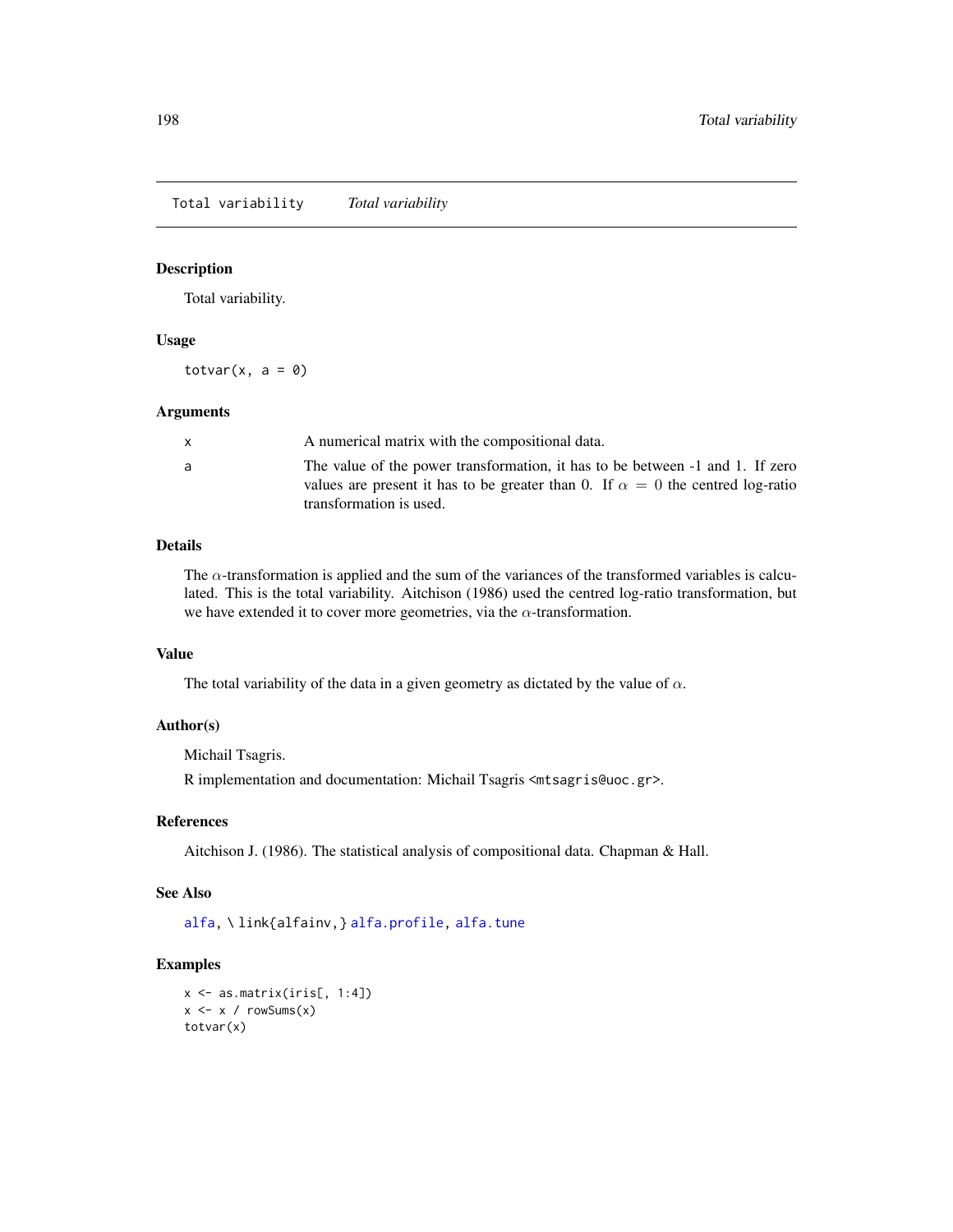Transformation-free linear regression for compositional responses and predictors *Transformation-free linear regression for compositional responses and predictors*

### Description

Transformation-free linear regression for compositional responses and predictors.

### Usage

tflr(y, x, xnew = NULL)

#### Arguments

| - V      | A matrix with the compositional response. Zero values are allowed.   |
|----------|----------------------------------------------------------------------|
| <b>X</b> | A matrix with the compositional predictors. Zero values are allowed. |
| xnew     | If you have new data use it, otherwise leave it NULL.                |

#### Details

The transformation-free linear regression for compositional responses and predictors is implemented. The function to be minized is  $-\sum_{i=1}^{n} y_i \log y_i/(X_i B)$ .

#### Value

A list including:

| runtime | The time required by the regression.           |
|---------|------------------------------------------------|
| loglik  | The log-likelihood.                            |
| be      | The beta coefficients.                         |
| est     | The fitted values of xnew if xnew is not NULL. |

### Author(s)

Michail Tsagris.

R implementation and documentation: Michail Tsagris <mtsagris@uoc.gr>.

## References

Jacob Fiksel, Scott Zeger and Abhirup Datta (2020). A transformation-free linear regression for compositional outcomes and predictors. https://arxiv.org/pdf/2004.07881.pdf

### See Also

[cv.tflr,](#page-42-0) [ols.compcomp](#page-16-0) [kl.alfapcr](#page-65-0)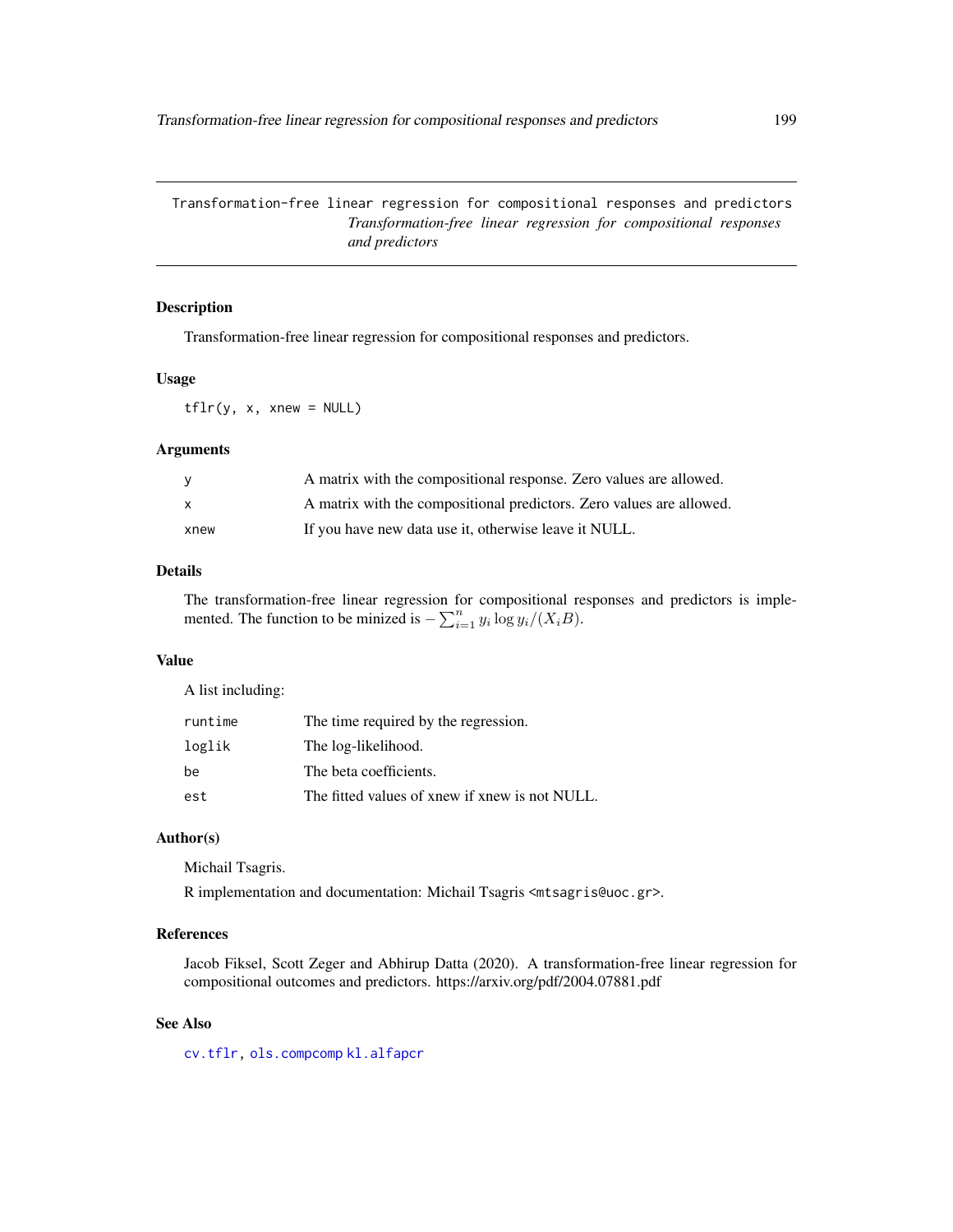### Examples

```
library(MASS)
y <- rdiri(214, runif(3, 1, 3))
x \leftarrow as_matrix(fgl[, 2:9])x \le -x / \text{rowsums}(x)mod \leftarrow tflr(y, x, x)mod
```
Tuning of the alpha generalised correlations between two compositional datasets *Tuning of the alpha generalised correlations between two compositional datasets*

### Description

Tuning of the alpha generalised correlations between two compositional datasets.

#### Usage

 $acor.tune(y, x, a, type = "dcor")$ 

### Arguments

| y    | A matrix with the compositional data.                                                                                                                                                                           |
|------|-----------------------------------------------------------------------------------------------------------------------------------------------------------------------------------------------------------------|
| X    | A matrix with the compositional data.                                                                                                                                                                           |
| a    | The range of values of the power transformation to search for the optimal one.<br>If zero values are present it has to be greater than 0.                                                                       |
| type | the type of correlation to compute, the distance correlation ("edist"), the canoni-<br>cal correlation type 1 ("cancor1") or the canonical correlation type 2 ("cancor2").<br>See details for more information. |

#### Details

The  $\alpha$ -transformation is applied to each composition and then the distance correlation or the canonical correlation is computed. If type = "cancor1" the function returns the value of  $\alpha$  that maximizes the product of the eigenvalues. If type = "cancor2" the function returns the value of  $\alpha$  that maximizes the the largest eigenvalue.

#### Value

A list including:

| alfa    | The optimal value of $\alpha$ . |
|---------|---------------------------------|
| acor    | The maximum value of the acor.  |
| runtime | The runtime of the optimization |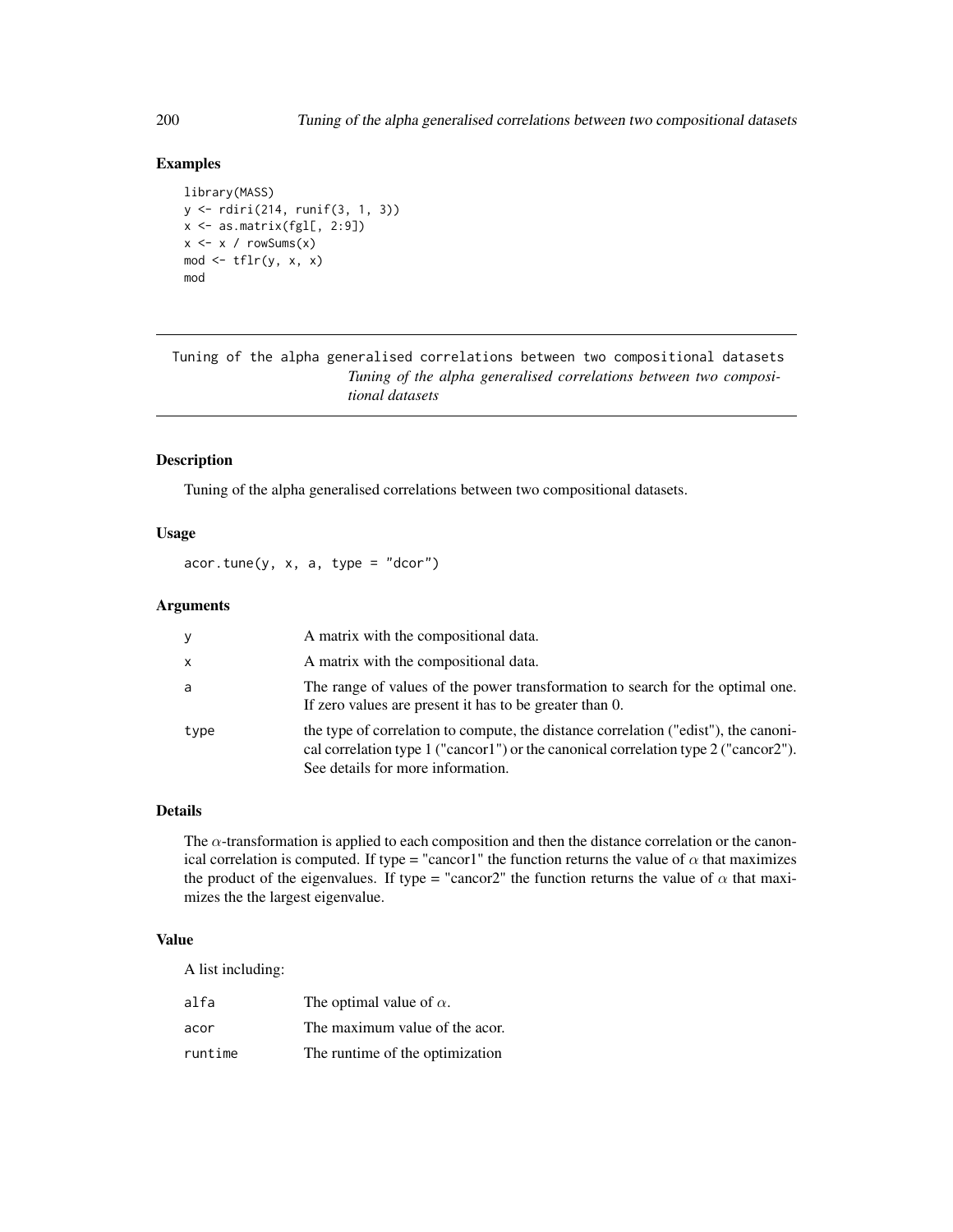#### Author(s)

Michail Tsagris.

R implementation and documentation: Michail Tsagris <mtsagris@uoc.gr>.

### See Also

[acor,](#page-8-0) [alfa.profile,](#page-76-0) [alfa,](#page-185-0) [alfainv](#page-99-0)

#### Examples

y <- rdiri(30, runif(3) )  $x \leftarrow$  rdiri(30, runif(4))  $acor(y, x, a = 0.4)$ 

Tuning of the bandwidth h of the kernel using the maximum likelihood cross validation *Tuning of the bandwidth h of the kernel using the maximum likelihood cross validation*

#### Description

Tuning of the bandwidth h of the kernel using the maximum likelihood cross validation.

### Usage

mkde.tune( $x$ , low = 0.1, up = 3, s = cov( $x$ ))

#### Arguments

|     | A matrix with Euclidean (continuous) data.                                                                                                          |
|-----|-----------------------------------------------------------------------------------------------------------------------------------------------------|
| low | The minimum value to search for the optimal bandwidth value.                                                                                        |
| up  | The maximum value to search for the optimal bandwidth value.                                                                                        |
| s   | A covariance matrix. By default it is equal to the covariance matrix of the data,<br>but can change to a robust covariance matrix, MCD for example. |

#### Details

Maximum likelihood cross validation is applied in order to choose the optimal value of the bandwidth parameter. No plot is produced.

### Value

A list including:

| hopt    | The optimal bandwidth value.                                          |
|---------|-----------------------------------------------------------------------|
| maximum | The value of the pseudo-log-likelihood at that given bandwidth value. |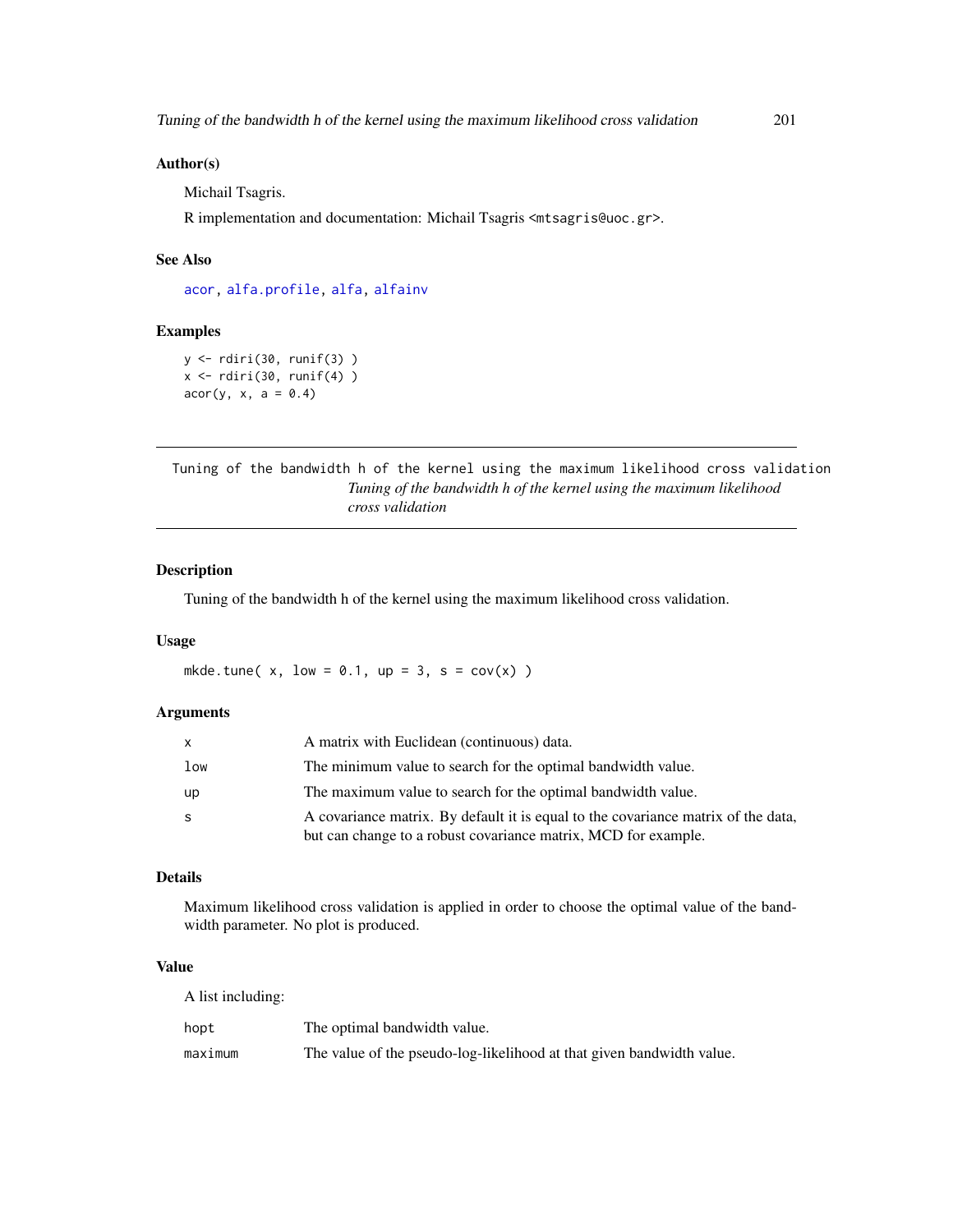202 Tuning of the divergence based regression for compositional data with compositional data in the covariates side using the alpha

#### Author(s)

Michail Tsagris.

R implementation and documentation: Michail Tsagris <mtsagris@uoc.gr> and Giorgos Athineou <gioathineou@gmail.com>.

### References

Arsalane Chouaib Guidoum (2015). Kernel Estimator and Bandwidth Selection for Density and its Derivatives. The kedd R package. http://cran.r-project.org/web/packages/kedd/vignettes/kedd.pdf

M.P. Wand and M.C. Jones (1995). Kernel smoothing, pages 91-92.

#### See Also

[mkde,](#page-128-0) [comp.kerncontour](#page-26-0)

#### Examples

library(MASS) mkde.tune(as.matrix(iris[, 1:4]), c(0.1, 3) )

Tuning of the divergence based regression for compositional data with compositional data in the covar *Tuning of the divergence based regression for compositional data with compositional data in the covariates side using the* α*-transformation*

#### Description

Tuning of the divergence based regression for compositional data with compositional data in the covariates side using the  $\alpha$ -transformation.

#### Usage

```
klalfapcr.tune(y, x, covar = NULL, nfolds = 10, maxk = 50, a = seq(-1, 1, by = 0.1),
folds = NULL, graph = FALSE, tol = 1e-07, maxiters = 50, seed = NULL)
```
#### **Arguments**

| y            | A numerical matrix with compositional data with or without zeros.                                                                                                                                      |
|--------------|--------------------------------------------------------------------------------------------------------------------------------------------------------------------------------------------------------|
| $\mathsf{x}$ | A matrix with the predictor variables, the compositional data. Zero values are<br>allowed.                                                                                                             |
| covar        | If you have other continuous covariates put themn here.                                                                                                                                                |
| nfolds       | The number of folds for the K-fold cross validation, set to 10 by default.                                                                                                                             |
| maxk         | The maximum number of principal components to check.                                                                                                                                                   |
| a            | The value of the power transformation, it has to be between -1 and 1. If zero<br>values are present it has to be greater than 0. If $\alpha = 0$ the isometric log-ratio<br>transformation is applied. |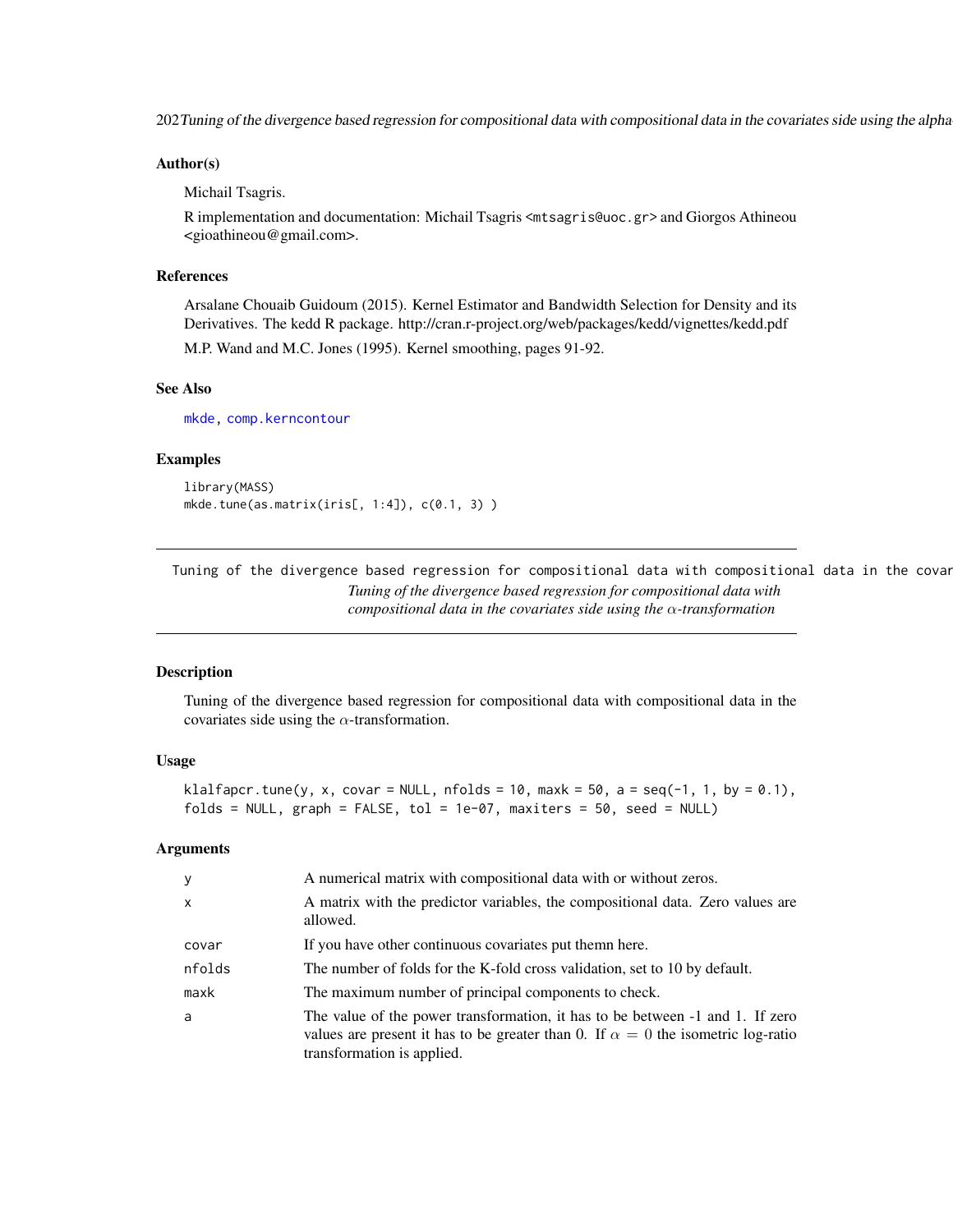Tuning of the divergence based regression for compositional data with compositional data in the covariates side using the alpha-tra

| folds    | If you have the list with the folds supply it here. You can also leave it NULL<br>and it will create folds. |
|----------|-------------------------------------------------------------------------------------------------------------|
| graph    | If graph is TRUE (default value) a plot will appear.                                                        |
| tol      | The tolerance value to terminate the Newton-Raphson procedure.                                              |
| maxiters | The maximum number of Newton-Raphson iterations.                                                            |
| seed     | You can specify your own seed number here or leave it NULL.                                                 |

#### Details

The M-fold cross validation is performed in order to select the optimal values for  $\alpha$  and k, the number of principal components. The  $\alpha$ -transformation is applied to the compositional data first, the first k principal component scores are calcualted and used as predictor variables for the Kullback-Leibler divergence based regression model. This procedure is performed M times during the M-fold cross validation.

#### Value

A list including:

| mspe        | A list with the KL divergence for each value of $\alpha$ and k in every fold.                                                          |
|-------------|----------------------------------------------------------------------------------------------------------------------------------------|
| performance | A matrix with the KL divergence for each value of $\alpha$ averaged over all folds. If<br>graph is set to TRUE this matrix is plotted. |
| best.perf   | The minimum KL divergence.                                                                                                             |
| params      | The values of $\alpha$ and k corresponding to the minimum KL divergence.                                                               |

#### Author(s)

Initial code by Abdulaziz Alenazi. Modifications by Michail Tsagris.

R implementation and documentation: Abdulaziz Alenazi <a.alenazi@nbu.edu.sa> and Michail Tsagris <mtsagris@uoc.gr>.

#### References

Alenazi A. (2019). Regression for compositional data with compositioanl data as predictor variables with or without zero values. Journal of Data Science, 17(1): 219-238. http://www.jdsonline.com/file\_download/688/01+No.10+315+REGRESSION+FOR+COMPOSITIONAL+DATA+WITH+COMPOSITIO

Tsagris M. (2015). Regression analysis with compositional data containing zero values. Chilean Journal of Statistics, 6(2): 47-57. http://arxiv.org/pdf/1508.01913v1.pdf

Tsagris M.T., Preston S. and Wood A.T.A. (2011). A data-based power transformation for compositional data. In Proceedings of the 4th Compositional Data Analysis Workshop, Girona, Spain. http://arxiv.org/pdf/1106.1451.pdf

### See Also

[kl.alfapcr,](#page-65-0) [cv.tflr,](#page-42-0) [pcr,](#page-149-0) [glm.pcr,](#page-149-0) [alfapcr.tune](#page-208-0)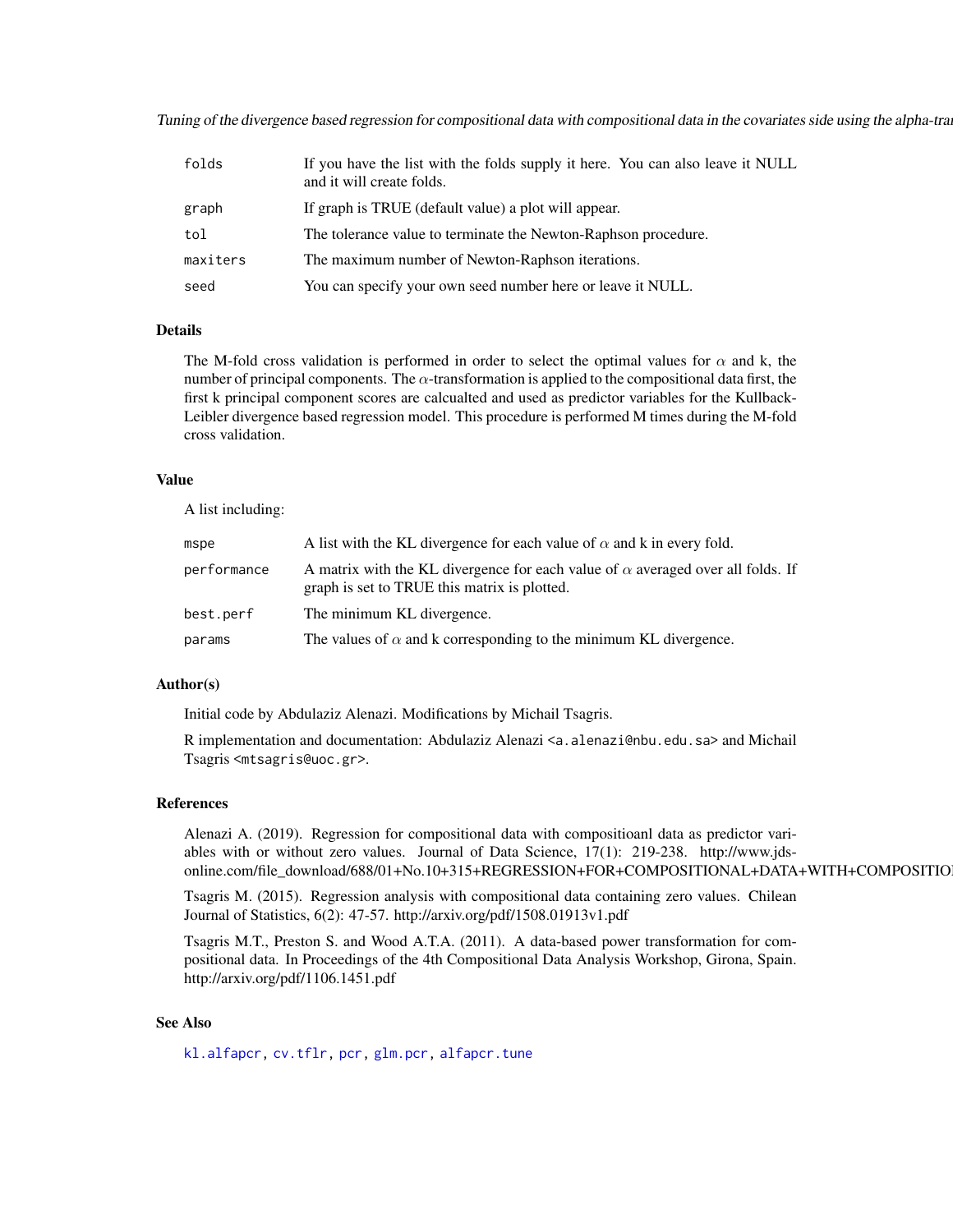#### Examples

```
library(MASS)
y <- rdiri( 214, runif(4, 1, 3) )
x \leftarrow as.matrix(fgl[, 2:9])x \le -x / \text{rowsums}(x)mod \le klalfapcr.tune(y = y, x = x, a = c(0.7, 0.8))
mod
```
Tuning of the k-NN algorithm for compositional data *Tuning of the k-NN algorithm for compositional data*

#### <span id="page-203-0"></span>Description

Tuning of the k-NN algorithm for compositional data with and without using the power or the  $\alpha$ -transformation. In addition, estimation of the rate of correct classification via K-fold crossvalidation.

#### Usage

compknn.tune(x, ina, nfolds = 10,  $k = 2:5$ , mesos = TRUE,  $a = seq(-1, 1, by = 0.1)$ , apostasi = "ESOV", folds = NULL, stratified = TRUE, seed = NULL, graph = FALSE)

alfaknn.tune(x, ina, nfolds = 10,  $k = 2:5$ , mesos = TRUE,  $a = seq(-1, 1, by = 0.1)$ , apostasi = "euclidean", rann = FALSE, folds = NULL, stratified = TRUE, seed = NULL, graph = FALSE)

aitknn.tune(x, ina, nfolds = 10,  $k = 2:5$ , mesos = TRUE,  $a = seq(-1, 1, by = 0.1)$ , apostasi = "euclidean", rann = FALSE, folds = NULL, stratified = TRUE, seed = NULL, graph = FALSE)

#### Arguments

| $\mathsf{x}$ | A matrix with the available compositional data. Zeros are allowed, but you must<br>be careful to choose strictly positive values of $\alpha$ or not to set apostasi= "Ait".                                                                     |
|--------------|-------------------------------------------------------------------------------------------------------------------------------------------------------------------------------------------------------------------------------------------------|
| ina          | A group indicator variable for the available data.                                                                                                                                                                                              |
| nfolds       | The number of folds to be used. This is taken into consideration only if the folds<br>argument is not supplied.                                                                                                                                 |
| k            | A vector with the nearest neighbours to consider.                                                                                                                                                                                               |
| mesos        | This is used in the non standard algorithm. If TRUE, the arithmetic mean of the<br>distances is calculated, otherwise the harmonic mean is used (see details).                                                                                  |
| a            | A grid of values of $\alpha$ to be used only if the distance chosen allows for it.                                                                                                                                                              |
| apostasi     | The type of distance to use. For the compk, knn this can be one of the following:<br>"ESOV", "taxicab", "Ait", "Hellinger", "angular" or "CS". See the references<br>for them. For the alfa. knn this can be either "euclidean" or "manhattan". |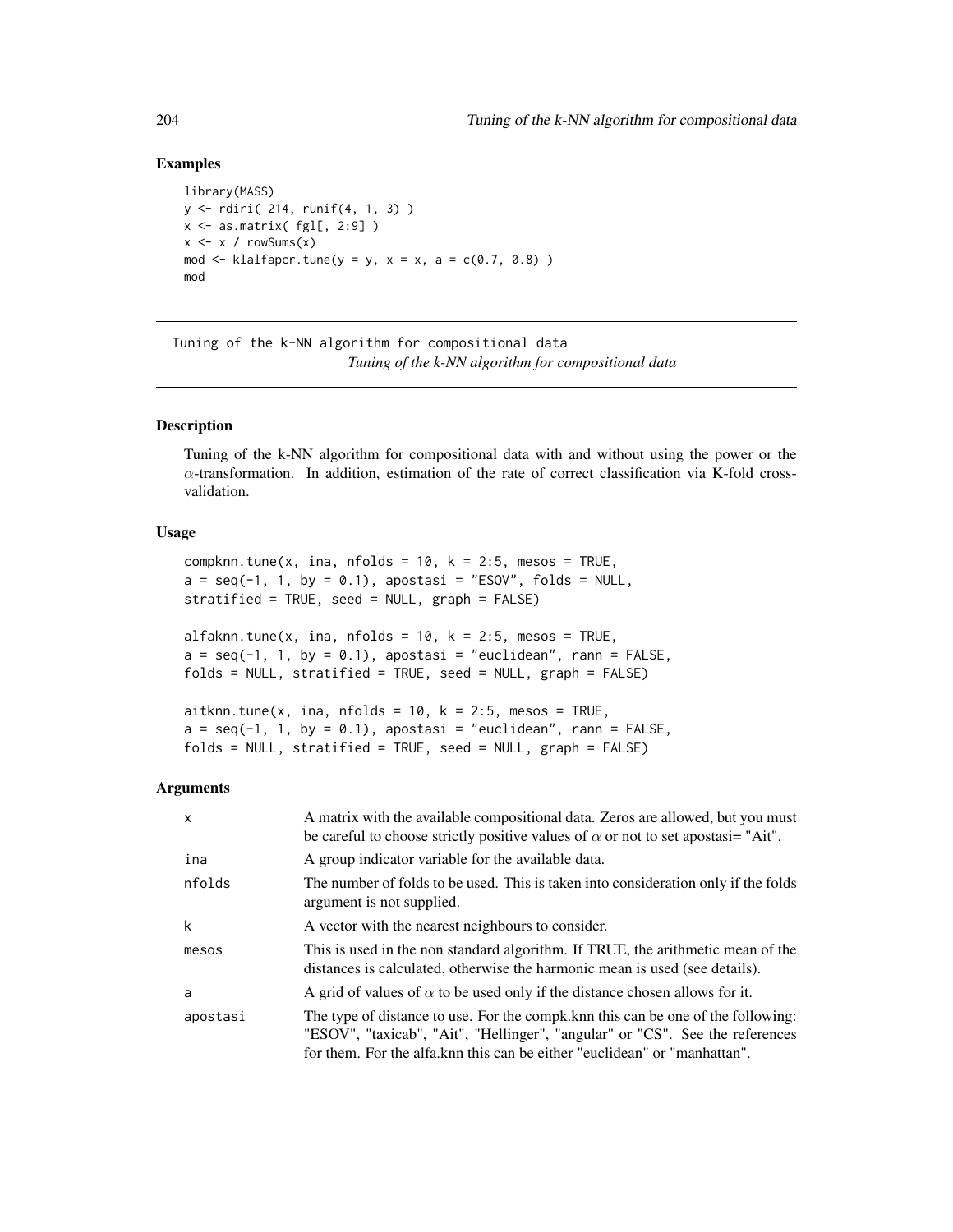| rann       | If you have large scale datasets and want a faster k-NN search, you can use kd-<br>trees implemented in the R package "RANN". In this case you must set this<br>argument equal to TRUE. Note however, that in this case, the only available<br>distance is by default "euclidean". |
|------------|------------------------------------------------------------------------------------------------------------------------------------------------------------------------------------------------------------------------------------------------------------------------------------|
| folds      | If you have the list with the folds supply it here. You can also leave it NULL<br>and it will create folds.                                                                                                                                                                        |
| stratified | Do you want the folds to be created in a stratified way? TRUE or FALSE.                                                                                                                                                                                                            |
| seed       | You can specify your own seed number here or leave it NULL.                                                                                                                                                                                                                        |
| graph      | If set to TRUE a graph with the results will appear.                                                                                                                                                                                                                               |

#### Details

The k-NN algorithm is applied for the compositional data. There are many metrics and possibilities to choose from. The algorithm finds the k nearest observations to a new observation and allocates it to the class which appears most times in the neighbours.

#### Value

A list including:

| per         | A matrix or a vector (depending on the distance chosen) with the averaged over<br>all folds rates of correct classification for all hyper-parameters ( $\alpha$ and k). |
|-------------|-------------------------------------------------------------------------------------------------------------------------------------------------------------------------|
| performance | The estimated rate of correct classification.                                                                                                                           |
| best_a      | The best value of $\alpha$ . This is returned for "ESOV" and "taxicab" only.                                                                                            |
| best_k      | The best number of nearest neighbours.                                                                                                                                  |
| runtime     | The run time of the cross-validation procedure.                                                                                                                         |

#### Author(s)

Michail Tsagris.

R implementation and documentation: Michail Tsagris <mtsagris@uoc.gr> and Giorgos Athineou <gioathineou@gmail.com>.

### References

Tsagris, Michail (2014). The k-NN algorithm for compositional data: a revised approach with and without zero values present. Journal of Data Science, 12(3): 519-534. https://arxiv.org/pdf/1506.05216.pdf

Friedman Jerome, Trevor Hastie and Robert Tibshirani (2009). The elements of statistical learning, 2nd edition. Springer, Berlin

Tsagris M., Preston S. and Wood A.T.A. (2016). Improved classification for compositional data using the α-transformation. Journal of classification, 33(2):243-261. http://arxiv.org/pdf/1106.1451.pdf

Connie Stewart (2017). An approach to measure distance between compositional diet estimates containing essential zeros. Journal of Applied Statistics 44(7): 1137-1152.

Clarotto L., Allard D. and Menafoglio A. (2022). A new class of  $\alpha$ -transformations for the spatial analysis of Compositional Data. Spatial Statistics, 47.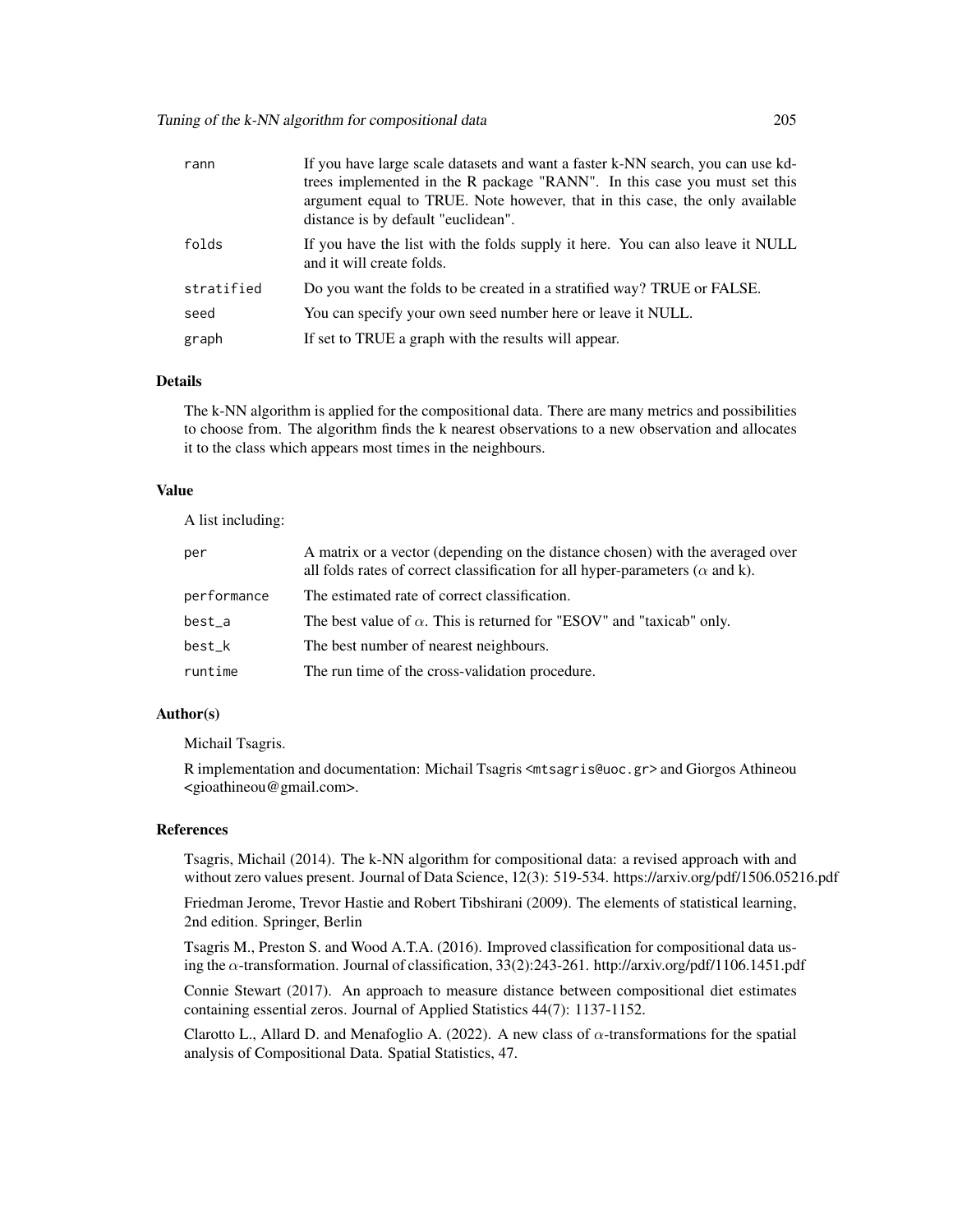Endres, D. M. and Schindelin, J. E. (2003). A new metric for probability distributions. Information Theory, IEEE Transactions on 49, 1858-1860.

Osterreicher, F. and Vajda, I. (2003). A new class of metric divergences on probability spaces and its applicability in statistics. Annals of the Institute of Statistical Mathematics 55, 639-653.

#### See Also

[comp.knn,](#page-194-0) [alfarda.tune,](#page-37-0) [cv.dda,](#page-45-0) [cv.compnb](#page-49-0)

### Examples

```
x <- as.matrix(iris[, 1:4])
x \leftarrow x / \text{rowsums}(x)ina \leftarrow iris[, 5]
mod1 \leq compknn.tune(x, ina, a = seq(1, 1, by = 0.1) )
mod2 \leq alfaknn.tune(x, ina, a = seq(-1, 1, by = 0.1) )
```
Tuning of the projection pursuit regression for compositional data *Tuning of the projection pursuit regression for compositional data*

### <span id="page-205-0"></span>Description

Tuning of the projection pursuit regression for compositional data.

### Usage

```
compppr.tune(y, x, nfollowed to 10, folds = NULL, seed = NULL,nterms = 1:10, type = "alr", yb = NULL )
```
#### Arguments

| y            | A matrix with the available compositional data, but zeros are not allowed.                                         |
|--------------|--------------------------------------------------------------------------------------------------------------------|
| $\mathsf{x}$ | A matrix with the continuous predictor variables.                                                                  |
| nfolds       | The number of folds to use.                                                                                        |
| folds        | If you have the list with the folds supply it here.                                                                |
| seed         | You can specify your own seed number here or leave it NULL.                                                        |
| nterms       | The number of terms to try in the projection pursuit regression.                                                   |
| type         | Either "alr" or "ilr" corresponding to the additive or the isometric log-ratio trans-<br>formation respectively.   |
| yb           | If you have already transformed the data using a log-ratio transformation put it<br>here. Othewrise leave it NULL. |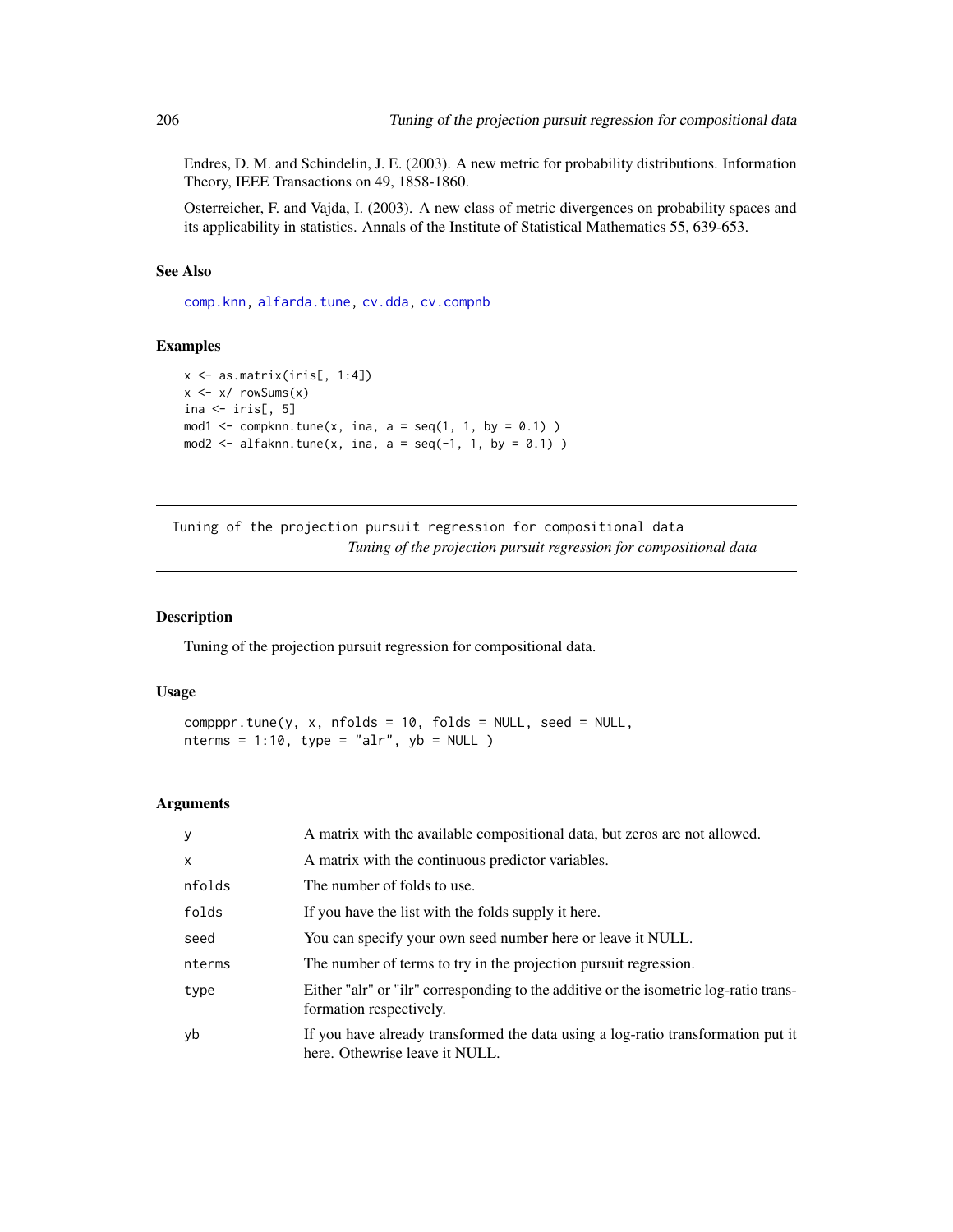### Details

The function performs tuning of the projection pursuit regression algorithm.

#### Value

A list including:

| k1      | The average Kullback-Leibler divergence.        |
|---------|-------------------------------------------------|
| perf    | The average Kullback-Leibler divergence.        |
| runtime | The run time of the cross-validation procedure. |

### Author(s)

Michail Tsagris.

R implementation and documentation: Michail Tsagris <mtsagris@uoc.gr>.

#### References

Friedman, J. H. and Stuetzle, W. (1981). Projection pursuit regression. Journal of the American Statistical Association, 76, 817-823. doi: 10.2307/2287576.

### See Also

[comp.ppr,](#page-153-0) [aknnreg.tune,](#page-33-0) [akernreg.tune](#page-35-0)

### Examples

```
y <- as.matrix(iris[, 1:3])
y <- y/ rowSums(y)
x \leftarrow \text{iris}[, 4]mod \le -comppr.tune(y, x)
```
Tuning of the projection pursuit regression with compositional predictor variables *Tuning of the projection pursuit regression with compositional predictor variables*

### Description

Tuning of the projection pursuit regression with compositional predictor variables.

#### Usage

```
pprcomp.tune(y, x, nfolds = 10, folds = NULL, seed = NULL,
nterms = 1:10, type = "log", graph = FALSE)
```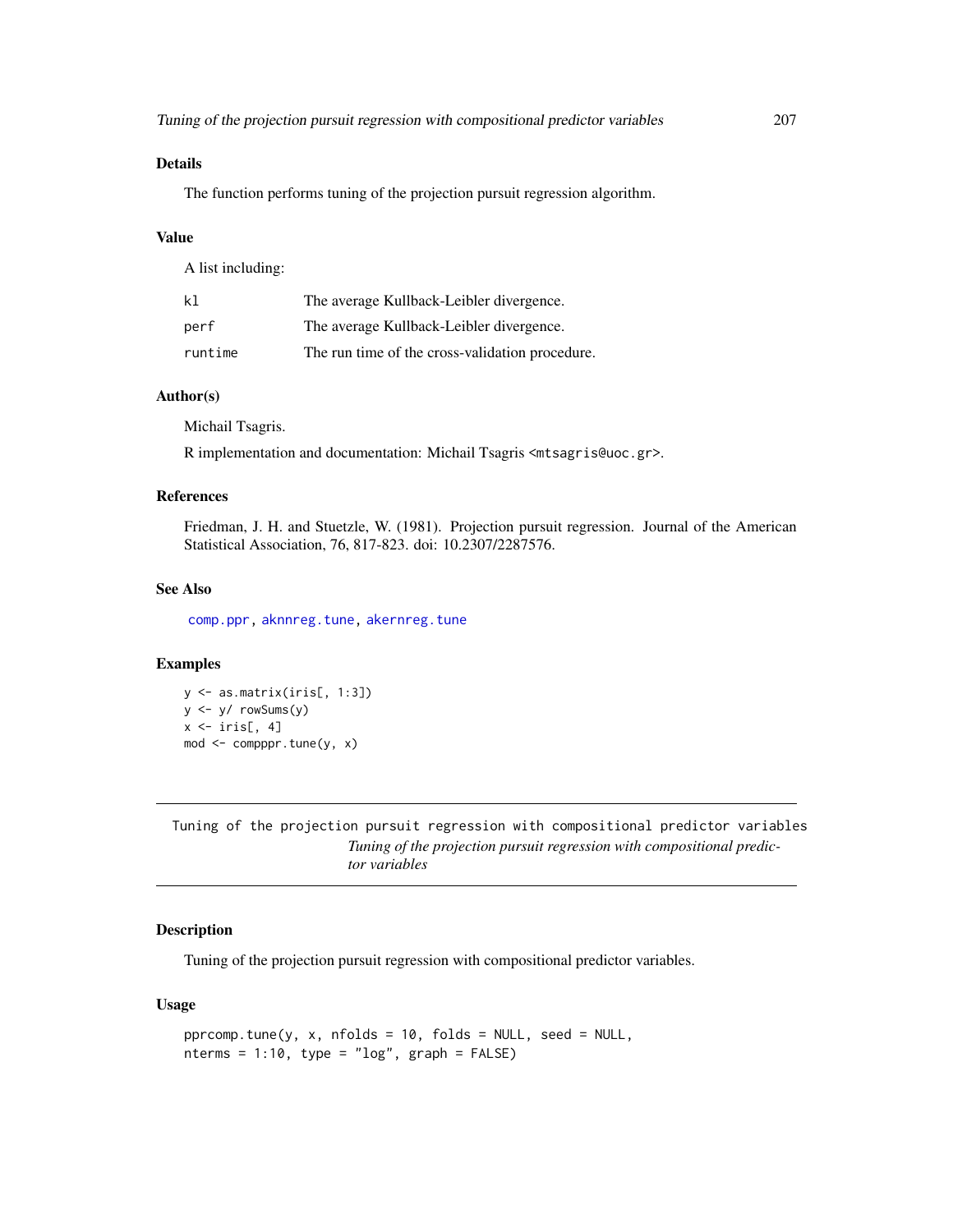### Arguments

| y      | A numerical vector with the continuous variable.                                                                                                   |
|--------|----------------------------------------------------------------------------------------------------------------------------------------------------|
| X      | A matrix with the available compositional data, but zeros are not allowed.                                                                         |
| nfolds | The number of folds to use.                                                                                                                        |
| folds  | If you have the list with the folds supply it here.                                                                                                |
| seed   | You can specify your own seed number here or leave it NULL.                                                                                        |
| nterms | The number of terms to try in the projection pursuit regression.                                                                                   |
| type   | Either "alr" or "log" corresponding to the additive log-ratio transformation or<br>the logarithm applied to the compositional predictor variables. |
| graph  | If graph is TRUE (default value) a filled contour plot will appear.                                                                                |

### Details

The function performs tuning of the projection pursuit regression algorithm with compositional predictor variables.

### Value

A list including:

| runtime     | The run time of the cross-validation procedure.                        |
|-------------|------------------------------------------------------------------------|
| mse         | The mean squared error of prediction for each number of terms.         |
| opt.nterms  | The number of terms with the minimum mean squared error of prediction. |
| performance | The minimum mean squared error of prediction.                          |

### Author(s)

Michail Tsagris.

R implementation and documentation: Michail Tsagris <mtsagris@uoc.gr>.

### References

Friedman, J. H. and Stuetzle, W. (1981). Projection pursuit regression. Journal of the American Statistical Association, 76, 817-823. doi: 10.2307/2287576.

#### See Also

[pprcomp,](#page-154-0) [ice.pprcomp,](#page-96-0) [alfapcr.tune,](#page-208-0) [compppr.tune](#page-205-0)

```
x \leftarrow as.matrix(iris[, 2:4])
x \leftarrow x / \text{rowsums}(x)y \leftarrow \text{iris}[ , 1 ]mod <- pprcomp.tune(y, x)
```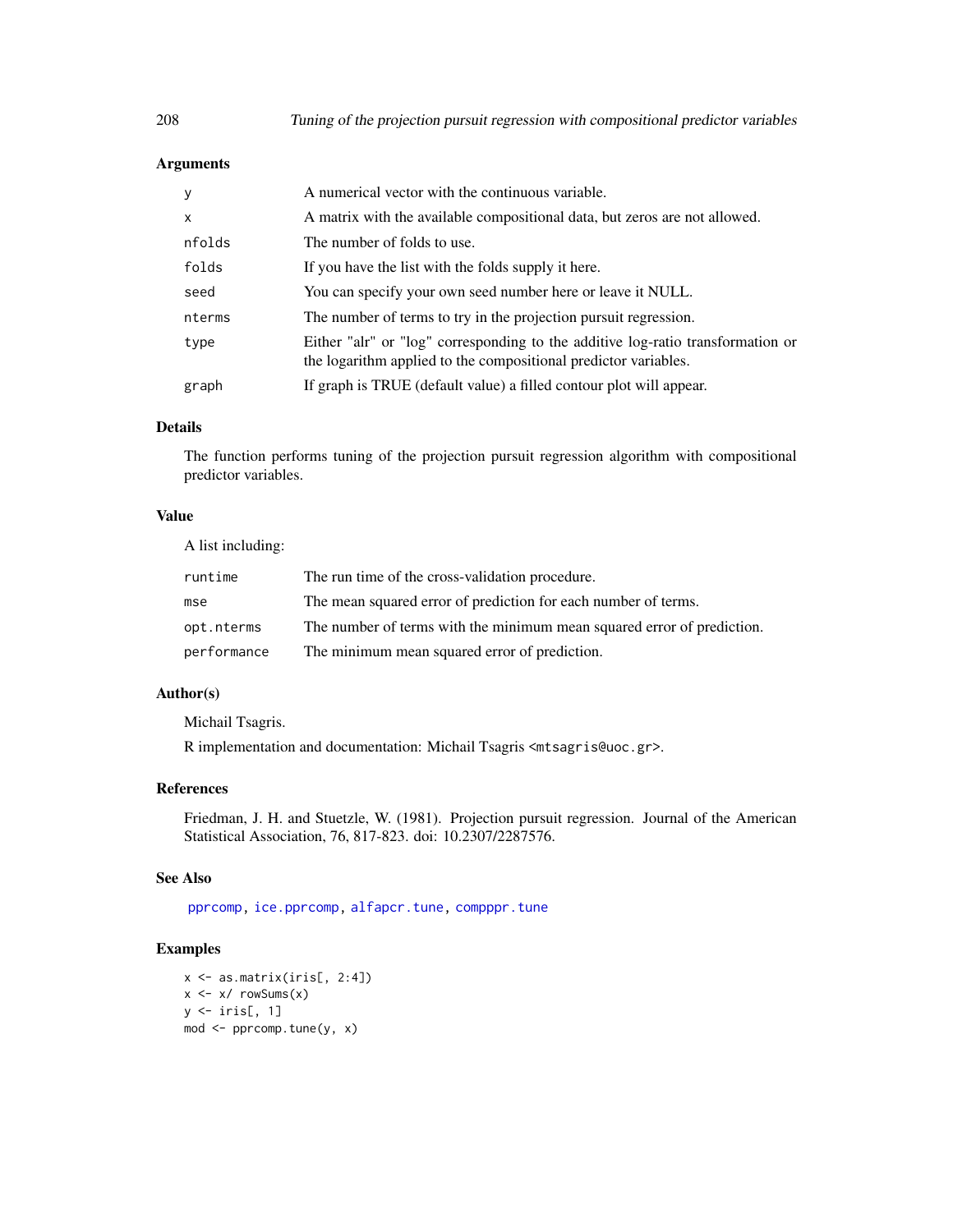Tuning the number of PCs in the PCR with compositional data using the alpha-transformation *Tuning the number of PCs in the PCR with compositional data using the* α*-transformation*

### <span id="page-208-0"></span>Description

This is a cross-validation procedure to decide on the number of principal components when using regression with compositional data (as predictor variables) using the  $\alpha$ -transformation.

### Usage

```
alfapcr.tune(y, x, model = "gaussian", nfolds = 10, maxk = 50, a = seq(-1, 1, by = 0.1),
folds = NULL, ncores = 1, graph = TRUE, col.nu = 15, seed = NULL)
```
### Arguments

| У      | A vector with either continuous, binary or count data.                                                                                                                                                                                                                   |
|--------|--------------------------------------------------------------------------------------------------------------------------------------------------------------------------------------------------------------------------------------------------------------------------|
| X      | A matrix with the predictor variables, the compositional data. Zero values are<br>allowed.                                                                                                                                                                               |
| model  | The type of regression model to fit. The possible values are "gaussian", "bino-<br>mial" and "poisson".                                                                                                                                                                  |
| nfolds | The number of folds for the K-fold cross validation, set to 10 by default.                                                                                                                                                                                               |
| maxk   | The maximum number of principal components to check.                                                                                                                                                                                                                     |
| a      | A vector with a grid of values of the power transformation, it has to be between<br>-1 and 1. If zero values are present it has to be greater than 0. If $\alpha = 0$ the<br>isometric log-ratio transformation is applied.                                              |
| folds  | If you have the list with the folds supply it here. You can also leave it NULL<br>and it will create folds.                                                                                                                                                              |
| ncores | How many cores to use. If you have heavy computations or do not want to wait<br>for long time more than 1 core (if available) is suggested. It is advisable to use<br>it if you have many observations and or many variables, otherwise it will slow<br>down th process. |
| graph  | If graph is TRUE (default value) a filled contour plot will appear.                                                                                                                                                                                                      |
| col.nu | A number parameter for the filled contour plot, taken into account only if graph<br>is TRUE.                                                                                                                                                                             |
| seed   | You can specify your own seed number here or leave it NULL.                                                                                                                                                                                                              |

### Details

The  $\alpha$ -transformation is applied to the compositional data first and the function "pcr.tune" or "glmpcr.tune" is called.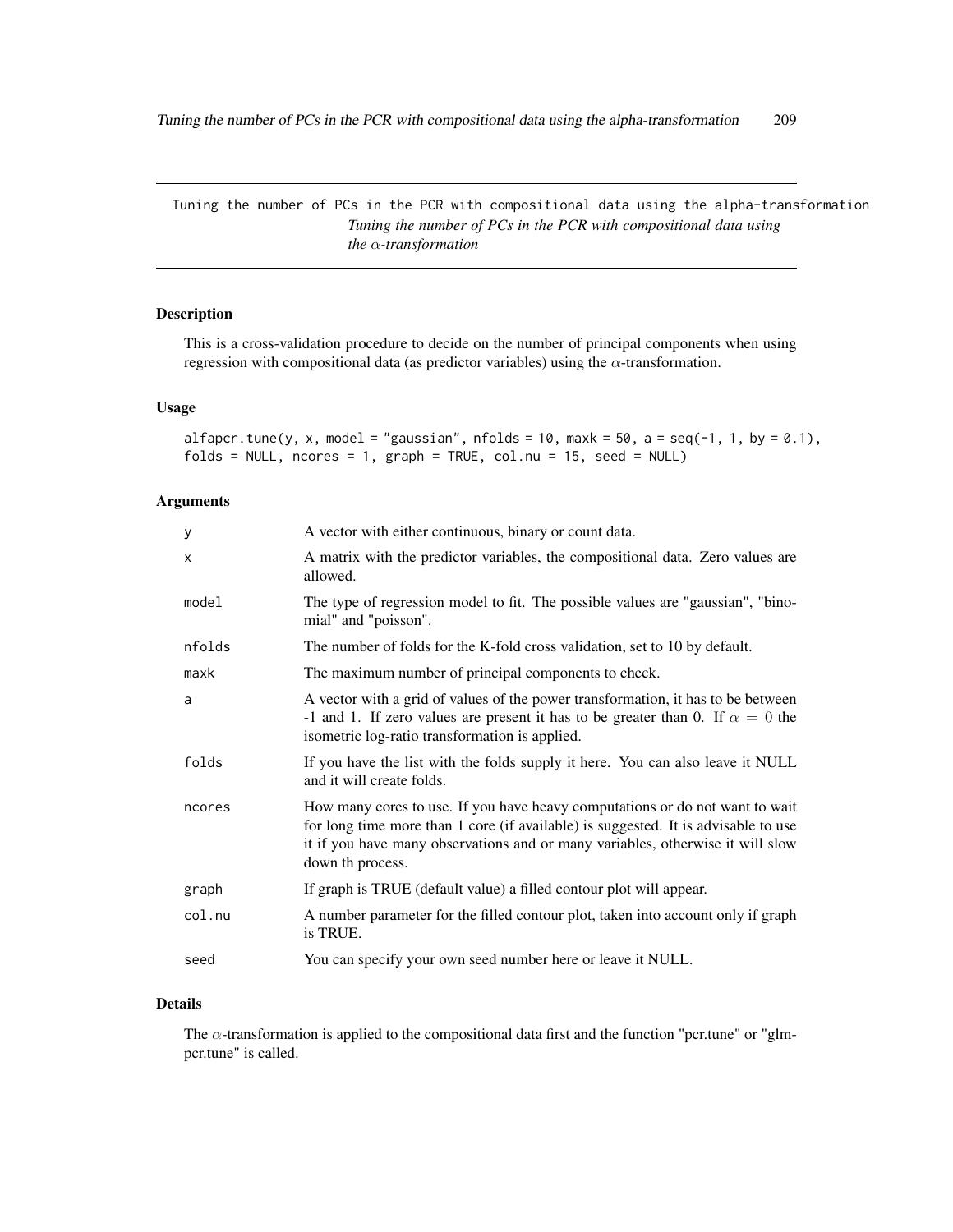#### Value

If graph is TRUE a filled contour will appear. A list including:

| mspe        | The MSPE where rows correspond to the $\alpha$ values and the columns to the num-<br>ber of principal components. |
|-------------|-------------------------------------------------------------------------------------------------------------------|
| best.par    | The best pair of $\alpha$ and number of principal components.                                                     |
| performance | The minimum mean squared error of prediction.                                                                     |
| runtime     | The time required by the cross-validation procedure.                                                              |

#### Author(s)

Michail Tsagris.

R implementation and documentation: Michail Tsagris <mtsagris@uoc.gr>.

#### References

Tsagris M. (2015). Regression analysis with compositional data containing zero values. Chilean Journal of Statistics, 6(2): 47-57. https://arxiv.org/pdf/1508.01913v1.pdf

Tsagris M.T., Preston S. and Wood A.T.A. (2011). A data-based power transformation for compositional data. In Proceedings of the 4th Compositional Data Analysis Workshop, Girona, Spain. https://arxiv.org/pdf/1106.1451.pdf

Jolliffe I.T. (2002). Principal Component Analysis.

#### See Also

[alfa,](#page-185-0) [profile,](#page-0-0) [alfa.pcr,](#page-133-0) [pcr.tune,](#page-211-0) [glmpcr.tune,](#page-211-0) [glm](#page-0-0)

### Examples

```
library(MASS)
y <- as.vector(fgl[, 1])
x \leftarrow as.matrix(fgl[, 2:9])x \leftarrow x / \text{rowsums}(x)mod <- alfapcr.tune(y, x, nfolds = 10, maxk = 50, a = seq(-1, 1, by = 0.1) )
```
Tuning the parameters of the regularised discriminant analysis *Tuning the parameters of the regularised discriminant analysis*

### **Description**

Tuning the parameters of the regularised discriminant analysis for Eucldiean data.

#### Usage

```
rda.tune(x, ina, nfolds = 10, gam = seq(0, 1, by = 0.1), del = seq(0, 1, by = 0.1),
ncores = 1, folds = NULL, stratified = TRUE, seed = NULL)
```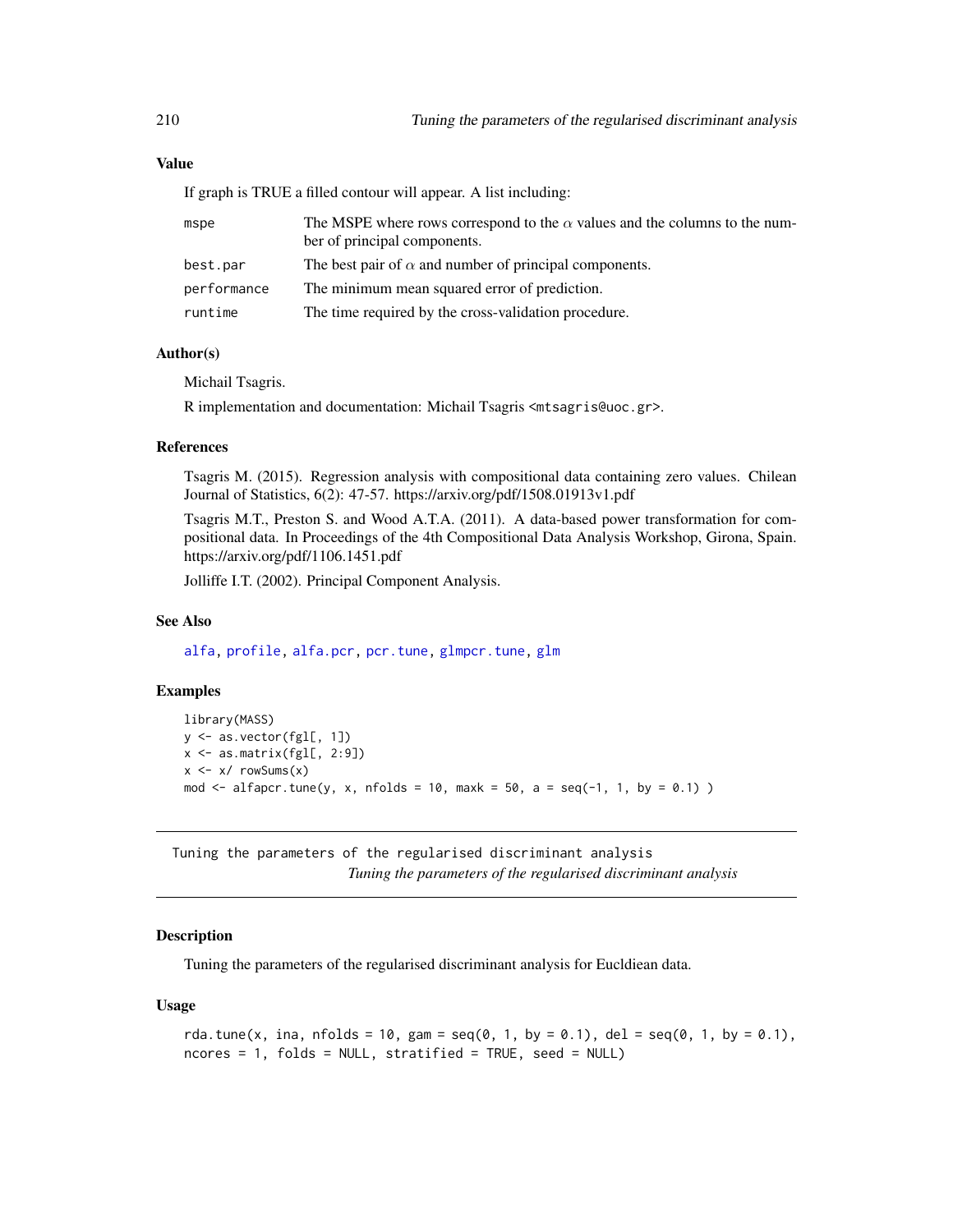#### **Arguments**

| $\mathsf{x}$ | A matrix with the data.                                                                                                                                                                                      |
|--------------|--------------------------------------------------------------------------------------------------------------------------------------------------------------------------------------------------------------|
| ina          | A group indicator variable for the avaiable data.                                                                                                                                                            |
| nfolds       | The number of folds in the cross validation.                                                                                                                                                                 |
| gam          | A grid of values for the $\gamma$ parameter as defined in Tsagris et al. (2016).                                                                                                                             |
| del          | A grid of values for the $\delta$ parameter as defined in Tsagris et al. (2016).                                                                                                                             |
| ncores       | The number of cores to use. If more than 1, parallel computing will take place.<br>It is advisable to use it if you have many observations and or many variables,<br>otherwise it will slow down th process. |
| folds        | If you have the list with the folds supply it here. You can also leave it NULL<br>and it will create folds.                                                                                                  |
| stratified   | Do you want the folds to be created in a stratified way? TRUE or FALSE.                                                                                                                                      |
| seed         | You can specify your own seed number here or leave it NULL.                                                                                                                                                  |

#### Details

Cross validation is performed to select the optimal parameters for the regularisded discriminant analysis and also estimate the rate of accuracy.

The covariance matrix of each group is calcualted and then the pooled covariance matrix. The spherical covariance matrix consists of the average of the pooled variances in its diagonal and zeros in the off-diagonal elements. gam is the weight of the pooled covariance matrix and 1-gam is the weight of the spherical covariance matrix,  $Sa = gam * Sp + (1-gam) * sp$ . Then it is a compromise between LDA and QDA. del is the weight of Sa and 1-del the weight of each group covariance group. This function is a wrapper for [alfa.rda.](#page-161-0)

#### Value

A list including: If graph is TRUE a plot of a heatmap of the performance s will appear.

| per     | An array with the estimate rate of correct classification for every fold. For each<br>of the M matrices, the row values correspond to gam and the columns to the del<br>parameter. |
|---------|------------------------------------------------------------------------------------------------------------------------------------------------------------------------------------|
| percent | A matrix with the mean estimated rates of correct classification. The row values<br>correspond to gam and the columns to the del parameter.                                        |
| se      | A matrix with the standard error of the mean estimated rates of correct classifi-<br>cation. The row values correspond to gam and the columns to the del parameter.                |
| result  | The estimated rate of correct classification along with the best gam and del pa-<br>rameters.                                                                                      |
| runtime | The time required by the cross-validation procedure.                                                                                                                               |

#### Author(s)

Michail Tsagris.

R implementation and documentation: Michail Tsagris <mtsagris@uoc.gr> and Giorgos Athineou <gioathineou@gmail.com>.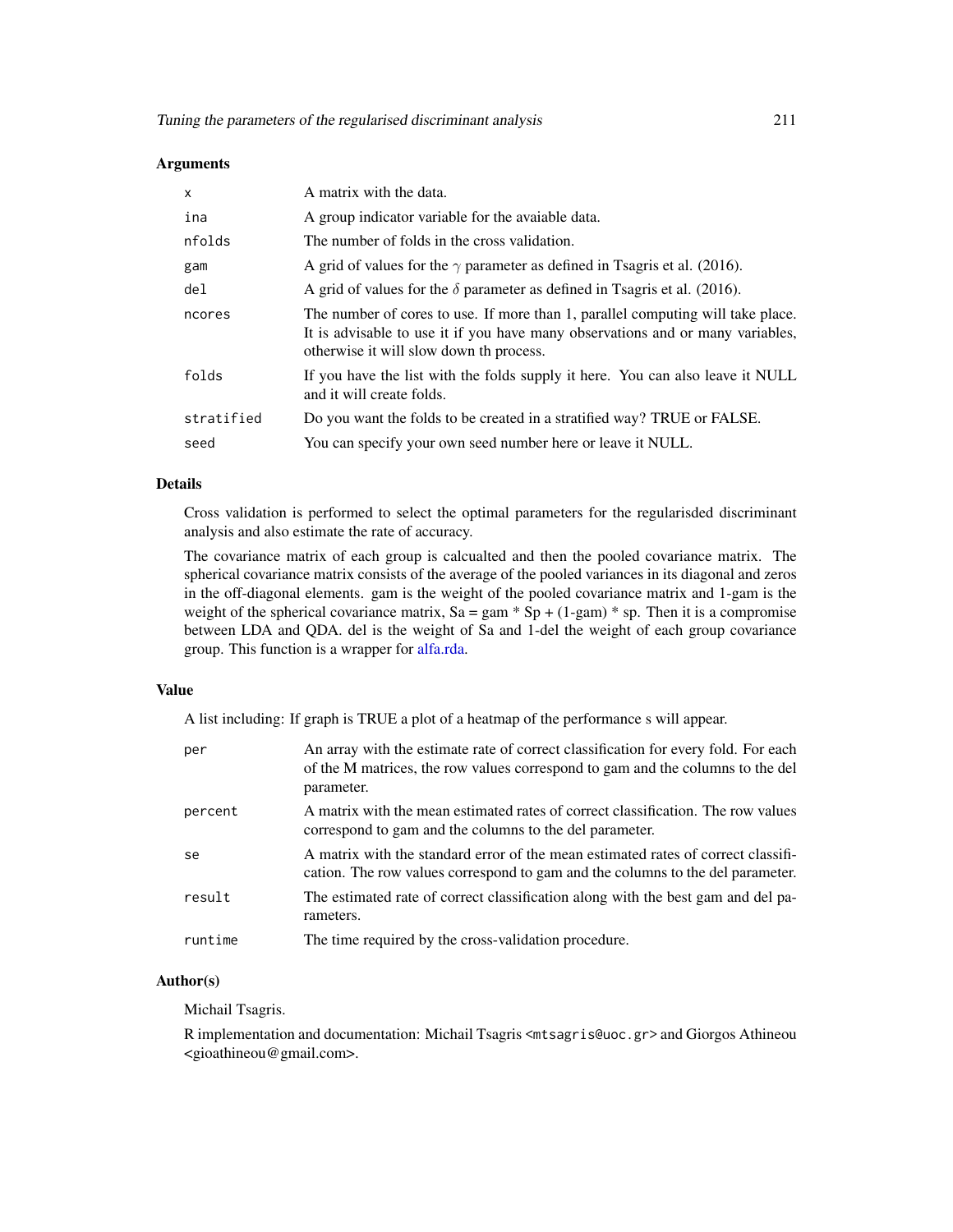#### References

Friedman Jerome, Trevor Hastie and Robert Tibshirani (2009). The elements of statistical learning, 2nd edition. Springer, Berlin

Tsagris M., Preston S. and Wood A.T.A. (2016). Improved classification for compositional data using the α-transformation. Journal of classification, 33(2):243-261. http://arxiv.org/pdf/1106.1451.pdf

### See Also

[rda,](#page-162-0) [alfa](#page-185-0)

### Examples

```
mod \le rda.tune(as.matrix(iris[, 1:4]), iris[, 5], gam = seq(0, 1, by = 0.2),
del = seq(0, 1, by = 0.2))
mod
```
Tuning the principal components with GLMs *Tuning the principal components with GLMs*

### <span id="page-211-0"></span>Description

Tuning the number of principal components in the generalised linear models.

#### Usage

```
pcr.tune(y, x, nfolds = 10, maxk = 50, folds = NULL, ncores = 1,
seed = NULL, graph = TRUE)
glmpcr.tune(y, x, nfolds = 10, maxk = 10, folds = NULL, ncores = 1,
seed = NULL, graph = TRUE)
multinompcr.tune(y, x, nfolds = 10, maxk = 10, folds = NULL, ncores = 1,
```
# Arguments

 $seed = NULL$ ,  $graph = TRUE$ )

| y            | A real valued vector for "pcr.tune". A real valued vector for the "glmpcr.tune"<br>with either two numbers, 0 and 1 for example, for the binomial regression or<br>with positive discrete numbers for the poisson. For the "multinomportune" a<br>vector or a factor with more than just two values. This is a multinomial regres-<br>sion. |
|--------------|---------------------------------------------------------------------------------------------------------------------------------------------------------------------------------------------------------------------------------------------------------------------------------------------------------------------------------------------|
| $\mathsf{x}$ | A matrix with the predictor variables, they have to be continuous.                                                                                                                                                                                                                                                                          |
| nfolds       | The number of folds in the cross validation.                                                                                                                                                                                                                                                                                                |
| maxk         | The maximum number of principal components to check.                                                                                                                                                                                                                                                                                        |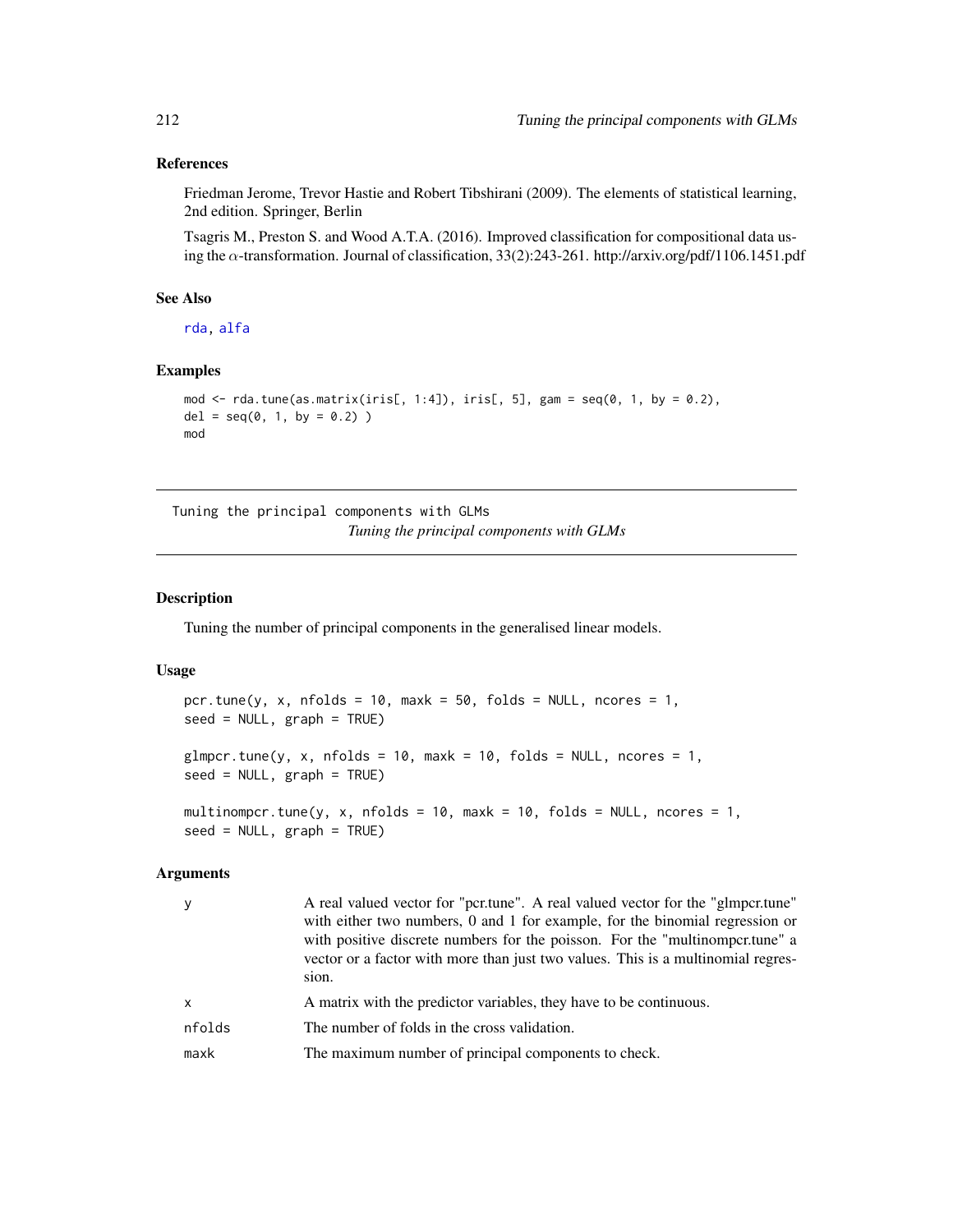| folds  | If you have the list with the folds supply it here. You can also leave it NULL<br>and it will create folds.                                                                                                  |
|--------|--------------------------------------------------------------------------------------------------------------------------------------------------------------------------------------------------------------|
| ncores | The number of cores to use. If more than 1, parallel computing will take place.<br>It is advisable to use it if you have many observations and or many variables,<br>otherwise it will slow down th process. |
| seed   | You can specify your own seed number here or leave it NULL.                                                                                                                                                  |
| graph  | If graph is TRUE a plot of the performance for each fold along the values of $\alpha$<br>will appear.                                                                                                        |

### Details

Cross validation is performed to select the optimal number of principal components in the GLMs or the multinomial regression. This is used by [alfapcr.tune](#page-208-0).

#### Value

If graph is TRUE a plot of the performance versus the number of principal components will appear. A list including:

| msp         | A matrix with the mean deviance of prediction or mean accuracy for every fold.                                                               |
|-------------|----------------------------------------------------------------------------------------------------------------------------------------------|
| mpd         | A vector with the mean deviance of prediction or mean accuracy, each value<br>corresponds to a number of principal components.               |
| k           | The number of principal components which minimizes the deviance or max-<br>imises the accuracy.                                              |
| performance | The optimal performance, MSE for the linea regression, minimum deviance for<br>the GLMs and maximum accuracy for the multinomial regression. |
| runtime     | The time required by the cross-validation procedure.                                                                                         |

### Author(s)

Michail Tsagris.

R implementation and documentation: Michail Tsagris <mtsagris@uoc.gr>.

#### References

Aguilera A.M., Escabias M. and Valderrama M.J. (2006). Using principal components for estimating logistic regression with high-dimensional multicollinear data. Computational Statistics & Data Analysis 50(8): 1905-1924.

Jolliffe I.T. (2002). Principal Component Analysis.

### See Also

[pcr.tune,](#page-211-0) [glm.pcr,](#page-149-0) [alfa.pcr,](#page-133-0) [alfapcr.tune](#page-208-0)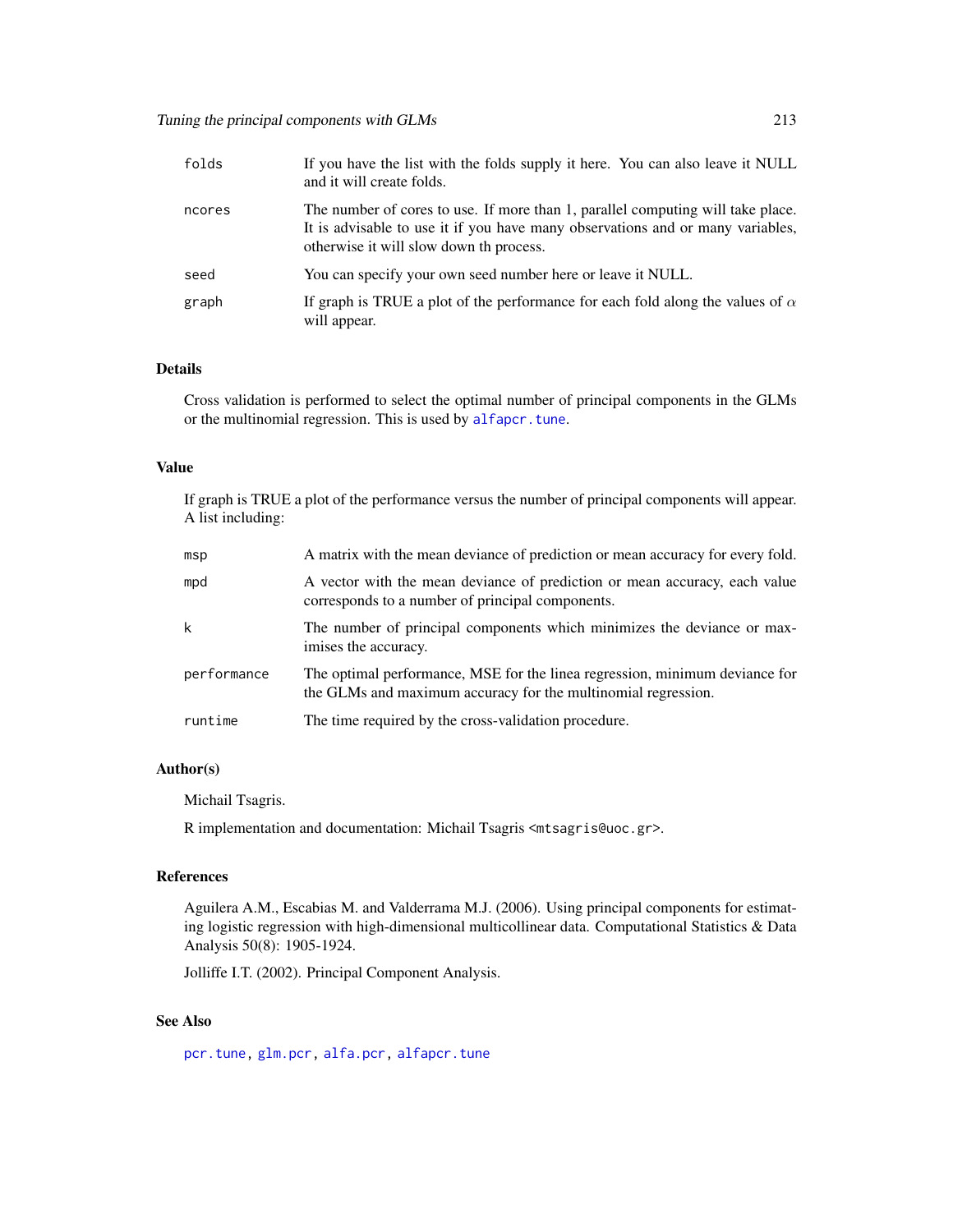### Examples

```
library(MASS)
x <- as.matrix(fgl[, 2:9])
y <- rpois(214, 10)
glmpcr.tune(y, x, nfolds = 10, maxk = 20, folds = NULL, ncores = 1)
```
Tuning the value of alpha in the alpha-regression *Tuning the value of* α *in the* α*-regression*

### Description

Tuning the value of  $\alpha$  in the  $\alpha$ -regression.

### Usage

```
alfareg.tune(y, x, a = seq(0.1, 1, by = 0.1), nfolds = 10,folds = NULL, nc = 1, seed = NULL, graph = FALSE)
```
### Arguments

| У            | A matrix with compositional data. zero values are allowed.                                                                                                                                                                                                      |
|--------------|-----------------------------------------------------------------------------------------------------------------------------------------------------------------------------------------------------------------------------------------------------------------|
| $\mathsf{x}$ | A matrix with the continuous predictor variables or a data frame including cate-<br>gorical predictor variables.                                                                                                                                                |
| a            | The value of the power transformation, it has to be between -1 and 1. If zero<br>values are present it has to be greater than 0. If $\alpha = 0$ the isometric log-ratio<br>transformation is applied.                                                          |
| nfolds       | The number of folds to split the data.                                                                                                                                                                                                                          |
| folds        | If you have the list with the folds supply it here. You can also leave it NULL<br>and it will create folds.                                                                                                                                                     |
| nc           | The number of cores to use. IF you have a multicore computer it is advisable to<br>use more than 1. It makes the procedure faster. It is advisable to use it if you<br>have many observations and or many variables, otherwise it will slow down th<br>process. |
| seed         | You can specify your own seed number here or leave it NULL.                                                                                                                                                                                                     |
| graph        | If graph is TRUE a plot of the performance for each fold along the values of $\alpha$<br>will appear.                                                                                                                                                           |

### Details

The  $\alpha$ -transformation is applied to the compositional data and the numerical optimisation is performed for the regression, unless  $\alpha = 0$ , where the coefficients are available in closed form.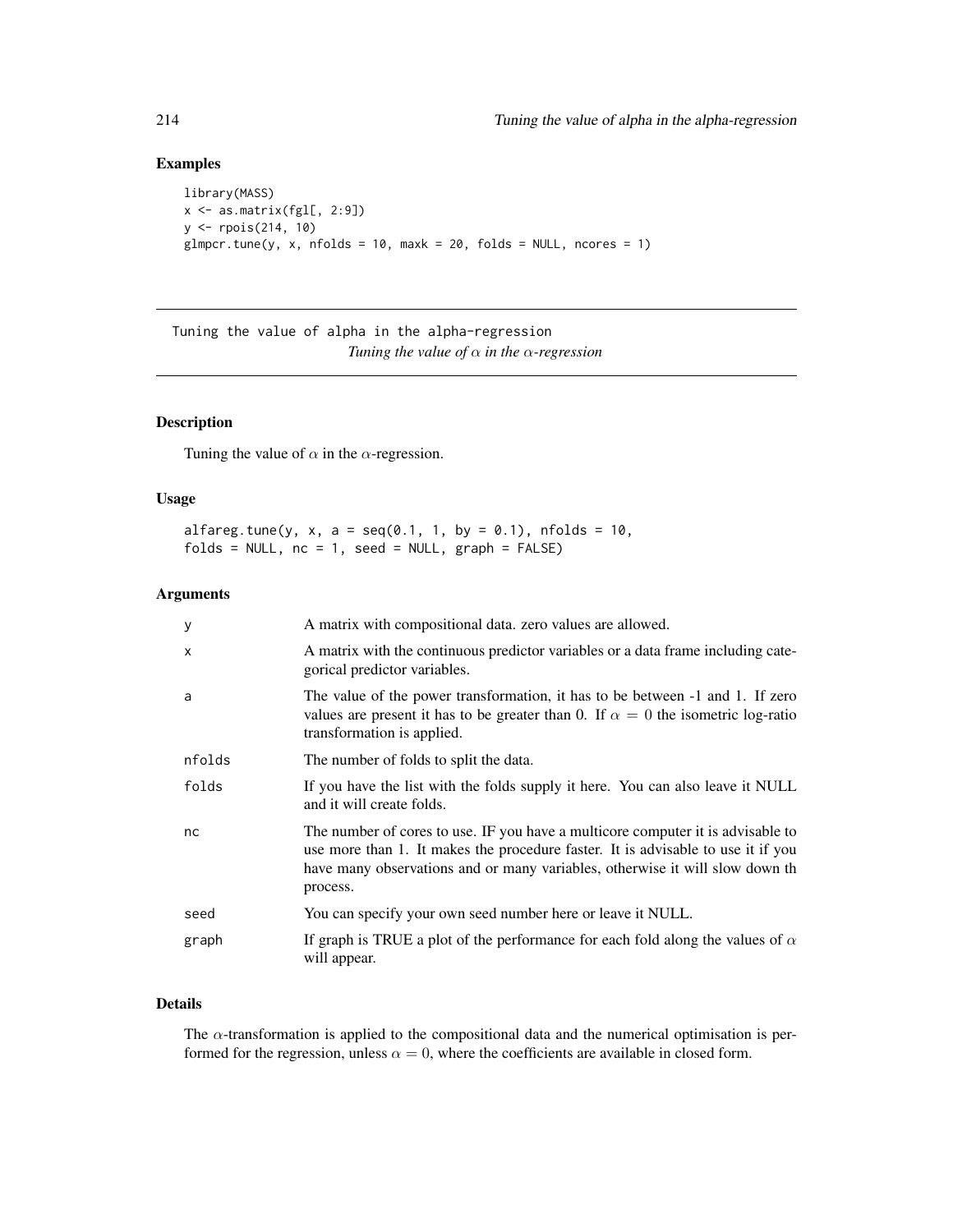### Value

A plot of the estimated Kullback-Leibler divergences (multiplied by 2) along the values of  $\alpha$  (if graph is set to TRUE). A list including:

| runtime | The runtime required by the cross-validation.                                                                                                                                                                                         |
|---------|---------------------------------------------------------------------------------------------------------------------------------------------------------------------------------------------------------------------------------------|
| kula    | A matrix with twice the Kullback-Leibler divergence of the observed from the<br>fitted values. Each row corresponds to a fold and each column to a value of $\alpha$ .<br>The average over the columns equal the next argument, "kl". |
| kl      | A vector with twice the Kullback-Leibler divergence of the observed from the<br>fitted values. Every value corresponds to a value of $\alpha$ .                                                                                       |
| opt     | The optimal value of $\alpha$ .                                                                                                                                                                                                       |
| value   | The minimum value of twice the Kullback-Leibler.                                                                                                                                                                                      |

### Author(s)

Michail Tsagris.

R implementation and documentation: Michail Tsagris <mtsagris@uoc.gr> and Giorgos Athineou <gioathineou@gmail.com>.

#### References

Tsagris M. (2015). Regression analysis with compositional data containing zero values. Chilean Journal of Statistics, 6(2): 47-57. https://arxiv.org/pdf/1508.01913v1.pdf

Tsagris M.T., Preston S. and Wood A.T.A. (2011). A data-based power transformation for compositional data. In Proceedings of the 4th Compositional Data Analysis Workshop, Girona, Spain. https://arxiv.org/pdf/1106.1451.pdf

### See Also

[alfa.reg,](#page-159-0) [alfa](#page-185-0)

```
library(MASS)
y <- as.matrix(fgl[1:40, 2:4])
y <- y /rowSums(y)
x \le - as.vector(fgl[1:40, 1])
mod \le alfareg.tune(y, x, a = seq(0, 1, by = 0.1), nfolds = 5)
```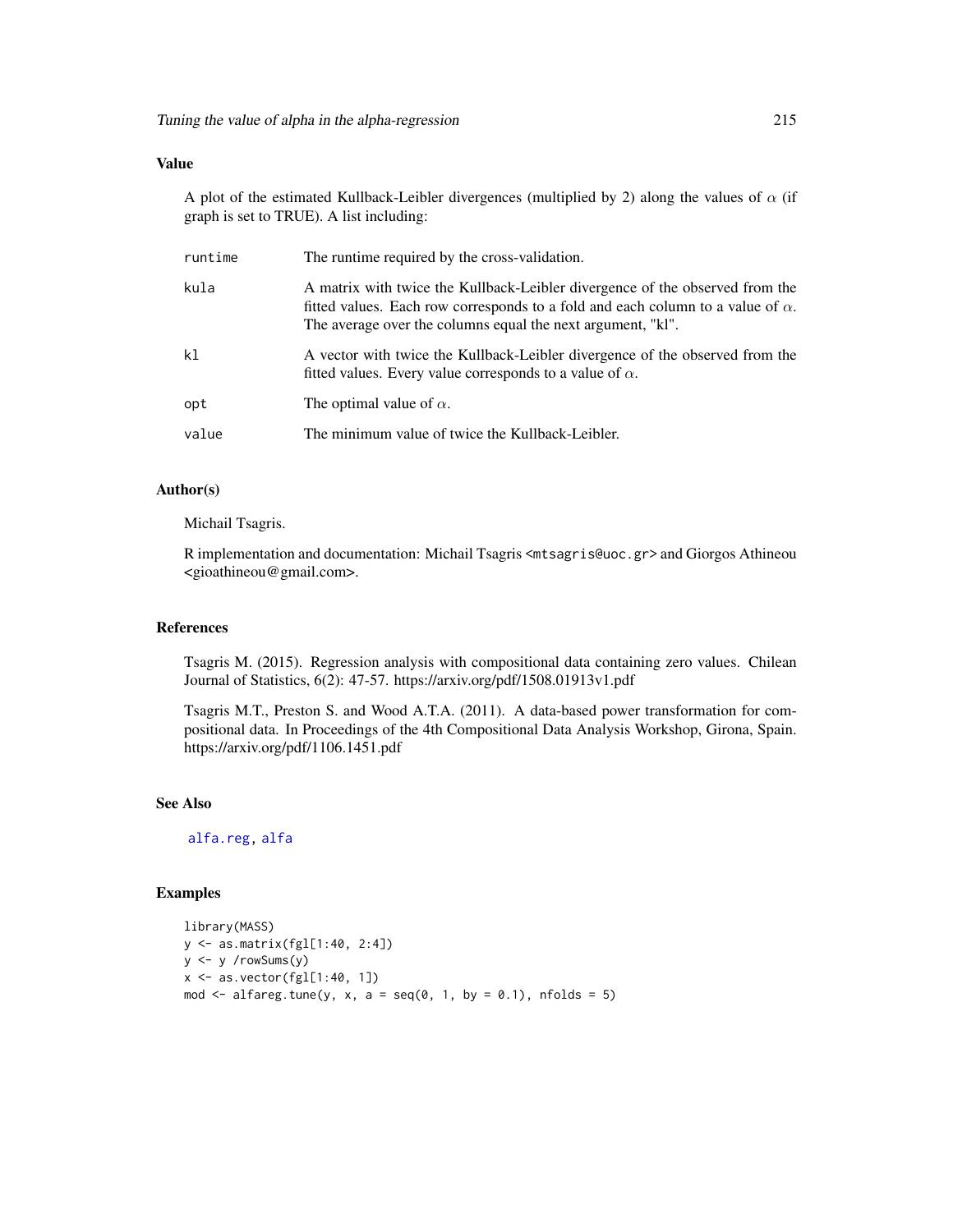Two-sample test of high-dimensional means for compositional data *Two-sample test of high-dimensional means for compositional data*

#### Description

Two-sample test of high-dimensional means for compositional data.

### Usage

hd.meantest2(y1, y2,  $R = 1$ )

### Arguments

| ν1  | A matrix containing the compositional data of the first group.                   |
|-----|----------------------------------------------------------------------------------|
| ν2. | A matrix containing the compositional data of the second group.                  |
|     | If R is 1 no bootstrap calibration is performed and the asymptotic $p$ -value is |
|     | returned. If R is greater than 1, the bootstrap p-value is returned.             |

#### Details

A two sample for high dimensional mean vectors of compositional data is implemented. See references for more details.

### Value

A vector with the test statistic value and its associated (bootstrap) p-value.

#### Author(s)

Michail Tsagris.

R implementation and documentation: Michail Tsagris <mtsagris@uoc.gr>.

### References

Cao Y., Lin W. and Li H. (2018). Two-sample tests of high-dimensional means for compositional data. Biometrika, 105(1): 115-132.

### See Also

[comp.test,](#page-94-0) [maovjames,](#page-127-0) [maov,](#page-126-0) [hotel2T2,](#page-93-0) [el.test2,](#page-69-0) [eel.test2](#page-78-0)

```
m <- runif(200, 10, 15)
x1 <- rdiri(100, m)
x2 <- rdiri(100, m)
hd.meantest2(x1, x2)
```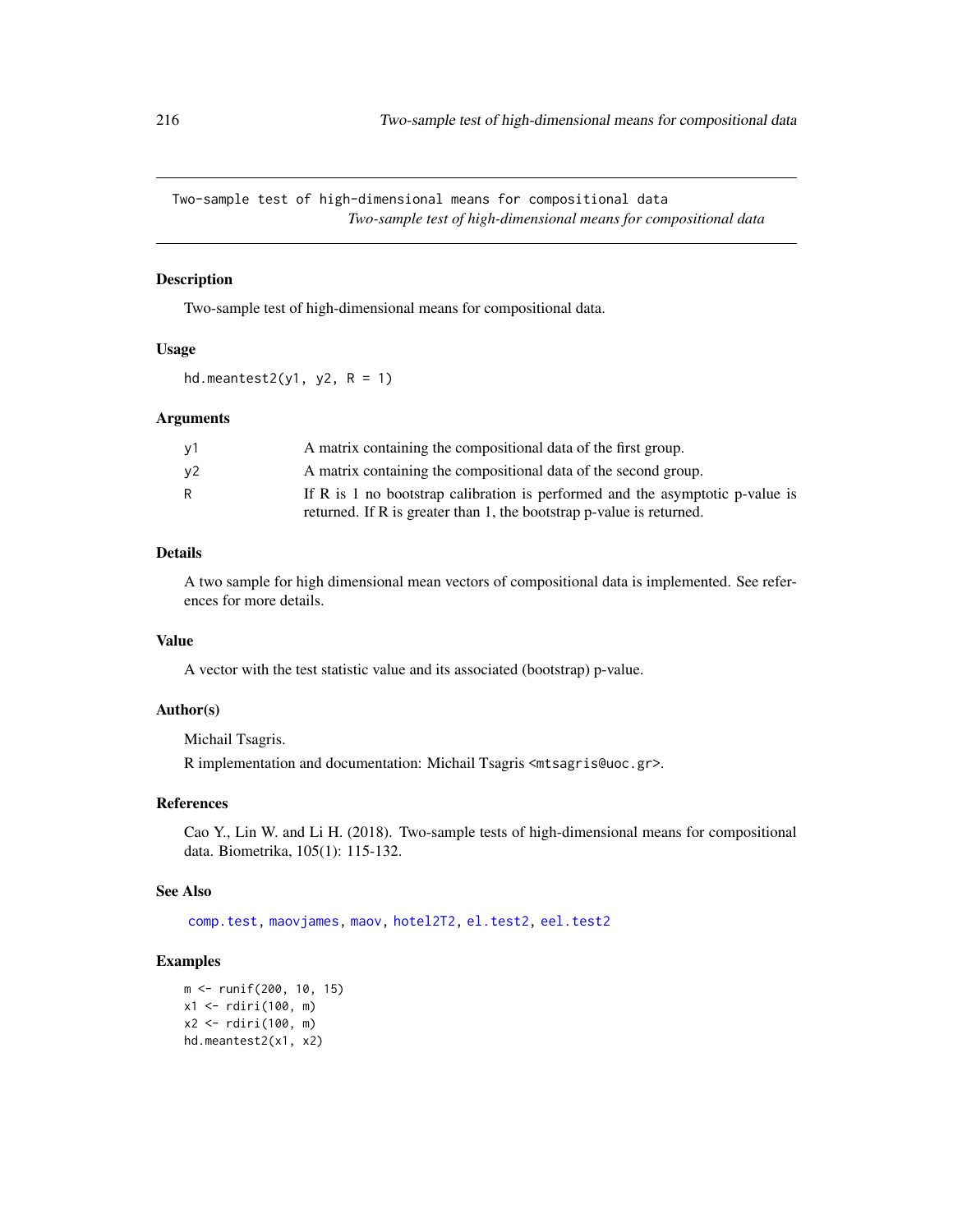<span id="page-216-0"></span>Unconstrained log-contrast logistic or Poisson regression with compositional predictor variables 217

Unconstrained log-contrast logistic or Poisson regression with compositional predictor variables *Unconstrained log-contrast logistic or Poisson regression with compositional predictor variables*

# Description

Unconstrained log-contrast logistic or Poisson regression with compositional predictor variables.

# Usage

```
ulc.glm(y, x, z = NULL, model = "logistic", xnew = NULL, znew = NULL)
```
# Arguments

| y            | A numerical vector containing the response variable values. This must be a<br>continuous variable.                                                             |
|--------------|----------------------------------------------------------------------------------------------------------------------------------------------------------------|
| $\mathsf{x}$ | A matrix with the predictor variables, the compositional data. No zero values<br>are allowed.                                                                  |
| z            | A matrix, data frame, factor or a vector with some other covariate(s).                                                                                         |
| model        | This can be either "logistic" or "poisson".                                                                                                                    |
| xnew         | A matrix containing the new compositional data whose response is to be pre-<br>dicted. If you have no new data, leave this NULL as is by default.              |
| znew         | A matrix, data frame, factor or a vector with the values of some other covari-<br>$\text{ate}(s)$ . If you have no new data, leave this NULL as is by default. |

# Details

The function performs the unconstrained log-contrast logistic or Poisson regression model. The logarithm of the compositional predictor variables is used (hence no zero values are allowed). The response variable is linked to the log-transformed data without the constraint that the sum of the regression coefficients equals 0. If you want the regression without the zum-to-zero contraints see [lc.glm](#page-107-0). Extra predictors variables are allowed as well, for instance categorical or continuous.

#### Value

A list including:

| devi | The residual deviance of the logistic or Poisson regression model.           |
|------|------------------------------------------------------------------------------|
| be   | The constrained regression coefficients. Their sum equals 0.                 |
| est  | If the arguments "xnew" and znew were given these are the predicted or esti- |
|      | mated values, otherwise it is NULL.                                          |

# Author(s)

Michail Tsagris.

R implementation and documentation: Michail Tsagris <mtsagris@uoc.gr>.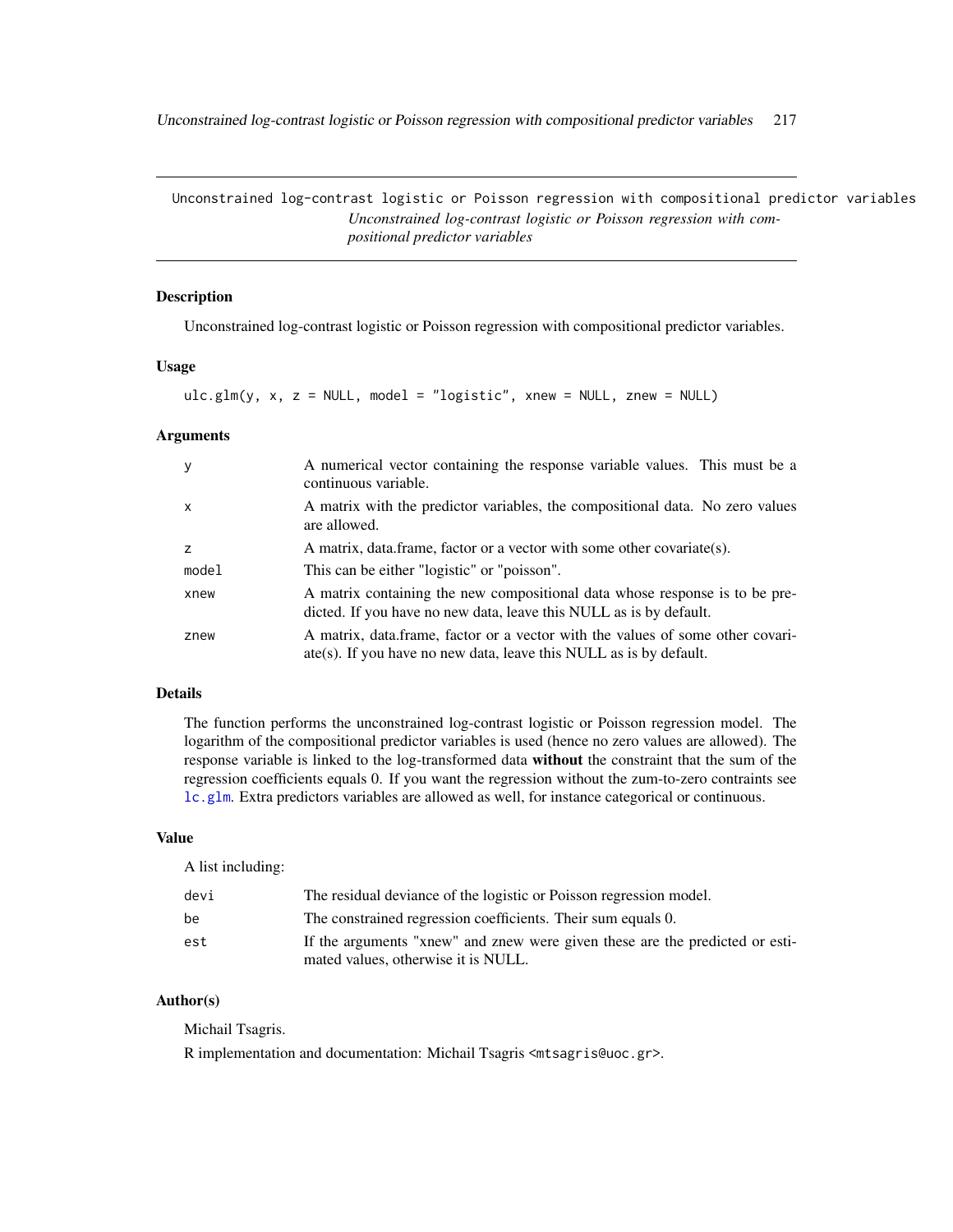# References

Aitchison J. (1986). The statistical analysis of compositional data. Chapman & Hall.

Lu J., Shi P., and Li H. (2019). Generalized linear models with linear constraints for microbiome compositional data. Biometrics, 75(1): 235-244.

# See Also

[lc.glm,](#page-107-0) [lc.reg,](#page-108-0) [lc.reg2,](#page-110-0) [alfa.pcr,](#page-133-0) [glm.pcr](#page-149-0)

#### Examples

```
y <- rbinom(150, 1, 0.5)
x <- rdiri(150, runif(3, 1,3))
mod \leftarrow ulc.glm(y, x)
```
Unconstrained log-contrast regression with compositional predictor variables *Unconstrained log-contrast regression with compositional predictor variables*

#### <span id="page-217-0"></span>Description

Unconstrained log-contrast regression with compositional predictor variables.

#### Usage

ulc.reg(y, x, z = NULL, xnew = NULL, znew = NULL)

# Arguments

| <b>y</b>       | A numerical vector containing the response variable values. This must be a<br>continuous variable.                                                             |
|----------------|----------------------------------------------------------------------------------------------------------------------------------------------------------------|
| $\mathsf{x}$   | A matrix with the predictor variables, the compositional data. No zero values<br>are allowed.                                                                  |
| $\overline{z}$ | A matrix, data frame, factor or a vector with some other covariate(s).                                                                                         |
| xnew           | A matrix containing the new compositional data whose response is to be pre-<br>dicted. If you have no new data, leave this NULL as is by default.              |
| znew           | A matrix, data frame, factor or a vector with the values of some other covari-<br>$\text{ate}(s)$ . If you have no new data, leave this NULL as is by default. |

# Details

The function performs the unconstrained log-contrast regression model as opposed to the logcontrast regression described in Aitchison (2003), pg. 84-85. The logarithm of the compositional predictor variables is used (hence no zero values are allowed). The response variable is linked to the log-transformed data without the constraint that the sum of the regression coefficients equals 0. If you want the regression model with the zum-to-zero contraints see [lc.reg](#page-108-0). Extra predictors variables are allowed as well, for instance categorical or continuous.

<span id="page-217-1"></span>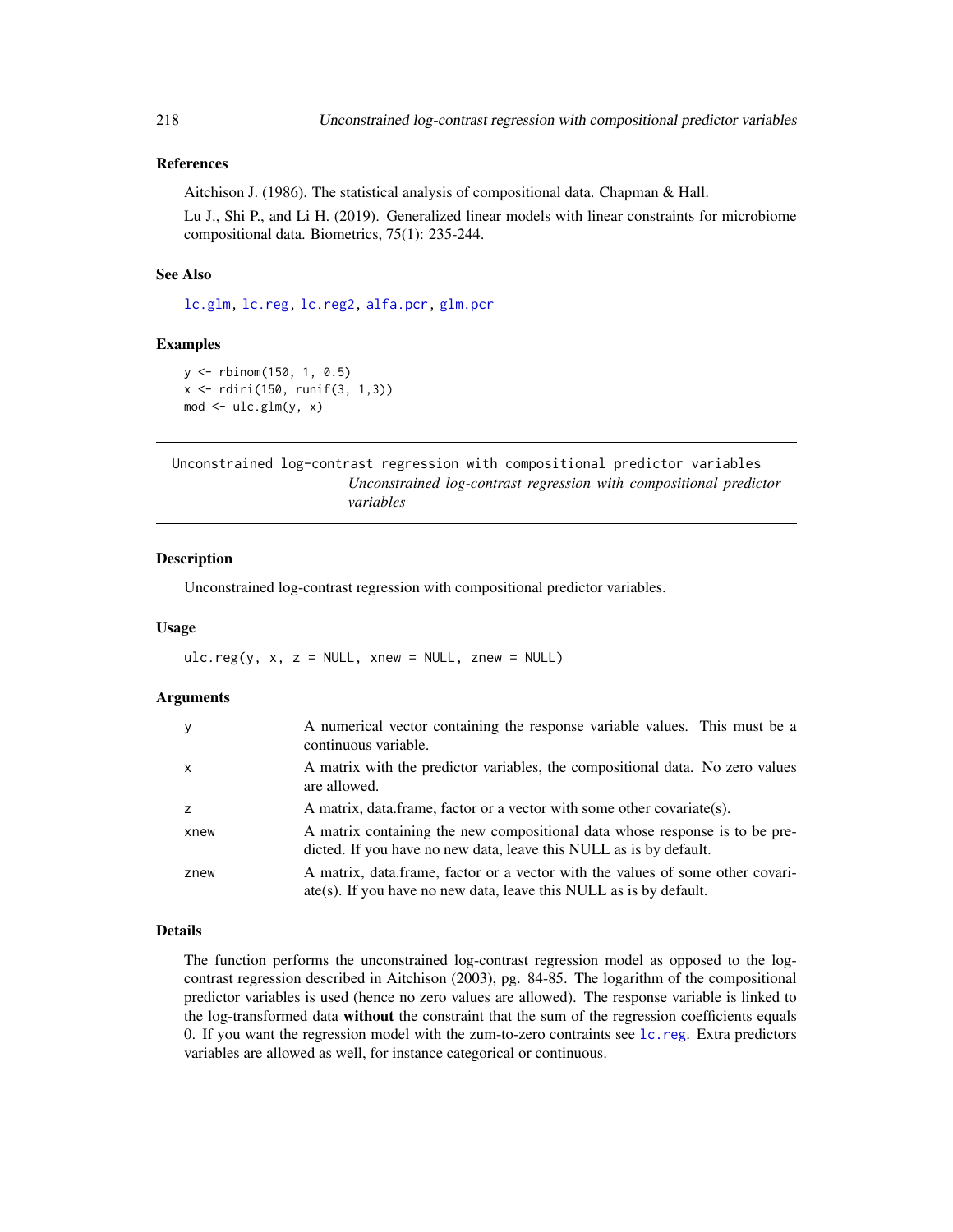# <span id="page-218-1"></span>Value

A list including:

| be        | The constrained regression coefficients. Their sum equals 0.                                                          |
|-----------|-----------------------------------------------------------------------------------------------------------------------|
| covbe     | If covariance matrix of the constrained regression coefficients.                                                      |
| va        | The estimated regression variance.                                                                                    |
| residuals | The vector of residuals.                                                                                              |
| est       | If the arguments "xnew" and "znew" were given these are the predicted or esti-<br>mated values, otherwise it is NULL. |

# Author(s)

Michail Tsagris.

R implementation and documentation: Michail Tsagris <mtsagris@uoc.gr>.

# References

Aitchison J. (1986). The statistical analysis of compositional data. Chapman & Hall.

# See Also

[lc.reg,](#page-108-0) [lcreg.aov,](#page-9-0) [lc.reg2,](#page-110-0) [ulc.reg2,](#page-218-0) [alfa.pcr,](#page-133-0) [alfa.knn.reg](#page-183-0)

### Examples

```
y <- iris[, 1]
x <- as.matrix(iris[, 2:4])
x \leftarrow x / rowsums(x)mod1 <- ulc.reg(y, x)
mod2 \leq ulc.reg(y, x, z = iris[, 5])
```
Unconstrained log-contrast regression with multiple compositional predictors *Unconstrained log-contrast regression with multiple compositional predictors*

# <span id="page-218-0"></span>Description

Unconstrained log-contrast regression with multiple compositional predictors.

# Usage

 $ulc.reg2(y, x, z = NULL, xnew = NULL, znew = NULL)$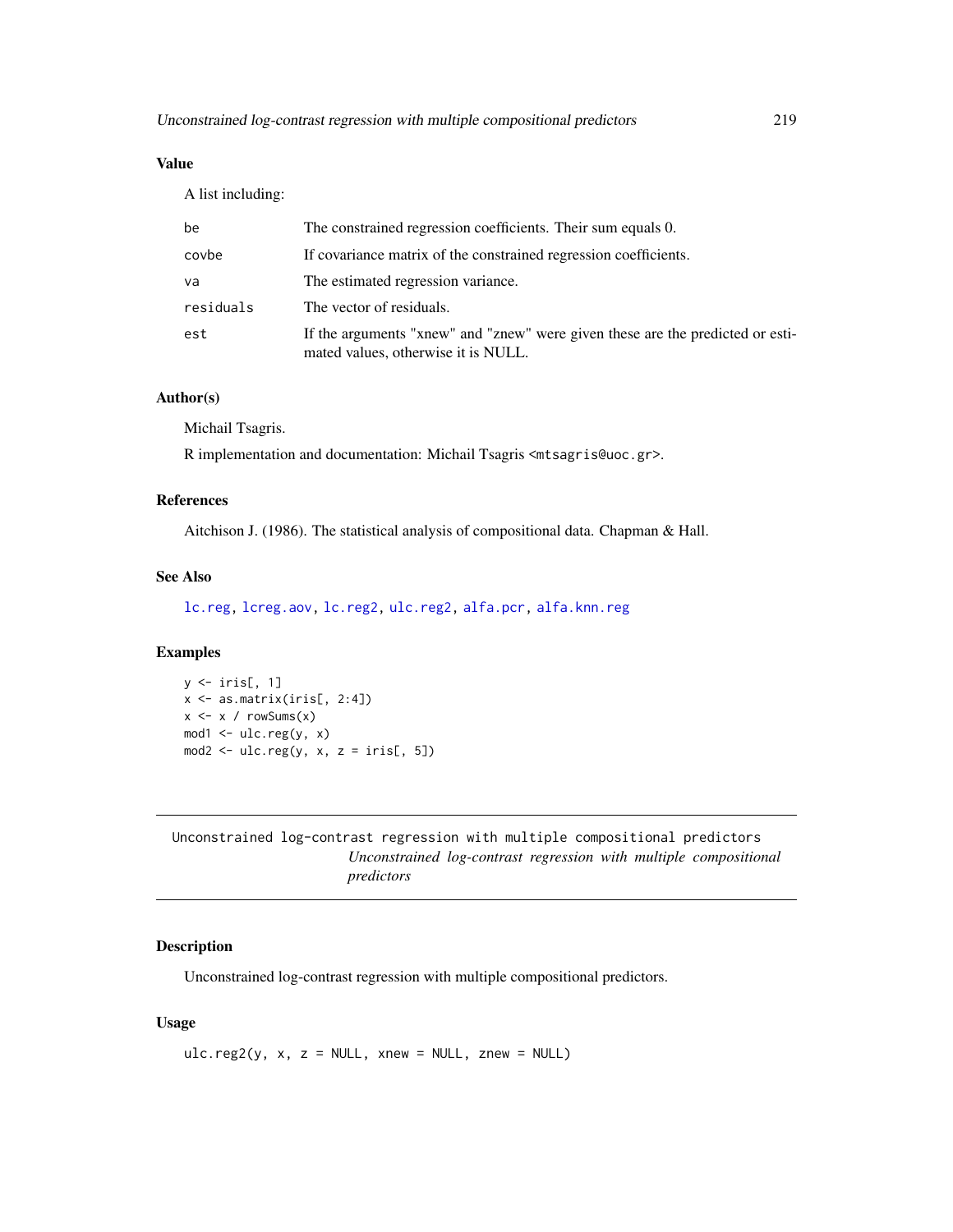# Arguments

| у    | A numerical vector containing the response variable values. This must be a<br>continuous variable.                                                                            |
|------|-------------------------------------------------------------------------------------------------------------------------------------------------------------------------------|
| X    | A list with multiple matrices with the predictor variables, the compositional<br>data. No zero values are allowed.                                                            |
| 7    | A matrix, data frame, factor or a vector with some other covariate(s).                                                                                                        |
| xnew | A matrix containing a list with multiple matrices with compositional data whose<br>response is to be predicted. If you have no new data, leave this NULL as is by<br>default. |
| znew | A matrix, data frame, factor or a vector with the values of some other covari-<br>$\text{ate}(s)$ . If you have no new data, leave this NULL as is by default.                |

# Details

The function performs the unconstrained log-contrast regression model as opposed to the logcontrast regression described in Aitchison (2003), pg. 84-85. The logarithm of the compositional predictor variables is used (hence no zero values are allowed). The response variable is linked to the log-transformed data without the constraint that the sum of the regression coefficients equals 0. If you want the regression model with the zum-to-zero contraints see [lc.reg2](#page-110-0). Extra predictors variables are allowed as well, for instance categorical or continuous. Similarly to [lc.reg2](#page-110-0) there are multiple compositions treated as predictor variables.

# Value

A list including:

| be        | The constrained regression coefficients. Their sum equals 0.                                                          |
|-----------|-----------------------------------------------------------------------------------------------------------------------|
| covbe     | If covariance matrix of the constrained regression coefficients.                                                      |
| va        | The estimated regression variance.                                                                                    |
| residuals | The vector of residuals.                                                                                              |
| est       | If the arguments "xnew" and "znew" were given these are the predicted or esti-<br>mated values, otherwise it is NULL. |

# Author(s)

Michail Tsagris.

R implementation and documentation: Michail Tsagris <mtsagris@uoc.gr>.

### References

Aitchison J. (1986). The statistical analysis of compositional data. Chapman & Hall.

Xiaokang Liu, Xiaomei Cong, Gen Li, Kendra Maas and Kun Chen (2020). Multivariate Log-Contrast Regression with Sub-Compositional Predictors: Testing the Association Between Preterm Infants' Gut Microbiome and Neurobehavioral Outcome. [https://arxiv.org/pdf/2006.00487.](https://arxiv.org/pdf/2006.00487.pdf) [pdf](https://arxiv.org/pdf/2006.00487.pdf).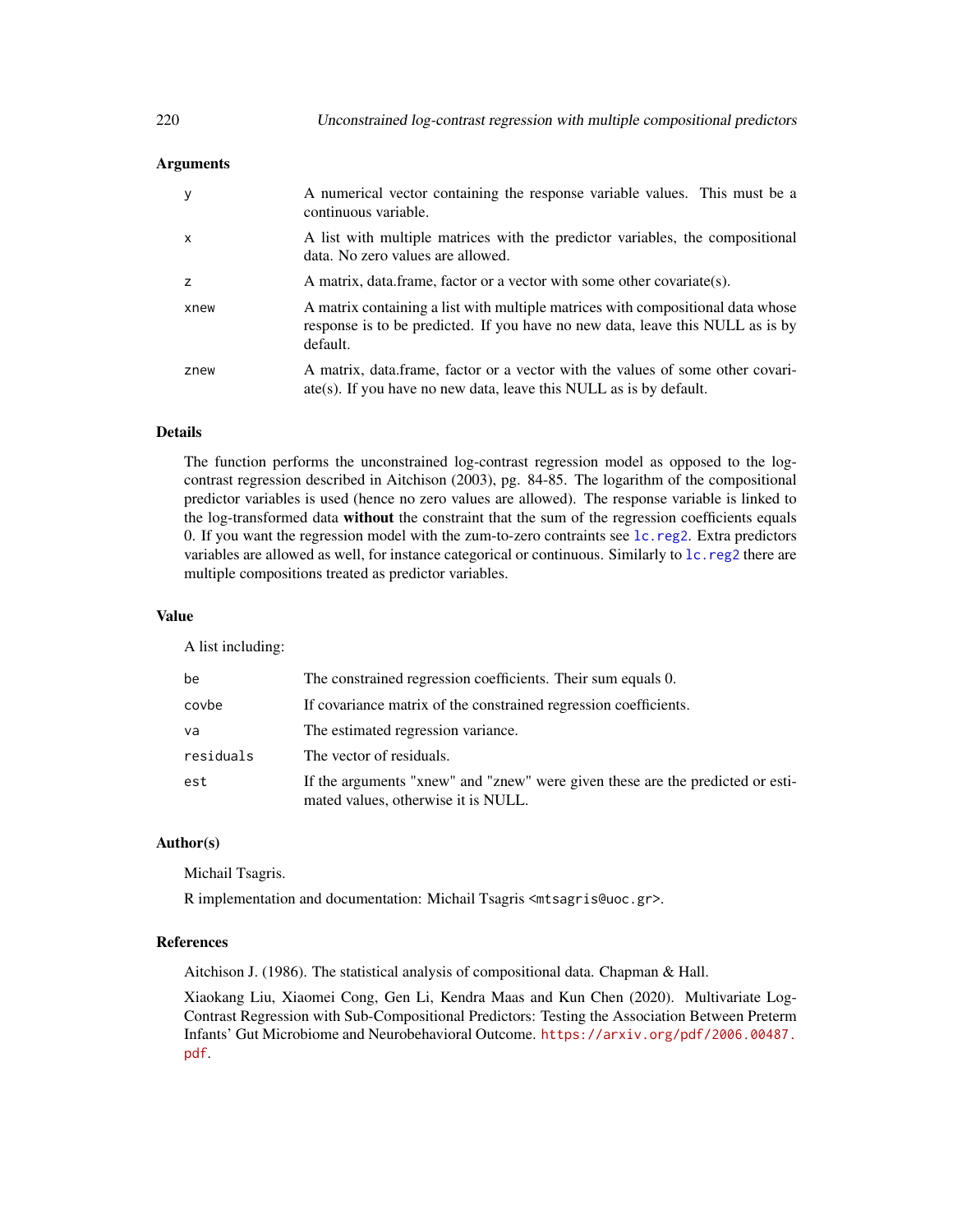# <span id="page-220-0"></span>See Also

[lc.reg2,](#page-110-0) [ulc.reg,](#page-217-0) [lc.reg,](#page-108-0) [alfa.pcr,](#page-133-0) [alfa.knn.reg](#page-183-0)

# Examples

```
y \leftarrow \text{iris}[, 1]x \leftarrow list()x1 \leftarrow as_matrix(iris[, 2:4])x1 \leftarrow x1 / \text{rowsums}(x1)x[[1]] < -x1x[[ 2 ]] <- rdiri(150, runif(4) )
x[[ 3 ]] <- rdiri(150, runif(5) )
mod < -lc.reg2(y, x)
```
Unit-Weibull regression models for proportions *Unit-Weibull regression models for proportions*

# Description

Unit-Weibull regression models for proportions.

# Usage

unitweib.reg(y, x, tau =  $0.5$ )

# Arguments

|     | A numerical vector proportions. Os and 1s are allowed.                                   |
|-----|------------------------------------------------------------------------------------------|
| x   | A matrix or a data frame with the predictor variables.                                   |
| tau | The quantile to be used for estimation. The default value is 0.5 yielding the<br>median. |

# Details

See the reference paper.

### Value

A list including:

| loglik | The loglikelihood of the regression model.                                         |
|--------|------------------------------------------------------------------------------------|
| info   | A matrix with all estimated parameters, their standard error, their Wald-statistic |
|        | and its associated p-value.                                                        |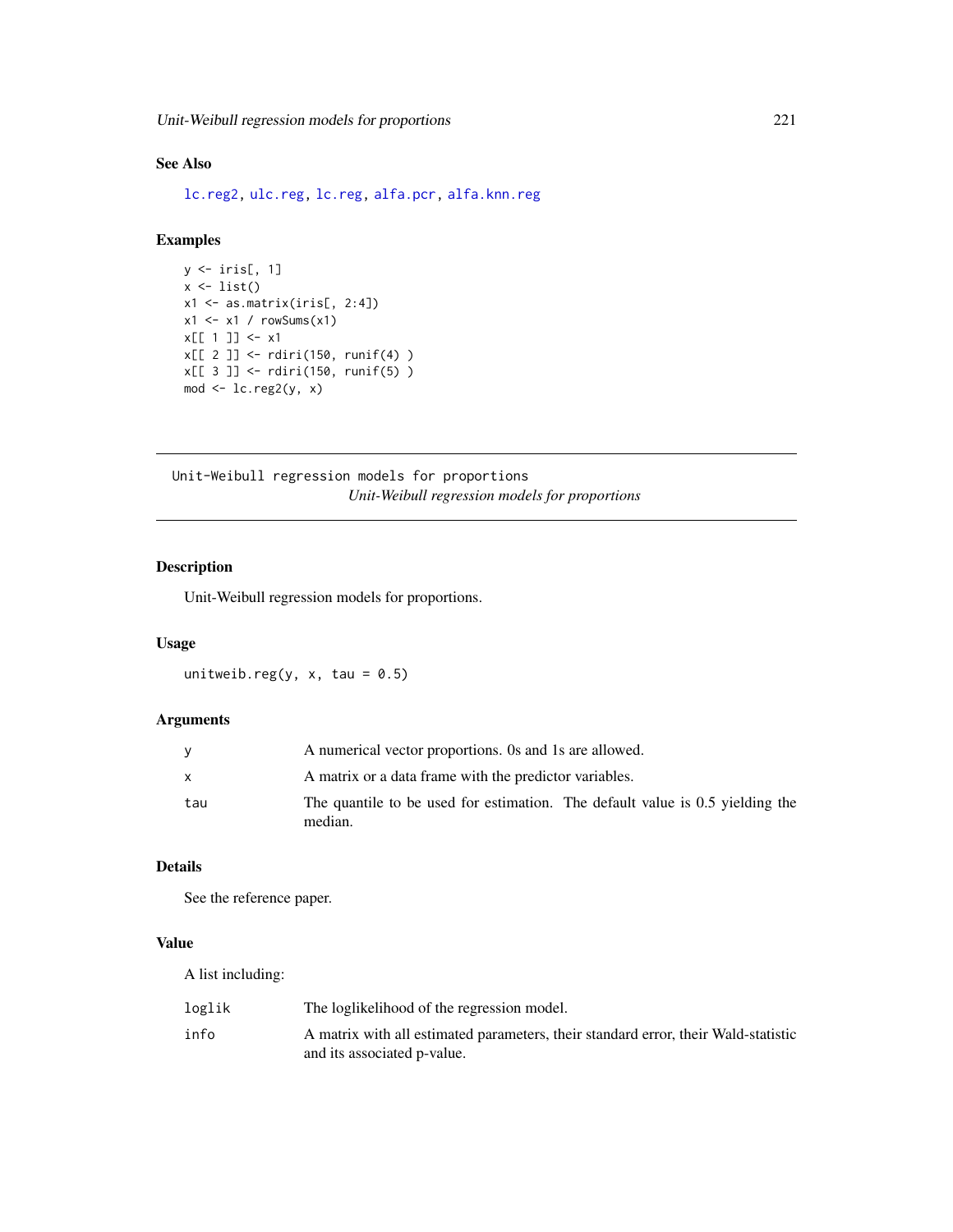# Author(s)

Michail Tsagris.

R implementation and documentation: Michail Tsagris <mtsagris@uoc.gr>.

# References

Mazucheli J., Menezes A. F. B., Fernandes L. B., de Oliveira R. P. and Ghitany M. E. (2020). The unit-Weibull distribution as an alternative to the Kumaraswamy distribution for the modeling of quantiles conditional on covariates. Journal of Applied Statistics, 47(6): 954–974.

# See Also

[propreg,](#page-156-0) [beta.reg](#page-12-0)

# Examples

 $y \leq -exp(-rweibull(100, 1, 1))$  $x \le -$  matrix( rnorm(100  $\star$  2), ncol = 2)  $a \leftarrow$  unitweib.reg(y, x)

Zero adjusted Dirichlet regression

*Zero adjusted Dirichlet regression*

# Description

Zero adjusted Dirichlet regression.

# Usage

 $zadr(y, x, con = TRUE, B = 1, nocres = 2, xnew = NULL)$ 

mixreg(param, z)

# Arguments

| y            | A matrix with the compositional data (dependent variable). The number of ob-<br>servations (vectors) with no zero values should be more than the columns of the<br>predictor variables. Otherwise, the initial values will not be calculated. |
|--------------|-----------------------------------------------------------------------------------------------------------------------------------------------------------------------------------------------------------------------------------------------|
| $\mathsf{x}$ | The predictor variable(s), they can be either continuous or categorical or both.                                                                                                                                                              |
| con          | If this is TRUE (default) then the constant term is estimated, otherwise the model<br>includes no constant term.                                                                                                                              |
| B            | If B is greater than 1 bootstrap estimates of the standard error are returned. If<br>you set this greater than 1, then you must define the number of clusters in order<br>to run in parallel.                                                 |

<span id="page-221-0"></span>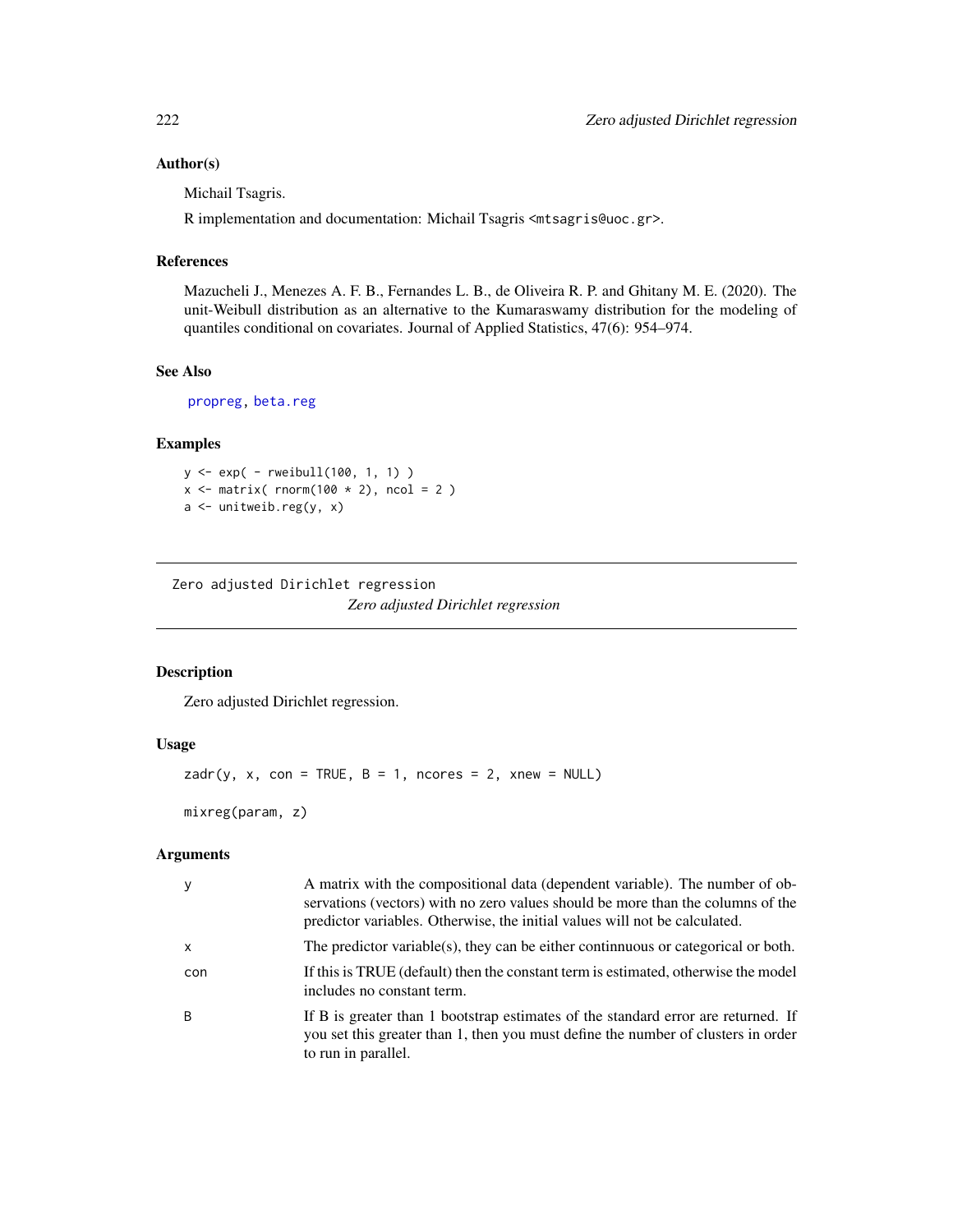# <span id="page-222-0"></span>Zero adjusted Dirichlet regression 223

| ncores | The number of cores to use when B>1. This is to be used for the case of boot-<br>strap. If $B = 1$ , this is not taken into consideration. If this does not work then<br>you might need to load the doParallel yourselves. |
|--------|----------------------------------------------------------------------------------------------------------------------------------------------------------------------------------------------------------------------------|
| xnew   | If you have new data use it, otherwise leave it NULL.                                                                                                                                                                      |
| param  | Some arguments passed on to the mixreg helper function.                                                                                                                                                                    |
| z      | Some arguments passed on to the mixreg helper function.                                                                                                                                                                    |

#### Details

A zero adjusted Dirichlet regression is being fittd. The likelihood conists of two components. The contributions of the non zero compositional values and the contributions of the compositional vectors with at least one zero value. The second component may have many different sub-categories, one for each pattern of zeros. The function "mixreg" is a helper function and is not intended to be called directly by the user.

# Value

A list including:

| runtime | The time required by the regression.                                                                                          |
|---------|-------------------------------------------------------------------------------------------------------------------------------|
| loglik  | The value of the log-likelihood.                                                                                              |
| phi     | The precision parameter. If covariates are linked with it (function "diri.reg2"),<br>this will be a vector.                   |
| be      | The beta coefficients.                                                                                                        |
| seb     | The standard error of the beta coefficients.                                                                                  |
| sigma   | Th covariance matrix of the regression parameters (for the mean vector and the<br>phi parameter) in the function "diri.reg2". |
| est     | The fitted or the predicted values (if xnew is not NULL).                                                                     |

# Author(s)

Michail Tsagris.

R implementation and documentation: Michail Tsagris <mtsagris@uoc.gr>.

# References

Tsagris M. and Stewart C. (2018). A Dirichlet regression model for compositional data with zeros. Lobachevskii Journal of Mathematics,39(3): 398–412.

Preprint available from https://arxiv.org/pdf/1410.5011.pdf

# See Also

[zad.est,](#page-125-0) [diri.reg,](#page-59-0) [kl.compreg,](#page-63-0) [ols.compreg,](#page-141-0) [alfa.reg](#page-159-0)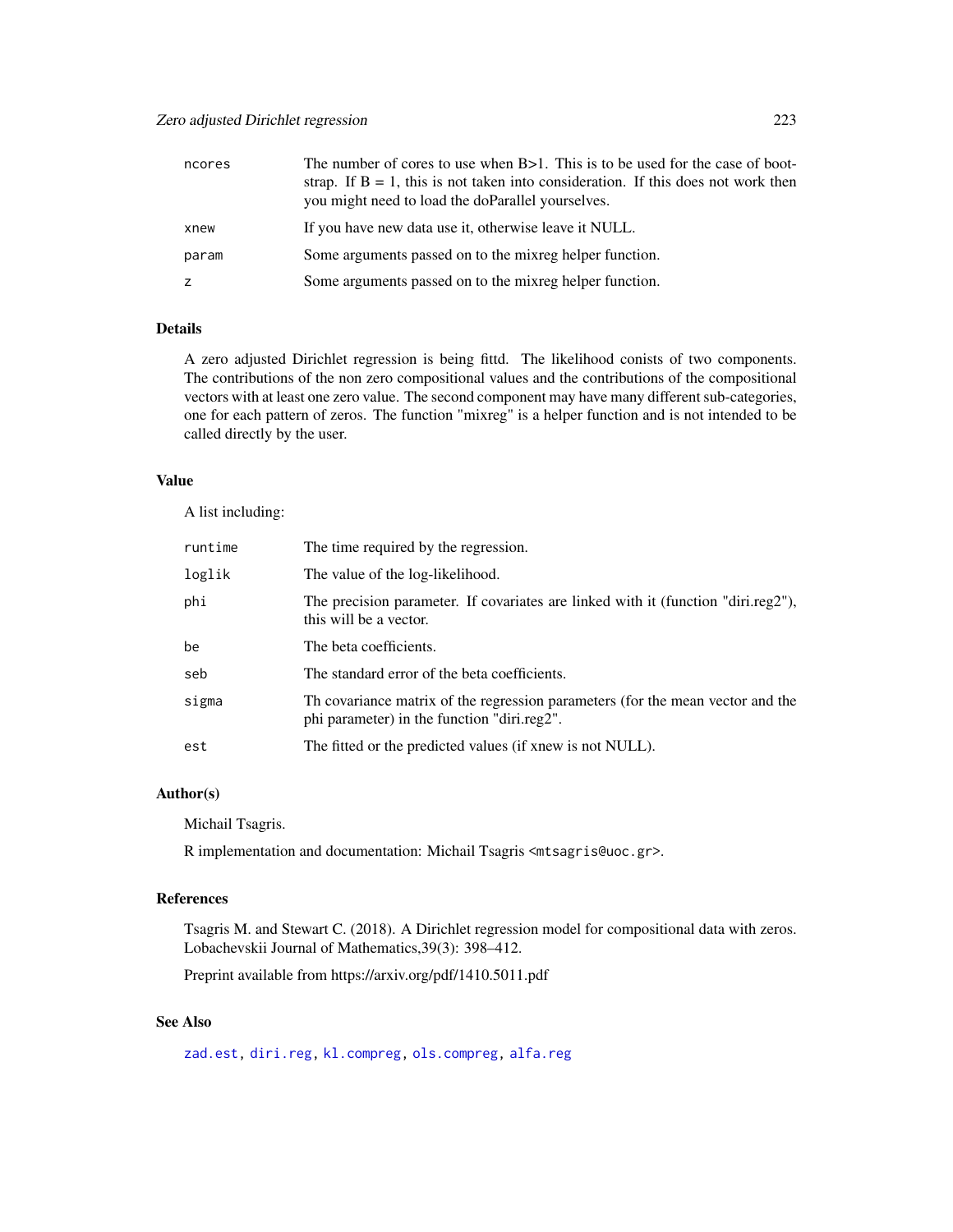224 Zero adjusted Dirichlet regression

# Examples

```
x <- as.vector(iris[, 4])
y \leftarrow \text{as_matrix}(iris[, 1:3])y <- y / rowSums(y)
mod1 <- diri.read(y, x)y[sample(1:450, 15) ] <- 0
mod2 \leq zadr(y, x)
```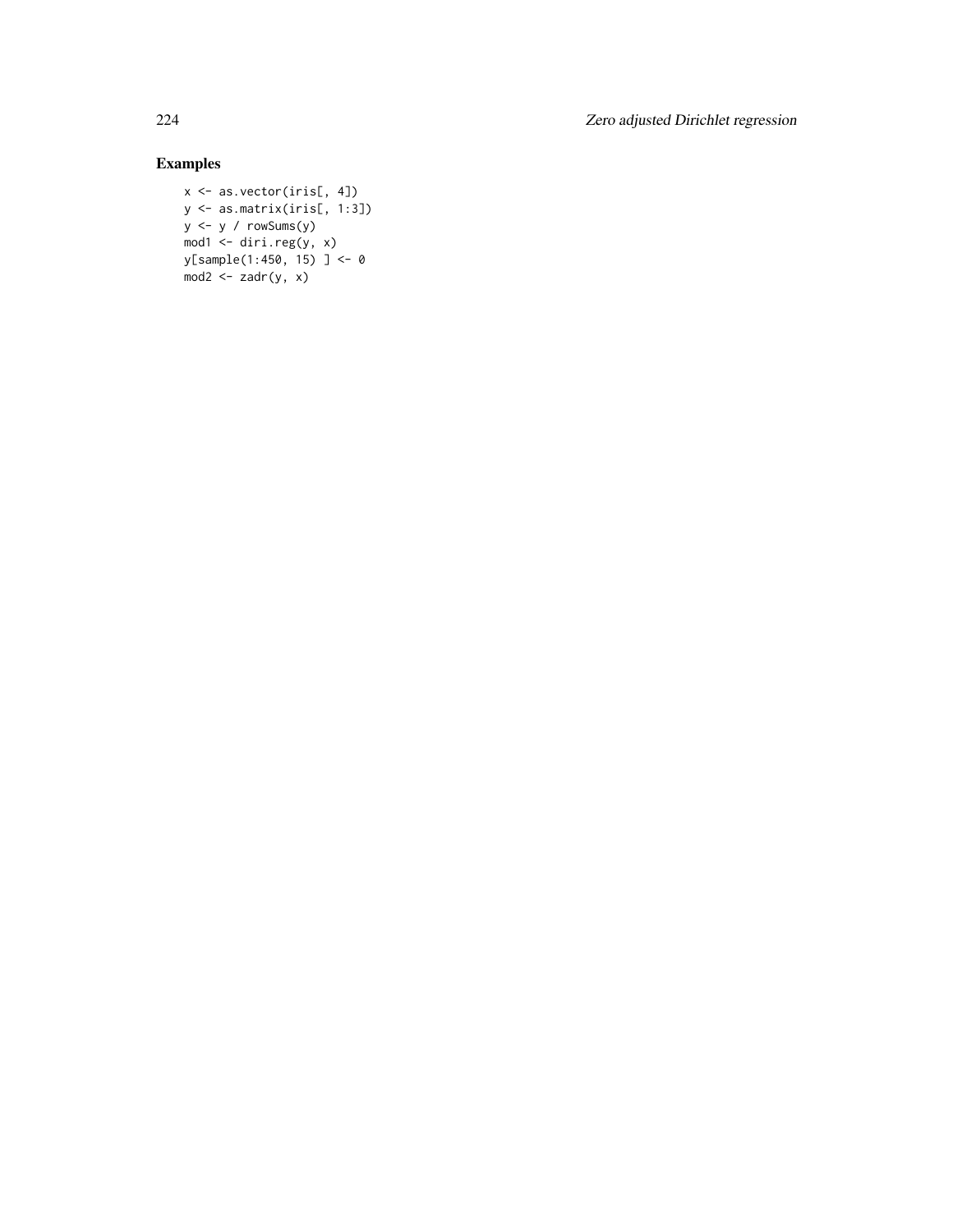# Index

∗ Additive log-ratio-transformation The additive log-ratio transformation and its inverse, [178](#page-177-0) ∗ Bhattacharyya distance Kullback-Leibler divergence and Bhattacharyya distance between two Dirichlet distributions, [104](#page-103-0) ∗ Compositional data Compositional-package, [6](#page-5-0) ∗ Contour plots Compositional-package, [6](#page-5-0) ∗ Dirichelt mean vector Log-likelihood ratio test for a Dirichlet mean vector, [113](#page-112-0) ∗ Dirichlet distribution Contour plot of the Dirichlet distribution in S^2, [22](#page-21-0) Contour plot of the Flexible Dirichlet distribution in S^2, [23](#page-22-0) Density values of a Dirichlet distribution, [56](#page-55-0) Dirichlet random values simulation, [59](#page-58-0) Kullback-Leibler divergence and Bhattacharyya distance between two Dirichlet distributions, [104](#page-103-0) Minimized Kullback-Leibler divergence between Dirichlet and logistic normal, [115](#page-114-0) MLE of the Dirichlet distribution,  $122$ MLE of the Dirichlet distribution via Newton-Rapshon, [123](#page-122-0) ∗ Dirichlet regression Dirichlet regression, [60](#page-59-1)

∗ Discriminant analysis Compositional-package, [6](#page-5-0) ∗ Equality of the covariance matrices Hotelling's multivariate version of the 2 sample t-test for Euclidean data, [94](#page-93-0) Multivariate analysis of variance, [127](#page-126-0) ∗ Euclidean distance The alpha-distance, [179](#page-178-0) The alpha-IT-distance, [181](#page-180-0) The k-nearest neighbours using the alpha-distance, [193](#page-192-0) ∗ Frechet mean Helper Frechet mean for compositional data, [90](#page-89-0) The Frechet mean for compositional data, [191](#page-190-0) ∗ GLMs Quasi binomial regression for proportions, [157](#page-156-1) ∗ GLM Tuning the principal components with GLMs, [212](#page-211-0) ∗ Gaussian mixture models Density of compositional data from Gaussian mixture models, [53](#page-52-0) Density of the folded normal distribution, [55](#page-54-0) Simulation of compositional data from Gaussian mixture models, [170](#page-169-0) Simulation of compositional data from the folded normal distribution, [173](#page-172-0) ∗ Gaussianmixture model Contour plot of the Gaussian mixture model in S^2, [24](#page-23-0) ∗ Hypothesis test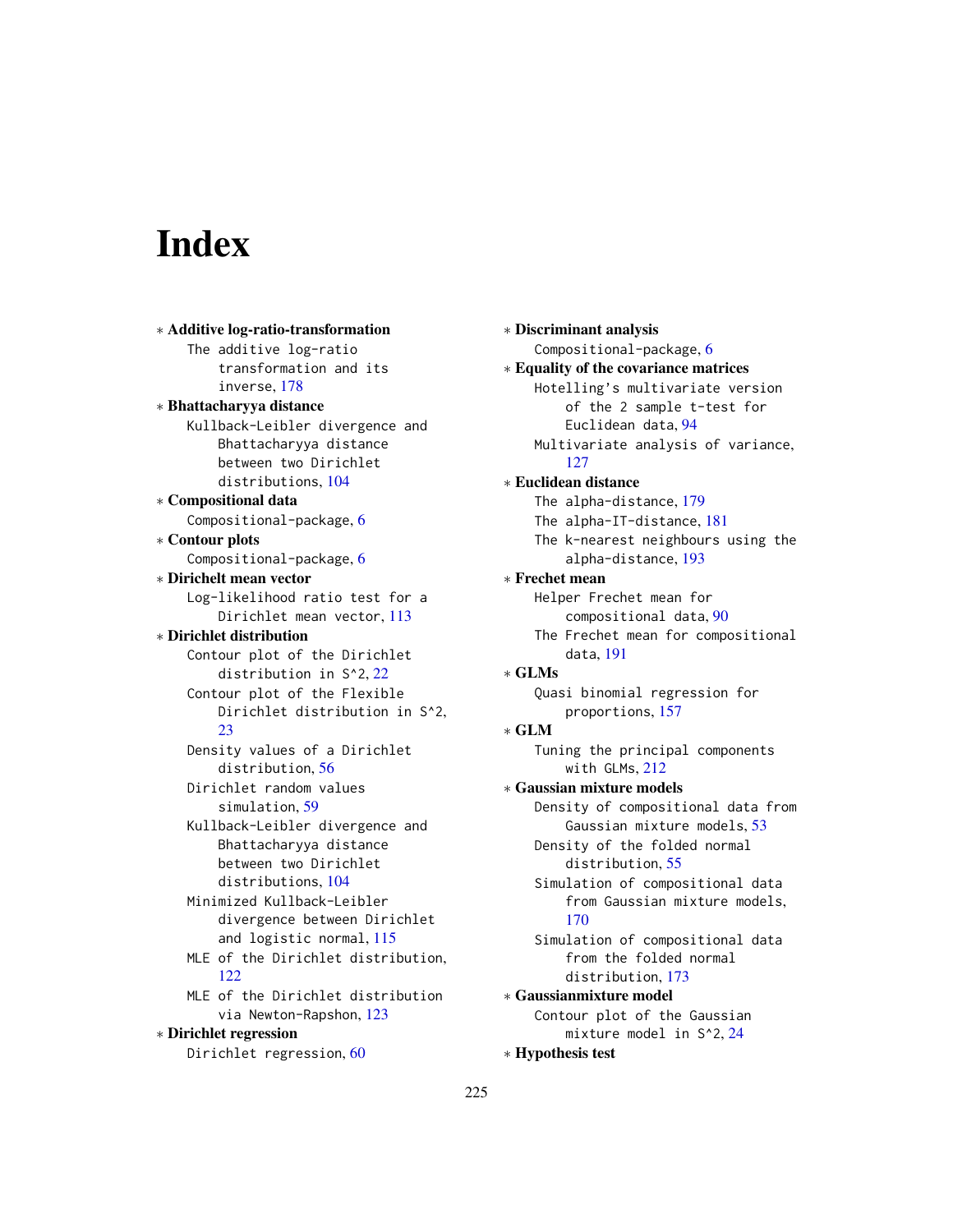Empirical likelihood for a one sample mean vector hypothesis testing, [69](#page-68-0) Exponential empirical likelihood for a one sample mean vector hypothesis testing, [78](#page-77-0) Hotelling's multivariate version of the 1 sample t-test for Euclidean data, [93](#page-92-0) ∗ Kullback-Lebler divergence Helper functions for the Kullback-Leibler regression, [91](#page-90-0) ∗ Kullback-Leibler divergence Kullback-Leibler divergence and Bhattacharyya distance between two Dirichlet distributions, [104](#page-103-0) ∗ Log-likelihood ratio test Log-likelihood ratio test for a Dirichlet mean vector, [113](#page-112-0) Log-likelihood ratio test for a symmetric Dirichlet distribution, [114](#page-113-0) ∗ MLE Compositional-package, [6](#page-5-0) ∗ Manhattan distance The alpha-distance, [179](#page-178-0) The alpha-IT-distance, [181](#page-180-0) The k-nearest neighbours using the alpha-distance, [193](#page-192-0) ∗ Multivariate analysis of variance Hotelling's multivariate version of the 2 sample t-test for Euclidean data, [94](#page-93-0) James multivariate version of the t-test, [101](#page-100-0) Multivariate analysis of variance, [127](#page-126-0) Multivariate analysis of variance (James test), [128](#page-127-0) Two-sample test of high-dimensional means for compositional data, [216](#page-215-0) ∗ Multivariate hypothesis testing Empirical likelihood hypothesis testing for two mean vectors, [70](#page-69-0)

Exponential empirical likelihood hypothesis testing for two mean vectors, [79](#page-78-0) Hypothesis testing for two or more compositional mean vectors, [95](#page-94-0) ∗ Newton-Raphson MLE of the Dirichlet distribution via Newton-Rapshon, [123](#page-122-0) ∗ No equality of the covariance matrices Multivariate analysis of variance (James test), [128](#page-127-0) ∗ Non parametric test Empirical likelihood hypothesis testing for two mean vectors, [70](#page-69-0) ∗ Quasi regression Quasi binomial regression for proportions, [157](#page-156-1) ∗ Regression Compositional-package, [6](#page-5-0) ∗ Regularised discriminant analysis Cross validation for the regularised and flexible discriminant analysis with compositional data using the alpha-transformation, [38](#page-37-0) Regularised and flexible discriminant analysis for compositional data using the alpha-transformation, [162](#page-161-0) Regularised discriminant analysis for Euclidean data, [163](#page-162-0) Tuning of the k-NN algorithm for compositional data, [204](#page-203-0) Tuning the parameters of the regularised discriminant analysis, [210](#page-209-0) ∗ Ridge regression Cross validation for the ridge regression, [40](#page-39-0) ∗ Tuning of the hyper-parameters Tuning the parameters of the regularised discriminant analysis, [210](#page-209-0) ∗ Unequality of the covariance matrices James multivariate version of the t-test, [101](#page-100-0) Two-sample test of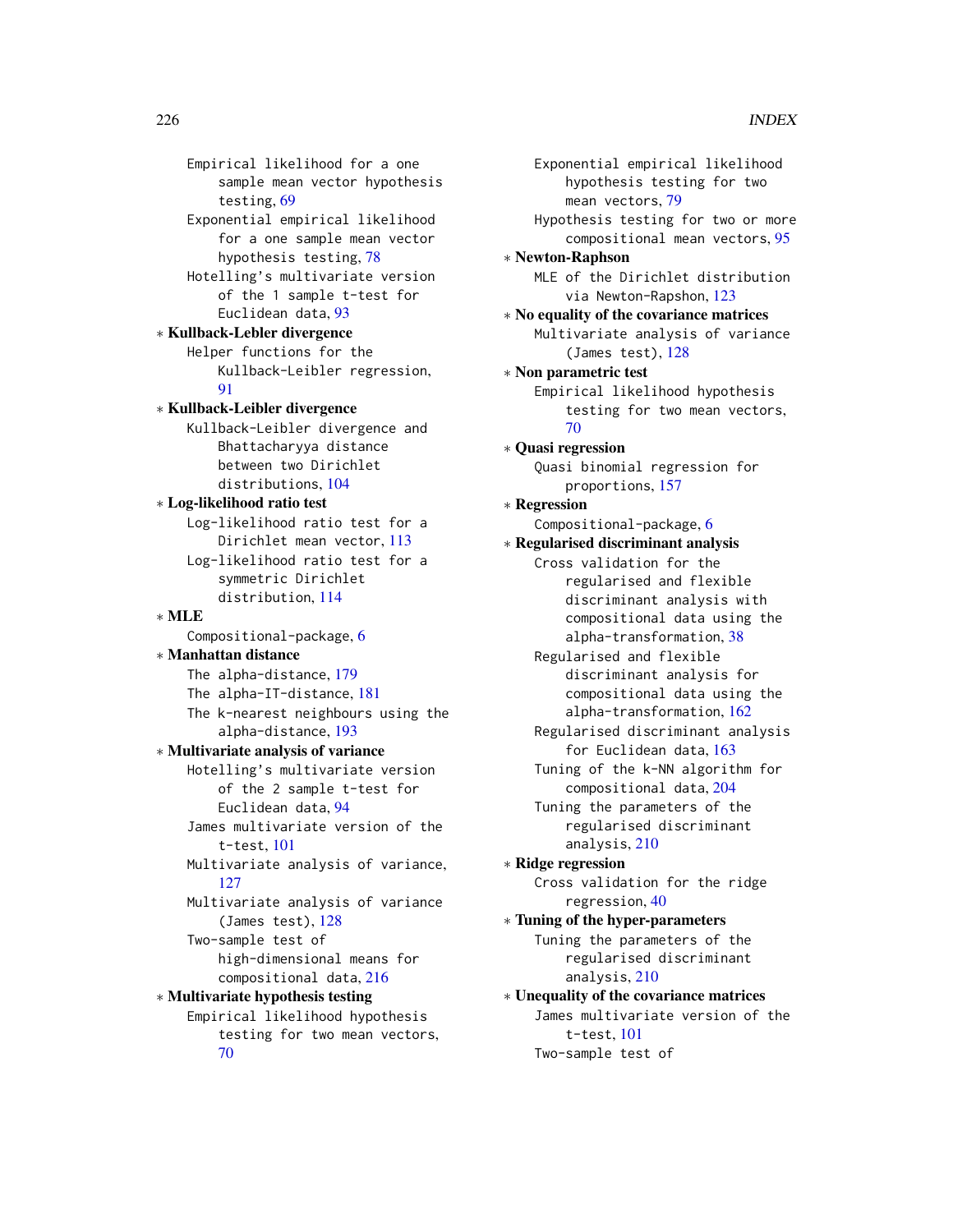high-dimensional means for compositional data, [216](#page-215-0) ∗ bandwidth tuning Tuning of the bandwidth h of the kernel using the maximum likelihood cross validation, [201](#page-200-0) ∗ bivariate normal distribution Contour plot of the alpha multivariate normal in S^2, [20](#page-19-0) Contour plot of the alpha-folded model in S^2, [21](#page-20-0) Contour plot of the normal distribution in S^2, [28](#page-27-0) ∗ bivariate skew skewnormal distribution Contour plot of the skew skew-normal distribution in S^2, [29](#page-28-0) ∗ bivariate t distribution Contour plot of the t distribution in S^2, [30](#page-29-0) ∗ compositional data Hypothesis testing for two or more compositional mean vectors, [95](#page-94-0) ∗ contour plot Contour plot of the alpha multivariate normal in S^2, [20](#page-19-0) Contour plot of the alpha-folded model in S^2, [21](#page-20-0) Contour plot of the Dirichlet distribution in S^2, [22](#page-21-0) Contour plot of the Flexible Dirichlet distribution in S^2,  $23$ Contour plot of the Gaussian mixture model in S^2, [24](#page-23-0) Contour plot of the kernel density estimate in S^2, [27](#page-26-0) Contour plot of the normal distribution in S^2, [28](#page-27-0) Contour plot of the skew skew-normal distribution in S^2, [29](#page-28-0) Contour plot of the t distribution in S^2, [30](#page-29-0) ∗ cross-validation Cross validation for the regularised and flexible

discriminant analysis with compositional data using the alpha-transformation, [38](#page-37-0) ∗ density values Density values of a Dirichlet distribution, [56](#page-55-0) ∗ fractional response Quasi binomial regression for proportions, [157](#page-156-1) ∗ inverse transformation Inverse of the alpha-transformation, [100](#page-99-0) ∗ kernel density estimate Multivariate kernel density estimation, [129](#page-128-0) ∗ kernel density Contour plot of the kernel density estimate in S^2, [27](#page-26-0) Tuning of the bandwidth h of the kernel using the maximum likelihood cross validation, [201](#page-200-0) ∗ location and scatter Estimating location and scatter parameters for compositional data, [73](#page-72-0) ∗ maximum likelihood cross validation Tuning of the bandwidth h of the kernel using the maximum likelihood cross validation, [201](#page-200-0) ∗ maximum likelihood estimation Estimation of the value of alpha in the folded model, [76](#page-75-0) Minimized Kullback-Leibler divergence between Dirichlet and logistic normal, [115](#page-114-0) MLE of the Dirichlet distribution,  $122$ MLE of the Dirichlet distribution via Newton-Rapshon, [123](#page-122-0) MLE of the folded model for a given value of alpha, [124](#page-123-0) ∗ maximum log-likelihood estimation Fast estimation of the value of alpha, [81](#page-80-0) ∗ mean vector Empirical likelihood for a one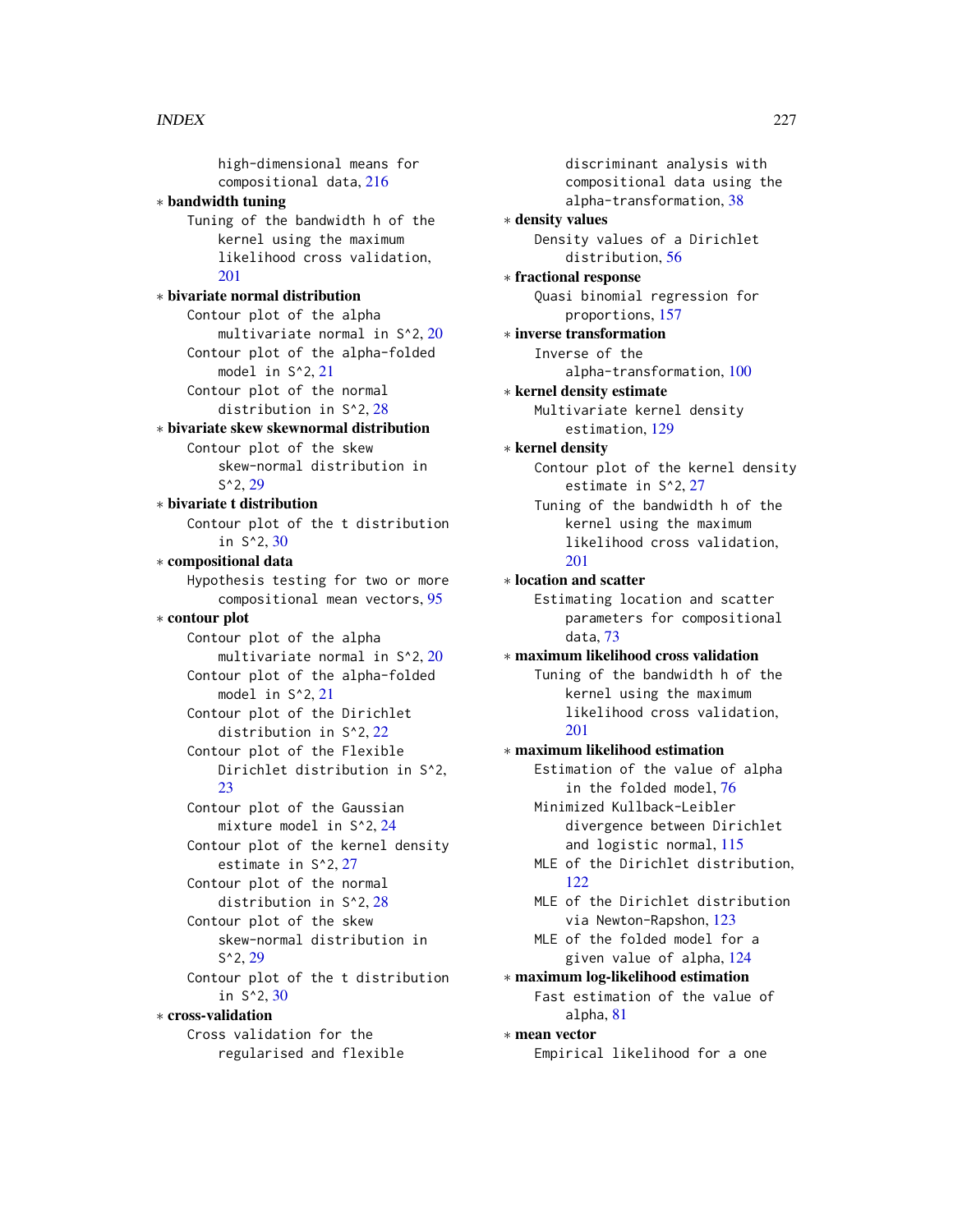```
sample mean vector hypothesis
        testing, 69
    Exponential empirical likelihood
        for a one sample mean vector
        hypothesis testing, 78
    Hotelling's multivariate version
        of the 1 sample t-test for
        Euclidean data, 93
∗ mixtures of normal distributions
    Mixture model selection via BIC,
        116
∗ model selection
    Mixture model selection via BIC,
        116
∗ multivariate kernel
    Multivariate kernel density
        estimation, 129
∗ multivariate linear regression
    Multivariate linear regression, 131
∗ multivariate normal distribution
    Multivariate normal random values
        132
∗ multivariate regression
    Dirichlet regression, 60
    Helper functions for the
        Kullback-Leibler regression,
        Q1
    Non linear least squares
        regression for compositional
        data, 142
    Regression with compositional data
        using the
        alpha-transformation, 160
    Spatial median regression, 174
∗ multivariate rgression
    Multivariate regression with
        compositional data, 135
∗ multivariate skew normal distribution
    Multivariate skew normal random
        values simulation on the
        simplex, 137
∗ multivariate t distribution
   MLE for the multivariate t
        distribution, 119
    Multivariate t random values
        simulation on the simplex, 138
∗ non parametric test
    Exponential empirical likelihood
```

```
hypothesis testing for two
        mean vectors, 79
    Hypothesis testing for two or more
        compositional mean vectors, 95
∗ ordinary least squares
    Non linear least squares
        regression for compositional
        data, 142
∗ orthogonal matrix
    The Helmert sub-matrix, 192
∗ parameters tuning
    Cross validation for the ridge
        regression with compositional
        data as predictor using the
        alpha-transformation, 42
∗ plot
    Ridge regression plot, 166
    Ridge regression with the
        alpha-transformation plot, 168
∗ principal components regression
    Multivariate or univariate
        regression with compositional
        data in the covariates side
        using the
        alpha-transformation, 134
    Tuning the number of PCs in the
        PCR with compositional data
        using the
        alpha-transformation, 209
∗ principal components
    Tuning the principal components
        with GLMs, 212
∗ profile log-likelihood
    Estimation of the value of alpha
        via the profile
        log-likelihood, 77
∗ random values simulation
    Dirichlet random values
        simulation, 59
    Multivariate normal random values
        simulation on the simplex, 132
    Multivariate skew normal random
        values simulation on the
        simplex, 137
    Multivariate t random values
        simulation on the simplex, 138
∗ random vectors simulation
    Density of compositional data from
```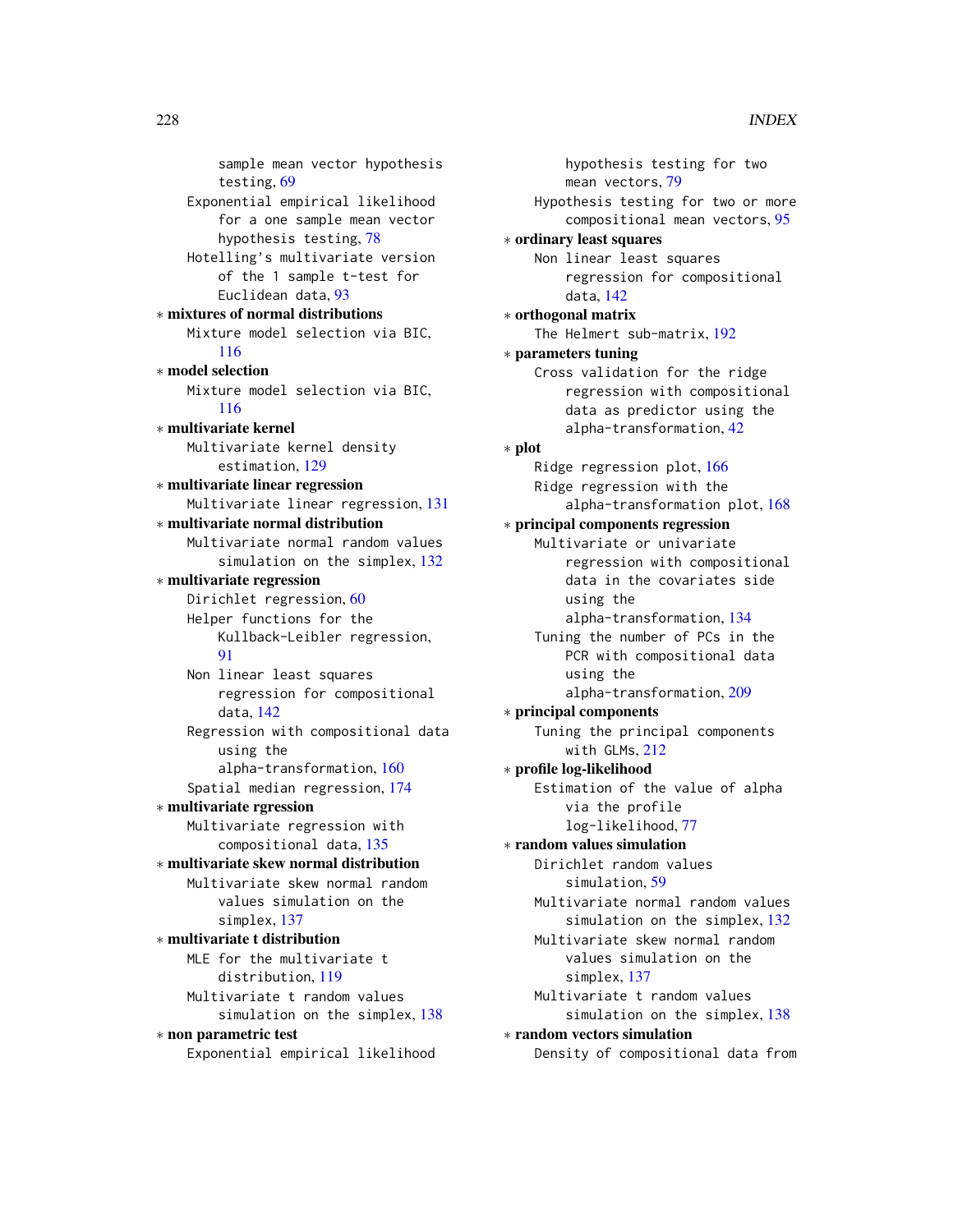Gaussian mixture models, [53](#page-52-0) Density of the folded normal distribution, [55](#page-54-0) Simulation of compositional data from Gaussian mixture models, [170](#page-169-0) Simulation of compositional data from the folded normal distribution, [173](#page-172-0) ∗ regularisation Ridge regression, [165](#page-164-0) ∗ ridge regression Cross validation for the ridge regression with compositional data as predictor using the alpha-transformation, [42](#page-41-0) Ridge regression, [165](#page-164-0) Ridge regression plot, [166](#page-165-0) Ridge regression with compositional data in the covariates side using the alpha-transformation, [167](#page-166-0) Ridge regression with the alpha-transformation plot, [168](#page-167-0) ∗ robust estimation Estimating location and scatter parameters for compositional data, [73](#page-72-0) ∗ spatial median regression Multivariate regression with compositional data, [135](#page-134-0) Spatial median regression, [174](#page-173-0) ∗ symmetric Dirichlet distribution Log-likelihood ratio test for a symmetric Dirichlet distribution, [114](#page-113-0) ∗ ternary plot Ternary diagram, [175](#page-174-0) Ternary diagram of regression models, [177](#page-176-0) ∗ tuning Tuning the number of PCs in the PCR with compositional data using the alpha-transformation, [209](#page-208-0) ∗ visualisation Ternary diagram, [175](#page-174-0) Ternary diagram of regression

# models, [177](#page-176-0)

a.est, *[56](#page-55-0)*, *[75](#page-74-0)*, *[125](#page-124-0)*, *[174](#page-173-0)*, *[187](#page-186-0)* a.est *(*Estimation of the value of alpha in the folded model*)*, [76](#page-75-0) a.mle, *[187](#page-186-0)* a.mle *(*MLE of the folded model for a given value of alpha*)*, [124](#page-123-0) acor, *[13](#page-12-1)*, *[73](#page-72-0)*, *[157](#page-156-1)*, *[201](#page-200-0)* acor *(*Alpha generalised correlations between two compositional datasets*)*, [9](#page-8-0) acor.tune, *[10](#page-9-1)*, *[73](#page-72-0)* acor.tune *(*Tuning of the alpha generalised correlations between two compositional datasets*)*, [200](#page-199-0) aeqdist.etest, *[10](#page-9-1)* aeqdist.etest *(*Energy test of equality of distributions using the alpha-transformation*)*, [72](#page-71-0) ait, *[182](#page-181-0)* ait *(*The alpha-IT transformation*)*, [180](#page-179-0) ait.knn, *[181](#page-180-0)* ait.knn *(*The k-NN algorithm for compositional data*)*, [195](#page-194-0) ait.test *(*Aitchison's test for two mean vectors and/or covariance matrices*)*, [7](#page-6-0) Aitchison's test for two mean vectors and/or covariance matrices, [7](#page-6-0) aitdist, *[181](#page-180-0)* aitdist *(*The alpha-IT-distance*)*, [181](#page-180-0) aitdista *(*The alpha-IT-distance*)*, [181](#page-180-0) aitknn.tune *(*Tuning of the k-NN algorithm for compositional data*)*, [204](#page-203-0) akern.reg, *[35](#page-34-0)*, *[37](#page-36-0)*, *[103](#page-102-0)*, *[155](#page-154-0)*, *[183](#page-182-0)* akern.reg *(*The alpha-kernel regression with compositional response data*)*, [185](#page-184-0) akernreg.tune, *[35](#page-34-0)*, *[186](#page-185-0)*, *[207](#page-206-0)* akernreg.tune *(*Cross validation for the alpha-kernel regression with compositional response data*)*, [36](#page-35-0) aknn.reg, *[35](#page-34-0)*, *[37,](#page-36-0) [38](#page-37-0)*, *[90](#page-89-0)*, *[103](#page-102-0)*, *[155](#page-154-0)*, *[185,](#page-184-0) [186](#page-185-0)* aknn.reg *(*The alpha-k-NN regression for compositional response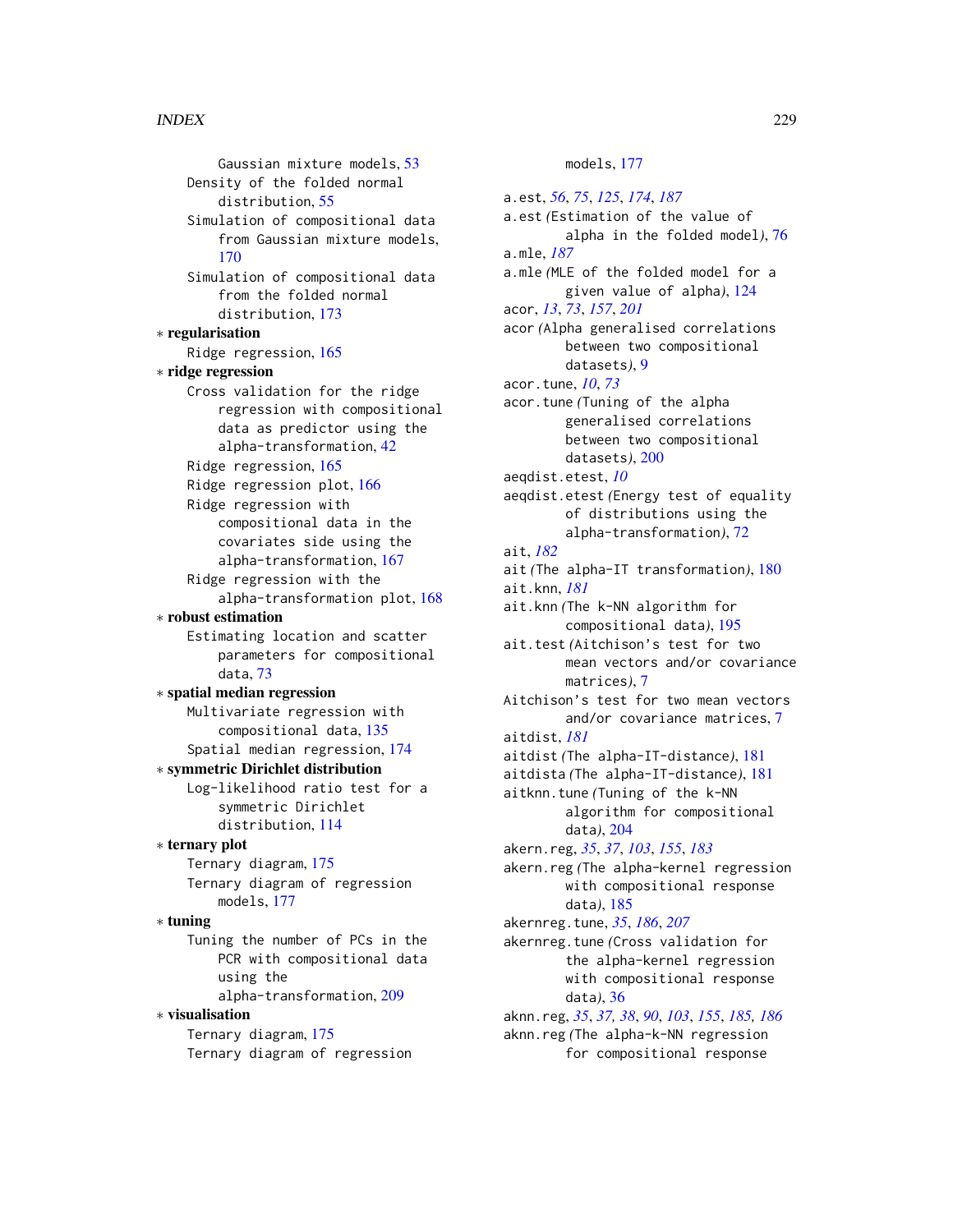data*)*, [182](#page-181-0) aknnreg.tune, *[32](#page-31-0)*, *[37,](#page-36-0) [38](#page-37-0)*, *[183](#page-182-0)*, *[186](#page-185-0)*, *[207](#page-206-0)* aknnreg.tune *(*Cross validation for the alpha-k-NN regression with compositional response data*)*, [34](#page-33-0) alef *(*The alpha-transformation*)*, [186](#page-185-0) alfa, *[9,](#page-8-0) [10](#page-9-1)*, *[13](#page-12-1)*, *[73](#page-72-0)*, *[75](#page-74-0)*, *[77,](#page-76-0) [78](#page-77-0)*, *[82](#page-81-0)*, *[87](#page-86-0)*, *[89](#page-88-0)*, *[91](#page-90-0)*, *[101](#page-100-0)*, *[118](#page-117-0)*, *[125](#page-124-0)*, *[144](#page-143-0)*, *[147](#page-146-0)*, *[163,](#page-162-0) [164](#page-163-0)*, *[174](#page-173-0)*, *[176](#page-175-0)*, *[178](#page-177-0)*, *[180–](#page-179-0)[182](#page-181-0)*, *[189](#page-188-0)*, *[191](#page-190-0)[–194](#page-193-0)*, *[196–](#page-195-0)[198](#page-197-0)*, *[201](#page-200-0)*, *[210](#page-209-0)*, *[212](#page-211-0)*, *[215](#page-214-0)* alfa *(*The alpha-transformation*)*, [186](#page-185-0) alfa.contour, *[22](#page-21-0)* alfa.contour *(*Contour plot of the alpha multivariate normal in S^2*)*, [20](#page-19-0) alfa.fda, *[34,](#page-33-0) [35](#page-34-0)*, *[37](#page-36-0)* alfa.fda *(*Regularised and flexible discriminant analysis for compositional data using the alpha-transformation*)*, [162](#page-161-0) alfa.knn, *[59](#page-58-0)*, *[85](#page-84-0)*, *[87](#page-86-0)*, *[118](#page-117-0)*, *[140,](#page-139-0) [141](#page-140-0)*, *[163](#page-162-0)*, *[185](#page-184-0)*, *[194](#page-193-0)* alfa.knn *(*The k-NN algorithm for compositional data*)*, [195](#page-194-0) alfa.knn.reg, *[11](#page-10-0)*, *[106](#page-105-0)*, *[110](#page-109-0)*, *[112](#page-111-0)*, *[219](#page-218-1)*, *[221](#page-220-0)* alfa.knn.reg *(*The alpha-k-NN regression with compositional predictor variables*)*, [184](#page-183-1) alfa.mds, *[154](#page-153-0)* alfa.mds *(*Principal coordinate analysis using the alpha-distance*)*, [152](#page-151-0) alfa.mix.norm, *[85](#page-84-0)*, *[118](#page-117-0)* alfa.mix.norm *(*Gaussian mixture models for compositional data using the alpha-transformation*)*, [86](#page-85-0) alfa.nb, *[52](#page-51-0)*, *[163](#page-162-0)*, *[194](#page-193-0)*, *[196](#page-195-0)* alfa.nb *(*Naive Bayes classifiers for compositional data using the alpha-transformation*)*, [141](#page-140-0) alfa.pca, *[148](#page-147-0)*, *[153,](#page-152-0) [154](#page-153-0)* alfa.pca *(*Principal component analysis using the alpha-transformation*)*, [149](#page-148-0) alfa.pcr, *[11](#page-10-0)*, *[15](#page-14-0)*, *[98,](#page-97-0) [99](#page-98-0)*, *[106](#page-105-0)*, *[109,](#page-108-1) [110](#page-109-0)*, *[112](#page-111-0)*, *[148](#page-147-0)*, *[150,](#page-149-1) [151](#page-150-0)*, *[156](#page-155-0)*, *[185](#page-184-0)*, *[210](#page-209-0)*, *[213](#page-212-0)*, *[218,](#page-217-1) [219](#page-218-1)*, *[221](#page-220-0)*

alfa.pcr *(*Multivariate or univariate regression with compositional data in the covariates side using the alpha-transformation*)*, [134](#page-133-1) alfa.profile, *[10](#page-9-1)*, *[73](#page-72-0)*, *[77](#page-76-0)*, *[81,](#page-80-0) [82](#page-81-0)*, *[125](#page-124-0)*, *[178](#page-177-0)*, *[187](#page-186-0)*, *[198](#page-197-0)*, *[201](#page-200-0)* alfa.profile *(*Estimation of the value of alpha via the profile log-likelihood*)*, [77](#page-76-0) alfa.rda, *[34,](#page-33-0) [35](#page-34-0)*, *[37](#page-36-0)*, *[40](#page-39-0)*, *[59](#page-58-0)*, *[85](#page-84-0)*, *[87](#page-86-0)*, *[118](#page-117-0)*, *[140,](#page-139-0) [141](#page-140-0)*, *[162](#page-161-0)*, *[164](#page-163-0)*, *[194](#page-193-0)*, *[196](#page-195-0)*, *[211](#page-210-0)* alfa.rda *(*Regularised and flexible discriminant analysis for compositional data using the alpha-transformation*)*, [162](#page-161-0) alfa.reg, *[62](#page-61-0)*, *[143](#page-142-0)*, *[155](#page-154-0)*, *[175](#page-174-0)*, *[180](#page-179-0)*, *[183](#page-182-0)*, *[186](#page-185-0)*, *[215](#page-214-0)*, *[223](#page-222-0)* alfa.reg *(*Regression with compositional data using the alpha-transformation*)*, [160](#page-159-1) alfa.ridge, *[43](#page-42-0)*, *[165](#page-164-0)[–167](#page-166-0)*, *[169](#page-168-0)*, *[185](#page-184-0)* alfa.ridge *(*Ridge regression with compositional data in the covariates side using the alpha-transformation*)*, [167](#page-166-0) alfa.tune, *[78](#page-77-0)*, *[178](#page-177-0)*, *[187](#page-186-0)*, *[198](#page-197-0)* alfa.tune *(*Fast estimation of the value of alpha*)*, [81](#page-80-0) alfadist, *[101](#page-100-0)*, *[182](#page-181-0)*, *[190](#page-189-0)* alfadist *(*The alpha-distance*)*, [179](#page-178-0) alfadista *(*The alpha-distance*)*, [179](#page-178-0) alfafda.tune *(*Cross validation for the regularised and flexible discriminant analysis with compositional data using the alpha-transformation*)*, [38](#page-37-0) alfainv, *[77,](#page-76-0) [78](#page-77-0)*, *[82](#page-81-0)*, *[91](#page-90-0)*, *[125](#page-124-0)*, *[178](#page-177-0)*, *[180](#page-179-0)*, *[187](#page-186-0)*, *[192](#page-191-0)[–194](#page-193-0)*, *[197](#page-196-0)*, *[201](#page-200-0)* alfainv *(*Inverse of the alpha-transformation*)*, [100](#page-99-0) alfaknn.tune *(*Tuning of the k-NN algorithm for compositional data*)*, [204](#page-203-0) alfaknnreg.tune *(*Cross validation for the alpha-k-NN regression with compositional predictor variables*)*, [33](#page-32-0)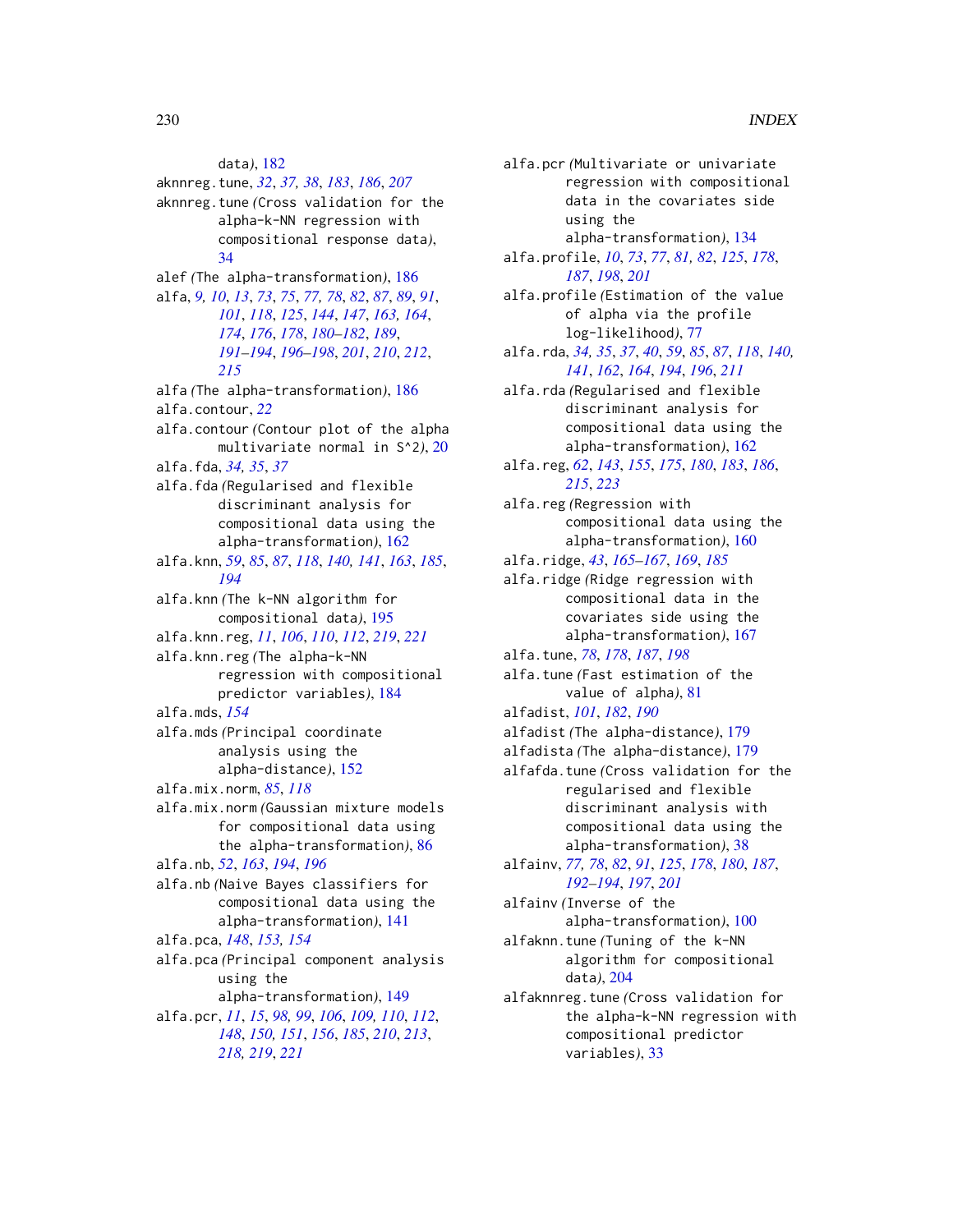# INDEX 231

alfanb.tune, *[40](#page-39-0)*, *[47](#page-46-0)* alfanb.tune *(*Cross-validation for the naive Bayes classifiers for compositional data using the alpha-transformation*)*, [51](#page-50-0) alfann *(*The k-nearest neighbours using the alpha-distance*)*, [193](#page-192-0) alfapcr.tune, *[15](#page-14-0)*, *[67](#page-66-0)*, *[135](#page-134-0)*, *[151](#page-150-0)*, *[203](#page-202-0)*, *[208](#page-207-0)*, *[213](#page-212-0)* alfapcr.tune *(*Tuning the number of PCs in the PCR with compositional data using the alpha-transformation*)*, [209](#page-208-0) alfarda.tune, *[47](#page-46-0)*, *[52](#page-51-0)*, *[163](#page-162-0)*, *[206](#page-205-0)* alfarda.tune *(*Cross validation for the regularised and flexible discriminant analysis with compositional data using the alpha-transformation*)*, [38](#page-37-0) alfareg.tune, *[136](#page-135-0)*, *[160,](#page-159-1) [161](#page-160-0)* alfareg.tune *(*Tuning the value of alpha in the alpha-regression*)*, [214](#page-213-0) alfaridge.plot, *[167,](#page-166-0) [168](#page-167-0)* alfaridge.plot *(*Ridge regression with the alpha-transformation plot*)*, [168](#page-167-0) alfaridge.tune, *[41](#page-40-0)*, *[168](#page-167-0)* alfaridge.tune *(*Cross validation for the ridge regression with compositional data as predictor using the alpha-transformation*)*, [42](#page-41-0) All pairwise additive log-ratio transformations, [8](#page-7-0) Alpha generalised correlations between two compositional datasets, [9](#page-8-0) alpha.mle, *[75](#page-74-0)*, *[77](#page-76-0)*, *[174](#page-173-0)*, *[187](#page-186-0)* alpha.mle *(*MLE of the folded model for a given value of alpha*)*, [124](#page-123-0) alr, *[9](#page-8-0)*, *[13](#page-12-1)*, *[49](#page-48-0)*, *[107](#page-106-0)*, *[157](#page-156-1)*, *[181](#page-180-0)*, *[187–](#page-186-0)[191](#page-190-0)*, *[197](#page-196-0)* alr *(*The additive log-ratio transformation and its inverse*)*, [178](#page-177-0) alr.all *(*All pairwise additive log-ratio transformations*)*, [8](#page-7-0) alrinv *(*The additive log-ratio transformation and its inverse*)*, [178](#page-177-0) ANOVA for the log-contrast regression

versus the uncostrained log-contrast regression, [10](#page-9-1) anova\_propreg, *[159](#page-158-0)* Bayesian network learning with compositional data, [11](#page-10-0) bc, *[178](#page-177-0)*, *[187](#page-186-0)*, *[191](#page-190-0)* bc *(*The Box-Cox transformation applied to ratios of components*)*, [188](#page-187-0) Beta regression, [13](#page-12-1) beta.est, *[14](#page-13-0)*, *[160](#page-159-1)* beta.est *(*MLE of distributions defined in the (0, 1) interval*)*, [120](#page-119-0) beta.reg, *[63](#page-62-0)*, *[222](#page-221-0)* beta.reg *(*Beta regression*)*, [13](#page-12-1) bic.alfamixnorm, *[87](#page-86-0)*, *[117](#page-116-0)* bic.alfamixnorm *(*Mixture model selection with the alpha-transformation using BIC*)*, [117](#page-116-0) bic.mixcompnorm, *[25](#page-24-0)*, *[53](#page-52-0)*, *[85](#page-84-0)*, *[87](#page-86-0)*, *[170](#page-169-0)* bic.mixcompnorm *(*Mixture model selection via BIC*)*, [116](#page-115-0) bivt.contour, *[19](#page-18-0)*, *[21](#page-20-0)[–24](#page-23-0)*, *[26](#page-25-0)*, *[28–](#page-27-0)[30](#page-29-0)*, *[119,](#page-118-0) [120](#page-119-0)* bivt.contour *(*Contour plot of the t distribution in S^2*)*, [30](#page-29-0) censpois.mle, *[17](#page-16-0)* Choose the number of principal components via reconstruction error, [15](#page-14-0) choose.pc *(*Choose the number of principal components via reconstruction error*)*, [15](#page-14-0) colbeta.est, *[160](#page-159-1)* colbeta.est *(*Column-wise MLE of some univariate distributions*)*, [16](#page-15-0)

collogitnorm.est *(*Column-wise MLE of some univariate distributions*)*, [16](#page-15-0) colsimplex.est *(*Column-wise MLE of some univariate distributions*)*, [16](#page-15-0) Column-wise MLE of some univariate distributions, [16](#page-15-0)

colunitweibull.est *(*Column-wise MLE of some univariate distributions*)*, [16](#page-15-0) comp.den, *[119,](#page-118-0) [120](#page-119-0)*, *[133](#page-132-0)*, *[138,](#page-137-0) [139](#page-138-0)*, *[176](#page-175-0)*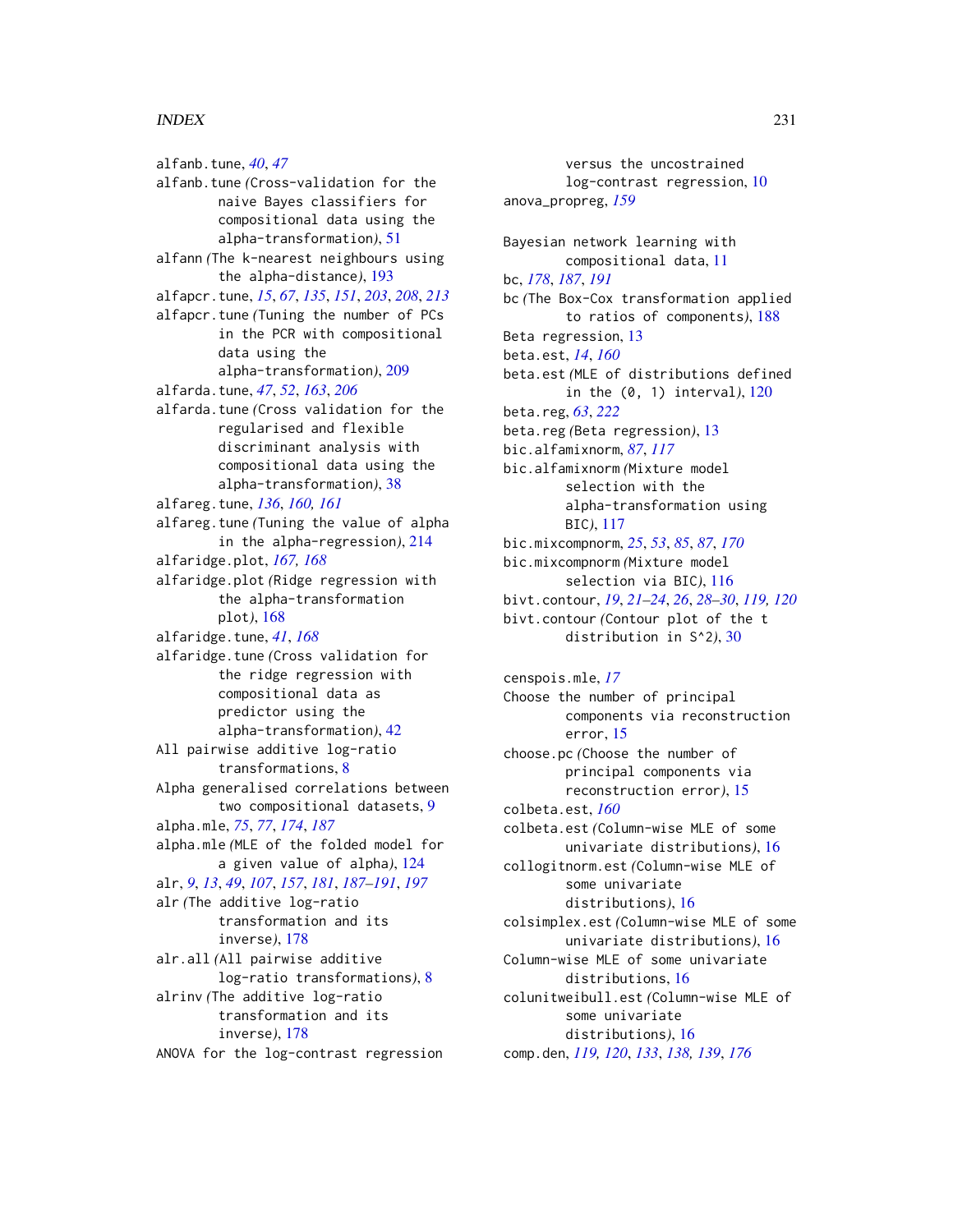comp.den *(*Estimating location and scatter parameters for compositional data*)*, [73](#page-72-0) comp.kern *(*Multivariate kernel density estimation for compositional data*)*, [130](#page-129-0) comp.kerncontour, *[19](#page-18-0)*, *[23,](#page-22-0) [24](#page-23-0)*, *[26](#page-25-0)*, *[130,](#page-129-0) [131](#page-130-0)*, *[176,](#page-175-0) [177](#page-176-0)*, *[202](#page-201-0)* comp.kerncontour *(*Contour plot of the kernel density estimate in S^2*)*, [27](#page-26-0) comp.knn, *[59](#page-58-0)*, *[68](#page-67-0)*, *[140,](#page-139-0) [141](#page-140-0)*, *[190](#page-189-0)*, *[206](#page-205-0)* comp.knn *(*The k-NN algorithm for compositional data*)*, [195](#page-194-0) comp.nb, *[51](#page-50-0)*, *[59](#page-58-0)*, *[85](#page-84-0)*, *[87](#page-86-0)*, *[118](#page-117-0)*, *[141](#page-140-0)*, *[163](#page-162-0)*, *[194](#page-193-0)*, *[196](#page-195-0)* comp.nb *(*Naive Bayes classifiers for compositional data*)*, [139](#page-138-0) comp.ppr, *[98](#page-97-0)*, *[156](#page-155-0)*, *[183](#page-182-0)*, *[186](#page-185-0)*, *[207](#page-206-0)* comp.ppr *(*Projection pursuit regression for compositional data*)*, [154](#page-153-0) comp.reg, *[32](#page-31-0)*, *[50](#page-49-0)*, *[62](#page-61-0)*, *[65](#page-64-0)*, *[92](#page-91-0)*, *[107](#page-106-0)*, *[132](#page-131-0)*, *[143](#page-142-0)*, *[146](#page-145-0)*, *[155](#page-154-0)*, *[161](#page-160-0)*, *[175](#page-174-0)*, *[183](#page-182-0)*, *[186](#page-185-0)* comp.reg *(*Multivariate regression with compositional data*)*, [135](#page-134-0) comp.test, *[8](#page-7-0)*, *[70,](#page-69-0) [71](#page-70-0)*, *[79](#page-78-0)*, *[81](#page-80-0)*, *[94,](#page-93-0) [95](#page-94-0)*, *[102](#page-101-0)*, *[128,](#page-127-0) [129](#page-128-0)*, *[216](#page-215-0)* comp.test *(*Hypothesis testing for two or more compositional mean vectors*)*, [95](#page-94-0) compbn *(*Bayesian network learning with compositional data*)*, [11](#page-10-0) compknn.tune, *[40](#page-39-0)*, *[47](#page-46-0)*, *[52](#page-51-0)*, *[196](#page-195-0)* compknn.tune *(*Tuning of the k-NN algorithm for compositional data*)*, [204](#page-203-0) compnorm.contour, *[19](#page-18-0)*, *[21–](#page-20-0)[24](#page-23-0)*, *[26](#page-25-0)*, *[28](#page-27-0)*, *[30,](#page-29-0) [31](#page-30-0)* compnorm.contour *(*Contour plot of the normal distribution in S^2*)*, [28](#page-27-0) Compositional-package, [6](#page-5-0) compppr.tune, *[32](#page-31-0)*, *[155](#page-154-0)*, *[208](#page-207-0)* compppr.tune *(*Tuning of the projection pursuit regression for compositional data*)*, [206](#page-205-0) Constrained linear least squares for compositional responses and predictors, [17](#page-16-0)

| Contour plot of mixtures of Dirichlet                             |
|-------------------------------------------------------------------|
| distributions in S^2, 18                                          |
| Contour plot of the alpha multivariate                            |
| normal in S <sup>^2</sup> , 20                                    |
| Contour plot of the alpha-folded model<br>in S <sup>^2</sup> , 21 |
| Contour plot of the Dirichlet                                     |
| distribution in $S^2$ , 22                                        |
| Contour plot of the Flexible Dirichlet                            |
| distribution in $S^2$ , 23                                        |
| Contour plot of the Gaussian mixture                              |
| model in S^2, 24                                                  |
| Contour plot of the Kent distribution                             |
| in S <sup>^2</sup> , 26                                           |
| Contour plot of the kernel density                                |
| estimate in S^2, 27                                               |
| Contour plot of the normal                                        |
| distribution in $S^2$ , 28                                        |
| Contour plot of the skew skew-normal                              |
| distribution in S^2, 29                                           |
| Contour plot of the t distribution in                             |
| $S^2$ , 30                                                        |
| Cross validation for some                                         |
| compositional regression                                          |
| models, 31                                                        |
| Cross validation for the alpha-k-NN                               |
| regression with compositional                                     |
| predictor variables, 33                                           |
| Cross validation for the alpha-k-NN                               |
| regression with compositional                                     |
| response data, 34                                                 |
| Cross validation for the alpha-kernel                             |
| regression with compositional                                     |
| response data, 36                                                 |
| Cross validation for the kernel                                   |
| regression with Euclidean                                         |
| response data, 37                                                 |
| Cross validation for the regularised                              |
| and flexible discriminant                                         |
| analysis with compositional                                       |
| data using the                                                    |
| alpha-transformation, 38                                          |
| Cross validation for the ridge                                    |
| regression, 40                                                    |
| Cross validation for the ridge                                    |
| regression with compositional                                     |
| data as predictor using the                                       |
| alpha-transformation, 42                                          |
|                                                                   |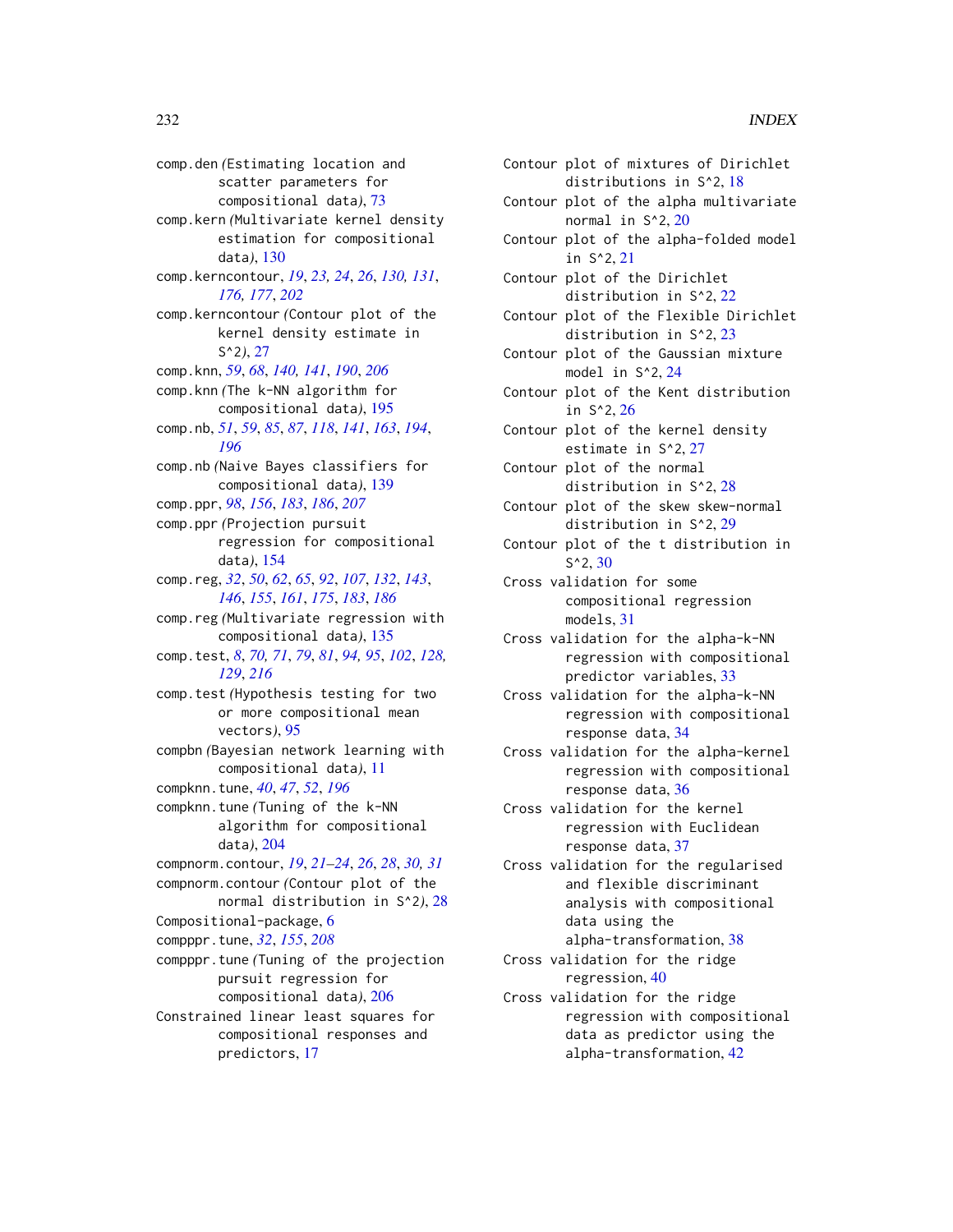Cross validation for the transformation-free linear regression for compositional responses and predictors, [43](#page-42-0) Cross-validation for the constrained

linear least squares for compositional responses and predictors, [45](#page-44-0)

Cross-validation for the Dirichlet discriminant analysis, [46](#page-45-0)

Cross-validation for the LASSO Kullback-Leibler divergence based regression, [47](#page-46-0)

Cross-validation for the LASSO log-ratio regression with compositional response, [49](#page-48-0)

- Cross-validation for the naive Bayes classifiers for compositional data, [50](#page-49-0)
- Cross-validation for the naive Bayes classifiers for compositional data using the alpha-transformation, [51](#page-50-0)

cv.comp.reg *(*Cross validation for some compositional regression models*)*, [31](#page-30-0)

cv.compnb, *[40](#page-39-0)*, *[47](#page-46-0)*, *[52](#page-51-0)*, *[140](#page-139-0)*, *[206](#page-205-0)*

cv.compnb *(*Cross-validation for the naive Bayes classifiers for compositional data*)*, [50](#page-49-0)

cv.dda, *[40](#page-39-0)*, *[52](#page-51-0)*, *[59](#page-58-0)*, *[206](#page-205-0)*

cv.dda *(*Cross-validation for the Dirichlet discriminant analysis*)*, [46](#page-45-0)

cv.lasso.compreg, *[48](#page-47-0)*, *[107](#page-106-0)*, *[146](#page-145-0)*

cv.lasso.compreg *(*Cross-validation for the LASSO log-ratio regression with compositional response*)*, [49](#page-48-0)

cv.lasso.klcompreg, *[50](#page-49-0)*, *[106,](#page-105-0) [107](#page-106-0)*, *[146](#page-145-0)*

cv.lasso.klcompreg *(*Cross-validation for the LASSO Kullback-Leibler divergence based regression*)*, [47](#page-46-0)

cv.olscompcomp, *[18](#page-17-0)*, *[44](#page-43-0)*

cv.olscompcomp *(*Cross-validation for the constrained linear least squares for compositional

responses and predictors*)*, [45](#page-44-0) cv.tflr, *[46](#page-45-0)*, *[199](#page-198-0)*, *[203](#page-202-0)* cv.tflr *(*Cross validation for the transformation-free linear regression for compositional responses and predictors*)*, [43](#page-42-0) dda, *[19](#page-18-0)*, *[47](#page-46-0)*, *[57](#page-56-0)*, *[62](#page-61-0)*, *[115](#page-114-0)*, *[123,](#page-122-0) [124](#page-123-0)*, *[140](#page-139-0)* dda *(*Dirichlet discriminant analysis*)*, [58](#page-57-0) ddiri, *[113](#page-112-0)*, *[115](#page-114-0)*, *[123,](#page-122-0) [124](#page-123-0)* ddiri *(*Density values of a Dirichlet distribution*)*, [56](#page-55-0) Density of compositional data from Gaussian mixture models, [53](#page-52-0) Density of the Flexible Dirichlet distribution, [54](#page-53-0) Density of the folded normal distribution, [55](#page-54-0) Density values of a Dirichlet distribution, [56](#page-55-0) Density values of a mixture of Dirichlet distributions, [57](#page-56-0) dfd, *[173](#page-172-0)* dfd *(*Density of the Flexible Dirichlet distribution*)*, [54](#page-53-0) dfolded *(*Density of the folded normal distribution*)*, [55](#page-54-0) diri.contour, *[19](#page-18-0)*, *[21,](#page-20-0) [22](#page-21-0)*, *[25](#page-24-0)*, *[28](#page-27-0)[–31](#page-30-0)*, *[57](#page-56-0)*, *[60](#page-59-1)*, *[115](#page-114-0)*, *[123,](#page-122-0) [124](#page-123-0)*, *[176,](#page-175-0) [177](#page-176-0)* diri.contour *(*Contour plot of the Dirichlet distribution in S^2*)*, [22](#page-21-0) diri.est, *[57](#page-56-0)*, *[60](#page-59-1)*, *[104](#page-103-0)*, *[113](#page-112-0)*, *[115](#page-114-0)*, *[124](#page-123-0)* diri.est *(*MLE of the Dirichlet distribution*)*, [122](#page-121-0) diri.nr, *[19](#page-18-0)*, *[57](#page-56-0)*, *[60](#page-59-1)*, *[62](#page-61-0)*, *[104](#page-103-0)*, *[113](#page-112-0)*, *[115](#page-114-0)*, *[123](#page-122-0)*, *[126](#page-125-1)* diri.nr *(*MLE of the Dirichlet distribution via Newton-Rapshon*)*, [123](#page-122-0) diri.nr2, *[121](#page-120-0)* diri.reg, *[14](#page-13-0)*, *[59](#page-58-0)*, *[65](#page-64-0)*, *[92](#page-91-0)*, *[115](#page-114-0)*, *[123](#page-122-0)*, *[132](#page-131-0)*, *[136](#page-135-0)*, *[143](#page-142-0)*, *[161](#page-160-0)*, *[175](#page-174-0)*, *[223](#page-222-0)* diri.reg *(*Dirichlet regression*)*, [60](#page-59-1) diri.reg2 *(*Dirichlet regression*)*, [60](#page-59-1) Dirichlet discriminant analysis, [58](#page-57-0)

Dirichlet random values simulation, [59](#page-58-0) Dirichlet regression, [60](#page-59-1)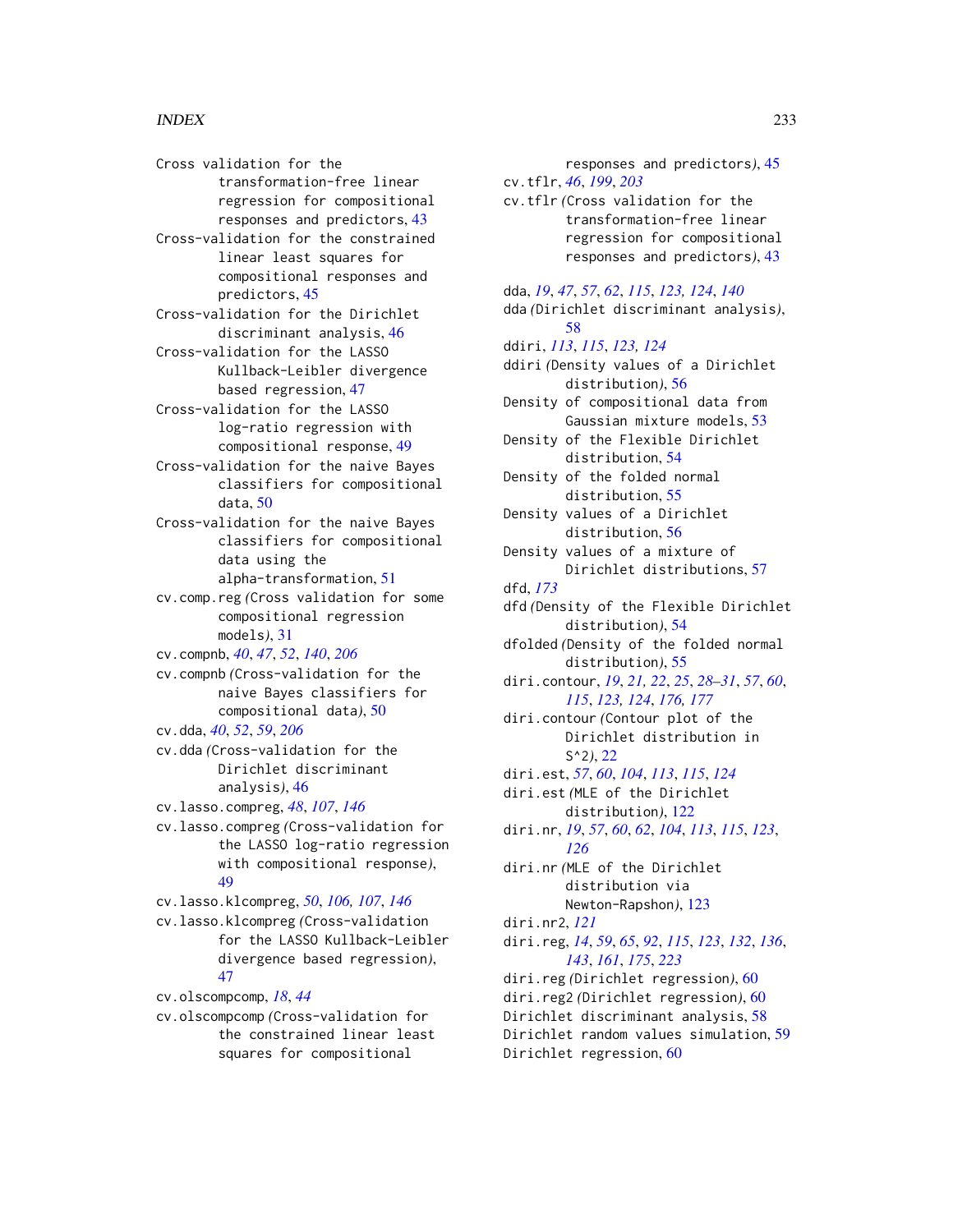dirimean.test, *[115](#page-114-0)* dirimean.test *(*Log-likelihood ratio test for a Dirichlet mean vector*)*, [113](#page-112-0) Distance based regression models for proportions, [62](#page-61-0) divergence *(*Divergence matrix of compositional data*)*, [68](#page-67-0) Divergence based regression for compositional data, [64](#page-63-1) Divergence based regression for compositional data with compositional data in the covariates side using the alpha-transformation, [66](#page-65-0) Divergence matrix of compositional data, [68](#page-67-0) dmix.compnorm *(*Density of compositional data from Gaussian mixture models*)*, [53](#page-52-0) dmixdiri *(*Density values of a mixture of Dirichlet distributions*)*, [57](#page-56-0) eel.test1, *[70](#page-69-0)*, *[94](#page-93-0)* eel.test1 *(*Exponential empirical likelihood for a one sample mean vector hypothesis testing*)*, [78](#page-77-0) eel.test2, *[8](#page-7-0)*, *[71](#page-70-0)*, *[95](#page-94-0)*, *[97](#page-96-0)*, *[102](#page-101-0)*, *[216](#page-215-0)* eel.test2 *(*Exponential empirical likelihood hypothesis testing for two mean vectors*)*, [79](#page-78-0) el.test, *[69](#page-68-0)* el.test1, *[79](#page-78-0)*, *[94](#page-93-0)* el.test1 *(*Empirical likelihood for a one sample mean vector hypothesis testing*)*, [69](#page-68-0) el.test2, *[8](#page-7-0)*, *[70](#page-69-0)*, *[79](#page-78-0)*, *[81](#page-80-0)*, *[94,](#page-93-0) [95](#page-94-0)*, *[97](#page-96-0)*, *[102](#page-101-0)*, *[216](#page-215-0)* el.test2 *(*Empirical likelihood hypothesis testing for two mean vectors*)*, [70](#page-69-0) Empirical likelihood for a one sample mean vector hypothesis testing, [69](#page-68-0) Empirical likelihood hypothesis testing for two mean vectors, [70](#page-69-0)

Energy test of equality of distributions using the

alpha-transformation, [72](#page-71-0) es *(*The ESOV-distance*)*, [189](#page-188-0) esov, *[180](#page-179-0)*, *[196](#page-195-0)* esov *(*The ESOV-distance*)*, [189](#page-188-0) esov.mds, *[153](#page-152-0)* esov.mds *(*Principal coordinate analysis using the Jensen-Shannon divergence*)*, [153](#page-152-0) esova *(*The ESOV-distance*)*, [189](#page-188-0) Estimating location and scatter parameters for compositional data, [73](#page-72-0) Estimation of the probability left outside the simplex when using the alpha-transformation, [74](#page-73-0) Estimation of the value of alpha in the folded model, [76](#page-75-0) Estimation of the value of alpha via the profile log-likelihood, [77](#page-76-0) Exponential empirical likelihood for a one sample mean vector hypothesis testing, [78](#page-77-0) Exponential empirical likelihood hypothesis testing for two mean vectors, [79](#page-78-0) Fast estimation of the value of alpha, [81](#page-80-0) fd.contour *(*Contour plot of the Flexible Dirichlet distribution in S^2*)*, [23](#page-22-0) fd.est, *[24](#page-23-0)*, *[55](#page-54-0)*, *[173](#page-172-0)* fd.est *(*Fitting a Flexible Dirichlet distribution*)*, [82](#page-81-0) Fitting a Flexible Dirichlet distribution, [82](#page-81-0)

folded.contour, *[21](#page-20-0)*, *[24](#page-23-0)*, *[56](#page-55-0)* folded.contour *(*Contour plot of the alpha-folded model in S^2*)*, [21](#page-20-0) fp, *[178](#page-177-0)*, *[187](#page-186-0)*, *[189](#page-188-0)* fp *(*The folded power transformation*)*, [190](#page-189-0) frechet *(*The Frechet mean for compositional data*)*, [191](#page-190-0) frechet2 *(*Helper Frechet mean for compositional data*)*, [90](#page-89-0)

gammapois.mle, *[17](#page-16-0)*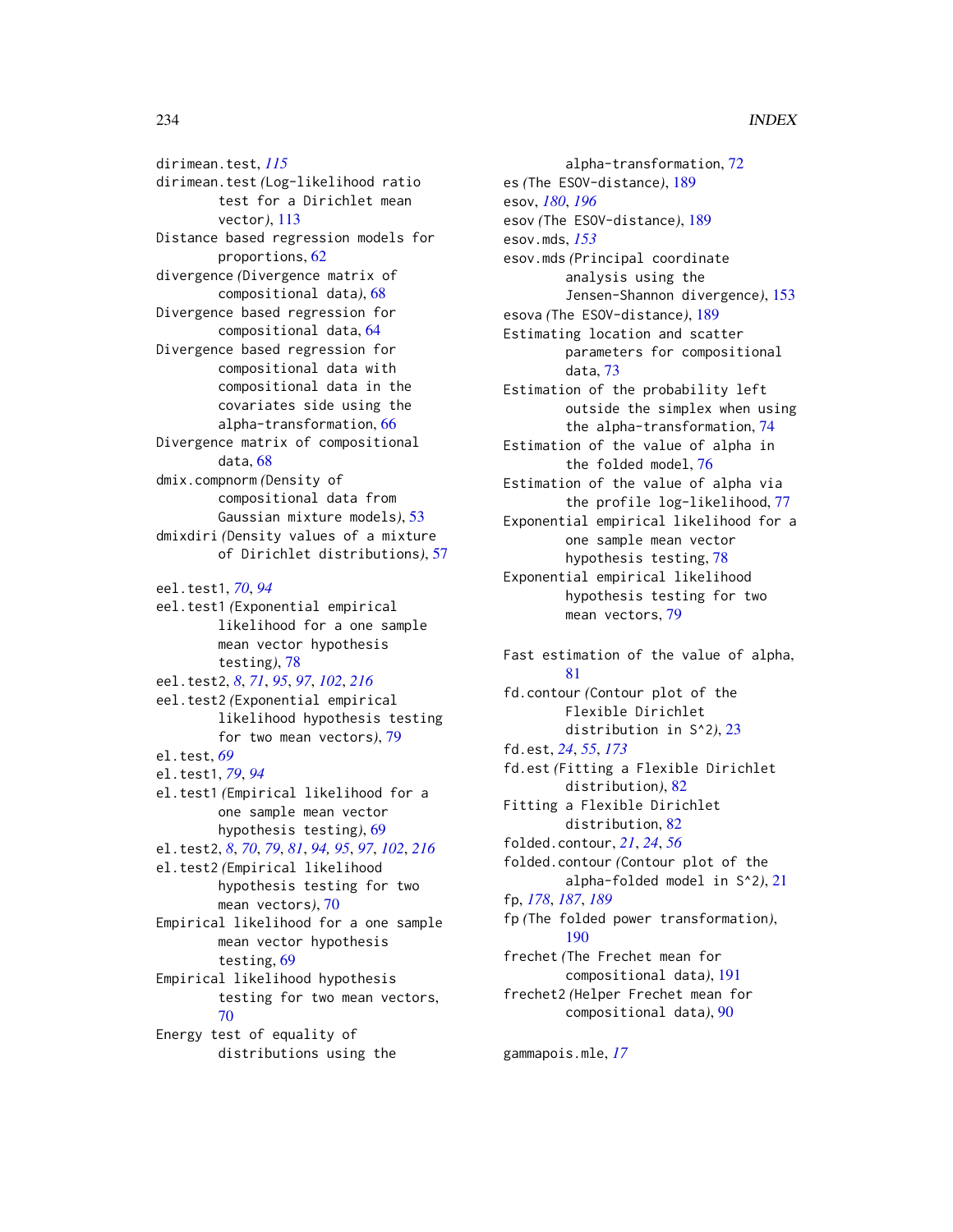### INDEX 235

Gaussian mixture models for compositional data, [84](#page-83-0) Gaussian mixture models for compositional data using the alpha-transformation, [86](#page-85-0) Generate random folds for cross-validation, [88](#page-87-0) glm, *[210](#page-209-0)* glm.pcr, *[67](#page-66-0)*, *[109](#page-108-1)*, *[135](#page-134-0)*, *[203](#page-202-0)*, *[213](#page-212-0)*, *[218](#page-217-1)* glm.pcr *(*Principal component generalised linear models*)*, [150](#page-149-1) glmpcr.tune, *[210](#page-209-0)* glmpcr.tune *(*Tuning the principal components with GLMs*)*, [212](#page-211-0) green, *[178](#page-177-0)*, *[181](#page-180-0)*, *[187](#page-186-0)*, *[189](#page-188-0)*, *[191](#page-190-0)*, *[197](#page-196-0)* green *(*Greenacre's power transformation*)*, [89](#page-88-0) Greenacre's power transformation, [89](#page-88-0) hd.meantest2, *[97](#page-96-0)* hd.meantest2 *(*Two-sample test of high-dimensional means for compositional data*)*, [216](#page-215-0) helling.prop.reg *(*Distance based regression models for proportions*)*, [62](#page-61-0) helm *(*The Helmert sub-matrix*)*, [192](#page-191-0) Helper Frechet mean for compositional data, [90](#page-89-0) Helper functions for the Kullback-Leibler regression, [91](#page-90-0) hotel1T2, *[70](#page-69-0)*, *[79](#page-78-0)* hotel1T2 *(*Hotelling's multivariate version of the 1 sample t-test for Euclidean data*)*, [93](#page-92-0) hotel2T2, *[70,](#page-69-0) [71](#page-70-0)*, *[79](#page-78-0)*, *[81](#page-80-0)*, *[94](#page-93-0)*, *[97](#page-96-0)*, *[102](#page-101-0)*, *[128,](#page-127-0) [129](#page-128-0)*, *[216](#page-215-0)* hotel2T2 *(*Hotelling's multivariate version of the 2 sample t-test for Euclidean data*)*, [94](#page-93-0) Hotelling's multivariate version of the 1 sample t-test for Euclidean data, [93](#page-92-0) Hotelling's multivariate version of the 2 sample t-test for Euclidean data, [94](#page-93-0) hsecant01.est *(*MLE of distributions defined in the (0, 1)

interval*)*, [120](#page-119-0) Hypothesis testing for two or more compositional mean vectors, [95](#page-94-0) ibeta.est *(*MLE of distributions defined in the (0, 1) interval*)*, [120](#page-119-0) ICE plot for projection pursuit regression with compositional predictor variables, [97](#page-96-0) ICE plot for univariate kernel regression, [98](#page-97-0) ice.kernreg, *[98](#page-97-0)*, *[103](#page-102-0)* ice.kernreg *(*ICE plot for univariate kernel regression*)*, [98](#page-97-0) ice.pprcomp, *[99](#page-98-0)*, *[156](#page-155-0)*, *[208](#page-207-0)* ice.pprcomp *(*ICE plot for projection pursuit regression with compositional predictor variables*)*, [97](#page-96-0) Inverse of the alpha-transformation, [100](#page-99-0) james, *[70,](#page-69-0) [71](#page-70-0)*, *[79](#page-78-0)*, *[81](#page-80-0)*, *[94,](#page-93-0) [95](#page-94-0)*, *[128,](#page-127-0) [129](#page-128-0)* james *(*James multivariate version of the t-test*)*, [101](#page-100-0) James multivariate version of the t-test, [101](#page-100-0) js.compreg, *[62](#page-61-0)*, *[68](#page-67-0)*, *[92](#page-91-0)*, *[132](#page-131-0)*, *[136](#page-135-0)*, *[143](#page-142-0)*, *[161](#page-160-0)*, *[175](#page-174-0)*, *[190](#page-189-0)* js.compreg *(*Divergence based regression for compositional data*)*, [64](#page-63-1) kent.contour *(*Contour plot of the Kent distribution in S^2*)*, [26](#page-25-0) kern.reg, *[38](#page-37-0)* kern.reg *(*Kernel regression with a numerical response vector or matrix*)*, [102](#page-101-0) Kernel regression with a numerical response vector or matrix, [102](#page-101-0) kernreg.tune, *[99](#page-98-0)*, *[103](#page-102-0)* kernreg.tune *(*Cross validation for the kernel regression with Euclidean response data*)*, [37](#page-36-0) kl.alfapcr, *[18](#page-17-0)*, *[148](#page-147-0)*, *[150](#page-149-1)*, *[199](#page-198-0)*, *[203](#page-202-0)* kl.alfapcr *(*Divergence based regression for compositional data with compositional data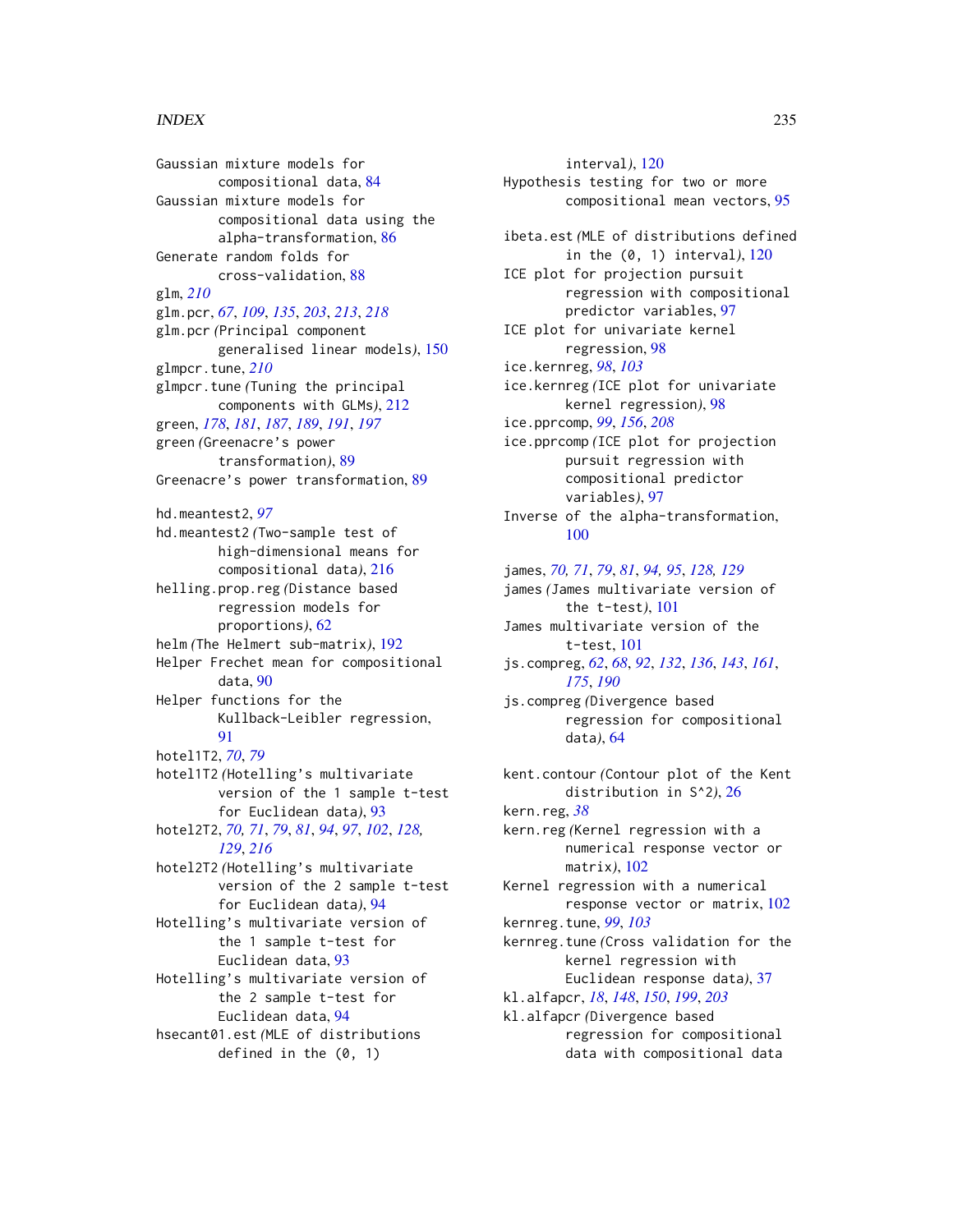in the covariates side using the alpha-transformation*)*, [66](#page-65-0) kl.compreg, *[32](#page-31-0)*, *[48](#page-47-0)*, *[62](#page-61-0)*, *[92](#page-91-0)*, *[106](#page-105-0)*, *[132](#page-131-0)*, *[143](#page-142-0)*, *[146](#page-145-0)*, *[155](#page-154-0)*, *[161](#page-160-0)*, *[183](#page-182-0)*, *[186](#page-185-0)*, *[223](#page-222-0)* kl.compreg *(*Divergence based regression for compositional data*)*, [64](#page-63-1) kl.compreg2 *(*Helper functions for the Kullback-Leibler regression*)*, [91](#page-90-0) kl.diri *(*Kullback-Leibler divergence and Bhattacharyya distance between two Dirichlet distributions*)*, [104](#page-103-0) kl.diri.normal *(*Minimized Kullback-Leibler divergence between Dirichlet and logistic normal*)*, [115](#page-114-0) klalfapcr.tune, *[44](#page-43-0)*, *[46](#page-45-0)*, *[67](#page-66-0)* klalfapcr.tune *(*Tuning of the divergence based regression for compositional data with compositional data in the covariates side using the alpha-transformation*)*, [202](#page-201-0) klcompreg.boot *(*Helper functions for

the Kullback-Leibler regression*)*, [91](#page-90-0) Kullback-Leibler divergence and Bhattacharyya distance between two Dirichlet distributions, [104](#page-103-0)

kumar.est *(*MLE of distributions defined in the (0, 1) interval*)*, [120](#page-119-0)

LASSO Kullback-Leibler divergence based regression, [105](#page-104-0) LASSO log-ratio regression with compositional response, [106](#page-105-0) lasso.compreg, *[48](#page-47-0)*, *[50](#page-49-0)*, *[106](#page-105-0)*, *[146](#page-145-0)* lasso.compreg *(*LASSO log-ratio regression with compositional response*)*, [106](#page-105-0) lasso.klcompreg, *[48](#page-47-0)*, *[50](#page-49-0)*, *[107](#page-106-0)*, *[146](#page-145-0)* lasso.klcompreg *(*LASSO Kullback-Leibler divergence based regression*)*, [105](#page-104-0) lassocoef.plot, *[48](#page-47-0)*, *[50](#page-49-0)*, *[106,](#page-105-0) [107](#page-106-0)*

lassocoef.plot *(*Plot of the LASSO coefficients*)*, [145](#page-144-0) lc.glm, *[217,](#page-216-0) [218](#page-217-1)* lc.glm *(*Log-contrast logistic or Poisson regression with compositional predictor variables*)*, [108](#page-107-1) lc.reg, *[11](#page-10-0)*, *[98,](#page-97-0) [99](#page-98-0)*, *[109](#page-108-1)*, *[111,](#page-110-1) [112](#page-111-0)*, *[156](#page-155-0)*, *[218,](#page-217-1) [219](#page-218-1)*, *[221](#page-220-0)* lc.reg *(*Log-contrast regression with compositional predictor variables*)*, [109](#page-108-1) lc.reg2, *[109,](#page-108-1) [110](#page-109-0)*, *[218](#page-217-1)[–221](#page-220-0)* lc.reg2 *(*Log-contrast regression with multiple compositional predictors*)*, [111](#page-110-1) lcreg.aov, *[110](#page-109-0)*, *[112](#page-111-0)*, *[219](#page-218-1)* lcreg.aov *(*ANOVA for the log-contrast regression versus the uncostrained log-contrast regression*)*, [10](#page-9-1) lm, *[132](#page-131-0)* lm.ridge, *[165](#page-164-0)* Log-contrast logistic or Poisson regression with compositional predictor variables, [108](#page-107-1) Log-contrast regression with compositional predictor variables, [109](#page-108-1) Log-contrast regression with multiple compositional predictors, [111](#page-110-1) Log-likelihood ratio test for a Dirichlet mean vector, [113](#page-112-0) Log-likelihood ratio test for a symmetric Dirichlet distribution, [114](#page-113-0) logistic\_only, *[159](#page-158-0)* logitnorm.est *(*MLE of distributions defined in the (0, 1) interval*)*, [120](#page-119-0) logpca, *[150](#page-149-1)* logpca *(*Principal component analysis*)*, [147](#page-146-0) makefolds *(*Generate random folds for cross-validation*)*, [88](#page-87-0)

maov, *[70,](#page-69-0) [71](#page-70-0)*, *[79](#page-78-0)*, *[81](#page-80-0)*, *[94,](#page-93-0) [95](#page-94-0)*, *[97](#page-96-0)*, *[129](#page-128-0)*, *[216](#page-215-0)* maov *(*Multivariate analysis of variance*)*, [127](#page-126-0)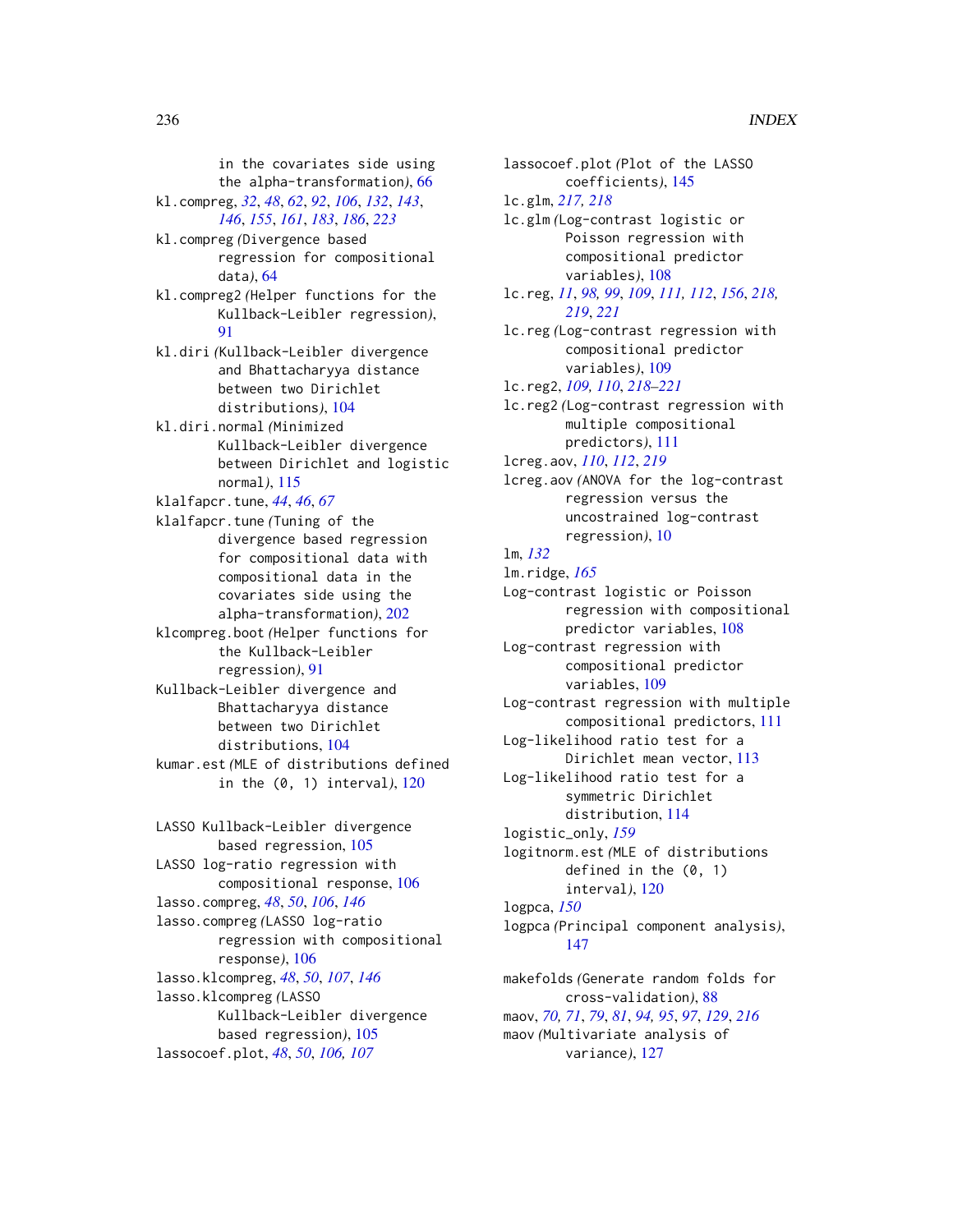### INDEX  $237$

maovjames, *[8](#page-7-0)*, *[71](#page-70-0)*, *[81](#page-80-0)*, *[97](#page-96-0)*, *[102](#page-101-0)*, *[128](#page-127-0)*, *[216](#page-215-0)* maovjames *(*Multivariate analysis of variance (James test)*)*, [128](#page-127-0) Minimized Kullback-Leibler divergence between Dirichlet and logistic normal, [115](#page-114-0) mix.compnorm, *[25](#page-24-0)*, *[53](#page-52-0)*, *[59](#page-58-0)*, *[87](#page-86-0)*, *[117,](#page-116-0) [118](#page-117-0)*, *[140,](#page-139-0) [141](#page-140-0)*, *[163](#page-162-0)*, *[170](#page-169-0)*, *[196](#page-195-0)* mix.compnorm *(*Gaussian mixture models for compositional data*)*, [84](#page-83-0) mix.compnorm.contour, *[19](#page-18-0)*, *[21–](#page-20-0)[24](#page-23-0)*, *[26](#page-25-0)*, *[28](#page-27-0)[–31](#page-30-0)*, *[85](#page-84-0)*, *[87](#page-86-0)*, *[117,](#page-116-0) [118](#page-117-0)* mix.compnorm.contour *(*Contour plot of the Gaussian mixture model in S^2*)*, [24](#page-23-0) mixdiri.contour, *[23](#page-22-0)*, *[58](#page-57-0)*, *[172](#page-171-0)* mixdiri.contour *(*Contour plot of mixtures of Dirichlet distributions in S^2*)*, [18](#page-17-0) mixreg *(*Zero adjusted Dirichlet regression*)*, [222](#page-221-0) Mixture model selection via BIC, [116](#page-115-0) Mixture model selection with the alpha-transformation using BIC, [117](#page-116-0) mkde, *[131](#page-130-0)*, *[202](#page-201-0)* mkde *(*Multivariate kernel density estimation*)*, [129](#page-128-0) mkde.tune, *[130](#page-129-0)* mkde.tune *(*Tuning of the bandwidth h of the kernel using the maximum likelihood cross validation*)*, [201](#page-200-0) MLE for the multivariate t distribution, [119](#page-118-0) MLE of distributions defined in the (0, 1) interval, [120](#page-119-0) MLE of the Dirichlet distribution, [122](#page-121-0) MLE of the Dirichlet distribution via Newton-Rapshon, [123](#page-122-0) MLE of the folded model for a given value of alpha, [124](#page-123-0) MLE of the zero adjusted Dirichlet distribution, [126](#page-125-1) mmhc.skel, *[12](#page-11-0)* multinompcr.tune *(*Tuning the principal components with GLMs*)*, [212](#page-211-0)

Multivariate analysis of variance, [127](#page-126-0)

Multivariate analysis of variance (James test), [128](#page-127-0) Multivariate kernel density estimation, [129](#page-128-0) Multivariate kernel density estimation for compositional data, [130](#page-129-0) Multivariate linear regression, [131](#page-130-0) Multivariate normal random values simulation on the simplex, [132](#page-131-0) Multivariate or univariate regression with compositional data in the covariates side using the alpha-transformation, [134](#page-133-1) Multivariate regression with compositional data, [135](#page-134-0) Multivariate skew normal random values simulation on the simplex, [137](#page-136-0) Multivariate t random values simulation on the simplex, [138](#page-137-0) multivreg, *[136](#page-135-0)*, *[175](#page-174-0)* multivreg *(*Multivariate linear regression*)*, [131](#page-130-0) multivt, *[74](#page-73-0)* multivt *(*MLE for the multivariate t distribution*)*, [119](#page-118-0)

Naive Bayes classifiers for compositional data, [139](#page-138-0) Naive Bayes classifiers for compositional data using the alpha-transformation, [141](#page-140-0) Non linear least squares regression for compositional data, [142](#page-141-1) Non parametric zero replacement strategies, [143](#page-142-0)

ols.compcomp, *[46](#page-45-0)*, *[199](#page-198-0)* ols.compcomp *(*Constrained linear least squares for compositional responses and predictors*)*, [17](#page-16-0) ols.compreg, *[62](#page-61-0)*, *[65](#page-64-0)*, *[92](#page-91-0)*, *[106](#page-105-0)*, *[132](#page-131-0)*, *[161](#page-160-0)*, *[223](#page-222-0)* ols.compreg *(*Non linear least squares regression for compositional data*)*, [142](#page-141-1) ols.prop.reg *(*Distance based regression models for proportions*)*, [62](#page-61-0)

pcc *(*Proportionality correlation coefficient matrix*)*, [156](#page-155-0)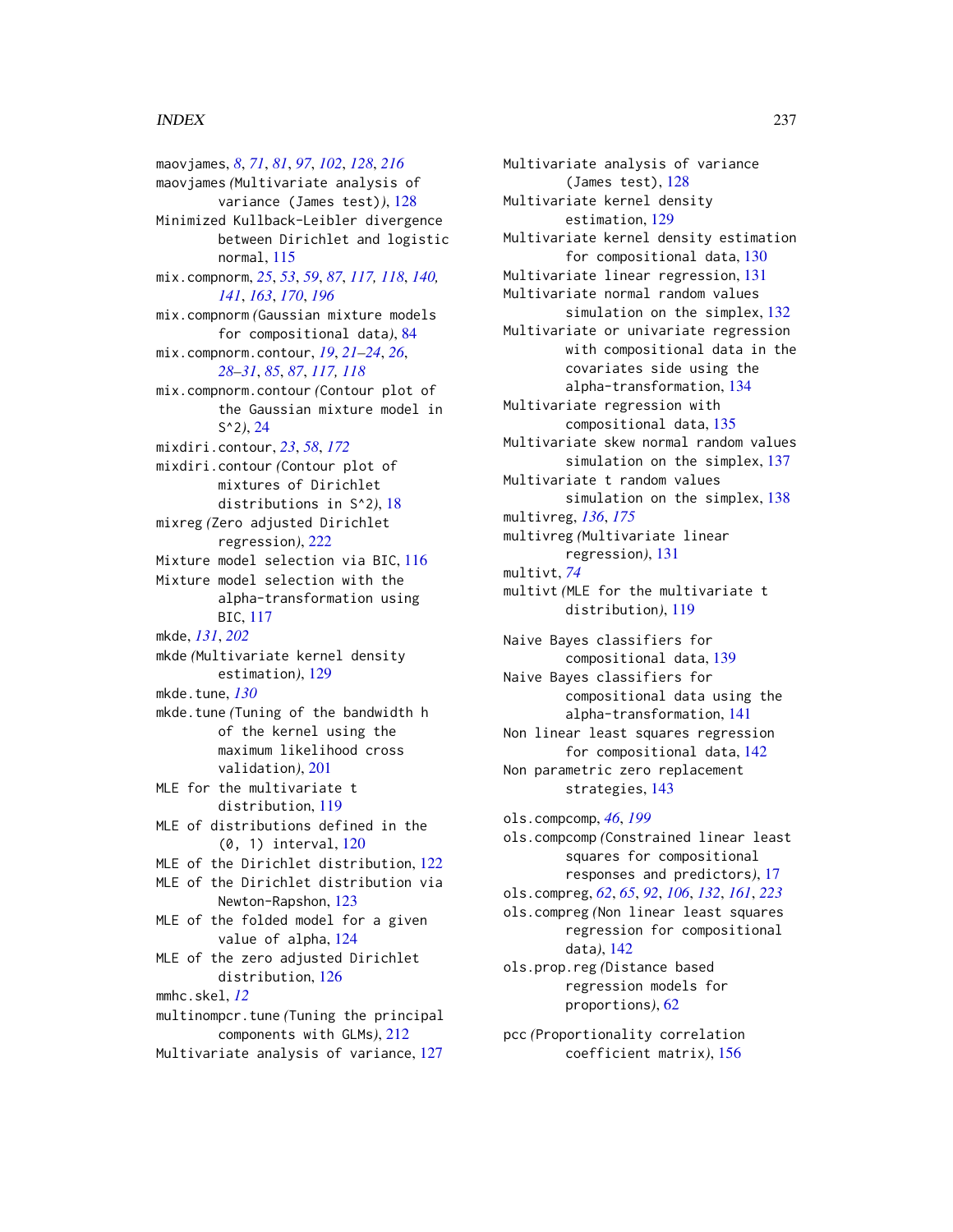pcr, *[15](#page-14-0)*, *[67](#page-66-0)*, *[135](#page-134-0)*, *[203](#page-202-0)* pcr *(*Principal component generalised linear models*)*, [150](#page-149-1) pcr.tune, *[210](#page-209-0)*, *[213](#page-212-0)* pcr.tune *(*Tuning the principal components with GLMs*)*, [212](#page-211-0) perturbation, *[144](#page-143-0)*, *[147](#page-146-0)* perturbation *(*Perturbation operation*)*, [144](#page-143-0) Perturbation operation, [144](#page-143-0) pivot, *[178](#page-177-0)*, *[187](#page-186-0)* pivot *(*The pivot coordinate transformation and its inverse*)*, [197](#page-196-0) pivotinv *(*The pivot coordinate transformation and its inverse*)*, [197](#page-196-0) Plot of the LASSO coefficients, [145](#page-144-0) pow *(*Power operation*)*, [146](#page-145-0) power, *[145](#page-144-0)* Power operation, [146](#page-145-0) pprcomp, *[97,](#page-96-0) [98](#page-97-0)*, *[208](#page-207-0)* pprcomp *(*Projection pursuit regression with compositional predictor variables*)*, [155](#page-154-0) pprcomp.tune, *[98](#page-97-0)*, *[156](#page-155-0)* pprcomp.tune *(*Tuning of the projection pursuit regression with compositional predictor variables*)*, [207](#page-206-0) Principal component analysis, [147](#page-146-0) Principal component analysis using the alpha-transformation, [149](#page-148-0) Principal component generalised linear models, [150](#page-149-1) Principal coordinate analysis using the alpha-distance, [152](#page-151-0) Principal coordinate analysis using the Jensen-Shannon divergence, [153](#page-152-0) probout *(*Estimation of the probability left outside the simplex when using the alpha-transformation*)*, [74](#page-73-0) profile, *[91](#page-90-0)*, *[192](#page-191-0)*, *[210](#page-209-0)* Projection pursuit regression for compositional data, [154](#page-153-0) Projection pursuit regression with

compositional predictor variables, [155](#page-154-0) prop.reg, *[14](#page-13-0)* Proportionality correlation coefficient matrix, [156](#page-155-0) propreg, *[63](#page-62-0)*, *[222](#page-221-0)* propreg *(*Quasi binomial regression for proportions*)*, [157](#page-156-1) propregs *(*Quasi binomial regression for proportions*)*, [157](#page-156-1) Quasi binomial regression for proportions, [157](#page-156-1) Random values generation from some univariate distributions defined on the (0,1) interval, [159](#page-158-0) rbeta1 *(*Random values generation from some univariate distributions defined on the  $(0,1)$ interval*)*, [159](#page-158-0) rcompnorm, *[138,](#page-137-0) [139](#page-138-0)* rcompnorm *(*Multivariate normal random values simulation on the simplex*)*, [132](#page-131-0) rcompsn, *[133](#page-132-0)* rcompsn *(*Multivariate skew normal random values simulation on the simplex*)*, [137](#page-136-0) rcompt, *[133](#page-132-0)* rcompt *(*Multivariate t random values simulation on the simplex*)*, [138](#page-137-0) rda, *[163](#page-162-0)*, *[212](#page-211-0)* rda *(*Regularised discriminant analysis for Euclidean data*)*, [163](#page-162-0) rda.tune, *[34,](#page-33-0) [35](#page-34-0)*, *[37](#page-36-0)*, *[40](#page-39-0)*, *[88](#page-87-0)*, *[164](#page-163-0)* rda.tune *(*Tuning the parameters of the regularised discriminant analysis*)*, [210](#page-209-0) rdiri, *[57](#page-56-0)*, *[113](#page-112-0)*, *[115](#page-114-0)*, *[123,](#page-122-0) [124](#page-123-0)*, *[133](#page-132-0)*, *[138,](#page-137-0) [139](#page-138-0)*, *[160](#page-159-1)* rdiri *(*Dirichlet random values simulation*)*, [59](#page-58-0) Regression with compositional data using the alpha-transformation, [160](#page-159-1) Regularised and flexible discriminant analysis for compositional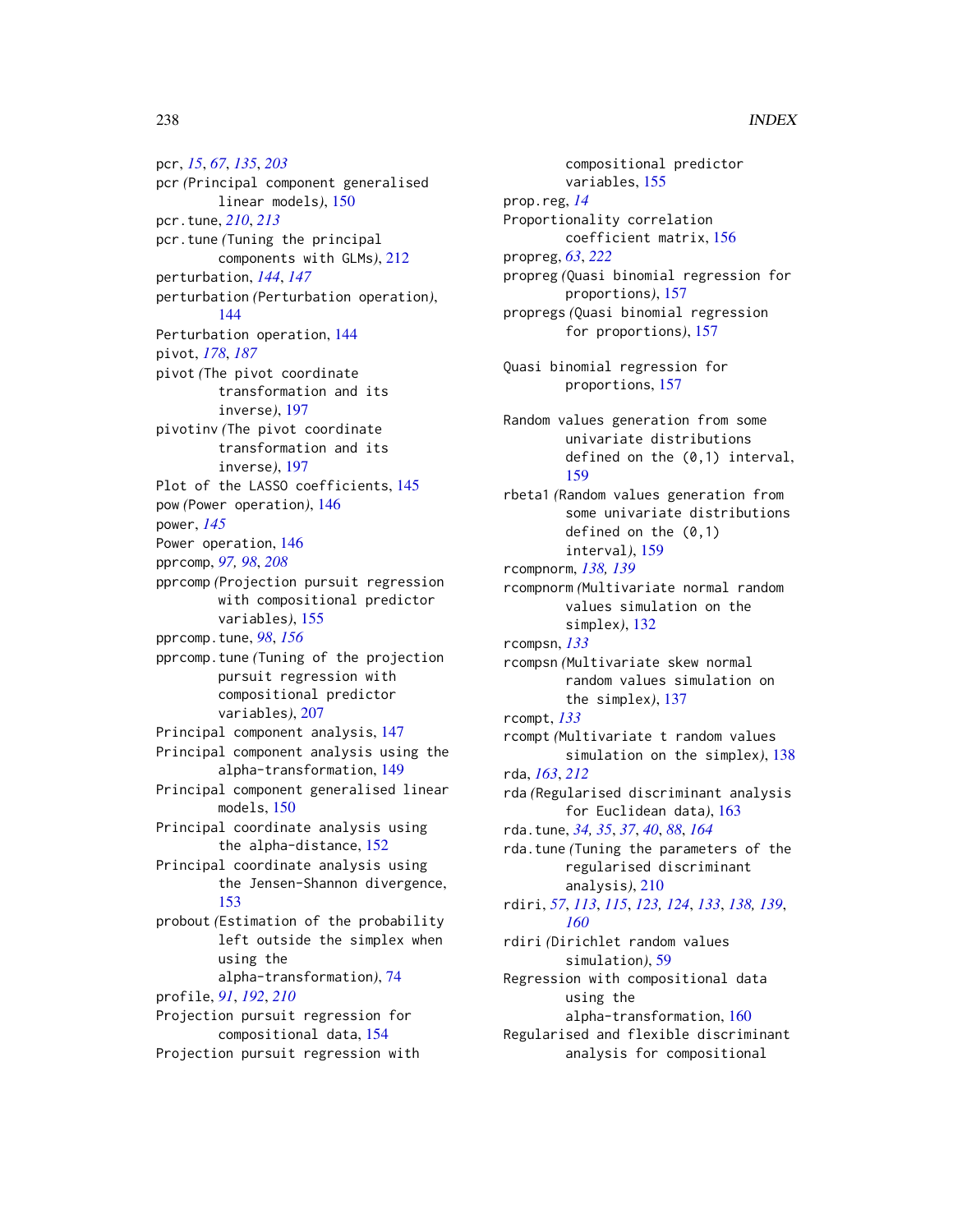data using the alpha-transformation, [162](#page-161-0) Regularised discriminant analysis for Euclidean data, [163](#page-162-0) rfd, *[55](#page-54-0)*, *[83](#page-82-0)* rfd *(*Simulation of compositional data from the Flexible Dirichlet distribution*)*, [172](#page-171-0) rfolded, *[56](#page-55-0)*, *[75](#page-74-0)* rfolded *(*Simulation of compositional data from the folded normal distribution*)*, [173](#page-172-0) Ridge regression, [165](#page-164-0) Ridge regression plot, [166](#page-165-0) Ridge regression with compositional data in the covariates side using the alpha-transformation, [167](#page-166-0) Ridge regression with the alpha-transformation plot, [168](#page-167-0) ridge.plot, *[166](#page-165-0)*, *[169](#page-168-0)* ridge.plot *(*Ridge regression plot*)*, [166](#page-165-0) ridge.reg, *[41](#page-40-0)*, *[167,](#page-166-0) [168](#page-167-0)* ridge.reg *(*Ridge regression*)*, [165](#page-164-0) ridge.tune, *[43](#page-42-0)*, *[166,](#page-165-0) [167](#page-166-0)* ridge.tune *(*Cross validation for the ridge regression*)*, [40](#page-39-0) rlogitnorm *(*Random values generation from some univariate distributions defined on the (0,1) interval*)*, [159](#page-158-0) rmixcomp, *[85](#page-84-0)*, *[87](#page-86-0)*, *[117,](#page-116-0) [118](#page-117-0)*, *[172](#page-171-0)* rmixcomp *(*Simulation of compositional data from Gaussian mixture models*)*, [170](#page-169-0) rmixdiri, *[58](#page-57-0)* rmixdiri *(*Simulation of compositional data from mixtures of Dirichlet distributions*)*, [171](#page-170-0) rmvt, *[120](#page-119-0)*, *[138,](#page-137-0) [139](#page-138-0)* runitweibull *(*Random values generation from some univariate distributions defined on the (0,1) interval*)*, [159](#page-158-0) score.glms, *[159](#page-158-0)* simplex.est *(*MLE of distributions defined in the (0, 1)

interval*)*, [120](#page-119-0)

Simulation of compositional data from Gaussian mixture models, [170](#page-169-0) Simulation of compositional data from mixtures of Dirichlet distributions, [171](#page-170-0) Simulation of compositional data from the Flexible Dirichlet distribution, [172](#page-171-0) Simulation of compositional data from the folded normal distribution, [173](#page-172-0) skewnorm.contour, *[21,](#page-20-0) [22](#page-21-0)*, *[29](#page-28-0)*, *[31](#page-30-0)* skewnorm.contour *(*Contour plot of the skew skew-normal distribution in S^2*)*, [29](#page-28-0) Spatial median regression, [174](#page-173-0) spatmed.reg, *[74](#page-73-0)*, *[136](#page-135-0)* spatmed.reg *(*Spatial median regression*)*, [174](#page-173-0) sym.test, *[113](#page-112-0)* sym.test *(*Log-likelihood ratio test for a symmetric Dirichlet distribution*)*, [114](#page-113-0) symkl.compreg *(*Divergence based regression for compositional data*)*, [64](#page-63-1)

ternary, *[177](#page-176-0)* ternary *(*Ternary diagram*)*, [175](#page-174-0) Ternary diagram, [175](#page-174-0) Ternary diagram of regression models, [177](#page-176-0) ternary.reg *(*Ternary diagram of regression models*)*, [177](#page-176-0) tflr, *[18](#page-17-0)*, *[44](#page-43-0)*, *[67](#page-66-0)* tflr *(*Transformation-free linear regression for compositional responses and predictors*)*, [199](#page-198-0) The additive log-ratio transformation and its inverse, [178](#page-177-0) The alpha-distance, [179](#page-178-0) The alpha-IT transformation, [180](#page-179-0) The alpha-IT-distance, [181](#page-180-0) The alpha-k-NN regression for compositional response data, [182](#page-181-0) The alpha-k-NN regression with compositional predictor variables, [184](#page-183-1)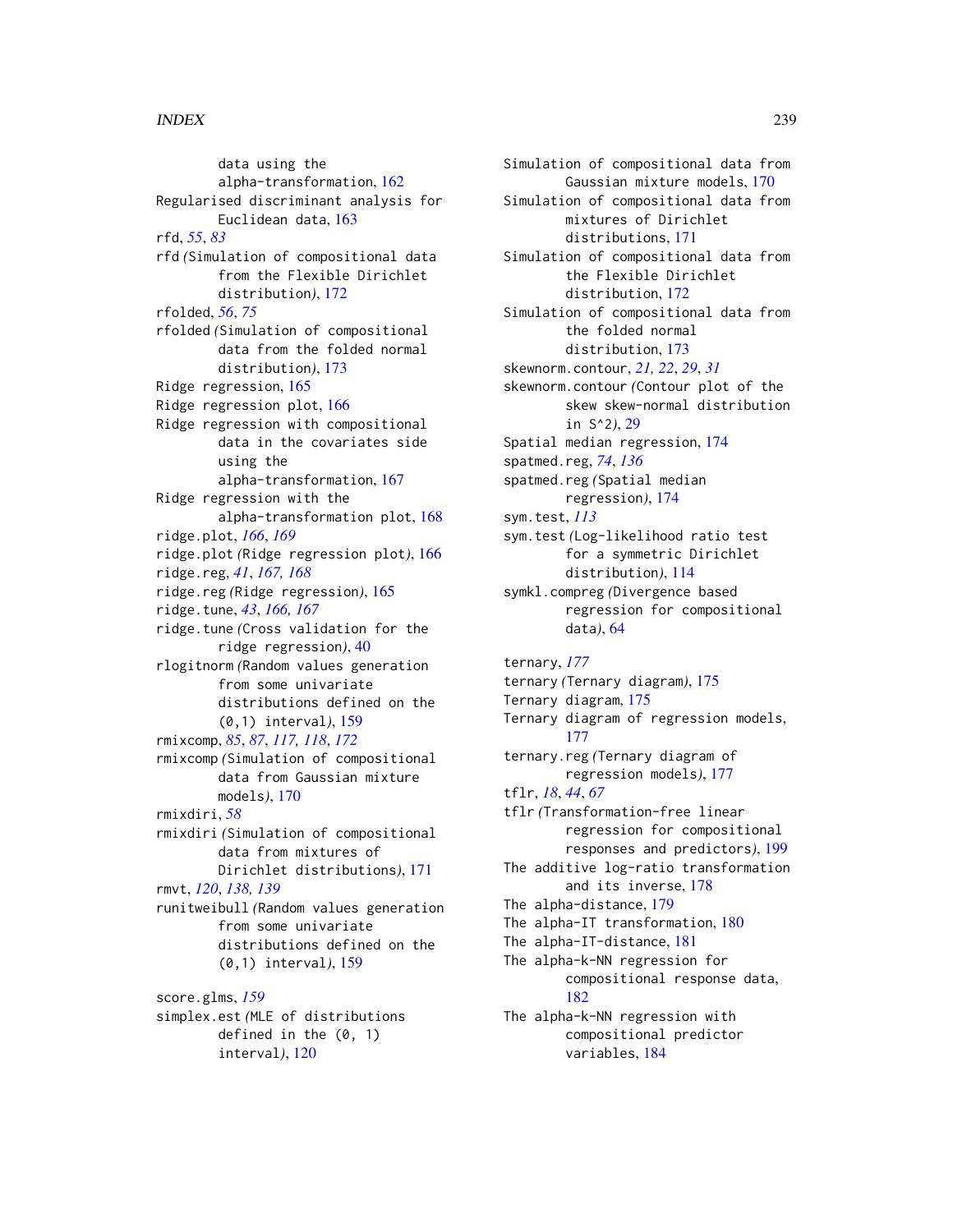The alpha-kernel regression with compositional response data, [185](#page-184-0) The alpha-transformation, [186](#page-185-0) The Box-Cox transformation applied to ratios of components, [188](#page-187-0) The ESOV-distance, [189](#page-188-0) The folded power transformation, [190](#page-189-0) The Frechet mean for compositional data, [191](#page-190-0) The Helmert sub-matrix, [192](#page-191-0) The k-nearest neighbours using the alpha-distance, [193](#page-192-0) The k-NN algorithm for compositional data, [195](#page-194-0) The pivot coordinate transformation and its inverse, [197](#page-196-0) Total variability, [198](#page-197-0) totvar *(*Total variability*)*, [198](#page-197-0) Transformation-free linear regression for compositional responses and predictors, [199](#page-198-0) Tuning of the alpha generalised correlations between two compositional datasets, [200](#page-199-0) Tuning of the bandwidth h of the kernel using the maximum likelihood cross validation, [201](#page-200-0) Tuning of the divergence based regression for compositional data with compositional data in the covariates side using the alpha-transformation, [202](#page-201-0) Tuning of the k-NN algorithm for compositional data, [204](#page-203-0) Tuning of the projection pursuit regression for compositional data, [206](#page-205-0) Tuning of the projection pursuit regression with compositional predictor variables, [207](#page-206-0) Tuning the number of PCs in the PCR with compositional data using the alpha-transformation, [209](#page-208-0) Tuning the parameters of the regularised discriminant analysis, [210](#page-209-0)

Tuning the principal components with GLMs, [212](#page-211-0) Tuning the value of alpha in the alpha-regression, [214](#page-213-0) tv.compreg *(*Divergence based regression for compositional data*)*, [64](#page-63-1) Two-sample test of high-dimensional means for compositional data, [216](#page-215-0) ulc.glm, *[108,](#page-107-1) [109](#page-108-1)* ulc.glm *(*Unconstrained log-contrast logistic or Poisson regression with compositional predictor variables*)*, [217](#page-216-0) ulc.reg, *[11](#page-10-0)*, *[110](#page-109-0)*, *[112](#page-111-0)*, *[221](#page-220-0)* ulc.reg *(*Unconstrained log-contrast regression with compositional predictor variables*)*, [218](#page-217-1) ulc.reg2, *[111,](#page-110-1) [112](#page-111-0)*, *[219](#page-218-1)* ulc.reg2 *(*Unconstrained log-contrast regression with multiple compositional predictors*)*, [219](#page-218-1) Unconstrained log-contrast logistic or Poisson regression with compositional predictor variables, [217](#page-216-0) Unconstrained log-contrast regression with compositional predictor variables, [218](#page-217-1) Unconstrained log-contrast regression with multiple compositional predictors, [219](#page-218-1) Unit-Weibull regression models for proportions, [221](#page-220-0) unitweib.reg *(*Unit-Weibull regression models for proportions*)*, [221](#page-220-0) unitweibull.est *(*MLE of distributions defined in the (0, 1) interval*)*, [120](#page-119-0) univglms, *[159](#page-158-0)*

zad.est, *[223](#page-222-0)* zad.est *(*MLE of the zero adjusted Dirichlet distribution*)*, [126](#page-125-1) zadr, *[59](#page-58-0)*, *[126](#page-125-1)* zadr *(*Zero adjusted Dirichlet regression*)*, [222](#page-221-0)